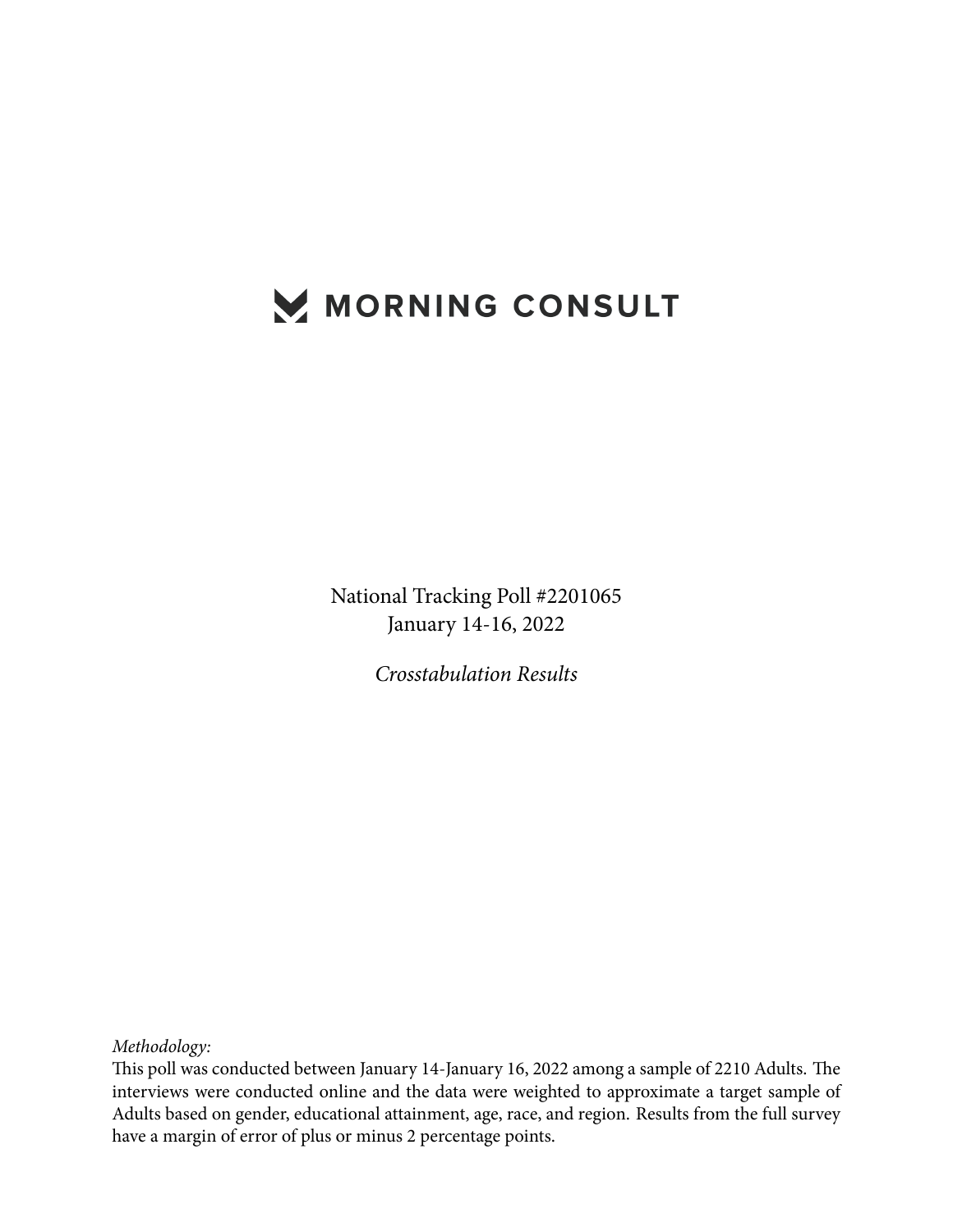# **Table Index**

| $\mathbf{1}$   | Table MCEN1_1: Did you watch any of the following awards shows in 2021? The 2021                                                                                                                                                                                                    | 6  |
|----------------|-------------------------------------------------------------------------------------------------------------------------------------------------------------------------------------------------------------------------------------------------------------------------------------|----|
| $\overline{2}$ | Table MCEN1_2: Did you watch any of the following awards shows in 2021? The 2021<br>Grammy Awards (March 2021) $\ldots \ldots \ldots \ldots \ldots \ldots \ldots \ldots \ldots \ldots \ldots \ldots$                                                                                | 10 |
| 3              | Table MCEN1_3: Did you watch any of the following awards shows in 2021? The 2021                                                                                                                                                                                                    | 14 |
| $\overline{4}$ | Table MCEN1_4: Did you watch any of the following awards shows in 2021? The 2021 Prime-<br>time Emmy Awards (September 2021) $\ldots \ldots \ldots \ldots \ldots \ldots \ldots \ldots \ldots \ldots \ldots$                                                                         | 18 |
| 5              | Table MCEN1_5: Did you watch any of the following awards shows in 2021? The 2021 Tony                                                                                                                                                                                               | 22 |
| 6              | Table MCEN2: Are you currently planning to watch the 94th Academy Awards on March 27,                                                                                                                                                                                               | 26 |
| 7              | Table MCEN3: As you may know, ABC, the network airing the Academy Awards announced<br>that, for the first time since 2018, this year's Academy Awards will feature a host. Knowing<br>what you know now, are you going to watch the Academy Awards? $\dots \dots \dots \dots \dots$ | 30 |
| 8              | Table MCEN5_1: If the following people hosted the upcoming 94th Academy Awards on<br>March 27th, 2022, how interested would you be in watching the Academy Awards? Pete                                                                                                             | 34 |
| 9              | Table MCEN5_2: If the following people hosted the upcoming 94th Academy Awards on<br>March 27th, 2022, how interested would you be in watching the Academy Awards? Chris                                                                                                            | 38 |
| 10             | Table MCEN5_3: If the following people hosted the upcoming 94th Academy Awards on<br>March 27th, 2022, how interested would you be in watching the Academy Awards? Dwayne                                                                                                           | 42 |
| 11             | Table MCEN5_4: If the following people hosted the upcoming 94th Academy Awards on<br>March 27th, 2022, how interested would you be in watching the Academy Awards? Ricky                                                                                                            | 46 |
| 12             | Table MCEN5_5: If the following people hosted the upcoming 94th Academy Awards on<br>March 27th, 2022, how interested would you be in watching the Academy Awards? Tina Fey                                                                                                         | 50 |
| 13             | Table MCEN5_6: If the following people hosted the upcoming 94th Academy Awards on<br>March 27th, 2022, how interested would you be in watching the Academy Awards? Amy Poehler 54                                                                                                   |    |
| 14             | Table MCEN5_7: If the following people hosted the upcoming 94th Academy Awards on<br>March 27th, 2022, how interested would you be in watching the Academy Awards? Jimmy                                                                                                            | 58 |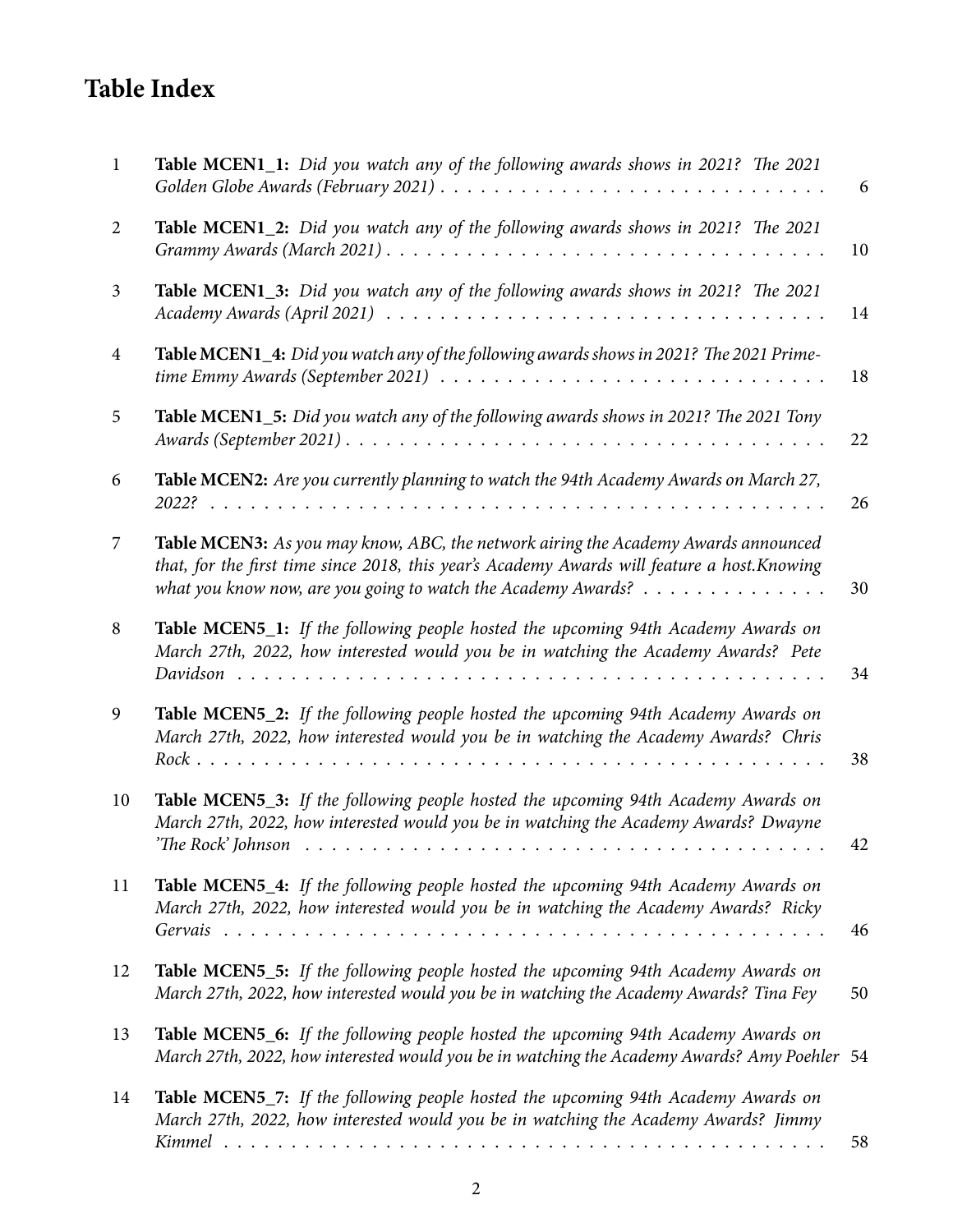| 15 | Table MCEN5_8: If the following people hosted the upcoming 94th Academy Awards on<br>March 27th, 2022, how interested would you be in watching the Academy Awards? Neil<br>Patrick Harris<br>.                                                                        | 62  |
|----|-----------------------------------------------------------------------------------------------------------------------------------------------------------------------------------------------------------------------------------------------------------------------|-----|
| 16 | Table MCEN5_9: If the following people hosted the upcoming 94th Academy Awards on<br>March 27th, 2022, how interested would you be in watching the Academy Awards? Ellen<br>$DeGeneres \ldots \ldots$<br>.<br>$\cdot$ $\cdot$ $\cdot$ $\cdot$ $\cdot$ $\cdot$ $\cdot$ | 66  |
| 17 | Table MCEN5_10: If the following people hosted the upcoming 94th Academy Awards on<br>March 27th, 2022, how interested would you be in watching the Academy Awards? Billy Crystal 70                                                                                  |     |
| 18 | Table MCEN5_11: If the following people hosted the upcoming 94th Academy Awards on<br>March 27th, 2022, how interested would you be in watching the Academy Awards? Steve Martin 74                                                                                   |     |
| 19 | Table MCEN5_12: If the following people hosted the upcoming 94th Academy Awards on<br>March 27th, 2022, how interested would you be in watching the Academy Awards? Kevin Hart                                                                                        | 78  |
| 20 | Table MCEN5_13: If the following people hosted the upcoming 94th Academy Awards on<br>March 27th, 2022, how interested would you be in watching the Academy Awards? Hugh                                                                                              | 82  |
| 21 | Table MCEN5_14: If the following people hosted the upcoming 94th Academy Awards on<br>March 27th, 2022, how interested would you be in watching the Academy Awards? Tom Holland 86                                                                                    |     |
| 22 | Table MCEN5_15: If the following people hosted the upcoming 94th Academy Awards on<br>March 27th, 2022, how interested would you be in watching the Academy Awards? Zendaya                                                                                           | 90  |
| 23 | Table MCEN5_MCEN5_16: If the following people hosted the upcoming 94th Academy<br>Awards on March 27th, 2022, how interested would you be in watching the Academy Awards?<br>Martin Short                                                                             | 94  |
| 24 | Table MCEN5_MCEN5_17: If the following people hosted the upcoming 94th Academy<br>Awards on March 27th, 2022, how interested would you be in watching the Academy Awards?<br>Selena Gomez                                                                             | 98  |
| 25 | Table MCEN6: And among the following people, who would you be most interested in watch-<br>ing host the upcoming 94th Academy Awards on March 27th, 2022?                                                                                                             | 102 |
| 26 | Table MCEN7: Which of the following statements is closest to your opinion, even if neither is                                                                                                                                                                         | 105 |
| 27 | Table MCEN8_1: How interested are you in the following aspects of the Academy Awards?                                                                                                                                                                                 | 109 |
| 28 | Table MCEN8_2: How interested are you in the following aspects of the Academy Awards?<br>The films that have been nominated $\ldots \ldots \ldots \ldots \ldots \ldots \ldots \ldots \ldots \ldots \ldots$                                                            | 113 |
| 29 | Table MCEN8_3: How interested are you in the following aspects of the Academy Awards?<br>The actors who have been nominated $\ldots \ldots \ldots \ldots \ldots \ldots \ldots \ldots \ldots \ldots \ldots$                                                            | 117 |
| 30 | Table MCEN8_4: How interested are you in the following aspects of the Academy Awards?<br>The directors who have been nominated $\ldots \ldots \ldots \ldots \ldots \ldots \ldots \ldots \ldots \ldots \ldots$                                                         | 121 |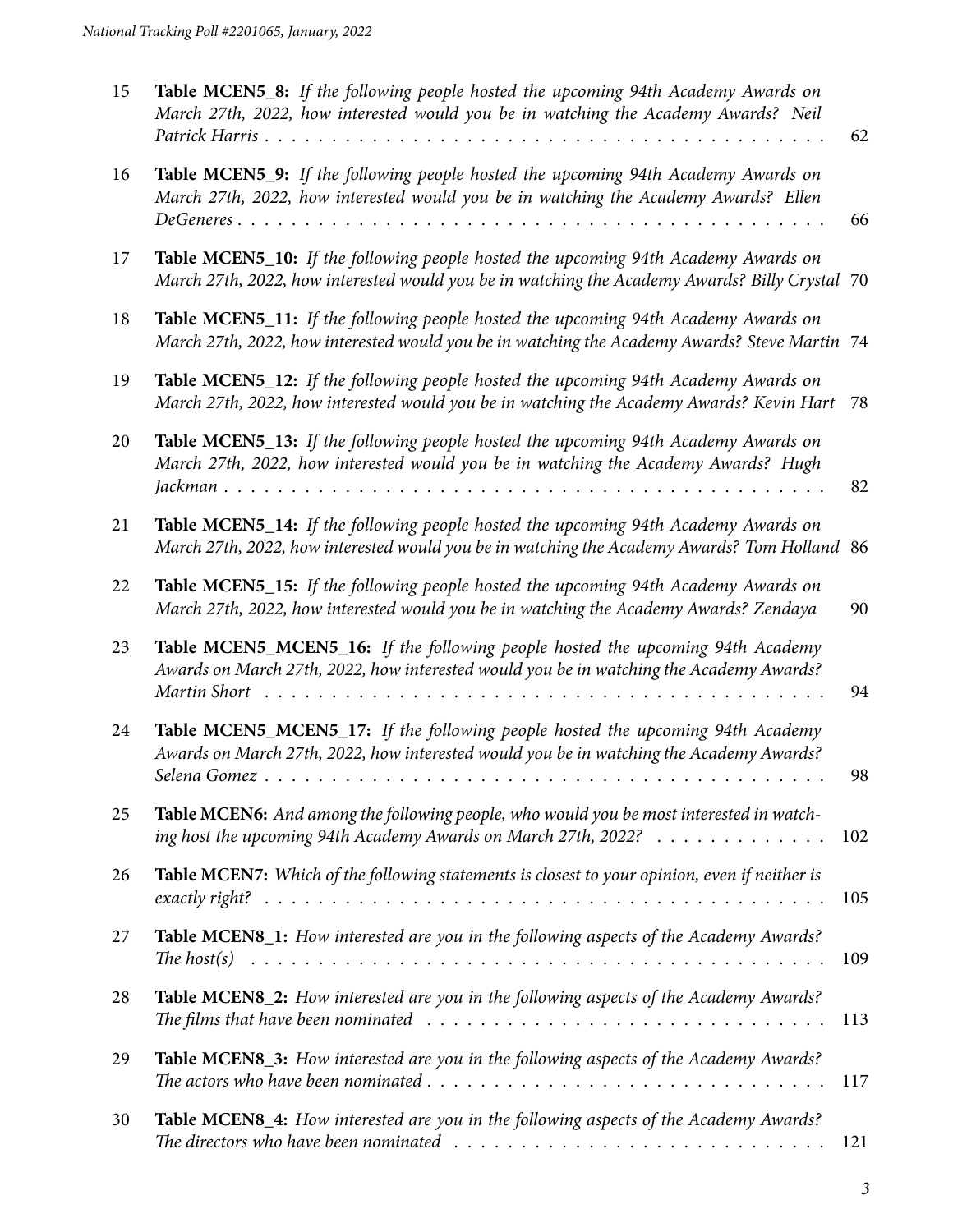| 31 | Table MCEN8_5: How interested are you in the following aspects of the Academy Awards?<br>The cinematography/production design/costume design that has been nominated $\dots \dots$                                                                                              | 125 |
|----|---------------------------------------------------------------------------------------------------------------------------------------------------------------------------------------------------------------------------------------------------------------------------------|-----|
| 32 | Table MCEN8_6: How interested are you in the following aspects of the Academy Awards?<br>The fashion                                                                                                                                                                            | 129 |
| 33 | Table MCEN9_1: And in general, to what extent are the following a reason why you would<br>consider watching the Academy Awards? I like the host(s) $\ldots \ldots \ldots \ldots \ldots \ldots$                                                                                  | 133 |
| 34 | Table MCEN9_2: And in general, to what extent are the following a reason why you would<br>consider watching the Academy Awards? I can cast votes for nominees I like                                                                                                            | 137 |
| 35 | Table MCEN9_3: And in general, to what extent are the following a reason why you would<br>consider watching the Academy Awards? I can interact with other viewers on social media                                                                                               | 141 |
| 36 | Table MCEN9_4: And in general, to what extent are the following a reason why you would<br>consider watching the Academy Awards? There is racial and ethnic diversity among the nominees 145                                                                                     |     |
| 37 | Table MCEN9_5: And in general, to what extent are the following a reason why you would<br>consider watching the Academy Awards? There is gender diversity among the nominees                                                                                                    | 149 |
| 38 | Table MCEN9_6: And in general, to what extent are the following a reason why you would<br>consider watching the Academy Awards? I am familiar with most of the nominees $\dots \dots$                                                                                           | 153 |
| 39 | Table MCEN9_7: And in general, to what extent are the following a reason why you would<br>consider watching the Academy Awards? I am not familiar with most of the nominees                                                                                                     | 157 |
| 40 | Table MCEN9_8: And in general, to what extent are the following a reason why you would<br>consider watching the Academy Awards? I am a fan of a nominee $\dots \dots \dots \dots \dots$                                                                                         | 161 |
| 41 | Table MCEN9_9: And in general, to what extent are the following a reason why you would<br>consider watching the Academy Awards? I am a fan of a performer $\dots \dots \dots \dots \dots$                                                                                       | 165 |
| 42 | Table MCEN9_10: And in general, to what extent are the following a reason why you would<br>consider watching the Academy Awards? The program is about the length of an average TV<br>$show \dots \dots \dots \dots \dots \dots \dots \dots \dots \dots \dots \dots \dots \dots$ | 169 |
| 43 | Table MCEN9_11: And in general, to what extent are the following a reason why you would<br>consider watching the Academy Awards? The program is longer than an average TV show                                                                                                  | 173 |
| 44 | Table MCEN9_12: And in general, to what extent are the following a reason why you would<br>consider watching the Academy Awards? The program is about the length of an average film                                                                                             | 177 |
| 45 | Table MCEN9_13: And in general, to what extent are the following a reason why you would<br>consider watching the Academy Awards? The program is longer than an average film $\dots$ .                                                                                           | 181 |
| 46 | Table MCEN9_14: And in general, to what extent are the following a reason why you would<br>consider watching the Academy Awards? My friends or family are hosting a viewing party                                                                                               | 185 |
|    | <b>MCEMO</b> $15.$ And in equal to what entert an the following $\epsilon$                                                                                                                                                                                                      |     |

47 **Table MCEN9\_15:** *[And in general, to what extent are the following a reason why you would](#page-188-0) [consider watching the Academy Awards? Celebrities at the show express their political opinions](#page-188-0)* 189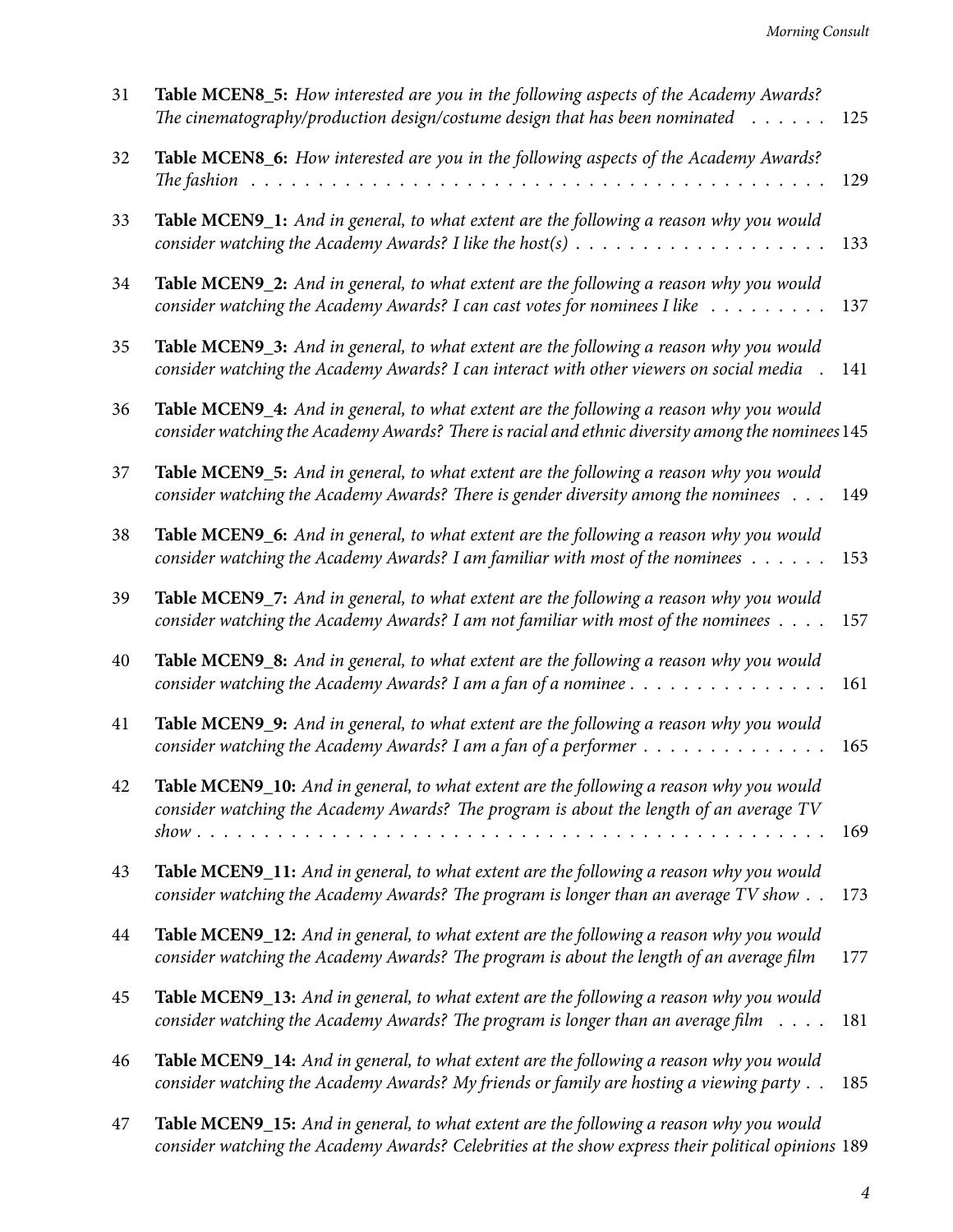| 48 | Table MCEN9_16: And in general, to what extent are the following a reason why you would<br>consider watching the Academy Awards? Celebrities at the show do not express their political | 193 |
|----|-----------------------------------------------------------------------------------------------------------------------------------------------------------------------------------------|-----|
| 49 | Table MCENdem1_1: In general, what kind of fan do you consider yourself of the following?                                                                                               | 197 |
| 50 | Table MCENdem1_2: In general, what kind of fan do you consider yourself of the following?                                                                                               | 201 |
| 51 | Table MCENdem1_3: In general, what kind of fan do you consider yourself of the following?                                                                                               | 205 |
| 52 | Table MCENdem1_4: In general, what kind of fan do you consider yourself of the following?                                                                                               | 209 |
| 53 | Table MCENdem1_5: In general, what kind of fan do you consider yourself of the following?                                                                                               | 213 |
| 54 |                                                                                                                                                                                         | 217 |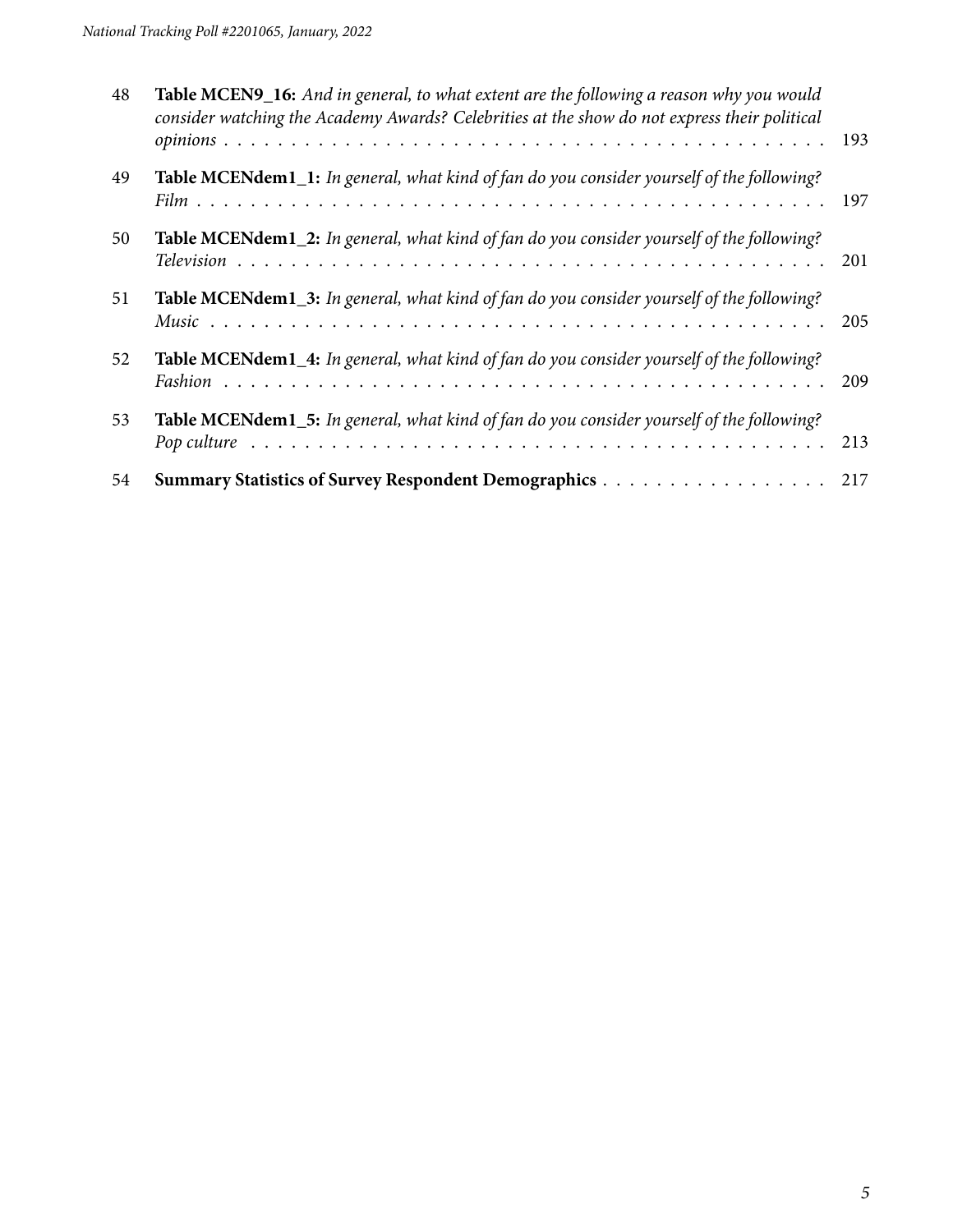# **Crosstabulation Results by Respondent Demographics**

<span id="page-5-0"></span>

| Demographic              |        | Yes, all of it |        | Yes, some of it |      | N <sub>o</sub> |        | Don't remember | <b>Total N</b> |
|--------------------------|--------|----------------|--------|-----------------|------|----------------|--------|----------------|----------------|
| Adults                   | $6\%$  | (127)          | 13%    | (292)           | 76\% | (1675)         | 5%     | (115)          | 2210           |
| Gender: Male             | 7%     | (71)           | 14%    | (154)           | 74%  | (788)          | $5\%$  | (53)           | 1067           |
| Gender: Female           | $5\%$  | (56)           | 12%    | (138)           | 78%  | (887)          | $5\%$  | (62)           | 1143           |
| Age: 18-34               | $9\%$  | (60)           | 18%    | (117)           | 63%  | (412)          | $11\%$ | (70)           | 658            |
| Age: 35-44               | $8\%$  | (29)           | 15%    | (55)            | 74%  | (267)          | $3\%$  | (9)            | 359            |
| Age: 45-64               | $4\%$  | (28)           | $11\%$ | (79)            | 82%  | (617)          | $4\%$  | (30)           | 754            |
| Age: 65+                 | $2\%$  | (11)           | $9\%$  | (41)            | 87%  | (380)          | $1\%$  | (6)            | 438            |
| GenZers: 1997-2012       | $7\%$  | (19)           | 20%    | (52)            | 60%  | (161)          | 13%    | (35)           | 267            |
| Millennials: 1981-1996   | 10%    | (63)           | 17%    | (107)           | 67%  | (433)          | $6\%$  | (39)           | 642            |
| GenXers: 1965-1980       | $4\%$  | (25)           | 11%    | (66)            | 80%  | (476)          | $5\%$  | (30)           | 597            |
| Baby Boomers: 1946-1964  | $3\%$  | (20)           | 10%    | (63)            | 86%  | (560)          | $1\%$  | (8)            | 650            |
| PID: Dem (no lean)       | $9\%$  | (69)           | 17%    | (138)           | 69%  | (546)          | $5\%$  | (38)           | 792            |
| PID: Ind (no lean)       | $3\%$  | (25)           | 12%    | (91)            | 78%  | (586)          | 7%     | (52)           | 754            |
| PID: Rep (no lean)       | $5\%$  | (34)           | 9%     | (62)            | 82%  | (543)          | $4\%$  | (26)           | 665            |
| PID/Gender: Dem Men      | $11\%$ | (38)           | 18%    | (65)            | 68%  | (244)          | $4\%$  | (14)           | 361            |
| PID/Gender: Dem Women    | 7%     | (31)           | 17%    | (73)            | 70%  | (302)          | $6\%$  | (24)           | 431            |
| PID/Gender: Ind Men      | $4\%$  | (13)           | 14%    | (50)            | 75%  | (270)          | 7%     | (25)           | 358            |
| PID/Gender: Ind Women    | $3\%$  | (12)           | 10%    | (41)            | 80%  | (316)          | 7%     | (26)           | 395            |
| PID/Gender: Rep Men      | $6\%$  | (20)           | $11\%$ | (39)            | 79%  | (275)          | $4\%$  | (14)           | 348            |
| PID/Gender: Rep Women    | $4\%$  | (13)           | 7%     | (23)            | 85%  | (269)          | $4\%$  | (12)           | 317            |
| Ideo: Liberal (1-3)      | $11\%$ | (67)           | 18%    | (108)           | 69%  | (418)          | $3\%$  | (16)           | 609            |
| Ideo: Moderate (4)       | $6\%$  | (34)           | 17%    | (96)            | 74%  | (415)          | $4\%$  | (20)           | 565            |
| Ideo: Conservative (5-7) | $2\%$  | (15)           | $9\%$  | (70)            | 85%  | (630)          | $3\%$  | (24)           | 738            |
| Educ: < College          | $5\%$  | (76)           | $11\%$ | (174)           | 77%  | (1177)         | $6\%$  | (93)           | 1519           |
| Educ: Bachelors degree   | $9\%$  | (39)           | 17%    | (77)            | 71%  | (316)          | $3\%$  | (15)           | 446            |
| Educ: Post-grad          | $5\%$  | (13)           | 17%    | (41)            | 75%  | (183)          | $3\%$  | (8)            | 245            |
| Income: Under 50k        | $4\%$  | (49)           | 12%    | (135)           | 77%  | (893)          | 7%     | (85)           | 1162           |
| Income: 50k-100k         | $6\%$  | (46)           | 14%    | (101)           | 77%  | (546)          | $3\%$  | (20)           | 714            |
| Income: 100k+            | 10%    | (32)           | 17%    | (55)            | 71%  | (236)          | $3\%$  | (10)           | 334            |

Table MCEN1\_1: Did you watch any of the following awards shows in 2021? *The <sup>2021</sup> Golden Globe Awards (February 2021)*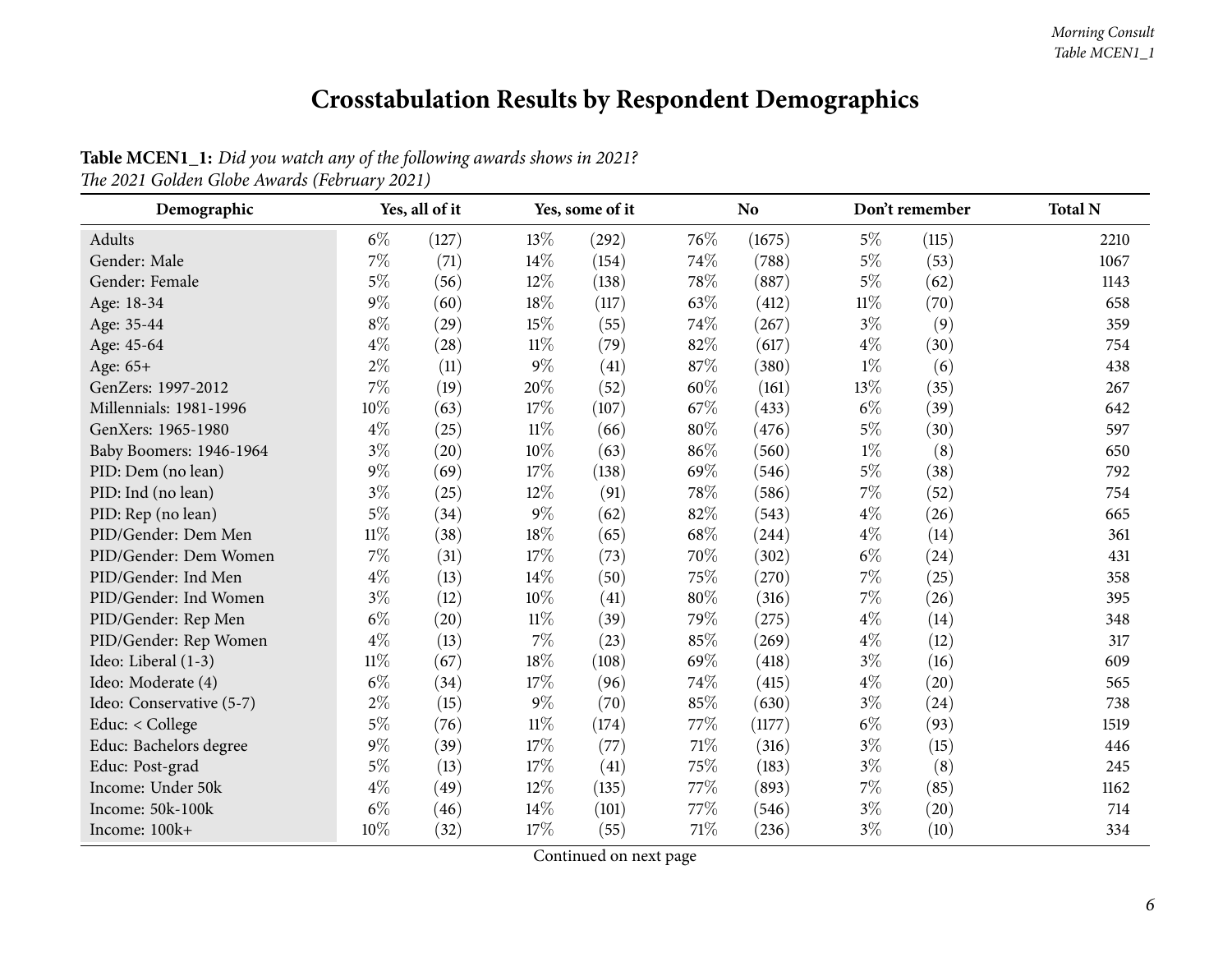# Table MCEN1\_1: Did you watch any of the following awards shows in 2021? *The <sup>2021</sup> Golden Globe Awards (February 2021)*

| Demographic                       |       | Yes, all of it |        | Yes, some of it |      | <b>No</b> |        | Don't remember | <b>Total N</b> |
|-----------------------------------|-------|----------------|--------|-----------------|------|-----------|--------|----------------|----------------|
| Adults                            | $6\%$ | (127)          | 13%    | (292)           | 76\% | (1675)    | $5\%$  | (115)          | 2210           |
| Ethnicity: White                  | $5\%$ | (93)           | 11%    | (184)           | 80%  | (1385)    | $4\%$  | (68)           | 1730           |
| Ethnicity: Hispanic               | $9\%$ | (32)           | 16%    | (57)            | 65%  | (228)     | 10%    | (34)           | 351            |
| Ethnicity: Black                  | 10%   | (26)           | 26%    | (71)            | 57%  | (157)     | $8\%$  | (21)           | 276            |
| Ethnicity: Other                  | $4\%$ | (8)            | 18%    | (37)            | 65%  | (134)     | 13%    | (26)           | 205            |
| All Christian                     | $5\%$ | (43)           | 12%    | (115)           | 80%  | (744)     | $3\%$  | (30)           | 932            |
| All Non-Christian                 | 18%   | (20)           | 19%    | (21)            | 57%  | (60)      | $6\%$  | (6)            | 106            |
| Atheist                           | $4\%$ | (5)            | 14%    | (16)            | 78%  | (91)      | $4\%$  | (5)            | 116            |
| Agnostic/Nothing in particular    | $6\%$ | (39)           | 10%    | (67)            | 76%  | (505)     | $8\%$  | (50)           | 662            |
| Something Else                    | 5%    | (21)           | 18%    | (73)            | 70%  | (276)     | $6\%$  | (24)           | 393            |
| Religious Non-Protestant/Catholic | 15%   | (20)           | 19%    | (25)            | 61%  | (79)      | $5\%$  | (6)            | 130            |
| Evangelical                       | $6\%$ | (33)           | 17%    | (93)            | 71%  | (387)     | $6\%$  | (33)           | 547            |
| Non-Evangelical                   | $4\%$ | (31)           | 12%    | (88)            | 81%  | (600)     | $3\%$  | (21)           | 738            |
| Community: Urban                  | 10%   | (60)           | 15%    | (93)            | 68%  | (419)     | $7\%$  | (41)           | 612            |
| Community: Suburban               | $4\%$ | (43)           | 14%    | (141)           | 79%  | (813)     | $3\%$  | (31)           | 1028           |
| Community: Rural                  | $4\%$ | (24)           | 10%    | (58)            | 78%  | (444)     | $8\%$  | (43)           | 570            |
| Employ: Private Sector            | 7%    | (48)           | 16%    | (111)           | 73%  | (521)     | $5\%$  | (33)           | 712            |
| <b>Employ: Government</b>         | 10%   | (14)           | 16%    | (23)            | 70%  | (98)      | $5\%$  | (6)            | 141            |
| Employ: Self-Employed             | $8\%$ | (17)           | 21%    | (44)            | 65%  | (135)     | $5\%$  | (11)           | 206            |
| Employ: Homemaker                 | $4\%$ | (6)            | 7%     | (9)             | 84%  | (117)     | $5\%$  | (7)            | 139            |
| Employ: Student                   | 7%    | (5)            | 17%    | (13)            | 70%  | (51)      | $5\%$  | (4)            | 73             |
| Employ: Retired                   | $5\%$ | (21)           | 10%    | (48)            | 84%  | (398)     | $2\%$  | (8)            | 476            |
| Employ: Unemployed                | $5\%$ | (14)           | 10%    | (28)            | 75%  | (219)     | $11\%$ | (32)           | 293            |
| Employ: Other                     | $2\%$ | (3)            | 9%     | (16)            | 80%  | (136)     | $9\%$  | (15)           | 170            |
| Military HH: Yes                  | $5\%$ | (16)           | $11\%$ | (34)            | 81%  | (260)     | $3\%$  | (11)           | 321            |
| Military HH: No                   | $6\%$ | (112)          | 14%    | (258)           | 75%  | (1415)    | $6\%$  | (105)          | 1889           |
| RD/WT: Right Direction            | 12%   | (82)           | 20%    | (138)           | 63%  | (430)     | $5\%$  | (33)           | 683            |
| RD/WT: Wrong Track                | $3\%$ | (46)           | 10%    | (154)           | 82%  | (1245)    | $5\%$  | (82)           | 1527           |
| Biden Job Approve                 | 10%   | (89)           | 20%    | (179)           | 66%  | (597)     | $4\%$  | (39)           | 904            |
| <b>Biden Job Disapprove</b>       | $3\%$ | (36)           | $8\%$  | (96)            | 84%  | (969)     | $4\%$  | (50)           | 1150           |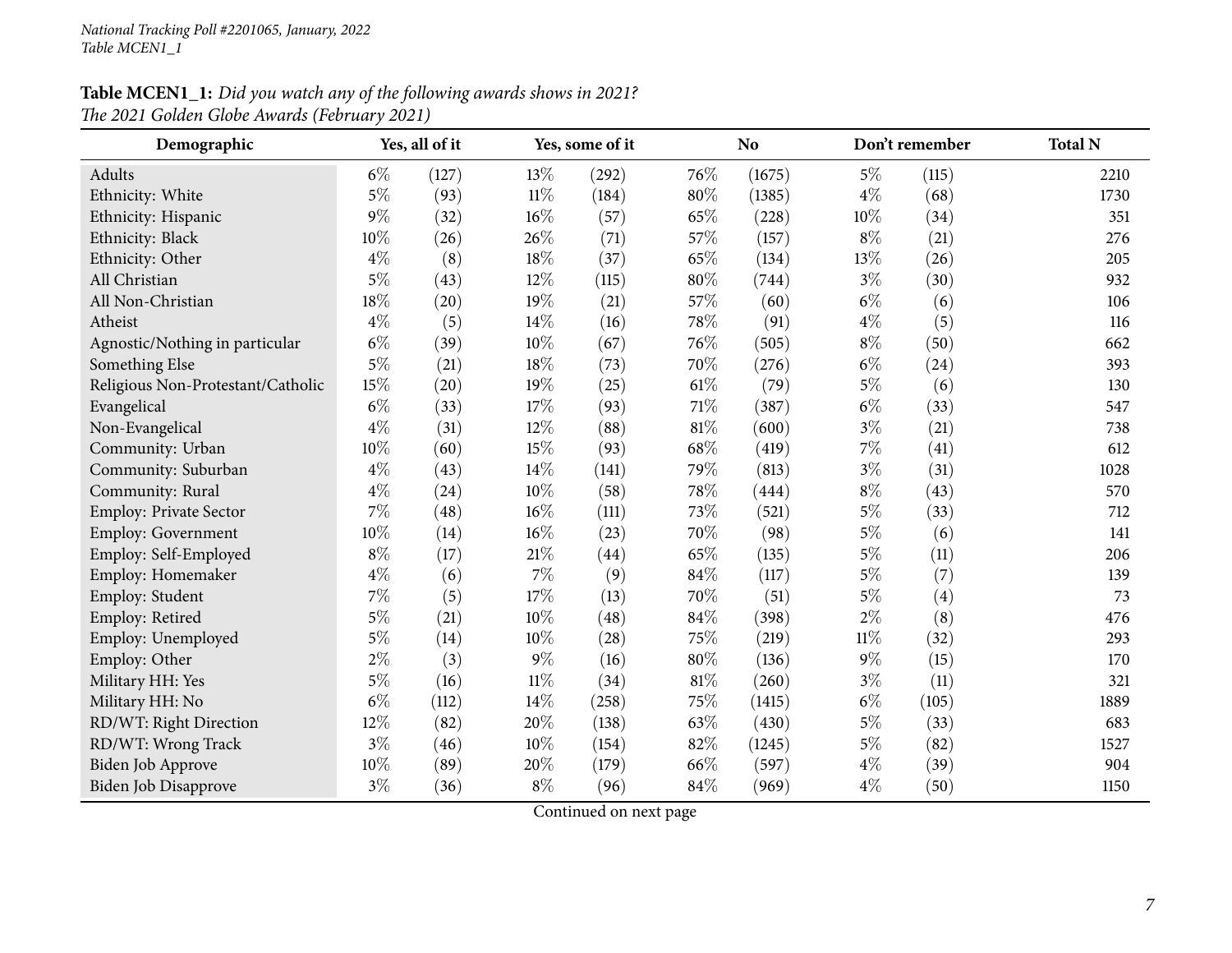#### **Table MCEN1\_1:** Did you watch any of the following awards shows in 2021? *The <sup>2021</sup> Golden Globe Awards (February 2021)*

| Demographic                          |       | Yes, all of it |        | Yes, some of it |     | N <sub>o</sub> |        | Don't remember | <b>Total N</b> |
|--------------------------------------|-------|----------------|--------|-----------------|-----|----------------|--------|----------------|----------------|
| Adults                               | $6\%$ | (127)          | 13\%   | (292)           | 76% | (1675)         | $5\%$  | (115)          | 2210           |
| <b>Biden Job Strongly Approve</b>    | 14%   | (50)           | 18%    | (67)            | 64% | (233)          | $4\%$  | (15)           | 365            |
| Biden Job Somewhat Approve           | 7%    | (39)           | 21\%   | (112)           | 68% | (364)          | $4\%$  | (24)           | 538            |
| Biden Job Somewhat Disapprove        | $5\%$ | (16)           | 12%    | (41)            | 78% | (270)          | $6\%$  | (20)           | 346            |
| Biden Job Strongly Disapprove        | $2\%$ | (20)           | 7%     | (55)            | 87% | (699)          | $4\%$  | (30)           | 803            |
| Favorable of Biden                   | $9\%$ | (84)           | 19%    | (175)           | 67% | (621)          | $5\%$  | (45)           | 924            |
| Unfavorable of Biden                 | $3\%$ | (31)           | $9\%$  | (104)           | 84% | (962)          | $4\%$  | (44)           | 1141           |
| Very Favorable of Biden              | 13%   | (48)           | 20%    | (75)            | 62% | (238)          | $6\%$  | (21)           | 383            |
| Somewhat Favorable of Biden          | $7\%$ | (36)           | 18%    | (99)            | 71% | (383)          | $4\%$  | (24)           | 542            |
| Somewhat Unfavorable of Biden        | $3\%$ | (8)            | 15%    | (45)            | 78% | (239)          | $4\%$  | (14)           | 306            |
| Very Unfavorable of Biden            | $3\%$ | (22)           | 7%     | (59)            | 87% | (723)          | $4\%$  | (31)           | 835            |
| #1 Issue: Economy                    | $7\%$ | (60)           | $11\%$ | (98)            | 78% | (701)          | $4\%$  | (39)           | 898            |
| #1 Issue: Security                   | $4\%$ | (10)           | 12%    | (32)            | 81% | (222)          | $3\%$  | (9)            | 273            |
| #1 Issue: Health Care                | 9%    | (27)           | 19%    | (54)            | 66% | (186)          | $6\%$  | (16)           | 282            |
| #1 Issue: Medicare / Social Security | $4\%$ | (9)            | $11\%$ | (26)            | 81% | (186)          | $3\%$  | (7)            | 229            |
| #1 Issue: Women's Issues             | $5\%$ | (6)            | 20%    | (27)            | 66% | (87)           | $9\%$  | (12)           | 132            |
| #1 Issue: Education                  | $8\%$ | (9)            | 18%    | (21)            | 65% | (74)           | $9\%$  | (11)           | 115            |
| #1 Issue: Energy                     | $4\%$ | (4)            | 15%    | (17)            | 72% | (80)           | $9\%$  | (9)            | 111            |
| #1 Issue: Other                      | $1\%$ | (1)            | $11\%$ | (18)            | 83% | (141)          | $6\%$  | (11)           | 170            |
| 2020 Vote: Joe Biden                 | $9\%$ | (85)           | 17%    | (155)           | 70% | (646)          | $4\%$  | (35)           | 920            |
| 2020 Vote: Donald Trump              | $2\%$ | (17)           | 9%     | (63)            | 85% | (603)          | $3\%$  | (24)           | 707            |
| 2020 Vote: Other                     | $6\%$ | (6)            | 10%    | (10)            | 74% | (76)           | $11\%$ | (11)           | 102            |
| 2020 Vote: Didn't Vote               | $4\%$ | (20)           | 13%    | (65)            | 73% | (351)          | 10%    | (46)           | 481            |
| 2018 House Vote: Democrat            | $8\%$ | (58)           | 17%    | (117)           | 72% | (503)          | $3\%$  | (24)           | 702            |
| 2018 House Vote: Republican          | $5\%$ | (29)           | $11\%$ | (67)            | 80% | (504)          | $4\%$  | (26)           | 626            |
| 2018 House Vote: Someone else        | $2\%$ | (1)            | 10%    | (6)             | 85% | (50)           | $4\%$  | (2)            | 59             |
| 2016 Vote: Hillary Clinton           | $9\%$ | (57)           | 16%    | (107)           | 72% | (476)          | $3\%$  | (18)           | 658            |
| 2016 Vote: Donald Trump              | $4\%$ | (28)           | $8\%$  | (55)            | 84% | (556)          | $3\%$  | (20)           | 660            |
| 2016 Vote: Other                     | $2\%$ | (2)            | $8\%$  | (10)            | 85% | (100)          | $5\%$  | (6)            | 118            |
| 2016 Vote: Didn't Vote               | $5\%$ | (39)           | 15%    | (119)           | 70% | (543)          | $9\%$  | (71)           | 773            |
| Voted in 2014: Yes                   | $6\%$ | (77)           | 13%    | (152)           | 77% | (936)          | $4\%$  | (43)           | 1208           |
| Voted in 2014: No                    | $5\%$ | (50)           | 14%    | (140)           | 74% | (739)          | 7%     | (72)           | 1002           |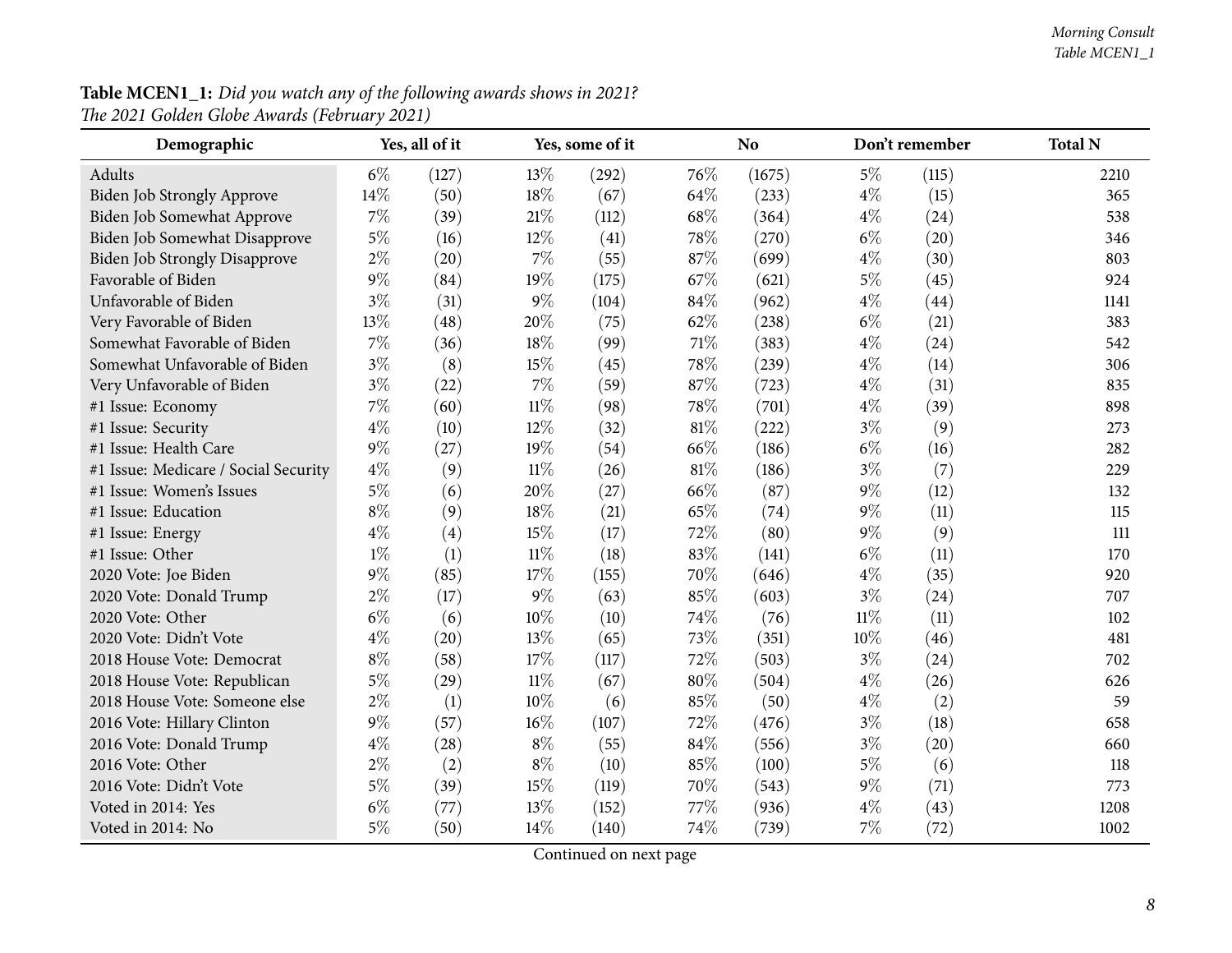#### Table MCEN1\_1: Did you watch any of the following awards shows in 2021? *The <sup>2021</sup> Golden Globe Awards (February 2021)*

| Demographic         | Yes, all of it |       |        | Yes, some of it |        | N <sub>o</sub> |       | Don't remember | <b>Total N</b> |  |
|---------------------|----------------|-------|--------|-----------------|--------|----------------|-------|----------------|----------------|--|
| Adults              | $6\%$          | 127   | 13\%   | (292)           | 76\%   | (1675)         | $5\%$ | (115)          | 2210           |  |
| 4-Region: Northeast | $8\%$          | (30)  | 13\%   | (52)            | 72%    | (284)          | $7\%$ | (29)           | 395            |  |
| 4-Region: Midwest   | $4\%$          | (19)  | 12\%   | (55)            | $81\%$ | (376)          | $3\%$ | (14)           | 464            |  |
| 4-Region: South     | $5\%$          | (40)  | $14\%$ | (116)           | 76\%   | (631)          | $5\%$ | (41)           | 828            |  |
| 4-Region: West      | $7\%$          | (38)  | 13\%   | (70)            | 74\%   | (384)          | $6\%$ | (31)           | 522            |  |
| Film Fans           | $6\%$          | (118) | $14\%$ | (270)           | $75\%$ | (1437)         | $5\%$ | (94)           | 1920           |  |
| Avid Film Fans      | 12\%           | (78)  | 20%    | (131)           | 65\%   | (429)          | $4\%$ | (27)           | 665            |  |
| Casual Film Fans    | $3\%$          | (41)  | $11\%$ | (139)           | 80%    | (1007)         | $5\%$ | (67)           | 1254           |  |
| TV Fans             | $6\%$          | (121) | $14\%$ | (276)           | $75\%$ | (1505)         | $5\%$ | (100)          | 2002           |  |
| Casual TV Fans      | $4\%$          | (46)  | $11\%$ | (117)           | 80%    | (858)          | $5\%$ | (54)           | 1074           |  |
| Avid TV Fans        | $8\%$          | (75)  | 17\%   | (159)           | 70\%   | (647)          | $5\%$ | (47)           | 927            |  |
| Pop Culture Fans    | $8\%$          | (111) | 18%    | (242)           | 68\%   | (916)          | $5\%$ | (73)           | 1343           |  |
| Has Watched Oscars  | 24\%           | (110) | 46%    | (214)           | 27%    | (127)          | $3\%$ | (12)           | 462            |  |

*Note:* Row proportions may total to larger than one-hundred percen<sup>t</sup> due to rounding. For more information visit [MorningConsultIntelligence.com](https://morningconsultintelligence.com).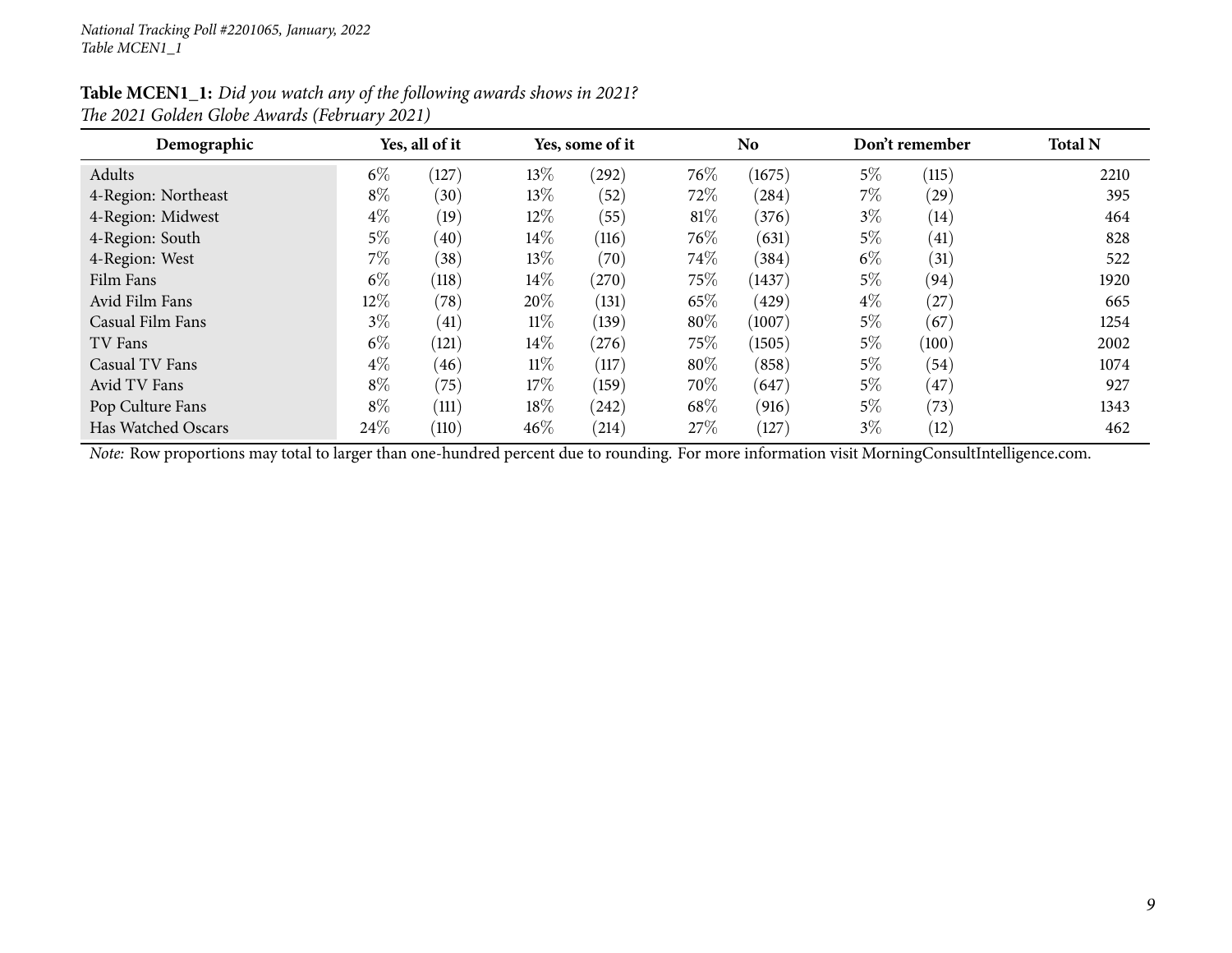**Table MCEN1\_2:** Did you watch any of the following awards shows in 2021? *The <sup>2021</sup> Grammy Awards (March 2021)*

<span id="page-9-0"></span>

| Demographic              |        | Yes, all of it |        | Yes, some of it |        | No     |       | Don't remember | <b>Total N</b> |
|--------------------------|--------|----------------|--------|-----------------|--------|--------|-------|----------------|----------------|
| Adults                   | $8\%$  | (179)          | 15%    | (332)           | 72%    | (1590) | $5\%$ | (109)          | 2210           |
| Gender: Male             | $9\%$  | (95)           | 16%    | (166)           | 71\%   | (752)  | $5\%$ | (53)           | 1067           |
| Gender: Female           | 7%     | (84)           | 14%    | (165)           | 73%    | (838)  | $5\%$ | (56)           | 1143           |
| Age: 18-34               | 13%    | (85)           | 22%    | (143)           | 57%    | (373)  | 9%    | (58)           | 658            |
| Age: 35-44               | $11\%$ | (40)           | 16%    | (56)            | 69%    | (247)  | $4\%$ | (15)           | 359            |
| Age: 45-64               | $5\%$  | (37)           | 13%    | (100)           | 79%    | (593)  | $3\%$ | (24)           | 754            |
| Age: 65+                 | $4\%$  | (17)           | $7\%$  | (32)            | 86%    | (378)  | $3\%$ | (11)           | 438            |
| GenZers: 1997-2012       | $11\%$ | (30)           | 29%    | (76)            | 51%    | (137)  | $9\%$ | (24)           | 267            |
| Millennials: 1981-1996   | $14\%$ | (91)           | 17%    | (108)           | 63%    | (401)  | $6\%$ | (42)           | 642            |
| GenXers: 1965-1980       | $5\%$  | (29)           | 14%    | (85)            | 77%    | (460)  | $4\%$ | (24)           | 597            |
| Baby Boomers: 1946-1964  | $4\%$  | (29)           | $9\%$  | (61)            | 84%    | (545)  | $2\%$ | (16)           | 650            |
| PID: Dem (no lean)       | 13%    | (100)          | 21%    | (163)           | 63%    | (495)  | $4\%$ | (33)           | 792            |
| PID: Ind (no lean)       | $6\%$  | (43)           | 13%    | (95)            | 75%    | (565)  | 7%    | (50)           | 754            |
| PID: Rep (no lean)       | $5\%$  | (36)           | $11\%$ | (73)            | $80\%$ | (530)  | $4\%$ | (26)           | 665            |
| PID/Gender: Dem Men      | 16%    | (56)           | 22%    | (79)            | 59%    | (211)  | $4\%$ | (14)           | 361            |
| PID/Gender: Dem Women    | 10%    | (44)           | 19%    | (84)            | 66%    | (284)  | $4\%$ | (19)           | 431            |
| PID/Gender: Ind Men      | $4\%$  | (15)           | 14%    | (51)            | 74%    | (266)  | 7%    | (26)           | 358            |
| PID/Gender: Ind Women    | 7%     | (28)           | $11\%$ | (44)            | 76%    | (299)  | $6\%$ | (24)           | 395            |
| PID/Gender: Rep Men      | $7\%$  | (23)           | 10%    | (36)            | 79%    | (275)  | $4\%$ | (13)           | 348            |
| PID/Gender: Rep Women    | $4\%$  | (13)           | 12%    | (37)            | 80%    | (255)  | $4\%$ | (12)           | 317            |
| Ideo: Liberal (1-3)      | 14\%   | (86)           | 19%    | (115)           | 64%    | (389)  | $3\%$ | (18)           | 609            |
| Ideo: Moderate (4)       | $8\%$  | (45)           | 21%    | (118)           | 68%    | (385)  | $3\%$ | (17)           | 565            |
| Ideo: Conservative (5-7) | $4\%$  | (33)           | $9\%$  | (67)            | 83%    | (615)  | $3\%$ | (24)           | 738            |
| Educ: < College          | $8\%$  | (114)          | 14%    | (218)           | 72%    | (1094) | $6\%$ | (93)           | 1519           |
| Educ: Bachelors degree   | $10\%$ | (43)           | 17%    | (77)            | 71%    | (314)  | $2\%$ | (11)           | 446            |
| Educ: Post-grad          | $9\%$  | (22)           | 15%    | (37)            | 74%    | (182)  | $2\%$ | (5)            | 245            |
| Income: Under 50k        | $7\%$  | (83)           | 14%    | (167)           | 72%    | (837)  | 7%    | (76)           | 1162           |
| Income: 50k-100k         | $9\%$  | (63)           | 15%    | (110)           | 72%    | (517)  | $3\%$ | (24)           | 714            |
| Income: 100k+            | 10%    | (33)           | 16%    | (55)            | 71%    | (237)  | $3\%$ | (9)            | 334            |
| Ethnicity: White         | 7%     | (117)          | 12%    | (214)           | 77%    | (1333) | $4\%$ | (65)           | 1730           |
| Ethnicity: Hispanic      | 13%    | (44)           | 22%    | (77)            | 57%    | (200)  | $8\%$ | (29)           | 351            |
| Ethnicity: Black         | 16%    | (43)           | 27%    | (73)            | 50%    | (138)  | $8\%$ | (22)           | 276            |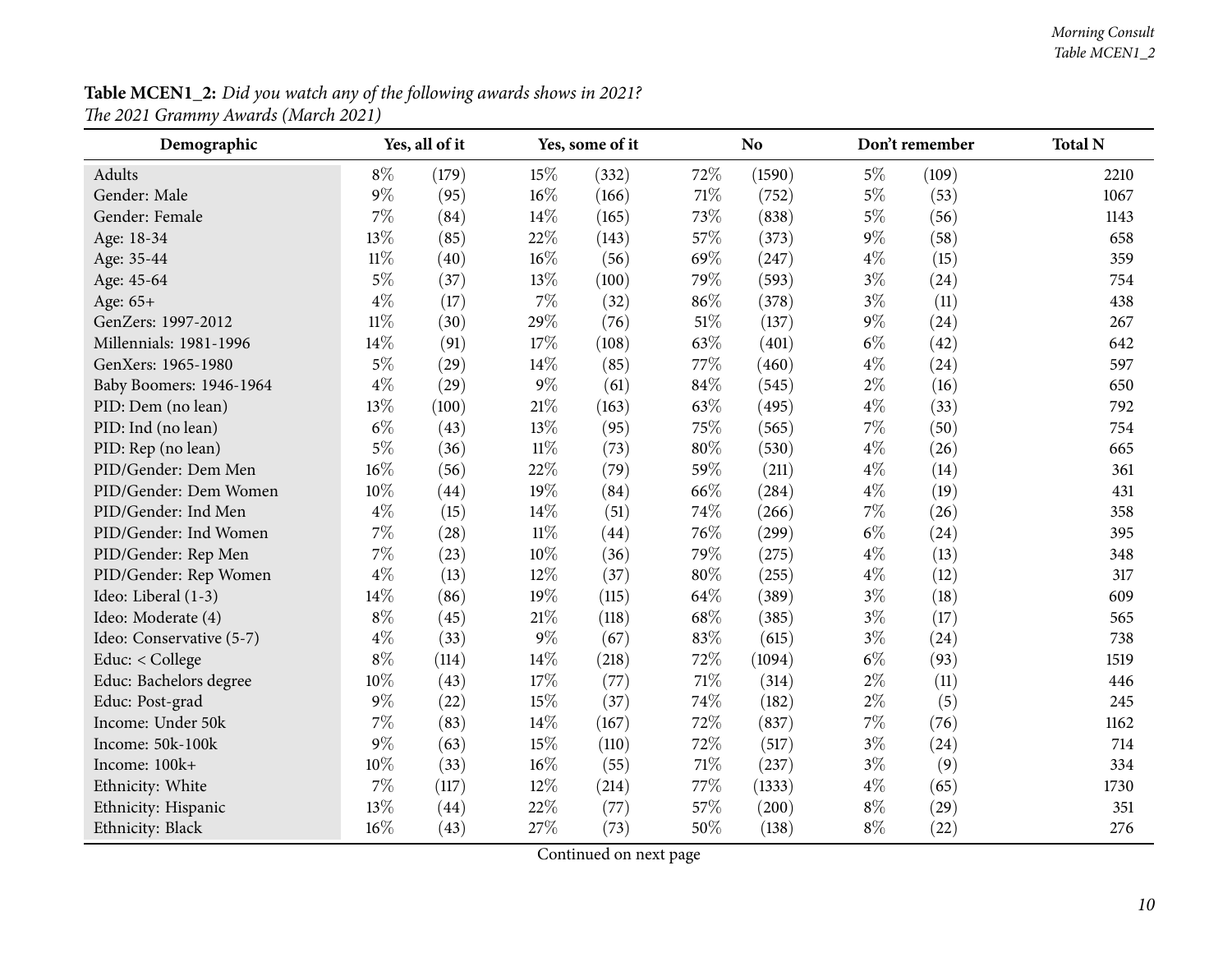| Demographic                          |        | Yes, all of it |        | Yes, some of it |     | N <sub>o</sub><br>Don't remember |       | <b>Total N</b> |      |
|--------------------------------------|--------|----------------|--------|-----------------|-----|----------------------------------|-------|----------------|------|
| Adults                               | $8\%$  | (179)          | 15%    | (332)           | 72% | (1590)                           | $5\%$ | (109)          | 2210 |
| Ethnicity: Other                     | $9\%$  | (19)           | 22%    | (44)            | 59% | (120)                            | 10%   | (21)           | 205  |
| All Christian                        | $6\%$  | (59)           | 15%    | (141)           | 76% | (705)                            | $3\%$ | (28)           | 932  |
| All Non-Christian                    | 20%    | (21)           | 19%    | (20)            | 57% | (60)                             | $4\%$ | (4)            | 106  |
| Atheist                              | $8\%$  | (9)            | 15%    | (18)            | 72% | (84)                             | $5\%$ | (5)            | 116  |
| Agnostic/Nothing in particular       | 7%     | (47)           | 13%    | (83)            | 72% | (475)                            | $8\%$ | (56)           | 662  |
| Something Else                       | $11\%$ | (42)           | 18%    | (70)            | 67% | (265)                            | $4\%$ | (16)           | 393  |
| Religious Non-Protestant/Catholic    | 16%    | (21)           | 20%    | (26)            | 61% | (79)                             | $3\%$ | (4)            | 130  |
| Evangelical                          | 10%    | (56)           | 15%    | (83)            | 71% | (386)                            | $4\%$ | (21)           | 547  |
| Non-Evangelical                      | $6\%$  | (45)           | 16%    | (120)           | 75% | (551)                            | $3\%$ | (23)           | 738  |
| Community: Urban                     | 15%    | (89)           | 19%    | (115)           | 62% | (381)                            | $4\%$ | (27)           | 612  |
| Community: Suburban                  | $6\%$  | (64)           | 14%    | (140)           | 77% | (788)                            | $4\%$ | (37)           | 1028 |
| Community: Rural                     | $5\%$  | (27)           | 14%    | (77)            | 74% | (421)                            | $8\%$ | (45)           | 570  |
| Employ: Private Sector               | $9\%$  | (62)           | 17%    | (118)           | 71% | (508)                            | $3\%$ | (24)           | 712  |
| Employ: Government                   | 14%    | (20)           | 15%    | (21)            | 66% | (93)                             | $5\%$ | (7)            | 141  |
| Employ: Self-Employed                | 13%    | (28)           | 21%    | (43)            | 63% | (130)                            | $3\%$ | (5)            | 206  |
| Employ: Homemaker                    | $5\%$  | (7)            | 18%    | (25)            | 73% | (101)                            | $4\%$ | (6)            | 139  |
| Employ: Student                      | 15%    | (11)           | 28%    | (21)            | 52% | (38)                             | $5\%$ | (4)            | 73   |
| Employ: Retired                      | $6\%$  | (27)           | 9%     | (42)            | 83% | (394)                            | $3\%$ | (13)           | 476  |
| Employ: Unemployed                   | $6\%$  | (16)           | $11\%$ | (33)            | 70% | (206)                            | 13%   | (38)           | 293  |
| Employ: Other                        | $5\%$  | (8)            | 17%    | (29)            | 71% | (121)                            | 7%    | (12)           | 170  |
| Military HH: Yes                     | $5\%$  | (17)           | 12%    | (39)            | 79% | (254)                            | $3\%$ | (11)           | 321  |
| Military HH: No                      | $9\%$  | (162)          | 15%    | (293)           | 71% | (1336)                           | $5\%$ | (98)           | 1889 |
| RD/WT: Right Direction               | 16%    | (108)          | 20%    | (134)           | 60% | (408)                            | $5\%$ | (34)           | 683  |
| RD/WT: Wrong Track                   | $5\%$  | (72)           | 13%    | (198)           | 77% | (1183)                           | $5\%$ | (75)           | 1527 |
| Biden Job Approve                    | 14%    | (127)          | 19%    | (173)           | 63% | (566)                            | $4\%$ | (38)           | 904  |
| <b>Biden Job Disapprove</b>          | $4\%$  | (47)           | $11\%$ | (125)           | 81% | (928)                            | $4\%$ | (49)           | 1150 |
| Biden Job Strongly Approve           | 18%    | (67)           | 21%    | (77)            | 57% | (209)                            | $3\%$ | (12)           | 365  |
| Biden Job Somewhat Approve           | $11\%$ | (60)           | 18%    | (96)            | 66% | (357)                            | $5\%$ | (25)           | 538  |
| Biden Job Somewhat Disapprove        | $6\%$  | (20)           | 16%    | (57)            | 72% | (249)                            | $6\%$ | (20)           | 346  |
| <b>Biden Job Strongly Disapprove</b> | $3\%$  | (28)           | $8\%$  | (68)            | 85% | (679)                            | $4\%$ | (29)           | 803  |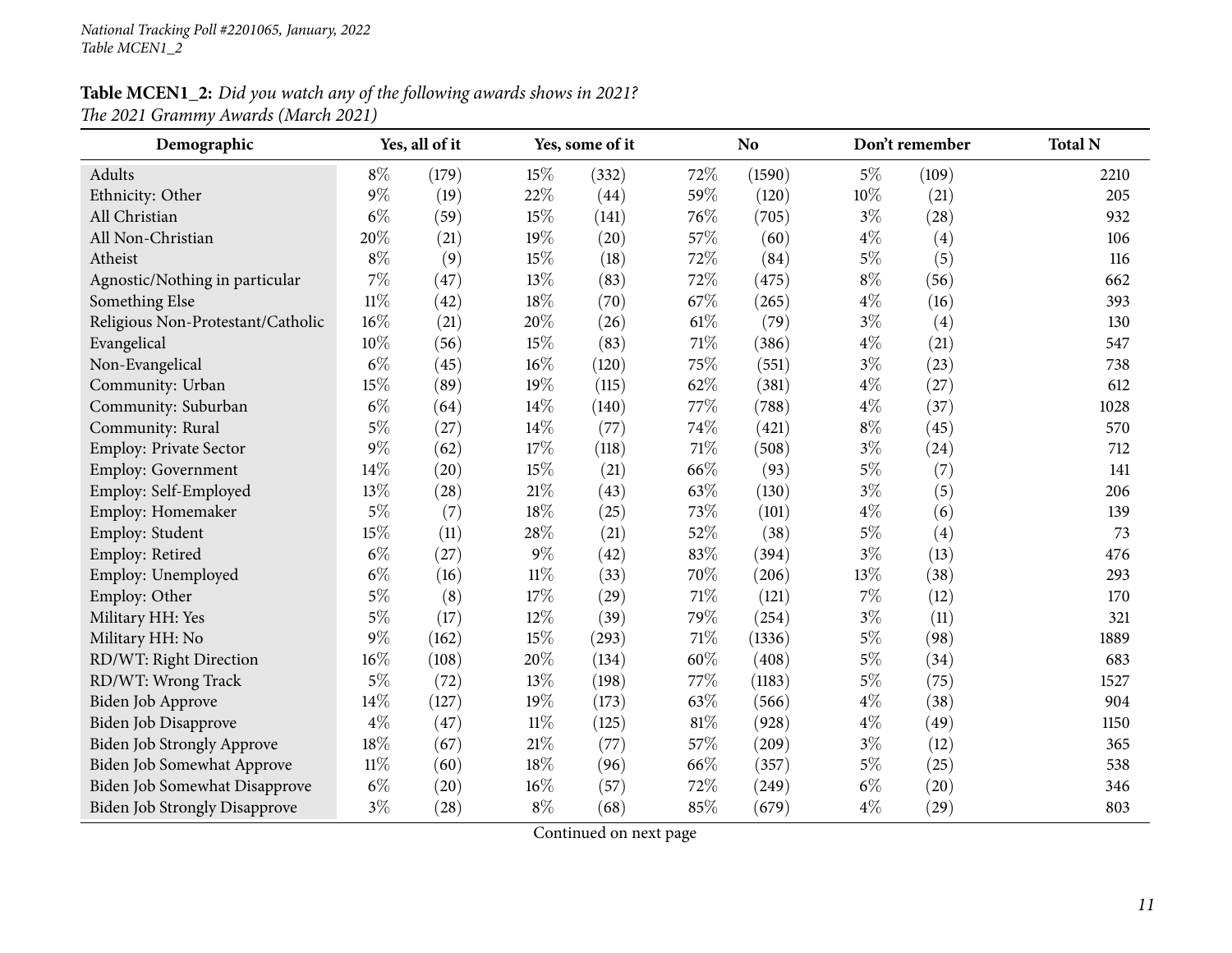| Demographic                          |        | Yes, all of it |        | Yes, some of it |      | <b>No</b> |       | Don't remember | <b>Total N</b> |
|--------------------------------------|--------|----------------|--------|-----------------|------|-----------|-------|----------------|----------------|
| Adults                               | $8\%$  | (179)          | 15%    | (332)           | 72%  | (1590)    | $5\%$ | (109)          | 2210           |
| Favorable of Biden                   | 14%    | (126)          | 19%    | (174)           | 63%  | (582)     | $5\%$ | (43)           | 924            |
| Unfavorable of Biden                 | $4\%$  | (45)           | $11\%$ | (127)           | 81%  | (926)     | $4\%$ | (43)           | 1141           |
| Very Favorable of Biden              | 17%    | (65)           | 21%    | (79)            | 58%  | (221)     | $4\%$ | (17)           | 383            |
| Somewhat Favorable of Biden          | $11\%$ | (60)           | 17%    | (94)            | 67\% | (361)     | $5\%$ | (26)           | 542            |
| Somewhat Unfavorable of Biden        | $6\%$  | (18)           | 18%    | (56)            | 72%  | (221)     | $4\%$ | (11)           | 306            |
| Very Unfavorable of Biden            | $3\%$  | (27)           | 9%     | (71)            | 85%  | (705)     | $4\%$ | (31)           | 835            |
| #1 Issue: Economy                    | 7%     | (67)           | 15%    | (130)           | 74%  | (666)     | $4\%$ | (34)           | 898            |
| #1 Issue: Security                   | $6\%$  | (17)           | 12%    | (32)            | 80%  | (218)     | $2\%$ | (6)            | 273            |
| #1 Issue: Health Care                | 12%    | (35)           | 20%    | (56)            | 62%  | (174)     | $6\%$ | (17)           | 282            |
| #1 Issue: Medicare / Social Security | $6\%$  | (14)           | 14%    | (32)            | 75%  | (171)     | $6\%$ | (13)           | 229            |
| #1 Issue: Women's Issues             | 15%    | (20)           | 17%    | (22)            | 64\% | (85)      | $4\%$ | (5)            | 132            |
| #1 Issue: Education                  | 10%    | (11)           | 18%    | (21)            | 62%  | (71)      | 10%   | (11)           | 115            |
| #1 Issue: Energy                     | 7%     | (8)            | 17%    | (19)            | 66%  | (73)      | 10%   | (11)           | 111            |
| #1 Issue: Other                      | $5\%$  | (8)            | 12%    | (20)            | 78%  | (132)     | $6\%$ | (11)           | 170            |
| 2020 Vote: Joe Biden                 | 13%    | (116)          | 19%    | (171)           | 65%  | (596)     | $4\%$ | (37)           | 920            |
| 2020 Vote: Donald Trump              | $4\%$  | (27)           | 10%    | (68)            | 83%  | (588)     | $3\%$ | (24)           | 707            |
| 2020 Vote: Other                     | $4\%$  | (4)            | $11\%$ | (12)            | 78%  | (80)      | $7\%$ | (7)            | 102            |
| 2020 Vote: Didn't Vote               | 7%     | (32)           | 17%    | (81)            | 68%  | (326)     | 9%    | (41)           | 481            |
| 2018 House Vote: Democrat            | $11\%$ | (77)           | 17%    | (118)           | 68%  | (480)     | $4\%$ | (28)           | 702            |
| 2018 House Vote: Republican          | $6\%$  | (39)           | 10%    | (61)            | 78%  | (491)     | $6\%$ | (36)           | 626            |
| 2018 House Vote: Someone else        | 7%     | (4)            | 7%     | (4)             | 83%  | (49)      | $3\%$ | (2)            | 59             |
| 2016 Vote: Hillary Clinton           | 12%    | (82)           | 18%    | (116)           | 68\% | (446)     | $2\%$ | (14)           | 658            |
| 2016 Vote: Donald Trump              | $4\%$  | (28)           | 9%     | (60)            | 82%  | (542)     | 5%    | (30)           | 660            |
| 2016 Vote: Other                     | $5\%$  | (6)            | 7%     | (9)             | 81%  | (96)      | $6\%$ | (7)            | 118            |
| 2016 Vote: Didn't Vote               | $8\%$  | (63)           | 19%    | (146)           | 66%  | (507)     | 7%    | (57)           | 773            |
| Voted in 2014: Yes                   | $8\%$  | (99)           | 13%    | (155)           | 75%  | (909)     | $4\%$ | (46)           | 1208           |
| Voted in 2014: No                    | $8\%$  | (81)           | 18%    | (176)           | 68%  | (682)     | $6\%$ | (63)           | 1002           |
| 4-Region: Northeast                  | 7%     | (29)           | 16%    | (64)            | 69%  | (272)     | 7%    | (30)           | 395            |
| 4-Region: Midwest                    | 7%     | (32)           | 12%    | (58)            | 77%  | (357)     | $4\%$ | (17)           | 464            |
| 4-Region: South                      | $9\%$  | (72)           | 15%    | (123)           | 72%  | (598)     | $4\%$ | (35)           | 828            |
| 4-Region: West                       | $9\%$  | (46)           | 17%    | (87)            | 69%  | (363)     | $5\%$ | (27)           | 522            |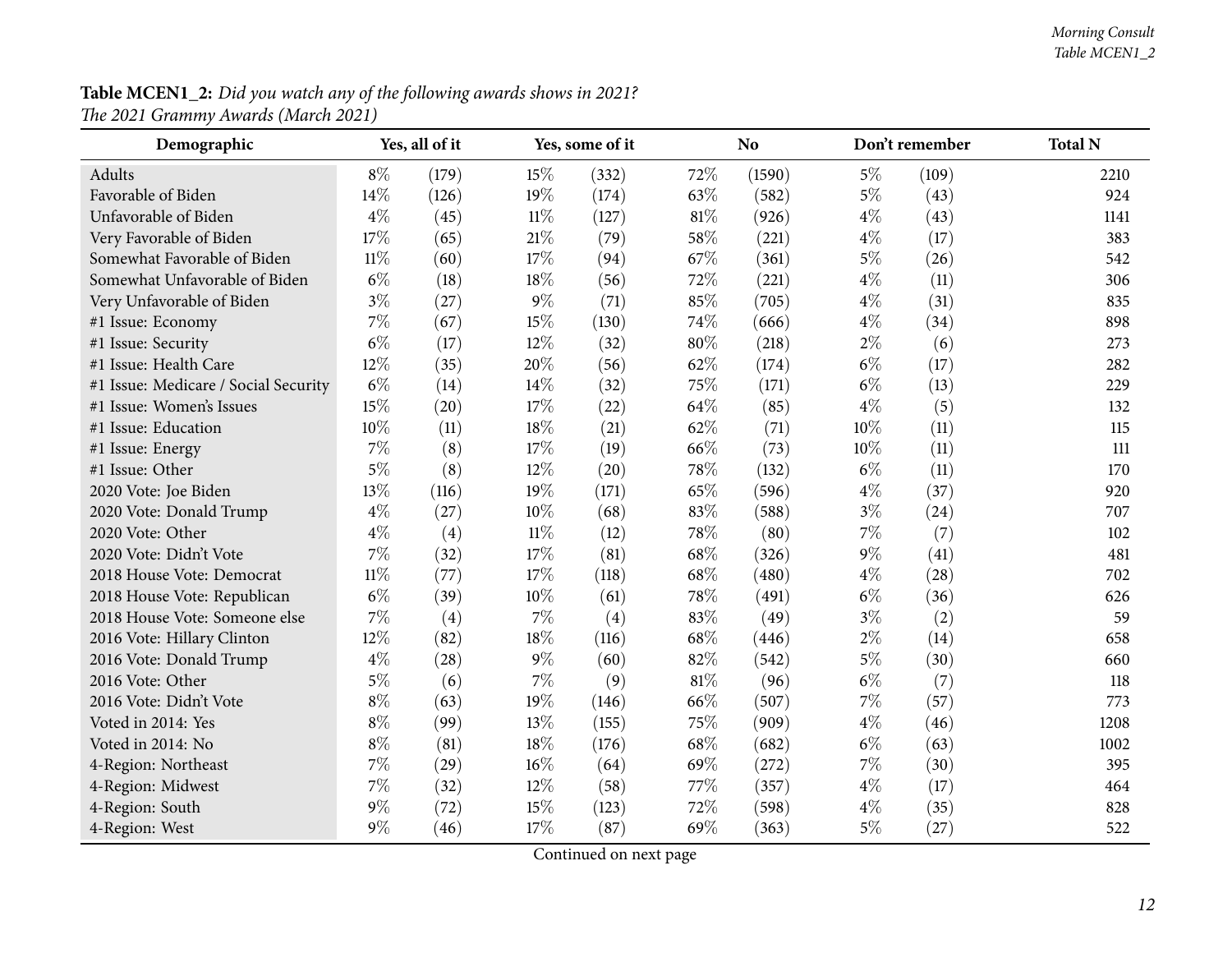| Demographic        |        | Yes, all of it |        | Yes, some of it |         | <b>No</b> |       | Don't remember    | <b>Total N</b> |
|--------------------|--------|----------------|--------|-----------------|---------|-----------|-------|-------------------|----------------|
| Adults             | $8\%$  | (179)          | 15%    | $^{'}332)$      | $72\%$  | (1590)    | 5%    | (109)             | 2210           |
| Film Fans          | 9%     | (167)          | $16\%$ | (302)           | 71%     | (1360)    | 5%    | (90`              | 1920           |
| Avid Film Fans     | 15%    | (99)           | 20%    | (131)           | 60%     | (400)     | 5%    | (35)              | 665            |
| Casual Film Fans   | $5\%$  | (68)           | $14\%$ | (172)           | $76\%$  | (959)     | $4\%$ | (55)              | 1254           |
| TV Fans            | $8\%$  | (168)          | 15%    | (309)           | 71\%    | (1428)    | 5%    | (96)              | 2002           |
| Casual TV Fans     | $6\%$  | (60)           | $13\%$ | (141)           | 77 $\%$ | (826)     | $4\%$ | 47                | 1074           |
| Avid TV Fans       | $12\%$ | (109)          | 18%    | (167)           | $65\%$  | (603)     | 5%    | $49^\circ$        | 927            |
| Pop Culture Fans   | $12\%$ | (155)          | 20%    | $^{'}268)$      | 63\%    | (851)     | 5%    | (68)              | 1343           |
| Has Watched Oscars | 29\%   | (135)          | 43%    | (199)           | $24\%$  | (112)     | $4\%$ | $\left(17\right)$ | 462            |

*Note:* Row proportions may total to larger than one-hundred percen<sup>t</sup> due to rounding. For more information visit [MorningConsultIntelligence.com](https://morningconsultintelligence.com).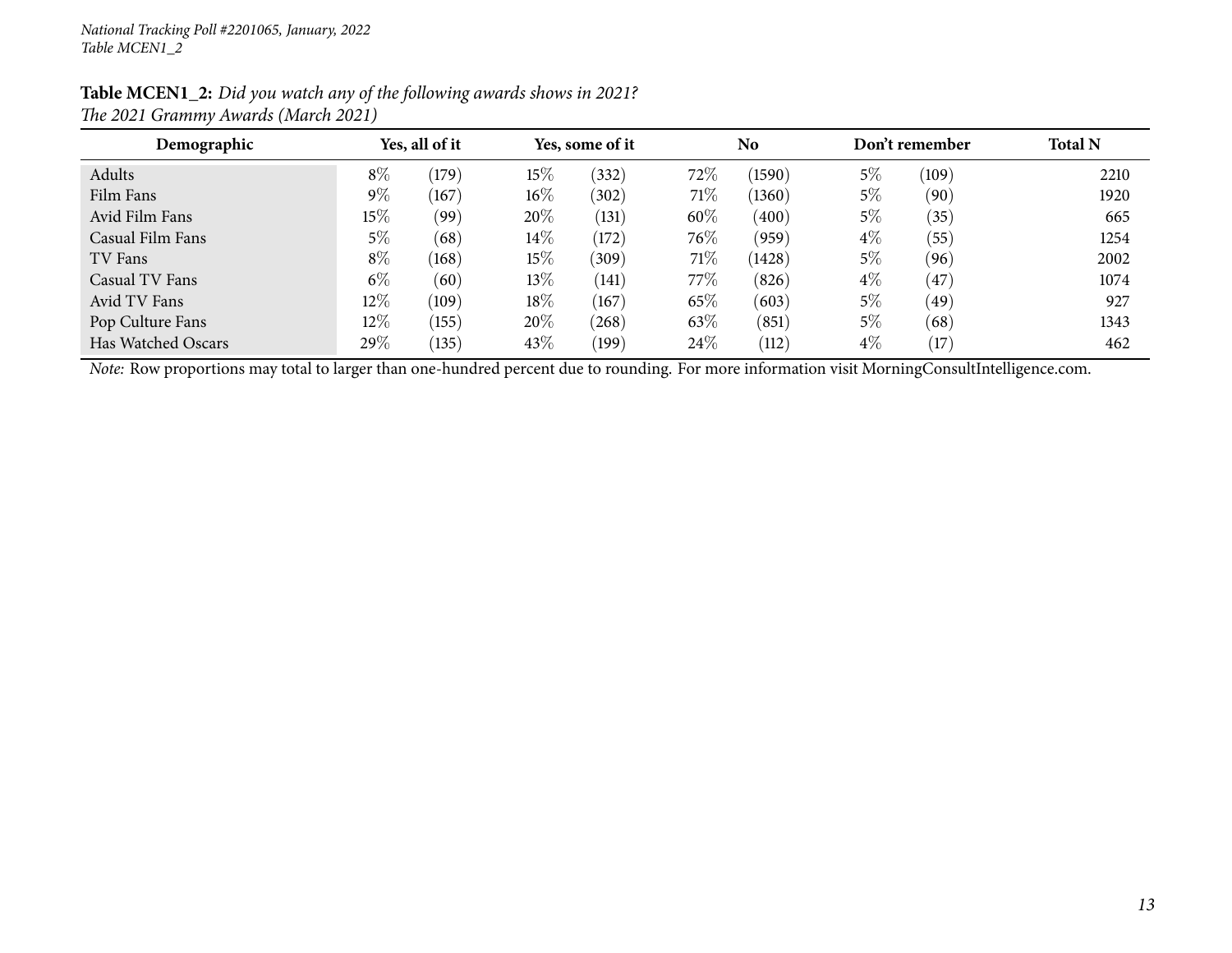<span id="page-13-0"></span>

| Demographic              |        | Yes, all of it |        | Yes, some of it |        | <b>No</b> |        | Don't remember | <b>Total N</b> |
|--------------------------|--------|----------------|--------|-----------------|--------|-----------|--------|----------------|----------------|
| Adults                   | $7\%$  | (148)          | 14\%   | (314)           | 73%    | (1611)    | $6\%$  | (136)          | 2210           |
| Gender: Male             | $8\%$  | (81)           | 16%    | (166)           | 71\%   | (760)     | $6\%$  | (60)           | 1067           |
| Gender: Female           | $6\%$  | (67)           | 13%    | (148)           | 74%    | (852)     | 7%     | (77)           | 1143           |
| Age: 18-34               | $8\%$  | (55)           | 16%    | (104)           | 64%    | (424)     | $11\%$ | (76)           | 658            |
| Age: 35-44               | $9\%$  | (33)           | 18%    | (65)            | 69%    | (249)     | $4\%$  | (13)           | 359            |
| Age: 45-64               | $5\%$  | (38)           | 12%    | (88)            | 78%    | (589)     | $5\%$  | (40)           | 754            |
| Age: 65+                 | $5\%$  | (22)           | 13%    | (58)            | $80\%$ | (350)     | $2\%$  | (9)            | 438            |
| GenZers: 1997-2012       | $6\%$  | (16)           | 17%    | (45)            | 64\%   | (171)     | 13%    | (35)           | 267            |
| Millennials: 1981-1996   | 10%    | (67)           | 17%    | (107)           | 65%    | (420)     | 7%     | (48)           | 642            |
| GenXers: 1965-1980       | $4\%$  | (27)           | 12%    | (74)            | 77%    | (461)     | $6\%$  | (36)           | 597            |
| Baby Boomers: 1946-1964  | $6\%$  | (38)           | 13%    | (82)            | 79%    | (516)     | $2\%$  | (15)           | 650            |
| PID: Dem (no lean)       | $11\%$ | (86)           | 22%    | (175)           | 62%    | (492)     | $5\%$  | (38)           | 792            |
| PID: Ind (no lean)       | $4\%$  | (29)           | $11\%$ | (82)            | 77%    | (580)     | $8\%$  | (63)           | 754            |
| PID: Rep (no lean)       | $5\%$  | (33)           | $9\%$  | (58)            | $81\%$ | (539)     | $5\%$  | (35)           | 665            |
| PID/Gender: Dem Men      | 13%    | (48)           | 26%    | (92)            | 58%    | (209)     | $3\%$  | (12)           | 361            |
| PID/Gender: Dem Women    | $9\%$  | (38)           | 19%    | (83)            | 66%    | (284)     | $6\%$  | (26)           | 431            |
| PID/Gender: Ind Men      | $4\%$  | (15)           | $11\%$ | (40)            | 77%    | (276)     | $8\%$  | (28)           | 358            |
| PID/Gender: Ind Women    | $4\%$  | (14)           | $11\%$ | (42)            | 77%    | (304)     | $9\%$  | (36)           | 395            |
| PID/Gender: Rep Men      | $5\%$  | (18)           | 10%    | (34)            | 79%    | (275)     | $6\%$  | (20)           | 348            |
| PID/Gender: Rep Women    | $5\%$  | (14)           | 7%     | (24)            | 83%    | (264)     | $5\%$  | (15)           | 317            |
| Ideo: Liberal (1-3)      | 14\%   | (87)           | 20%    | (122)           | 63%    | (385)     | $3\%$  | (15)           | 609            |
| Ideo: Moderate (4)       | $6\%$  | (37)           | 19%    | (108)           | 69%    | (387)     | $6\%$  | (33)           | 565            |
| Ideo: Conservative (5-7) | $2\%$  | (18)           | 9%     | (67)            | 84%    | (622)     | $4\%$  | (30)           | 738            |
| Educ: < College          | $5\%$  | (80)           | 12%    | (178)           | 76%    | (1148)    | 7%     | (113)          | 1519           |
| Educ: Bachelors degree   | $10\%$ | (46)           | 20%    | (88)            | 67%    | (297)     | $3\%$  | (15)           | 446            |
| Educ: Post-grad          | $9\%$  | (22)           | 19%    | (48)            | 68%    | (167)     | $3\%$  | (8)            | 245            |
| Income: Under 50k        | $5\%$  | (60)           | 12%    | (141)           | 74%    | (865)     | $8\%$  | (96)           | 1162           |
| Income: 50k-100k         | $8\%$  | (55)           | 16%    | (116)           | 73%    | (520)     | $3\%$  | (23)           | 714            |
| Income: 100k+            | $10\%$ | (33)           | 17%    | (57)            | 68%    | (226)     | $5\%$  | (18)           | 334            |
| Ethnicity: White         | 7%     | (114)          | 13%    | (217)           | 76%    | (1315)    | $5\%$  | (84)           | 1730           |
| Ethnicity: Hispanic      | $9\%$  | (32)           | 21%    | (72)            | 61\%   | (215)     | $9\%$  | (31)           | 351            |
| Ethnicity: Black         | $8\%$  | (21)           | 22%    | (60)            | 60%    | (165)     | $11\%$ | (30)           | 276            |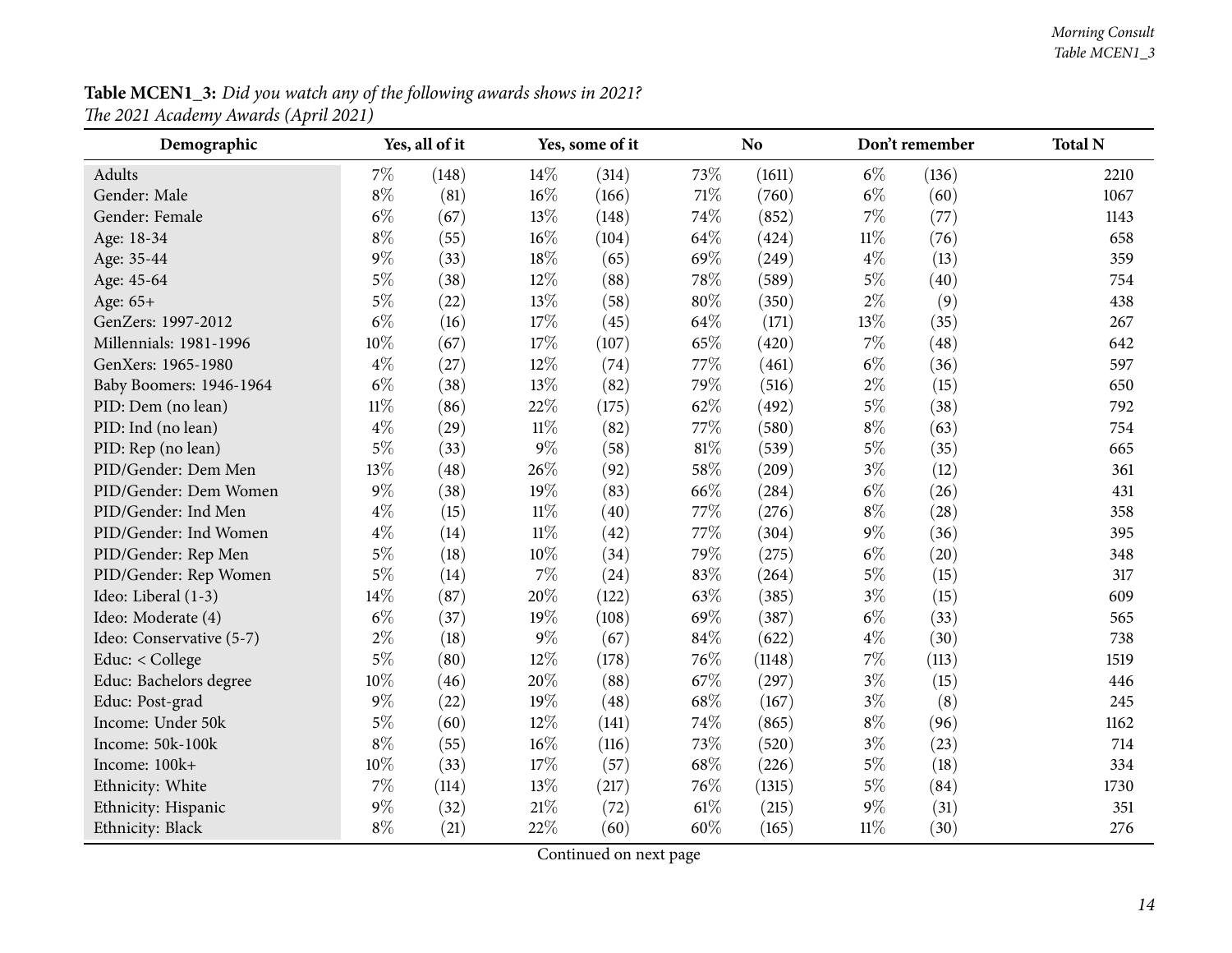| Demographic                          |        | Yes, all of it |        | Yes, some of it |      | N <sub>o</sub> |        | Don't remember | <b>Total N</b> |
|--------------------------------------|--------|----------------|--------|-----------------|------|----------------|--------|----------------|----------------|
| Adults                               | 7%     | (148)          | 14%    | (314)           | 73%  | (1611)         | $6\%$  | (136)          | 2210           |
| Ethnicity: Other                     | 7%     | (13)           | 18%    | (38)            | 64\% | (132)          | $11\%$ | (22)           | 205            |
| All Christian                        | $6\%$  | (60)           | 14%    | (130)           | 75%  | (700)          | $4\%$  | (42)           | 932            |
| All Non-Christian                    | 18%    | (20)           | 25%    | (26)            | 55%  | (58)           | $2\%$  | (2)            | 106            |
| Atheist                              | $11\%$ | (13)           | 12%    | (14)            | 74%  | (86)           | $3\%$  | (4)            | 116            |
| Agnostic/Nothing in particular       | $5\%$  | (33)           | 12%    | (80)            | 74%  | (487)          | $9\%$  | (62)           | 662            |
| Something Else                       | $6\%$  | (23)           | 16%    | (64)            | 71%  | (280)          | 7%     | (27)           | 393            |
| Religious Non-Protestant/Catholic    | 16%    | (20)           | 24%    | (31)            | 59%  | (77)           | $2\%$  | (2)            | 130            |
| Evangelical                          | 7%     | (40)           | 14%    | (77)            | 71%  | (390)          | $7\%$  | (40)           | 547            |
| Non-Evangelical                      | $6\%$  | (42)           | 15%    | (110)           | 76%  | (558)          | $4\%$  | (28)           | 738            |
| Community: Urban                     | $11\%$ | (65)           | 17%    | (106)           | 66%  | (402)          | $6\%$  | (39)           | 612            |
| Community: Suburban                  | $6\%$  | (63)           | 15%    | (154)           | 75%  | (768)          | $4\%$  | (43)           | 1028           |
| Community: Rural                     | $4\%$  | (20)           | 10%    | (55)            | 77%  | (441)          | $9\%$  | (54)           | 570            |
| Employ: Private Sector               | $8\%$  | (56)           | 16%    | (115)           | 71%  | (505)          | $5\%$  | (37)           | 712            |
| Employ: Government                   | $4\%$  | (5)            | 22%    | (31)            | 71%  | (100)          | $3\%$  | (5)            | 141            |
| Employ: Self-Employed                | $11\%$ | (23)           | 21%    | (44)            | 62%  | (128)          | $6\%$  | (11)           | 206            |
| Employ: Homemaker                    | $4\%$  | (5)            | 12%    | (17)            | 79%  | (109)          | $6\%$  | (8)            | 139            |
| Employ: Student                      | $8\%$  | (6)            | 13%    | (9)             | 72%  | (52)           | $8\%$  | (6)            | 73             |
| Employ: Retired                      | 7%     | (34)           | 12%    | (55)            | 79%  | (374)          | $3\%$  | (13)           | 476            |
| Employ: Unemployed                   | $6\%$  | (16)           | $8\%$  | (22)            | 74%  | (216)          | 13%    | (38)           | 293            |
| Employ: Other                        | $2\%$  | (3)            | 13%    | (22)            | 74%  | (126)          | $11\%$ | (19)           | 170            |
| Military HH: Yes                     | $5\%$  | (17)           | $11\%$ | (36)            | 79%  | (253)          | $5\%$  | (15)           | 321            |
| Military HH: No                      | 7%     | (132)          | 15%    | (278)           | 72%  | (1358)         | $6\%$  | (122)          | 1889           |
| RD/WT: Right Direction               | 15%    | (101)          | 24%    | (164)           | 57%  | (387)          | $4\%$  | (31)           | 683            |
| RD/WT: Wrong Track                   | $3\%$  | (47)           | 10%    | (150)           | 80%  | (1224)         | $7\%$  | (106)          | 1527           |
| Biden Job Approve                    | 12%    | (111)          | 21%    | (193)           | 61%  | (552)          | $5\%$  | (47)           | 904            |
| <b>Biden Job Disapprove</b>          | $3\%$  | (34)           | $9\%$  | (102)           | 83%  | (952)          | $5\%$  | (61)           | 1150           |
| Biden Job Strongly Approve           | 18%    | (65)           | 22%    | (82)            | 55%  | (200)          | $5\%$  | (18)           | 365            |
| Biden Job Somewhat Approve           | $9\%$  | (46)           | 21%    | (111)           | 65%  | (352)          | $5\%$  | (29)           | 538            |
| Biden Job Somewhat Disapprove        | $4\%$  | (13)           | 14%    | (48)            | 75%  | (261)          | 7%     | (25)           | 346            |
| <b>Biden Job Strongly Disapprove</b> | $3\%$  | (21)           | 7%     | (55)            | 86%  | (691)          | $5\%$  | (37)           | 803            |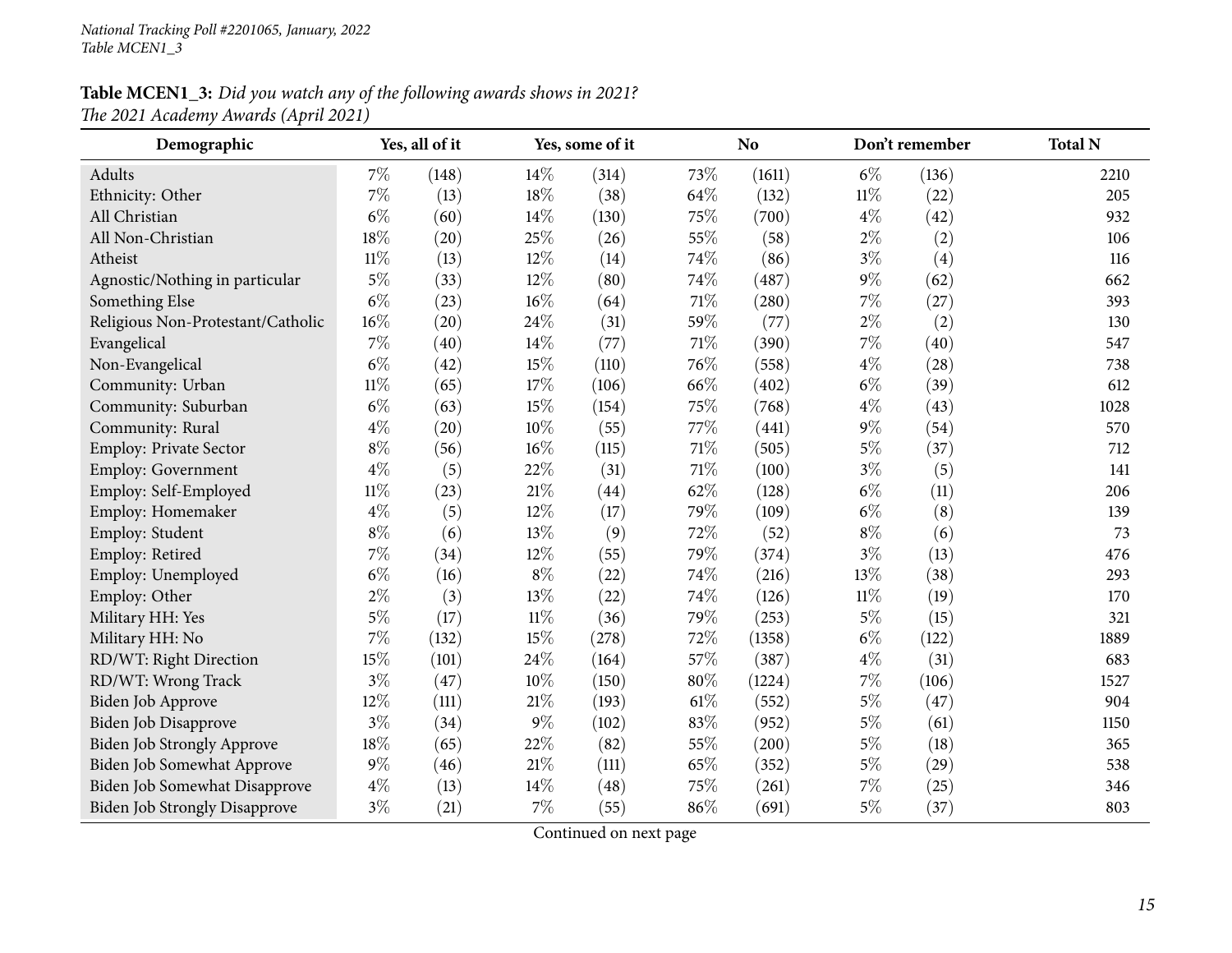| Demographic                          |        | Yes, all of it |        | Yes, some of it |      | <b>No</b> |       | Don't remember | <b>Total N</b> |
|--------------------------------------|--------|----------------|--------|-----------------|------|-----------|-------|----------------|----------------|
| Adults                               | 7%     | (148)          | 14%    | (314)           | 73%  | (1611)    | $6\%$ | (136)          | 2210           |
| Favorable of Biden                   | $11\%$ | (103)          | $21\%$ | (195)           | 62%  | (572)     | $6\%$ | (53)           | 924            |
| Unfavorable of Biden                 | $3\%$  | (36)           | $9\%$  | (99)            | 83%  | (952)     | $5\%$ | (54)           | 1141           |
| Very Favorable of Biden              | 17%    | (65)           | 22%    | (85)            | 55%  | (210)     | $6\%$ | (22)           | 383            |
| Somewhat Favorable of Biden          | $7\%$  | (38)           | 20%    | (110)           | 67%  | (362)     | $6\%$ | (31)           | 542            |
| Somewhat Unfavorable of Biden        | $3\%$  | (11)           | 13%    | (39)            | 77%  | (236)     | 7%    | (20)           | 306            |
| Very Unfavorable of Biden            | $3\%$  | (25)           | $7\%$  | (60)            | 86%  | (716)     | $4\%$ | (34)           | 835            |
| #1 Issue: Economy                    | $6\%$  | (55)           | 13%    | (113)           | 77%  | (689)     | $5\%$ | (42)           | 898            |
| #1 Issue: Security                   | $5\%$  | (15)           | 12%    | (32)            | 79%  | (217)     | $3\%$ | (9)            | 273            |
| #1 Issue: Health Care                | 13%    | (37)           | 19%    | (54)            | 60%  | (168)     | $8\%$ | (23)           | 282            |
| #1 Issue: Medicare / Social Security | $5\%$  | (13)           | 13%    | (31)            | 74%  | (170)     | 7%    | (15)           | 229            |
| #1 Issue: Women's Issues             | $8\%$  | (10)           | 17%    | (23)            | 66%  | (87)      | 9%    | (12)           | 132            |
| #1 Issue: Education                  | $6\%$  | (7)            | 18%    | (21)            | 62%  | (71)      | 13%   | (15)           | 115            |
| #1 Issue: Energy                     | $5\%$  | (6)            | 14%    | (15)            | 72%  | (79)      | $9\%$ | (10)           | 111            |
| #1 Issue: Other                      | $3\%$  | (6)            | 15%    | (26)            | 76%  | (129)     | $6\%$ | (10)           | 170            |
| 2020 Vote: Joe Biden                 | 12%    | (109)          | 20%    | (187)           | 64\% | (585)     | $4\%$ | (40)           | 920            |
| 2020 Vote: Donald Trump              | $3\%$  | (20)           | $9\%$  | (60)            | 84%  | (595)     | $5\%$ | (32)           | 707            |
| 2020 Vote: Other                     | $3\%$  | (4)            | $11\%$ | (11)            | 78%  | (80)      | 7%    | (7)            | 102            |
| 2020 Vote: Didn't Vote               | $3\%$  | (16)           | 12%    | (57)            | 73%  | (351)     | 12%   | (58)           | 481            |
| 2018 House Vote: Democrat            | 12%    | (85)           | 18%    | (128)           | 66%  | (461)     | $4\%$ | (28)           | 702            |
| 2018 House Vote: Republican          | $5\%$  | (30)           | 10%    | (64)            | 79%  | (498)     | $6\%$ | (35)           | 626            |
| 2018 House Vote: Someone else        | $3\%$  | (2)            | 12%    | (7)             | 81%  | (48)      | $4\%$ | (2)            | 59             |
| 2016 Vote: Hillary Clinton           | 12%    | (76)           | 21\%   | (137)           | 64%  | (424)     | $3\%$ | (20)           | 658            |
| 2016 Vote: Donald Trump              | $4\%$  | (23)           | $8\%$  | (52)            | 83%  | (549)     | $5\%$ | (36)           | 660            |
| 2016 Vote: Other                     | $4\%$  | (5)            | $7\%$  | (8)             | 84%  | (99)      | $5\%$ | (6)            | 118            |
| 2016 Vote: Didn't Vote               | $6\%$  | (43)           | 15%    | (116)           | 70%  | (539)     | 10%   | (75)           | 773            |
| Voted in 2014: Yes                   | $8\%$  | (97)           | 14%    | (173)           | 73%  | (886)     | $4\%$ | (52)           | 1208           |
| Voted in 2014: No                    | $5\%$  | (51)           | 14%    | (141)           | 72%  | (725)     | $8\%$ | (84)           | 1002           |
| 4-Region: Northeast                  | $8\%$  | (33)           | 17%    | (66)            | 68%  | (270)     | 7%    | (26)           | 395            |
| 4-Region: Midwest                    | $5\%$  | (23)           | 12%    | (56)            | 79%  | (366)     | $4\%$ | (20)           | 464            |
| 4-Region: South                      | $7\%$  | (55)           | 12%    | (103)           | 74%  | (613)     | 7%    | (57)           | 828            |
| 4-Region: West                       | $7\%$  | (37)           | 17%    | (89)            | 69%  | (362)     | $6\%$ | (34)           | 522            |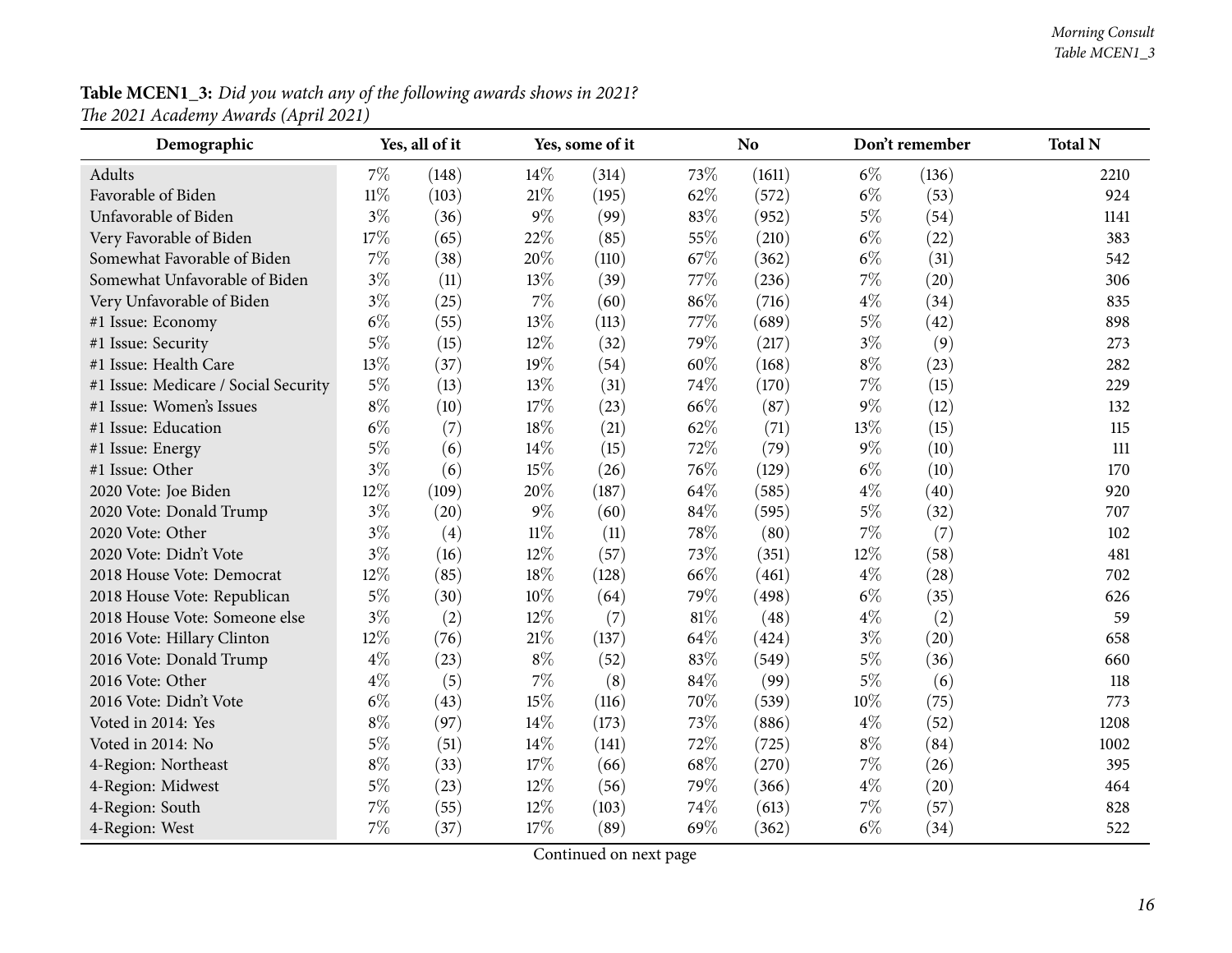| Demographic                                                                                                                                    |        | Yes, all of it | Yes, some of it |       | <b>No</b> |        | Don't remember |       | <b>Total N</b> |
|------------------------------------------------------------------------------------------------------------------------------------------------|--------|----------------|-----------------|-------|-----------|--------|----------------|-------|----------------|
| Adults                                                                                                                                         | $7\%$  | (148)          | $14\%$          | (314) | 73\%      | (1611) | $6\%$          | (136) | 2210           |
| Film Fans                                                                                                                                      | $7\%$  | (141)          | 15%             | (294) | 71%       | (1370) | $6\%$          | (115) | 1920           |
| Avid Film Fans                                                                                                                                 | $14\%$ | (92)           | 20%             | (135) | $60\%$    | (402)  | $5\%$          | (36)  | 665            |
| Casual Film Fans                                                                                                                               | $4\%$  | (49)           | 13\%            | (159) | 77\%      | (968)  | $6\%$          | (79`  | 1254           |
| TV Fans                                                                                                                                        | 7%     | (144)          | 15%             | (295) | 72%       | (1441) | $6\%$          | (121) | 2002           |
| Casual TV Fans                                                                                                                                 | $4\%$  | (41)           | 12\%            | (130) | 78\%      | (837)  | $6\%$          | (66)  | 1074           |
| Avid TV Fans                                                                                                                                   | $11\%$ | (103)          | 18%             | (165) | 65\%      | (604)  | $6\%$          | (55)  | 927            |
| Pop Culture Fans                                                                                                                               | $10\%$ | (128)          | 19%             | (253) | 65%       | (872)  | 7%             | (89`  | 1343           |
| Has Watched Oscars                                                                                                                             | 32%    | (148)          | 68\%            | (314) |           | (0)    |                | (0)   | 462            |
| Note: Row proportions may total to larger than one-hundred percent due to rounding. For more information visit MorningConsultIntelligence.com. |        |                |                 |       |           |        |                |       |                |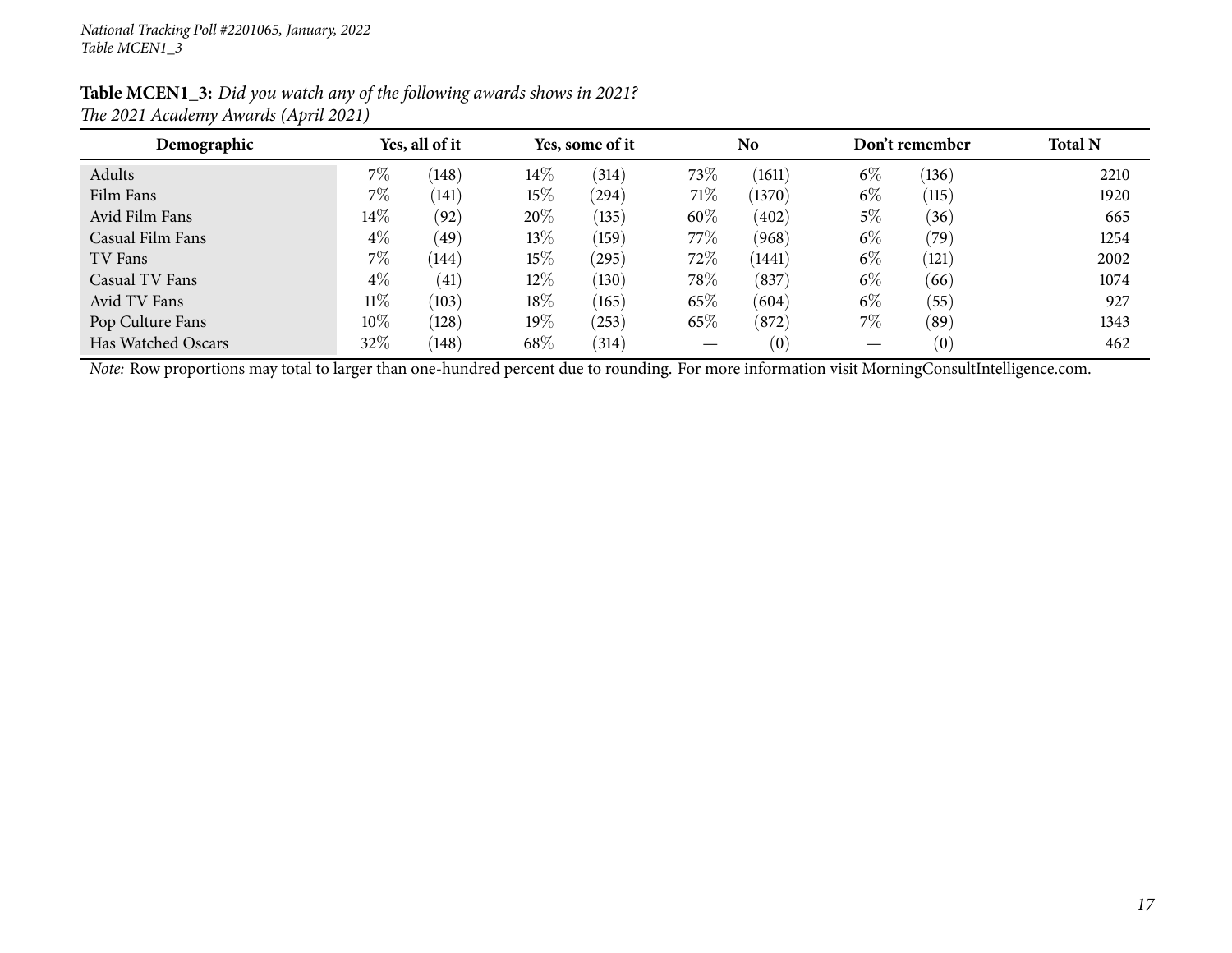#### *Morning Consult Table MCEN1\_4*

<span id="page-17-0"></span>

| Demographic              | Yes, all of it |       |        | Yes, some of it |     | <b>No</b> |       | Don't remember | <b>Total N</b> |
|--------------------------|----------------|-------|--------|-----------------|-----|-----------|-------|----------------|----------------|
| <b>Adults</b>            | $5\%$          | (116) | 10%    | (230)           | 79% | (1736)    | $6\%$ | (127)          | 2210           |
| Gender: Male             | $6\%$          | (68)  | 12%    | (123)           | 77% | (820)     | $5\%$ | (56)           | 1067           |
| Gender: Female           | $4\%$          | (48)  | $9\%$  | (107)           | 80% | (917)     | $6\%$ | (72)           | 1143           |
| Age: 18-34               | $7\%$          | (45)  | 13%    | (89)            | 68% | (446)     | 12%   | (78)           | 658            |
| Age: 35-44               | 10%            | (34)  | $11\%$ | (41)            | 76% | (272)     | $3\%$ | (12)           | 359            |
| Age: 45-64               | $4\%$          | (26)  | $9\%$  | (69)            | 84% | (632)     | $4\%$ | (27)           | 754            |
| Age: 65+                 | $2\%$          | (10)  | $7\%$  | (32)            | 88% | (385)     | $2\%$ | (10)           | 438            |
| GenZers: 1997-2012       | $4\%$          | (12)  | 14%    | (37)            | 68% | (181)     | 14%   | (37)           | 267            |
| Millennials: 1981-1996   | $9\%$          | (61)  | 12%    | (77)            | 71% | (454)     | $8\%$ | (50)           | 642            |
| GenXers: 1965-1980       | $4\%$          | (24)  | 10%    | (60)            | 82% | (490)     | $4\%$ | (24)           | 597            |
| Baby Boomers: 1946-1964  | $3\%$          | (19)  | $8\%$  | (53)            | 87% | (564)     | $2\%$ | (13)           | 650            |
| PID: Dem (no lean)       | $9\%$          | (68)  | $16\%$ | (127)           | 71% | (559)     | $5\%$ | (38)           | 792            |
| PID: Ind (no lean)       | $3\%$          | (24)  | 7%     | (51)            | 82% | (622)     | $8\%$ | (57)           | 754            |
| PID: Rep (no lean)       | $4\%$          | (24)  | $8\%$  | (52)            | 84% | (556)     | $5\%$ | (33)           | 665            |
| PID/Gender: Dem Men      | $11\%$         | (41)  | 19%    | (68)            | 66% | (238)     | $4\%$ | (13)           | 361            |
| PID/Gender: Dem Women    | $6\%$          | (27)  | 14%    | (59)            | 74% | (321)     | $6\%$ | (24)           | 431            |
| PID/Gender: Ind Men      | $3\%$          | (12)  | $8\%$  | (28)            | 81% | (291)     | $8\%$ | (27)           | 358            |
| PID/Gender: Ind Women    | $3\%$          | (12)  | $6\%$  | (23)            | 84% | (330)     | $8\%$ | (30)           | 395            |
| PID/Gender: Rep Men      | $4\%$          | (15)  | $8\%$  | (27)            | 84% | (291)     | $4\%$ | (15)           | 348            |
| PID/Gender: Rep Women    | $3\%$          | (8)   | $8\%$  | (26)            | 84% | (265)     | $6\%$ | (18)           | 317            |
| Ideo: Liberal (1-3)      | $10\%$         | (60)  | $16\%$ | (98)            | 71% | (434)     | $3\%$ | (18)           | 609            |
| Ideo: Moderate (4)       | $5\%$          | (29)  | 13%    | (72)            | 78% | (440)     | $4\%$ | (24)           | 565            |
| Ideo: Conservative (5-7) | $2\%$          | (18)  | $6\%$  | (46)            | 87% | (646)     | $4\%$ | (28)           | 738            |
| Educ: < College          | $5\%$          | (71)  | $9\%$  | (134)           | 80% | (1211)    | 7%    | (104)          | 1519           |
| Educ: Bachelors degree   | $7\%$          | (30)  | $16\%$ | (70)            | 75% | (333)     | $3\%$ | (14)           | 446            |
| Educ: Post-grad          | $6\%$          | (16)  | $11\%$ | (27)            | 79% | (193)     | $4\%$ | (10)           | 245            |
| Income: Under 50k        | $4\%$          | (50)  | $9\%$  | (105)           | 79% | (923)     | 7%    | (85)           | 1162           |
| Income: 50k-100k         | $6\%$          | (41)  | $11\%$ | (81)            | 79% | (566)     | $4\%$ | (27)           | 714            |
| Income: 100k+            | $8\%$          | (26)  | 13%    | (44)            | 74% | (248)     | $5\%$ | (16)           | 334            |
| Ethnicity: White         | $5\%$          | (88)  | $9\%$  | (160)           | 81% | (1401)    | $5\%$ | (81)           | 1730           |
| Ethnicity: Hispanic      | $7\%$          | (24)  | 13%    | (46)            | 71% | (248)     | $9\%$ | (33)           | 351            |
| Ethnicity: Black         | 7%             | (20)  | 15%    | (42)            | 69% | (189)     | $9\%$ | (25)           | 276            |

**Table MCEN1\_4:** Did you watch any of the following awards shows in 2021? *The <sup>2021</sup> Primetime Emmy Awards (September 2021)*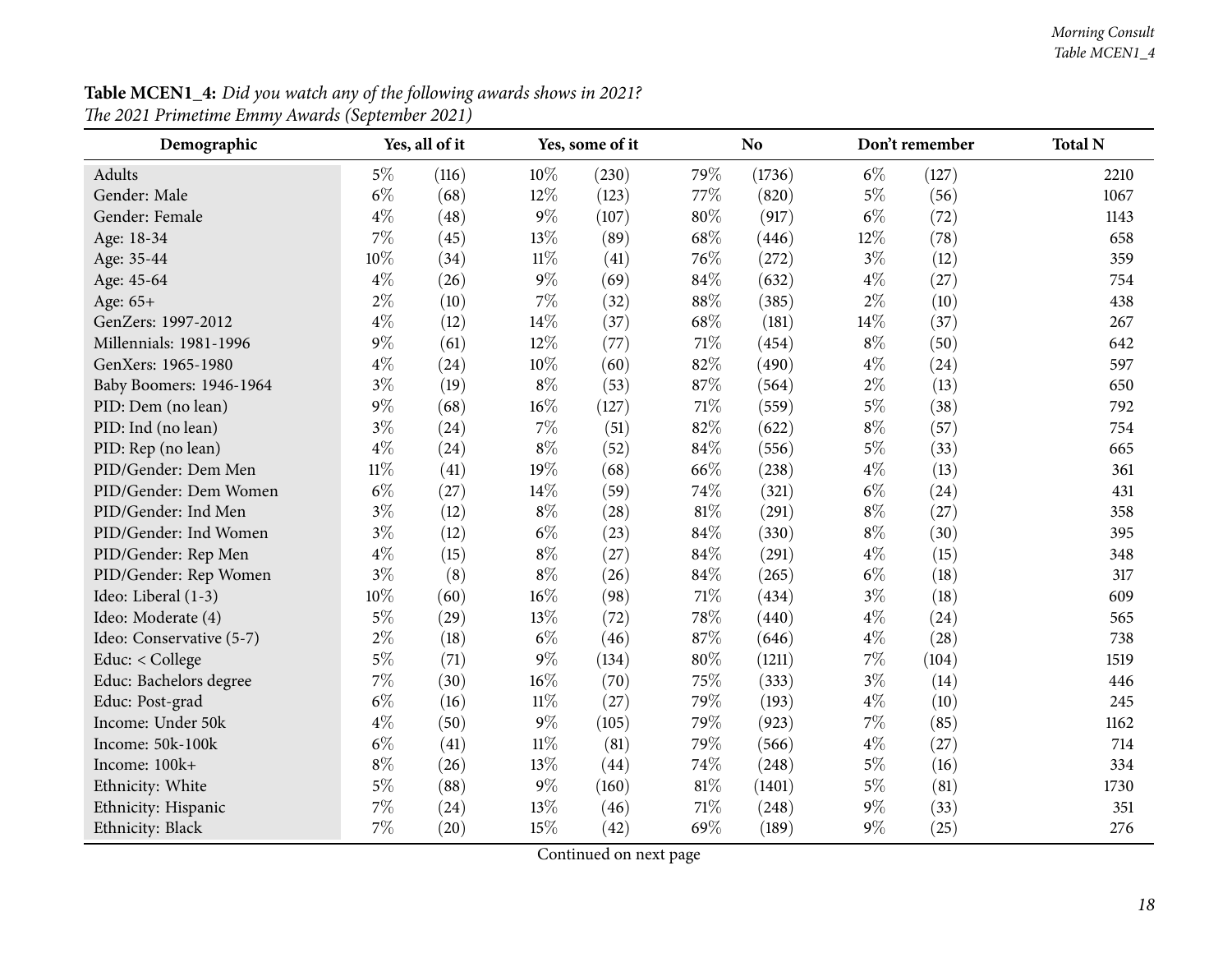# **Table MCEN1\_4:** Did you watch any of the following awards shows in 2021? *The <sup>2021</sup> Primetime Emmy Awards (September 2021)*

| Demographic                          |       | Yes, all of it |        | Yes, some of it |     | <b>No</b> |       | Don't remember | <b>Total N</b> |
|--------------------------------------|-------|----------------|--------|-----------------|-----|-----------|-------|----------------|----------------|
| Adults                               | $5\%$ | (116)          | 10%    | (230)           | 79% | (1736)    | $6\%$ | (127)          | 2210           |
| Ethnicity: Other                     | $4\%$ | (8)            | 14%    | (29)            | 71% | (146)     | 10%   | (21)           | 205            |
| All Christian                        | $5\%$ | (44)           | 9%     | (85)            | 82% | (768)     | $4\%$ | (35)           | 932            |
| All Non-Christian                    | 17%   | (18)           | 23%    | (25)            | 59% | (62)      | $1\%$ | (1)            | 106            |
| Atheist                              | $5\%$ | (6)            | 15%    | (17)            | 78% | (91)      | $2\%$ | (2)            | 116            |
| Agnostic/Nothing in particular       | $4\%$ | (29)           | $8\%$  | (55)            | 78% | (517)     | 9%    | (60)           | 662            |
| Something Else                       | $5\%$ | (18)           | 12%    | (48)            | 76% | (298)     | 7%    | (29)           | 393            |
| Religious Non-Protestant/Catholic    | 14%   | (18)           | 23%    | (29)            | 63% | (82)      | $1\%$ | (1)            | 130            |
| Evangelical                          | $6\%$ | (35)           | $11\%$ | (62)            | 76% | (413)     | 7%    | (37)           | 547            |
| Non-Evangelical                      | $4\%$ | (27)           | 9%     | (63)            | 84% | (620)     | $4\%$ | (28)           | 738            |
| Community: Urban                     | $9\%$ | (52)           | 13%    | (82)            | 70% | (427)     | $8\%$ | (50)           | 612            |
| Community: Suburban                  | $4\%$ | (42)           | $11\%$ | (110)           | 82% | (841)     | $3\%$ | (35)           | 1028           |
| Community: Rural                     | $4\%$ | (22)           | 7%     | (38)            | 82% | (468)     | 7%    | (42)           | 570            |
| Employ: Private Sector               | $6\%$ | (44)           | 12%    | (84)            | 77% | (548)     | $5\%$ | (36)           | 712            |
| Employ: Government                   | $8\%$ | (11)           | 14%    | (19)            | 73% | (103)     | $6\%$ | (8)            | 141            |
| Employ: Self-Employed                | $7\%$ | (14)           | 17%    | (35)            | 71% | (146)     | $5\%$ | (11)           | 206            |
| Employ: Homemaker                    | $3\%$ | (4)            | $4\%$  | (6)             | 86% | (120)     | $6\%$ | (9)            | 139            |
| Employ: Student                      | $5\%$ | (4)            | 22%    | (16)            | 67% | (49)      | $6\%$ | (4)            | 73             |
| Employ: Retired                      | $4\%$ | (19)           | 9%     | (41)            | 85% | (405)     | $2\%$ | (11)           | 476            |
| Employ: Unemployed                   | $4\%$ | (13)           | $6\%$  | (18)            | 77% | (224)     | 13%   | (37)           | 293            |
| Employ: Other                        | $4\%$ | (8)            | $6\%$  | (10)            | 83% | (141)     | $6\%$ | (11)           | 170            |
| Military HH: Yes                     | $4\%$ | (14)           | 7%     | (22)            | 85% | (273)     | $3\%$ | (11)           | 321            |
| Military HH: No                      | $5\%$ | (102)          | $11\%$ | (208)           | 77% | (1463)    | $6\%$ | (116)          | 1889           |
| RD/WT: Right Direction               | 12%   | (84)           | 18%    | (120)           | 65% | (445)     | $5\%$ | (35)           | 683            |
| RD/WT: Wrong Track                   | $2\%$ | (32)           | $7\%$  | (110)           | 85% | (1292)    | $6\%$ | (93)           | 1527           |
| Biden Job Approve                    | $9\%$ | (86)           | 16%    | (148)           | 70% | (628)     | $5\%$ | (42)           | 904            |
| Biden Job Disapprove                 | $2\%$ | (27)           | $6\%$  | (73)            | 86% | (988)     | $5\%$ | (61)           | 1150           |
| Biden Job Strongly Approve           | 14%   | (52)           | 17%    | (64)            | 64% | (235)     | $4\%$ | (15)           | 365            |
| Biden Job Somewhat Approve           | $6\%$ | (34)           | 16%    | (84)            | 73% | (393)     | $5\%$ | (27)           | 538            |
| Biden Job Somewhat Disapprove        | $3\%$ | (9)            | 9%     | (32)            | 81% | (280)     | 7%    | (26)           | 346            |
| <b>Biden Job Strongly Disapprove</b> | $2\%$ | (19)           | $5\%$  | (41)            | 88% | (708)     | $4\%$ | (35)           | 803            |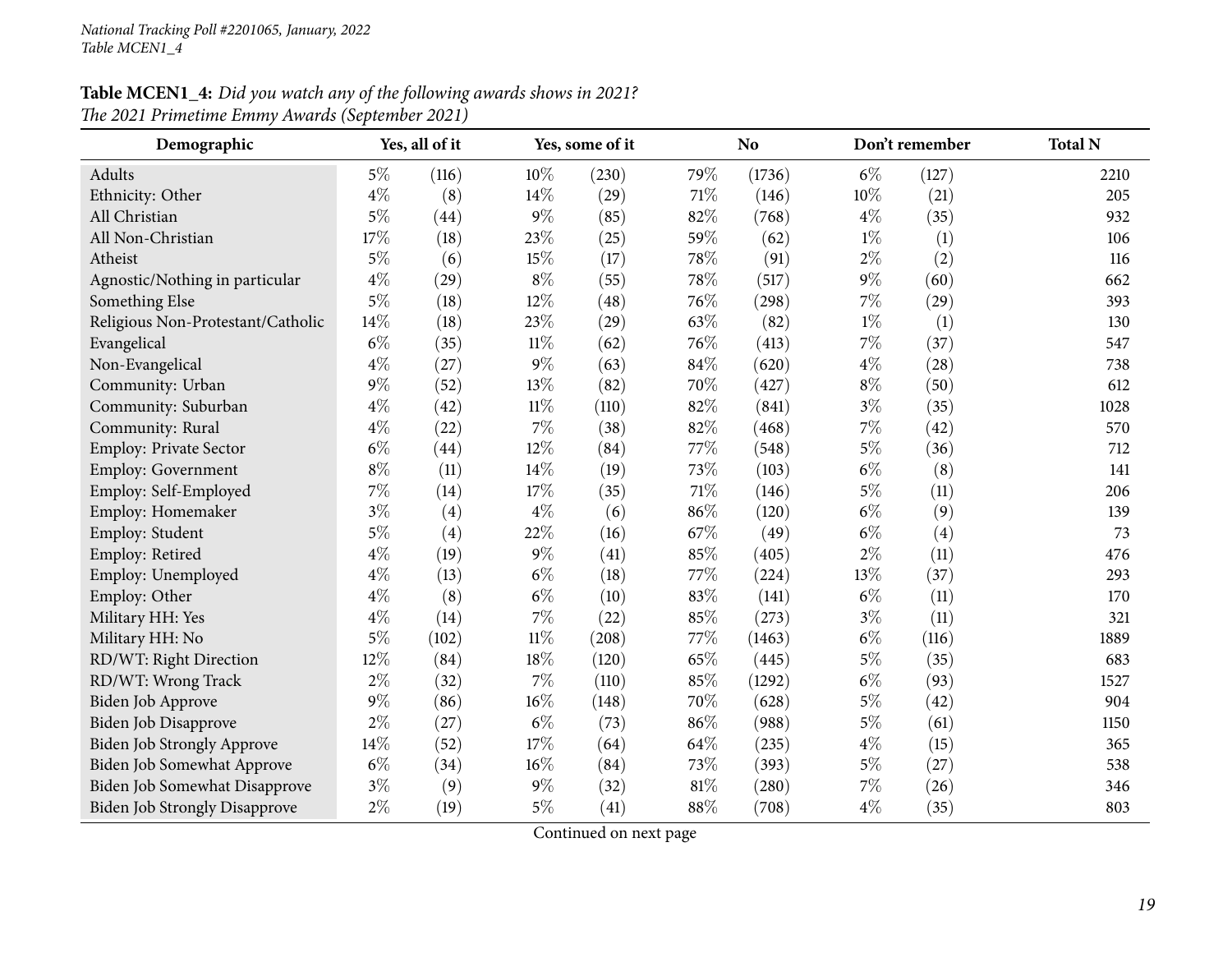#### *Morning Consult Table MCEN1\_4*

| Demographic                          | Yes, all of it<br>Yes, some of it |       |        | N <sub>o</sub> |        | Don't remember | <b>Total N</b> |       |      |
|--------------------------------------|-----------------------------------|-------|--------|----------------|--------|----------------|----------------|-------|------|
| Adults                               | $5\%$                             | (116) | 10%    | (230)          | 79%    | (1736)         | $6\%$          | (127) | 2210 |
| Favorable of Biden                   | $9\%$                             | (83)  | 16%    | (147)          | 70%    | (649)          | $5\%$          | (45)  | 924  |
| Unfavorable of Biden                 | $2\%$                             | (23)  | $7\%$  | (74)           | 86%    | (986)          | $5\%$          | (57)  | 1141 |
| Very Favorable of Biden              | 13%                               | (50)  | 18%    | (69)           | 65%    | (248)          | $4\%$          | (15)  | 383  |
| Somewhat Favorable of Biden          | $6\%$                             | (32)  | 14%    | (78)           | 74%    | (401)          | $6\%$          | (30)  | 542  |
| Somewhat Unfavorable of Biden        | $2\%$                             | (5)   | $9\%$  | (28)           | 83%    | (253)          | $6\%$          | (19)  | 306  |
| Very Unfavorable of Biden            | $2\%$                             | (18)  | $6\%$  | (46)           | 88%    | (733)          | $5\%$          | (38)  | 835  |
| #1 Issue: Economy                    | 7%                                | (60)  | $9\%$  | (82)           | 79%    | (711)          | $5\%$          | (45)  | 898  |
| #1 Issue: Security                   | $3\%$                             | (8)   | 12%    | (33)           | 82%    | (223)          | $3\%$          | (9)   | 273  |
| #1 Issue: Health Care                | $7\%$                             | (20)  | 15%    | (41)           | 73%    | (205)          | $6\%$          | (16)  | 282  |
| #1 Issue: Medicare / Social Security | $4\%$                             | (10)  | $8\%$  | (17)           | 84%    | (192)          | $4\%$          | (10)  | 229  |
| #1 Issue: Women's Issues             | 7%                                | (9)   | 10%    | (14)           | 76%    | (100)          | $7\%$          | (9)   | 132  |
| #1 Issue: Education                  | $5\%$                             | (5)   | 14%    | (16)           | 65%    | (74)           | 16%            | (19)  | 115  |
| #1 Issue: Energy                     | $3\%$                             | (3)   | 16%    | (17)           | 73%    | (81)           | $8\%$          | (9)   | 111  |
| #1 Issue: Other                      | $1\%$                             | (2)   | $6\%$  | (9)            | 87%    | (149)          | $6\%$          | (10)  | 170  |
| 2020 Vote: Joe Biden                 | $8\%$                             | (76)  | $16\%$ | (147)          | 72%    | (661)          | $4\%$          | (36)  | 920  |
| 2020 Vote: Donald Trump              | $2\%$                             | (16)  | $6\%$  | (43)           | 88%    | (619)          | $4\%$          | (28)  | 707  |
| 2020 Vote: Other                     | $3\%$                             | (3)   | $7\%$  | (7)            | 78%    | (80)           | 12%            | (12)  | 102  |
| 2020 Vote: Didn't Vote               | $4\%$                             | (21)  | $7\%$  | (33)           | 78%    | (375)          | $11\%$         | (51)  | 481  |
| 2018 House Vote: Democrat            | $8\%$                             | (56)  | 14%    | (95)           | 74%    | (522)          | $4\%$          | (29)  | 702  |
| 2018 House Vote: Republican          | $4\%$                             | (27)  | $9\%$  | (55)           | 82%    | (515)          | $5\%$          | (29)  | 626  |
| 2018 House Vote: Someone else        | $3\%$                             | (2)   | $2\%$  | (1)            | 90%    | (53)           | $5\%$          | (3)   | 59   |
| 2016 Vote: Hillary Clinton           | $8\%$                             | (55)  | 14%    | (93)           | 75%    | (492)          | $3\%$          | (18)  | 658  |
| 2016 Vote: Donald Trump              | $4\%$                             | (26)  | $7\%$  | (47)           | 84%    | (556)          | $5\%$          | (31)  | 660  |
| 2016 Vote: Other                     | $1\%$                             | (2)   | $5\%$  | (6)            | 88%    | (104)          | $6\%$          | (7)   | 118  |
| 2016 Vote: Didn't Vote               | $4\%$                             | (34)  | $11\%$ | (84)           | 75%    | (583)          | $9\%$          | (71)  | 773  |
| Voted in 2014: Yes                   | $6\%$                             | (73)  | $11\%$ | (128)          | 79%    | (958)          | $4\%$          | (49)  | 1208 |
| Voted in 2014: No                    | $4\%$                             | (43)  | 10%    | (102)          | 78%    | (778)          | $8\%$          | (78)  | 1002 |
| 4-Region: Northeast                  | 7%                                | (29)  | 12%    | (49)           | 74%    | (291)          | $7\%$          | (27)  | 395  |
| 4-Region: Midwest                    | 5%                                | (21)  | $9\%$  | (40)           | 82%    | (382)          | $5\%$          | (21)  | 464  |
| 4-Region: South                      | 5%                                | (39)  | $9\%$  | (78)           | $80\%$ | (660)          | $6\%$          | (50)  | 828  |
| 4-Region: West                       | 5%                                | (27)  | 12%    | (63)           | 77%    | (402)          | $6\%$          | (30)  | 522  |

**Table MCEN1\_4:** Did you watch any of the following awards shows in 2021? *The <sup>2021</sup> Primetime Emmy Awards (September 2021)*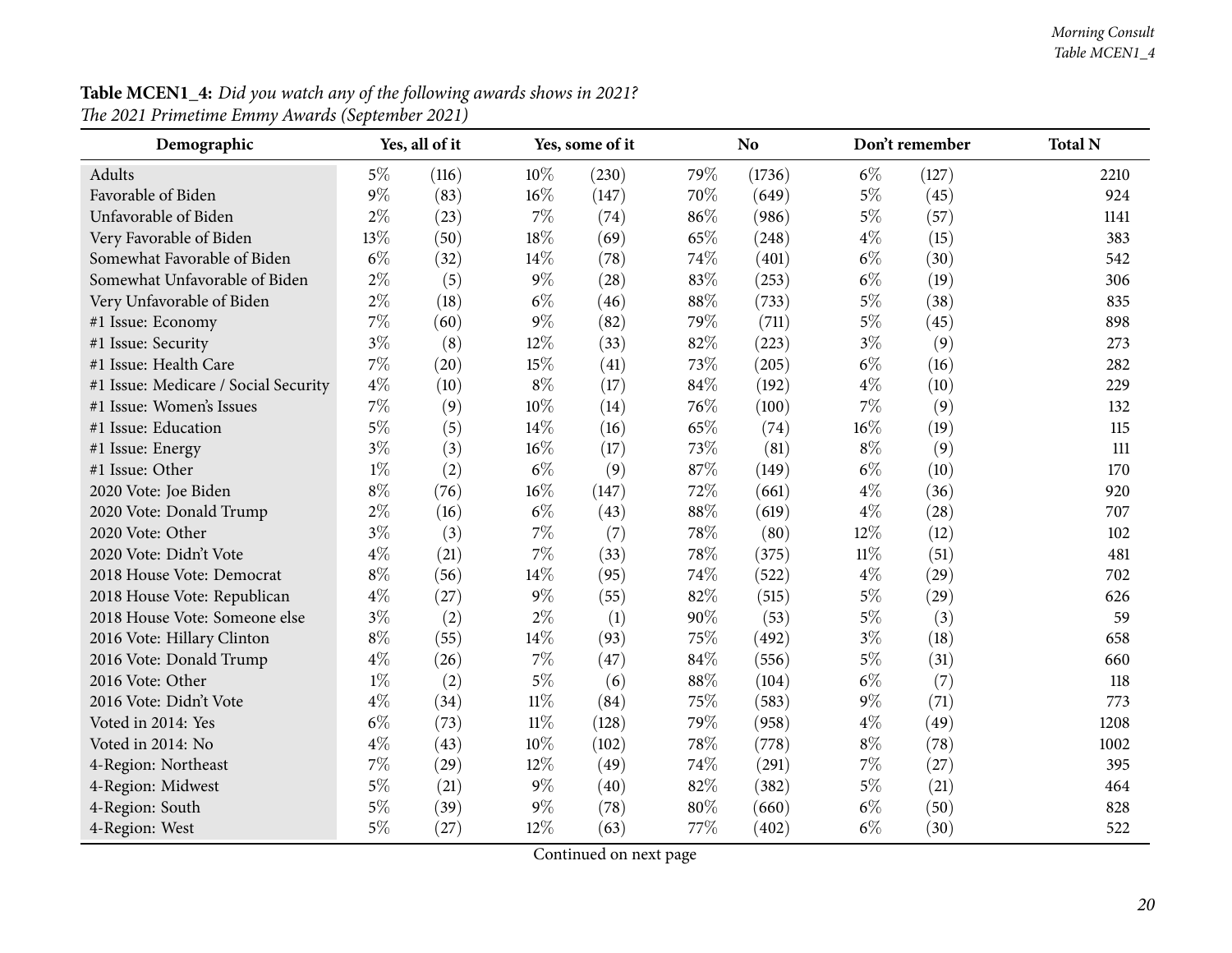| Table MCEN1_4: Did you watch any of the following awards shows in 2021? |
|-------------------------------------------------------------------------|
| The 2021 Primetime Emmy Awards (September 2021)                         |

| Demographic        |        | Yes, all of it |        | Yes, some of it |        | N <sub>o</sub> |       | Don't remember | <b>Total N</b> |
|--------------------|--------|----------------|--------|-----------------|--------|----------------|-------|----------------|----------------|
| Adults             | $5\%$  | (116)          | 10%    | $^{(230)}$      | 79%    | (1736)         | $6\%$ | $^{\prime}127$ | 2210           |
| Film Fans          | $6\%$  | (109)          | $11\%$ | (211)           | 78\%   | (1496)         | $5\%$ | (103)          | 1920           |
| Avid Film Fans     | $11\%$ | (72)           | $16\%$ | (104)           | $69\%$ | (456)          | 5%    | (33)           | 665            |
| Casual Film Fans   | $3\%$  | 37             | $8\%$  | (106)           | 83%    | (1040)         | $6\%$ | (70)           | 1254           |
| TV Fans            | $6\%$  | (114)          | $11\%$ | (220)           | 78\%   | (1553)         | $6\%$ | (114)          | 2002           |
| Casual TV Fans     | $3\%$  | (34)           | $9\%$  | (92)            | 82%    | (883)          | $6\%$ | (65)           | 1074           |
| Avid TV Fans       | $9\%$  | (80)           | $14\%$ | (128)           | 72\%   | (670)          | 5%    | $49^\circ$     | 927            |
| Pop Culture Fans   | $8\%$  | (102)          | $14\%$ | (191)           | 72\%   | (967)          | $6\%$ | (82)           | 1343           |
| Has Watched Oscars | 22%    | (102)          | 39%    | (181)           | $35\%$ | (164)          | $3\%$ | (15)           | 462            |

*Note:* Row proportions may total to larger than one-hundred percen<sup>t</sup> due to rounding. For more information visit [MorningConsultIntelligence.com](https://morningconsultintelligence.com).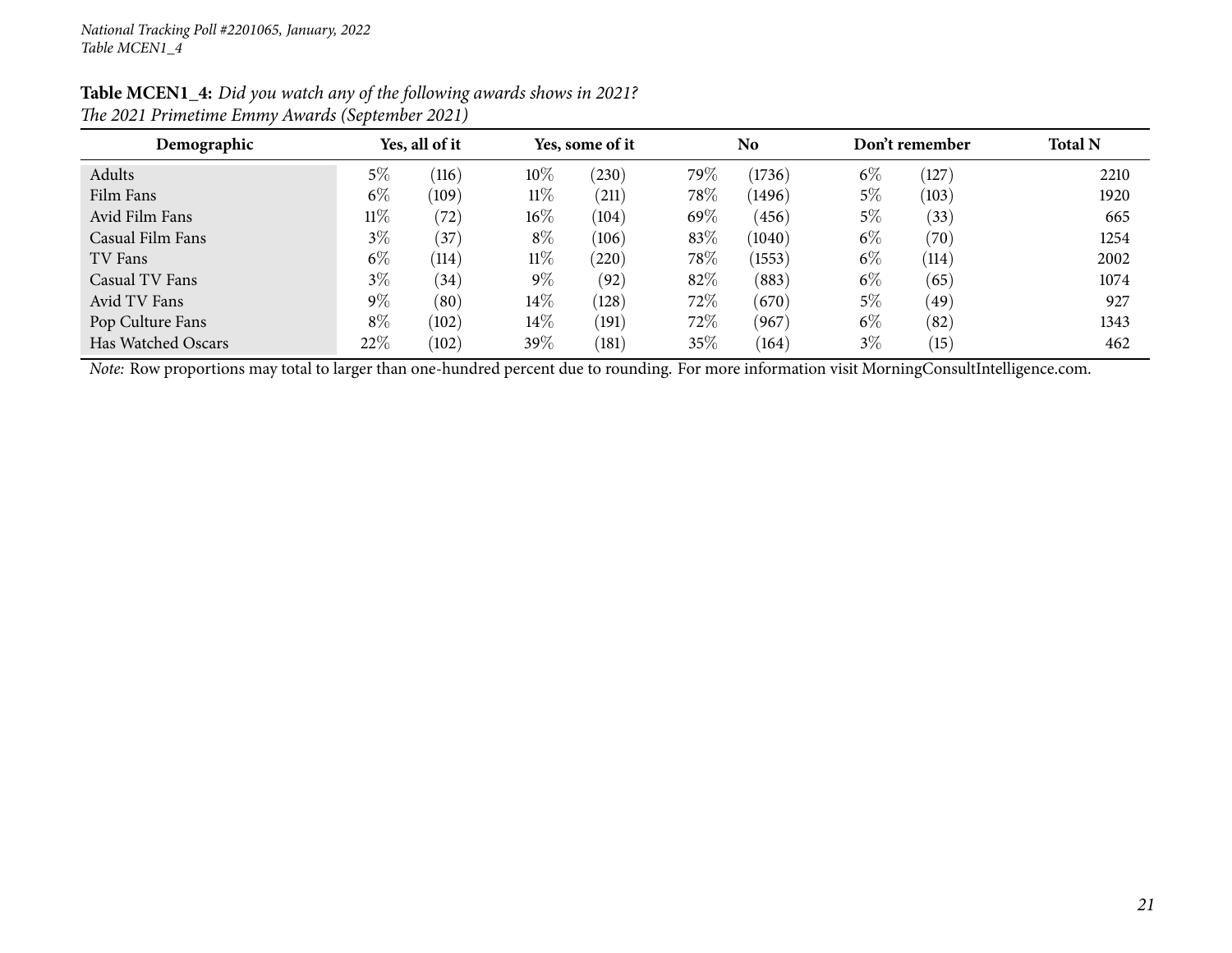<span id="page-21-0"></span>

| Demographic              |       | Yes, all of it |        | Yes, some of it |        | No     |        | Don't remember | <b>Total N</b> |
|--------------------------|-------|----------------|--------|-----------------|--------|--------|--------|----------------|----------------|
| Adults                   | $4\%$ | (88)           | $8\%$  | (185)           | 82%    | (1808) | $6\%$  | (129)          | 2210           |
| Gender: Male             | $5\%$ | (53)           | $9\%$  | (97)            | 81\%   | (861)  | $5\%$  | (56)           | 1067           |
| Gender: Female           | $3\%$ | (35)           | $8\%$  | (88)            | 83%    | (947)  | $6\%$  | (73)           | 1143           |
| Age: 18-34               | $5\%$ | (33)           | 12%    | (78)            | 72%    | (472)  | $11\%$ | (75)           | 658            |
| Age: 35-44               | $7\%$ | (27)           | $9\%$  | (34)            | 79%    | (285)  | $4\%$  | (14)           | 359            |
| Age: 45-64               | $2\%$ | (18)           | $6\%$  | (46)            | $87\%$ | (659)  | $4\%$  | (31)           | 754            |
| Age: 65+                 | 2%    | (11)           | $6\%$  | (27)            | 89%    | (392)  | $2\%$  | (8)            | 438            |
| GenZers: 1997-2012       | $4\%$ | (11)           | $11\%$ | (28)            | 72%    | (191)  | 14%    | (37)           | 267            |
| Millennials: 1981-1996   | $7\%$ | (43)           | $12\%$ | (77)            | 74%    | (477)  | $7\%$  | (45)           | 642            |
| GenXers: 1965-1980       | $3\%$ | (18)           | $5\%$  | (32)            | 87%    | (517)  | $5\%$  | (30)           | 597            |
| Baby Boomers: 1946-1964  | 2%    | (15)           | 7%     | (45)            | 89%    | (576)  | $2\%$  | (14)           | 650            |
| PID: Dem (no lean)       | $7\%$ | (55)           | 13%    | (101)           | 75\%   | (592)  | $5\%$  | (43)           | 792            |
| PID: Ind (no lean)       | $2\%$ | (19)           | $6\%$  | (43)            | 84\%   | (635)  | $8\%$  | (58)           | 754            |
| PID: Rep (no lean)       | $2\%$ | (14)           | $6\%$  | (41)            | 87%    | (581)  | $4\%$  | (28)           | 665            |
| PID/Gender: Dem Men      | $9\%$ | (32)           | 15%    | (53)            | 72%    | (261)  | $4\%$  | (15)           | 361            |
| PID/Gender: Dem Women    | $5\%$ | (23)           | $11\%$ | (48)            | 77%    | (332)  | $7\%$  | (28)           | 431            |
| PID/Gender: Ind Men      | $3\%$ | (12)           | $5\%$  | (18)            | 84%    | (301)  | $8\%$  | (29)           | 358            |
| PID/Gender: Ind Women    | $2\%$ | (7)            | $6\%$  | (25)            | 84\%   | (334)  | $7\%$  | (30)           | 395            |
| PID/Gender: Rep Men      | $3\%$ | (9)            | $8\%$  | (26)            | 86%    | (299)  | $4\%$  | (13)           | 348            |
| PID/Gender: Rep Women    | $2\%$ | (5)            | $5\%$  | (15)            | 89%    | (282)  | $5\%$  | (15)           | 317            |
| Ideo: Liberal (1-3)      | $8\%$ | (48)           | $11\%$ | (69)            | 77%    | (469)  | $4\%$  | (24)           | 609            |
| Ideo: Moderate (4)       | $4\%$ | (21)           | 12%    | (66)            | 79%    | (448)  | $5\%$  | (29)           | 565            |
| Ideo: Conservative (5-7) | $2\%$ | (18)           | $5\%$  | (36)            | 89%    | (657)  | $4\%$  | (28)           | 738            |
| Educ: < College          | $3\%$ | (46)           | $7\%$  | (110)           | 83%    | (1258) | $7\%$  | (105)          | 1519           |
| Educ: Bachelors degree   | $6\%$ | (28)           | $11\%$ | (49)            | 79%    | (353)  | $3\%$  | (15)           | 446            |
| Educ: Post-grad          | $6\%$ | (14)           | 10%    | (25)            | 81%    | (197)  | $3\%$  | (8)            | 245            |
| Income: Under 50k        | $3\%$ | (33)           | $8\%$  | (90)            | 83%    | (959)  | $7\%$  | (81)           | 1162           |
| Income: 50k-100k         | $5\%$ | (36)           | $8\%$  | (59)            | 83%    | (589)  | $4\%$  | (30)           | 714            |
| Income: 100k+            | $6\%$ | (20)           | $11\%$ | (36)            | 78%    | (259)  | $6\%$  | (19)           | 334            |
| Ethnicity: White         | $4\%$ | (64)           | $8\%$  | (134)           | $84\%$ | (1456) | $4\%$  | (75)           | 1730           |
| Ethnicity: Hispanic      | $7\%$ | (24)           | $11\%$ | (39)            | 72%    | (253)  | 10%    | (35)           | 351            |
| Ethnicity: Black         | 7%    | (18)           | $11\%$ | (31)            | 71%    | (196)  | $11\%$ | (30)           | 276            |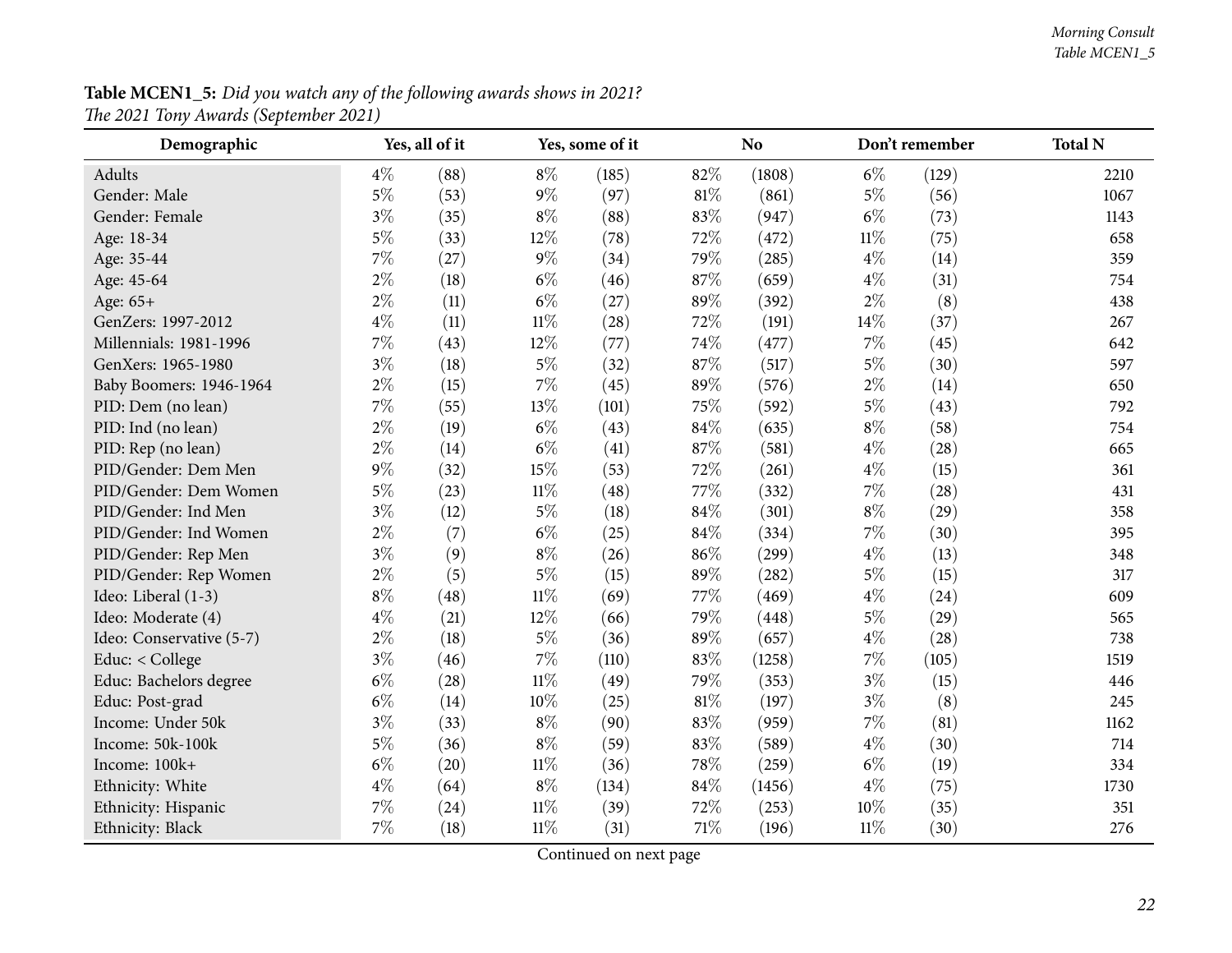| Demographic                          |        | Yes, all of it |        | Yes, some of it |        | N <sub>o</sub> |       | Don't remember | <b>Total N</b> |
|--------------------------------------|--------|----------------|--------|-----------------|--------|----------------|-------|----------------|----------------|
| Adults                               | $4\%$  | (88)           | $8\%$  | (185)           | 82%    | (1808)         | $6\%$ | (129)          | 2210           |
| Ethnicity: Other                     | $3\%$  | (6)            | 10%    | (20)            | 76%    | (155)          | 12%   | (24)           | 205            |
| All Christian                        | $3\%$  | (32)           | $8\%$  | (78)            | 85%    | (789)          | $4\%$ | (33)           | 932            |
| All Non-Christian                    | 16%    | (17)           | 18%    | (20)            | 63%    | (67)           | $3\%$ | (3)            | 106            |
| Atheist                              | $5\%$  | (6)            | $4\%$  | (5)             | 88%    | (102)          | $3\%$ | (3)            | 116            |
| Agnostic/Nothing in particular       | $3\%$  | (20)           | 7%     | (43)            | 81%    | (534)          | 10%   | (64)           | 662            |
| Something Else                       | $3\%$  | (13)           | 10%    | (38)            | $80\%$ | (316)          | 7%    | (26)           | 393            |
| Religious Non-Protestant/Catholic    | 14%    | (18)           | 19%    | (24)            | 66%    | (85)           | $2\%$ | (3)            | 130            |
| Evangelical                          | $4\%$  | (24)           | $11\%$ | (58)            | 79%    | (430)          | $6\%$ | (34)           | 547            |
| Non-Evangelical                      | $3\%$  | (20)           | 7%     | (53)            | 87%    | (641)          | $3\%$ | (24)           | 738            |
| Community: Urban                     | 7%     | (44)           | 13%    | (77)            | 74%    | (450)          | 7%    | (41)           | 612            |
| Community: Suburban                  | $3\%$  | (30)           | $8\%$  | (78)            | 86%    | (879)          | $4\%$ | (41)           | 1028           |
| Community: Rural                     | $3\%$  | (14)           | $5\%$  | (30)            | 84%    | (478)          | $8\%$ | (47)           | 570            |
| Employ: Private Sector               | $5\%$  | (33)           | $9\%$  | (64)            | 82%    | (583)          | $4\%$ | (32)           | 712            |
| Employ: Government                   | 10%    | (14)           | 7%     | (10)            | 78%    | (109)          | $5\%$ | (7)            | 141            |
| Employ: Self-Employed                | $8\%$  | (17)           | 12%    | (25)            | 74%    | (153)          | $6\%$ | (12)           | 206            |
| Employ: Homemaker                    | $2\%$  | (3)            | $7\%$  | (10)            | 84%    | (118)          | $7\%$ | (9)            | 139            |
| Employ: Student                      | $2\%$  | (1)            | $8\%$  | (6)             | 81%    | (59)           | $9\%$ | (7)            | 73             |
| Employ: Retired                      | $3\%$  | (13)           | $8\%$  | (39)            | 86%    | (412)          | $2\%$ | (12)           | 476            |
| Employ: Unemployed                   | $2\%$  | (6)            | $6\%$  | (18)            | 78%    | (230)          | 13%   | (39)           | 293            |
| Employ: Other                        | $1\%$  | (1)            | 7%     | (12)            | 85%    | (145)          | $7\%$ | (11)           | 170            |
| Military HH: Yes                     | $4\%$  | (13)           | $6\%$  | (20)            | 85%    | (272)          | $5\%$ | (15)           | 321            |
| Military HH: No                      | $4\%$  | (75)           | 9%     | (165)           | 81%    | (1536)         | $6\%$ | (114)          | 1889           |
| RD/WT: Right Direction               | $9\%$  | (62)           | 16%    | (112)           | 70%    | (480)          | $4\%$ | (29)           | 683            |
| RD/WT: Wrong Track                   | $2\%$  | (26)           | $5\%$  | (72)            | 87%    | (1328)         | $7\%$ | (100)          | 1527           |
| Biden Job Approve                    | 7%     | (66)           | 14%    | (130)           | 74%    | (670)          | $4\%$ | (38)           | 904            |
| <b>Biden Job Disapprove</b>          | $2\%$  | (22)           | $4\%$  | (48)            | 88%    | (1011)         | $6\%$ | (68)           | 1150           |
| Biden Job Strongly Approve           | $11\%$ | (41)           | 18%    | (65)            | 67%    | (245)          | $4\%$ | (14)           | 365            |
| Biden Job Somewhat Approve           | $5\%$  | (25)           | 12%    | (64)            | 79%    | (425)          | $4\%$ | (24)           | 538            |
| Biden Job Somewhat Disapprove        | $2\%$  | (7)            | 7%     | (23)            | 82%    | (285)          | $9\%$ | (32)           | 346            |
| <b>Biden Job Strongly Disapprove</b> | $2\%$  | (15)           | $3\%$  | (25)            | 90%    | (727)          | $4\%$ | (36)           | 803            |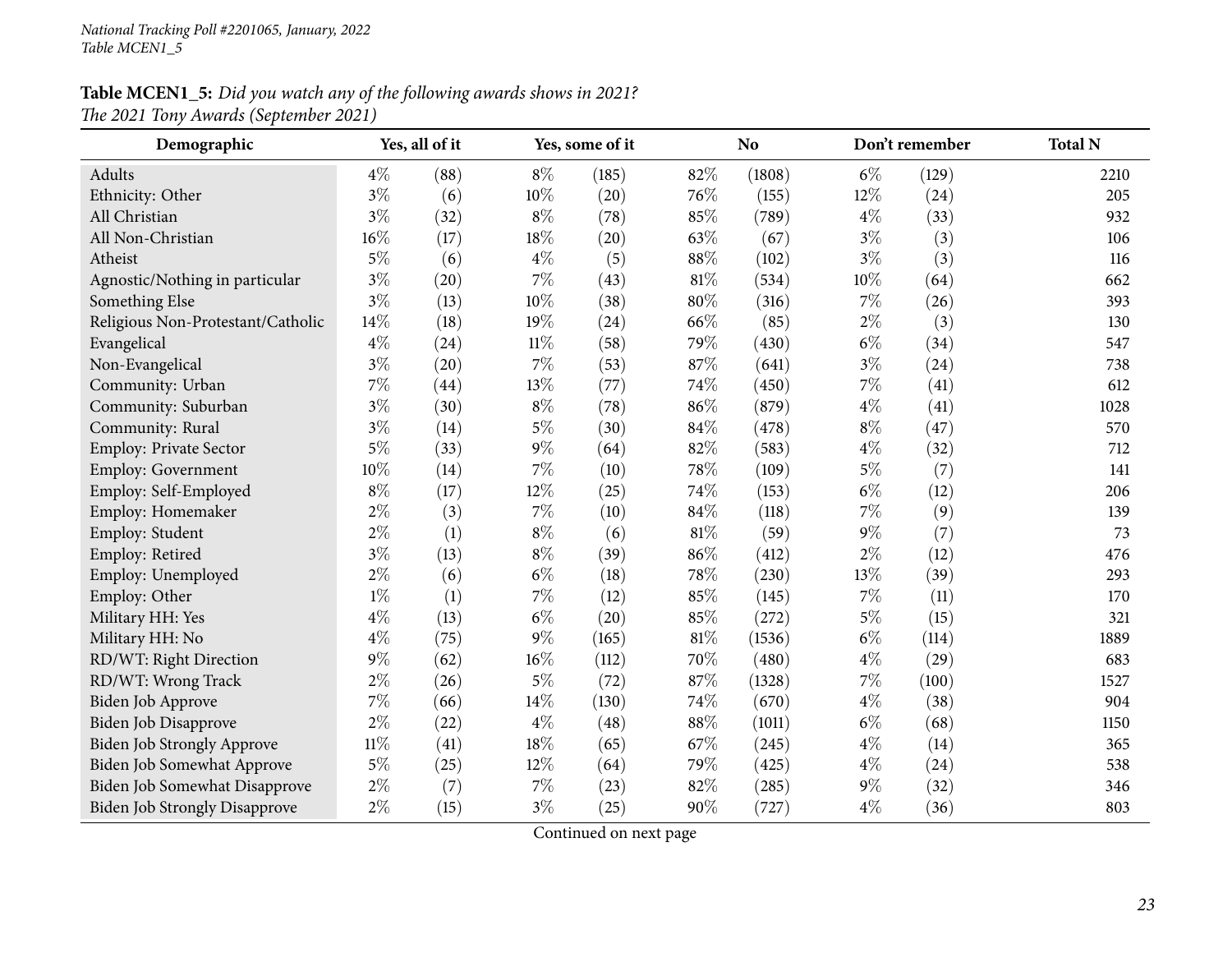| Demographic                          |        | Yes, all of it |        | Yes, some of it |        | <b>No</b> |       | Don't remember | <b>Total N</b> |
|--------------------------------------|--------|----------------|--------|-----------------|--------|-----------|-------|----------------|----------------|
| Adults                               | $4\%$  | (88)           | $8\%$  | (185)           | 82%    | (1808)    | $6\%$ | (129)          | 2210           |
| Favorable of Biden                   | 7%     | (60)           | 14%    | (132)           | 75%    | (690)     | $4\%$ | (41)           | 924            |
| Unfavorable of Biden                 | $2\%$  | (22)           | $4\%$  | (47)            | 89%    | (1014)    | $5\%$ | (58)           | 1141           |
| Very Favorable of Biden              | $11\%$ | (40)           | 17%    | (66)            | 68\%   | (259)     | $4\%$ | (17)           | 383            |
| Somewhat Favorable of Biden          | $4\%$  | (20)           | 12%    | (67)            | 80%    | (431)     | $4\%$ | (24)           | 542            |
| Somewhat Unfavorable of Biden        | $2\%$  | (7)            | $5\%$  | (16)            | 85%    | (260)     | $8\%$ | (23)           | 306            |
| Very Unfavorable of Biden            | $2\%$  | (15)           | $4\%$  | (32)            | 90%    | (754)     | $4\%$ | (34)           | 835            |
| #1 Issue: Economy                    | $3\%$  | (29)           | $8\%$  | (70)            | 85%    | (760)     | $4\%$ | (38)           | 898            |
| #1 Issue: Security                   | $4\%$  | (12)           | $8\%$  | (21)            | 85%    | (231)     | $3\%$ | (9)            | 273            |
| #1 Issue: Health Care                | $8\%$  | (22)           | 13%    | (35)            | 72%    | (204)     | 7%    | (21)           | 282            |
| #1 Issue: Medicare / Social Security | $3\%$  | (6)            | $6\%$  | (14)            | 86%    | (196)     | $5\%$ | (12)           | 229            |
| #1 Issue: Women's Issues             | $6\%$  | (8)            | 10%    | (13)            | 77%    | (102)     | 7%    | (9)            | 132            |
| #1 Issue: Education                  | $4\%$  | (4)            | $11\%$ | (12)            | 73%    | (83)      | 13%   | (15)           | 115            |
| #1 Issue: Energy                     | $5\%$  | (6)            | $9\%$  | (10)            | 75%    | (83)      | 10%   | (11)           | 111            |
| #1 Issue: Other                      |        | (0)            | $5\%$  | (9)             | 87%    | (148)     | 7%    | (13)           | 170            |
| 2020 Vote: Joe Biden                 | $7\%$  | (62)           | 12%    | (108)           | 78%    | (714)     | $4\%$ | (37)           | 920            |
| 2020 Vote: Donald Trump              | $2\%$  | (13)           | $6\%$  | (39)            | 88%    | (622)     | $5\%$ | (32)           | 707            |
| 2020 Vote: Other                     | $3\%$  | (3)            | $6\%$  | (6)             | 79%    | (81)      | 12%   | (12)           | 102            |
| 2020 Vote: Didn't Vote               | $2\%$  | (11)           | 7%     | (32)            | 81%    | (391)     | 10%   | (47)           | 481            |
| 2018 House Vote: Democrat            | $6\%$  | (44)           | $11\%$ | (76)            | 78%    | (549)     | $5\%$ | (33)           | 702            |
| 2018 House Vote: Republican          | $4\%$  | (24)           | $6\%$  | (41)            | 85%    | (532)     | $5\%$ | (30)           | 626            |
| 2018 House Vote: Someone else        | $2\%$  | (1)            | 7%     | (4)             | 87%    | (52)      | $4\%$ | (2)            | 59             |
| 2016 Vote: Hillary Clinton           | $6\%$  | (42)           | 12%    | (77)            | 79%    | (519)     | $3\%$ | (20)           | 658            |
| 2016 Vote: Donald Trump              | $3\%$  | (18)           | $6\%$  | (41)            | 87%    | (573)     | $4\%$ | (29)           | 660            |
| 2016 Vote: Other                     | $3\%$  | (3)            | $6\%$  | (7)             | 86%    | (101)     | $5\%$ | (6)            | 118            |
| 2016 Vote: Didn't Vote               | $3\%$  | (24)           | $8\%$  | (60)            | $80\%$ | (615)     | 10%   | (74)           | 773            |
| Voted in 2014: Yes                   | $5\%$  | (58)           | $8\%$  | (101)           | 83%    | (1005)    | $4\%$ | (45)           | 1208           |
| Voted in 2014: No                    | $3\%$  | (30)           | $8\%$  | (84)            | 80%    | (803)     | $8\%$ | (84)           | 1002           |
| 4-Region: Northeast                  | $6\%$  | (25)           | $9\%$  | (37)            | 78%    | (307)     | 7%    | (26)           | 395            |
| 4-Region: Midwest                    | $2\%$  | (11)           | $7\%$  | (35)            | 86%    | (399)     | $4\%$ | (20)           | 464            |
| 4-Region: South                      | $3\%$  | (26)           | $8\%$  | (70)            | 82%    | (681)     | $6\%$ | (51)           | 828            |
| 4-Region: West                       | $5\%$  | (26)           | $8\%$  | (44)            | 81%    | (421)     | $6\%$ | (31)           | 522            |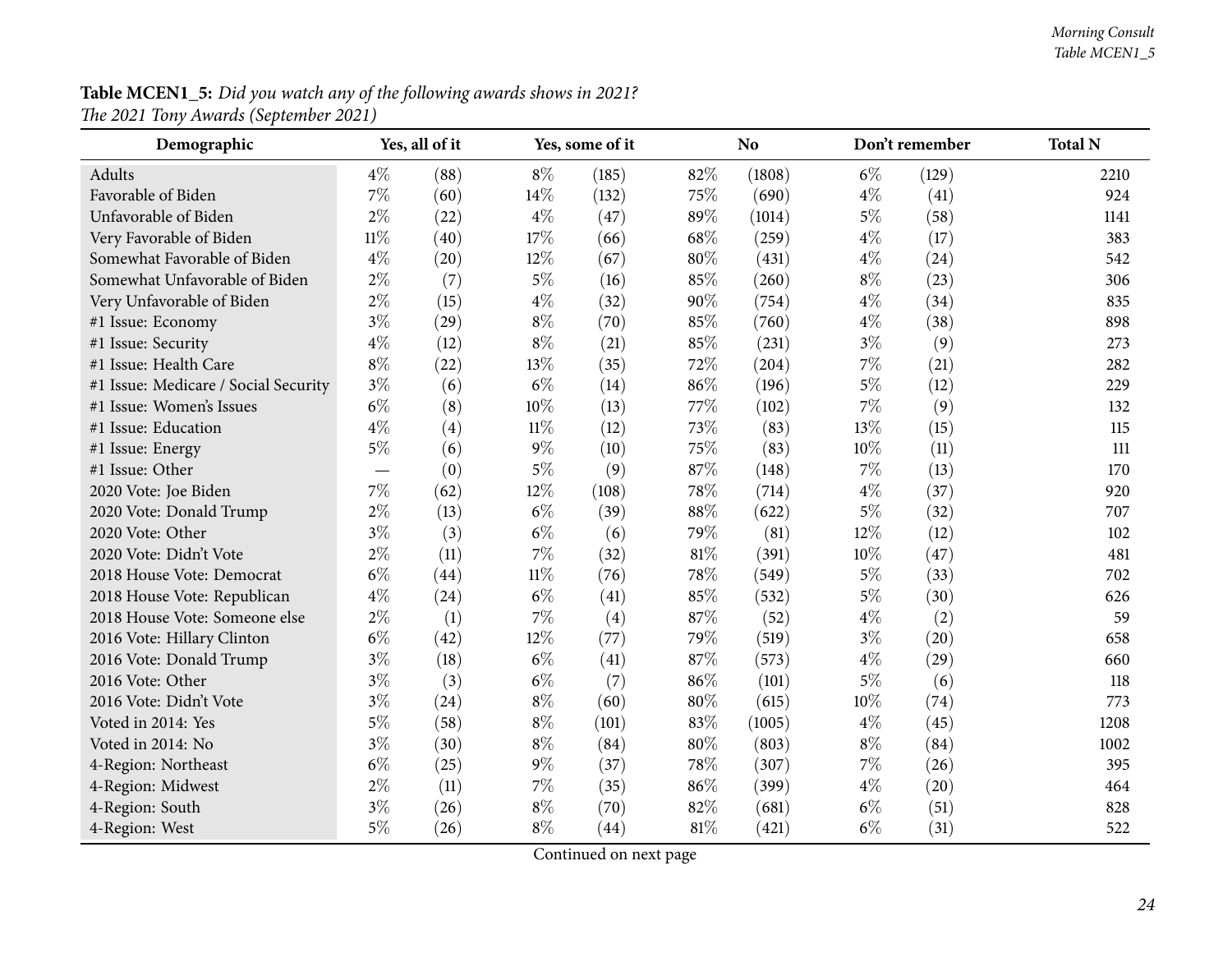| Table MCEN1_5: Did you watch any of the following awards shows in 2021? |  |
|-------------------------------------------------------------------------|--|
| The 2021 Tony Awards (September 2021)                                   |  |

| Demographic        |        | Yes, all of it |        | Yes, some of it |         | N <sub>o</sub> |       | Don't remember | <b>Total N</b> |
|--------------------|--------|----------------|--------|-----------------|---------|----------------|-------|----------------|----------------|
| Adults             | $4\%$  | (88)           | $8\%$  | (185)           | 82%     | (1808)         | $6\%$ | (129)          | 2210           |
| Film Fans          | $4\%$  | (82)           | $9\%$  | (173)           | 81\%    | (1562)         | 5%    | (103)          | 1920           |
| Avid Film Fans     | $8\%$  | (54)           | 12\%   | $^{\prime}78)$  | $75\%$  | (500)          | $5\%$ | (34)           | 665            |
| Casual Film Fans   | $2\%$  | (28)           | $8\%$  | (95)            | $85\%$  | (1062)         | $6\%$ | (69)           | 1254           |
| TV Fans            | $4\%$  | (86)           | $9\%$  | (175)           | 81\%    | (1626)         | $6\%$ | (114)          | 2002           |
| Casual TV Fans     | $3\%$  | (29)           | $7\%$  | (80)            | 84\%    | (900)          | $6\%$ | (65)           | 1074           |
| Avid TV Fans       | $6\%$  | (57)           | $10\%$ | (95)            | $78\%$  | 727            | $5\%$ | (49)           | 927            |
| Pop Culture Fans   | $6\%$  | (78)           | $11\%$ | (150)           | 77 $\%$ | (1038)         | $6\%$ | (77)           | 1343           |
| Has Watched Oscars | $17\%$ | (79)           | 30%    | (139)           | 48%     | (224)          | $4\%$ | (20)           | 462            |

*Note:* Row proportions may total to larger than one-hundred percen<sup>t</sup> due to rounding. For more information visit [MorningConsultIntelligence.com](https://morningconsultintelligence.com).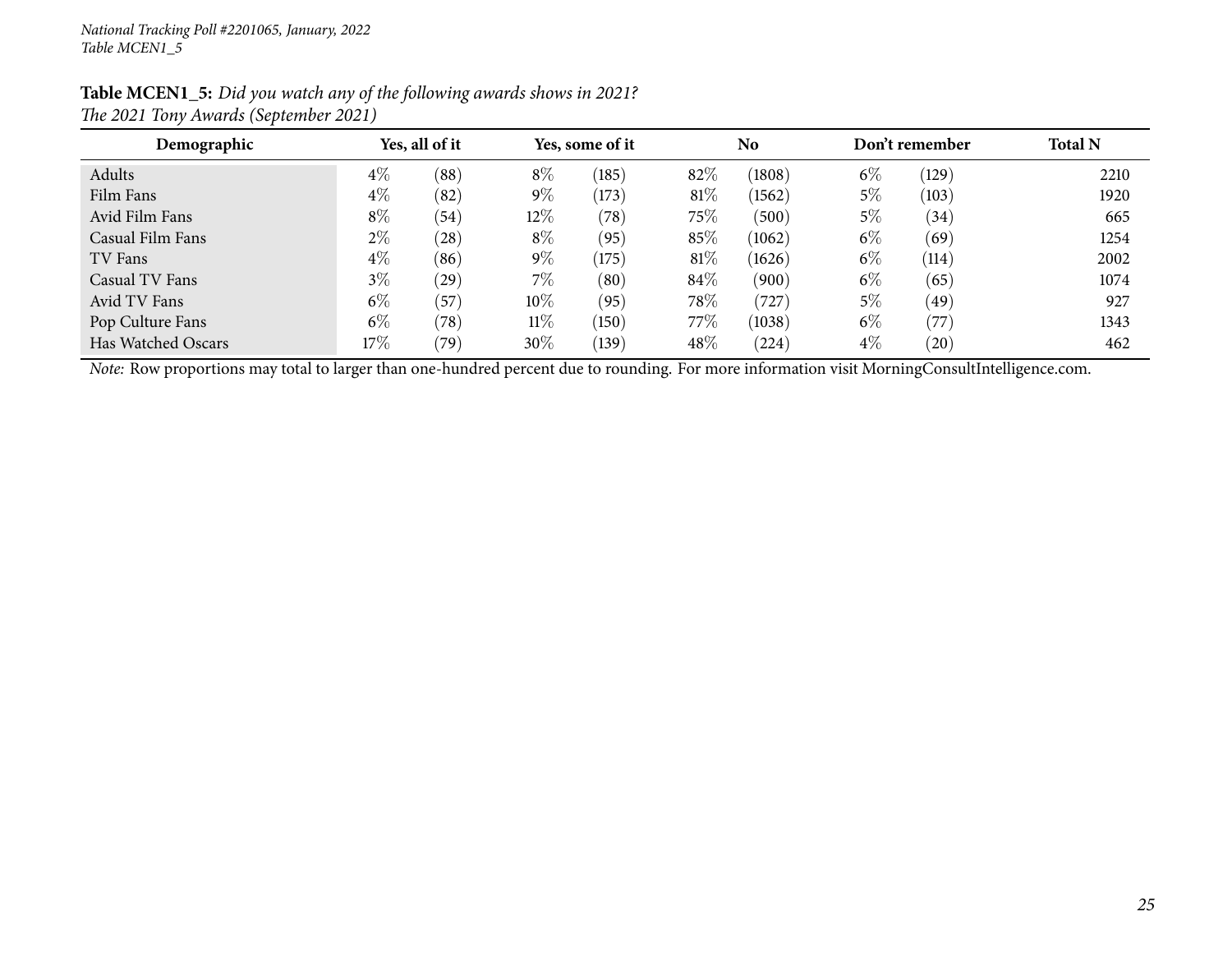#### *Morning Consult Table MCEN2*

Table MCEN2: Are you currently planning to watch the 94th Academy Awards on March 27, 2022?

<span id="page-25-0"></span>

| Demographic              |        | Yes, definitely |        | Yes, probably |        | No, probably not |        | No, definitely not | <b>Total N</b> |
|--------------------------|--------|-----------------|--------|---------------|--------|------------------|--------|--------------------|----------------|
| Adults                   | $8\%$  | (183)           | 22%    | (485)         | 36%    | (793)            | 34\%   | (750)              | 2210           |
| Gender: Male             | 10%    | (106)           | 22%    | (236)         | 32%    | (344)            | 36%    | (381)              | 1067           |
| Gender: Female           | 7%     | (77)            | 22%    | (249)         | 39%    | (448)            | 32%    | (369)              | 1143           |
| Age: 18-34               | 10%    | (65)            | 25%    | (167)         | 37%    | (245)            | 28\%   | (181)              | 658            |
| Age: 35-44               | $11\%$ | (40)            | 24%    | (88)          | 35%    | (127)            | 29%    | (104)              | 359            |
| Age: 45-64               | $8\%$  | (58)            | 19%    | (144)         | 37%    | (282)            | 36%    | (271)              | 754            |
| Age: 65+                 | $5\%$  | (20)            | 20%    | (86)          | 32%    | (138)            | 44\%   | (193)              | 438            |
| GenZers: 1997-2012       | 7%     | (20)            | 27%    | (71)          | 41\%   | (109)            | 25%    | (67)               | 267            |
| Millennials: 1981-1996   | 12%    | (80)            | 24%    | (155)         | 35%    | (226)            | 28%    | (182)              | 642            |
| GenXers: 1965-1980       | $8\%$  | (46)            | 20%    | (118)         | 37%    | (219)            | 36%    | (214)              | 597            |
| Baby Boomers: 1946-1964  | $5\%$  | (34)            | 20%    | (132)         | 34%    | (222)            | 40%    | (262)              | 650            |
| PID: Dem (no lean)       | 15%    | (122)           | 30%    | (235)         | 33%    | (259)            | $22\%$ | (176)              | 792            |
| PID: Ind (no lean)       | $4\%$  | (30)            | $18\%$ | (137)         | 40%    | (301)            | $38\%$ | (285)              | 754            |
| PID: Rep (no lean)       | $5\%$  | (31)            | $17\%$ | (113)         | 35%    | (232)            | 43%    | (289)              | 665            |
| PID/Gender: Dem Men      | 21%    | (74)            | 29%    | (104)         | 28\%   | (102)            | 22%    | (80)               | 361            |
| PID/Gender: Dem Women    | $11\%$ | (47)            | 30%    | (130)         | 37%    | (157)            | 22%    | (96)               | 431            |
| PID/Gender: Ind Men      | $3\%$  | (12)            | 18%    | (66)          | 40%    | (142)            | 39%    | (139)              | 358            |
| PID/Gender: Ind Women    | $5\%$  | (18)            | 18%    | (72)          | 40%    | (160)            | 37%    | (146)              | 395            |
| PID/Gender: Rep Men      | $6\%$  | (19)            | 19%    | (65)          | 29%    | (101)            | 47%    | (162)              | 348            |
| PID/Gender: Rep Women    | $4\%$  | (12)            | 15%    | (47)          | 41\%   | (131)            | 40%    | (127)              | 317            |
| Ideo: Liberal (1-3)      | 15%    | (93)            | 28%    | (171)         | $31\%$ | (190)            | 26%    | (156)              | 609            |
| Ideo: Moderate (4)       | $8\%$  | (45)            | 28%    | (156)         | 40%    | (225)            | 24\%   | (138)              | 565            |
| Ideo: Conservative (5-7) | $4\%$  | (32)            | 15%    | (110)         | 33%    | (241)            | 48%    | (355)              | 738            |
| Educ: < College          | $7\%$  | (103)           | 20%    | (304)         | 38%    | (579)            | 35%    | (533)              | 1519           |
| Educ: Bachelors degree   | 14%    | (61)            | 25%    | (112)         | 31%    | (140)            | 30%    | (132)              | 446            |
| Educ: Post-grad          | $8\%$  | (19)            | 28%    | (68)          | 30%    | (74)             | 34%    | (84)               | 245            |
| Income: Under 50k        | $7\%$  | (84)            | 20%    | (237)         | 38\%   | (439)            | 35%    | (402)              | 1162           |
| Income: 50k-100k         | $8\%$  | (60)            | 23%    | (165)         | 34%    | (245)            | 34%    | (245)              | 714            |
| Income: 100k+            | 12%    | (40)            | 25%    | (83)          | 32%    | (108)            | $31\%$ | (103)              | 334            |
| Ethnicity: White         | $8\%$  | (133)           | 20%    | (340)         | 36%    | (629)            | 36%    | (627)              | 1730           |
| Ethnicity: Hispanic      | 12%    | (44)            | 27%    | (94)          | 30%    | (106)            | 30%    | (107)              | 351            |
| Ethnicity: Black         | 13%    | (35)            | 32%    | (90)          | 34\%   | (94)             | 21%    | (57)               | 276            |
| Ethnicity: Other         | 7%     | (15)            | $27\%$ | (55)          | $34\%$ | (70)             | 32%    | (65)               | 205            |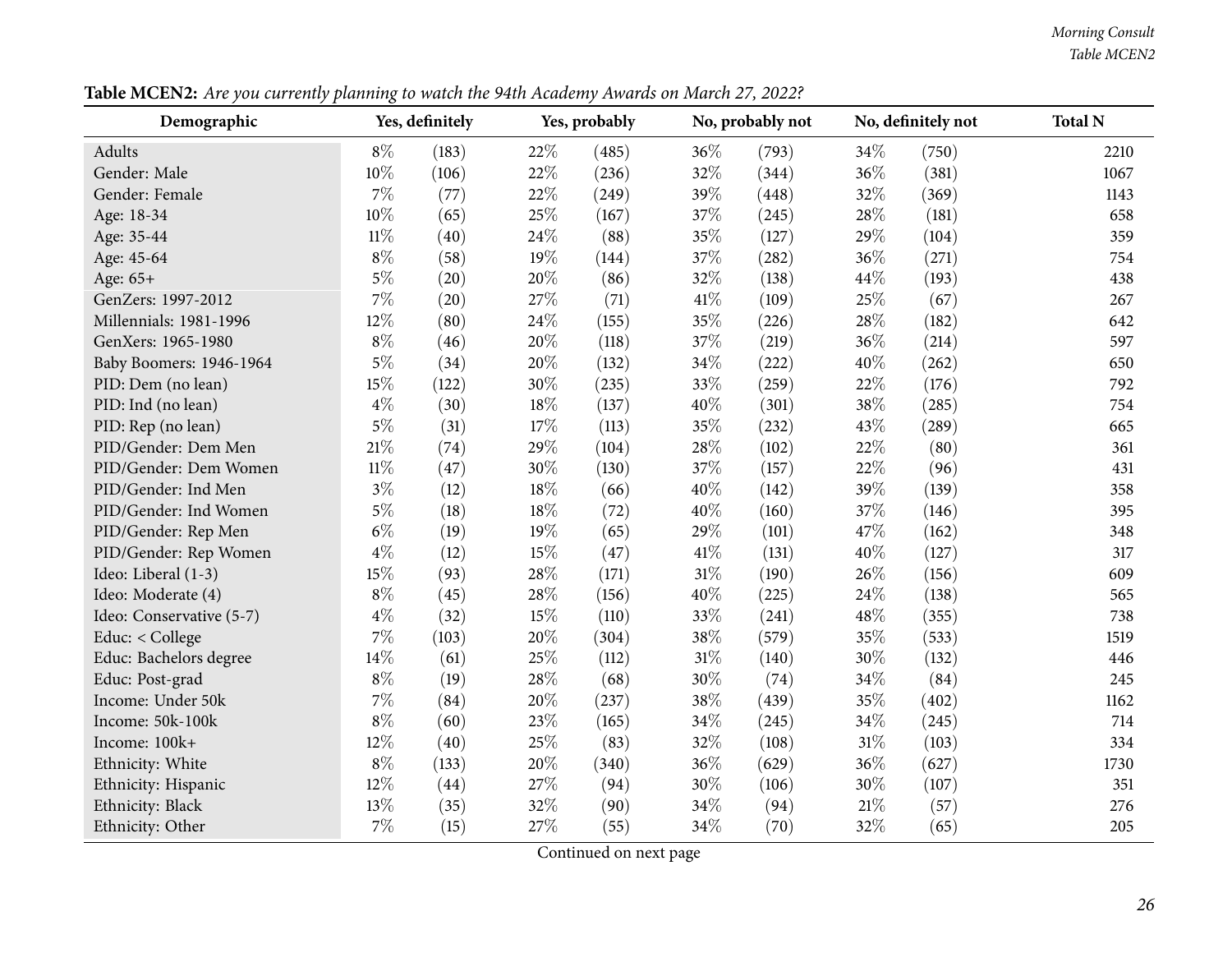| Table MCEN2: Are you currently planning to watch the 94th Academy Awards on March 27, 2022? |  |
|---------------------------------------------------------------------------------------------|--|
|---------------------------------------------------------------------------------------------|--|

| Demographic                          |        | Yes, definitely |        | Yes, probably |     | No, probably not |        | No, definitely not | <b>Total N</b> |
|--------------------------------------|--------|-----------------|--------|---------------|-----|------------------|--------|--------------------|----------------|
| Adults                               | $8\%$  | (183)           | 22%    | (485)         | 36% | (793)            | 34%    | (750)              | 2210           |
| All Christian                        | 9%     | (80)            | 21%    | (197)         | 33% | (308)            | 37%    | (346)              | 932            |
| All Non-Christian                    | 27%    | (29)            | 23%    | (24)          | 23% | (24)             | 27%    | (29)               | 106            |
| Atheist                              | $6\%$  | (7)             | 22%    | (26)          | 34% | (39)             | 38%    | (45)               | 116            |
| Agnostic/Nothing in particular       | $6\%$  | (37)            | 20%    | (133)         | 40% | (266)            | 34%    | (226)              | 662            |
| Something Else                       | $8\%$  | (30)            | 27%    | (105)         | 39% | (155)            | 27%    | (104)              | 393            |
| Religious Non-Protestant/Catholic    | 22%    | (29)            | 23%    | (30)          | 26% | (33)             | 29%    | (38)               | 130            |
| Evangelical                          | $11\%$ | (58)            | 23%    | (128)         | 31% | (168)            | 35%    | (193)              | 547            |
| Non-Evangelical                      | 7%     | (51)            | 22%    | (165)         | 38% | (282)            | 33%    | (241)              | 738            |
| Community: Urban                     | 13%    | (80)            | 27%    | (166)         | 34% | (206)            | 26%    | (160)              | 612            |
| Community: Suburban                  | 7%     | (75)            | $21\%$ | (214)         | 37% | (377)            | 35%    | (362)              | 1028           |
| Community: Rural                     | $5\%$  | (27)            | 18%    | (105)         | 37% | (209)            | 40%    | (228)              | 570            |
| Employ: Private Sector               | $11\%$ | (81)            | 22%    | (153)         | 35% | (253)            | 32%    | (225)              | 712            |
| Employ: Government                   | $5\%$  | (7)             | 25%    | (36)          | 38% | (53)             | 32%    | (45)               | 141            |
| Employ: Self-Employed                | 15%    | (31)            | 28%    | (58)          | 32% | (65)             | 26%    | (53)               | 206            |
| Employ: Homemaker                    | 7%     | (9)             | 18%    | (25)          | 38% | (53)             | 37%    | (52)               | 139            |
| Employ: Student                      | 9%     | (6)             | 26%    | (19)          | 37% | (27)             | 29%    | (21)               | 73             |
| Employ: Retired                      | 7%     | (35)            | 20%    | (94)          | 32% | (153)            | 41%    | (195)              | 476            |
| Employ: Unemployed                   | $4\%$  | (11)            | 21%    | (61)          | 39% | (114)            | 37%    | (107)              | 293            |
| Employ: Other                        | $2\%$  | (3)             | 24%    | (40)          | 44% | (75)             | 31%    | (52)               | 170            |
| Military HH: Yes                     | $6\%$  | (20)            | 19%    | (60)          | 30% | (96)             | 45%    | (145)              | 321            |
| Military HH: No                      | 9%     | (163)           | 22%    | (425)         | 37% | (697)            | 32%    | (605)              | 1889           |
| RD/WT: Right Direction               | 19%    | (129)           | 31%    | (214)         | 30% | (204)            | 20%    | (136)              | 683            |
| RD/WT: Wrong Track                   | $4\%$  | (54)            | 18%    | (270)         | 39% | (589)            | 40%    | (614)              | 1527           |
| <b>Biden Job Approve</b>             | 15%    | (140)           | 31%    | (276)         | 33% | (302)            | 21%    | (186)              | 904            |
| <b>Biden Job Disapprove</b>          | $3\%$  | (38)            | 15%    | (174)         | 37% | (425)            | 45%    | (513)              | 1150           |
| Biden Job Strongly Approve           | 27%    | (100)           | 29%    | (108)         | 24% | (87)             | 19%    | (71)               | 365            |
| <b>Biden Job Somewhat Approve</b>    | 7%     | (40)            | 31%    | (169)         | 40% | (216)            | $21\%$ | (115)              | 538            |
| <b>Biden Job Somewhat Disapprove</b> | $4\%$  | (14)            | 25%    | (85)          | 44% | (152)            | 27%    | (95)               | 346            |
| <b>Biden Job Strongly Disapprove</b> | $3\%$  | (25)            | $11\%$ | (89)          | 34% | (272)            | 52%    | (418)              | 803            |
| Favorable of Biden                   | 14%    | (131)           | 31%    | (282)         | 33% | (305)            | 22%    | (207)              | 924            |
| Unfavorable of Biden                 | $3\%$  | (37)            | 14%    | (165)         | 39% | (441)            | 44%    | (498)              | 1141           |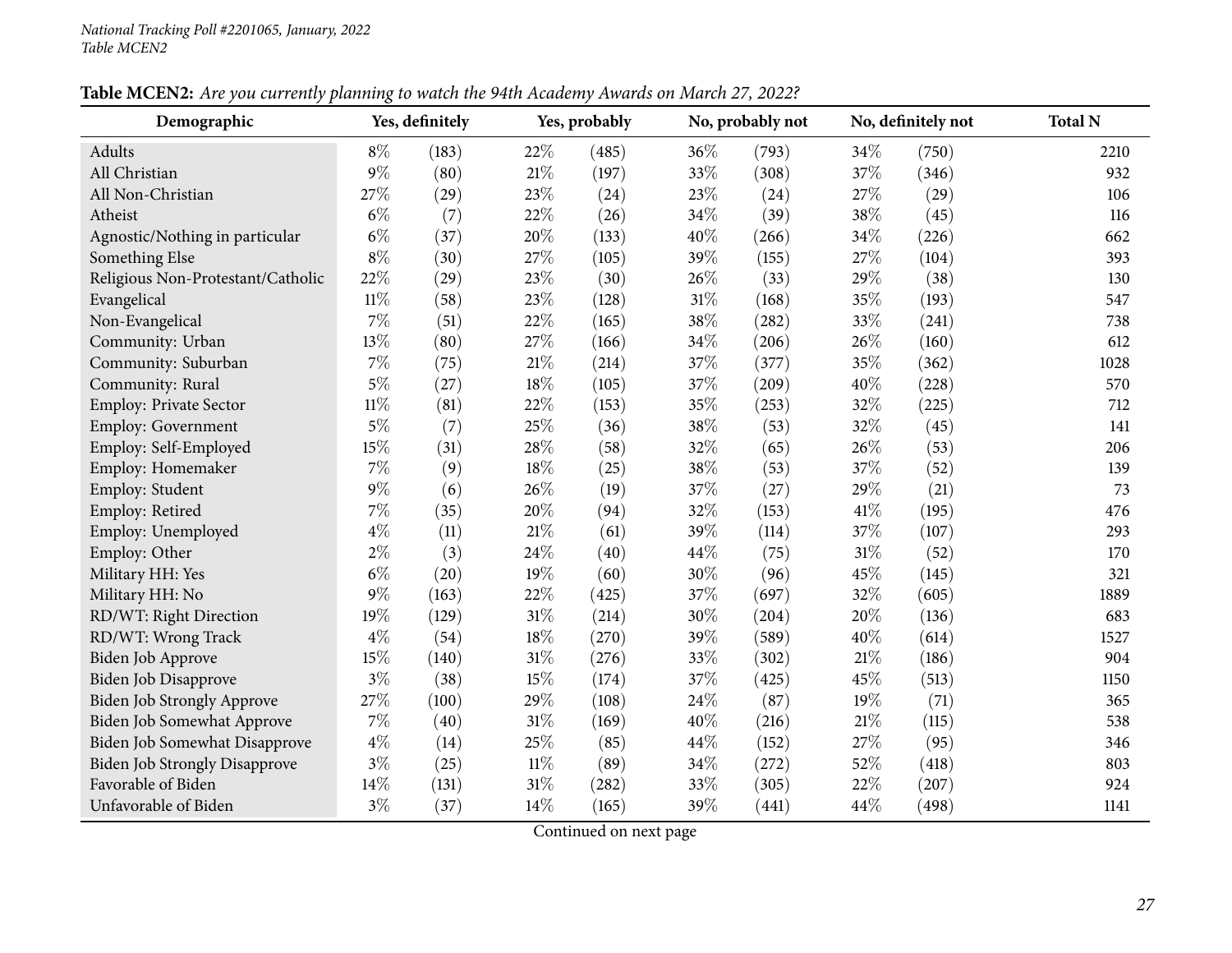#### *Morning Consult Table MCEN2*

Table MCEN2: Are you currently planning to watch the 94th Academy Awards on March 27, 2022?

| Demographic                          |       | Yes, definitely |     | Yes, probably |     | No, probably not |        | No, definitely not | <b>Total N</b> |
|--------------------------------------|-------|-----------------|-----|---------------|-----|------------------|--------|--------------------|----------------|
| Adults                               | $8\%$ | (183)           | 22% | (485)         | 36% | (793)            | 34%    | (750)              | 2210           |
| Very Favorable of Biden              | 22%   | (84)            | 31% | (120)         | 25% | (97)             | $21\%$ | (81)               | 383            |
| Somewhat Favorable of Biden          | $9\%$ | (47)            | 30% | (162)         | 38% | (207)            | 23%    | (125)              | 542            |
| Somewhat Unfavorable of Biden        | $4\%$ | (12)            | 22% | (67)          | 48% | (146)            | 27%    | (82)               | 306            |
| Very Unfavorable of Biden            | $3\%$ | (25)            | 12% | (98)          | 35% | (295)            | 50%    | (416)              | 835            |
| #1 Issue: Economy                    | $7\%$ | (65)            | 21% | (192)         | 39% | (346)            | 33%    | (295)              | 898            |
| #1 Issue: Security                   | $6\%$ | (17)            | 15% | (40)          | 28% | (77)             | 51%    | (139)              | 273            |
| #1 Issue: Health Care                | 16%   | (46)            | 25% | (70)          | 33% | (92)             | 26%    | (74)               | 282            |
| #1 Issue: Medicare / Social Security | $8\%$ | (18)            | 21% | (49)          | 38% | (87)             | 33%    | (76)               | 229            |
| #1 Issue: Women's Issues             | $9\%$ | (11)            | 27% | (36)          | 37% | (49)             | 27%    | (36)               | 132            |
| #1 Issue: Education                  | $9\%$ | (10)            | 32% | (37)          | 34% | (39)             | 25%    | (29)               | 115            |
| #1 Issue: Energy                     | 12%   | (13)            | 27% | (30)          | 27% | (30)             | 34%    | (38)               | 111            |
| #1 Issue: Other                      | $2\%$ | (4)             | 19% | (32)          | 42% | (72)             | 37%    | (63)               | 170            |
| 2020 Vote: Joe Biden                 | 14%   | (128)           | 28% | (261)         | 35% | (323)            | 23%    | (208)              | 920            |
| 2020 Vote: Donald Trump              | $3\%$ | (21)            | 14% | (101)         | 35% | (246)            | 48%    | (338)              | 707            |
| 2020 Vote: Other                     | $7\%$ | (7)             | 21% | (21)          | 36% | (37)             | 36%    | (37)               | 102            |
| 2020 Vote: Didn't Vote               | $5\%$ | (26)            | 21% | (101)         | 39% | (187)            | 35%    | (167)              | 481            |
| 2018 House Vote: Democrat            | 13%   | (91)            | 28% | (193)         | 35% | (247)            | 24\%   | (171)              | 702            |
| 2018 House Vote: Republican          | $5\%$ | (32)            | 17% | (108)         | 30% | (190)            | 47%    | (296)              | 626            |
| 2018 House Vote: Someone else        | $5\%$ | (3)             | 20% | (12)          | 44% | (26)             | 31%    | (18)               | 59             |
| 2016 Vote: Hillary Clinton           | 14\%  | (92)            | 28% | (183)         | 35% | (231)            | 23%    | (152)              | 658            |
| 2016 Vote: Donald Trump              | $4\%$ | (26)            | 16% | (104)         | 33% | (217)            | 48%    | (314)              | 660            |
| 2016 Vote: Other                     | $3\%$ | (3)             | 18% | (22)          | 43% | (51)             | 36%    | (42)               | 118            |
| 2016 Vote: Didn't Vote               | $8\%$ | (61)            | 23% | (176)         | 38% | (293)            | 31%    | (242)              | 773            |
| Voted in 2014: Yes                   | $9\%$ | (111)           | 22% | (267)         | 33% | (396)            | 36%    | (435)              | 1208           |
| Voted in 2014: No                    | 7%    | (71)            | 22% | (218)         | 40% | (397)            | 31%    | (315)              | 1002           |
| 4-Region: Northeast                  | $9\%$ | (34)            | 24% | (96)          | 38% | (151)            | 29%    | (114)              | 395            |
| 4-Region: Midwest                    | $6\%$ | (30)            | 20% | (93)          | 37% | (170)            | 37%    | (172)              | 464            |
| 4-Region: South                      | $8\%$ | (70)            | 22% | (183)         | 35% | (291)            | 34%    | (285)              | 828            |
| 4-Region: West                       | 9%    | (49)            | 22% | (113)         | 35% | (181)            | 34%    | (179)              | 522            |
| Film Fans                            | $9\%$ | (174)           | 24% | (457)         | 36% | (686)            | $31\%$ | (603)              | 1920           |
| Avid Film Fans                       | 18%   | (120)           | 27% | (182)         | 31% | (205)            | 24\%   | (158)              | 665            |
| Casual Film Fans                     | $4\%$ | (54)            | 22% | (276)         | 38% | (481)            | 35%    | (444)              | 1254           |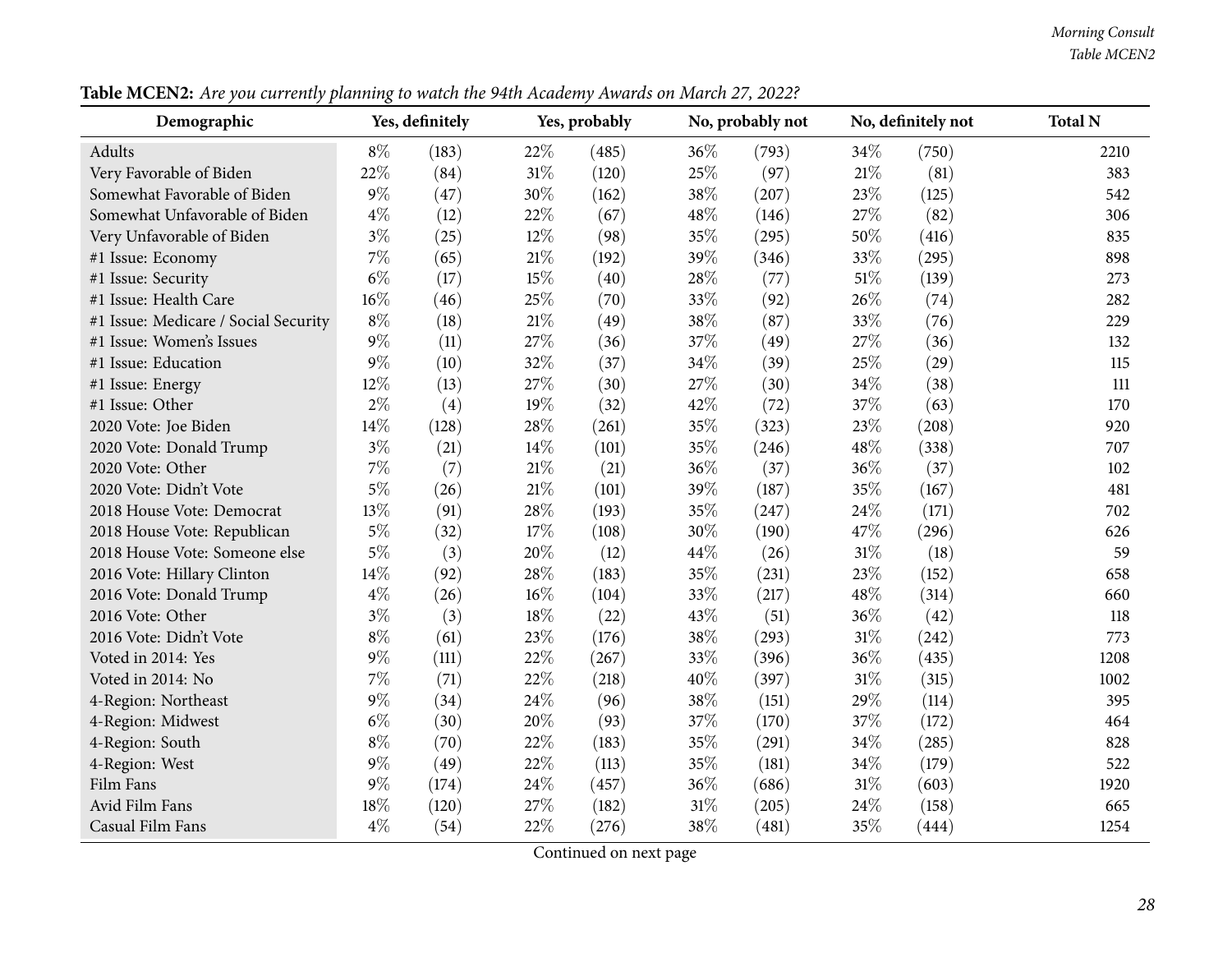| Demographic        |        | Yes, definitely |      | Yes, probably |        | No, probably not |       | No, definitely not | <b>Total N</b> |
|--------------------|--------|-----------------|------|---------------|--------|------------------|-------|--------------------|----------------|
| Adults             | $8\%$  | (183)           | 22%  | (485)         | $36\%$ | (793)            | 34%   | (750)              | 2210           |
| TV Fans            | $9\%$  | (174)           | 23\% | (465)         | $36\%$ | (713)            | 32%   | (650)              | 2002           |
| Casual TV Fans     | $4\%$  | (45)            | 21%  | (227)         | $38\%$ | (405)            | 37%   | (397)              | 1074           |
| Avid TV Fans       | $14\%$ | (129)           | 26%  | (238)         | 33%    | (308)            | 27\%  | (254)              | 927            |
| Pop Culture Fans   | $12\%$ | (160)           | 29%  | (384)         | $37\%$ | (492)            | 23\%  | (306)              | 1343           |
| Has Watched Oscars | 32%    | (146)           | 57%  | (265)         | $10\%$ | (45)             | $1\%$ | (6)                | 462            |

Table MCEN2: Are you currently planning to watch the 94th Academy Awards on March 27, 2022?

*Note:* Row proportions may total to larger than one-hundred percen<sup>t</sup> due to rounding. For more information visit [MorningConsultIntelligence.com](https://morningconsultintelligence.com).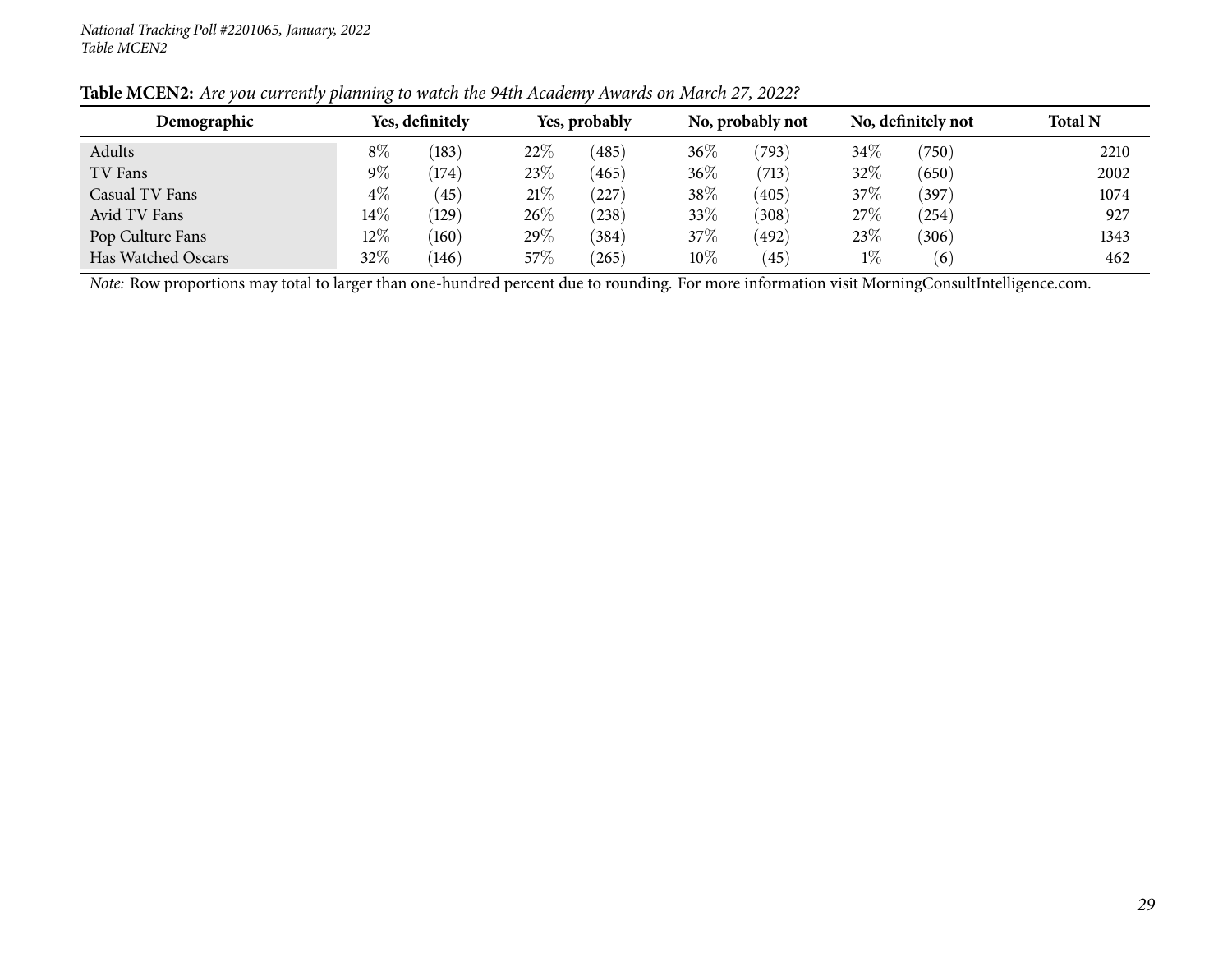| Table MCEN3: As you may know, ABC, the network airing the Academy Awards announced that, for the first time since 2018, this year's Academy |
|---------------------------------------------------------------------------------------------------------------------------------------------|
| Awards will feature a host.Knowing what you know now, are you going to watch the Academy Awards?                                            |

<span id="page-29-0"></span>

| Demographic              |        | Yes, definitely |     | Yes, probably |        | No, probably not |        | No, definitely not | <b>Total N</b> |
|--------------------------|--------|-----------------|-----|---------------|--------|------------------|--------|--------------------|----------------|
| Adults                   | $9\%$  | (202)           | 23% | (504)         | 35%    | (781)            | 33\%   | (723)              | 2210           |
| Gender: Male             | $11\%$ | (118)           | 23% | (243)         | 32%    | (342)            | 34%    | (363)              | 1067           |
| Gender: Female           | 7%     | (84)            | 23% | (261)         | 38%    | (438)            | $31\%$ | (360)              | 1143           |
| Age: 18-34               | $11\%$ | (75)            | 25% | (164)         | 38%    | (251)            | 25%    | (167)              | 658            |
| Age: 35-44               | 12%    | (42)            | 26% | (94)          | 35%    | (127)            | 27%    | (97)               | 359            |
| Age: 45-64               | $8\%$  | (59)            | 21% | (160)         | 36%    | (270)            | 35%    | (266)              | 754            |
| Age: 65+                 | $6\%$  | (26)            | 20% | (87)          | 30%    | (133)            | 44\%   | (193)              | 438            |
| GenZers: 1997-2012       | 12%    | (31)            | 23% | (62)          | 45%    | (120)            | 20%    | (54)               | 267            |
| Millennials: 1981-1996   | 12%    | (79)            | 27% | (171)         | 34%    | (216)            | 27\%   | (176)              | 642            |
| GenXers: 1965-1980       | $8\%$  | (47)            | 23% | (137)         | 35%    | (212)            | 34%    | (202)              | 597            |
| Baby Boomers: 1946-1964  | $6\%$  | (41)            | 19% | (126)         | 33%    | (218)            | 41\%   | (266)              | 650            |
| PID: Dem (no lean)       | 17%    | (133)           | 30% | (241)         | $31\%$ | (242)            | 22%    | (176)              | 792            |
| PID: Ind (no lean)       | $4\%$  | (32)            | 20% | (153)         | 40%    | (301)            | 35%    | (267)              | 754            |
| PID: Rep (no lean)       | $6\%$  | (37)            | 17% | (110)         | 36%    | (238)            | 42%    | (280)              | 665            |
| PID/Gender: Dem Men      | 22%    | (79)            | 30% | (109)         | 26%    | (93)             | 22%    | (80)               | 361            |
| PID/Gender: Dem Women    | 12%    | (54)            | 31% | (132)         | 35%    | (150)            | 22%    | (96)               | 431            |
| PID/Gender: Ind Men      | $4\%$  | (14)            | 20% | (73)          | 40%    | (145)            | 36%    | (127)              | 358            |
| PID/Gender: Ind Women    | $5\%$  | (19)            | 20% | (80)          | 39%    | (156)            | 35%    | (140)              | 395            |
| PID/Gender: Rep Men      | 7%     | (25)            | 17% | (61)          | 30%    | (105)            | 45%    | (156)              | 348            |
| PID/Gender: Rep Women    | $4\%$  | (11)            | 15% | (49)          | 42%    | (133)            | 39%    | (124)              | 317            |
| Ideo: Liberal (1-3)      | 17%    | (104)           | 28% | (173)         | $31\%$ | (186)            | 24\%   | (145)              | 609            |
| Ideo: Moderate (4)       | $9\%$  | (53)            | 30% | (167)         | 37%    | (209)            | 24\%   | (136)              | 565            |
| Ideo: Conservative (5-7) | $5\%$  | (36)            | 16% | (115)         | 33%    | (244)            | 47%    | (343)              | 738            |
| Educ: < College          | $7\%$  | (107)           | 22% | (334)         | 37%    | (569)            | 33%    | (508)              | 1519           |
| Educ: Bachelors degree   | 15%    | (69)            | 23% | (104)         | 32%    | (141)            | 30%    | (132)              | 446            |
| Educ: Post-grad          | $11\%$ | (26)            | 27% | (66)          | 29%    | (71)             | 34%    | (83)               | 245            |
| Income: Under 50k        | $8\%$  | (90)            | 21% | (246)         | 39%    | (451)            | 32%    | (376)              | 1162           |
| Income: 50k-100k         | 10%    | (69)            | 25% | (175)         | $31\%$ | (223)            | 35%    | (247)              | 714            |
| Income: 100k+            | 13%    | (44)            | 25% | (83)          | 32%    | (107)            | 30%    | (100)              | 334            |
| Ethnicity: White         | $9\%$  | (149)           | 21% | (359)         | 35%    | (614)            | 35%    | (607)              | 1730           |
| Ethnicity: Hispanic      | $11\%$ | (40)            | 29% | (103)         | $31\%$ | (109)            | 28%    | (99)               | 351            |
| Ethnicity: Black         | 12%    | (33)            | 32% | (88)          | 34%    | (94)             | 22%    | (60)               | 276            |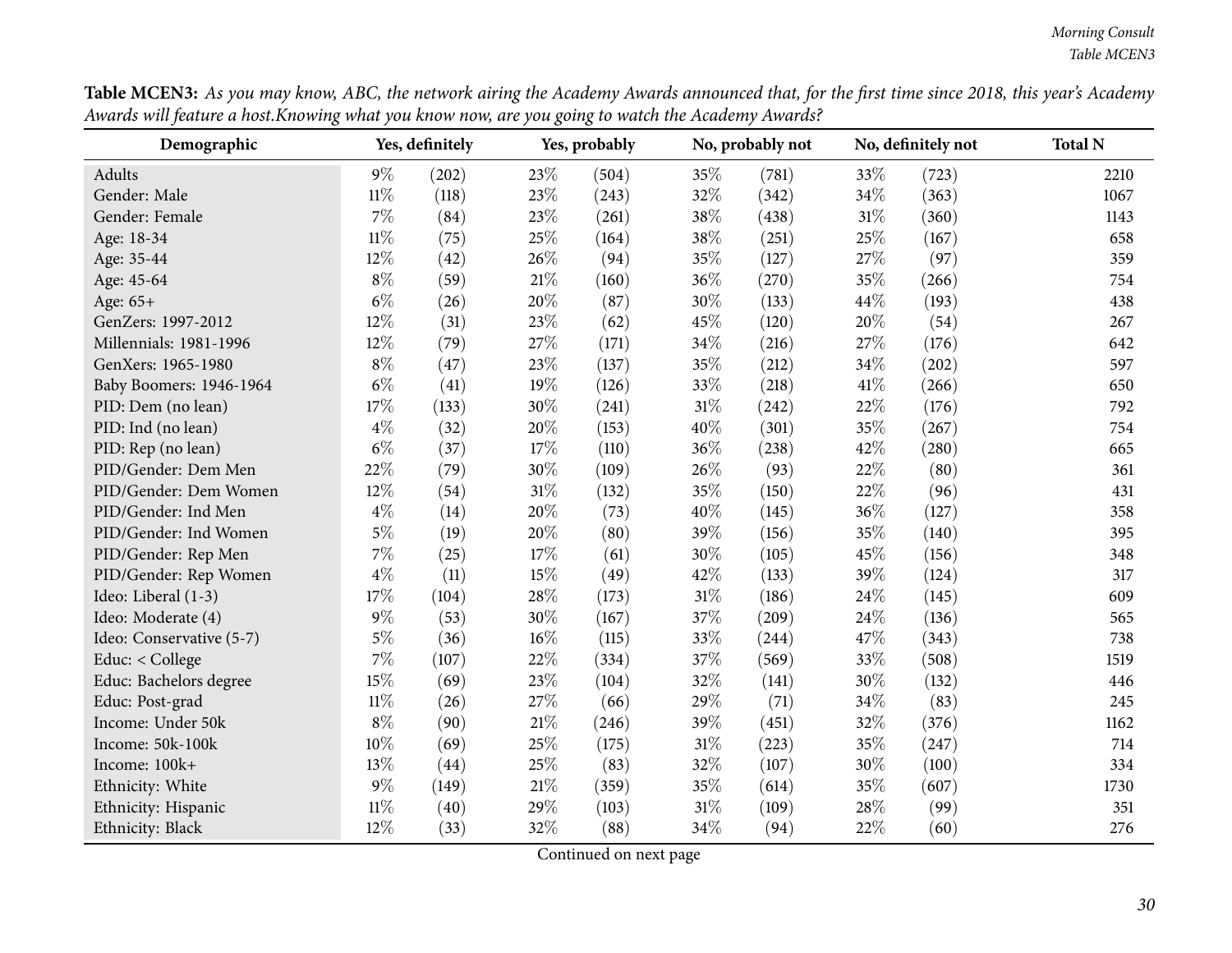| Demographic                          |        | Yes, definitely |     | Yes, probably |     | No, probably not |        | No, definitely not | <b>Total N</b> |
|--------------------------------------|--------|-----------------|-----|---------------|-----|------------------|--------|--------------------|----------------|
| Adults                               | $9\%$  | (202)           | 23% | (504)         | 35% | (781)            | 33%    | (723)              | 2210           |
| Ethnicity: Other                     | $9\%$  | (19)            | 28% | (57)          | 36% | (73)             | 27%    | (55)               | 205            |
| All Christian                        | $9\%$  | (86)            | 22% | (201)         | 33% | (306)            | 36%    | (340)              | 932            |
| All Non-Christian                    | 28\%   | (30)            | 23% | (24)          | 25% | (26)             | 24\%   | (26)               | 106            |
| Atheist                              | $10\%$ | (11)            | 25% | (29)          | 32% | (37)             | 33%    | (38)               | 116            |
| Agnostic/Nothing in particular       | $6\%$  | (40)            | 22% | (146)         | 39% | (260)            | 33%    | (216)              | 662            |
| Something Else                       | $9\%$  | (35)            | 27% | (105)         | 38% | (151)            | 26%    | (103)              | 393            |
| Religious Non-Protestant/Catholic    | 24\%   | (31)            | 22% | (29)          | 29% | (38)             | 25%    | (33)               | 130            |
| Evangelical                          | 12%    | (65)            | 22% | (120)         | 32% | (175)            | 34%    | (187)              | 547            |
| Non-Evangelical                      | $7\%$  | (54)            | 24% | (177)         | 36% | (265)            | 33%    | (242)              | 738            |
| Community: Urban                     | 15%    | (90)            | 28% | (170)         | 32% | (193)            | 26%    | (159)              | 612            |
| Community: Suburban                  | $8\%$  | (86)            | 22% | (225)         | 36% | (374)            | 33%    | (343)              | 1028           |
| Community: Rural                     | $5\%$  | (26)            | 19% | (109)         | 37% | (213)            | 39%    | (222)              | 570            |
| Employ: Private Sector               | 12%    | (85)            | 22% | (157)         | 36% | (255)            | 30%    | (216)              | 712            |
| <b>Employ: Government</b>            | $6\%$  | (8)             | 30% | (43)          | 34% | (48)             | 30%    | (42)               | 141            |
| Employ: Self-Employed                | 13%    | (27)            | 33% | (69)          | 31% | (64)             | 23%    | (47)               | 206            |
| Employ: Homemaker                    | $6\%$  | (9)             | 23% | (32)          | 35% | (49)             | 36%    | (50)               | 139            |
| Employ: Student                      | $9\%$  | (7)             | 22% | (16)          | 47% | (34)             | 22%    | (16)               | 73             |
| Employ: Retired                      | $8\%$  | (38)            | 19% | (91)          | 32% | (152)            | 41\%   | (196)              | 476            |
| Employ: Unemployed                   | $7\%$  | (19)            | 20% | (59)          | 38% | (111)            | 35%    | (103)              | 293            |
| Employ: Other                        | $5\%$  | (9)             | 23% | (39)          | 40% | (68)             | 32%    | (54)               | 170            |
| Military HH: Yes                     | $8\%$  | (24)            | 19% | (61)          | 31% | (98)             | 43%    | (137)              | 321            |
| Military HH: No                      | $9\%$  | (177)           | 23% | (443)         | 36% | (682)            | $31\%$ | (587)              | 1889           |
| RD/WT: Right Direction               | 21%    | (142)           | 32% | (216)         | 29% | (198)            | 19%    | (127)              | 683            |
| RD/WT: Wrong Track                   | $4\%$  | (59)            | 19% | (288)         | 38% | (583)            | 39%    | (597)              | 1527           |
| Biden Job Approve                    | 17%    | (152)           | 32% | (287)         | 31% | (283)            | 20%    | (182)              | 904            |
| <b>Biden Job Disapprove</b>          | $4\%$  | (45)            | 16% | (187)         | 37% | (429)            | 43%    | (489)              | 1150           |
| <b>Biden Job Strongly Approve</b>    | 29%    | (107)           | 29% | (107)         | 23% | (83)             | 19%    | (68)               | 365            |
| Biden Job Somewhat Approve           | $8\%$  | (45)            | 33% | (180)         | 37% | (201)            | $21\%$ | (113)              | 538            |
| Biden Job Somewhat Disapprove        | $5\%$  | (18)            | 25% | (86)          | 45% | (155)            | 25%    | (87)               | 346            |
| <b>Biden Job Strongly Disapprove</b> | $3\%$  | (27)            | 12% | (100)         | 34% | (274)            | 50%    | (402)              | 803            |

Table MCEN3: As you may know, ABC, the network airing the Academy Awards announced that, for the first time since 2018, this year's Academy Awards will feature a host. Knowing what you know now, are you going to watch the Academy Awards?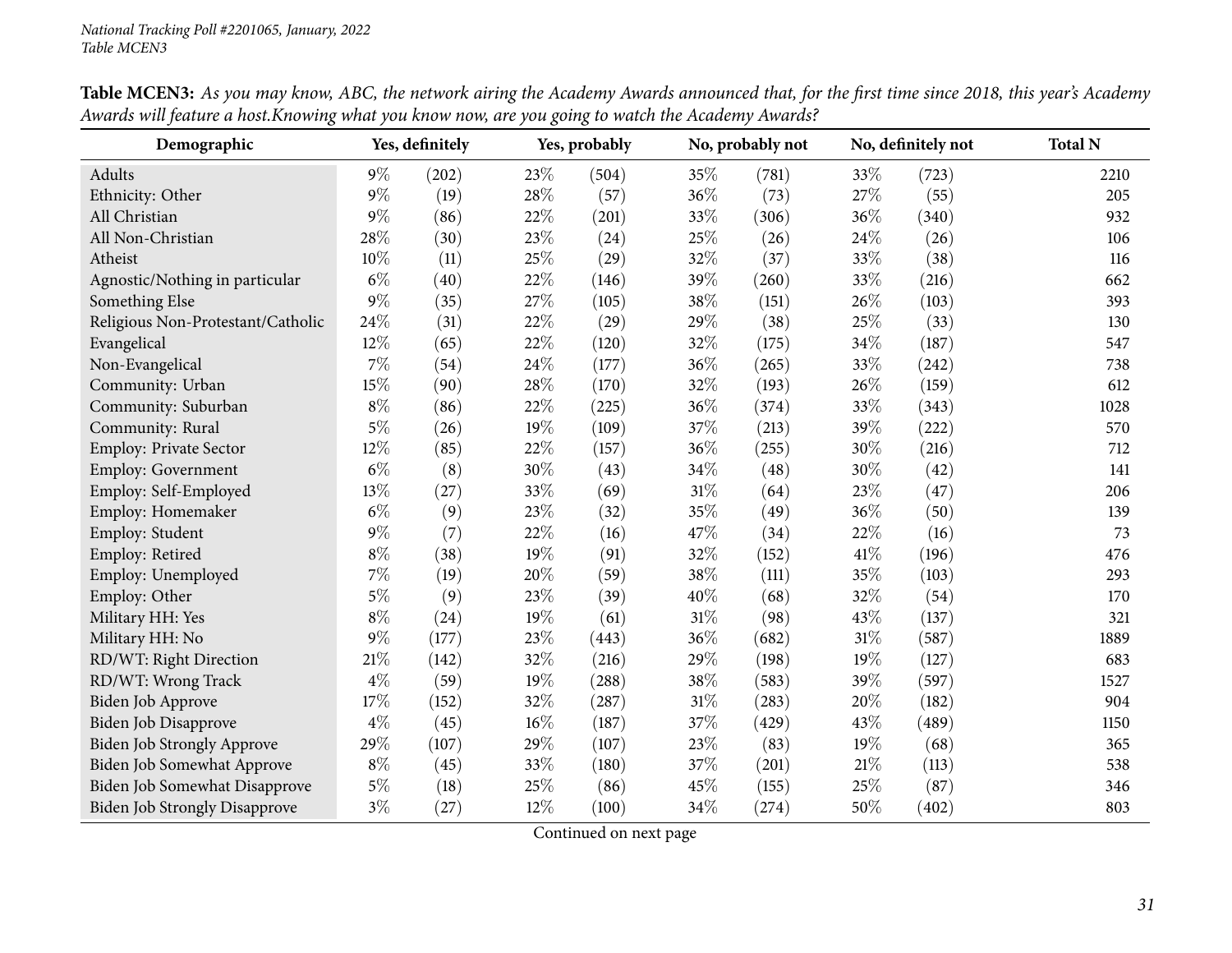| Demographic                          |        | Yes, definitely |        | Yes, probably |        | No, probably not |        | No, definitely not | <b>Total N</b> |
|--------------------------------------|--------|-----------------|--------|---------------|--------|------------------|--------|--------------------|----------------|
| Adults                               | $9\%$  | (202)           | 23%    | (504)         | 35%    | (781)            | 33%    | (723)              | 2210           |
| Favorable of Biden                   | 16%    | (149)           | $31\%$ | (289)         | 30%    | (281)            | 22%    | (205)              | 924            |
| Unfavorable of Biden                 | $4\%$  | (40)            | 16%    | (179)         | 40%    | (453)            | 41\%   | (469)              | 1141           |
| Very Favorable of Biden              | 26%    | (99)            | 30%    | (113)         | 24\%   | (91)             | $21\%$ | (79)               | 383            |
| Somewhat Favorable of Biden          | $9\%$  | (50)            | 32%    | (176)         | 35%    | (190)            | 23%    | (126)              | 542            |
| Somewhat Unfavorable of Biden        | $6\%$  | (17)            | $21\%$ | (63)          | 50%    | (154)            | 23%    | (71)               | 306            |
| Very Unfavorable of Biden            | $3\%$  | (23)            | 14%    | (116)         | 36%    | (298)            | 48%    | (398)              | 835            |
| #1 Issue: Economy                    | $8\%$  | (74)            | 22%    | (199)         | 37%    | (330)            | 33%    | (296)              | 898            |
| #1 Issue: Security                   | $6\%$  | (15)            | 15%    | (40)          | $31\%$ | (83)             | 49%    | (134)              | 273            |
| #1 Issue: Health Care                | 17%    | (47)            | 28%    | (79)          | 33%    | (93)             | 22%    | (63)               | 282            |
| #1 Issue: Medicare / Social Security | $9\%$  | (21)            | 23%    | (52)          | 36%    | (83)             | 32%    | (73)               | 229            |
| #1 Issue: Women's Issues             | 10%    | (13)            | 24%    | (31)          | 41\%   | (54)             | 26%    | (34)               | 132            |
| #1 Issue: Education                  | $9\%$  | (10)            | 34%    | (39)          | 34%    | (39)             | 23%    | (27)               | 115            |
| #1 Issue: Energy                     | 15%    | (16)            | 26%    | (29)          | 30%    | (33)             | 29%    | (32)               | 111            |
| #1 Issue: Other                      | $3\%$  | (5)             | $21\%$ | (36)          | 38%    | (65)             | 37%    | (63)               | 170            |
| 2020 Vote: Joe Biden                 | $16\%$ | (144)           | 30%    | (273)         | 32%    | (293)            | 23%    | (210)              | 920            |
| 2020 Vote: Donald Trump              | $4\%$  | (25)            | 15%    | (108)         | 34%    | (238)            | 48%    | (336)              | 707            |
| 2020 Vote: Other                     | $6\%$  | (6)             | 20%    | (20)          | 45%    | (46)             | 29%    | (29)               | 102            |
| 2020 Vote: Didn't Vote               | $5\%$  | (26)            | $21\%$ | (103)         | 42\%   | (204)            | 31%    | (148)              | 481            |
| 2018 House Vote: Democrat            | 15%    | (103)           | 28%    | (198)         | 33%    | (231)            | 24%    | (170)              | 702            |
| 2018 House Vote: Republican          | $6\%$  | (40)            | 17%    | (104)         | 31%    | (192)            | 46%    | (291)              | 626            |
| 2018 House Vote: Someone else        | $5\%$  | (3)             | 25%    | (15)          | 46%    | (27)             | 25%    | (15)               | 59             |
| 2016 Vote: Hillary Clinton           | 16%    | (108)           | 28%    | (184)         | 32%    | (211)            | 24%    | (155)              | 658            |
| 2016 Vote: Donald Trump              | $5\%$  | (32)            | 16%    | (106)         | $31\%$ | (208)            | 48%    | (315)              | 660            |
| 2016 Vote: Other                     | $5\%$  | (5)             | 19%    | (22)          | 48%    | (56)             | 29%    | (34)               | 118            |
| 2016 Vote: Didn't Vote               | $7\%$  | (56)            | 25%    | (191)         | 40%    | (306)            | 28%    | (220)              | 773            |
| Voted in 2014: Yes                   | $11\%$ | (130)           | 22%    | (268)         | 32%    | (385)            | 35%    | (426)              | 1208           |
| Voted in 2014: No                    | 7%     | (72)            | 24%    | (237)         | 40%    | (396)            | 30%    | (297)              | 1002           |
| 4-Region: Northeast                  | 10%    | (39)            | 27%    | (106)         | 35%    | (136)            | 29%    | (114)              | 395            |
| 4-Region: Midwest                    | $7\%$  | (34)            | $21\%$ | (96)          | 38%    | (176)            | 34%    | (159)              | 464            |
| 4-Region: South                      | 9%     | (73)            | 23%    | (187)         | 34%    | (286)            | 34%    | (282)              | 828            |
| 4-Region: West                       | $11\%$ | (56)            | 22%    | (115)         | 35%    | (183)            | 32%    | (169)              | 522            |

Table MCEN3: As you may know, ABC, the network airing the Academy Awards announced that, for the first time since 2018, this year's Academy Awards will feature a host. Knowing what you know now, are you going to watch the Academy Awards?  $\overline{\phantom{0}}$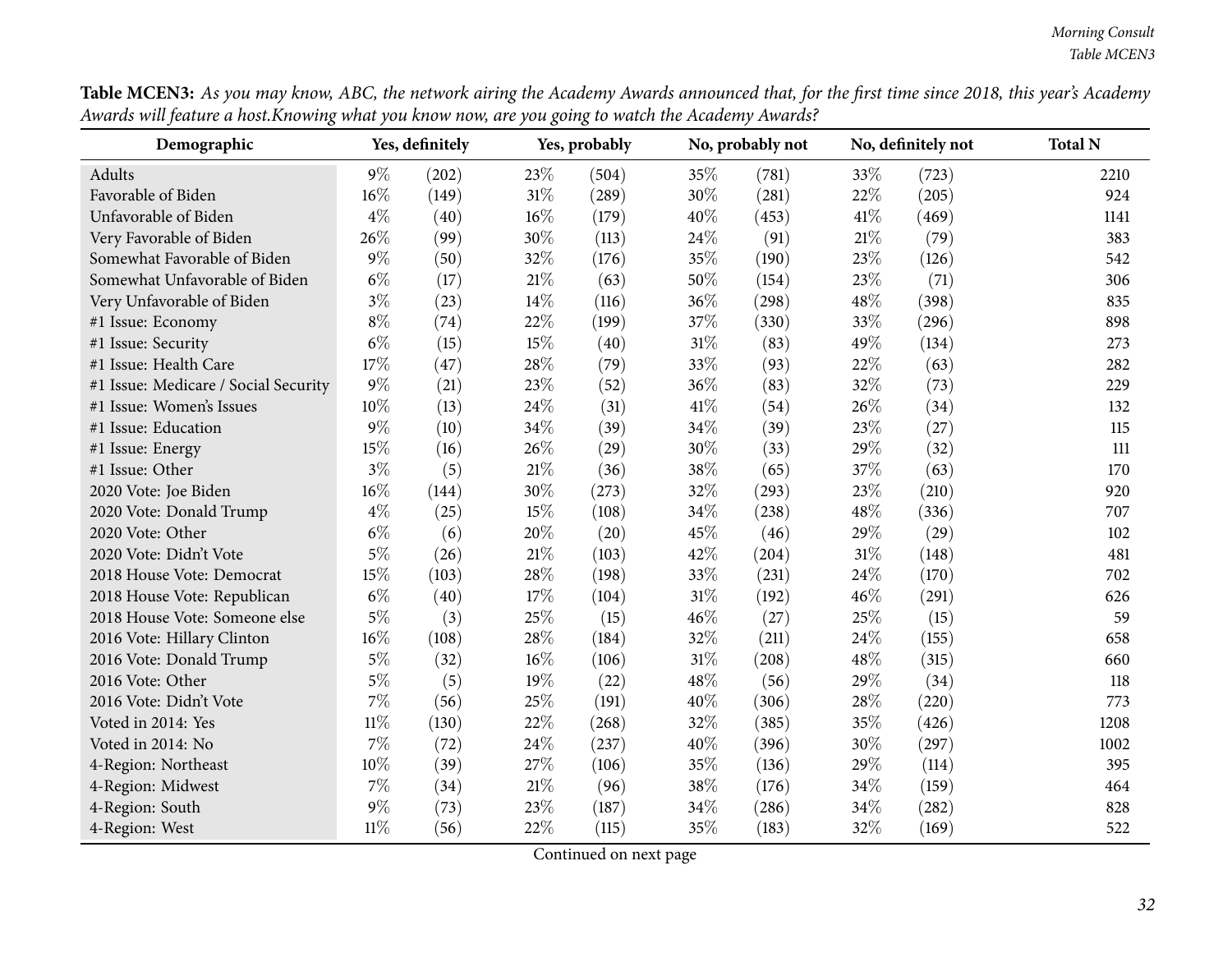| Demographic                                                                                                                                           | Yes, definitely |                 |        | Yes, probably |        | No, probably not |       | No, definitely not | <b>Total N</b> |
|-------------------------------------------------------------------------------------------------------------------------------------------------------|-----------------|-----------------|--------|---------------|--------|------------------|-------|--------------------|----------------|
| Adults                                                                                                                                                | 9%              | $^{'}202)$      | 23%    | (504)         | 35%    | (781)            | 33%   | (723)              | 2210           |
| Film Fans                                                                                                                                             | $10\%$          | (192)           | 25%    | (479)         | 35%    | (678)            | 30%   | (571)              | 1920           |
| Avid Film Fans                                                                                                                                        | 21%             | (138)           | 29%    | (191)         | 29\%   | (194)            | 21%   | (142)              | 665            |
| Casual Film Fans                                                                                                                                      | $4\%$           | (55)            | 23%    | (287)         | 39\%   | (483)            | 34%   | (429)              | 1254           |
| TV Fans                                                                                                                                               | $10\%$          | $^{\prime}197)$ | 24\%   | (479)         | 35%    | (705)            | 31\%  | (621)              | 2002           |
| Casual TV Fans                                                                                                                                        | 5%              | (52)            | 22%    | (235)         | 38\%   | (408)            | 35%   | (379)              | 1074           |
| Avid TV Fans                                                                                                                                          | $16\%$          | (145)           | $26\%$ | (243)         | 32%    | (298)            | 26\%  | (241)              | 927            |
| Pop Culture Fans                                                                                                                                      | 13\%            | (179)           | 29%    | (388)         | 37\%   | (491)            | 21%   | (284)              | 1343           |
| Has Watched Oscars                                                                                                                                    | $35\%$          | (162)           | 54%    | (251)         | $10\%$ | 47               | $1\%$ | (3)                | 462            |
| <i>Note:</i> Row proportions may total to larger than one-hundred percent due to rounding. For more information visit MorningConsultIntelligence.com. |                 |                 |        |               |        |                  |       |                    |                |

Table MCEN3: As you may know, ABC, the network airing the Academy Awards announced that, for the first time since 2018, this year's Academy Awards will feature a host. Knowing what you know now, are you going to watch the Academy Awards?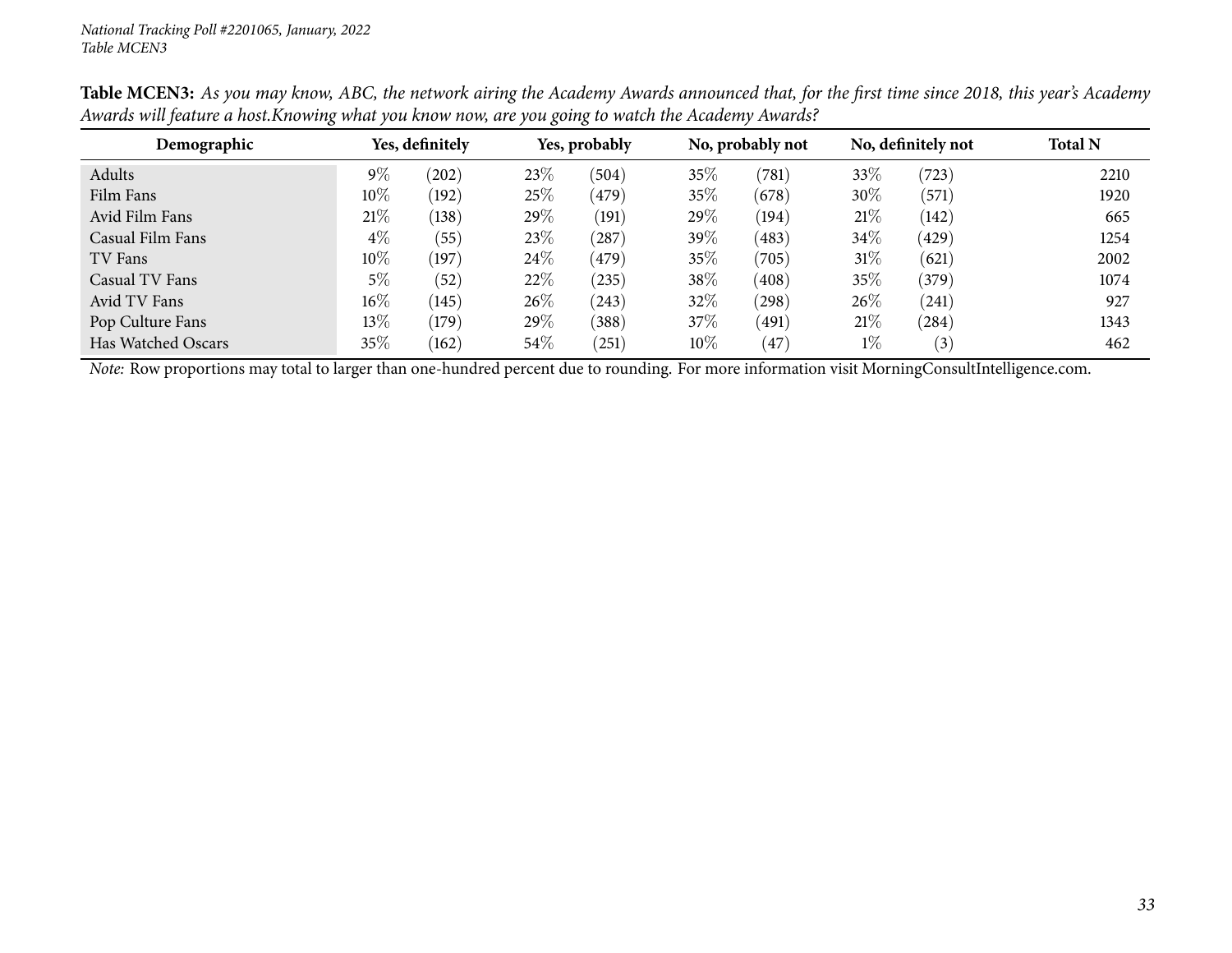Table MCEN5\_1: If the following people hosted the upcoming 94th Academy Awards on March 27th, 2022, how interested would you be in watching *the Academy Awards? Pete Davidson*

<span id="page-33-0"></span>

|                          | Somewhat        |       |            | Not interested at |                     |       |        |        |                |
|--------------------------|-----------------|-------|------------|-------------------|---------------------|-------|--------|--------|----------------|
| Demographic              | Very interested |       | interested |                   | Not very interested |       | all    |        | <b>Total N</b> |
| <b>Adults</b>            | $9\%$           | (192) | 15%        | (342)             | 25%                 | (544) | $51\%$ | (1132) | 2210           |
| Gender: Male             | $9\%$           | (101) | 15%        | (163)             | 26%                 | (273) | 50%    | (530)  | 1067           |
| Gender: Female           | $8\%$           | (90)  | 16%        | (179)             | 24%                 | (271) | 53%    | (603)  | 1143           |
| Age: 18-34               | 19%             | (126) | 23%        | (148)             | 23%                 | (151) | 35%    | (233)  | 658            |
| Age: 35-44               | $9\%$           | (32)  | 20%        | (71)              | $21\%$              | (74)  | $51\%$ | (182)  | 359            |
| Age: 45-64               | $3\%$           | (26)  | 12%        | (89)              | 28%                 | (212) | 57%    | (427)  | 754            |
| Age: 65+                 | $2\%$           | (8)   | $8\%$      | (34)              | 24%                 | (106) | 66%    | (290)  | 438            |
| GenZers: 1997-2012       | 26%             | (69)  | 24%        | (64)              | 21%                 | (55)  | 30%    | (79)   | 267            |
| Millennials: 1981-1996   | 13%             | (85)  | 21%        | (133)             | 23%                 | (147) | 43%    | (276)  | 642            |
| GenXers: 1965-1980       | $4\%$           | (24)  | 14%        | (85)              | 27%                 | (162) | 55%    | (326)  | 597            |
| Baby Boomers: 1946-1964  | $2\%$           | (12)  | $8\%$      | (53)              | 27%                 | (173) | 63%    | (412)  | 650            |
| PID: Dem (no lean)       | 12%             | (95)  | 20%        | (159)             | 28%                 | (219) | 40%    | (318)  | 792            |
| PID: Ind (no lean)       | $8\%$           | (58)  | 14%        | (105)             | 25%                 | (188) | 53%    | (403)  | 754            |
| PID: Rep (no lean)       | $6\%$           | (38)  | 12%        | (78)              | 21%                 | (137) | 62%    | (411)  | 665            |
| PID/Gender: Dem Men      | 13%             | (45)  | 21%        | (74)              | 29%                 | (105) | 38%    | (136)  | 361            |
| PID/Gender: Dem Women    | 12%             | (50)  | 20%        | (85)              | 26%                 | (114) | 42%    | (182)  | 431            |
| PID/Gender: Ind Men      | 10%             | (34)  | 14%        | (50)              | 27%                 | (97)  | 49%    | (177)  | 358            |
| PID/Gender: Ind Women    | $6\%$           | (24)  | 14\%       | (55)              | 23%                 | (91)  | 57%    | (225)  | 395            |
| PID/Gender: Rep Men      | $6\%$           | (22)  | $11\%$     | (39)              | 20%                 | (71)  | 62%    | (216)  | 348            |
| PID/Gender: Rep Women    | $5\%$           | (16)  | 12%        | (39)              | $21\%$              | (66)  | 62%    | (195)  | 317            |
| Ideo: Liberal (1-3)      | 14%             | (86)  | 21%        | (131)             | 24%                 | (148) | 40%    | (245)  | 609            |
| Ideo: Moderate (4)       | $9\%$           | (49)  | 17%        | (93)              | 27%                 | (153) | 48%    | (270)  | 565            |
| Ideo: Conservative (5-7) | $4\%$           | (30)  | $9\%$      | (68)              | 22%                 | (163) | 65%    | (477)  | 738            |
| Educ: < College          | $8\%$           | (125) | 14%        | (220)             | 25%                 | (378) | 52%    | (796)  | 1519           |
| Educ: Bachelors degree   | 10%             | (45)  | 17%        | (78)              | 22%                 | (99)  | 50%    | (224)  | 446            |
| Educ: Post-grad          | $9\%$           | (21)  | 18%        | (45)              | 27%                 | (67)  | 46%    | (112)  | 245            |
| Income: Under 50k        | $8\%$           | (99)  | 14%        | (164)             | 25%                 | (296) | 52%    | (605)  | 1162           |
| Income: 50k-100k         | $8\%$           | (57)  | 17%        | (118)             | 23%                 | (167) | 52%    | (373)  | 714            |
| Income: 100k+            | $11\%$          | (36)  | 18%        | (60)              | 24%                 | (82)  | 47%    | (155)  | 334            |
| Ethnicity: White         | 7%              | (123) | 14%        | (249)             | 24%                 | (423) | 54%    | (935)  | 1730           |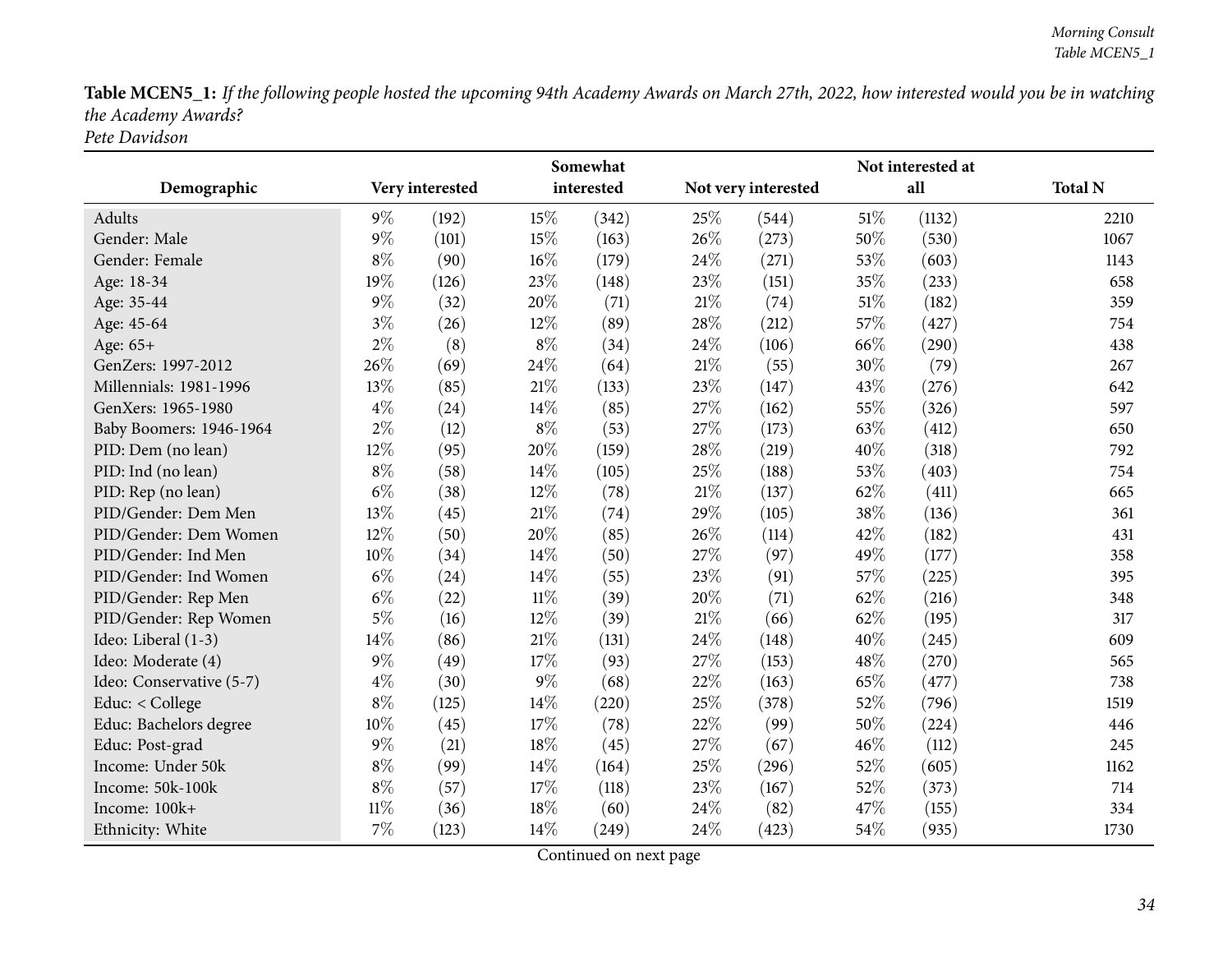| Table MCEN5_1: If the following people hosted the upcoming 94th Academy Awards on March 27th, 2022, how interested would you be in watching |
|---------------------------------------------------------------------------------------------------------------------------------------------|
| the Academy Awards?                                                                                                                         |
| Pete Davidson                                                                                                                               |

**Demographic Very interestedSomewhat interested Not very interested Not interested at all Total <sup>N</sup>**Adultss  $9\%$  (192)  $15\%$   $(342)$   $25\%$   $(544)$   $51\%$   $(1132)$  2210 351 Ethnicity: Hispanic 14% (48) 17% (61) 21% (73) 48% (169) 351 Ethnicity: Blackk 15% (41)  $25\%$  (69)  $25\%$  (70)  $35\%$  (96) 276 Ethnicity: Other 14% (28) 12% (24) 25% (51) 50% (101) 205 All Christian**n** 6% (55)  $15\%$  (137)  $24\%$  (220)  $56\%$  (521) 932 All Non-Christiann 25% (27)  $18\%$  (19)  $23\%$  (24)  $34\%$  (36)  $106$ Atheistt 17% (19)  $21\%$   $(25)$   $21\%$   $(25)$   $41\%$   $(47)$   $116$ 662 Agnostic/Nothing in particular  $9\%$  (56)  $16\%$  (103)  $26\%$  (169)  $50\%$  (333) 662<br>Something Else  $9\%$  (34)  $15\%$  (58)  $27\%$  (106)  $50\%$  (195) 393 Something Else  $9\%$   $(34)$   $15\%$   $(58)$   $27\%$   $(106)$   $50\%$   $(195)$   $393$ Religious Non-Protestant/Catholic 22% (29) 19% (25) 20% (27) 38% (50) 130<br>Evangelical 7% (41) 14% (77) 27% (149) 51% (280) 547 547 Evangelical  $(14\%)$   $14\%$   $(77)$   $27\%$   $(149)$   $51\%$   $(280)$  547 738 Non-Evangelical  $6\%$  (45)  $15\%$  (110)  $23\%$  (171)  $56\%$  (412) 738 612 Community: Urbann 15% (91) 19% (118) 25% (150) 41% (253) 612 Community: Suburbann 6% (67)  $14\%$  (149)  $25\%$  (256)  $54\%$  (557) 1028 Community: Rural 6% (34)  $13\%$  (76)  $24\%$  (138)  $57\%$  (323) 570 712 Employ: Private Sector 9% (64) 17% (119) 25% (177) 50% (353)<br>
Employ: Government 11% (16) 22% (30) 24% (34) 43% (61) Employ: Government 11% (16)  $22\%$  (30)  $24\%$  (34)  $43\%$  (61) 141 Employ: Self-Employedd  $12\%$   $(24)$   $21\%$   $(43)$   $29\%$   $(59)$   $39\%$   $(81)$   $206$ Employ: Homemaker 4%<br>Employ: Student 35%  $\frac{\%}{\%}$  (5) 17\% (24) 22\% (30) 57\% (79) 139 Employ: Student  $35\%$   $(25)$   $14\%$   $(10)$   $19\%$   $(14)$   $32\%$   $(24)$   $73$ Employ: Retiredd  $2\%$  (11)  $9\%$  (42)  $25\%$  (118)  $64\%$  (306) 476 Employ: Unemployedd  $11\%$  (34)  $18\%$  (52)  $22\%$  (63)  $49\%$  (143) 293 Employ: Other  $8\%$  (13)  $13\%$  (22)  $29\%$  (49)  $51\%$  (86) 170 321 Military HH: Yes 21 7<sup>%</sup> (21)  $14\%$  (46)  $16\%$  (52)  $63\%$  (202) 63% (202) Military HH: No0 **9%** (170) 16% (296) 26% (492) 49% (931) 1889 RD/WT: Right Directionn 14% (94)  $20\%$  (140)  $26\%$  (176)  $40\%$  (273) 683 RD/WT: Wrong Trackk 6% (97)  $13\%$  (202)  $24\%$  (368)  $56\%$  (860) 1527 Biden Job Approve 21% (106) 21% (187) 27% (244) 41% (367) 904 1150 Biden Job Disapprove  $6\%$   $(69)$   $11\%$   $(129)$   $23\%$   $(260)$   $60\%$   $(692)$   $1150$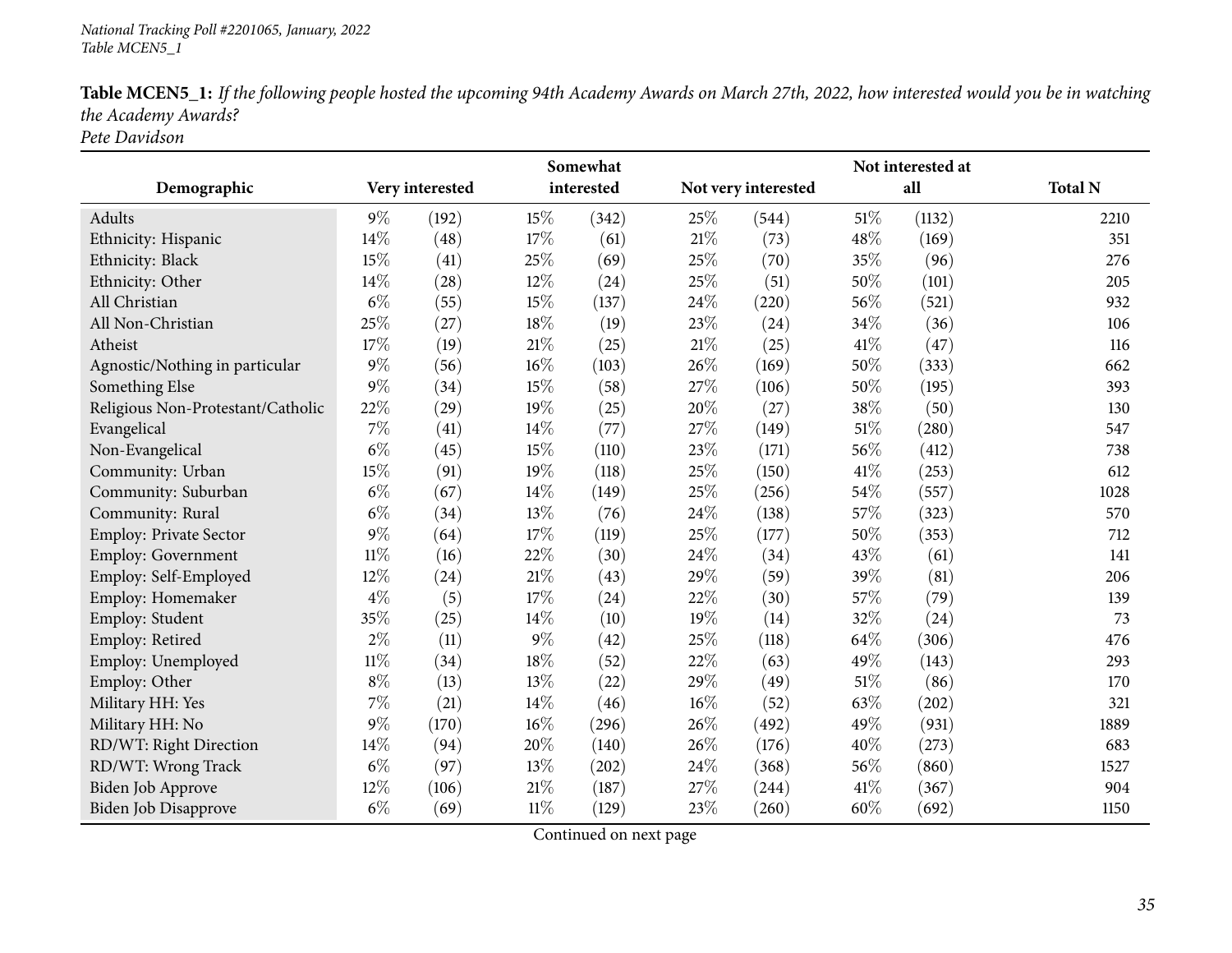Table MCEN5\_1: If the following people hosted the upcoming 94th Academy Awards on March 27th, 2022, how interested would you be in watching *the Academy Awards? Pete Davidson*

|                                      | Somewhat        |       |        | Not interested at |        |                     |      |        |                |
|--------------------------------------|-----------------|-------|--------|-------------------|--------|---------------------|------|--------|----------------|
| Demographic                          | Very interested |       |        | interested        |        | Not very interested |      | all    | <b>Total N</b> |
| Adults                               | $9\%$           | (192) | 15%    | (342)             | 25%    | (544)               | 51%  | (1132) | 2210           |
| <b>Biden Job Strongly Approve</b>    | 14%             | (52)  | 20%    | (73)              | 24\%   | (88)                | 42%  | (152)  | 365            |
| Biden Job Somewhat Approve           | 10%             | (54)  | $21\%$ | (114)             | 29%    | (156)               | 40%  | (214)  | 538            |
| Biden Job Somewhat Disapprove        | $8\%$           | (27)  | 16%    | (54)              | 32%    | (112)               | 44%  | (153)  | 346            |
| <b>Biden Job Strongly Disapprove</b> | $5\%$           | (42)  | $9\%$  | (75)              | 18%    | (148)               | 67%  | (539)  | 803            |
| Favorable of Biden                   | 12%             | (107) | 20%    | (184)             | 27\%   | (253)               | 41\% | (380)  | 924            |
| Unfavorable of Biden                 | $6\%$           | (67)  | $11\%$ | (129)             | 23%    | (260)               | 60%  | (685)  | 1141           |
| Very Favorable of Biden              | 15%             | (56)  | 20%    | (76)              | 25%    | (94)                | 41\% | (156)  | 383            |
| Somewhat Favorable of Biden          | $9\%$           | (51)  | 20%    | (108)             | 29%    | (159)               | 41%  | (224)  | 542            |
| Somewhat Unfavorable of Biden        | $9\%$           | (27)  | 17%    | (53)              | 26\%   | (80)                | 48%  | (146)  | 306            |
| Very Unfavorable of Biden            | $5\%$           | (40)  | $9\%$  | (76)              | 22%    | (180)               | 65%  | (539)  | 835            |
| #1 Issue: Economy                    | $9\%$           | (79)  | 15%    | (136)             | 23%    | (210)               | 53%  | (472)  | 898            |
| #1 Issue: Security                   | $5\%$           | (13)  | 9%     | (25)              | 22%    | (60)                | 64%  | (175)  | 273            |
| #1 Issue: Health Care                | $11\%$          | (32)  | 24%    | (67)              | 24%    | (67)                | 41\% | (116)  | 282            |
| #1 Issue: Medicare / Social Security | $5\%$           | (12)  | 10%    | (23)              | 32%    | (74)                | 53%  | (120)  | 229            |
| #1 Issue: Women's Issues             | 15%             | (20)  | 17%    | (23)              | 29%    | (38)                | 39%  | (52)   | 132            |
| #1 Issue: Education                  | $9\%$           | (10)  | 20%    | (23)              | 30%    | (34)                | 41%  | (47)   | 115            |
| #1 Issue: Energy                     | $16\%$          | (17)  | 24%    | (26)              | $14\%$ | (16)                | 46%  | (51)   | 111            |
| #1 Issue: Other                      | $5\%$           | (8)   | $11\%$ | (19)              | 27%    | (46)                | 57%  | (98)   | 170            |
| 2020 Vote: Joe Biden                 | 12%             | (108) | 19%    | (173)             | 27\%   | (245)               | 43%  | (395)  | 920            |
| 2020 Vote: Donald Trump              | $3\%$           | (23)  | 10%    | (71)              | $21\%$ | (150)               | 65%  | (462)  | 707            |
| 2020 Vote: Other                     | $9\%$           | (9)   | 13%    | (13)              | 32%    | (33)                | 46%  | (47)   | 102            |
| 2020 Vote: Didn't Vote               | $11\%$          | (51)  | 18%    | (85)              | 24\%   | (117)               | 47%  | (228)  | 481            |
| 2018 House Vote: Democrat            | $11\%$          | (78)  | 17%    | (117)             | 28%    | (196)               | 44\% | (311)  | 702            |
| 2018 House Vote: Republican          | $4\%$           | (24)  | 10%    | (65)              | 22%    | (138)               | 64%  | (400)  | 626            |
| 2018 House Vote: Someone else        | $1\%$           | (1)   | 19%    | (11)              | 35%    | (21)                | 44%  | (26)   | 59             |
| 2016 Vote: Hillary Clinton           | $9\%$           | (59)  | 19%    | (123)             | 28%    | (185)               | 44%  | (291)  | 658            |
| 2016 Vote: Donald Trump              | $4\%$           | (28)  | 10%    | (64)              | $21\%$ | (139)               | 65%  | (429)  | 660            |
| 2016 Vote: Other                     | $5\%$           | (6)   | 14%    | (17)              | $21\%$ | (25)                | 60%  | (71)   | 118            |
| 2016 Vote: Didn't Vote               | 13%             | (99)  | 18%    | (138)             | 25%    | (195)               | 44%  | (342)  | 773            |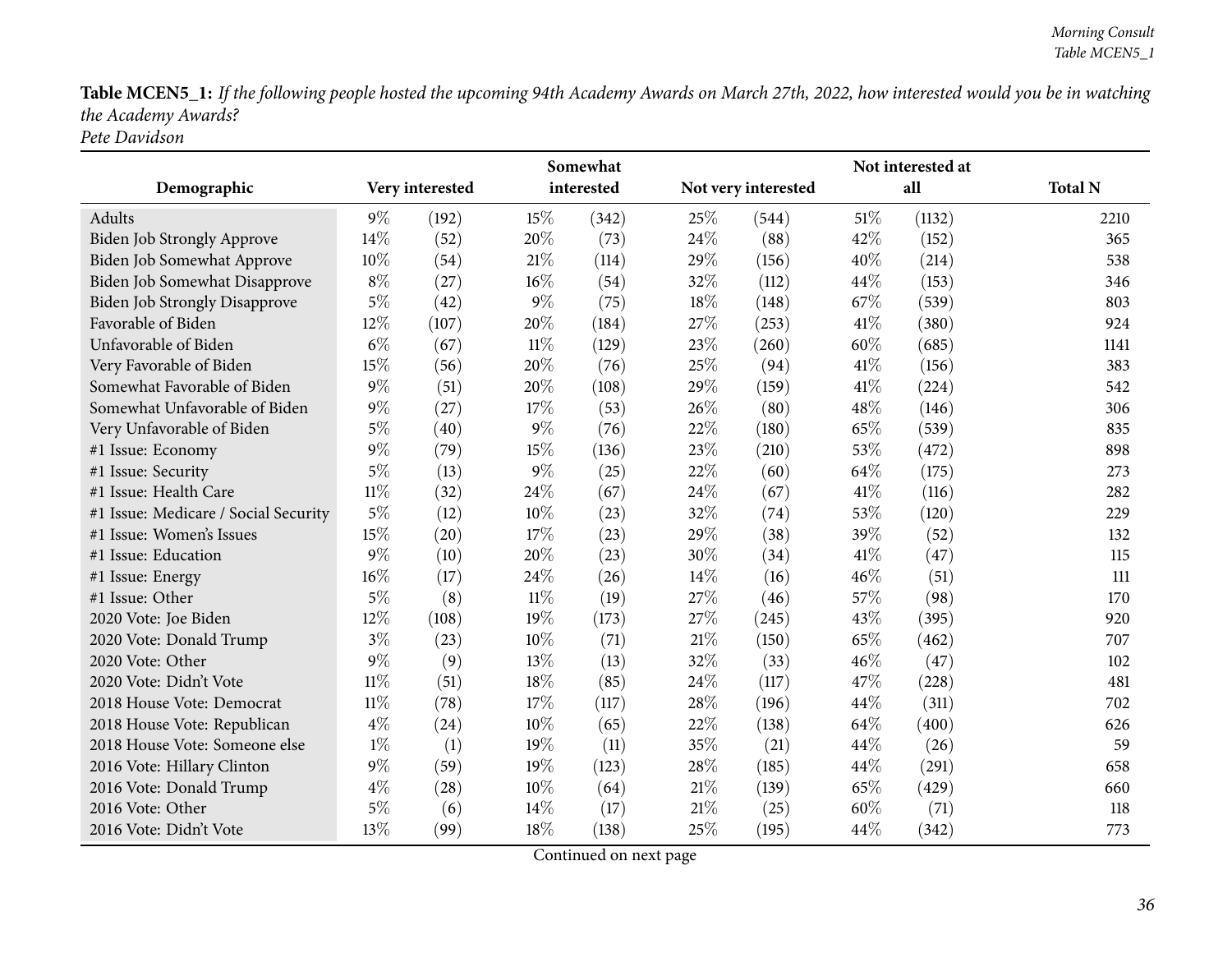|                     |        |                 |        | Somewhat   |        |                     |        | Not interested at |                |
|---------------------|--------|-----------------|--------|------------|--------|---------------------|--------|-------------------|----------------|
| Demographic         |        | Very interested |        | interested |        | Not very interested |        | all               | <b>Total N</b> |
| Adults              | $9\%$  | (192)           | 15%    | (342)      | 25%    | (544)               | $51\%$ | (1132)            | 2210           |
| Voted in 2014: Yes  | $6\%$  | (75)            | $14\%$ | (165)      | 25%    | (297)               | 55\%   | (670)             | 1208           |
| Voted in 2014: No   | 12%    | (116)           | 18%    | (177)      | 25%    | (247)               | $46\%$ | (462)             | 1002           |
| 4-Region: Northeast | $9\%$  | (34)            | 19%    | (75)       | 25\%   | (98)                | 48\%   | (189)             | 395            |
| 4-Region: Midwest   | $6\%$  | (26)            | 15%    | (69)       | $26\%$ | (120)               | 54%    | (249)             | 464            |
| 4-Region: South     | 7%     | (60)            | 14\%   | (118)      | 24\%   | (196)               | 55\%   | (454)             | 828            |
| 4-Region: West      | 14\%   | (72)            | 15%    | (79`       | 25%    | (130)               | 46%    | (241)             | 522            |
| Film Fans           | 10%    | (182)           | $16\%$ | (308)      | 25%    | (485)               | 49\%   | (944)             | 1920           |
| Avid Film Fans      | 15%    | (101)           | 20%    | (136)      | 23\%   | (156)               | 41\%   | (272)             | 665            |
| Casual Film Fans    | $6\%$  | (81)            | 14\%   | (173)      | $26\%$ | (329)               | 54%    | (672)             | 1254           |
| TV Fans             | $9\%$  | (178)           | $16\%$ | (323)      | 25%    | (500)               | 50%    | (1000)            | 2002           |
| Casual TV Fans      | 7%     | (75)            | $16\%$ | (173)      | 25%    | (266)               | 52%    | (561)             | 1074           |
| Avid TV Fans        | $11\%$ | (103)           | $16\%$ | (151)      | 25%    | (234)               | 47\%   | (439)             | 927            |
| Pop Culture Fans    | 12%    | (167)           | 21%    | (278)      | $26\%$ | (347)               | 41\%   | (550)             | 1343           |
| Has Watched Oscars  | 21%    | (96)            | 27%    | (125)      | 26%    | (120)               | 26%    | (122)             | 462            |

Table MCEN5\_1: If the following people hosted the upcoming 94th Academy Awards on March 27th, 2022, how interested would you be in watching *the Academy Awards?*

*Pete Davidson*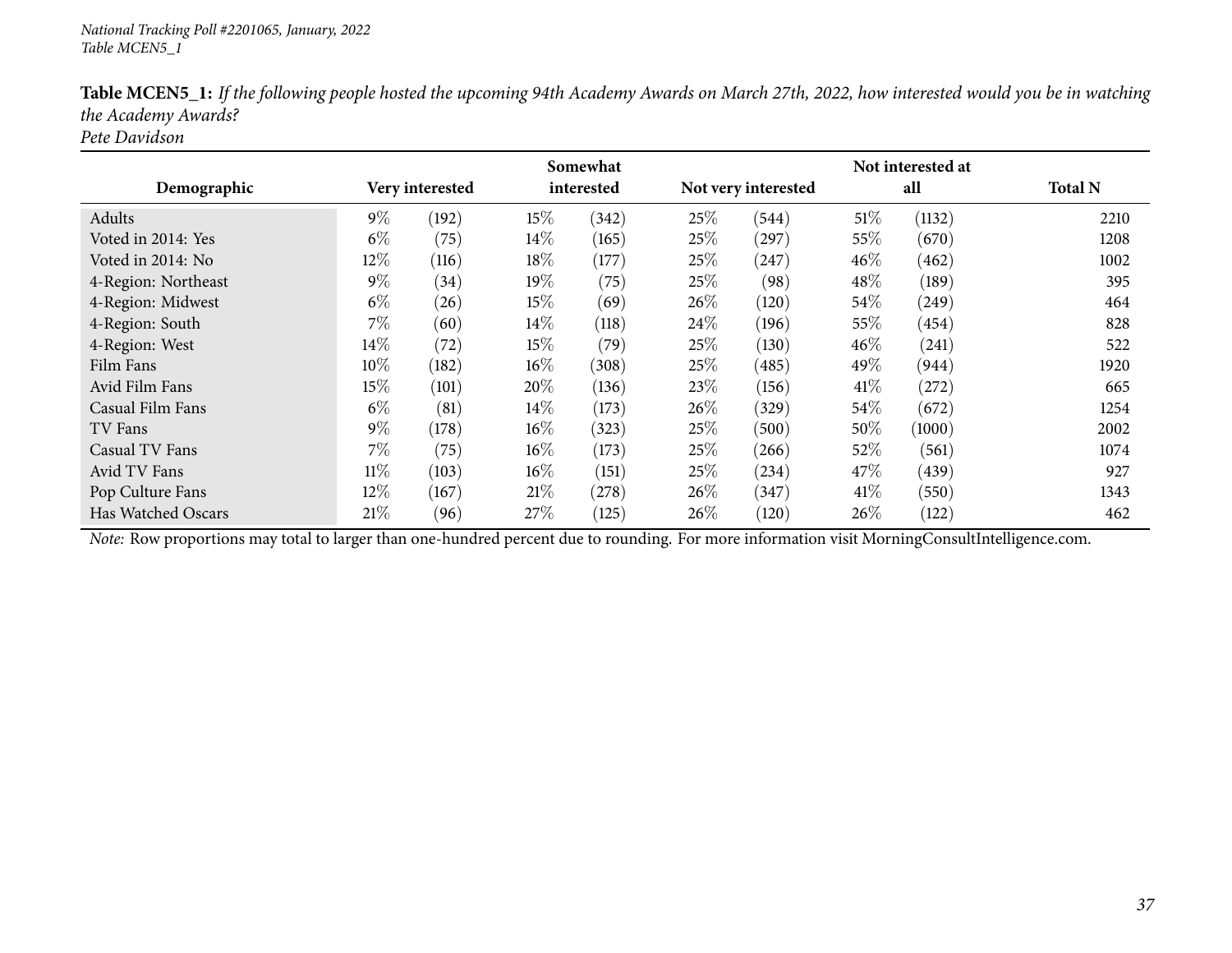Table MCEN5\_2: If the following people hosted the upcoming 94th Academy Awards on March 27th, 2022, how interested would you be in watching *the Academy Awards? Chris Rock*

|                          |        |                 |        | Somewhat   | Not interested at |                     |        |       |                |  |  |
|--------------------------|--------|-----------------|--------|------------|-------------------|---------------------|--------|-------|----------------|--|--|
| Demographic              |        | Very interested |        | interested |                   | Not very interested |        | all   | <b>Total N</b> |  |  |
| Adults                   | 18%    | (390)           | 25%    | (561)      | 19%               | (415)               | 38%    | (844) | 2210           |  |  |
| Gender: Male             | 21%    | (227)           | 25%    | (267)      | 18%               | (190)               | 36%    | (382) | 1067           |  |  |
| Gender: Female           | 14%    | (163)           | 26%    | (294)      | 20%               | (224)               | 40%    | (462) | 1143           |  |  |
| Age: 18-34               | 26%    | (174)           | 28%    | (183)      | 18%               | (116)               | 28\%   | (185) | 658            |  |  |
| Age: 35-44               | 23%    | (84)            | $31\%$ | (111)      | 14%               | (52)                | $31\%$ | (112) | 359            |  |  |
| Age: 45-64               | 12%    | (92)            | 25%    | (190)      | 22%               | (166)               | 41\%   | (306) | 754            |  |  |
| Age: 65+                 | 9%     | (39)            | 18%    | (78)       | 18%               | (81)                | 55%    | (241) | 438            |  |  |
| GenZers: 1997-2012       | 30%    | (79)            | 23%    | (63)       | 16%               | (41)                | 31%    | (84)  | 267            |  |  |
| Millennials: 1981-1996   | $25\%$ | (158)           | 30%    | (191)      | 18%               | (116)               | $28\%$ | (177) | 642            |  |  |
| GenXers: 1965-1980       | 16%    | (96)            | 29%    | (171)      | 19%               | (116)               | 36%    | (214) | 597            |  |  |
| Baby Boomers: 1946-1964  | $8\%$  | (54)            | 20%    | (129)      | 20%               | (132)               | 52%    | (335) | 650            |  |  |
| PID: Dem (no lean)       | 23%    | (178)           | 29%    | (233)      | 21%               | (168)               | 27%    | (213) | 792            |  |  |
| PID: Ind (no lean)       | 17%    | (127)           | 24%    | (182)      | 18%               | (136)               | 41\%   | (310) | 754            |  |  |
| PID: Rep (no lean)       | 13%    | (85)            | 22%    | (147)      | 17%               | (111)               | 48%    | (321) | 665            |  |  |
| PID/Gender: Dem Men      | 27%    | (98)            | 30%    | (108)      | 19%               | (67)                | 24%    | (87)  | 361            |  |  |
| PID/Gender: Dem Women    | 19%    | (80)            | 29%    | (125)      | 23%               | (101)               | 29%    | (125) | 431            |  |  |
| PID/Gender: Ind Men      | 21%    | (75)            | 22%    | (80)       | 19%               | (69)                | 37%    | (133) | 358            |  |  |
| PID/Gender: Ind Women    | 13%    | (51)            | 26%    | (101)      | 17%               | (66)                | 45%    | (177) | 395            |  |  |
| PID/Gender: Rep Men      | 15%    | (54)            | 23%    | (79)       | 15%               | (54)                | 46%    | (161) | 348            |  |  |
| PID/Gender: Rep Women    | 10%    | (32)            | 21%    | (68)       | 18%               | (57)                | 50%    | (160) | 317            |  |  |
| Ideo: Liberal (1-3)      | 22%    | (135)           | 28%    | (173)      | 20%               | (121)               | 30%    | (180) | 609            |  |  |
| Ideo: Moderate (4)       | 19%    | (105)           | 27%    | (154)      | 23%               | (129)               | $31\%$ | (177) | 565            |  |  |
| Ideo: Conservative (5-7) | $11\%$ | (80)            | 22%    | (166)      | 16%               | (117)               | $51\%$ | (375) | 738            |  |  |
| Educ: < College          | 19%    | (285)           | 24%    | (363)      | 18%               | (272)               | 39%    | (599) | 1519           |  |  |
| Educ: Bachelors degree   | $16\%$ | (73)            | 28%    | (126)      | $21\%$            | (93)                | 34%    | (153) | 446            |  |  |
| Educ: Post-grad          | 13%    | (32)            | 30%    | (73)       | 20%               | (49)                | 37%    | (91)  | 245            |  |  |
| Income: Under 50k        | 20%    | (230)           | 25%    | (286)      | 16%               | (190)               | 39%    | (456) | 1162           |  |  |
| Income: 50k-100k         | 15%    | (108)           | 26%    | (184)      | 22%               | (155)               | 37%    | (266) | 714            |  |  |
| Income: 100k+            | 15%    | (51)            | 27%    | (92)       | $21\%$            | (70)                | 36%    | (121) | 334            |  |  |
| Ethnicity: White         | 14%    | (240)           | 25%    | (429)      | 20%               | (346)               | 41\%   | (715) | 1730           |  |  |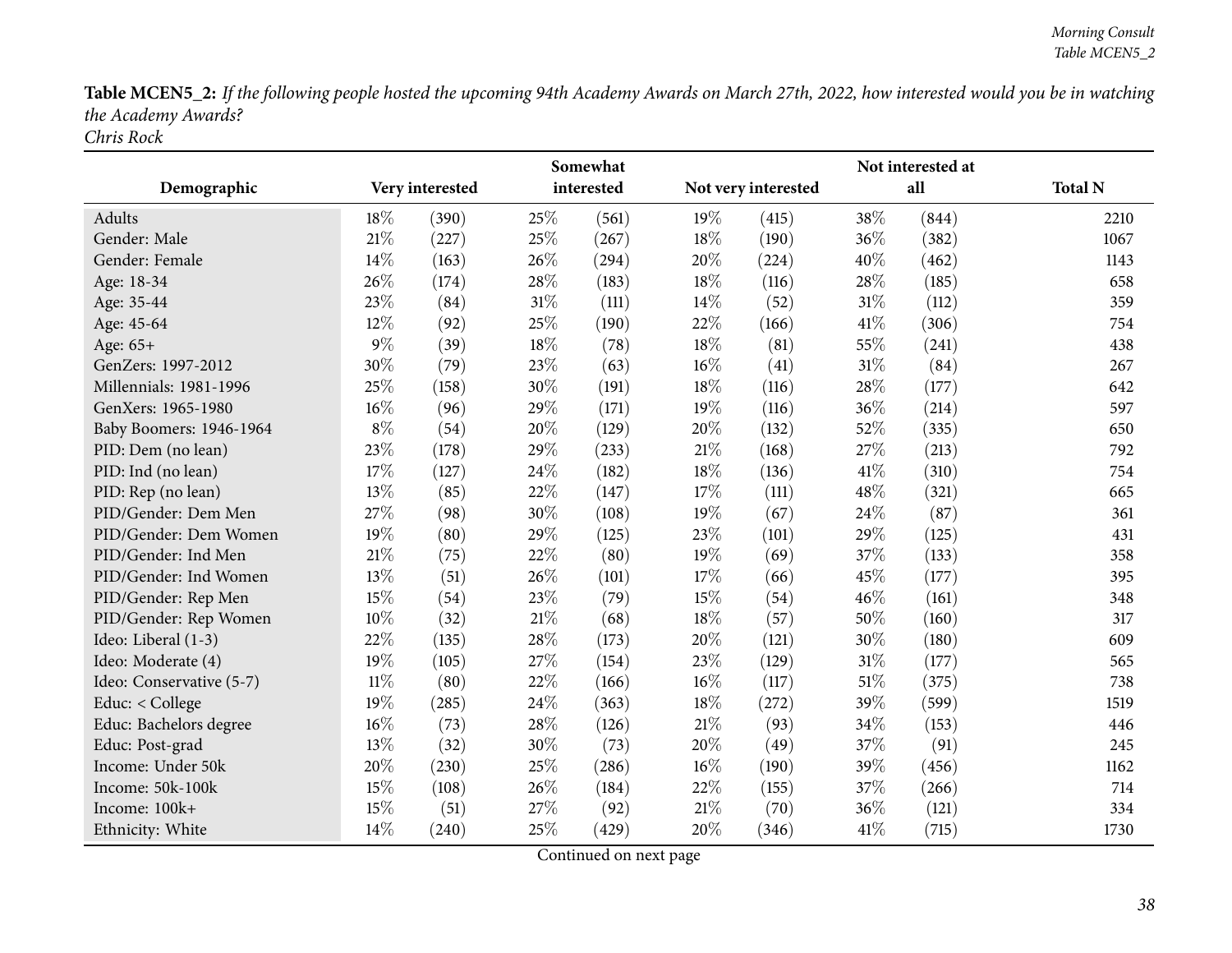| Table MCEN5_2: If the following people hosted the upcoming 94th Academy Awards on March 27th, 2022, how interested would you be in watching |
|---------------------------------------------------------------------------------------------------------------------------------------------|
| the Academy Awards?                                                                                                                         |
| Chris Rock                                                                                                                                  |

|                                   |       |                 |      | Somewhat   |        |                     |      |       |                |
|-----------------------------------|-------|-----------------|------|------------|--------|---------------------|------|-------|----------------|
| Demographic                       |       | Very interested |      | interested |        | Not very interested |      | all   | <b>Total N</b> |
| Adults                            | 18%   | (390)           | 25%  | (561)      | 19%    | (415)               | 38%  | (844) | 2210           |
| Ethnicity: Hispanic               | 26\%  | (90)            | 27%  | (94)       | 17%    | (60)                | 30%  | (107) | 351            |
| Ethnicity: Black                  | 41\%  | (112)           | 30%  | (83)       | $9\%$  | (25)                | 20%  | (56)  | 276            |
| Ethnicity: Other                  | 19%   | (38)            | 24\% | (50)       | $21\%$ | (44)                | 36%  | (73)  | 205            |
| All Christian                     | 14%   | (132)           | 24\% | (227)      | 19%    | (176)               | 43%  | (397) | 932            |
| All Non-Christian                 | 29%   | (31)            | 25%  | (27)       | 18%    | (19)                | 28%  | (30)  | 106            |
| Atheist                           | 20%   | (24)            | 23%  | (26)       | 20%    | (24)                | 37%  | (43)  | 116            |
| Agnostic/Nothing in particular    | 16%   | (108)           | 25%  | (168)      | $21\%$ | (140)               | 37%  | (245) | 662            |
| Something Else                    | 24%   | (96)            | 29%  | (113)      | 14\%   | (55)                | 33%  | (129) | 393            |
| Religious Non-Protestant/Catholic | 29%   | (38)            | 25%  | (33)       | 17%    | (23)                | 29%  | (37)  | 130            |
| Evangelical                       | 20%   | (109)           | 25%  | (139)      | 16%    | (89)                | 38%  | (210) | 547            |
| Non-Evangelical                   | 15%   | (110)           | 26%  | (192)      | 18%    | (136)               | 41\% | (301) | 738            |
| Community: Urban                  | 26%   | (159)           | 28%  | (173)      | 16%    | (98)                | 30%  | (182) | 612            |
| Community: Suburban               | 15%   | (150)           | 25%  | (254)      | 21%    | (213)               | 40%  | (412) | 1028           |
| Community: Rural                  | 14%   | (81)            | 24\% | (134)      | 18%    | (104)               | 44%  | (250) | 570            |
| Employ: Private Sector            | 15%   | (106)           | 28%  | (199)      | $21\%$ | (149)               | 36%  | (259) | 712            |
| Employ: Government                | 20%   | (28)            | 30%  | (43)       | 20%    | (29)                | 29%  | (41)  | 141            |
| Employ: Self-Employed             | 34%   | (70)            | 30%  | (62)       | 13%    | (27)                | 23%  | (47)  | 206            |
| Employ: Homemaker                 | 18%   | (24)            | 26%  | (36)       | 17%    | (23)                | 40%  | (56)  | 139            |
| Employ: Student                   | 27%   | (19)            | 18%  | (13)       | 22%    | (16)                | 34%  | (25)  | 73             |
| Employ: Retired                   | $8\%$ | (40)            | 19%  | (90)       | 19%    | (93)                | 53%  | (253) | 476            |
| Employ: Unemployed                | 25%   | (74)            | 24%  | (70)       | 14%    | (42)                | 36%  | (107) | 293            |
| Employ: Other                     | 17%   | (28)            | 29%  | (48)       | 21%    | (36)                | 33%  | (57)  | 170            |
| Military HH: Yes                  | 15%   | (48)            | 23%  | (75)       | 16%    | (52)                | 46%  | (146) | 321            |
| Military HH: No                   | 18%   | (342)           | 26%  | (486)      | 19%    | (363)               | 37%  | (698) | 1889           |
| RD/WT: Right Direction            | 23%   | (159)           | 30%  | (204)      | 20%    | (135)               | 27%  | (185) | 683            |
| RD/WT: Wrong Track                | 15%   | (231)           | 23%  | (357)      | 18%    | (280)               | 43%  | (659) | 1527           |
| Biden Job Approve                 | 22%   | (202)           | 30%  | (271)      | 20%    | (182)               | 28%  | (249) | 904            |
| Biden Job Disapprove              | 14%   | (157)           | 23%  | (265)      | 17%    | (199)               | 46%  | (528) | 1150           |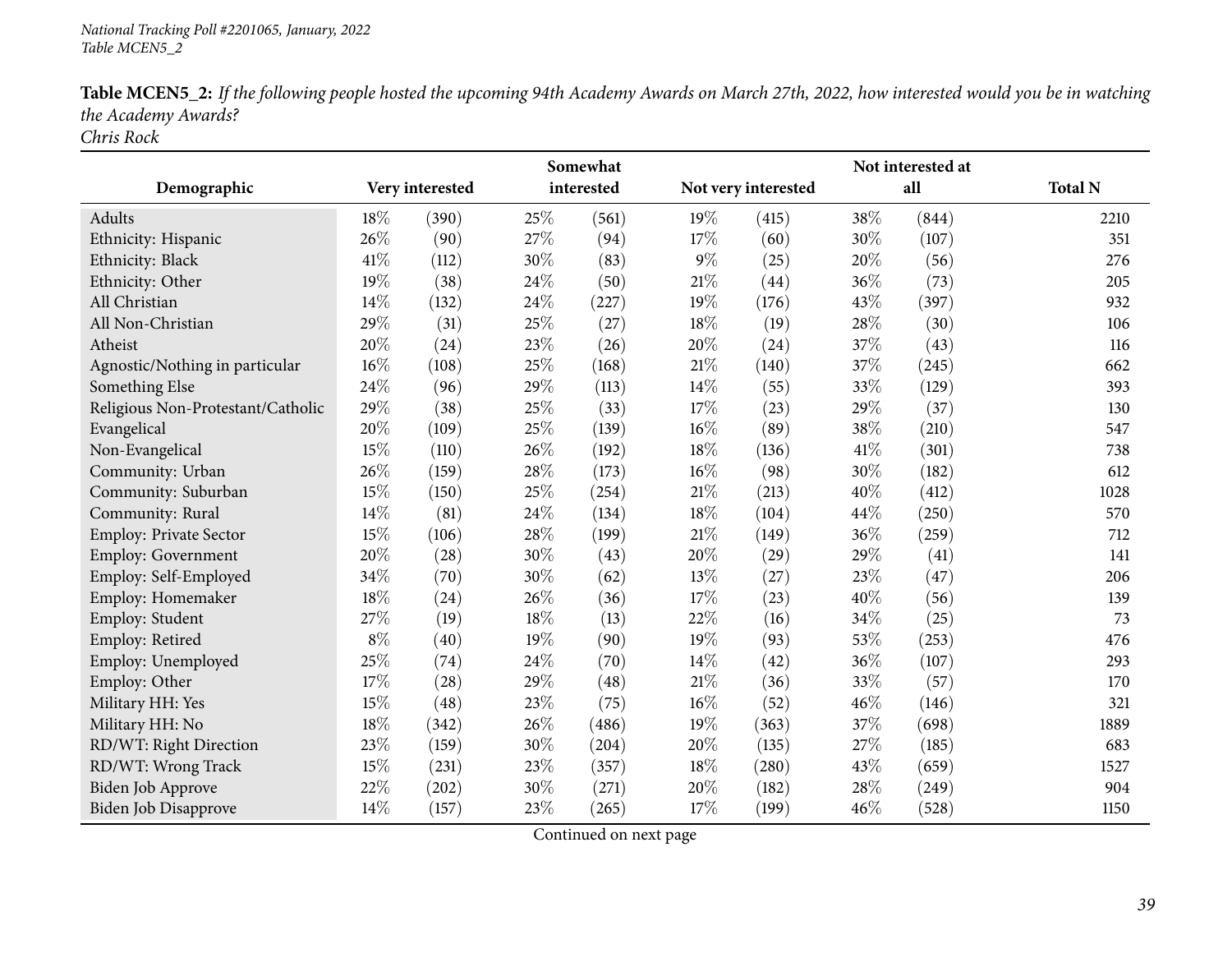Table MCEN5\_2: If the following people hosted the upcoming 94th Academy Awards on March 27th, 2022, how interested would you be in watching *the Academy Awards? Chris Rock*

|                                      | Somewhat |                 |        |            |        |                     |     | Not interested at |                |
|--------------------------------------|----------|-----------------|--------|------------|--------|---------------------|-----|-------------------|----------------|
| Demographic                          |          | Very interested |        | interested |        | Not very interested |     | all               | <b>Total N</b> |
| Adults                               | 18%      | (390)           | 25%    | (561)      | 19%    | (415)               | 38% | (844)             | 2210           |
| <b>Biden Job Strongly Approve</b>    | 31%      | (113)           | 24\%   | (88)       | 19%    | (71)                | 26% | (93)              | 365            |
| Biden Job Somewhat Approve           | 17%      | (89)            | 34%    | (183)      | $21\%$ | (111)               | 29% | (155)             | 538            |
| Biden Job Somewhat Disapprove        | 17%      | (59)            | $31\%$ | (106)      | 23%    | (80)                | 30% | (102)             | 346            |
| <b>Biden Job Strongly Disapprove</b> | 12%      | (99)            | 20%    | (159)      | 15%    | (120)               | 53% | (426)             | 803            |
| Favorable of Biden                   | 22%      | (206)           | 30%    | (274)      | 20%    | (184)               | 28% | (260)             | 924            |
| Unfavorable of Biden                 | 14%      | (156)           | 23%    | (261)      | 18%    | (202)               | 46% | (521)             | 1141           |
| Very Favorable of Biden              | 31%      | (119)           | 24%    | (91)       | 19%    | (72)                | 26% | (100)             | 383            |
| Somewhat Favorable of Biden          | 16%      | (87)            | 34%    | (184)      | 21%    | (111)               | 30% | (160)             | 542            |
| Somewhat Unfavorable of Biden        | 16%      | (48)            | 28%    | (86)       | 23%    | (70)                | 33% | (102)             | 306            |
| Very Unfavorable of Biden            | 13%      | (109)           | $21\%$ | (174)      | $16\%$ | (133)               | 50% | (419)             | 835            |
| #1 Issue: Economy                    | 18%      | (159)           | 26%    | (234)      | 19%    | (168)               | 38% | (337)             | 898            |
| #1 Issue: Security                   | 13%      | (36)            | 20%    | (54)       | 15%    | (41)                | 52% | (142)             | 273            |
| #1 Issue: Health Care                | 24%      | (68)            | 28%    | (79)       | 21\%   | (60)                | 27% | (75)              | 282            |
| #1 Issue: Medicare / Social Security | 13%      | (31)            | 21%    | (48)       | 22%    | (50)                | 44% | (100)             | 229            |
| #1 Issue: Women's Issues             | 25%      | (34)            | 24%    | (32)       | 22%    | (29)                | 29% | (38)              | 132            |
| #1 Issue: Education                  | 22%      | (25)            | 34%    | (39)       | 15%    | (17)                | 29% | (33)              | 115            |
| #1 Issue: Energy                     | 23%      | (25)            | 24%    | (26)       | 19%    | (21)                | 35% | (38)              | 111            |
| #1 Issue: Other                      | $8\%$    | (13)            | 29%    | (49)       | 17%    | (29)                | 47% | (79)              | 170            |
| 2020 Vote: Joe Biden                 | 22%      | (199)           | 29%    | (270)      | 22%    | (201)               | 27% | (250)             | 920            |
| 2020 Vote: Donald Trump              | $11\%$   | (77)            | 19%    | (137)      | 18%    | (127)               | 52% | (365)             | 707            |
| 2020 Vote: Other                     | 19%      | (19)            | 27%    | (27)       | 17\%   | (18)                | 37% | (38)              | 102            |
| 2020 Vote: Didn't Vote               | 20%      | (94)            | 26%    | (127)      | 14%    | (68)                | 40% | (192)             | 481            |
| 2018 House Vote: Democrat            | 19%      | (136)           | 29%    | (205)      | 23%    | (162)               | 28% | (199)             | 702            |
| 2018 House Vote: Republican          | $11\%$   | (69)            | 21%    | (133)      | 19%    | (119)               | 49% | (306)             | 626            |
| 2018 House Vote: Someone else        | 17%      | (10)            | 37%    | (22)       | 13%    | (7)                 | 33% | (20)              | 59             |
| 2016 Vote: Hillary Clinton           | 21%      | (136)           | 30%    | (194)      | 23%    | (151)               | 27% | (176)             | 658            |
| 2016 Vote: Donald Trump              | 10%      | (64)            | 21%    | (135)      | 18%    | (120)               | 52% | (341)             | 660            |
| 2016 Vote: Other                     | 17%      | (20)            | 33%    | (38)       | 15%    | (17)                | 35% | (42)              | 118            |
| 2016 Vote: Didn't Vote               | 22%      | (170)           | 25%    | (193)      | 16%    | (126)               | 37% | (284)             | 773            |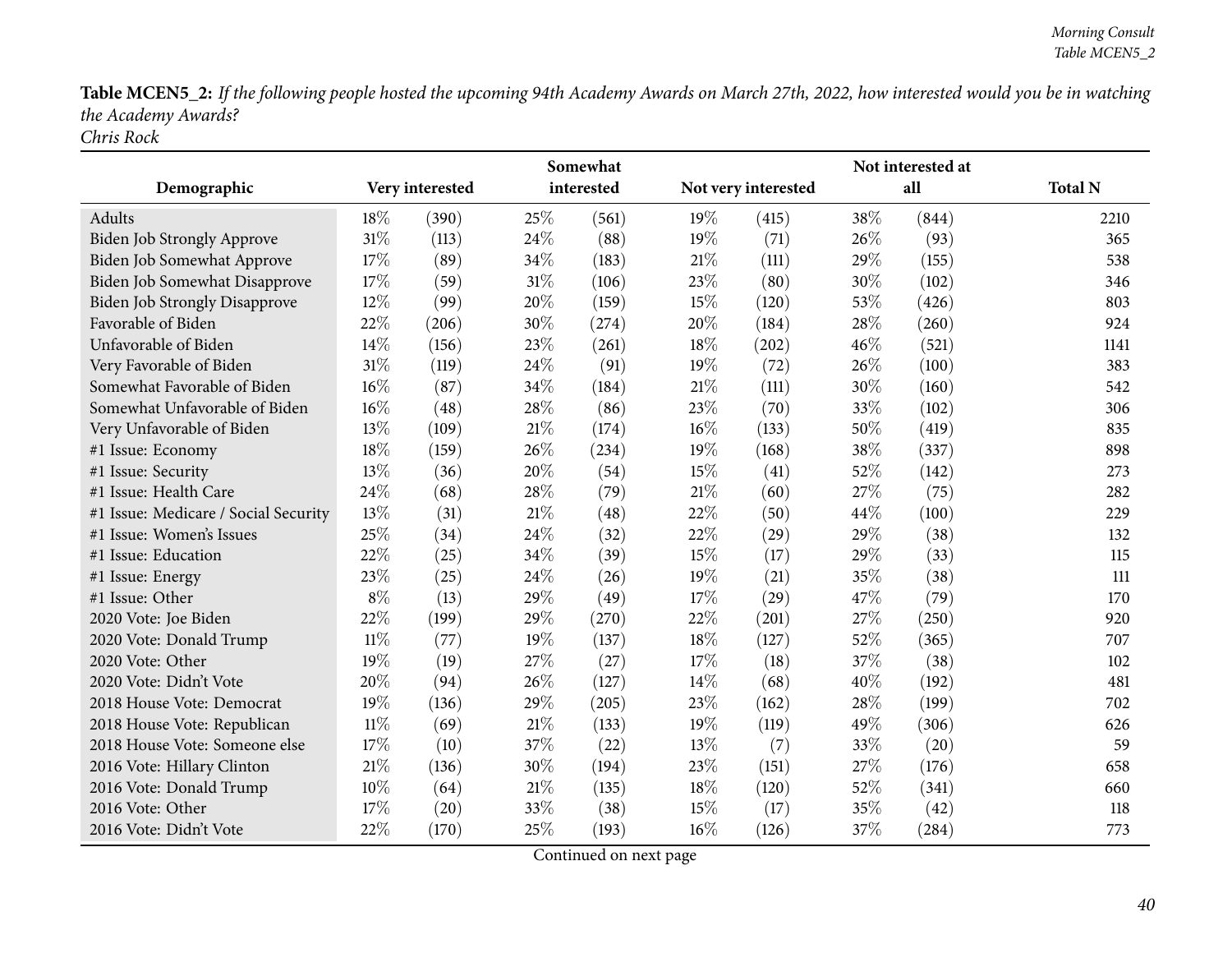|                     |        |                 |      | Somewhat   |        |                     |        | Not interested at |                |
|---------------------|--------|-----------------|------|------------|--------|---------------------|--------|-------------------|----------------|
| Demographic         |        | Very interested |      | interested |        | Not very interested |        | all               | <b>Total N</b> |
| Adults              | $18\%$ | (390)           | 25%  | (561)      | 19%    | (415)               | 38%    | (844)             | 2210           |
| Voted in 2014: Yes  | 15%    | (187)           | 25%  | (296)      | 21%    | (253)               | 39\%   | (472)             | 1208           |
| Voted in 2014: No   | 20%    | (203)           | 26%  | (265)      | $16\%$ | (161)               | 37%    | (372)             | 1002           |
| 4-Region: Northeast | 18%    | (71)            | 28%  | (112)      | 17%    | (69)                | 36%    | (144)             | 395            |
| 4-Region: Midwest   | 15%    | (72)            | 26\% | (120)      | $19\%$ | (90)                | 39\%   | (182)             | 464            |
| 4-Region: South     | 18%    | (148)           | 25%  | (208)      | 18%    | (148)               | 39\%   | (324)             | 828            |
| 4-Region: West      | $19\%$ | (100)           | 23%  | (121)      | 21\%   | (108)               | 37%    | (194)             | 522            |
| Film Fans           | 19%    | (369)           | 27\% | (512)      | 20%    | (377)               | 34\%   | (661)             | 1920           |
| Avid Film Fans      | $31\%$ | (204)           | 29\% | (192)      | $17\%$ | (113)               | 24%    | (157)             | 665            |
| Casual Film Fans    | 13\%   | (165)           | 26%  | (320)      | 21\%   | (265)               | 40%    | (505)             | 1254           |
| TV Fans             | 18%    | (363)           | 26\% | (527)      | $19\%$ | (386)               | 36%    | (726)             | 2002           |
| Casual TV Fans      | 13%    | (138)           | 26%  | (281)      | 20%    | (220)               | 40%    | (435)             | 1074           |
| Avid TV Fans        | 24\%   | (225)           | 26%  | (245)      | 18%    | (166)               | 31%    | (291)             | 927            |
| Pop Culture Fans    | 24\%   | (324)           | 30%  | (408)      | $20\%$ | (273)               | 25%    | (337)             | 1343           |
| Has Watched Oscars  | 32%    | (146)           | 39\% | (181)      | 17%    | (80)                | $12\%$ | (55)              | 462            |

Table MCEN5\_2: If the following people hosted the upcoming 94th Academy Awards on March 27th, 2022, how interested would you be in watching *the Academy Awards?*

*Chris Rock*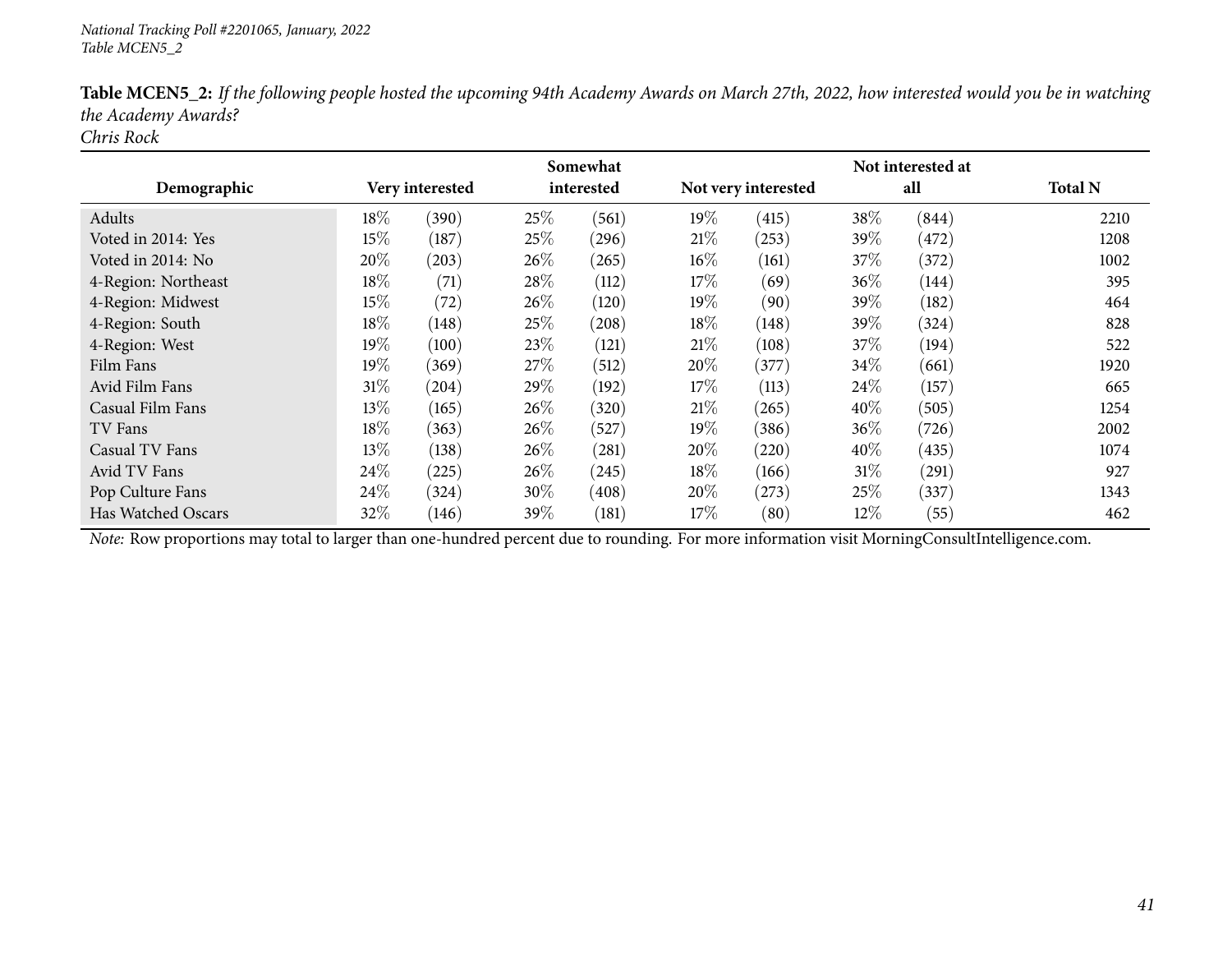Table MCEN5\_3: If the following people hosted the upcoming 94th Academy Awards on March 27th, 2022, how interested would you be in watching *the Academy Awards? Dwayne 'The Rock' Johnson*

|                          |        |                 |        | Somewhat   | Not interested at |                     |      |       |                |  |  |
|--------------------------|--------|-----------------|--------|------------|-------------------|---------------------|------|-------|----------------|--|--|
| Demographic              |        | Very interested |        | interested |                   | Not very interested |      | all   | <b>Total N</b> |  |  |
| Adults                   | 23%    | (506)           | 27%    | (602)      | 17%               | (374)               | 33%  | (728) | 2210           |  |  |
| Gender: Male             | 23%    | (250)           | 26\%   | (279)      | 17%               | (179)               | 34\% | (359) | 1067           |  |  |
| Gender: Female           | 22%    | (256)           | 28%    | (323)      | 17%               | (195)               | 32%  | (369) | 1143           |  |  |
| Age: 18-34               | 37%    | (246)           | 29%    | (190)      | 14%               | (94)                | 19%  | (128) | 658            |  |  |
| Age: 35-44               | 25%    | (90)            | 32%    | (115)      | 15%               | (55)                | 28%  | (99)  | 359            |  |  |
| Age: 45-64               | 17%    | (127)           | 26%    | (198)      | 19%               | (147)               | 37%  | (283) | 754            |  |  |
| Age: 65+                 | 10%    | (43)            | 23%    | (100)      | 18%               | (78)                | 50%  | (218) | 438            |  |  |
| GenZers: 1997-2012       | 43%    | (115)           | 30%    | (80)       | 12%               | (31)                | 15%  | (40)  | 267            |  |  |
| Millennials: 1981-1996   | 31%    | (197)           | 30%    | (192)      | $16\%$            | (103)               | 23%  | (150) | 642            |  |  |
| GenXers: 1965-1980       | 20%    | (120)           | 26%    | (153)      | 20%               | (118)               | 35%  | (206) | 597            |  |  |
| Baby Boomers: 1946-1964  | $11\%$ | (71)            | 26%    | (167)      | 17%               | (112)               | 46%  | (300) | 650            |  |  |
| PID: Dem (no lean)       | 27%    | (216)           | 30%    | (239)      | 20%               | (157)               | 23%  | (180) | 792            |  |  |
| PID: Ind (no lean)       | 21%    | (156)           | 27%    | (205)      | 17%               | (125)               | 36%  | (268) | 754            |  |  |
| PID: Rep (no lean)       | 20%    | (134)           | 24%    | (158)      | 14\%              | (93)                | 42%  | (280) | 665            |  |  |
| PID/Gender: Dem Men      | 29%    | (104)           | 30%    | (107)      | 18%               | (65)                | 23%  | (84)  | 361            |  |  |
| PID/Gender: Dem Women    | 26%    | (112)           | $31\%$ | (132)      | 21\%              | (92)                | 22%  | (95)  | 431            |  |  |
| PID/Gender: Ind Men      | 20%    | (70)            | 28%    | (101)      | 18%               | (65)                | 34%  | (122) | 358            |  |  |
| PID/Gender: Ind Women    | 22%    | (86)            | 26%    | (104)      | 15%               | (60)                | 37%  | (146) | 395            |  |  |
| PID/Gender: Rep Men      | 22%    | (76)            | 20%    | (71)       | 14\%              | (49)                | 44%  | (152) | 348            |  |  |
| PID/Gender: Rep Women    | 18%    | (58)            | 28%    | (87)       | 14%               | (44)                | 40%  | (128) | 317            |  |  |
| Ideo: Liberal (1-3)      | 26%    | (159)           | 30%    | (181)      | 20%               | (121)               | 24%  | (149) | 609            |  |  |
| Ideo: Moderate (4)       | 21%    | (120)           | 32%    | (178)      | 20%               | (113)               | 27%  | (154) | 565            |  |  |
| Ideo: Conservative (5-7) | 17%    | (128)           | 23%    | (170)      | 14\%              | (103)               | 46%  | (336) | 738            |  |  |
| Educ: < College          | 25%    | (381)           | 26%    | (399)      | 15%               | (226)               | 34%  | (514) | 1519           |  |  |
| Educ: Bachelors degree   | 19%    | (83)            | $31\%$ | (139)      | $21\%$            | (95)                | 29%  | (128) | 446            |  |  |
| Educ: Post-grad          | 17%    | (42)            | 26%    | (64)       | 22%               | (53)                | 35%  | (86)  | 245            |  |  |
| Income: Under 50k        | 25%    | (285)           | 27%    | (319)      | 15%               | (174)               | 33%  | (384) | 1162           |  |  |
| Income: 50k-100k         | 22%    | (155)           | 26%    | (187)      | 18%               | (132)               | 34%  | (240) | 714            |  |  |
| Income: 100k+            | 20%    | (65)            | 29%    | (96)       | 20%               | (68)                | 31%  | (105) | 334            |  |  |
| Ethnicity: White         | 20%    | (339)           | 27%    | (467)      | 18%               | (309)               | 36%  | (614) | 1730           |  |  |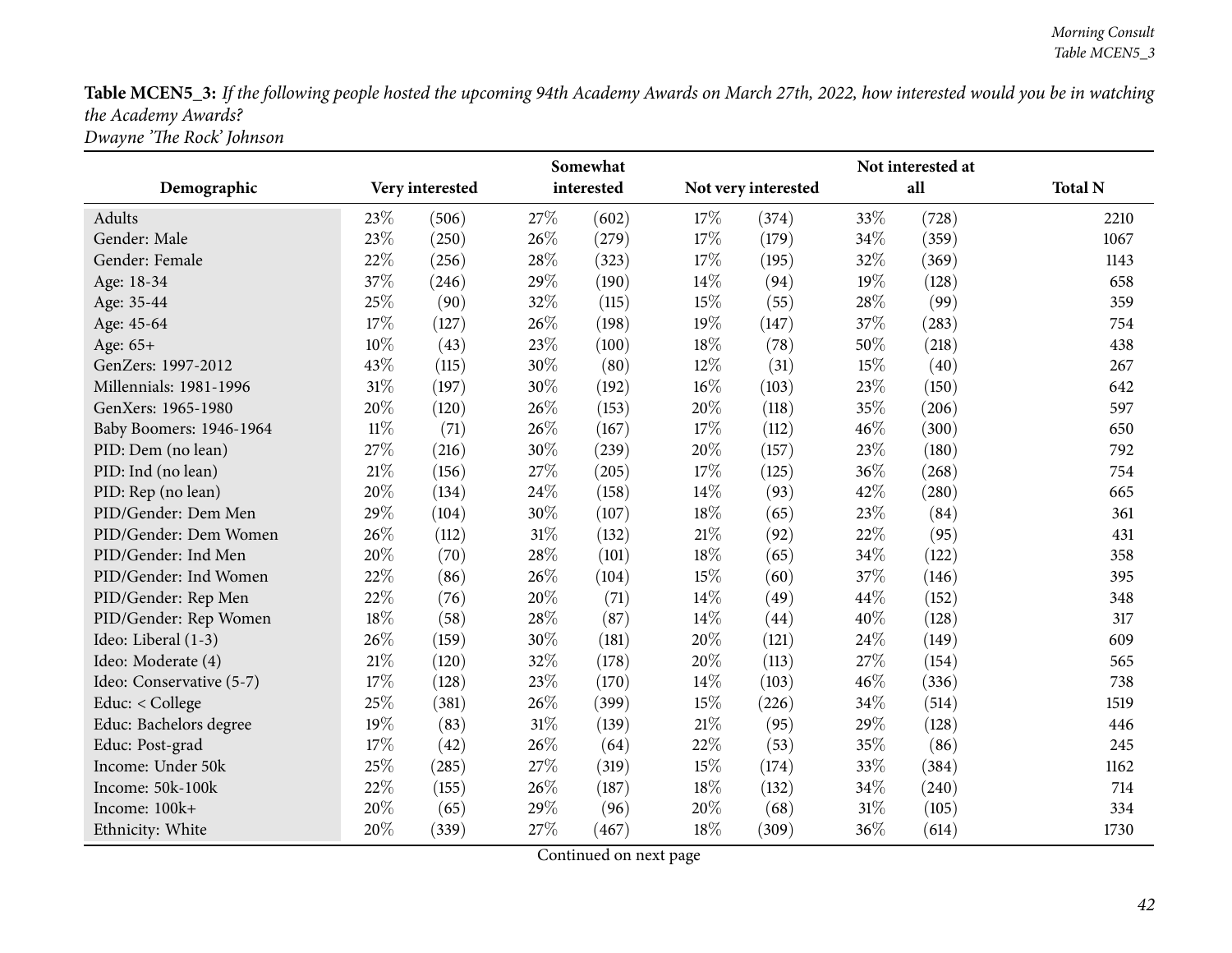## *National Tracking Poll #2201065, January, <sup>2022</sup> Table MCEN5\_3*

| Table MCEN5_3: If the following people hosted the upcoming 94th Academy Awards on March 27th, 2022, how interested would you be in watching |
|---------------------------------------------------------------------------------------------------------------------------------------------|
| the Academy Awards?                                                                                                                         |
| Dwayne 'The Rock' Johnson                                                                                                                   |

|                                   |      |                 |     | Somewhat   |        |                     |        | Not interested at |                |
|-----------------------------------|------|-----------------|-----|------------|--------|---------------------|--------|-------------------|----------------|
| Demographic                       |      | Very interested |     | interested |        | Not very interested |        | all               | <b>Total N</b> |
| Adults                            | 23\% | (506)           | 27% | (602)      | 17%    | (374)               | 33%    | (728)             | 2210           |
| Ethnicity: Hispanic               | 31%  | (110)           | 28% | (99)       | 15%    | (52)                | 26%    | (90)              | 351            |
| Ethnicity: Black                  | 42%  | (116)           | 27% | (76)       | 12%    | (33)                | 18%    | (51)              | 276            |
| Ethnicity: Other                  | 25%  | (50)            | 29% | (59)       | $16\%$ | (32)                | $31\%$ | (63)              | 205            |
| All Christian                     | 20%  | (183)           | 26% | (241)      | 17%    | (154)               | 38%    | (355)             | 932            |
| All Non-Christian                 | 29%  | (31)            | 22% | (23)       | $21\%$ | (23)                | 27%    | (29)              | 106            |
| Atheist                           | 20%  | (24)            | 27% | (31)       | 19%    | (22)                | 34%    | (40)              | 116            |
| Agnostic/Nothing in particular    | 21%  | (141)           | 30% | (199)      | 17\%   | (115)               | 31\%   | (207)             | 662            |
| Something Else                    | 32%  | (127)           | 27% | (107)      | $16\%$ | (61)                | 25%    | (98)              | 393            |
| Religious Non-Protestant/Catholic | 29%  | (37)            | 27% | (35)       | 17%    | (23)                | 27%    | (36)              | 130            |
| Evangelical                       | 27%  | (148)           | 24% | (131)      | $16\%$ | (86)                | 33%    | (182)             | 547            |
| Non-Evangelical                   | 20%  | (151)           | 27% | (198)      | 17%    | (129)               | 35%    | (261)             | 738            |
| Community: Urban                  | 32%  | (193)           | 27% | (167)      | 15%    | (92)                | 26%    | (160)             | 612            |
| Community: Suburban               | 20%  | (207)           | 27% | (277)      | 18%    | (186)               | 35%    | (358)             | 1028           |
| Community: Rural                  | 19%  | (106)           | 28% | (157)      | 17%    | (97)                | 37%    | (210)             | 570            |
| <b>Employ: Private Sector</b>     | 20%  | (140)           | 29% | (208)      | 20%    | (143)               | 31%    | (221)             | 712            |
| Employ: Government                | 31%  | (43)            | 29% | (41)       | 13%    | (18)                | 28%    | (39)              | 141            |
| Employ: Self-Employed             | 34%  | (70)            | 24% | (49)       | 16%    | (33)                | 26%    | (53)              | 206            |
| Employ: Homemaker                 | 23%  | (31)            | 30% | (42)       | 17%    | (23)                | 31\%   | (43)              | 139            |
| Employ: Student                   | 35%  | (26)            | 38% | (28)       | 17%    | (12)                | 10%    | (7)               | 73             |
| Employ: Retired                   | 12%  | (58)            | 25% | (117)      | 17%    | (81)                | 46%    | (221)             | 476            |
| Employ: Unemployed                | 30%  | (87)            | 26% | (77)       | 12%    | (36)                | 32%    | (92)              | 293            |
| Employ: Other                     | 30%  | (50)            | 24% | (40)       | 16%    | (28)                | 31%    | (52)              | 170            |
| Military HH: Yes                  | 22%  | (72)            | 24% | (76)       | 13\%   | (41)                | 41\%   | (133)             | 321            |
| Military HH: No                   | 23%  | (434)           | 28% | (526)      | 18%    | (333)               | 32%    | (596)             | 1889           |
| RD/WT: Right Direction            | 27%  | (187)           | 30% | (203)      | 19%    | (133)               | 24\%   | (161)             | 683            |
| RD/WT: Wrong Track                | 21%  | (319)           | 26% | (399)      | $16\%$ | (242)               | 37%    | (567)             | 1527           |
| Biden Job Approve                 | 28%  | (251)           | 30% | (271)      | 19%    | (168)               | 24\%   | (214)             | 904            |
| <b>Biden Job Disapprove</b>       | 19%  | (215)           | 25% | (287)      | 16%    | (187)               | 40%    | (460)             | 1150           |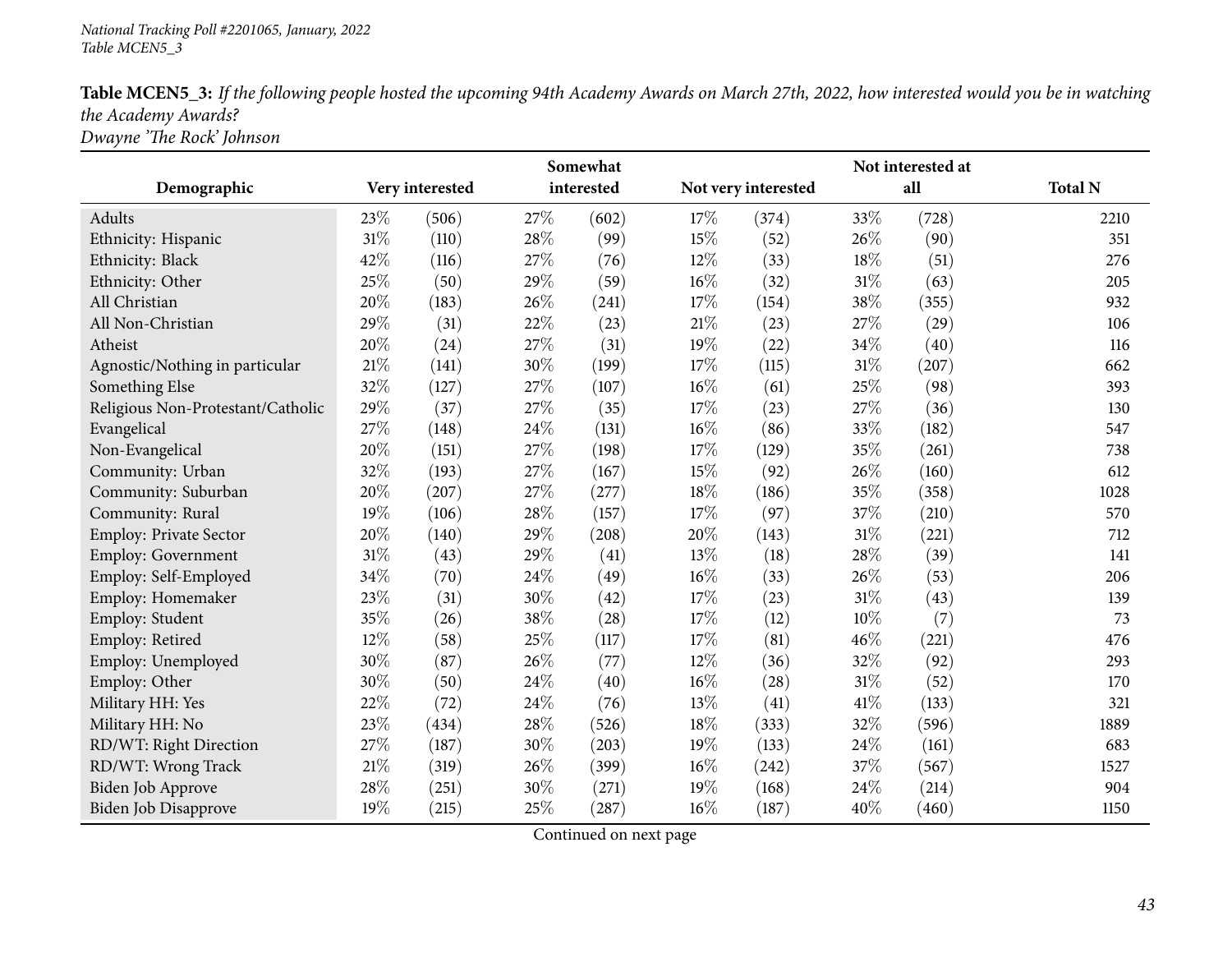Table MCEN5\_3: If the following people hosted the upcoming 94th Academy Awards on March 27th, 2022, how interested would you be in watching *the Academy Awards? Dwayne 'The Rock' Johnson*

|                                      |        |                    |        | Somewhat   |        |                     |      | Not interested at |                |
|--------------------------------------|--------|--------------------|--------|------------|--------|---------------------|------|-------------------|----------------|
| Demographic                          |        | Very interested    |        | interested |        | Not very interested |      | all               | <b>Total N</b> |
| Adults                               | 23%    | (506)              | 27%    | (602)      | 17%    | (374)               | 33%  | (728)             | 2210           |
| Biden Job Strongly Approve           | 37%    | (135)              | 25%    | (91)       | 14%    | (53)                | 24%  | (87)              | 365            |
| Biden Job Somewhat Approve           | 22%    | (116)              | 33%    | (180)      | 21%    | (115)               | 24\% | (127)             | 538            |
| Biden Job Somewhat Disapprove        | 23%    | (81)               | 27%    | (93)       | 26%    | (89)                | 24%  | (84)              | 346            |
| <b>Biden Job Strongly Disapprove</b> | 17%    | (135)              | 24%    | (194)      | $12\%$ | (98)                | 47%  | (376)             | 803            |
| Favorable of Biden                   | 27%    | (253)              | 30%    | (276)      | 18%    | (165)               | 25%  | (230)             | 924            |
| Unfavorable of Biden                 | 18%    | (210)              | 25%    | (290)      | 17%    | (189)               | 40%  | (451)             | 1141           |
| Very Favorable of Biden              | 37%    | (140)              | 25%    | (96)       | 13%    | (51)                | 25%  | (96)              | 383            |
| Somewhat Favorable of Biden          | 21\%   | (113)              | 33%    | (180)      | 21%    | (114)               | 25%  | (134)             | 542            |
| Somewhat Unfavorable of Biden        | 18%    | (56)               | $31\%$ | (96)       | 24\%   | (75)                | 26\% | (80)              | 306            |
| Very Unfavorable of Biden            | 18%    | (154)              | 23%    | (194)      | 14%    | (115)               | 45%  | (372)             | 835            |
| #1 Issue: Economy                    | 22%    | (198)              | 28%    | (250)      | 17%    | (152)               | 33%  | (298)             | 898            |
| #1 Issue: Security                   | 16%    | (43)               | 26%    | (71)       | $11\%$ | (29)                | 47%  | (129)             | 273            |
| #1 Issue: Health Care                | 30%    | (84)               | 30%    | (85)       | $16\%$ | (46)                | 24%  | (67)              | 282            |
| #1 Issue: Medicare / Social Security | 21%    | (49)               | 22%    | (49)       | $21\%$ | (49)                | 36%  | (83)              | 229            |
| #1 Issue: Women's Issues             | 34%    | (45)               | 21%    | (28)       | 22%    | (29)                | 23%  | (30)              | 132            |
| #1 Issue: Education                  | 33%    | (38)               | 22%    | (26)       | 25%    | (29)                | 19%  | (22)              | 115            |
| #1 Issue: Energy                     | 26\%   | (29)               | 34%    | (37)       | 14%    | (15)                | 26%  | (29)              | 111            |
| #1 Issue: Other                      | 12%    | $\left( 20\right)$ | 32%    | (55)       | 15%    | (26)                | 41%  | (70)              | 170            |
| 2020 Vote: Joe Biden                 | 25%    | (233)              | 30%    | (273)      | 20%    | (181)               | 25%  | (233)             | 920            |
| 2020 Vote: Donald Trump              | $16\%$ | (113)              | 23%    | (162)      | 16%    | (111)               | 45%  | (321)             | 707            |
| 2020 Vote: Other                     | 24%    | (24)               | 22%    | (22)       | 17%    | (17)                | 38%  | (38)              | 102            |
| 2020 Vote: Didn't Vote               | 28\%   | (136)              | 30%    | (145)      | 13%    | (65)                | 28%  | (136)             | 481            |
| 2018 House Vote: Democrat            | 23%    | (162)              | 30%    | (212)      | 20%    | (140)               | 27%  | (189)             | 702            |
| 2018 House Vote: Republican          | 15%    | (96)               | 24%    | (148)      | 16%    | (99)                | 45%  | (283)             | 626            |
| 2018 House Vote: Someone else        | 14\%   | (8)                | 40%    | (24)       | 17%    | (10)                | 29%  | (17)              | 59             |
| 2016 Vote: Hillary Clinton           | 24\%   | (156)              | 29%    | (194)      | 21%    | (136)               | 26%  | (172)             | 658            |
| 2016 Vote: Donald Trump              | 14\%   | (94)               | 26%    | (172)      | 14%    | (90)                | 46%  | (305)             | 660            |
| 2016 Vote: Other                     | 12%    | (15)               | 32%    | (37)       | 19%    | (23)                | 37%  | (43)              | 118            |
| 2016 Vote: Didn't Vote               | $31\%$ | (241)              | 26%    | (199)      | 16%    | (125)               | 27%  | (208)             | 773            |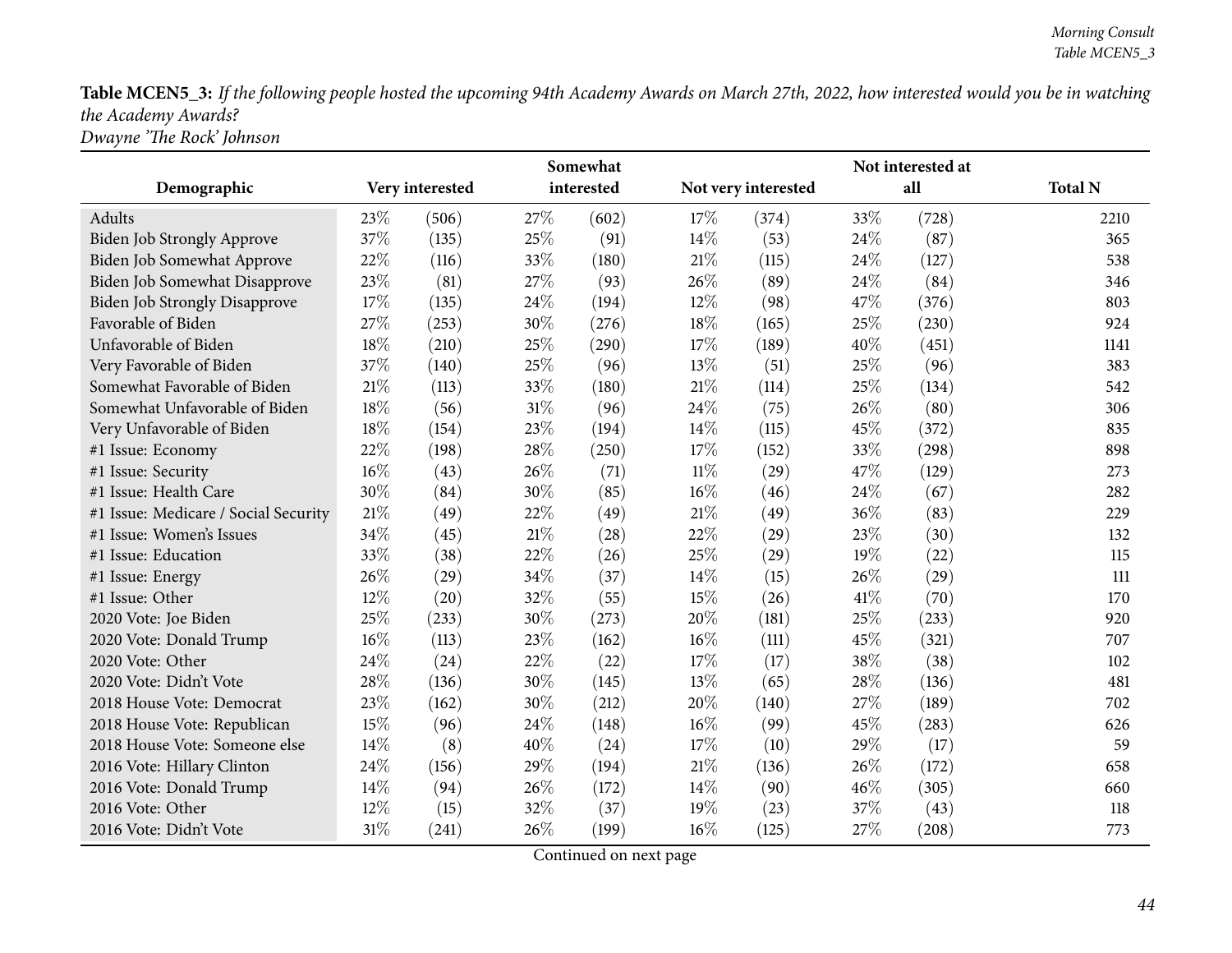| Table MCEN5_3: If the following people hosted the upcoming 94th Academy Awards on March 27th, 2022, how interested would you be in watching |
|---------------------------------------------------------------------------------------------------------------------------------------------|
| the Academy Awards?                                                                                                                         |
| Dwayne 'The Rock' Johnson                                                                                                                   |

|                     |                 |       |            | Somewhat           |                     |       |        |       |                |
|---------------------|-----------------|-------|------------|--------------------|---------------------|-------|--------|-------|----------------|
| Demographic         | Very interested |       | interested |                    | Not very interested |       | all    |       | <b>Total N</b> |
| Adults              | 23%             | (506) | 27%        | (602)              | $17\%$              | (374) | 33%    | (728) | 2210           |
| Voted in 2014: Yes  | 17%             | (211) | 28\%       | (338)              | 17\%                | (209) | 37\%   | (451) | 1208           |
| Voted in 2014: No   | 29%             | (295) | 26\%       | $^{(264)}$         | $16\%$              | (165) | 28\%   | (277) | 1002           |
| 4-Region: Northeast | 22%             | (88)  | 27%        | (108)              | 19%                 | (74)  | 32%    | (126) | 395            |
| 4-Region: Midwest   | $19\%$          | (90)  | 29\%       | (136)              | $19\%$              | (86)  | 33%    | (152) | 464            |
| 4-Region: South     | $24\%$          | (201) | 25\%       | (203)              | $15\%$              | (122) | 36%    | (301) | 828            |
| 4-Region: West      | 24\%            | (127) | 30\%       | (154)              | $18\%$              | (92)  | 29%    | (149) | 522            |
| Film Fans           | 25%             | (471) | 28\%       | (544)              | $17\%$              | (335) | $30\%$ | (569) | 1920           |
| Avid Film Fans      | 37\%            | (244) | 29\%       | (193)              | 15%                 | (98)  | 20%    | (130) | 665            |
| Casual Film Fans    | $18\%$          | (227) | 28\%       | (351)              | $19\%$              | (237) | 35%    | (439) | 1254           |
| TV Fans             | $24\%$          | (480) | 28\%       | (558)              | $17\%$              | (342) | 31%    | (621) | 2002           |
| Casual TV Fans      | $18\%$          | (197) | 29%        | (314)              | $17\%$              | (188) | 35%    | (375) | 1074           |
| Avid TV Fans        | 31%             | (283) | 26\%       | (244)              | $17\%$              | (155) | 27\%   | (246) | 927            |
| Pop Culture Fans    | 30%             | (403) | 30\%       | $\left(408\right)$ | 18\%                | (242) | 22\%   | (289) | 1343           |
| Has Watched Oscars  | 41%             | (188) | 37\%       | (169)              | $14\%$              | (65)  | $9\%$  | (40)  | 462            |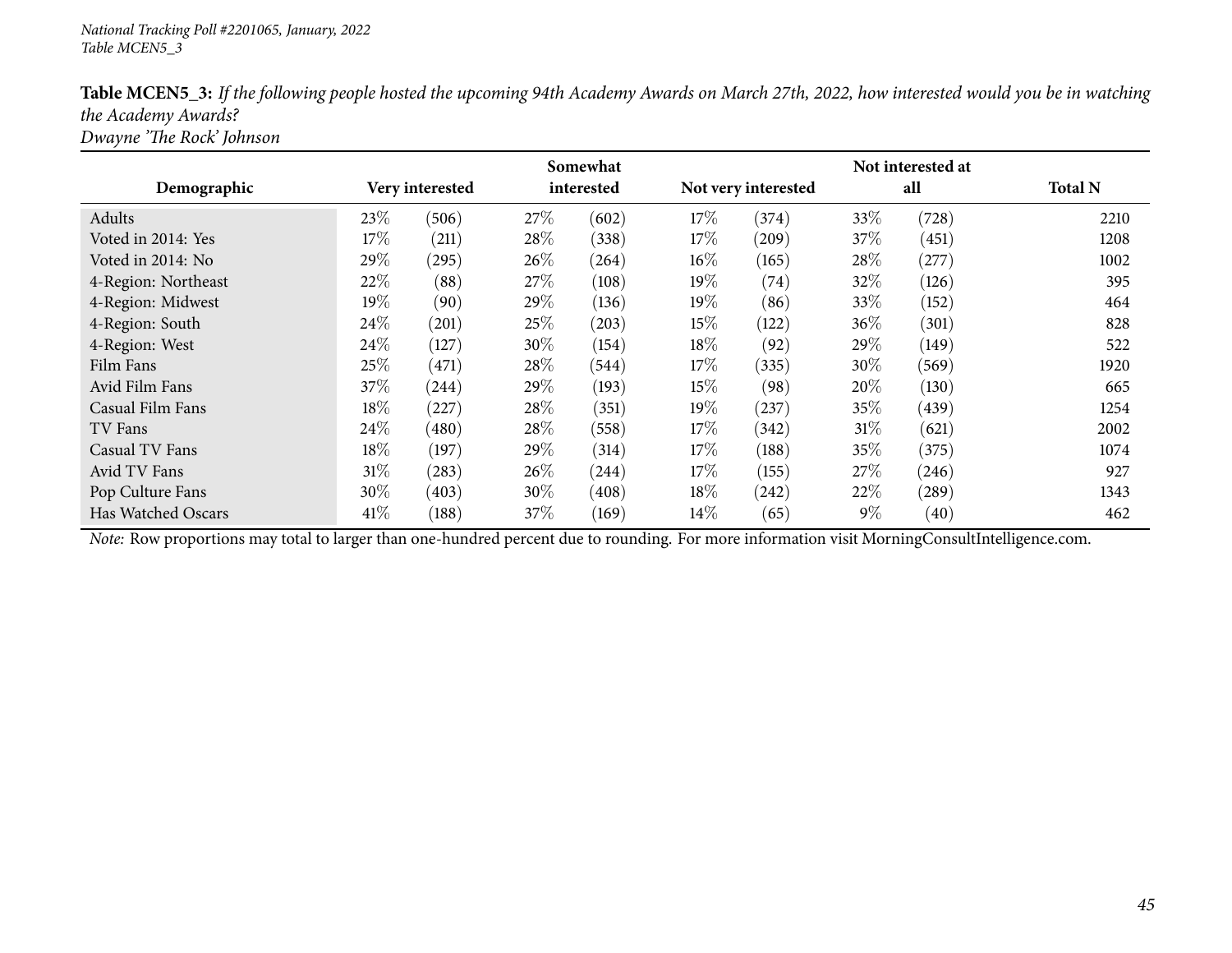Table MCEN5\_4: If the following people hosted the upcoming 94th Academy Awards on March 27th, 2022, how interested would you be in watching *the Academy Awards? Ricky Gervais*

|                          |        |                 |        | Somewhat   |        |                     |        | Not interested at |                |
|--------------------------|--------|-----------------|--------|------------|--------|---------------------|--------|-------------------|----------------|
| Demographic              |        | Very interested |        | interested |        | Not very interested |        | all               | <b>Total N</b> |
| Adults                   | 10%    | (210)           | 18%    | (392)      | 25%    | (552)               | 48%    | (1056)            | 2210           |
| Gender: Male             | $12\%$ | (132)           | 19%    | (203)      | 24\%   | (260)               | 44%    | (471)             | 1067           |
| Gender: Female           | 7%     | (78)            | 16%    | (188)      | 26%    | (292)               | $51\%$ | (585)             | 1143           |
| Age: 18-34               | $11\%$ | (72)            | 18%    | (115)      | 30%    | (198)               | 41\%   | (273)             | 658            |
| Age: 35-44               | $16\%$ | (57)            | 24%    | (85)       | 19%    | (67)                | 42%    | (151)             | 359            |
| Age: 45-64               | $8\%$  | (58)            | 17%    | (125)      | 25%    | (190)               | $51\%$ | (382)             | 754            |
| Age: 65+                 | $5\%$  | (24)            | 15%    | (67)       | 22%    | (97)                | 57%    | (251)             | 438            |
| GenZers: 1997-2012       | 10%    | (26)            | 13%    | (34)       | 34%    | (90)                | 44%    | (118)             | 267            |
| Millennials: 1981-1996   | 14%    | (93)            | 22%    | (139)      | 24%    | (157)               | 39%    | (253)             | 642            |
| GenXers: 1965-1980       | $8\%$  | (47)            | 18%    | (106)      | 26%    | (158)               | 48%    | (286)             | 597            |
| Baby Boomers: 1946-1964  | 7%     | (42)            | 15%    | (99)       | $21\%$ | (140)               | 57%    | (369)             | 650            |
| PID: Dem (no lean)       | $11\%$ | (84)            | 23%    | (184)      | 26%    | (208)               | 40%    | (316)             | 792            |
| PID: Ind (no lean)       | $8\%$  | (60)            | 17%    | (125)      | 25%    | (189)               | 50%    | (380)             | 754            |
| PID: Rep (no lean)       | 10%    | (67)            | 12%    | (83)       | 23%    | (155)               | 54%    | (360)             | 665            |
| PID/Gender: Dem Men      | 13%    | (47)            | 27%    | (99)       | 23%    | (84)                | 36%    | (131)             | 361            |
| PID/Gender: Dem Women    | 9%     | (37)            | 20%    | (85)       | 29%    | (124)               | 43%    | (185)             | 431            |
| PID/Gender: Ind Men      | $11\%$ | (41)            | 15%    | (55)       | 28%    | (102)               | 45%    | (160)             | 358            |
| PID/Gender: Ind Women    | $5\%$  | (19)            | 18%    | (69)       | 22%    | (87)                | 56%    | (220)             | 395            |
| PID/Gender: Rep Men      | 13%    | (45)            | 14%    | (49)       | $21\%$ | (74)                | 52%    | (180)             | 348            |
| PID/Gender: Rep Women    | 7%     | (22)            | $11\%$ | (34)       | 26%    | (81)                | 57%    | (180)             | 317            |
| Ideo: Liberal (1-3)      | 13%    | (77)            | 22%    | (137)      | 24%    | (146)               | 41\%   | (249)             | 609            |
| Ideo: Moderate (4)       | $9\%$  | (49)            | 21%    | (119)      | 28%    | (156)               | 43%    | (240)             | 565            |
| Ideo: Conservative (5-7) | $8\%$  | (61)            | 14%    | (102)      | 23%    | (168)               | 55%    | (407)             | 738            |
| Educ: < College          | $8\%$  | (122)           | 15%    | (230)      | 26%    | (389)               | $51\%$ | (778)             | 1519           |
| Educ: Bachelors degree   | 12%    | (55)            | 24%    | (107)      | 23%    | (104)               | 40%    | (180)             | 446            |
| Educ: Post-grad          | 14%    | (34)            | 22%    | (54)       | 24%    | (59)                | 40%    | (98)              | 245            |
| Income: Under 50k        | $8\%$  | (92)            | 16%    | (188)      | 27%    | (312)               | 49%    | (571)             | 1162           |
| Income: 50k-100k         | 10%    | (75)            | 19%    | (138)      | 23%    | (161)               | 48%    | (340)             | 714            |
| Income: 100k+            | 13%    | (44)            | 20%    | (66)       | 24%    | (79)                | 44%    | (145)             | 334            |
| Ethnicity: White         | 10%    | (169)           | 17%    | (294)      | 25%    | (435)               | 48%    | (831)             | 1730           |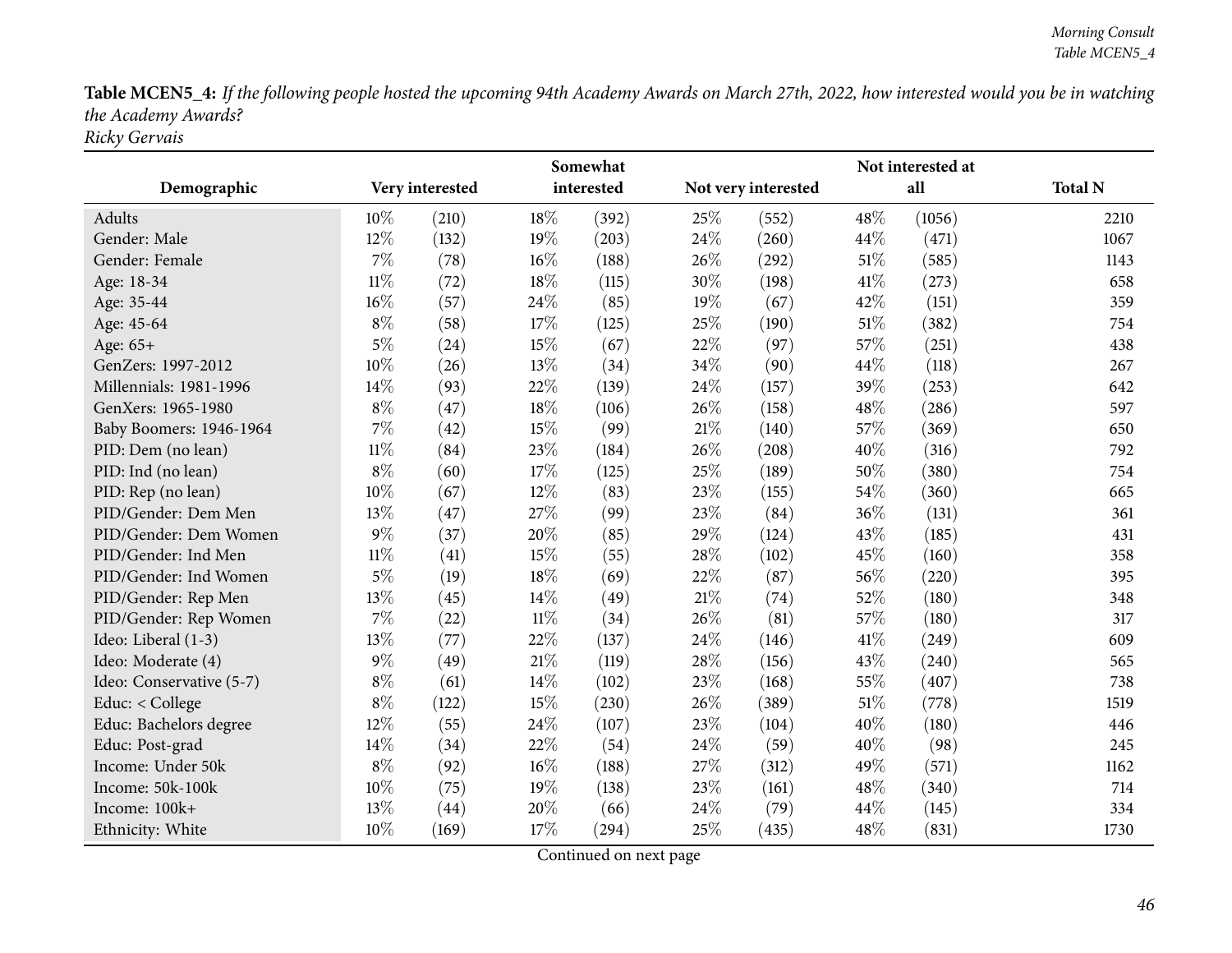| Table MCEN5_4: If the following people hosted the upcoming 94th Academy Awards on March 27th, 2022, how interested would you be in watching |
|---------------------------------------------------------------------------------------------------------------------------------------------|
| the Academy Awards?                                                                                                                         |
| Ricky Gervais                                                                                                                               |

|                                   |        |                 |        | Somewhat   |      |                     |        | Not interested at |                |
|-----------------------------------|--------|-----------------|--------|------------|------|---------------------|--------|-------------------|----------------|
| Demographic                       |        | Very interested |        | interested |      | Not very interested |        | all               | <b>Total N</b> |
| Adults                            | 10%    | (210)           | 18%    | (392)      | 25\% | (552)               | 48%    | (1056)            | 2210           |
| Ethnicity: Hispanic               | $11\%$ | (38)            | 18%    | (64)       | 26%  | (92)                | 45%    | (157)             | 351            |
| Ethnicity: Black                  | 11%    | (30)            | 24%    | (65)       | 22%  | (61)                | 43%    | (119)             | 276            |
| Ethnicity: Other                  | $5\%$  | (10)            | 16%    | (32)       | 27%  | (56)                | 52%    | (107)             | 205            |
| All Christian                     | $9\%$  | (81)            | 18%    | (167)      | 24%  | (223)               | 50%    | (463)             | 932            |
| All Non-Christian                 | 18%    | (19)            | 29%    | (30)       | 15%  | (16)                | 39%    | (41)              | 106            |
| Atheist                           | 21%    | (25)            | 26%    | (30)       | 22%  | (26)                | $31\%$ | (36)              | 116            |
| Agnostic/Nothing in particular    | $9\%$  | (57)            | $16\%$ | (105)      | 24%  | (162)               | 51%    | (337)             | 662            |
| Something Else                    | $8\%$  | (30)            | 15%    | (59)       | 32%  | (126)               | 45%    | (179)             | 393            |
| Religious Non-Protestant/Catholic | 18%    | (23)            | 26%    | (34)       | 19%  | (24)                | 38%    | (49)              | 130            |
| Evangelical                       | $8\%$  | (44)            | 16%    | (87)       | 28%  | (152)               | 48%    | (263)             | 547            |
| Non-Evangelical                   | $8\%$  | (59)            | 18%    | (134)      | 25%  | (184)               | 49%    | (361)             | 738            |
| Community: Urban                  | 13%    | (79)            | 21%    | (130)      | 24%  | (146)               | 42%    | (257)             | 612            |
| Community: Suburban               | $9\%$  | (96)            | 19%    | (193)      | 24%  | (246)               | 48%    | (493)             | 1028           |
| Community: Rural                  | $6\%$  | (36)            | 12%    | (68)       | 28\% | (160)               | 54%    | (306)             | 570            |
| Employ: Private Sector            | 12%    | (86)            | 19%    | (134)      | 24%  | (168)               | 46%    | (324)             | 712            |
| Employ: Government                | $5\%$  | (7)             | 26%    | (37)       | 20%  | (28)                | 49%    | (69)              | 141            |
| Employ: Self-Employed             | 16%    | (33)            | 20%    | (41)       | 30%  | (61)                | 35%    | (72)              | 206            |
| Employ: Homemaker                 | $6\%$  | (9)             | 18%    | (25)       | 22%  | (31)                | 53%    | (74)              | 139            |
| Employ: Student                   | $8\%$  | (6)             | 14%    | (10)       | 31%  | (22)                | 47%    | (34)              | 73             |
| Employ: Retired                   | $5\%$  | (25)            | 16%    | (78)       | 23%  | (110)               | 55%    | (263)             | 476            |
| Employ: Unemployed                | 12%    | (34)            | 15%    | (44)       | 25%  | (74)                | 48%    | (140)             | 293            |
| Employ: Other                     | $6\%$  | (10)            | 13%    | (22)       | 34\% | (58)                | 47%    | (79)              | 170            |
| Military HH: Yes                  | $8\%$  | (25)            | 17%    | (55)       | 19%  | (61)                | 56%    | (181)             | 321            |
| Military HH: No                   | $10\%$ | (185)           | 18%    | (337)      | 26\% | (491)               | 46%    | (876)             | 1889           |
| RD/WT: Right Direction            | 13%    | (91)            | 25%    | (170)      | 23%  | (160)               | 38%    | (263)             | 683            |
| RD/WT: Wrong Track                | $8\%$  | (120)           | 15%    | (221)      | 26%  | (392)               | 52%    | (793)             | 1527           |
| Biden Job Approve                 | 12%    | (109)           | 24%    | (215)      | 25%  | (226)               | 39%    | (353)             | 904            |
| Biden Job Disapprove              | $8\%$  | (92)            | 14%    | (160)      | 25%  | (284)               | 53%    | (615)             | 1150           |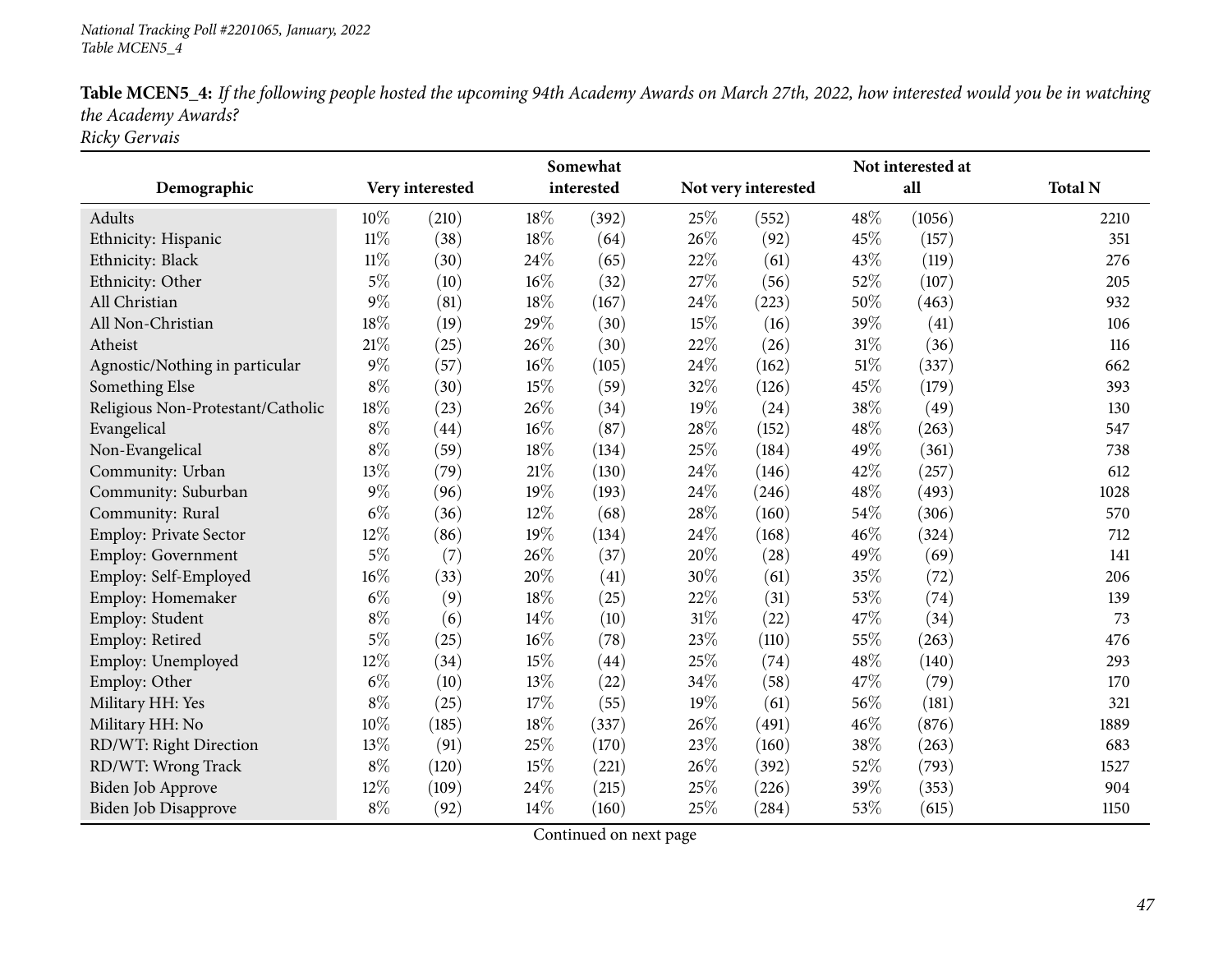Table MCEN5\_4: If the following people hosted the upcoming 94th Academy Awards on March 27th, 2022, how interested would you be in watching *the Academy Awards? Ricky Gervais*

|                                      |        |                 |        | Somewhat   |        |                     |      | Not interested at |                |
|--------------------------------------|--------|-----------------|--------|------------|--------|---------------------|------|-------------------|----------------|
| Demographic                          |        | Very interested |        | interested |        | Not very interested |      | all               | <b>Total N</b> |
| Adults                               | 10%    | (210)           | 18%    | (392)      | 25\%   | (552)               | 48%  | (1056)            | 2210           |
| <b>Biden Job Strongly Approve</b>    | 17%    | (62)            | 23%    | (85)       | 20%    | (74)                | 40%  | (145)             | 365            |
| Biden Job Somewhat Approve           | $9\%$  | (47)            | 24\%   | (130)      | 28\%   | (152)               | 39%  | (208)             | 538            |
| Biden Job Somewhat Disapprove        | 7%     | (25)            | 15%    | (53)       | 36%    | (125)               | 41\% | (144)             | 346            |
| <b>Biden Job Strongly Disapprove</b> | $8\%$  | (67)            | 13%    | (107)      | 20%    | (158)               | 59%  | (471)             | 803            |
| Favorable of Biden                   | 12%    | (109)           | 23%    | (215)      | 25\%   | (231)               | 40%  | (369)             | 924            |
| Unfavorable of Biden                 | $8\%$  | (90)            | 14%    | (155)      | 25%    | (284)               | 54%  | (612)             | 1141           |
| Very Favorable of Biden              | 15%    | (56)            | 25%    | (95)       | 20%    | (78)                | 40%  | (154)             | 383            |
| Somewhat Favorable of Biden          | 10%    | (53)            | 22%    | (120)      | 28\%   | (153)               | 40%  | (215)             | 542            |
| Somewhat Unfavorable of Biden        | $7\%$  | (21)            | 17%    | (51)       | 31%    | (96)                | 45\% | (138)             | 306            |
| Very Unfavorable of Biden            | $8\%$  | (69)            | 12%    | (104)      | 23%    | (188)               | 57%  | (474)             | 835            |
| #1 Issue: Economy                    | 10%    | (87)            | 17%    | (153)      | 25%    | (225)               | 48%  | (434)             | 898            |
| #1 Issue: Security                   | $8\%$  | (21)            | 13%    | (36)       | $21\%$ | (59)                | 58%  | (157)             | 273            |
| #1 Issue: Health Care                | 13%    | (35)            | 24%    | (68)       | 25%    | (70)                | 38%  | (108)             | 282            |
| #1 Issue: Medicare / Social Security | $5\%$  | (12)            | 15%    | (34)       | 28%    | (63)                | 53%  | (121)             | 229            |
| #1 Issue: Women's Issues             | 13%    | (17)            | 13%    | (17)       | 33%    | (44)                | 41\% | (55)              | 132            |
| #1 Issue: Education                  | 10%    | (11)            | 19%    | (22)       | 34%    | (39)                | 37%  | (43)              | 115            |
| #1 Issue: Energy                     | 11%    | (13)            | 25%    | (28)       | 22%    | (24)                | 41\% | (46)              | 111            |
| #1 Issue: Other                      | $9\%$  | (15)            | 20%    | (34)       | 17%    | (28)                | 55%  | (93)              | 170            |
| 2020 Vote: Joe Biden                 | 11%    | (105)           | 23%    | (210)      | 25%    | (230)               | 41\% | (376)             | 920            |
| 2020 Vote: Donald Trump              | $8\%$  | (58)            | 13%    | (94)       | 22%    | (153)               | 57%  | (401)             | 707            |
| 2020 Vote: Other                     | 14%    | (14)            | 15%    | (15)       | 27\%   | (28)                | 44%  | (45)              | 102            |
| 2020 Vote: Didn't Vote               | 7%     | (33)            | 15%    | (72)       | 29%    | (141)               | 49%  | (234)             | 481            |
| 2018 House Vote: Democrat            | $11\%$ | (80)            | 23%    | (161)      | 25%    | (178)               | 40%  | (283)             | 702            |
| 2018 House Vote: Republican          | $8\%$  | (52)            | 13%    | (80)       | 22%    | (140)               | 57%  | (355)             | 626            |
| 2018 House Vote: Someone else        | 12%    | (7)             | $21\%$ | (12)       | 30%    | (18)                | 37%  | (22)              | 59             |
| 2016 Vote: Hillary Clinton           | $11\%$ | (69)            | 25%    | (162)      | 25%    | (165)               | 40%  | (261)             | 658            |
| 2016 Vote: Donald Trump              | $7\%$  | (45)            | 14%    | (90)       | $21\%$ | (141)               | 58%  | (385)             | 660            |
| 2016 Vote: Other                     | 20%    | (24)            | 14%    | (17)       | 21%    | (25)                | 45%  | (53)              | 118            |
| 2016 Vote: Didn't Vote               | $9\%$  | (72)            | 16%    | (122)      | 29%    | (221)               | 46%  | (358)             | 773            |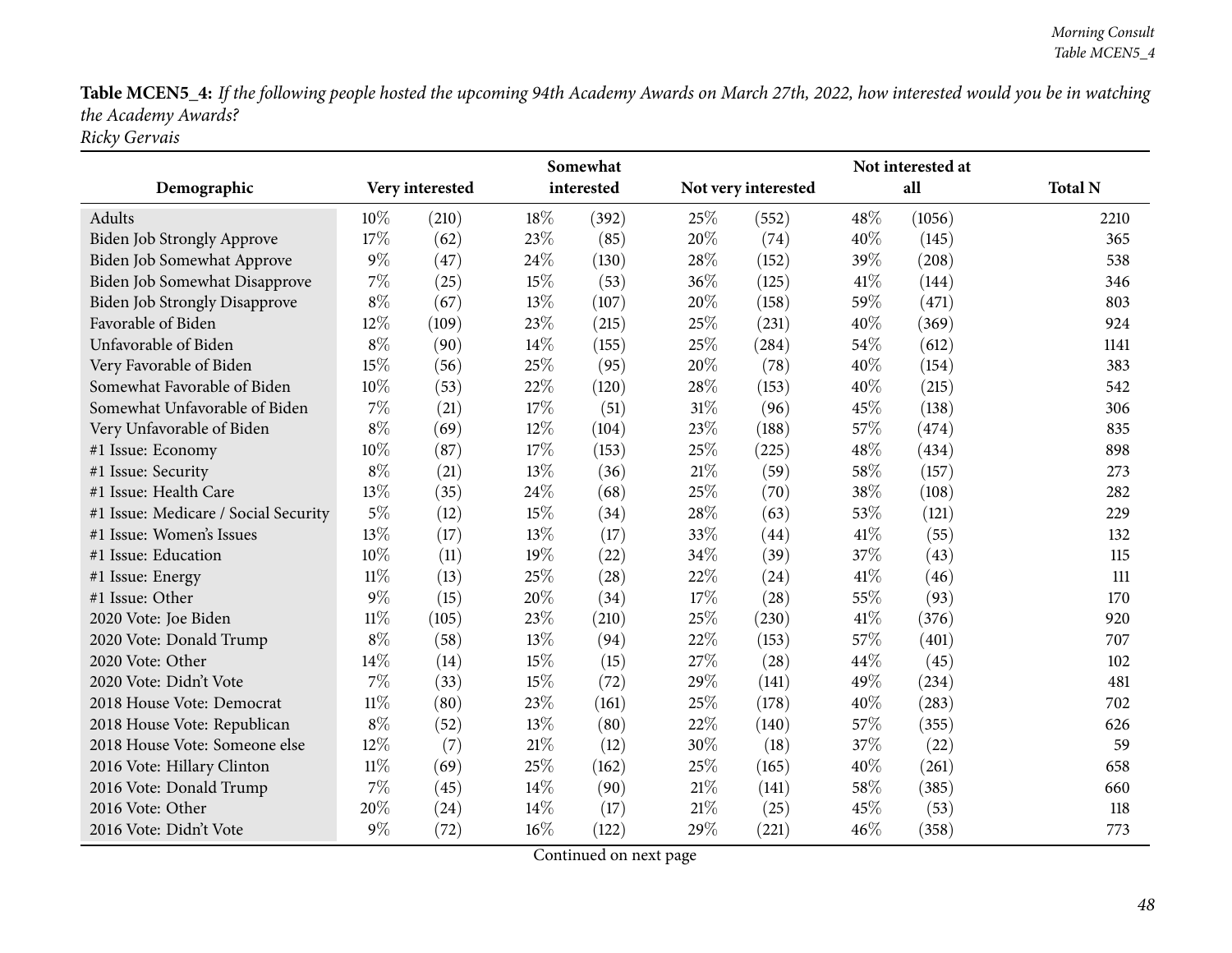|                     |        |                 |        | Somewhat   |                     |                     |        | Not interested at |                |
|---------------------|--------|-----------------|--------|------------|---------------------|---------------------|--------|-------------------|----------------|
| Demographic         |        | Very interested |        | interested | Not very interested |                     | all    |                   | <b>Total N</b> |
| Adults              | $10\%$ | (210)           | 18%    | (392)      | 25%                 | (552)               | 48\%   | (1056)            | 2210           |
| Voted in 2014: Yes  | $10\%$ | (119)           | 18%    | (218)      | 23\%                | (279)               | 49\%   | (593)             | 1208           |
| Voted in 2014: No   | $9\%$  | (91)            | 17%    | (174)      | 27%                 | (273)               | 46%    | (463)             | 1002           |
| 4-Region: Northeast | $11\%$ | (43)            | 22%    | (89)       | $26\%$              | (101)               | 41\%   | (162)             | 395            |
| 4-Region: Midwest   | $9\%$  | (40)            | 15%    | (71)       | $26\%$              | (121)               | 50%    | (232)             | 464            |
| 4-Region: South     | $9\%$  | (73)            | 14\%   | (120)      | 23\%                | (188)               | 54%    | (447)             | 828            |
| 4-Region: West      | 10%    | (53)            | 21\%   | (112)      | 27%                 | (142)               | 41%    | (215)             | 522            |
| Film Fans           | $11\%$ | (203)           | 19%    | (371)      | 25%                 | $\left( 487\right)$ | 45\%   | (858)             | 1920           |
| Avid Film Fans      | 19%    | (125)           | 24\%   | (161)      | 20%                 | (136)               | 37%    | (243)             | 665            |
| Casual Film Fans    | $6\%$  | (78)            | 17%    | (209)      | 28%                 | (352)               | 49\%   | (615)             | 1254           |
| TV Fans             | $10\%$ | (196)           | 19%    | (375)      | 25%                 | (502)               | 46%    | (928)             | 2002           |
| Casual TV Fans      | $6\%$  | (65)            | $16\%$ | (177)      | 27%                 | (288)               | $51\%$ | (544)             | 1074           |
| Avid TV Fans        | 14\%   | (131)           | 21\%   | (198)      | 23%                 | (214)               | 41\%   | (384)             | 927            |
| Pop Culture Fans    | 13%    | (170)           | 22\%   | (301)      | 27%                 | (368)               | 37%    | (503)             | 1343           |
| Has Watched Oscars  | 20%    | (91)            | 35\%   | (162)      | 24%                 | (109)               | 22\%   | (100)             | 462            |

Table MCEN5\_4: If the following people hosted the upcoming 94th Academy Awards on March 27th, 2022, how interested would you be in watching *the Academy Awards?*

*Ricky Gervais*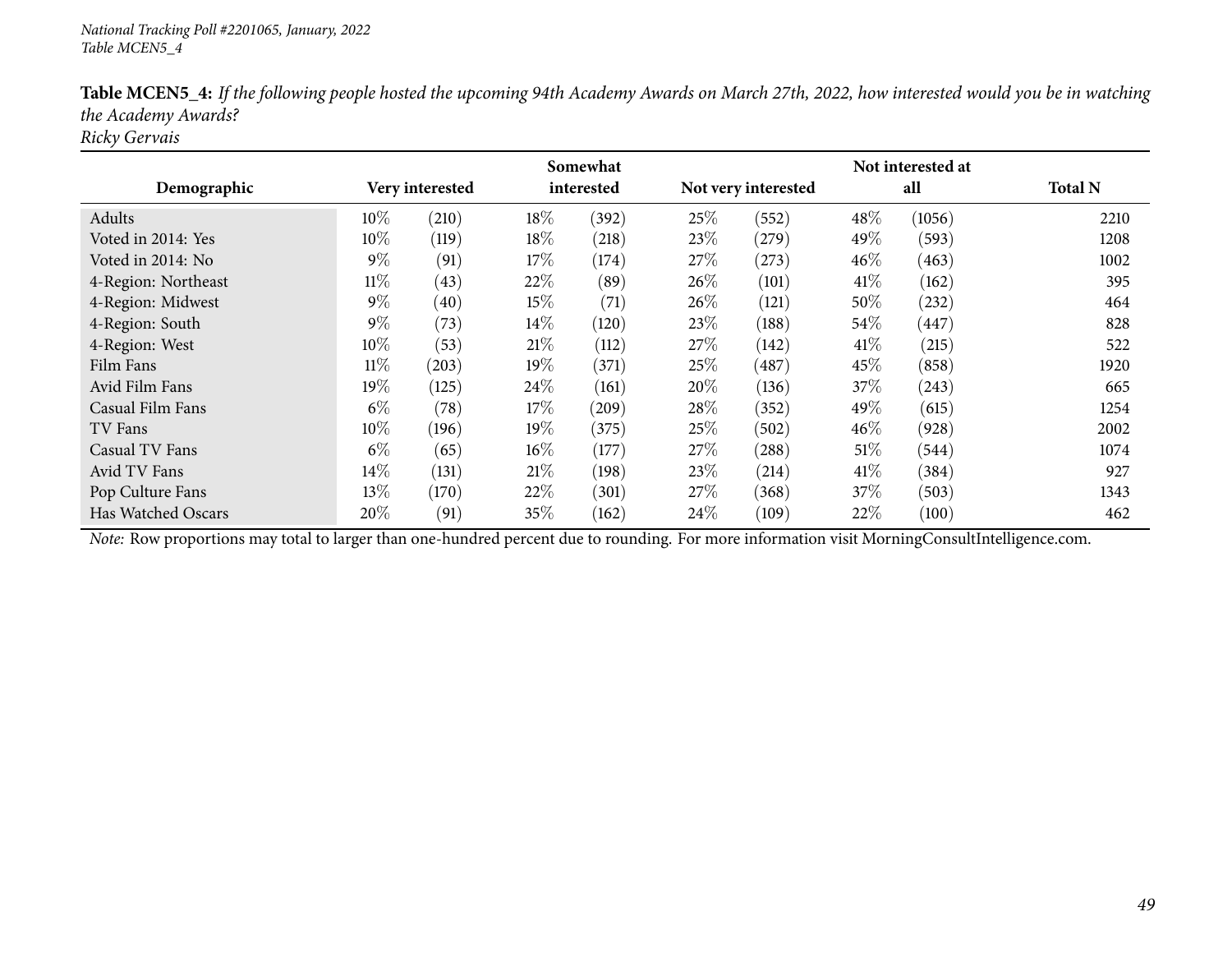Table MCEN5\_5: If the following people hosted the upcoming 94th Academy Awards on March 27th, 2022, how interested would you be in watching *the Academy Awards? Tina Fey*

|                          |        |                 |        | Somewhat   |        |                     |        | Not interested at |                |
|--------------------------|--------|-----------------|--------|------------|--------|---------------------|--------|-------------------|----------------|
| Demographic              |        | Very interested |        | interested |        | Not very interested |        | all               | <b>Total N</b> |
| Adults                   | 13%    | (297)           | 24%    | (528)      | 20%    | (451)               | 42%    | (934)             | 2210           |
| Gender: Male             | 14\%   | (148)           | 22%    | (234)      | 21%    | (227)               | 43%    | (458)             | 1067           |
| Gender: Female           | 13%    | (149)           | 26%    | (293)      | 20%    | (225)               | 42%    | (476)             | 1143           |
| Age: 18-34               | 17%    | (115)           | 22%    | (145)      | $25\%$ | (164)               | 35%    | (234)             | 658            |
| Age: 35-44               | 17%    | (62)            | 25%    | (89)       | 20%    | (72)                | 38%    | (135)             | 359            |
| Age: 45-64               | 10%    | (78)            | 27%    | (205)      | 19%    | (140)               | 44%    | (332)             | 754            |
| Age: 65+                 | 10%    | (43)            | 20%    | (89)       | 17%    | (75)                | $53\%$ | (233)             | 438            |
| GenZers: 1997-2012       | 17%    | (47)            | 17%    | (46)       | 29%    | (78)                | 36%    | (96)              | 267            |
| Millennials: 1981-1996   | 19%    | (121)           | 26%    | (164)      | 21%    | (137)               | 34%    | (220)             | 642            |
| GenXers: 1965-1980       | $11\%$ | (63)            | 26%    | (158)      | 19%    | (115)               | 44%    | (261)             | 597            |
| Baby Boomers: 1946-1964  | 10%    | (64)            | 22%    | (146)      | 18%    | (116)               | 50%    | (324)             | 650            |
| PID: Dem (no lean)       | 20%    | (155)           | 31%    | (242)      | $21\%$ | (167)               | 29%    | (227)             | 792            |
| PID: Ind (no lean)       | 10%    | (76)            | 21%    | (160)      | 23%    | (176)               | 45%    | (342)             | 754            |
| PID: Rep (no lean)       | 10%    | (66)            | 19%    | (125)      | 16%    | (109)               | 55%    | (365)             | 665            |
| PID/Gender: Dem Men      | 20%    | (73)            | $31\%$ | (112)      | 20%    | (71)                | 29%    | (105)             | 361            |
| PID/Gender: Dem Women    | 19%    | (83)            | 30%    | (130)      | 22%    | (96)                | 28%    | (122)             | 431            |
| PID/Gender: Ind Men      | $11\%$ | (40)            | 17%    | (62)       | 29%    | (103)               | 43%    | (154)             | 358            |
| PID/Gender: Ind Women    | 9%     | (36)            | 25%    | (99)       | 19%    | (73)                | 47%    | (188)             | 395            |
| PID/Gender: Rep Men      | 10%    | (35)            | 17%    | (60)       | 15%    | (53)                | 57%    | (199)             | 348            |
| PID/Gender: Rep Women    | 10%    | (31)            | 20%    | (64)       | 17%    | (55)                | 52%    | (166)             | 317            |
| Ideo: Liberal (1-3)      | 23%    | (138)           | 30%    | (185)      | 17%    | (105)               | 30%    | (181)             | 609            |
| Ideo: Moderate (4)       | 14%    | (80)            | 28%    | (160)      | 24%    | (138)               | 33%    | (186)             | 565            |
| Ideo: Conservative (5-7) | 7%     | (49)            | 18%    | (136)      | 18%    | (132)               | 57%    | (420)             | 738            |
| Educ: < College          | $11\%$ | (173)           | 21\%   | (315)      | 21%    | (323)               | 47%    | (708)             | 1519           |
| Educ: Bachelors degree   | 18%    | (79)            | 33%    | (146)      | 18%    | (78)                | 32%    | (142)             | 446            |
| Educ: Post-grad          | 18%    | (45)            | 27%    | (67)       | 20%    | (50)                | 34%    | (83)              | 245            |
| Income: Under 50k        | 12%    | (140)           | 21%    | (248)      | 22%    | (258)               | 44%    | (516)             | 1162           |
| Income: 50k-100k         | 14%    | (100)           | 26%    | (182)      | 19%    | (136)               | 41\%   | (295)             | 714            |
| Income: 100k+            | 17%    | (56)            | 29%    | (98)       | 17%    | (57)                | 37%    | (122)             | 334            |
| Ethnicity: White         | 12%    | (213)           | 24%    | (421)      | 20%    | (341)               | 44%    | (755)             | 1730           |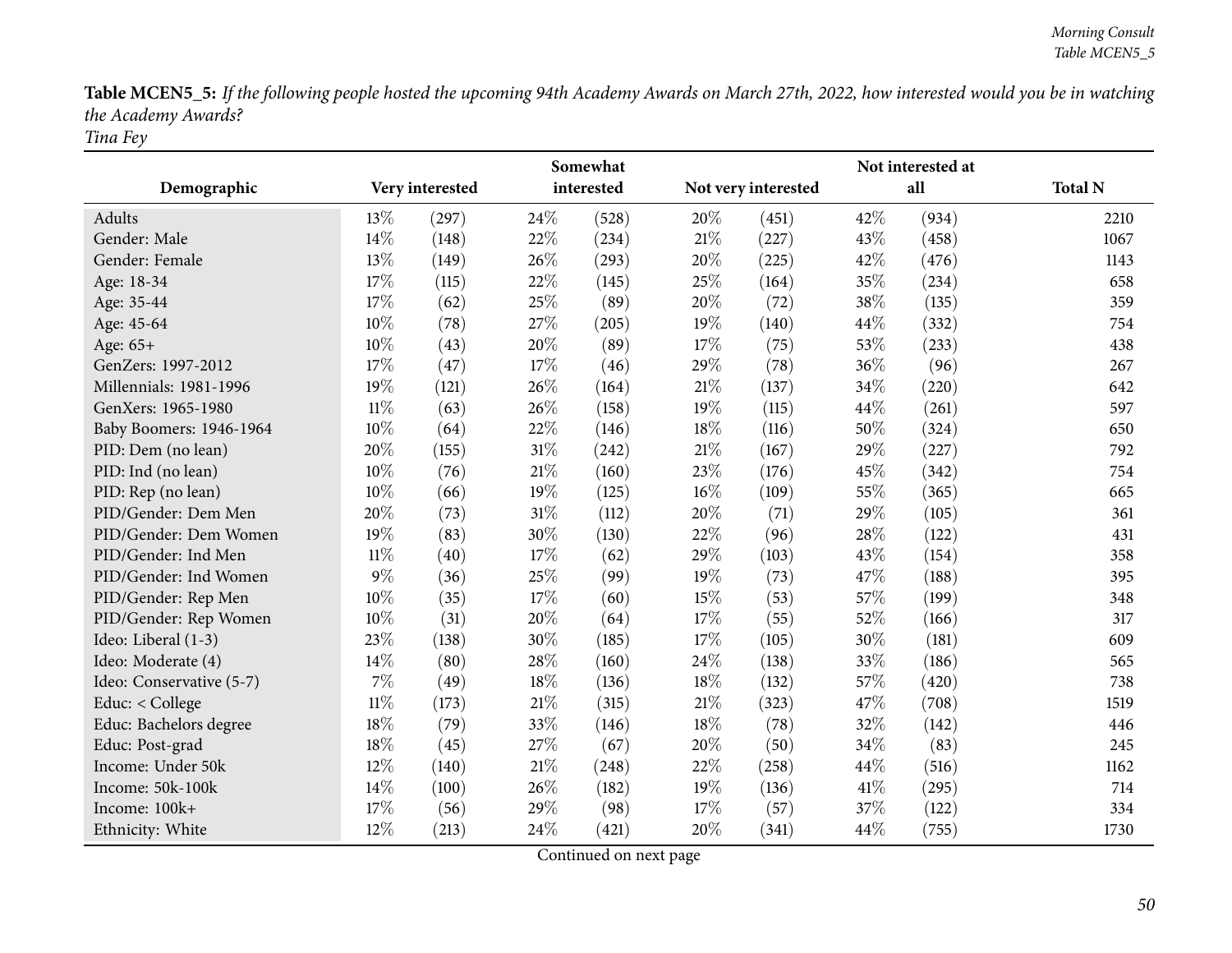| Table MCEN5_5: If the following people hosted the upcoming 94th Academy Awards on March 27th, 2022, how interested would you be in watching |  |
|---------------------------------------------------------------------------------------------------------------------------------------------|--|
| the Academy Awards?                                                                                                                         |  |
|                                                                                                                                             |  |

*Tina Fey*

|                                   |        |                 |        | Somewhat   |        |                     |        | Not interested at |                |
|-----------------------------------|--------|-----------------|--------|------------|--------|---------------------|--------|-------------------|----------------|
| Demographic                       |        | Very interested |        | interested |        | Not very interested |        | all               | <b>Total N</b> |
| Adults                            | 13%    | (297)           | 24\%   | (528)      | 20%    | (451)               | 42%    | (934)             | 2210           |
| Ethnicity: Hispanic               | 14%    | (51)            | 20%    | (69)       | 23%    | (79)                | 43%    | (152)             | 351            |
| Ethnicity: Black                  | $21\%$ | (57)            | 26%    | (72)       | 17%    | (47)                | 36%    | (100)             | 276            |
| Ethnicity: Other                  | 13%    | (27)            | 17%    | (35)       | $31\%$ | (64)                | 39%    | (79)              | 205            |
| All Christian                     | 12%    | (113)           | 24%    | (228)      | 19%    | (175)               | 45%    | (417)             | 932            |
| All Non-Christian                 | 28%    | (30)            | 29%    | (30)       | 13%    | (14)                | 30%    | (32)              | 106            |
| Atheist                           | 14%    | (16)            | 29%    | (34)       | 23\%   | (27)                | 33%    | (39)              | 116            |
| Agnostic/Nothing in particular    | 12%    | (79)            | 21%    | (141)      | 23%    | (149)               | 44%    | (292)             | 662            |
| Something Else                    | 15%    | (59)            | 24%    | (94)       | 22%    | (86)                | 39%    | (154)             | 393            |
| Religious Non-Protestant/Catholic | 25%    | (32)            | 28%    | (37)       | $16\%$ | (21)                | 31%    | (40)              | 130            |
| Evangelical                       | 13%    | (73)            | 24%    | (129)      | 19%    | (102)               | 44%    | (243)             | 547            |
| Non-Evangelical                   | 13%    | (93)            | 25%    | (185)      | 20%    | (148)               | 42%    | (312)             | 738            |
| Community: Urban                  | 19%    | (114)           | 27%    | (162)      | 20%    | (120)               | 35%    | (215)             | 612            |
| Community: Suburban               | 14%    | (140)           | 24%    | (243)      | 21%    | (211)               | 42%    | (434)             | 1028           |
| Community: Rural                  | $8\%$  | (43)            | $21\%$ | (122)      | $21\%$ | (120)               | 50%    | (284)             | 570            |
| Employ: Private Sector            | 14\%   | (102)           | 27%    | (190)      | 20%    | (140)               | 39%    | (280)             | 712            |
| <b>Employ: Government</b>         | $8\%$  | (11)            | 34%    | (48)       | 18%    | (25)                | 40%    | (56)              | 141            |
| Employ: Self-Employed             | 22%    | (46)            | 23%    | (47)       | 21%    | (43)                | 34%    | (71)              | 206            |
| Employ: Homemaker                 | $11\%$ | (15)            | 25%    | (35)       | 21%    | (29)                | 43%    | (60)              | 139            |
| Employ: Student                   | 19%    | (14)            | 22%    | (16)       | 28%    | (20)                | 32%    | (23)              | 73             |
| Employ: Retired                   | $9\%$  | (43)            | 22%    | (103)      | 18%    | (86)                | $51\%$ | (244)             | 476            |
| Employ: Unemployed                | 17%    | (51)            | 20%    | (59)       | 20%    | (59)                | 42%    | (123)             | 293            |
| Employ: Other                     | $9\%$  | (15)            | 17%    | (28)       | 29%    | (49)                | 45%    | (77)              | 170            |
| Military HH: Yes                  | 12%    | (39)            | 20%    | (65)       | 18%    | (58)                | 50%    | (159)             | 321            |
| Military HH: No                   | 14%    | (258)           | 25%    | (463)      | 21\%   | (394)               | 41\%   | (775)             | 1889           |
| RD/WT: Right Direction            | 22%    | (147)           | 30%    | (204)      | 20%    | (139)               | 28%    | (193)             | 683            |
| RD/WT: Wrong Track                | 10%    | (150)           | $21\%$ | (324)      | 20%    | (312)               | 49%    | (741)             | 1527           |
| Biden Job Approve                 | 20%    | (179)           | 31%    | (277)      | 20%    | (185)               | 29%    | (263)             | 904            |
| Biden Job Disapprove              | $9\%$  | (103)           | 20%    | (229)      | 19%    | (216)               | 52%    | (601)             | 1150           |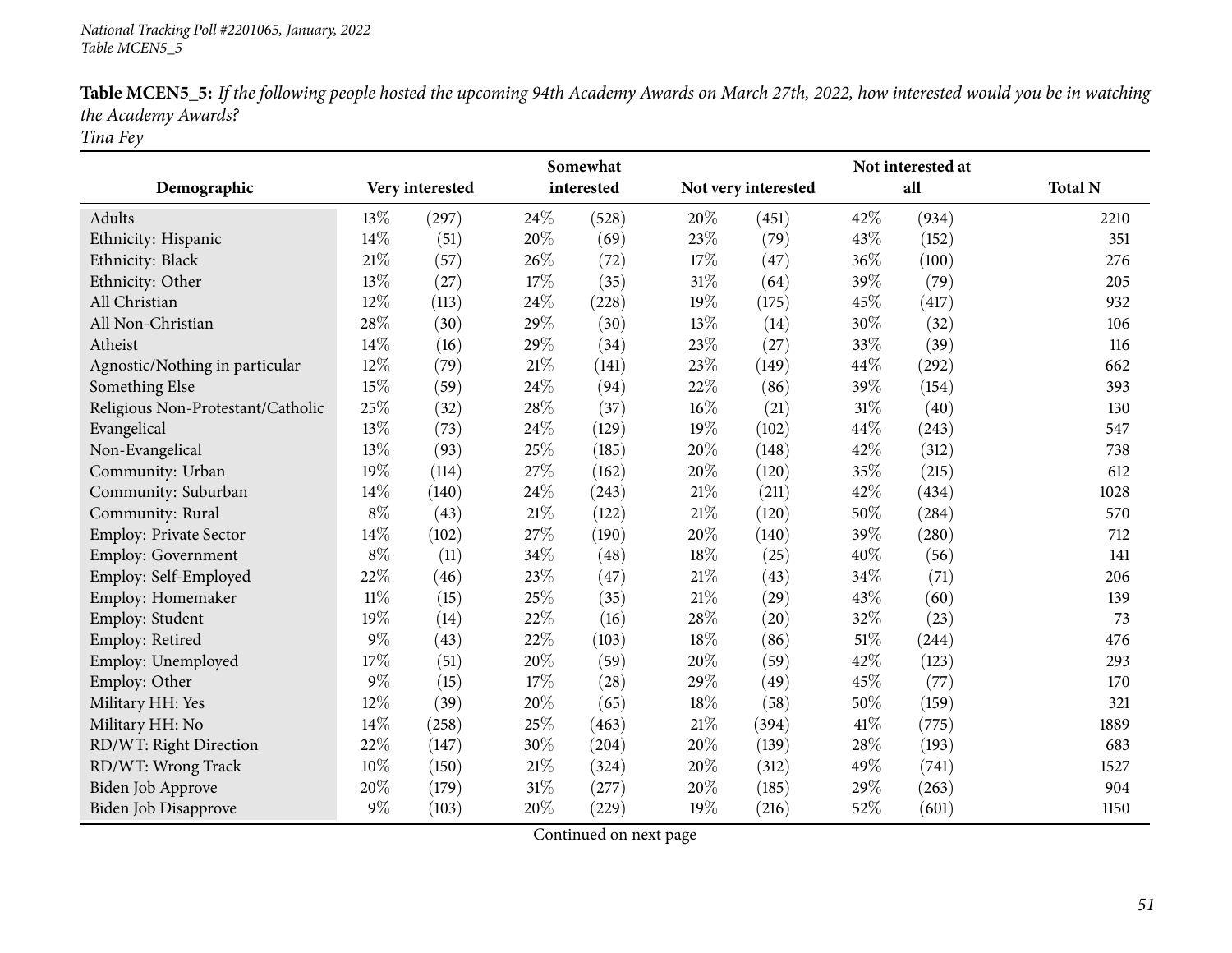Table MCEN5\_5: If the following people hosted the upcoming 94th Academy Awards on March 27th, 2022, how interested would you be in watching *the Academy Awards? Tina Fey*

|                                      |       |                 |        | Somewhat   |        |                     |      | Not interested at |                |
|--------------------------------------|-------|-----------------|--------|------------|--------|---------------------|------|-------------------|----------------|
| Demographic                          |       | Very interested |        | interested |        | Not very interested |      | all               | <b>Total N</b> |
| Adults                               | 13%   | (297)           | 24%    | (528)      | 20%    | (451)               | 42\% | (934)             | 2210           |
| <b>Biden Job Strongly Approve</b>    | 27%   | (98)            | 31%    | (115)      | 13%    | (46)                | 29%  | (107)             | 365            |
| Biden Job Somewhat Approve           | 15%   | (81)            | 30%    | (162)      | 26%    | (139)               | 29%  | (156)             | 538            |
| Biden Job Somewhat Disapprove        | 12%   | (41)            | 26%    | (89)       | 26%    | (89)                | 37%  | (127)             | 346            |
| <b>Biden Job Strongly Disapprove</b> | $8\%$ | (62)            | 17%    | (140)      | $16\%$ | (127)               | 59%  | (474)             | 803            |
| Favorable of Biden                   | 19%   | (176)           | 31%    | (284)      | 20%    | (188)               | 30%  | (276)             | 924            |
| Unfavorable of Biden                 | $9\%$ | (104)           | 19%    | (222)      | 20%    | (223)               | 52%  | (591)             | 1141           |
| Very Favorable of Biden              | 25%   | (95)            | $31\%$ | (119)      | 14\%   | (53)                | 30%  | (115)             | 383            |
| Somewhat Favorable of Biden          | 15%   | (80)            | 30%    | (165)      | 25%    | (135)               | 30%  | (162)             | 542            |
| Somewhat Unfavorable of Biden        | 12%   | (36)            | 26%    | (80)       | 25%    | (75)                | 37%  | (115)             | 306            |
| Very Unfavorable of Biden            | $8\%$ | (69)            | 17%    | (142)      | 18%    | (148)               | 57%  | (476)             | 835            |
| #1 Issue: Economy                    | 12%   | (111)           | 25%    | (225)      | $21\%$ | (185)               | 42%  | (376)             | 898            |
| #1 Issue: Security                   | 7%    | (19)            | 17%    | (48)       | $16\%$ | (43)                | 60%  | (163)             | 273            |
| #1 Issue: Health Care                | 22%   | (63)            | 24%    | (67)       | 22%    | (63)                | 32%  | (90)              | 282            |
| #1 Issue: Medicare / Social Security | 13%   | (29)            | 24%    | (55)       | 19%    | (43)                | 44%  | (101)             | 229            |
| #1 Issue: Women's Issues             | 18%   | (24)            | 18%    | (24)       | 29%    | (38)                | 35%  | (46)              | 132            |
| #1 Issue: Education                  | 15%   | (17)            | 28%    | (32)       | 23%    | (26)                | 35%  | (40)              | 115            |
| #1 Issue: Energy                     | 17%   | (19)            | 30%    | (33)       | 19%    | (21)                | 34%  | (37)              | 111            |
| #1 Issue: Other                      | $9\%$ | (15)            | 26%    | (44)       | 19%    | (32)                | 47%  | (80)              | 170            |
| 2020 Vote: Joe Biden                 | 19%   | (179)           | 31%    | (286)      | 20%    | (181)               | 30%  | (274)             | 920            |
| 2020 Vote: Donald Trump              | $9\%$ | (62)            | 18%    | (127)      | 17%    | (121)               | 56%  | (396)             | 707            |
| 2020 Vote: Other                     | $8\%$ | (8)             | 18%    | (19)       | 23\%   | (24)                | 51\% | (52)              | 102            |
| 2020 Vote: Didn't Vote               | 10%   | (47)            | 20%    | (96)       | 26%    | (126)               | 44%  | (211)             | 481            |
| 2018 House Vote: Democrat            | 20%   | (140)           | 31%    | (216)      | 20%    | (142)               | 29%  | (205)             | 702            |
| 2018 House Vote: Republican          | $8\%$ | (52)            | 19%    | (118)      | 17%    | (107)               | 56%  | (349)             | 626            |
| 2018 House Vote: Someone else        | $2\%$ | (1)             | 33%    | (20)       | 28%    | (17)                | 37%  | (22)              | 59             |
| 2016 Vote: Hillary Clinton           | 19%   | (124)           | 33%    | (216)      | 20%    | (132)               | 28%  | (186)             | 658            |
| 2016 Vote: Donald Trump              | $8\%$ | (51)            | 20%    | (129)      | $16\%$ | (103)               | 57%  | (378)             | 660            |
| 2016 Vote: Other                     | 7%    | (9)             | 31%    | (36)       | 19%    | (22)                | 43%  | (51)              | 118            |
| 2016 Vote: Didn't Vote               | 15%   | (113)           | 19%    | (146)      | 25%    | (195)               | 41\% | (319)             | 773            |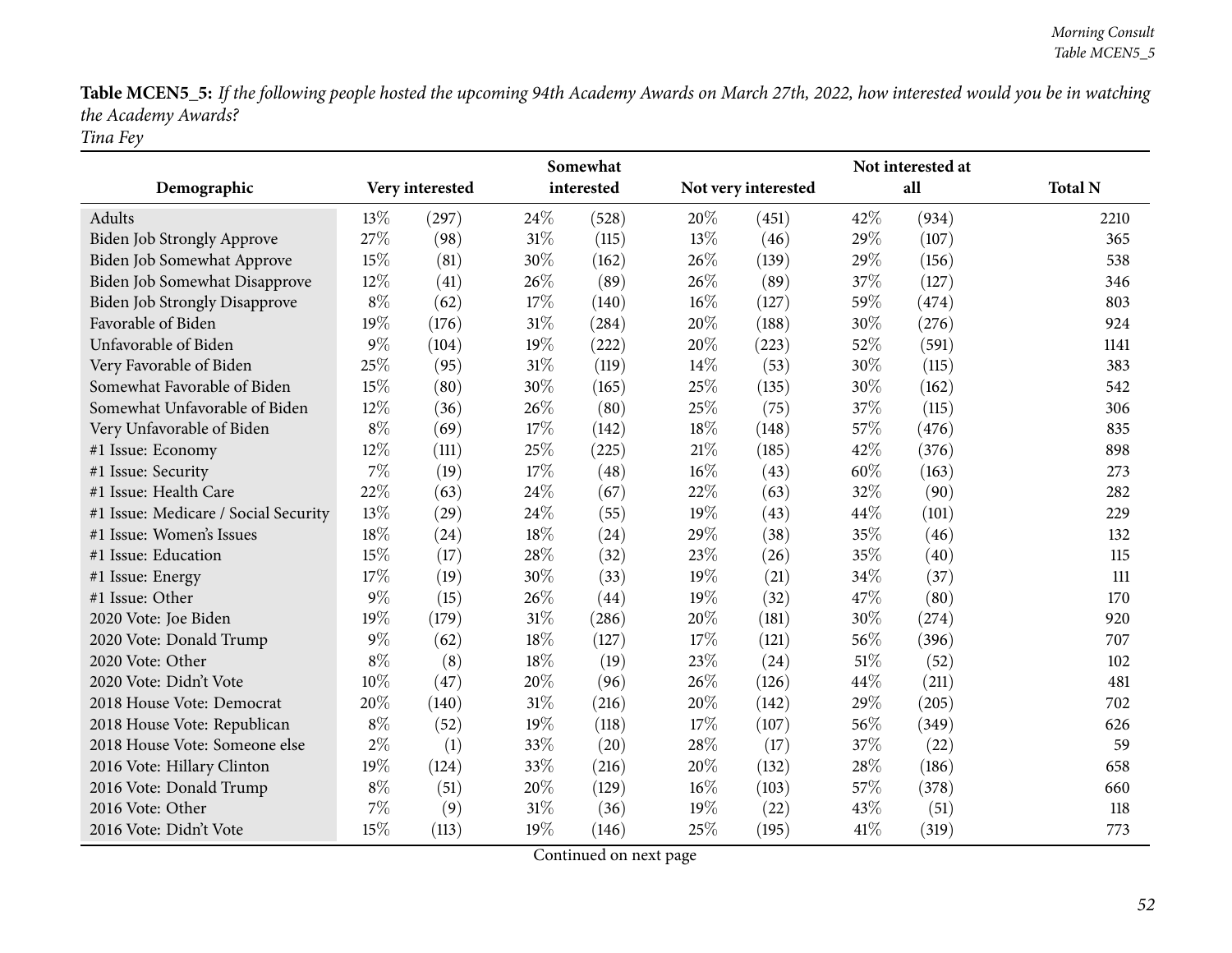|                     |        |                 |      | Somewhat   |                     |       |        | Not interested at |                |
|---------------------|--------|-----------------|------|------------|---------------------|-------|--------|-------------------|----------------|
| Demographic         |        | Very interested |      | interested | Not very interested |       |        | all               | <b>Total N</b> |
| Adults              | 13\%   | (297)           | 24\% | (528)      | 20%                 | (451) | 42%    | (934)             | 2210           |
| Voted in 2014: Yes  | 13%    | (160)           | 26%  | (308)      | 18\%                | (218) | 43\%   | (522)             | 1208           |
| Voted in 2014: No   | 14\%   | (137)           | 22%  | (219)      | 23%                 | (233) | 41\%   | (412)             | 1002           |
| 4-Region: Northeast | 15%    | (60)            | 30%  | (118)      | 17%                 | (67)  | 38%    | (151)             | 395            |
| 4-Region: Midwest   | 12%    | (58)            | 24\% | (111)      | 22%                 | (103) | 41%    | (192)             | 464            |
| 4-Region: South     | 13%    | (106)           | 22%  | (179)      | 19%                 | (155) | 47\%   | (387)             | 828            |
| 4-Region: West      | $14\%$ | (74)            | 23%  | (119)      | 24\%                | (126) | 39\%   | (203)             | 522            |
| Film Fans           | 15%    | (282)           | 26%  | (496)      | 21\%                | (403) | 39\%   | (739)             | 1920           |
| Avid Film Fans      | 24\%   | (162)           | 30%  | (200)      | $16\%$              | (106) | $30\%$ | (197)             | 665            |
| Casual Film Fans    | $10\%$ | (120)           | 24\% | (296)      | 24%                 | (296) | 43\%   | (542)             | 1254           |
| TV Fans             | 14\%   | (289)           | 25%  | (504)      | 21%                 | (415) | 40%    | (793)             | 2002           |
| Casual TV Fans      | 10%    | (105)           | 22%  | (239)      | $24\%$              | (256) | 44%    | (475)             | 1074           |
| Avid TV Fans        | 20%    | (185)           | 29%  | (265)      | 17%                 | (160) | 34\%   | (318)             | 927            |
| Pop Culture Fans    | 18%    | (238)           | 30%  | (399)      | 22\%                | (294) | 31%    | (411)             | 1343           |
| Has Watched Oscars  | 32%    | (146)           | 37%  | (172)      | 17%                 | (79)  | 14%    | (64)              | 462            |

Table MCEN5\_5: If the following people hosted the upcoming 94th Academy Awards on March 27th, 2022, how interested would you be in watching *the Academy Awards?*

*Tina Fey*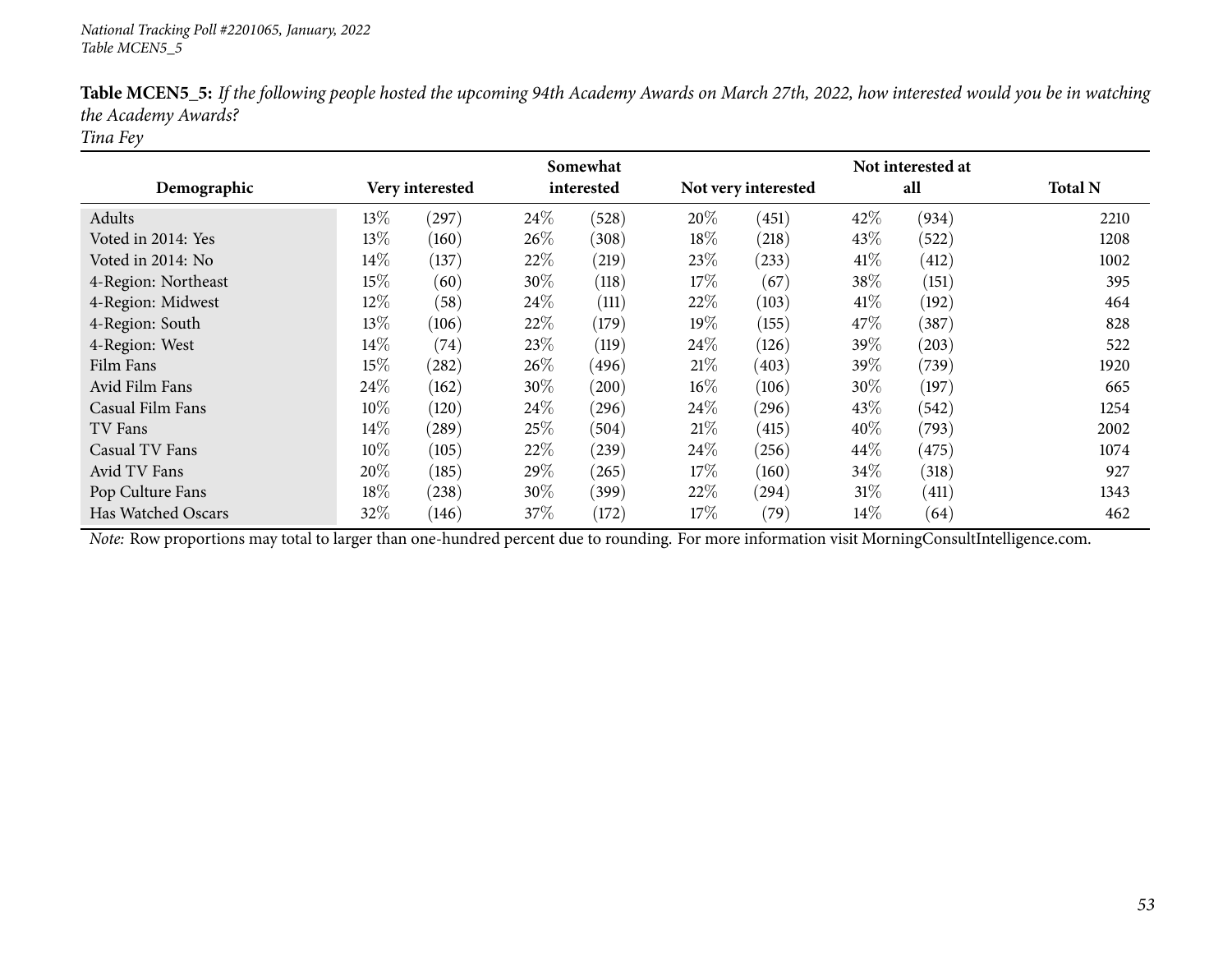Table MCEN5\_6: If the following people hosted the upcoming 94th Academy Awards on March 27th, 2022, how interested would you be in watching *the Academy Awards? Amy Poehler*

|                          |        |                 |        | Somewhat   |        |                     |      | Not interested at |                |
|--------------------------|--------|-----------------|--------|------------|--------|---------------------|------|-------------------|----------------|
| Demographic              |        | Very interested |        | interested |        | Not very interested |      | all               | <b>Total N</b> |
| Adults                   | 10%    | (216)           | 22%    | (477)      | 25\%   | (542)               | 44%  | (975)             | 2210           |
| Gender: Male             | $11\%$ | (117)           | 20%    | (211)      | 25\%   | (268)               | 44\% | (470)             | 1067           |
| Gender: Female           | $9\%$  | (99)            | 23%    | (266)      | 24\%   | (274)               | 44%  | (505)             | 1143           |
| Age: 18-34               | 13%    | (85)            | 22%    | (145)      | 28\%   | (185)               | 37%  | (242)             | 658            |
| Age: 35-44               | 13%    | (47)            | 27%    | (99)       | 24\%   | (85)                | 36%  | (129)             | 359            |
| Age: 45-64               | $8\%$  | (62)            | 21%    | (157)      | 24\%   | (184)               | 47\% | (351)             | 754            |
| Age: 65+                 | $5\%$  | (21)            | $18\%$ | (77)       | 20%    | (88)                | 58%  | (252)             | 438            |
| GenZers: 1997-2012       | $11\%$ | (29)            | 19%    | (51)       | 33%    | (88)                | 37%  | (99)              | 267            |
| Millennials: 1981-1996   | 15%    | (98)            | 25%    | (160)      | 25%    | (158)               | 35%  | (225)             | 642            |
| GenXers: 1965-1980       | $8\%$  | (49)            | 23%    | (137)      | 24\%   | (142)               | 45%  | (269)             | 597            |
| Baby Boomers: 1946-1964  | $6\%$  | (37)            | 18%    | (118)      | 23%    | (147)               | 54%  | (348)             | 650            |
| PID: Dem (no lean)       | 15%    | (115)           | 29%    | (226)      | 26%    | (202)               | 31%  | (248)             | 792            |
| PID: Ind (no lean)       | $8\%$  | (59)            | 19%    | (145)      | 25%    | (191)               | 48%  | (359)             | 754            |
| PID: Rep (no lean)       | $6\%$  | (41)            | 16%    | (106)      | 22%    | (149)               | 55%  | (368)             | 665            |
| PID/Gender: Dem Men      | 17%    | (60)            | 29%    | (106)      | 23%    | (83)                | 31%  | (112)             | 361            |
| PID/Gender: Dem Women    | 13%    | (56)            | 28%    | (120)      | 28\%   | (119)               | 32%  | (136)             | 431            |
| PID/Gender: Ind Men      | $9\%$  | (32)            | $16\%$ | (58)       | 32%    | (114)               | 43%  | (155)             | 358            |
| PID/Gender: Ind Women    | 7%     | (28)            | 22%    | (87)       | 19%    | (77)                | 52%  | (204)             | 395            |
| PID/Gender: Rep Men      | $7\%$  | (26)            | 14%    | (47)       | 20%    | (71)                | 59%  | (203)             | 348            |
| PID/Gender: Rep Women    | $5\%$  | (15)            | 18%    | (59)       | 25%    | (78)                | 52%  | (165)             | 317            |
| Ideo: Liberal (1-3)      | 18%    | (109)           | 29%    | (177)      | 20%    | (123)               | 33%  | (200)             | 609            |
| Ideo: Moderate (4)       | 10%    | (57)            | 27%    | (150)      | 30%    | (168)               | 34%  | (190)             | 565            |
| Ideo: Conservative (5-7) | $4\%$  | (30)            | 14%    | (106)      | 23%    | (166)               | 59%  | (436)             | 738            |
| Educ: < College          | $8\%$  | (124)           | 19%    | (282)      | 26%    | (389)               | 48%  | (724)             | 1519           |
| Educ: Bachelors degree   | 14%    | (64)            | 29%    | (131)      | $21\%$ | (94)                | 35%  | (157)             | 446            |
| Educ: Post-grad          | $11\%$ | (28)            | 26%    | (65)       | 24\%   | (59)                | 38%  | (94)              | 245            |
| Income: Under 50k        | 10%    | (111)           | 19%    | (220)      | 25%    | (296)               | 46%  | (535)             | 1162           |
| Income: 50k-100k         | $8\%$  | (61)            | 24%    | (172)      | 23%    | (165)               | 44\% | (316)             | 714            |
| Income: 100k+            | 13%    | (44)            | 25%    | (85)       | 24\%   | (81)                | 37%  | (124)             | 334            |
| Ethnicity: White         | $9\%$  | (159)           | $21\%$ | (365)      | 24\%   | (421)               | 45%  | (784)             | 1730           |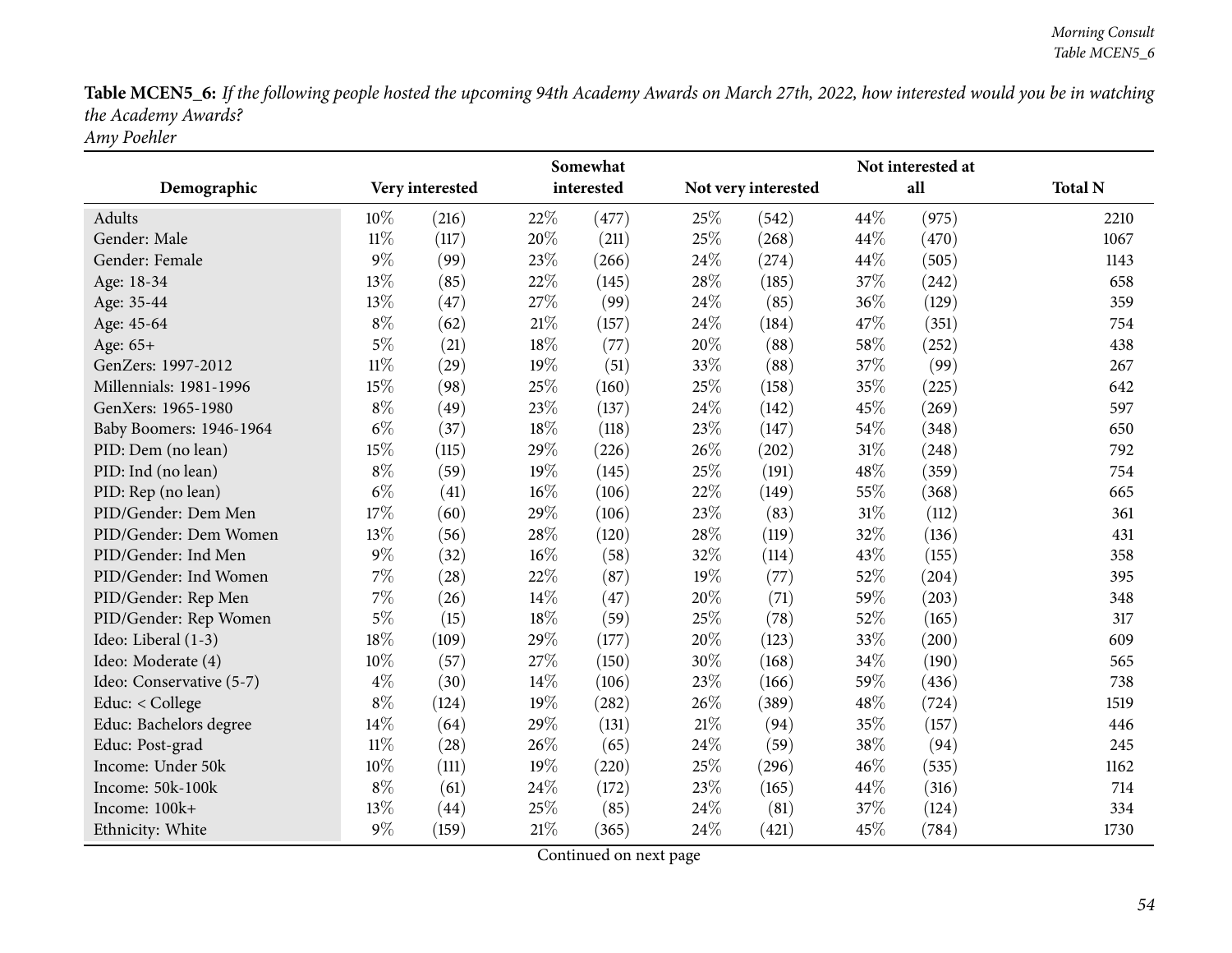| Table MCEN5_6: If the following people hosted the upcoming 94th Academy Awards on March 27th, 2022, how interested would you be in watching |
|---------------------------------------------------------------------------------------------------------------------------------------------|
| the Academy Awards?                                                                                                                         |
| $\sqrt{1}$                                                                                                                                  |

*Amy Poehler*

|                                   |        | Somewhat        |        |            |        |                     |        | Not interested at |                |
|-----------------------------------|--------|-----------------|--------|------------|--------|---------------------|--------|-------------------|----------------|
| Demographic                       |        | Very interested |        | interested |        | Not very interested |        | all               | <b>Total N</b> |
| Adults                            | 10%    | (216)           | 22%    | (477)      | 25%    | (542)               | 44\%   | (975)             | 2210           |
| Ethnicity: Hispanic               | 12%    | (42)            | 19%    | (68)       | 28\%   | (99)                | 41\%   | (142)             | 351            |
| Ethnicity: Black                  | 14%    | (38)            | 26%    | (72)       | 24\%   | (66)                | 36%    | (100)             | 276            |
| Ethnicity: Other                  | $9\%$  | (19)            | 20%    | (40)       | 27%    | (54)                | 45%    | (91)              | 205            |
| All Christian                     | $9\%$  | (88)            | $21\%$ | (199)      | 23%    | (216)               | 46%    | (429)             | 932            |
| All Non-Christian                 | 27%    | (28)            | $21\%$ | (22)       | 17%    | (18)                | 35%    | (37)              | 106            |
| Atheist                           | $8\%$  | (10)            | 24%    | (28)       | $31\%$ | (36)                | 37%    | (43)              | 116            |
| Agnostic/Nothing in particular    | $8\%$  | (54)            | 22%    | (147)      | 25%    | (166)               | 44%    | (294)             | 662            |
| Something Else                    | $9\%$  | (36)            | $21\%$ | (81)       | 27%    | (105)               | 44%    | (172)             | 393            |
| Religious Non-Protestant/Catholic | 23%    | (30)            | $22\%$ | (29)       | 18%    | (24)                | 37%    | (48)              | 130            |
| Evangelical                       | 10%    | (54)            | 19%    | (103)      | 25%    | (139)               | 46%    | (250)             | 547            |
| Non-Evangelical                   | $9\%$  | (66)            | 23%    | (167)      | 23%    | (173)               | 45%    | (332)             | 738            |
| Community: Urban                  | 14%    | (87)            | 26%    | (158)      | 23%    | (142)               | 37%    | (225)             | 612            |
| Community: Suburban               | $9\%$  | (94)            | $21\%$ | (220)      | 24%    | (243)               | 46%    | (471)             | 1028           |
| Community: Rural                  | $6\%$  | (35)            | 17%    | (99)       | 28\%   | (157)               | 49%    | (279)             | 570            |
| Employ: Private Sector            | $11\%$ | (78)            | 23%    | (163)      | 24\%   | (173)               | 42%    | (298)             | 712            |
| Employ: Government                | $6\%$  | (9)             | 30%    | (43)       | 24%    | (34)                | 39%    | (55)              | 141            |
| Employ: Self-Employed             | 21\%   | (43)            | 23%    | (48)       | 26\%   | (54)                | 30%    | (62)              | 206            |
| Employ: Homemaker                 | $6\%$  | (9)             | 24%    | (33)       | 25%    | (35)                | 45%    | (62)              | 139            |
| Employ: Student                   | 12%    | (8)             | 24\%   | (18)       | 29%    | (21)                | 35%    | (26)              | 73             |
| Employ: Retired                   | $6\%$  | (27)            | 18%    | (86)       | 22%    | (105)               | 54%    | (258)             | 476            |
| Employ: Unemployed                | $11\%$ | (33)            | 18%    | (53)       | 25%    | (72)                | 46%    | (134)             | 293            |
| Employ: Other                     | $5\%$  | (8)             | 20%    | (34)       | 28%    | (48)                | 47%    | (79)              | 170            |
| Military HH: Yes                  | $9\%$  | (28)            | 18%    | (58)       | 19%    | (62)                | 54%    | (173)             | 321            |
| Military HH: No                   | 10%    | (188)           | $22\%$ | (420)      | 25%    | (480)               | 42%    | (802)             | 1889           |
| RD/WT: Right Direction            | 15%    | (106)           | $32\%$ | (218)      | 23%    | (158)               | 29%    | (201)             | 683            |
| RD/WT: Wrong Track                | 7%     | (110)           | 17%    | (259)      | 25%    | (384)               | $51\%$ | (774)             | 1527           |
| <b>Biden Job Approve</b>          | 15%    | (134)           | 30%    | (273)      | 24%    | (220)               | $31\%$ | (277)             | 904            |
| Biden Job Disapprove              | $6\%$  | (74)            | 16%    | (184)      | 24%    | (275)               | 54%    | (617)             | 1150           |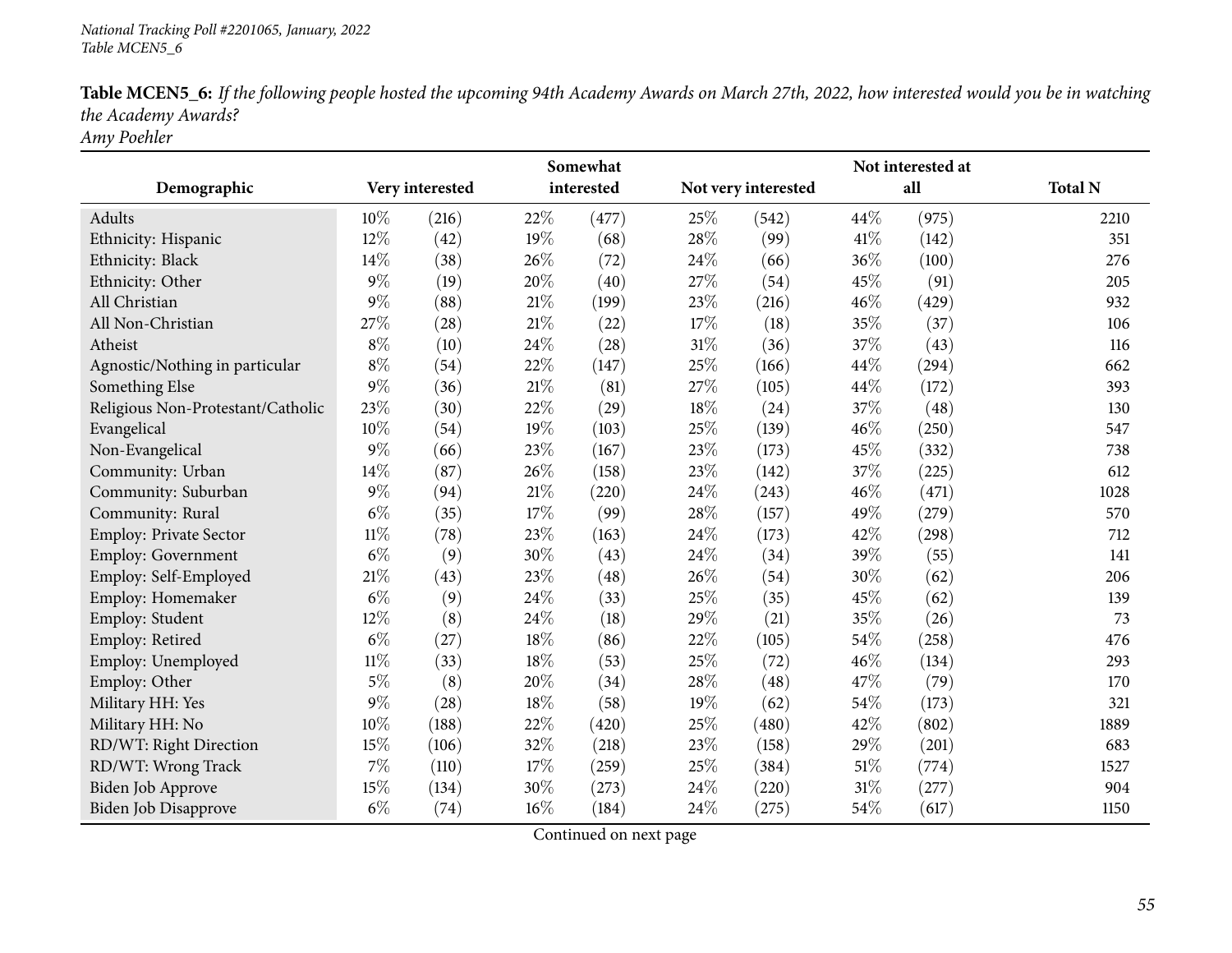Table MCEN5\_6: If the following people hosted the upcoming 94th Academy Awards on March 27th, 2022, how interested would you be in watching *the Academy Awards? Amy Poehler*

|                                      |        |                 | Somewhat |            |        |                     | Not interested at |       |                |  |  |
|--------------------------------------|--------|-----------------|----------|------------|--------|---------------------|-------------------|-------|----------------|--|--|
| Demographic                          |        | Very interested |          | interested |        | Not very interested |                   | all   | <b>Total N</b> |  |  |
| Adults                               | 10%    | (216)           | 22%      | (477)      | 25%    | (542)               | 44%               | (975) | 2210           |  |  |
| <b>Biden Job Strongly Approve</b>    | 20%    | (75)            | 28%      | (103)      | 21%    | (77)                | 30%               | (111) | 365            |  |  |
| Biden Job Somewhat Approve           | $11\%$ | (59)            | 32%      | (170)      | 27%    | (143)               | $31\%$            | (167) | 538            |  |  |
| Biden Job Somewhat Disapprove        | 7%     | (26)            | 24\%     | (85)       | 35%    | (120)               | 34%               | (116) | 346            |  |  |
| <b>Biden Job Strongly Disapprove</b> | $6\%$  | (48)            | 12%      | (100)      | 19%    | (155)               | 62%               | (500) | 803            |  |  |
| Favorable of Biden                   | 14\%   | (130)           | 29%      | (267)      | 26\%   | (238)               | 31%               | (288) | 924            |  |  |
| Unfavorable of Biden                 | $6\%$  | (69)            | 16%      | (181)      | 24\%   | (272)               | 54%               | (618) | 1141           |  |  |
| Very Favorable of Biden              | 19%    | (74)            | 28%      | (108)      | 21%    | (79)                | 32%               | (121) | 383            |  |  |
| Somewhat Favorable of Biden          | 10%    | (56)            | 29%      | (160)      | 29%    | (159)               | 31%               | (167) | 542            |  |  |
| Somewhat Unfavorable of Biden        | $7\%$  | (22)            | 23%      | (71)       | 30%    | (92)                | 39%               | (121) | 306            |  |  |
| Very Unfavorable of Biden            | $6\%$  | (47)            | 13%      | (110)      | 22%    | (180)               | 60%               | (498) | 835            |  |  |
| #1 Issue: Economy                    | $9\%$  | (84)            | 22%      | (199)      | 24%    | (214)               | 45%               | (401) | 898            |  |  |
| #1 Issue: Security                   | $5\%$  | (14)            | 13%      | (35)       | 22%    | (59)                | 61\%              | (165) | 273            |  |  |
| #1 Issue: Health Care                | 14%    | (41)            | 27%      | (75)       | 26%    | (73)                | 33%               | (92)  | 282            |  |  |
| #1 Issue: Medicare / Social Security | $8\%$  | (19)            | 20%      | (45)       | 26%    | (61)                | 45%               | (104) | 229            |  |  |
| #1 Issue: Women's Issues             | 13%    | (17)            | 19%      | (26)       | 35%    | (46)                | 33%               | (44)  | 132            |  |  |
| #1 Issue: Education                  | 10%    | (11)            | $21\%$   | (24)       | 32%    | (36)                | 38%               | (44)  | 115            |  |  |
| #1 Issue: Energy                     | 20%    | (22)            | 27%      | (30)       | 18%    | (20)                | 35%               | (39)  | 111            |  |  |
| #1 Issue: Other                      | $5\%$  | (8)             | 25%      | (43)       | 19%    | (32)                | $51\%$            | (87)  | 170            |  |  |
| 2020 Vote: Joe Biden                 | 15%    | (138)           | 29%      | (266)      | 24\%   | (222)               | 32%               | (295) | 920            |  |  |
| 2020 Vote: Donald Trump              | $6\%$  | (39)            | 15%      | (105)      | $21\%$ | (146)               | 59%               | (417) | 707            |  |  |
| 2020 Vote: Other                     | $8\%$  | (9)             | 17%      | (17)       | 30%    | (30)                | 46%               | (47)  | 102            |  |  |
| 2020 Vote: Didn't Vote               | $6\%$  | (31)            | 19%      | (89)       | 30%    | (144)               | 45%               | (217) | 481            |  |  |
| 2018 House Vote: Democrat            | 14%    | (98)            | 29%      | (204)      | 25%    | (173)               | 32%               | (227) | 702            |  |  |
| 2018 House Vote: Republican          | $7\%$  | (41)            | 15%      | (93)       | $21\%$ | (134)               | 57%               | (358) | 626            |  |  |
| 2018 House Vote: Someone else        | $2\%$  | (1)             | 35%      | (21)       | 29%    | (17)                | 34%               | (20)  | 59             |  |  |
| 2016 Vote: Hillary Clinton           | 14%    | (92)            | 29%      | (191)      | 25%    | (165)               | 32%               | (210) | 658            |  |  |
| 2016 Vote: Donald Trump              | $6\%$  | (39)            | 16%      | (103)      | 19%    | (128)               | 59%               | (390) | 660            |  |  |
| 2016 Vote: Other                     | $8\%$  | (9)             | 25%      | (30)       | 19%    | (22)                | 48%               | (56)  | 118            |  |  |
| 2016 Vote: Didn't Vote               | 10%    | (75)            | 20%      | (153)      | 29%    | (226)               | 41%               | (319) | 773            |  |  |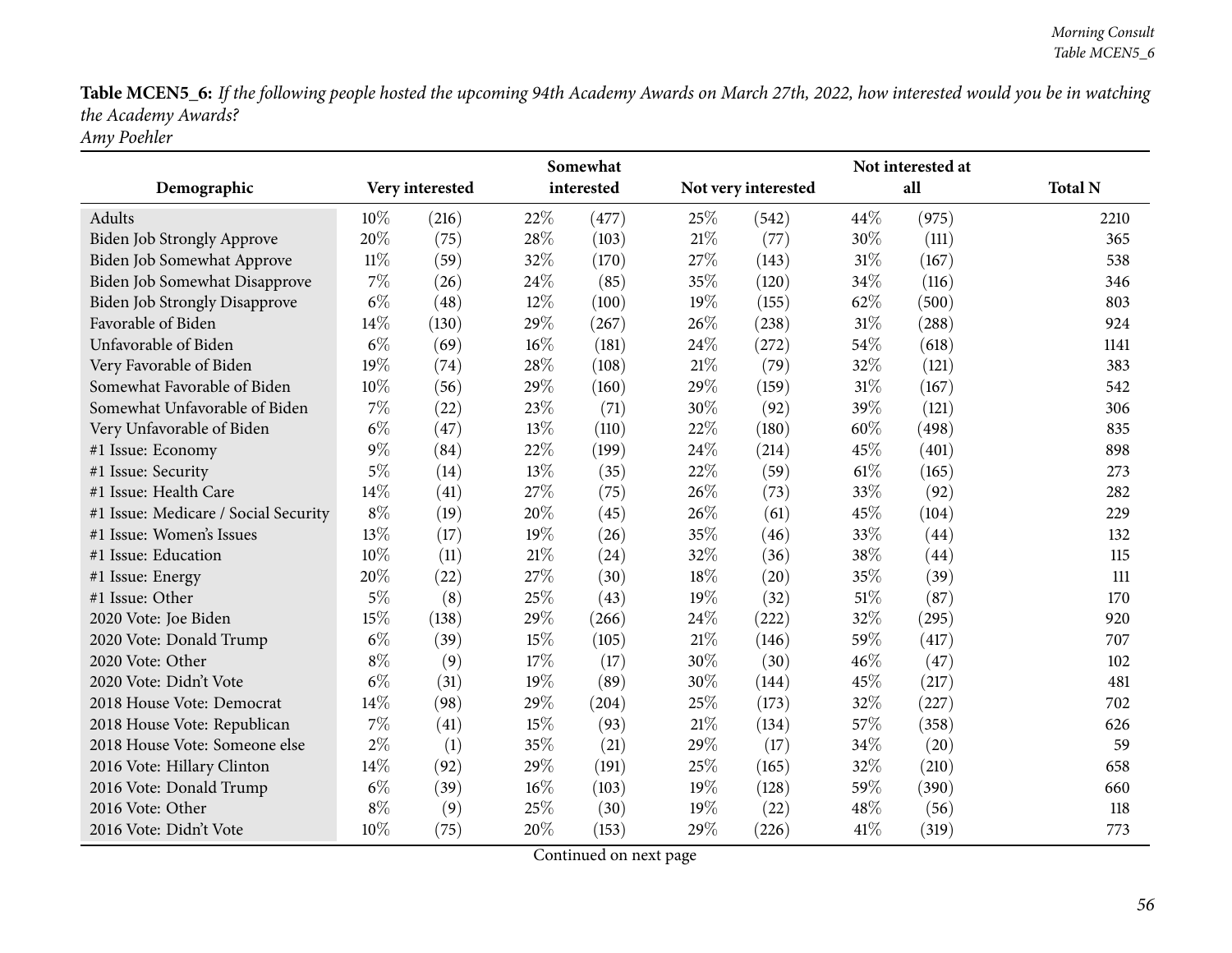|                     |        |                 |      | Somewhat   |        |                     |      | Not interested at |                |
|---------------------|--------|-----------------|------|------------|--------|---------------------|------|-------------------|----------------|
| Demographic         |        | Very interested |      | interested |        | Not very interested |      | all               | <b>Total N</b> |
| Adults              | $10\%$ | (216)           | 22%  | (477)      | 25%    | (542)               | 44%  | (975)             | 2210           |
| Voted in 2014: Yes  | $10\%$ | (117)           | 22%  | (268)      | 23%    | (274)               | 45\% | (549)             | 1208           |
| Voted in 2014: No   | 10%    | (99)            | 21\% | (210)      | 27%    | (268)               | 42\% | (425)             | 1002           |
| 4-Region: Northeast | 12%    | (46)            | 25%  | (99)       | 23\%   | (90)                | 40%  | (160)             | 395            |
| 4-Region: Midwest   | $7\%$  | (35)            | 23%  | (108)      | $24\%$ | (112)               | 45\% | (209)             | 464            |
| 4-Region: South     | 10%    | (79)            | 20%  | (163)      | 23%    | (190)               | 48%  | (396)             | 828            |
| 4-Region: West      | $11\%$ | (56)            | 20%  | (107)      | 29%    | (150)               | 40%  | (210)             | 522            |
| Film Fans           | $11\%$ | (202)           | 23%  | (445)      | 25%    | (487)               | 41\% | (786)             | 1920           |
| Avid Film Fans      | 18%    | (120)           | 27\% | (180)      | 23\%   | (155)               | 32%  | (211)             | 665            |
| Casual Film Fans    | $7\%$  | (82)            | 21\% | (266)      | $26\%$ | (332)               | 46%  | (575)             | 1254           |
| TV Fans             | $10\%$ | $^{'}209)$      | 23\% | (459)      | 24%    | (490)               | 42%  | (844)             | 2002           |
| Casual TV Fans      | 7%     | (73)            | 21%  | (229)      | $26\%$ | (278)               | 46%  | (494)             | 1074           |
| Avid TV Fans        | 15%    | (136)           | 25%  | (230)      | 23\%   | (212)               | 38%  | (350)             | 927            |
| Pop Culture Fans    | 14\%   | (183)           | 27\% | (363)      | $26\%$ | (355)               | 33\% | (442)             | 1343           |
| Has Watched Oscars  | 26%    | (118)           | 38%  | (175)      | 23\%   | (106)               | 14%  | (64)              | 462            |

Table MCEN5\_6: If the following people hosted the upcoming 94th Academy Awards on March 27th, 2022, how interested would you be in watching *the Academy Awards?*

*Amy Poehler*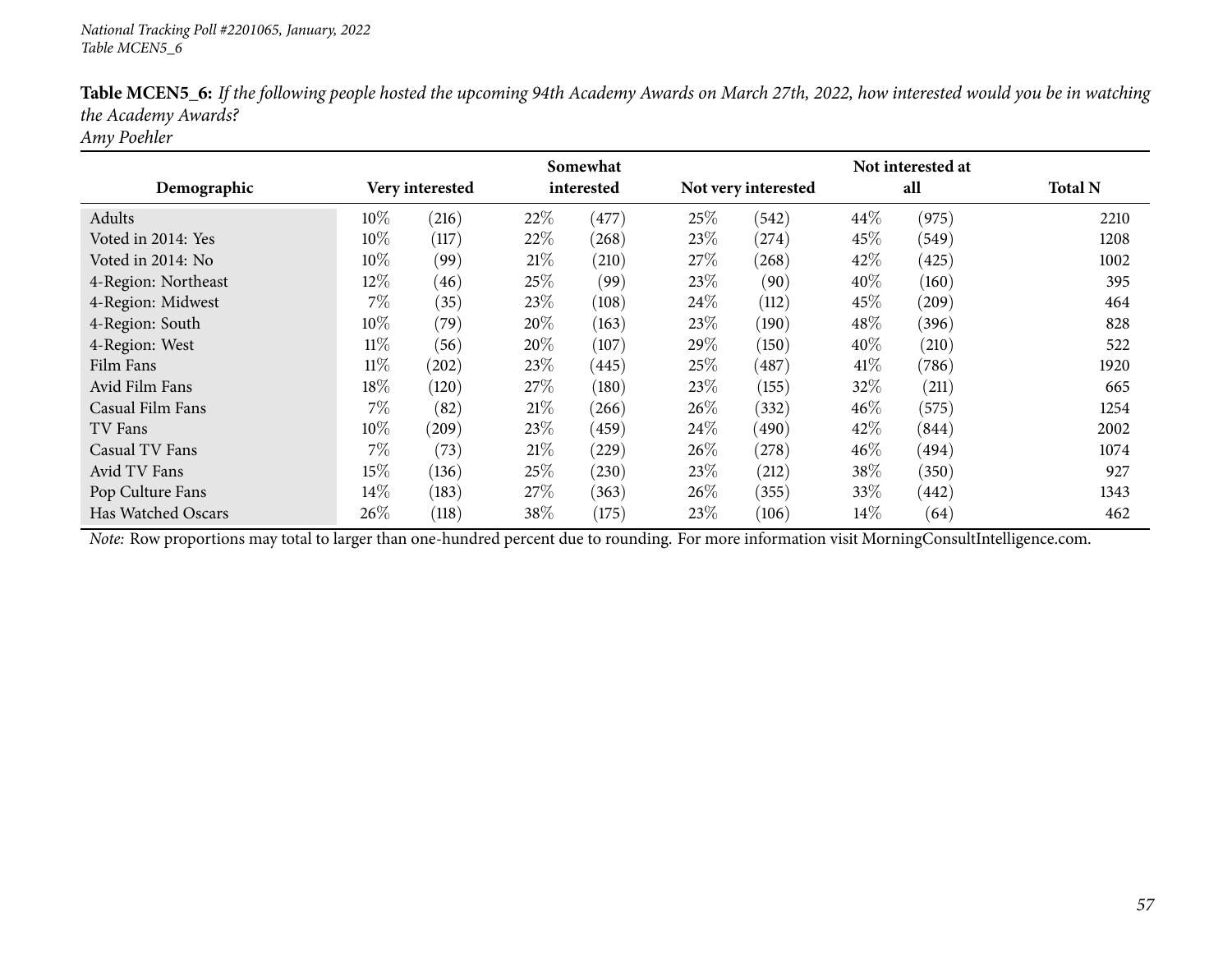Table MCEN5\_7: If the following people hosted the upcoming 94th Academy Awards on March 27th, 2022, how interested would you be in watching *the Academy Awards? Jimmy Kimmel*

|                          | Somewhat |                 |        |            |        |                     |        |       |                |
|--------------------------|----------|-----------------|--------|------------|--------|---------------------|--------|-------|----------------|
| Demographic              |          | Very interested |        | interested |        | Not very interested |        | all   | <b>Total N</b> |
| Adults                   | 14%      | (301)           | 24\%   | (529)      | 20%    | (443)               | 42%    | (937) | 2210           |
| Gender: Male             | 14%      | (149)           | 23%    | (249)      | $19\%$ | (204)               | 44\%   | (465) | 1067           |
| Gender: Female           | 13%      | (152)           | 25%    | (280)      | 21%    | (239)               | 41\%   | (472) | 1143           |
| Age: 18-34               | 18%      | (121)           | 28%    | (185)      | 21\%   | (140)               | 32%    | (212) | 658            |
| Age: 35-44               | 13%      | (45)            | $31\%$ | (112)      | 17%    | (60)                | 40%    | (142) | 359            |
| Age: 45-64               | 12%      | (89)            | 19%    | (147)      | 22%    | (169)               | 46%    | (350) | 754            |
| Age: 65+                 | 10%      | (46)            | 20%    | (86)       | 17%    | (74)                | 53%    | (233) | 438            |
| GenZers: 1997-2012       | 19%      | (52)            | 28%    | (74)       | 20%    | (53)                | 33%    | (87)  | 267            |
| Millennials: 1981-1996   | 16%      | (104)           | $31\%$ | (200)      | 19%    | (120)               | 34%    | (218) | 642            |
| GenXers: 1965-1980       | 12%      | (73)            | 20%    | (119)      | 23%    | (137)               | 45%    | (269) | 597            |
| Baby Boomers: 1946-1964  | 10%      | (68)            | 19%    | (126)      | 20%    | (128)               | $51\%$ | (329) | 650            |
| PID: Dem (no lean)       | 21%      | (165)           | $31\%$ | (243)      | 22%    | (176)               | 26%    | (207) | 792            |
| PID: Ind (no lean)       | $8\%$    | (61)            | 24%    | (184)      | 21%    | (155)               | 47\%   | (354) | 754            |
| PID: Rep (no lean)       | $11\%$   | (75)            | 15%    | (103)      | 17%    | (112)               | 56%    | (375) | 665            |
| PID/Gender: Dem Men      | 21%      | (75)            | 33%    | (120)      | $19\%$ | (68)                | 27%    | (98)  | 361            |
| PID/Gender: Dem Women    | 21%      | (90)            | 28%    | (123)      | 25%    | (109)               | 25%    | (110) | 431            |
| PID/Gender: Ind Men      | 10%      | (35)            | 22%    | (79)       | 23%    | (82)                | 45%    | (162) | 358            |
| PID/Gender: Ind Women    | 7%       | (26)            | 26%    | (104)      | 18%    | (73)                | 49%    | (192) | 395            |
| PID/Gender: Rep Men      | $11\%$   | (39)            | 14%    | (50)       | $16\%$ | (54)                | 59%    | (205) | 348            |
| PID/Gender: Rep Women    | $11\%$   | (36)            | 17%    | (53)       | 18%    | (58)                | 54%    | (170) | 317            |
| Ideo: Liberal (1-3)      | 23%      | (142)           | 26%    | (161)      | 21%    | (126)               | 30%    | (180) | 609            |
| Ideo: Moderate (4)       | $11\%$   | (63)            | 32%    | (179)      | 25%    | (143)               | 32%    | (181) | 565            |
| Ideo: Conservative (5-7) | 7%       | (53)            | $16\%$ | (119)      | 17%    | (126)               | 60%    | (440) | 738            |
| Educ: < College          | 13%      | (195)           | 22%    | (334)      | 21%    | (312)               | 45%    | (678) | 1519           |
| Educ: Bachelors degree   | 17%      | (74)            | 27%    | (122)      | 18%    | (82)                | 38%    | (168) | 446            |
| Educ: Post-grad          | 13%      | (31)            | 30%    | (73)       | 20%    | (49)                | 37%    | (91)  | 245            |
| Income: Under 50k        | 12%      | (143)           | 24%    | (275)      | 21%    | (241)               | 43%    | (504) | 1162           |
| Income: 50k-100k         | 14%      | (99)            | 24%    | (171)      | 20%    | (142)               | 42%    | (302) | 714            |
| Income: 100k+            | 18%      | (59)            | 25%    | (83)       | 18%    | (60)                | 39%    | (131) | 334            |
| Ethnicity: White         | 13%      | (227)           | 22%    | (372)      | 20%    | (346)               | 45%    | (785) | 1730           |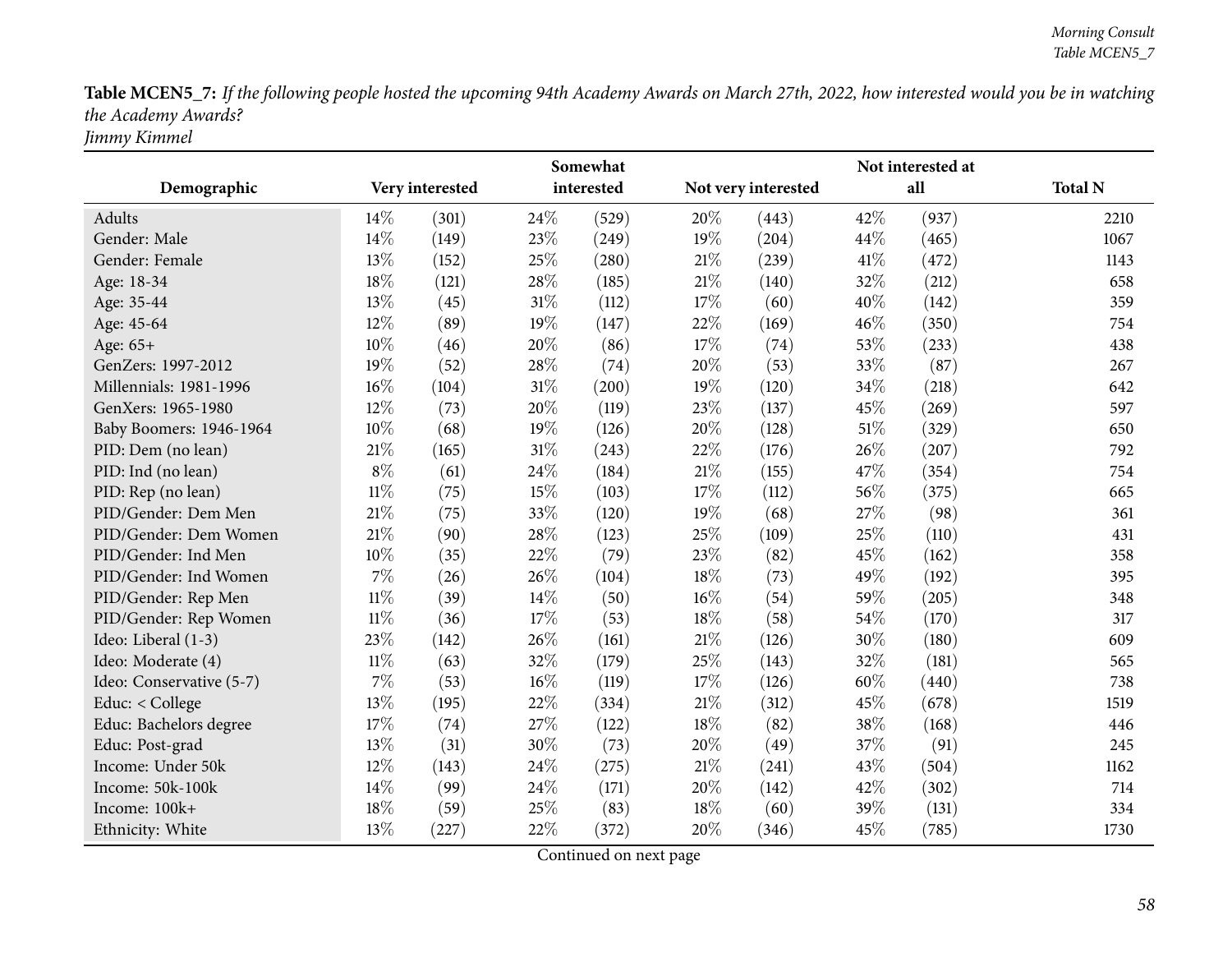| Table MCEN5_7: If the following people hosted the upcoming 94th Academy Awards on March 27th, 2022, how interested would you be in watching |
|---------------------------------------------------------------------------------------------------------------------------------------------|
| the Academy Awards?                                                                                                                         |
| Jimmy Kimmel                                                                                                                                |

**Demographic Very interestedSomewhat interested Not very interested Not interested at all Total <sup>N</sup>**Adults**s**  $14\%$  (301)  $(529)$  20%  $(443)$  42%  $(937)$  2210 351 Ethnicity: Hispanic 17% (59) 25% (87) 21% (74) 37% (131) 351 Ethnicity: Blackk 19% (53)  $36\%$  (98)  $21\%$  (57)  $24\%$  (67) 276 Ethnicity: Other 10% (21)  $29\%$  (59)  $20\%$  (41)  $41\%$  (84) 205 All Christian13% (122) 23% (215) 18% (169) 46% (427) 932 All Non-Christiann 28% (29) 25% (26) 21% (23) 26% (28) 106 Atheistt  $11\%$  (13)  $(34)$   $20\%$   $(23)$   $40\%$   $(47)$   $116$ 662 Agnostic/Nothing in particular  $11\%$  (74)  $23\%$  (154)  $23\%$  (152)  $43\%$  (282) 662<br>Something Else  $16\%$  (63)  $25\%$  (100)  $19\%$  (76)  $39\%$  (154) 393 Something Else 16% (63)  $25\%$  (100)  $19\%$  (76)  $39\%$  (154) 393 Religious Non-Protestant/Catholic 23% (30) 22% (29) 24% (31) 31% (40) 130<br>Evangelical 15% (80) 21% (117) 19% (104) 45% (246) 547 547 Evangelical  $)$  21% (117) 19% (104) 45% (246) 547 738 Non-Evangelical  $14\%$  (101)  $(191)$   $18\%$   $(131)$   $43\%$   $(316)$   $738$ 612 Community: Urbann 21% (129) 28% (171) 18% (113) 33% (199) 612 Community: Suburbann 12% (119)  $26\%$  (270)  $20\%$  (204)  $42\%$  (435) 1028 Community: Rural  $9\%$   $(53)$   $16\%$   $(88)$   $22\%$   $(127)$   $53\%$   $(302)$  570 712 Employ: Private Sector 14% (103) 24% (174) 20% (143) 41% (292)<br>Employ: Government 13% (18) 30% (42) 24% (34) 33% (46) Employ: Government 13% (18)  $30\%$  (42)  $24\%$  (34)  $33\%$  (46) 141 Employ: Self-Employedd  $20\%$  (41)  $28\%$  (58)  $23\%$  (48)  $29\%$  (59) 206 Employ: Homemaker 12% (17) 25% (35) 15% (21) 48% (66) 139 73 Employ: Student 18% (13)  $28\%$  (20)  $22\%$  (16)  $32\%$  (24) 73 Employ: Retiredd  $10\%$  (49)  $19\%$  (88)  $19\%$  (92)  $52\%$  (247)  $476$ Employ: Unemployedd  $13\%$  (40)  $22\%$  (63)  $19\%$  (56)  $46\%$  (134) 293 Employ: Other 12% (20) 28% (48) 20% (34) 40% (68) 170 321 Military HH: Yes 11<sup>%</sup> (34) 23% (73) 15% (47) 52% (167) 52% (167) Military HH: No0 14% (267)  $24\%$  (456)  $21\%$  (396)  $41\%$  (770) 1889 RD/WT: Right Directionn 22% (150) 35% (237) 19% (127) 25% (168) 683 RD/WT: Wrong Trackk 10% (150) 19% (292) 21% (316) 50% (769) 1527 Biden Job Approve 22% (195) 33% (297) 19% (175) 26% (236) 904 1150 Biden Job Disapprove  $8\%$   $(94)$   $16\%$   $(190)$   $21\%$   $(236)$   $55\%$   $(630)$  1150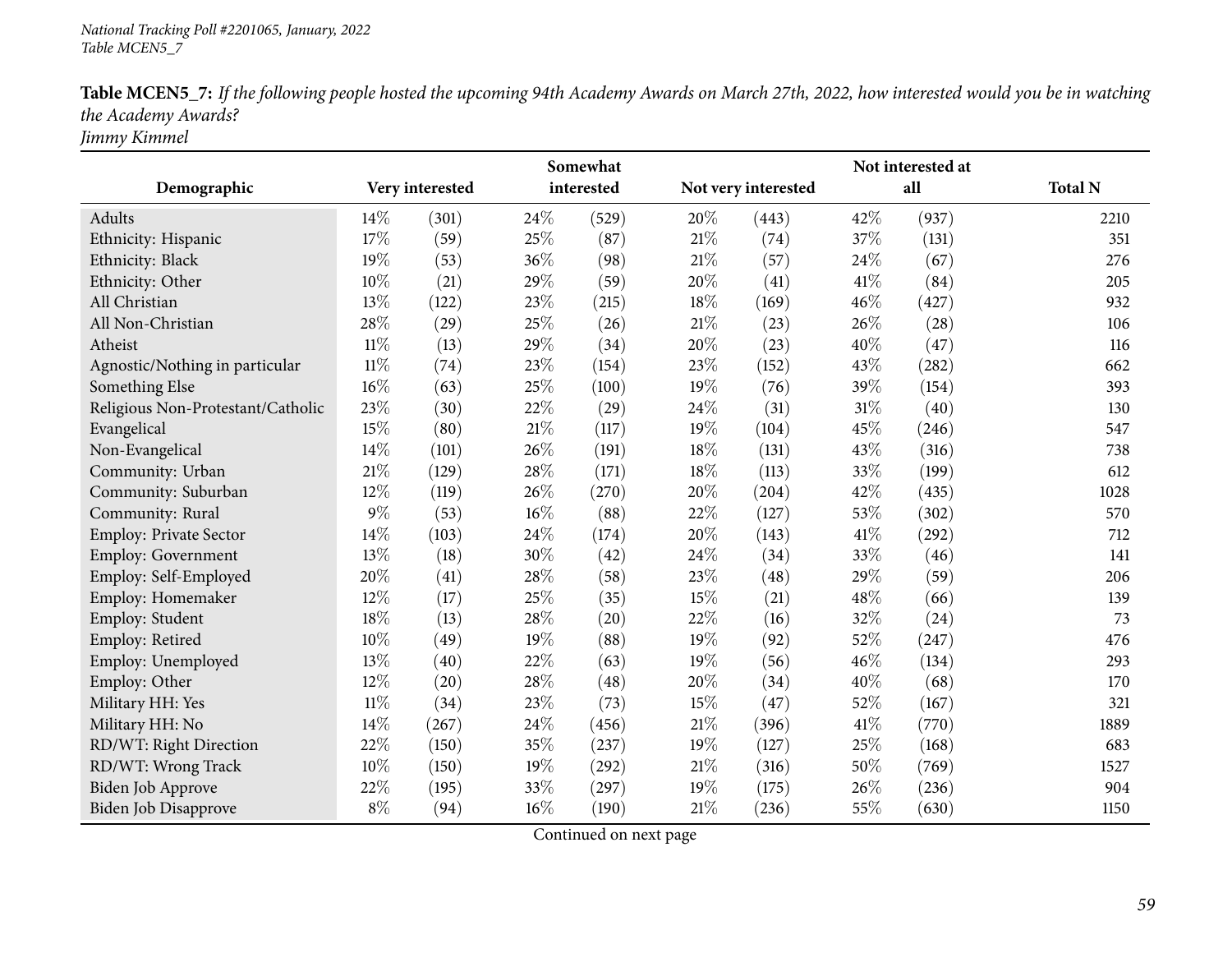Table MCEN5\_7: If the following people hosted the upcoming 94th Academy Awards on March 27th, 2022, how interested would you be in watching *the Academy Awards? Jimmy Kimmel*

**Demographic Very interestedSomewhat interested Not very interested Not interested at all Total <sup>N</sup>**Adults**s**  $14\%$  (301)  $(529)$  20%  $(443)$  42%  $(937)$  2210 365 Biden Job Strongly Approve 29% (106) 32% (118) 14% (51) 25% (91) 365<br>Biden Job Somewhat Approve 17% (89) 33% (180) 23% (124) 27% (145) 538 Biden Job Somewhat Approve  $17\%$  (89)  $33\%$  (180)  $23\%$  (124)  $27\%$  (145) 538<br>Biden Job Somewhat Disapprove  $10\%$  (35)  $25\%$  (86)  $32\%$  (112)  $33\%$  (113) 346 Biden Job Somewhat Disapprove  $10\%$  (35)  $25\%$  (86)  $32\%$  (112) 33% (113) 33% (113) 33% (113) 33% 803 Biden Job Strongly Disapprove 7% (60) 13% (103) 15% (124) 64% (517) 803<br>
Favorable of Biden 22% (200) 32% (298) 20% (184) 26% (243) 924 Favorable of Bidenn 22% (200)  $32\%$  (298)  $20\%$  (184)  $26\%$  (243) 924 Unfavorable of Bidenn 8% (89)  $16\%$  (188)  $21\%$  (237)  $55\%$  (627) 1141 Very Favorable of Bidenn 29% (113)  $32\%$  (121)  $13\%$  (50)  $26\%$  (99) 383 Somewhat Favorable of Biden $\ln$  16% (87) 33% (177) 25% (134) 27% (144) 542 Somewhat Unfavorable of Bidenn 7% (21)  $26\%$  (79)  $30\%$  (91)  $37\%$  (115)  $306$ Very Unfavorable of Bidenn 8% (68) 13% (109) 17% (146) 61% (512) 835 #1 Issue: Economy <sup>12</sup>% (105) <sup>25</sup>% (223) <sup>19</sup>% (169) <sup>45</sup>% (401) <sup>898</sup> #1 Issue: Security <sup>7</sup>% (20) <sup>14</sup>% (39) <sup>18</sup>% (49) <sup>60</sup>% (164) <sup>273</sup> #1 Issue: Health Care  $21\%$  (60)  $31\%$  (87)  $22\%$  (62)  $26\%$  (74) 282 41 Issue: Medicare / Social Security 15% (34) 23% (52) 23% (52) 40% (92) 229<br>
41 Issue: Women's Issues 20% (26) 20% (27) 27% (36) 33% (43) 132 132 #1 Issue: Women's Issues 20% (26) 20% (27) 27% (36) 33% (43) 132 #1 Issue: Educationn 12% (14) 28% (33) 26% (30) 33% (38) 115 #1 Issue: Energy <sup>23</sup>% (25) <sup>28</sup>% (31) <sup>14</sup>% (16) <sup>35</sup>% (38) <sup>111</sup> #1 Issue: Other  $9\%$  (16)  $22\%$  (37)  $18\%$  (31)  $51\%$  (87) 170 920 <sup>2020</sup> Vote: Joe Bidenn 20% (187)  $33\%$  (299)  $19\%$  (179)  $28\%$  (256) 920 <sup>2020</sup> Vote: Donald Trump $p$  8% (54) 13% (93) 18% (128) 61% (432) 707 2020 Vote: Other 9%<br>2020 Vote: Didn't Vote 10%  $\frac{\%}{\%}$  (9) 15\% (15) 23\% (23) 54\% (55) 102<br>  $\frac{\%}{\%}$  (50) 25\% (132) 24\% (114) 49\% (105) 102 <sup>2020</sup> Vote: Didn't Vote <sup>10</sup>% (50) <sup>25</sup>% (122) <sup>24</sup>% (114) <sup>40</sup>% (195) <sup>481</sup> 2018 House Vote: Democrat 19% (136) 31% (217) 21% (145) 29% (204) 702<br>2018 House Vote: Republican 9% (56) 15% (95) 18% (110) 58% (365) 626 <sup>2018</sup> House Vote: Republicann 9% (56) 15% (95) 18% (110) 58% (365) 626 2018 House Vote: Someone else  $7\%$  (4)  $32\%$  (19)  $22\%$  (13)  $39\%$  (23) 59<br>2016 Vote: Hillary Clinton  $21\%$  (137)  $32\%$  (212)  $20\%$  (129)  $27\%$  (180) 658 658 <sup>2016</sup> Vote: Hillary Clintonn 21% (137) 32% (212) 20% (129) 27% (180) 658 <sup>2016</sup> Vote: Donald Trump $p$  8% (51)  $14\%$  (95)  $17\%$  (115) 60% (399) 660 2016 Vote: Other 5% (6)  $26\%$  (31)  $20\%$  (24)  $48\%$  (56) 118 <sup>2016</sup> Vote: Didn't Vote <sup>14</sup>% (106) <sup>25</sup>% (190) <sup>23</sup>% (175) <sup>39</sup>% (302) <sup>773</sup>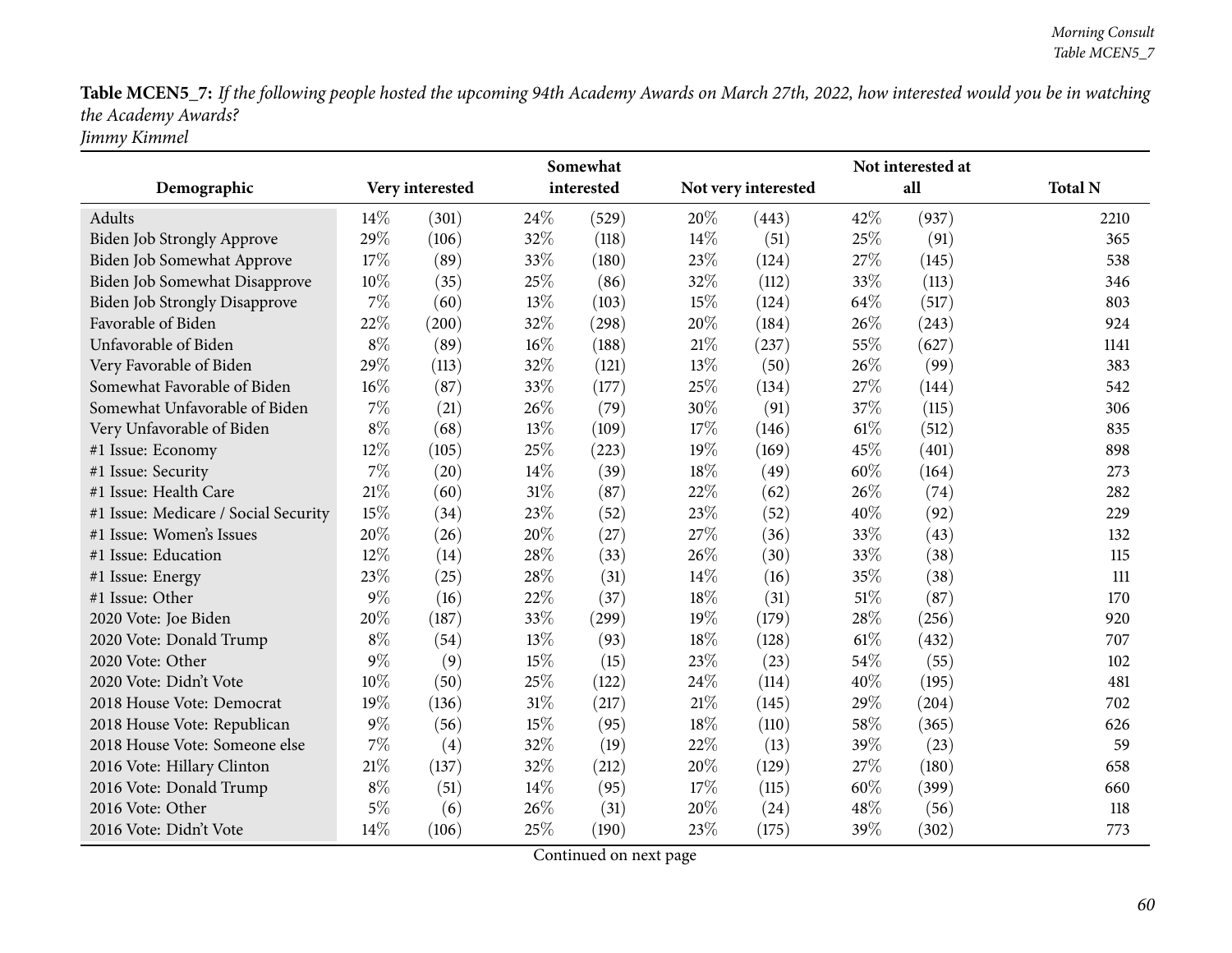|                     |       |                 |        | Somewhat   |        |                     | Not interested at |       |                |
|---------------------|-------|-----------------|--------|------------|--------|---------------------|-------------------|-------|----------------|
| Demographic         |       | Very interested |        | interested |        | Not very interested |                   | all   | <b>Total N</b> |
| Adults              | 14%   | (301)           | 24%    | (529)      | 20%    | (443)               | 42%               | (937) | 2210           |
| Voted in 2014: Yes  | 14\%  | (172)           | 23%    | (279)      | 18%    | (220)               | $44\%$            | (538) | 1208           |
| Voted in 2014: No   | 13%   | (129)           | 25%    | (250)      | 22\%   | (223)               | $40\%$            | (399) | 1002           |
| 4-Region: Northeast | 16%   | (63)            | 27%    | (106)      | 20%    | (78)                | 37\%              | (148) | 395            |
| 4-Region: Midwest   | 12%   | (57)            | 25%    | (117)      | $20\%$ | (94)                | 42%               | (196) | 464            |
| 4-Region: South     | 13%   | (107)           | 21\%   | (175)      | 20%    | (162)               | 46%               | (384) | 828            |
| 4-Region: West      | 14%   | (74)            | 25%    | (131)      | 21\%   | (109)               | 40%               | (209) | 522            |
| Film Fans           | 15%   | (288)           | 26%    | (499)      | 20%    | (385)               | 39\%              | (748) | 1920           |
| Avid Film Fans      | 24\%  | (157)           | 30%    | (200)      | 18\%   | (120)               | 28\%              | (187) | 665            |
| Casual Film Fans    | 10%   | (131)           | 24\%   | (298)      | 21\%   | (265)               | 45%               | (560) | 1254           |
| TV Fans             | 15%   | (294)           | 25%    | (497)      | 20%    | (406)               | 40%               | (804) | 2002           |
| Casual TV Fans      | $9\%$ | (95)            | 23%    | (250)      | 22%    | (237)               | $46\%$            | (492) | 1074           |
| Avid TV Fans        | 21\%  | (199)           | 27\%   | (247)      | $18\%$ | (169)               | 34\%              | (312) | 927            |
| Pop Culture Fans    | 19%   | (258)           | $31\%$ | (411)      | 21%    | (284)               | 29%               | (390) | 1343           |
| Has Watched Oscars  | 34\%  | (156)           | 41\%   | (189)      | $16\%$ | (74)                | $9\%$             | (43)  | 462            |

Table MCEN5\_7: If the following people hosted the upcoming 94th Academy Awards on March 27th, 2022, how interested would you be in watching *the Academy Awards?*

*Jimmy Kimmel*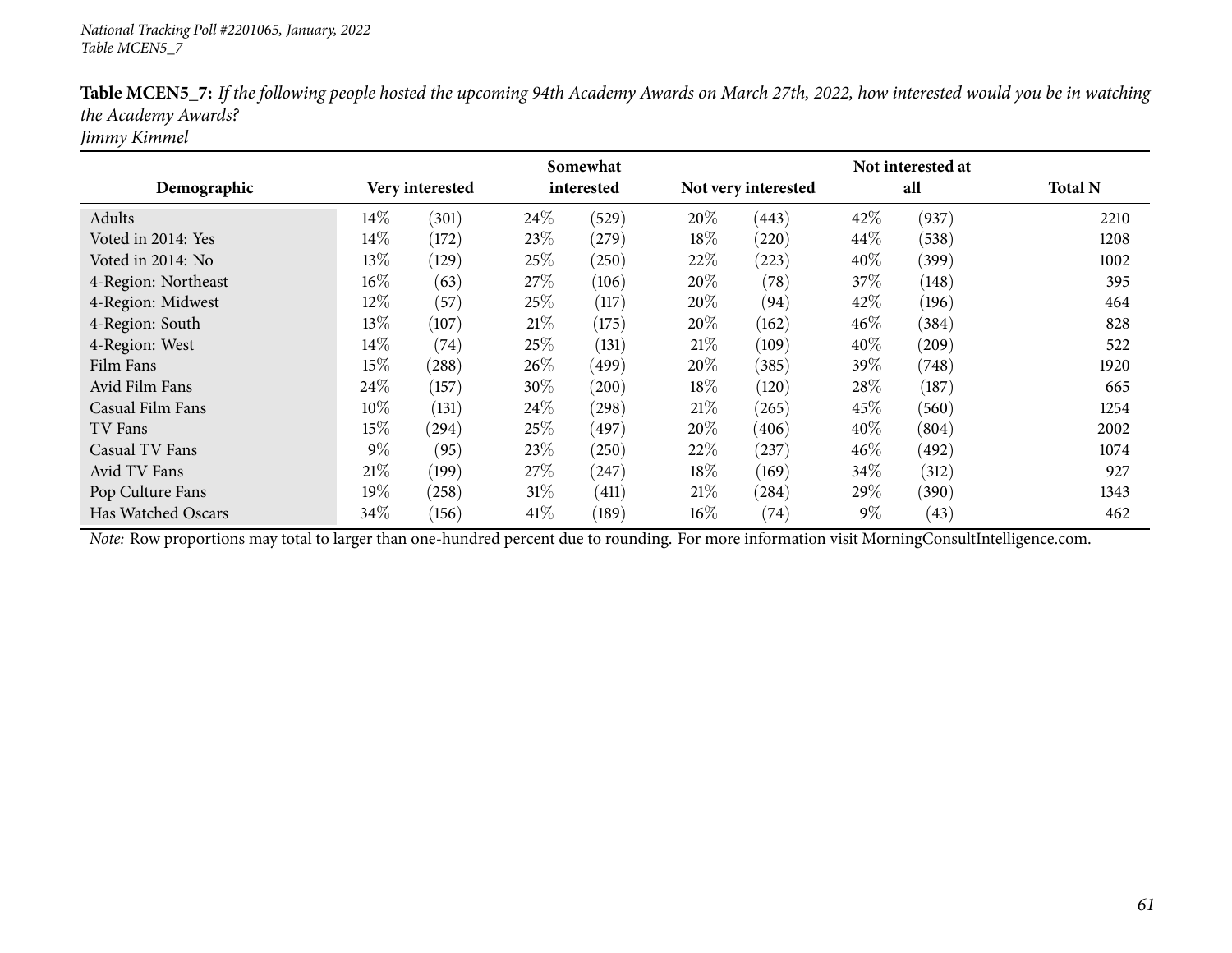Table MCEN5\_8: If the following people hosted the upcoming 94th Academy Awards on March 27th, 2022, how interested would you be in watching *the Academy Awards? Neil Patrick Harris*

|                          | Somewhat |                 |     | Not interested at |        |                     |        |       |                |  |
|--------------------------|----------|-----------------|-----|-------------------|--------|---------------------|--------|-------|----------------|--|
| Demographic              |          | Very interested |     | interested        |        | Not very interested |        | all   | <b>Total N</b> |  |
| Adults                   | 12%      | (269)           | 23% | (513)             | 22%    | (489)               | 42%    | (939) | 2210           |  |
| Gender: Male             | 12%      | (126)           | 23% | (250)             | 22%    | (237)               | 42\%   | (453) | 1067           |  |
| Gender: Female           | 12%      | (143)           | 23% | (263)             | 22%    | (252)               | 42%    | (486) | 1143           |  |
| Age: 18-34               | 18%      | (118)           | 27% | (179)             | 23%    | (149)               | 32%    | (213) | 658            |  |
| Age: 35-44               | 15%      | (55)            | 29% | (103)             | 20%    | (70)                | 36%    | (131) | 359            |  |
| Age: 45-64               | 10%      | (75)            | 21% | (155)             | 23%    | (175)               | 46%    | (349) | 754            |  |
| Age: 65+                 | $5\%$    | (20)            | 17% | (77)              | 22%    | (96)                | 56%    | (245) | 438            |  |
| GenZers: 1997-2012       | 16%      | (43)            | 27% | (73)              | 24\%   | (64)                | 33\%   | (88)  | 267            |  |
| Millennials: 1981-1996   | 19%      | (124)           | 27% | (175)             | $21\%$ | (136)               | 32%    | (207) | 642            |  |
| GenXers: 1965-1980       | 10%      | (60)            | 23% | (137)             | 23%    | (137)               | 44%    | (263) | 597            |  |
| Baby Boomers: 1946-1964  | $6\%$    | (40)            | 18% | (119)             | 22%    | (142)               | 54%    | (350) | 650            |  |
| PID: Dem (no lean)       | 18%      | (141)           | 27% | (215)             | 23%    | (185)               | 32%    | (250) | 792            |  |
| PID: Ind (no lean)       | $9\%$    | (70)            | 24% | (178)             | 23%    | (171)               | 44%    | (335) | 754            |  |
| PID: Rep (no lean)       | $9\%$    | (57)            | 18% | (120)             | 20%    | (133)               | 53%    | (354) | 665            |  |
| PID/Gender: Dem Men      | 19%      | (68)            | 26% | (93)              | 23%    | (84)                | 32%    | (115) | 361            |  |
| PID/Gender: Dem Women    | 17%      | (74)            | 28% | (122)             | 23%    | (101)               | $31\%$ | (135) | 431            |  |
| PID/Gender: Ind Men      | $9\%$    | (33)            | 25% | (89)              | 24%    | (87)                | 42%    | (149) | 358            |  |
| PID/Gender: Ind Women    | $9\%$    | (37)            | 22% | (89)              | $21\%$ | (84)                | 47%    | (185) | 395            |  |
| PID/Gender: Rep Men      | 7%       | (25)            | 20% | (68)              | 19%    | (66)                | 54\%   | (189) | 348            |  |
| PID/Gender: Rep Women    | 10%      | (32)            | 17% | (52)              | $21\%$ | (67)                | 52%    | (166) | 317            |  |
| Ideo: Liberal (1-3)      | 17%      | (101)           | 31% | (191)             | $21\%$ | (126)               | $31\%$ | (191) | 609            |  |
| Ideo: Moderate (4)       | 14%      | (82)            | 25% | (142)             | 26%    | (148)               | 34%    | (193) | 565            |  |
| Ideo: Conservative (5-7) | $7\%$    | (48)            | 17% | (126)             | 20%    | (150)               | 56%    | (414) | 738            |  |
| Educ: < College          | $11\%$   | (174)           | 21% | (326)             | 22%    | (335)               | 45%    | (683) | 1519           |  |
| Educ: Bachelors degree   | 14%      | (62)            | 28% | (124)             | 22%    | (96)                | 37%    | (164) | 446            |  |
| Educ: Post-grad          | 13%      | (33)            | 25% | (62)              | 24%    | (58)                | 38%    | (92)  | 245            |  |
| Income: Under 50k        | $11\%$   | (130)           | 23% | (268)             | 23%    | (262)               | 43%    | (502) | 1162           |  |
| Income: 50k-100k         | 13%      | (91)            | 24% | (169)             | 20%    | (145)               | 43%    | (308) | 714            |  |
| Income: 100k+            | 14%      | (47)            | 23% | (76)              | 25%    | (82)                | 39%    | (129) | 334            |  |
| Ethnicity: White         | 12%      | (206)           | 23% | (390)             | 22%    | (378)               | 44%    | (755) | 1730           |  |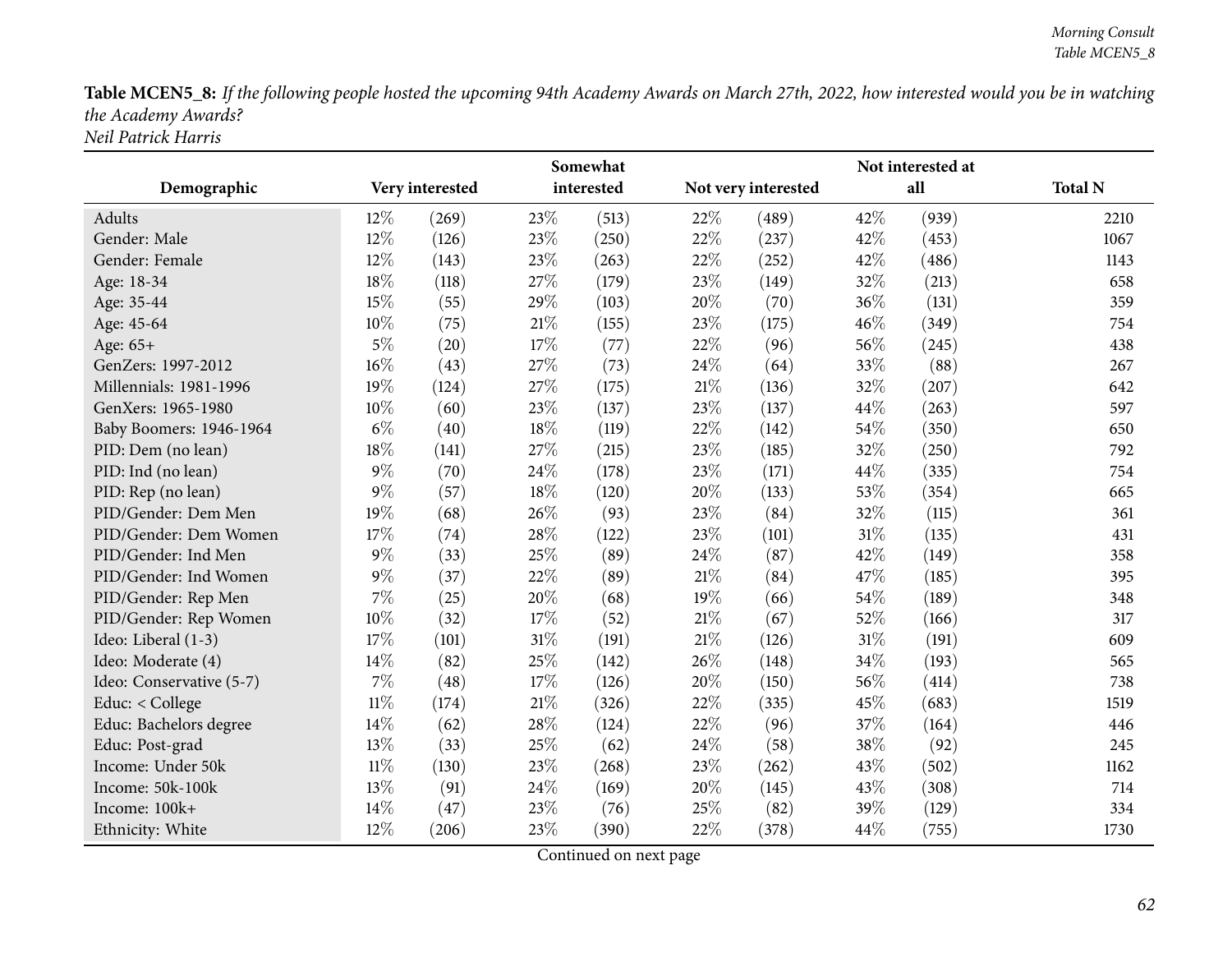| Table MCEN5_8: If the following people hosted the upcoming 94th Academy Awards on March 27th, 2022, how interested would you be in watching |
|---------------------------------------------------------------------------------------------------------------------------------------------|
| the Academy Awards?                                                                                                                         |
| Neil Patrick Harris                                                                                                                         |

|                                   |        | Somewhat        |        |            |        | Not interested at   |      |                     |                |  |  |
|-----------------------------------|--------|-----------------|--------|------------|--------|---------------------|------|---------------------|----------------|--|--|
| Demographic                       |        | Very interested |        | interested |        | Not very interested |      | all                 | <b>Total N</b> |  |  |
| <b>Adults</b>                     | 12%    | (269)           | 23%    | (513)      | 22%    | (489)               | 42%  | (939)               | 2210           |  |  |
| Ethnicity: Hispanic               | 15%    | (54)            | 23%    | (80)       | 25%    | (88)                | 37%  | (129)               | 351            |  |  |
| Ethnicity: Black                  | 14%    | (40)            | $31\%$ | (84)       | 21\%   | (59)                | 33%  | (92)                | 276            |  |  |
| Ethnicity: Other                  | $11\%$ | (23)            | 19%    | (38)       | 25%    | (52)                | 45%  | (92)                | 205            |  |  |
| All Christian                     | $11\%$ | (100)           | 22%    | (206)      | 22%    | (201)               | 46%  | (426)               | 932            |  |  |
| All Non-Christian                 | 21%    | (23)            | 27%    | (29)       | 19%    | (20)                | 33%  | (35)                | 106            |  |  |
| Atheist                           | 13%    | (15)            | 32%    | (38)       | 22%    | (25)                | 33%  | (39)                | 116            |  |  |
| Agnostic/Nothing in particular    | 12%    | (79)            | 23%    | (153)      | 23%    | (150)               | 42%  | (280)               | 662            |  |  |
| Something Else                    | 13%    | (52)            | 22%    | (88)       | 24%    | (94)                | 41%  | (160)               | 393            |  |  |
| Religious Non-Protestant/Catholic | 19%    | (25)            | 24%    | (31)       | 22%    | (28)                | 35%  | (46)                | 130            |  |  |
| Evangelical                       | $11\%$ | (63)            | $21\%$ | (113)      | 23%    | (126)               | 45%  | (245)               | 547            |  |  |
| Non-Evangelical                   | $11\%$ | (84)            | 24%    | (175)      | $21\%$ | (157)               | 44%  | (322)               | 738            |  |  |
| Community: Urban                  | 16%    | (97)            | 25%    | (155)      | 23%    | (140)               | 36%  | (221)               | 612            |  |  |
| Community: Suburban               | 12%    | (119)           | 23%    | (231)      | 22%    | (224)               | 44\% | (454)               | 1028           |  |  |
| Community: Rural                  | 9%     | (53)            | 22%    | (127)      | 22%    | (126)               | 46%  | (263)               | 570            |  |  |
| <b>Employ: Private Sector</b>     | 13%    | (92)            | 25%    | (179)      | 23\%   | (163)               | 39%  | (278)               | 712            |  |  |
| <b>Employ: Government</b>         | 10%    | (13)            | $31\%$ | (44)       | 19%    | (26)                | 40%  | (57)                | 141            |  |  |
| Employ: Self-Employed             | 19%    | (39)            | 27%    | (56)       | 22%    | (46)                | 32%  | (66)                | 206            |  |  |
| Employ: Homemaker                 | 15%    | (21)            | 26%    | (37)       | 14\%   | (20)                | 44%  | (61)                | 139            |  |  |
| Employ: Student                   | 13%    | (10)            | 25%    | (18)       | 29%    | (21)                | 33%  | (24)                | 73             |  |  |
| Employ: Retired                   | $6\%$  | (26)            | 18%    | (84)       | 23%    | (110)               | 54%  | (255)               | 476            |  |  |
| Employ: Unemployed                | 14%    | (42)            | 24%    | (69)       | 20%    | (59)                | 42%  | (123)               | 293            |  |  |
| Employ: Other                     | 15%    | (25)            | 15%    | (26)       | 26%    | (44)                | 44%  | (75)                | 170            |  |  |
| Military HH: Yes                  | $11\%$ | (36)            | 19%    | (61)       | 19%    | (61)                | 51\% | (163)               | 321            |  |  |
| Military HH: No                   | 12%    | (232)           | 24%    | (452)      | 23%    | (429)               | 41\% | (776)               | 1889           |  |  |
| RD/WT: Right Direction            | 18%    | (121)           | 28%    | (193)      | 22%    | (152)               | 32%  | (217)               | 683            |  |  |
| RD/WT: Wrong Track                | 10%    | (148)           | $21\%$ | (320)      | 22%    | (338)               | 47%  | (722)               | 1527           |  |  |
| <b>Biden Job Approve</b>          | 17%    | (154)           | 29%    | (259)      | 22%    | (202)               | 32%  | $\left( 289\right)$ | 904            |  |  |
| <b>Biden Job Disapprove</b>       | $8\%$  | (94)            | 20%    | (229)      | 22%    | (249)               | 50%  | (578)               | 1150           |  |  |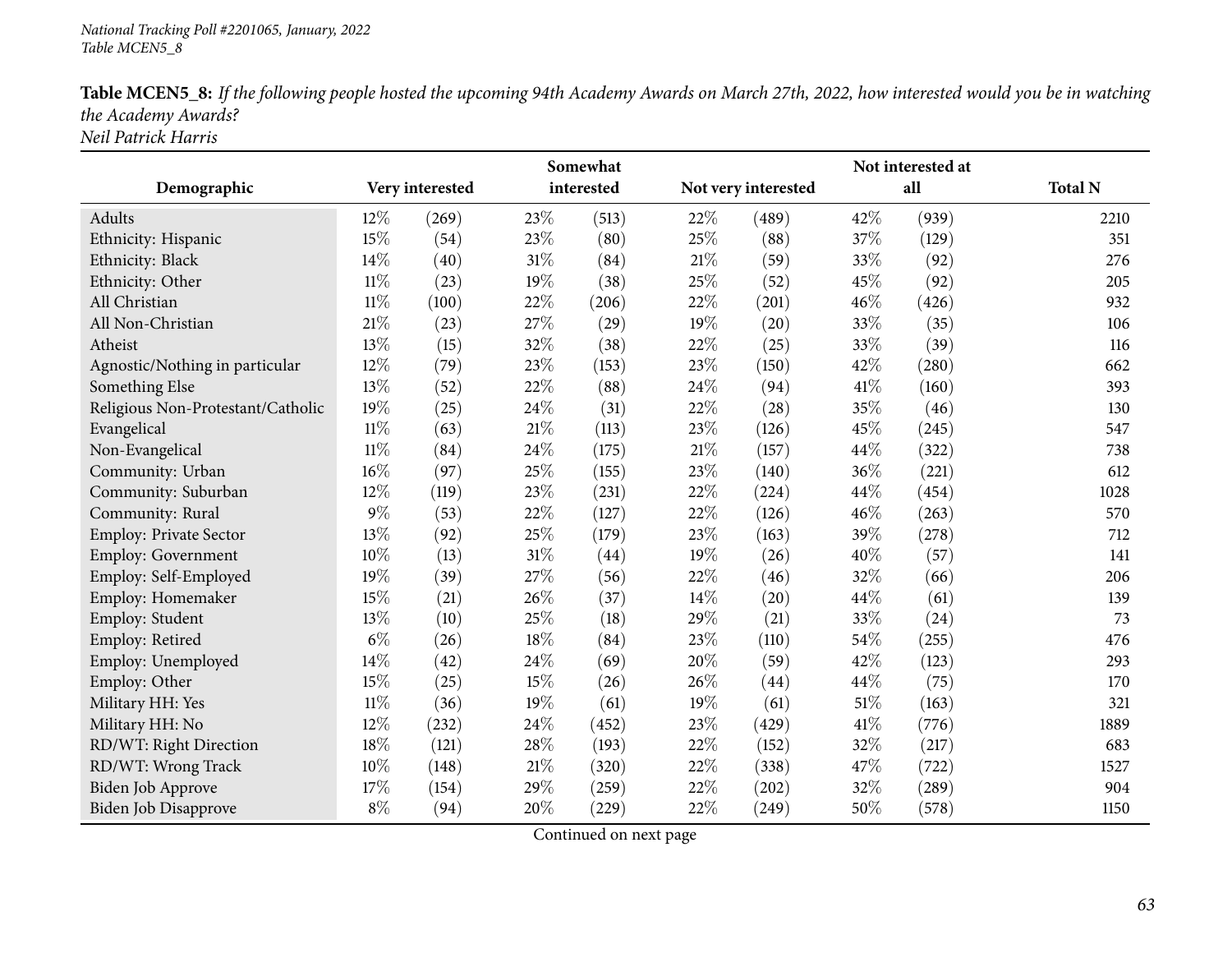Table MCEN5\_8: If the following people hosted the upcoming 94th Academy Awards on March 27th, 2022, how interested would you be in watching *the Academy Awards? Neil Patrick Harris*

|                                      |        |                 | Somewhat |            |        |                     |      | Not interested at |                |
|--------------------------------------|--------|-----------------|----------|------------|--------|---------------------|------|-------------------|----------------|
| Demographic                          |        | Very interested |          | interested |        | Not very interested |      | all               | <b>Total N</b> |
| Adults                               | 12%    | (269)           | 23%      | (513)      | $22\%$ | (489)               | 42%  | (939)             | 2210           |
| Biden Job Strongly Approve           | 21%    | (76)            | 27%      | (100)      | 20%    | (71)                | 32%  | (118)             | 365            |
| Biden Job Somewhat Approve           | 15%    | (78)            | 29%      | (158)      | 24\%   | (131)               | 32%  | (171)             | 538            |
| Biden Job Somewhat Disapprove        | $11\%$ | (38)            | 26%      | (90)       | 27%    | (94)                | 36%  | (124)             | 346            |
| <b>Biden Job Strongly Disapprove</b> | 7%     | (56)            | 17%      | (139)      | $19\%$ | (154)               | 57%  | (454)             | 803            |
| Favorable of Biden                   | 17%    | (153)           | 28%      | (260)      | 23%    | (212)               | 32%  | (300)             | 924            |
| Unfavorable of Biden                 | $8\%$  | (92)            | 20%      | (227)      | 21%    | (243)               | 51%  | (579)             | 1141           |
| Very Favorable of Biden              | 19%    | (73)            | 29%      | (109)      | 19%    | (73)                | 33%  | (128)             | 383            |
| Somewhat Favorable of Biden          | 15%    | (80)            | 28%      | (150)      | 26\%   | (139)               | 32%  | (172)             | 542            |
| Somewhat Unfavorable of Biden        | 12%    | (37)            | 28%      | (86)       | 24\%   | (74)                | 35%  | (109)             | 306            |
| Very Unfavorable of Biden            | 7%     | (54)            | 17%      | (141)      | 20%    | (169)               | 56%  | (470)             | 835            |
| #1 Issue: Economy                    | $11\%$ | (101)           | 23%      | (211)      | 22%    | (197)               | 43%  | (388)             | 898            |
| #1 Issue: Security                   | 9%     | (24)            | 14%      | (37)       | 19%    | (51)                | 59%  | (160)             | 273            |
| #1 Issue: Health Care                | 21\%   | (58)            | 30%      | (85)       | 19%    | (53)                | 30%  | (86)              | 282            |
| #1 Issue: Medicare / Social Security | $11\%$ | (25)            | 20%      | (46)       | 23%    | (53)                | 46%  | (106)             | 229            |
| #1 Issue: Women's Issues             | 17%    | (23)            | 28%      | (37)       | 29%    | (38)                | 25%  | (34)              | 132            |
| #1 Issue: Education                  | $9\%$  | (10)            | 22%      | (25)       | 32%    | (37)                | 37%  | (43)              | 115            |
| #1 Issue: Energy                     | 15%    | (16)            | 28%      | (31)       | 23%    | (25)                | 35%  | (38)              | 111            |
| #1 Issue: Other                      | $6\%$  | (11)            | 24\%     | (41)       | 20%    | (35)                | 49%  | (84)              | 170            |
| 2020 Vote: Joe Biden                 | 17%    | (156)           | 28%      | (255)      | 22%    | (205)               | 33%  | (304)             | 920            |
| 2020 Vote: Donald Trump              | $7\%$  | (52)            | $16\%$   | (110)      | $21\%$ | (148)               | 56%  | (397)             | 707            |
| 2020 Vote: Other                     | $9\%$  | (9)             | 24%      | (24)       | 25%    | (26)                | 42%  | (43)              | 102            |
| 2020 Vote: Didn't Vote               | $11\%$ | (51)            | 26%      | (123)      | 23\%   | (111)               | 41\% | (195)             | 481            |
| 2018 House Vote: Democrat            | 16%    | (114)           | 27%      | (191)      | 25%    | (175)               | 32%  | (223)             | 702            |
| 2018 House Vote: Republican          | 7%     | (42)            | 18%      | (110)      | $21\%$ | (134)               | 54%  | (340)             | 626            |
| 2018 House Vote: Someone else        | $2\%$  | (1)             | 43%      | (25)       | 25%    | (15)                | 30%  | (18)              | 59             |
| 2016 Vote: Hillary Clinton           | 16%    | (103)           | 30%      | (195)      | 23%    | (149)               | 32%  | (212)             | 658            |
| 2016 Vote: Donald Trump              | $7\%$  | (44)            | $16\%$   | (109)      | 20%    | (130)               | 57%  | (377)             | 660            |
| 2016 Vote: Other                     | 7%     | (9)             | 29%      | (35)       | 23%    | (27)                | 41\% | (48)              | 118            |
| 2016 Vote: Didn't Vote               | 15%    | (113)           | 23%      | (174)      | 24\%   | (184)               | 39%  | (302)             | 773            |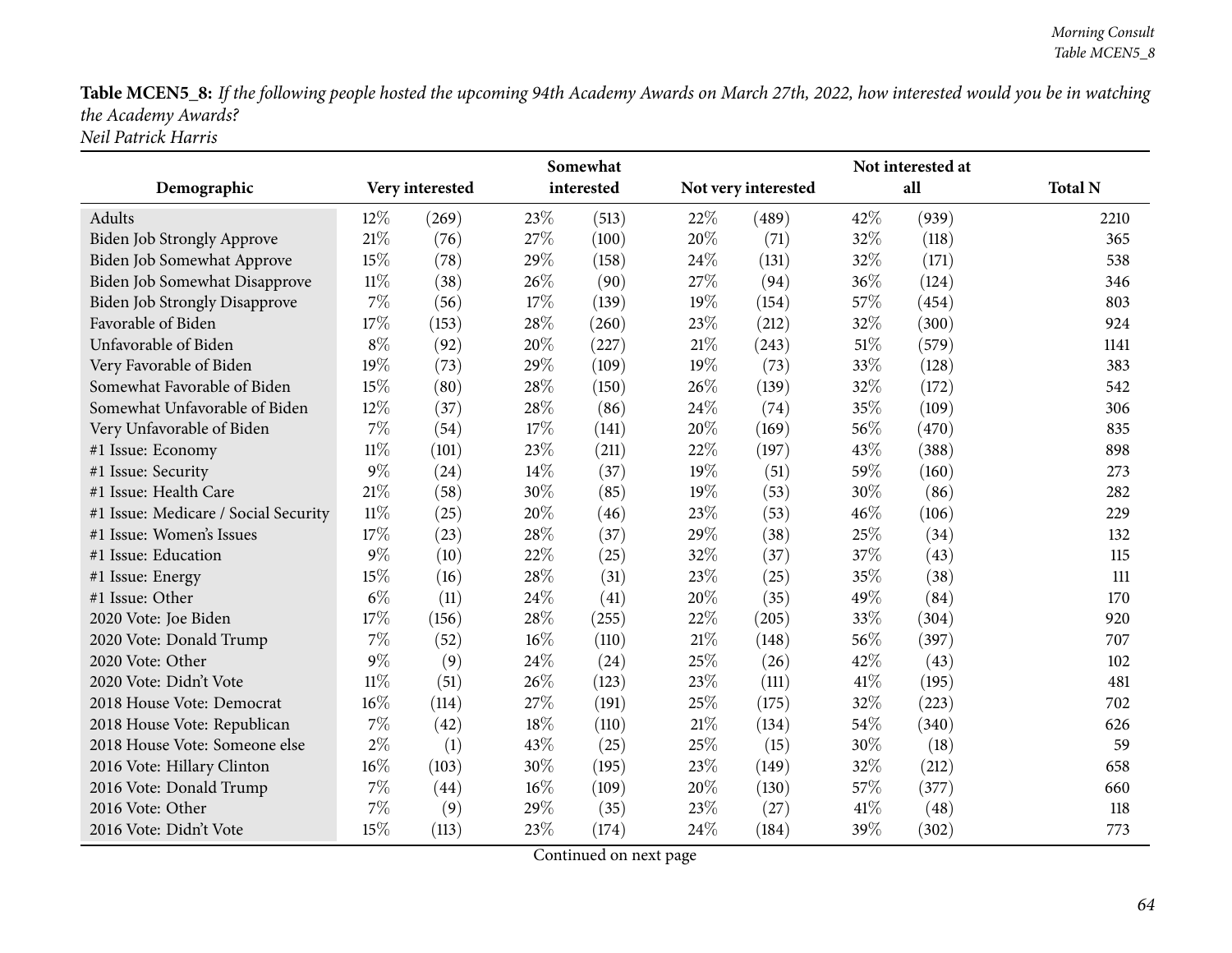|                     |        |                 |      | Somewhat   |        | Not interested at   |        |       |                |
|---------------------|--------|-----------------|------|------------|--------|---------------------|--------|-------|----------------|
| Demographic         |        | Very interested |      | interested |        | Not very interested |        | all   | <b>Total N</b> |
| Adults              | 12%    | (269)           | 23%  | (513)      | 22%    | (489)               | 42%    | (939) | 2210           |
| Voted in 2014: Yes  | $11\%$ | (127)           | 24\% | (295)      | 21%    | (256)               | 44%    | (530) | 1208           |
| Voted in 2014: No   | 14%    | (141)           | 22%  | (218)      | 23\%   | (233)               | 41%    | (409) | 1002           |
| 4-Region: Northeast | $11\%$ | (45)            | 27%  | (107)      | 22%    | (87)                | 39%    | (156) | 395            |
| 4-Region: Midwest   | 10%    | (48)            | 22%  | (103)      | $24\%$ | (113)               | 43\%   | (200) | 464            |
| 4-Region: South     | 12%    | (96)            | 22%  | (180)      | 20%    | (166)               | 47\%   | (386) | 828            |
| 4-Region: West      | 15%    | (80)            | 23%  | (123)      | 24\%   | (123)               | 38\%   | (197) | 522            |
| Film Fans           | 13%    | (258)           | 25%  | (485)      | 23%    | (434)               | 39\%   | (743) | 1920           |
| Avid Film Fans      | 22%    | (144)           | 28\% | (183)      | 21%    | (141)               | $30\%$ | (196) | 665            |
| Casual Film Fans    | $9\%$  | (114)           | 24\% | (301)      | 23%    | (293)               | 44%    | (546) | 1254           |
| TV Fans             | 13\%   | (256)           | 24\% | (486)      | 22%    | (447)               | 41%    | (813) | 2002           |
| Casual TV Fans      | $8\%$  | (91)            | 23\% | (245)      | 23\%   | (252)               | 45\%   | (486) | 1074           |
| Avid TV Fans        | 18%    | (165)           | 26%  | (241)      | 21\%   | (194)               | 35%    | (327) | 927            |
| Pop Culture Fans    | 17%    | (232)           | 29%  | (390)      | 23\%   | (313)               | 30\%   | (408) | 1343           |
| Has Watched Oscars  | 26%    | (120)           | 38%  | (175)      | 23\%   | (105)               | 13%    | (62)  | 462            |

Table MCEN5\_8: If the following people hosted the upcoming 94th Academy Awards on March 27th, 2022, how interested would you be in watching *the Academy Awards?*

*Neil Patrick Harris*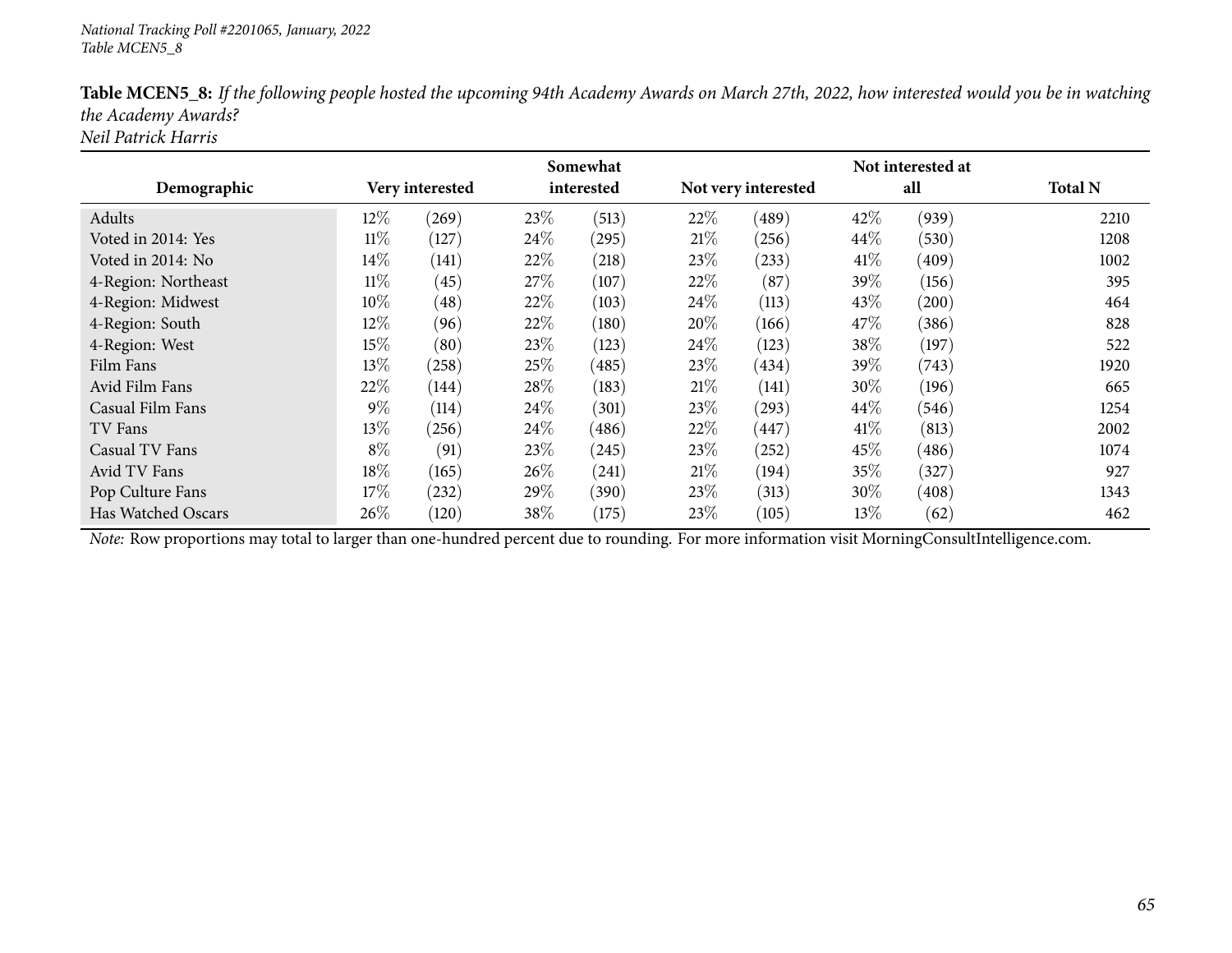Table MCEN5\_9: If the following people hosted the upcoming 94th Academy Awards on March 27th, 2022, how interested would you be in watching *the Academy Awards? Ellen DeGeneres*

|                          |        | Somewhat        |        |            |        |                     | Not interested at |        |                |  |  |
|--------------------------|--------|-----------------|--------|------------|--------|---------------------|-------------------|--------|----------------|--|--|
| Demographic              |        | Very interested |        | interested |        | Not very interested |                   | all    | <b>Total N</b> |  |  |
| Adults                   | $11\%$ | (238)           | 19%    | (418)      | 20%    | (436)               | 51\%              | (1118) | 2210           |  |  |
| Gender: Male             | $9\%$  | (94)            | 17%    | (177)      | 21%    | (223)               | 54\%              | (573)  | 1067           |  |  |
| Gender: Female           | 13%    | (145)           | $21\%$ | (241)      | 19%    | (213)               | 48%               | (545)  | 1143           |  |  |
| Age: 18-34               | 13%    | (88)            | 20%    | (129)      | 21%    | (140)               | 46%               | (301)  | 658            |  |  |
| Age: 35-44               | 15%    | (53)            | 22%    | (78)       | 19%    | (70)                | 44\%              | (158)  | 359            |  |  |
| Age: 45-64               | $9\%$  | (69)            | 19%    | (142)      | 20%    | (150)               | 52%               | (393)  | 754            |  |  |
| Age: 65+                 | $6\%$  | (27)            | $16\%$ | (69)       | 17%    | (75)                | 61%               | (267)  | 438            |  |  |
| GenZers: 1997-2012       | $11\%$ | (30)            | 19%    | (51)       | 20%    | (54)                | 50%               | (133)  | 267            |  |  |
| Millennials: 1981-1996   | 16%    | (102)           | 20%    | (131)      | 22%    | (138)               | 42%               | (271)  | 642            |  |  |
| GenXers: 1965-1980       | 10%    | (63)            | 22%    | (129)      | 19%    | (112)               | 49%               | (294)  | 597            |  |  |
| Baby Boomers: 1946-1964  | $6\%$  | (42)            | 15%    | (98)       | 19%    | (125)               | 59%               | (386)  | 650            |  |  |
| PID: Dem (no lean)       | 15%    | (122)           | 24%    | (191)      | 23%    | (183)               | 37%               | (295)  | 792            |  |  |
| PID: Ind (no lean)       | $9\%$  | (67)            | $16\%$ | (121)      | $21\%$ | (156)               | 54%               | (409)  | 754            |  |  |
| PID: Rep (no lean)       | 7%     | (49)            | 16%    | (106)      | 14\%   | (96)                | 62%               | (414)  | 665            |  |  |
| PID/Gender: Dem Men      | 14%    | (49)            | 25%    | (90)       | 23%    | (81)                | 39%               | (140)  | 361            |  |  |
| PID/Gender: Dem Women    | 17%    | (73)            | 23%    | (101)      | 24\%   | (102)               | 36%               | (155)  | 431            |  |  |
| PID/Gender: Ind Men      | $6\%$  | (23)            | $10\%$ | (37)       | 26%    | (93)                | 57%               | (206)  | 358            |  |  |
| PID/Gender: Ind Women    | $11\%$ | (44)            | 21%    | (84)       | $16\%$ | (64)                | $51\%$            | (203)  | 395            |  |  |
| PID/Gender: Rep Men      | $6\%$  | (21)            | $14\%$ | (50)       | 14\%   | (49)                | 65%               | (227)  | 348            |  |  |
| PID/Gender: Rep Women    | $9\%$  | (28)            | 18%    | (56)       | 15%    | (47)                | 59%               | (186)  | 317            |  |  |
| Ideo: Liberal (1-3)      | 15%    | (94)            | $21\%$ | (126)      | 23%    | (139)               | 41\%              | (251)  | 609            |  |  |
| Ideo: Moderate (4)       | 10%    | (59)            | 23%    | (132)      | 23%    | (132)               | 43%               | (242)  | 565            |  |  |
| Ideo: Conservative (5-7) | 7%     | (50)            | 14%    | (104)      | 15%    | (113)               | 64%               | (471)  | 738            |  |  |
| Educ: < College          | 10%    | (158)           | $18\%$ | (274)      | 19%    | (291)               | 52%               | (796)  | 1519           |  |  |
| Educ: Bachelors degree   | $11\%$ | (47)            | 22%    | (97)       | 22%    | (96)                | 46%               | (206)  | 446            |  |  |
| Educ: Post-grad          | 14%    | (33)            | 19%    | (46)       | 20%    | (49)                | 48\%              | (117)  | 245            |  |  |
| Income: Under 50k        | $11\%$ | (132)           | $18\%$ | (213)      | 20%    | (230)               | 50%               | (587)  | 1162           |  |  |
| Income: 50k-100k         | 10%    | (69)            | 19%    | (137)      | 20%    | (140)               | 52%               | (368)  | 714            |  |  |
| Income: 100k+            | $11\%$ | (36)            | 20%    | (68)       | 20%    | (66)                | 49%               | (163)  | 334            |  |  |
| Ethnicity: White         | 10%    | (170)           | 17%    | (296)      | 20%    | (346)               | 53%               | (918)  | 1730           |  |  |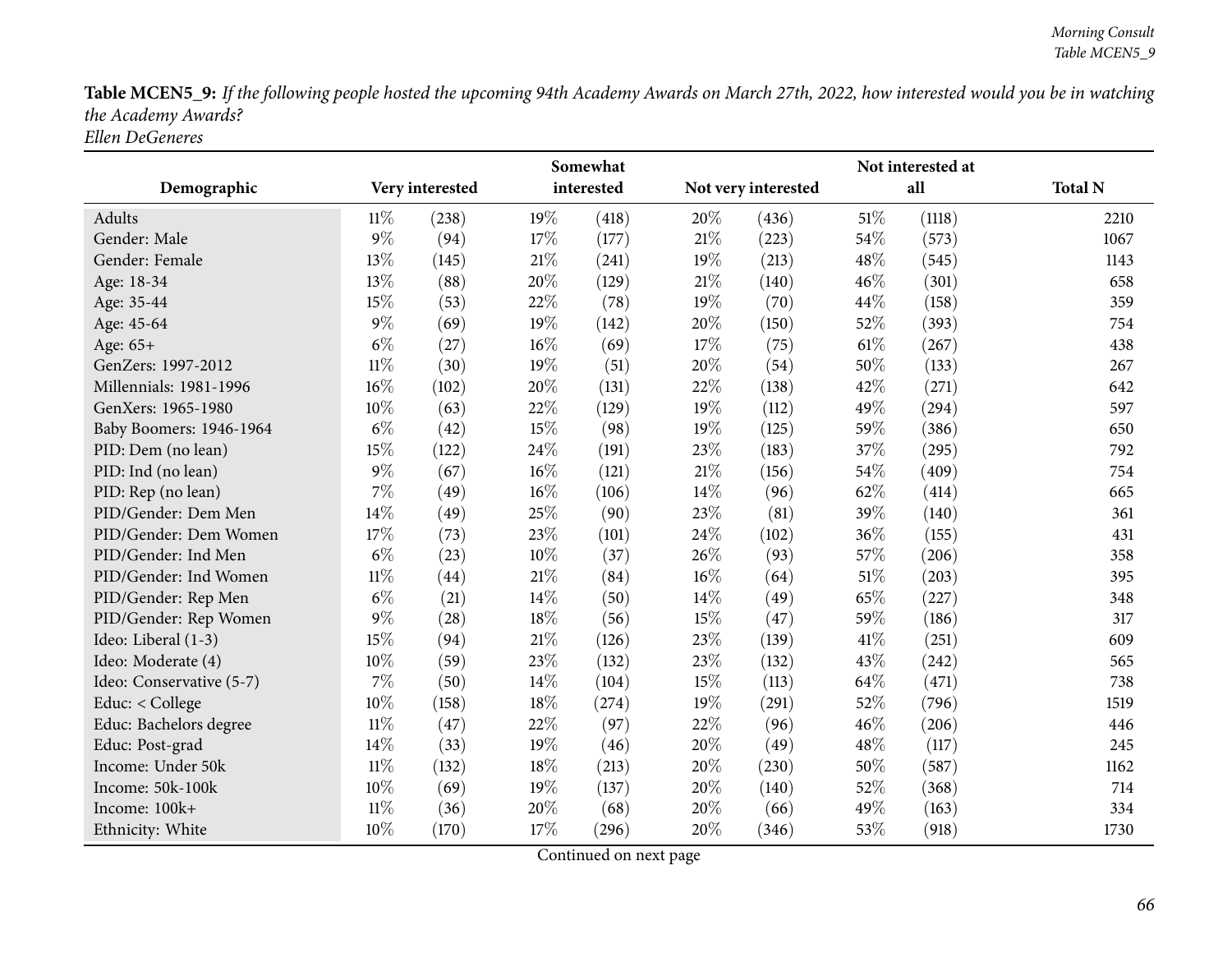| Table MCEN5_9: If the following people hosted the upcoming 94th Academy Awards on March 27th, 2022, how interested would you be in watching |
|---------------------------------------------------------------------------------------------------------------------------------------------|
| the Academy Awards?                                                                                                                         |
| Ellen DeGeneres                                                                                                                             |

|                                   |                 |                     |        | Somewhat   |        |                     |      | Not interested at |                |
|-----------------------------------|-----------------|---------------------|--------|------------|--------|---------------------|------|-------------------|----------------|
| Demographic                       | Very interested |                     |        | interested |        | Not very interested |      | all               | <b>Total N</b> |
| Adults                            | $11\%$          | (238)               | 19%    | (418)      | 20%    | (436)               | 51\% | (1118)            | 2210           |
| Ethnicity: Hispanic               | $11\%$          | (40)                | 19%    | (68)       | 20%    | (71)                | 49%  | (172)             | 351            |
| Ethnicity: Black                  | 20%             | (55)                | 29%    | (79)       | 19%    | (54)                | 32%  | (88)              | 276            |
| Ethnicity: Other                  | $7\%$           | (14)                | $21\%$ | (42)       | 18%    | (36)                | 55%  | (112)             | 205            |
| All Christian                     | 10%             | (90)                | 20%    | (185)      | 20%    | (189)               | 50%  | (469)             | 932            |
| All Non-Christian                 | 24\%            | (26)                | 12%    | (12)       | 26%    | (27)                | 38%  | (41)              | 106            |
| Atheist                           | $3\%$           | (3)                 | 17%    | (20)       | 17%    | (20)                | 63%  | (73)              | 116            |
| Agnostic/Nothing in particular    | $9\%$           | (60)                | 19%    | (129)      | 20%    | (131)               | 52%  | (342)             | 662            |
| Something Else                    | 15%             | (59)                | 18%    | (72)       | 18%    | (70)                | 49%  | (193)             | 393            |
| Religious Non-Protestant/Catholic | 21%             | (27)                | 13%    | (17)       | 29%    | (38)                | 37%  | (48)              | 130            |
| Evangelical                       | 14%             | (77)                | 18%    | (100)      | 19%    | (103)               | 49%  | (267)             | 547            |
| Non-Evangelical                   | $9\%$           | (68)                | 20%    | (151)      | 19%    | (142)               | 51%  | (379)             | 738            |
| Community: Urban                  | 16%             | (95)                | 24%    | (145)      | 21\%   | (127)               | 40%  | (245)             | 612            |
| Community: Suburban               | $9\%$           | (91)                | 19%    | (194)      | 19%    | (198)               | 53%  | (545)             | 1028           |
| Community: Rural                  | $9\%$           | (52)                | 14%    | (79)       | 19%    | (111)               | 58%  | (328)             | 570            |
| Employ: Private Sector            | $9\%$           | (68)                | 21%    | (148)      | 20%    | (144)               | 49%  | (352)             | 712            |
| Employ: Government                | 10%             | (14)                | 28%    | (40)       | 22%    | (31)                | 40%  | (56)              | 141            |
| Employ: Self-Employed             | 18%             | (38)                | 20%    | (42)       | 25%    | (52)                | 36%  | (74)              | 206            |
| Employ: Homemaker                 | $9\%$           | (12)                | 22%    | (31)       | 20%    | (28)                | 49%  | (68)              | 139            |
| Employ: Student                   | 10%             | (7)                 | 20%    | (14)       | 17%    | (13)                | 54%  | (39)              | 73             |
| Employ: Retired                   | $8\%$           | (38)                | 16%    | (76)       | 16%    | (78)                | 60%  | (284)             | 476            |
| Employ: Unemployed                | 13%             | (37)                | 16%    | (48)       | 19%    | (56)                | 52%  | (152)             | 293            |
| Employ: Other                     | 14%             | (24)                | $11\%$ | (18)       | 20%    | (34)                | 55%  | (93)              | 170            |
| Military HH: Yes                  | $11\%$          | (34)                | 16%    | (53)       | 13%    | (43)                | 59%  | (191)             | 321            |
| Military HH: No                   | $11\%$          | $\left( 204\right)$ | 19%    | (365)      | $21\%$ | (393)               | 49%  | (928)             | 1889           |
| RD/WT: Right Direction            | 17%             | (119)               | 26%    | (181)      | 21\%   | (146)               | 35%  | (237)             | 683            |
| RD/WT: Wrong Track                | $8\%$           | (119)               | $16\%$ | (237)      | 19%    | (290)               | 58%  | (881)             | 1527           |
| Biden Job Approve                 | 16%             | (144)               | 26%    | (238)      | 24\%   | (215)               | 34%  | (308)             | 904            |
| Biden Job Disapprove              | $7\%$           | (79)                | 13%    | (154)      | 17%    | (197)               | 63%  | (720)             | 1150           |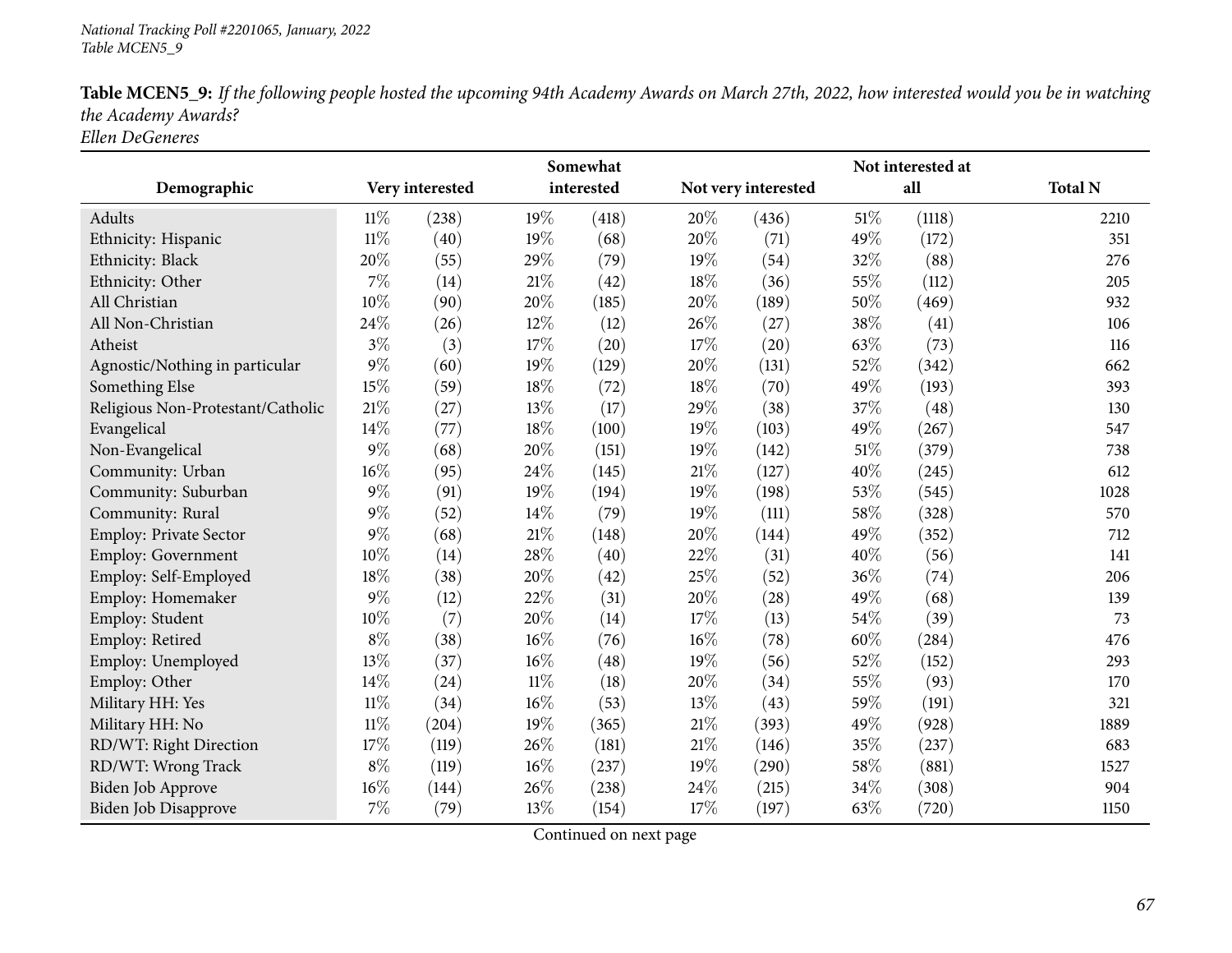Table MCEN5\_9: If the following people hosted the upcoming 94th Academy Awards on March 27th, 2022, how interested would you be in watching *the Academy Awards? Ellen DeGeneres*

|                                      |        |                 |        | Somewhat   |        |                     |      | Not interested at |                |
|--------------------------------------|--------|-----------------|--------|------------|--------|---------------------|------|-------------------|----------------|
| Demographic                          |        | Very interested |        | interested |        | Not very interested |      | all               | <b>Total N</b> |
| Adults                               | 11%    | (238)           | 19%    | (418)      | 20%    | (436)               | 51\% | (1118)            | 2210           |
| <b>Biden Job Strongly Approve</b>    | 23%    | (85)            | 26\%   | (96)       | $19\%$ | (69)                | 32%  | (115)             | 365            |
| Biden Job Somewhat Approve           | $11\%$ | (59)            | 26%    | (141)      | 27%    | (146)               | 36%  | (193)             | 538            |
| Biden Job Somewhat Disapprove        | 10%    | (35)            | 18%    | (63)       | 25%    | (88)                | 46%  | (161)             | 346            |
| <b>Biden Job Strongly Disapprove</b> | $6\%$  | (45)            | $11\%$ | (91)       | 14\%   | (109)               | 70%  | (559)             | 803            |
| Favorable of Biden                   | $16\%$ | (145)           | 25%    | (233)      | 24\%   | (218)               | 36%  | (328)             | 924            |
| Unfavorable of Biden                 | $6\%$  | (68)            | 14%    | (157)      | 17%    | (196)               | 63%  | (720)             | 1141           |
| Very Favorable of Biden              | 21\%   | (82)            | 28%    | (106)      | $19\%$ | (71)                | 32%  | (124)             | 383            |
| Somewhat Favorable of Biden          | 12%    | (63)            | 23%    | (127)      | 27\%   | (147)               | 38%  | (204)             | 542            |
| Somewhat Unfavorable of Biden        | $8\%$  | (24)            | 18%    | (55)       | 22%    | (67)                | 53%  | (161)             | 306            |
| Very Unfavorable of Biden            | $5\%$  | (44)            | 12%    | (103)      | 16%    | (129)               | 67%  | (558)             | 835            |
| #1 Issue: Economy                    | $9\%$  | (84)            | 19%    | (174)      | 20%    | (182)               | 51\% | (457)             | 898            |
| #1 Issue: Security                   | $5\%$  | (15)            | 14%    | (37)       | 12%    | (33)                | 69%  | (188)             | 273            |
| #1 Issue: Health Care                | 19%    | (53)            | 21%    | (60)       | 25%    | (69)                | 35%  | (100)             | 282            |
| #1 Issue: Medicare / Social Security | 13%    | (29)            | $16\%$ | (37)       | 22%    | (50)                | 49%  | (113)             | 229            |
| #1 Issue: Women's Issues             | 15%    | (20)            | 22%    | (30)       | 21%    | (28)                | 41\% | (54)              | 132            |
| #1 Issue: Education                  | $8\%$  | (9)             | 27%    | (31)       | 22%    | (25)                | 43%  | (49)              | 115            |
| #1 Issue: Energy                     | 17%    | (19)            | 17%    | (19)       | 15%    | (16)                | 51%  | (56)              | 111            |
| #1 Issue: Other                      | $5\%$  | (9)             | $17\%$ | (29)       | 18%    | (31)                | 59%  | (101)             | 170            |
| 2020 Vote: Joe Biden                 | 15%    | (137)           | 24%    | (218)      | 23%    | (215)               | 38%  | (351)             | 920            |
| 2020 Vote: Donald Trump              | $6\%$  | (43)            | 14%    | (96)       | 15%    | (105)               | 66%  | (463)             | 707            |
| 2020 Vote: Other                     | $5\%$  | (5)             | $7\%$  | (7)        | 37\%   | (38)                | 51\% | (52)              | 102            |
| 2020 Vote: Didn't Vote               | $11\%$ | (54)            | 20%    | (98)       | $16\%$ | (78)                | 52%  | (251)             | 481            |
| 2018 House Vote: Democrat            | 13%    | (92)            | 23%    | (161)      | 25%    | (175)               | 39%  | (275)             | 702            |
| 2018 House Vote: Republican          | $6\%$  | (39)            | 15%    | (94)       | 16%    | (98)                | 63%  | (394)             | 626            |
| 2018 House Vote: Someone else        | $9\%$  | (6)             | $21\%$ | (12)       | 30%    | (18)                | 39%  | (23)              | 59             |
| 2016 Vote: Hillary Clinton           | 13%    | (87)            | 25%    | (163)      | 25%    | (162)               | 37%  | (245)             | 658            |
| 2016 Vote: Donald Trump              | $5\%$  | (34)            | 14%    | (94)       | 14%    | (95)                | 66%  | (439)             | 660            |
| 2016 Vote: Other                     | 7%     | (8)             | 17%    | (20)       | 22%    | (26)                | 53%  | (63)              | 118            |
| 2016 Vote: Didn't Vote               | 14%    | (109)           | 18%    | (141)      | 20%    | (152)               | 48%  | (372)             | 773            |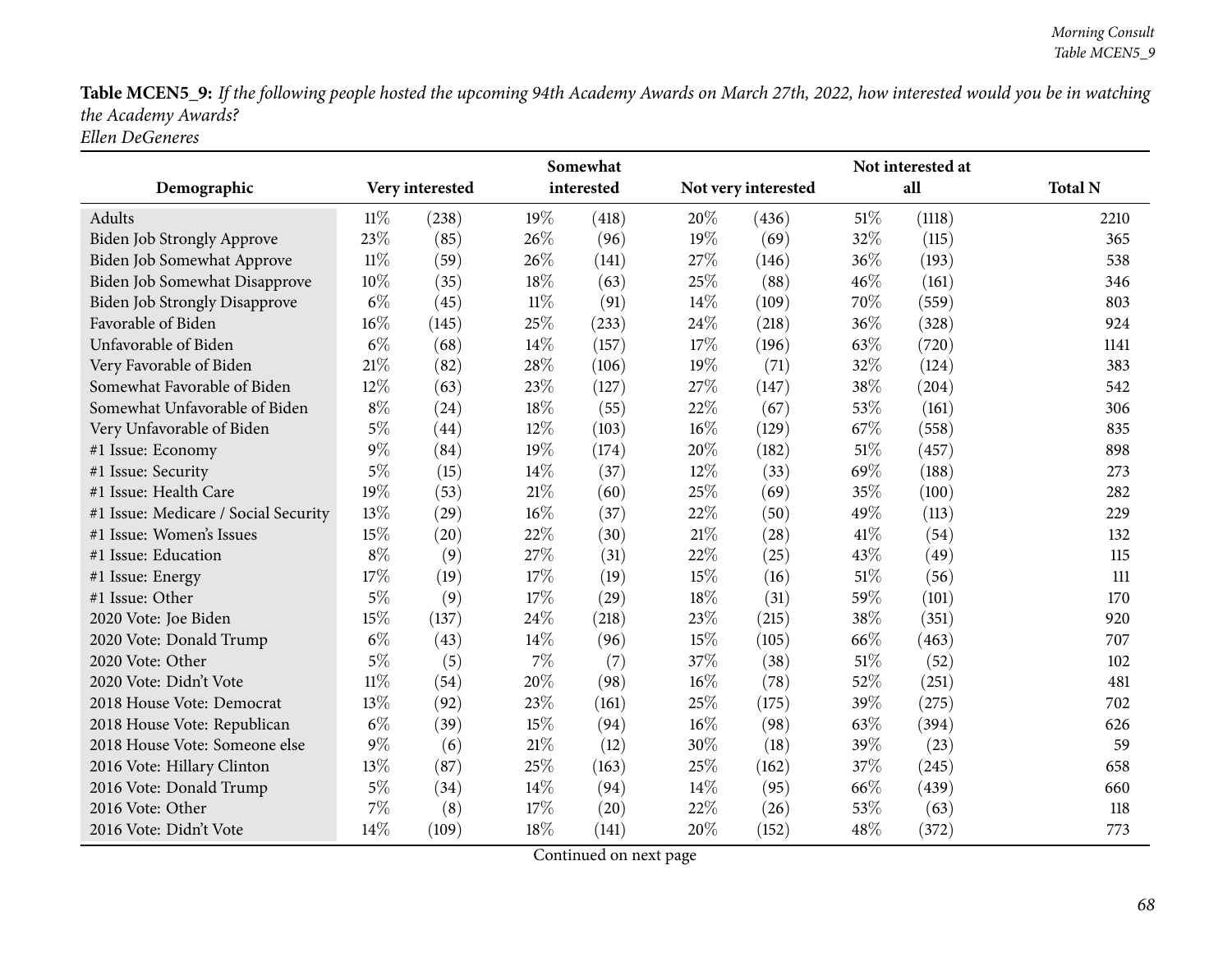|                     |        |                 |      | Somewhat   |        |                     |        | Not interested at |                |
|---------------------|--------|-----------------|------|------------|--------|---------------------|--------|-------------------|----------------|
| Demographic         |        | Very interested |      | interested |        | Not very interested |        | all               | <b>Total N</b> |
| Adults              | $11\%$ | (238)           | 19%  | (418)      | 20%    | (436)               | 51%    | (1118)            | 2210           |
| Voted in 2014: Yes  | $9\%$  | (115)           | 19%  | (232)      | 20%    | (239)               | 52%    | (623)             | 1208           |
| Voted in 2014: No   | 12%    | (123)           | 19%  | (186)      | $20\%$ | (197)               | 49\%   | (495)             | 1002           |
| 4-Region: Northeast | $11\%$ | (42)            | 23%  | (92)       | $20\%$ | (81)                | 46%    | (181)             | 395            |
| 4-Region: Midwest   | 10%    | (48)            | 18%  | (81)       | 21%    | (98)                | $51\%$ | (237)             | 464            |
| 4-Region: South     | 12%    | (96)            | 19%  | (156)      | 17%    | (143)               | 52%    | (433)             | 828            |
| 4-Region: West      | 10%    | (53)            | 17%  | (89)       | 22%    | (114)               | $51\%$ | (267)             | 522            |
| Film Fans           | $11\%$ | (219)           | 20%  | (385)      | 20%    | (383)               | 49\%   | (932)             | 1920           |
| Avid Film Fans      | 18%    | (119)           | 22%  | (145)      | $19\%$ | (130)               | 41%    | (272)             | 665            |
| Casual Film Fans    | $8\%$  | (100)           | 19%  | (240)      | 20%    | (254)               | 53\%   | (661)             | 1254           |
| TV Fans             | 12%    | (231)           | 20%  | (392)      | $20\%$ | (396)               | 49\%   | (982)             | 2002           |
| Casual TV Fans      | $8\%$  | (83)            | 19%  | (199)      | 21%    | (227)               | 53%    | (566)             | 1074           |
| Avid TV Fans        | $16\%$ | (149)           | 21\% | (193)      | 18\%   | (169)               | 45\%   | (416)             | 927            |
| Pop Culture Fans    | 15%    | (196)           | 24\% | (327)      | 22%    | (289)               | 40%    | (531)             | 1343           |
| Has Watched Oscars  | 26%    | (122)           | 32%  | (148)      | 21%    | (97)                | 21%    | (96)              | 462            |

Table MCEN5\_9: If the following people hosted the upcoming 94th Academy Awards on March 27th, 2022, how interested would you be in watching *the Academy Awards?*

*Ellen DeGeneres*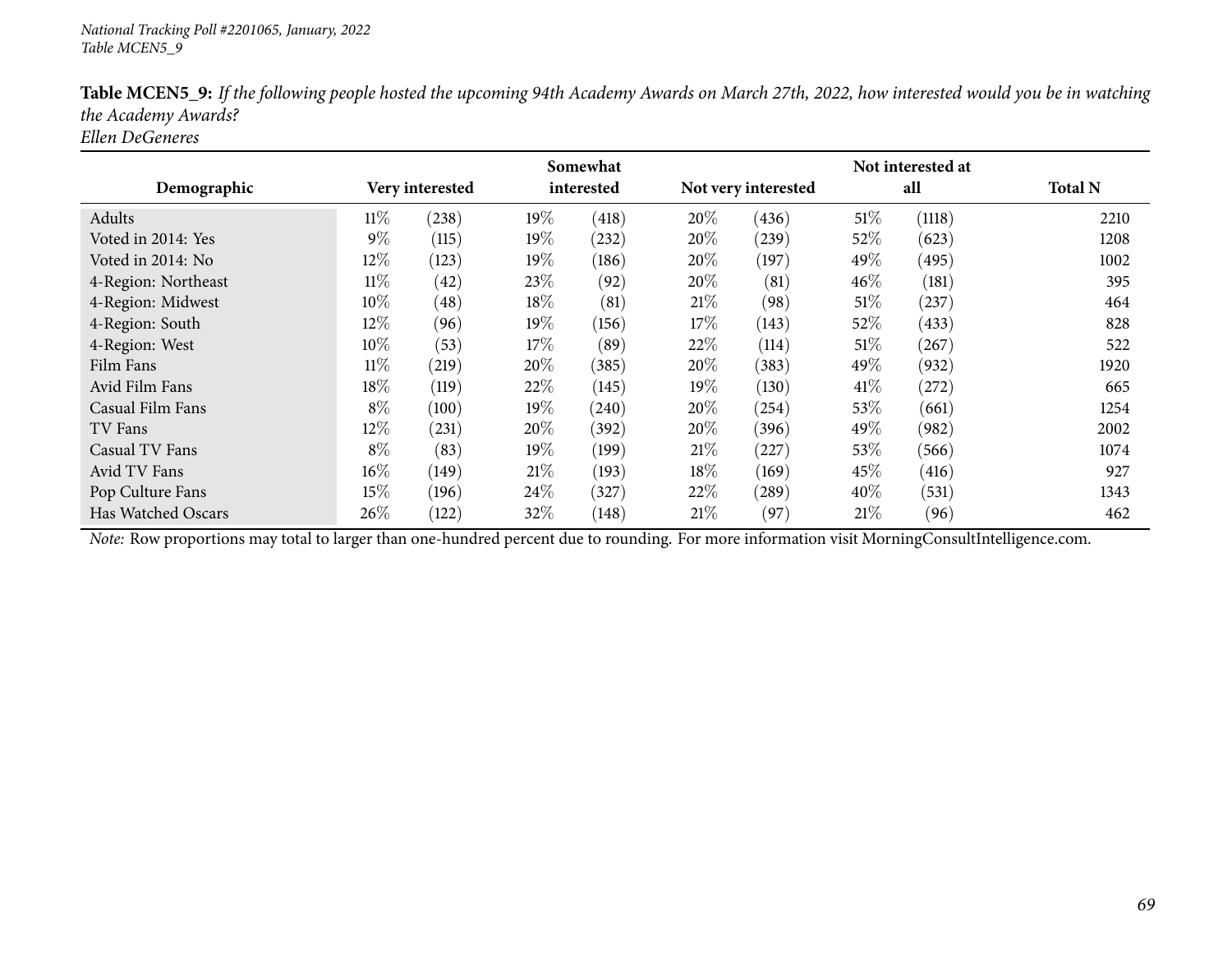Table MCEN5\_10: If the following people hosted the upcoming 94th Academy Awards on March 27th, 2022, how interested would you be in watching *the Academy Awards? Billy Crystal*

|                          |       |                 |     | Somewhat   |        |                     |      | Not interested at |                |
|--------------------------|-------|-----------------|-----|------------|--------|---------------------|------|-------------------|----------------|
| Demographic              |       | Very interested |     | interested |        | Not very interested |      | all               | <b>Total N</b> |
| Adults                   | 14%   | (315)           | 23% | (511)      | $21\%$ | (472)               | 41\% | (913)             | 2210           |
| Gender: Male             | 16%   | (171)           | 23% | (250)      | 21%    | (219)               | 40%  | (427)             | 1067           |
| Gender: Female           | 13%   | (144)           | 23% | (260)      | 22%    | (252)               | 43%  | (486)             | 1143           |
| Age: 18-34               | $9\%$ | (61)            | 19% | (123)      | 28%    | (182)               | 44%  | (292)             | 658            |
| Age: 35-44               | 18%   | (66)            | 23% | (82)       | 23%    | (81)                | 36%  | (130)             | 359            |
| Age: 45-64               | 15%   | (110)           | 28% | (209)      | 19%    | (142)               | 39%  | (293)             | 754            |
| Age: 65+                 | 18%   | (78)            | 22% | (96)       | 15%    | (66)                | 45%  | (197)             | 438            |
| GenZers: 1997-2012       | $8\%$ | (21)            | 16% | (43)       | 27%    | (73)                | 49%  | (130)             | 267            |
| Millennials: 1981-1996   | 14%   | (87)            | 21% | (137)      | 26%    | (167)               | 39%  | (251)             | 642            |
| GenXers: 1965-1980       | 15%   | (90)            | 27% | (159)      | 19%    | (116)               | 39%  | (233)             | 597            |
| Baby Boomers: 1946-1964  | 17%   | (109)           | 25% | (162)      | 17%    | (109)               | 42%  | (270)             | 650            |
| PID: Dem (no lean)       | 21%   | (162)           | 25% | (198)      | 24%    | (191)               | 30%  | (240)             | 792            |
| PID: Ind (no lean)       | 10%   | (74)            | 23% | (172)      | $21\%$ | (161)               | 46%  | (347)             | 754            |
| PID: Rep (no lean)       | 12%   | (79)            | 21% | (140)      | 18%    | (120)               | 49%  | (325)             | 665            |
| PID/Gender: Dem Men      | 25%   | (89)            | 26% | (92)       | 22%    | (78)                | 28\% | (101)             | 361            |
| PID/Gender: Dem Women    | 17%   | (74)            | 25% | (106)      | 26%    | (113)               | 32%  | (139)             | 431            |
| PID/Gender: Ind Men      | 10%   | (34)            | 23% | (82)       | 24%    | (88)                | 43%  | (155)             | 358            |
| PID/Gender: Ind Women    | 10%   | (40)            | 23% | (90)       | 19%    | (73)                | 49%  | (192)             | 395            |
| PID/Gender: Rep Men      | 14%   | (48)            | 22% | (76)       | 15%    | (54)                | 49%  | (170)             | 348            |
| PID/Gender: Rep Women    | 10%   | (31)            | 20% | (65)       | $21\%$ | (66)                | 49%  | (155)             | 317            |
| Ideo: Liberal (1-3)      | 19%   | (115)           | 27% | (164)      | $21\%$ | (126)               | 33%  | (204)             | 609            |
| Ideo: Moderate (4)       | 17%   | (96)            | 25% | (139)      | 24%    | (137)               | 34%  | (193)             | 565            |
| Ideo: Conservative (5-7) | 10%   | (77)            | 22% | (159)      | 18%    | (131)               | 50%  | (371)             | 738            |
| Educ: < College          | 12%   | (188)           | 22% | (330)      | $21\%$ | (322)               | 45%  | (679)             | 1519           |
| Educ: Bachelors degree   | 18%   | (80)            | 27% | (120)      | $21\%$ | (94)                | 34%  | (151)             | 446            |
| Educ: Post-grad          | 19%   | (47)            | 25% | (60)       | 22%    | (55)                | 34%  | (83)              | 245            |
| Income: Under 50k        | 13%   | (152)           | 22% | (253)      | 20%    | (236)               | 45%  | (521)             | 1162           |
| Income: 50k-100k         | 14%   | (103)           | 23% | (164)      | 23%    | (166)               | 39%  | (281)             | 714            |
| Income: 100k+            | 18%   | (60)            | 28% | (93)       | $21\%$ | (69)                | 33%  | (111)             | 334            |
| Ethnicity: White         | 15%   | (256)           | 23% | (397)      | $21\%$ | (369)               | 41\% | (708)             | 1730           |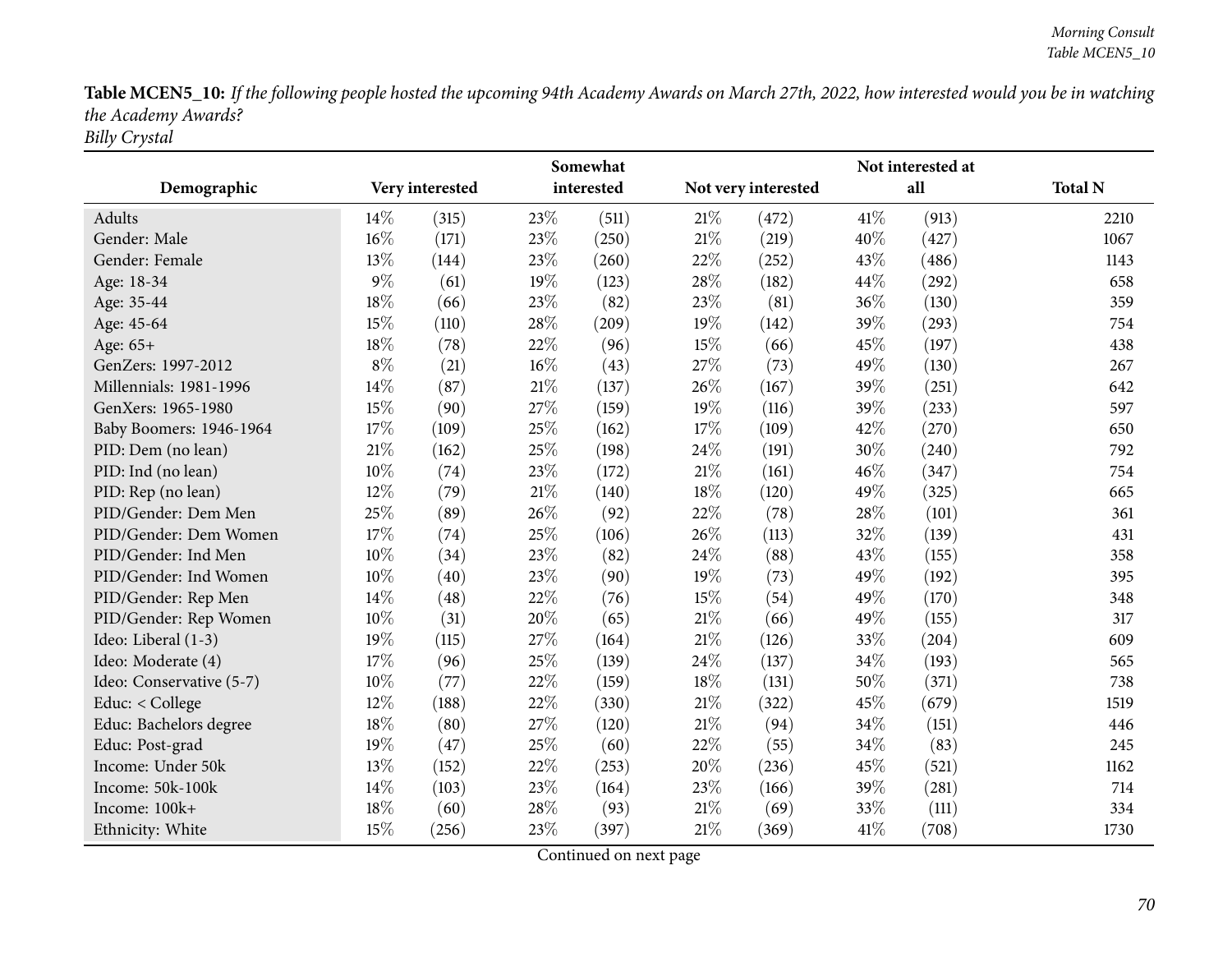| Table MCEN5_10: If the following people hosted the upcoming 94th Academy Awards on March 27th, 2022, how interested would you be in watching |
|----------------------------------------------------------------------------------------------------------------------------------------------|
| the Academy Awards?                                                                                                                          |
| Billy Crystal                                                                                                                                |

|                                   | Somewhat |                 |        |                     |        | Not interested at   |      |       |                |
|-----------------------------------|----------|-----------------|--------|---------------------|--------|---------------------|------|-------|----------------|
| Demographic                       |          | Very interested |        | interested          |        | Not very interested |      | all   | <b>Total N</b> |
| Adults                            | 14%      | (315)           | 23%    | (511)               | 21\%   | (472)               | 41%  | (913) | 2210           |
| Ethnicity: Hispanic               | 15%      | (54)            | 19%    | (65)                | 23\%   | (80)                | 43%  | (152) | 351            |
| Ethnicity: Black                  | 16%      | (43)            | 27%    | (73)                | 20%    | (56)                | 38%  | (103) | 276            |
| Ethnicity: Other                  | $8\%$    | (16)            | 20%    | (41)                | 23%    | (47)                | 49%  | (101) | 205            |
| All Christian                     | 16%      | (145)           | 26%    | (242)               | 20%    | (182)               | 39%  | (363) | 932            |
| All Non-Christian                 | 35%      | (37)            | 21%    | (22)                | 15%    | (16)                | 29%  | (31)  | 106            |
| Atheist                           | $9\%$    | (11)            | 27%    | (31)                | 23\%   | (27)                | 41\% | (48)  | 116            |
| Agnostic/Nothing in particular    | $11\%$   | (73)            | 20%    | (131)               | 23%    | (153)               | 46%  | (305) | 662            |
| Something Else                    | 12%      | (49)            | 21%    | (84)                | 24\%   | (94)                | 42%  | (166) | 393            |
| Religious Non-Protestant/Catholic | $31\%$   | (41)            | 23%    | (30)                | $16\%$ | (21)                | 29%  | (38)  | 130            |
| Evangelical                       | 14%      | (74)            | 23%    | (124)               | 22%    | (122)               | 41%  | (227) | 547            |
| Non-Evangelical                   | 15%      | (113)           | 26%    | (191)               | 20%    | (146)               | 39%  | (288) | 738            |
| Community: Urban                  | 20%      | (122)           | 24%    | (145)               | 20%    | (124)               | 36%  | (221) | 612            |
| Community: Suburban               | 13%      | (136)           | 24%    | $\left( 244\right)$ | 22%    | (226)               | 41\% | (422) | 1028           |
| Community: Rural                  | 10%      | (57)            | $21\%$ | (122)               | $21\%$ | (122)               | 47%  | (269) | 570            |
| Employ: Private Sector            | 14\%     | (99)            | 25%    | (177)               | 22%    | (158)               | 39%  | (279) | 712            |
| Employ: Government                | 12%      | (16)            | 22%    | (30)                | 24\%   | (33)                | 43%  | (61)  | 141            |
| Employ: Self-Employed             | 21%      | (43)            | 25%    | (52)                | 24%    | (49)                | 31%  | (64)  | 206            |
| Employ: Homemaker                 | 10%      | (14)            | $21\%$ | (30)                | $21\%$ | (29)                | 48%  | (67)  | 139            |
| Employ: Student                   | $3\%$    | (2)             | 17%    | (12)                | 33%    | (24)                | 47%  | (34)  | 73             |
| Employ: Retired                   | 17%      | (82)            | 24%    | (113)               | 17%    | (83)                | 42%  | (198) | 476            |
| Employ: Unemployed                | 13%      | (39)            | 20%    | (58)                | $18\%$ | (52)                | 49%  | (143) | 293            |
| Employ: Other                     | 12%      | (21)            | 23%    | (39)                | 25%    | (43)                | 39%  | (67)  | 170            |
| Military HH: Yes                  | 16%      | (50)            | $21\%$ | (69)                | 15%    | (47)                | 48%  | (155) | 321            |
| Military HH: No                   | 14%      | (265)           | 23%    | (442)               | 22%    | (424)               | 40%  | (758) | 1889           |
| RD/WT: Right Direction            | 23%      | (160)           | 28%    | (193)               | 19%    | (132)               | 29%  | (198) | 683            |
| RD/WT: Wrong Track                | 10%      | (155)           | 21%    | (318)               | 22%    | (340)               | 47%  | (714) | 1527           |
| <b>Biden Job Approve</b>          | 21%      | (188)           | 28%    | (250)               | 21\%   | (193)               | 30%  | (273) | 904            |
| <b>Biden Job Disapprove</b>       | 10%      | (113)           | 21%    | (247)               | 20%    | (232)               | 49%  | (558) | 1150           |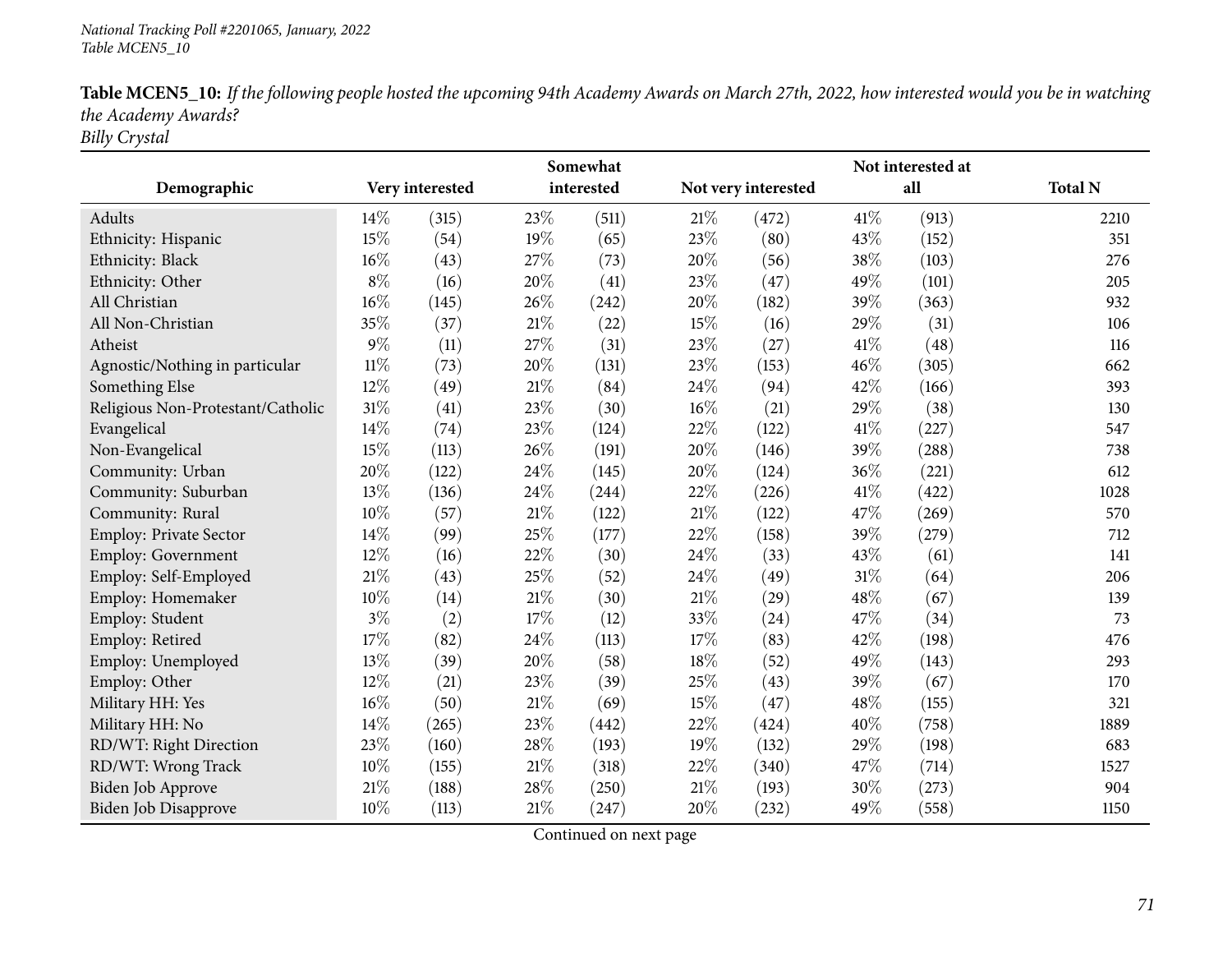Table MCEN5\_10: If the following people hosted the upcoming 94th Academy Awards on March 27th, 2022, how interested would you be in watching *the Academy Awards? Billy Crystal*

|                                      | Somewhat |                 |        |            |        |                     |        |       |                |
|--------------------------------------|----------|-----------------|--------|------------|--------|---------------------|--------|-------|----------------|
| Demographic                          |          | Very interested |        | interested |        | Not very interested |        | all   | <b>Total N</b> |
| Adults                               | 14%      | (315)           | 23%    | (511)      | 21%    | (472)               | 41\%   | (913) | 2210           |
| Biden Job Strongly Approve           | 32%      | (116)           | 28%    | (104)      | $12\%$ | (44)                | 28\%   | (101) | 365            |
| Biden Job Somewhat Approve           | 13%      | (72)            | 27%    | (146)      | 28\%   | (149)               | 32%    | (172) | 538            |
| Biden Job Somewhat Disapprove        | 10%      | (33)            | 27%    | (94)       | 27%    | (95)                | 36%    | (124) | 346            |
| <b>Biden Job Strongly Disapprove</b> | 10%      | (80)            | 19%    | (153)      | 17%    | (136)               | 54%    | (434) | 803            |
| Favorable of Biden                   | 20%      | (187)           | 27%    | (248)      | 22%    | (199)               | $31\%$ | (289) | 924            |
| Unfavorable of Biden                 | 9%       | (108)           | $21\%$ | (235)      | $21\%$ | (240)               | 49%    | (558) | 1141           |
| Very Favorable of Biden              | 30%      | (115)           | 30%    | (113)      | 13%    | (49)                | 28%    | (105) | 383            |
| Somewhat Favorable of Biden          | 13%      | (72)            | 25%    | (135)      | 28\%   | (151)               | 34%    | (184) | 542            |
| Somewhat Unfavorable of Biden        | 9%       | (27)            | 25%    | (76)       | 27%    | (82)                | 40%    | (121) | 306            |
| Very Unfavorable of Biden            | 10%      | (81)            | 19%    | (159)      | 19%    | (158)               | 52%    | (437) | 835            |
| #1 Issue: Economy                    | 12%      | (111)           | 23%    | (204)      | 23%    | (204)               | 42%    | (379) | 898            |
| #1 Issue: Security                   | 10%      | (27)            | 24%    | (65)       | $14\%$ | (38)                | 52%    | (143) | 273            |
| #1 Issue: Health Care                | 21%      | (59)            | 23%    | (65)       | $21\%$ | (59)                | 35%    | (99)  | 282            |
| #1 Issue: Medicare / Social Security | 19%      | (43)            | 26%    | (59)       | 23\%   | (53)                | 33%    | (75)  | 229            |
| #1 Issue: Women's Issues             | 12%      | (15)            | $11\%$ | (15)       | 32%    | (43)                | 45%    | (59)  | 132            |
| #1 Issue: Education                  | $11\%$   | (13)            | 27%    | (31)       | 23%    | (26)                | 39%    | (44)  | 115            |
| #1 Issue: Energy                     | 20%      | (22)            | 30%    | (33)       | 15%    | (17)                | 35%    | (38)  | 111            |
| #1 Issue: Other                      | 14%      | (25)            | 23%    | (39)       | 18%    | (31)                | 44%    | (75)  | 170            |
| 2020 Vote: Joe Biden                 | 21%      | (190)           | 27%    | (247)      | 21%    | (194)               | 31%    | (289) | 920            |
| 2020 Vote: Donald Trump              | 10%      | (71)            | 20%    | (140)      | 20%    | (141)               | 50%    | (355) | 707            |
| 2020 Vote: Other                     | 7%       | (7)             | 28%    | (29)       | 25%    | (25)                | 40%    | (41)  | 102            |
| 2020 Vote: Didn't Vote               | 10%      | (46)            | 20%    | (95)       | 23%    | (112)               | 47%    | (228) | 481            |
| 2018 House Vote: Democrat            | 20%      | (143)           | 27%    | (193)      | 22%    | (154)               | 30%    | (213) | 702            |
| 2018 House Vote: Republican          | 11%      | (70)            | 23%    | (145)      | $18\%$ | (114)               | 47\%   | (297) | 626            |
| 2018 House Vote: Someone else        | 16%      | (9)             | 27%    | (16)       | 26%    | (15)                | $31\%$ | (18)  | 59             |
| 2016 Vote: Hillary Clinton           | 22%      | (146)           | 29%    | (188)      | 20%    | (131)               | 29%    | (192) | 658            |
| 2016 Vote: Donald Trump              | $11\%$   | (72)            | 22%    | (144)      | 18%    | (118)               | 49%    | (327) | 660            |
| 2016 Vote: Other                     | 12%      | (15)            | 24\%   | (28)       | 23%    | (27)                | 40%    | (48)  | 118            |
| 2016 Vote: Didn't Vote               | 10%      | (81)            | 19%    | (150)      | 25%    | (196)               | 45%    | (346) | 773            |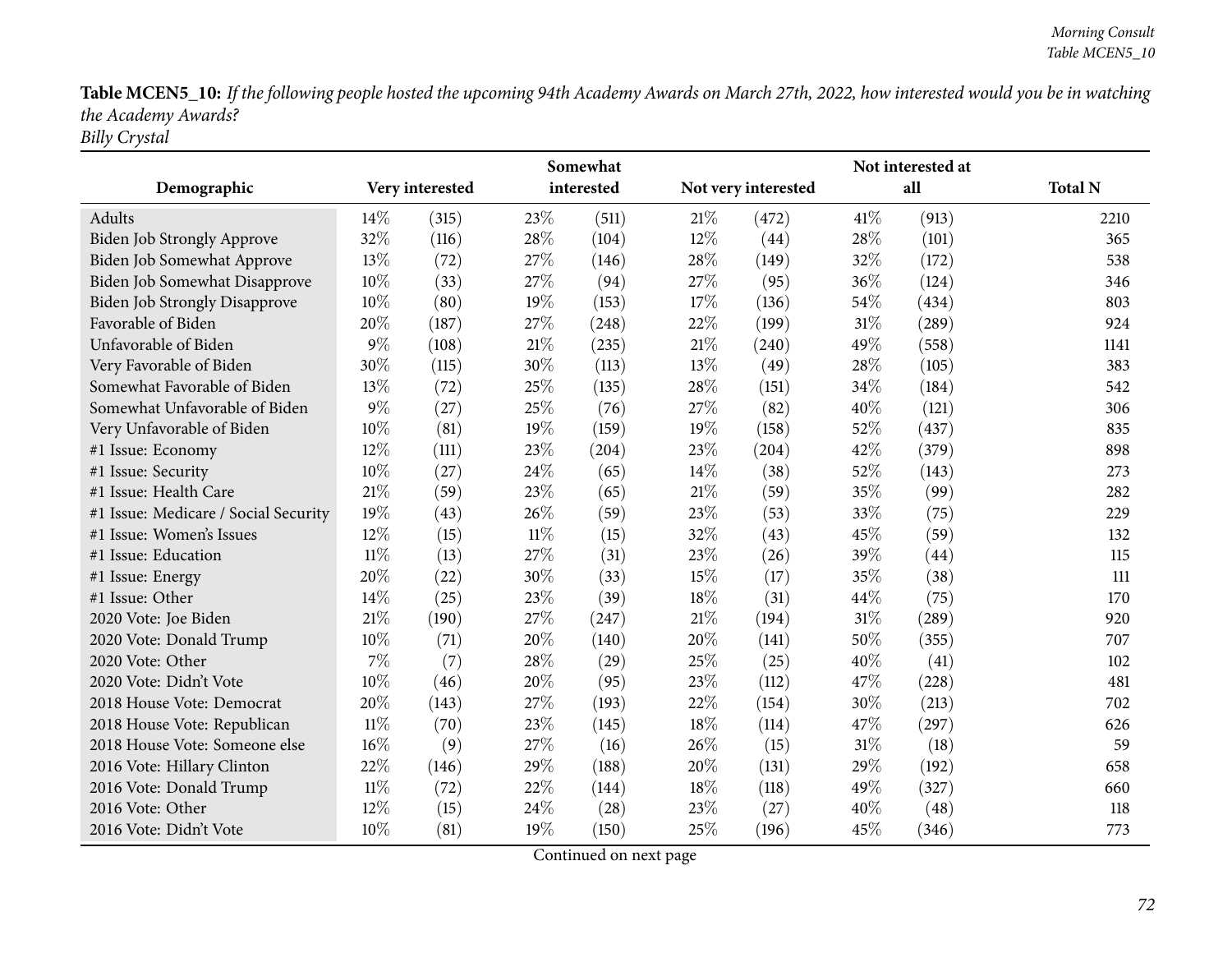|                     |        |                 |      | Somewhat   |        |                     |        | Not interested at |                |
|---------------------|--------|-----------------|------|------------|--------|---------------------|--------|-------------------|----------------|
| Demographic         |        | Very interested |      | interested |        | Not very interested |        | all               | <b>Total N</b> |
| Adults              | 14%    | (315)           | 23%  | (511)      | 21\%   | (472)               | 41\%   | (913)             | 2210           |
| Voted in 2014: Yes  | 17%    | (204)           | 26%  | (311)      | 19%    | (228)               | 38%    | (464)             | 1208           |
| Voted in 2014: No   | $11\%$ | (111)           | 20%  | (200)      | $24\%$ | (243)               | 45\%   | (448)             | 1002           |
| 4-Region: Northeast | 17%    | (69)            | 28%  | (109)      | 20%    | (81)                | 35%    | (137)             | 395            |
| 4-Region: Midwest   | 13%    | (60)            | 23%  | (105)      | 23\%   | (109)               | 41%    | (190)             | 464            |
| 4-Region: South     | 13%    | (109)           | 20%  | (169)      | 20%    | (167)               | 46%    | (383)             | 828            |
| 4-Region: West      | 15%    | (77)            | 24\% | (127)      | 22%    | (115)               | 39\%   | (203)             | 522            |
| Film Fans           | 15%    | (297)           | 25%  | (475)      | 22%    | (425)               | 38%    | (723)             | 1920           |
| Avid Film Fans      | 25%    | (165)           | 27\% | (180)      | $19\%$ | (125)               | 29\%   | (195)             | 665            |
| Casual Film Fans    | $11\%$ | (132)           | 24\% | (295)      | $24\%$ | (300)               | 42%    | (528)             | 1254           |
| TV Fans             | 15%    | (305)           | 24\% | (488)      | 21%    | (429)               | 39%    | (780)             | 2002           |
| Casual TV Fans      | 10%    | (110)           | 23\% | (245)      | 23\%   | (248)               | $44\%$ | (471)             | 1074           |
| Avid TV Fans        | 21\%   | (195)           | 26%  | (243)      | 19%    | (181)               | 33%    | (309)             | 927            |
| Pop Culture Fans    | 19%    | (252)           | 26%  | (349)      | $24\%$ | (322)               | 31%    | (419)             | 1343           |
| Has Watched Oscars  | 36\%   | (167)           | 34%  | (155)      | $16\%$ | (72)                | $15\%$ | (68)              | 462            |

Table MCEN5\_10: If the following people hosted the upcoming 94th Academy Awards on March 27th, 2022, how interested would you be in watching *the Academy Awards?*

*Billy Crystal*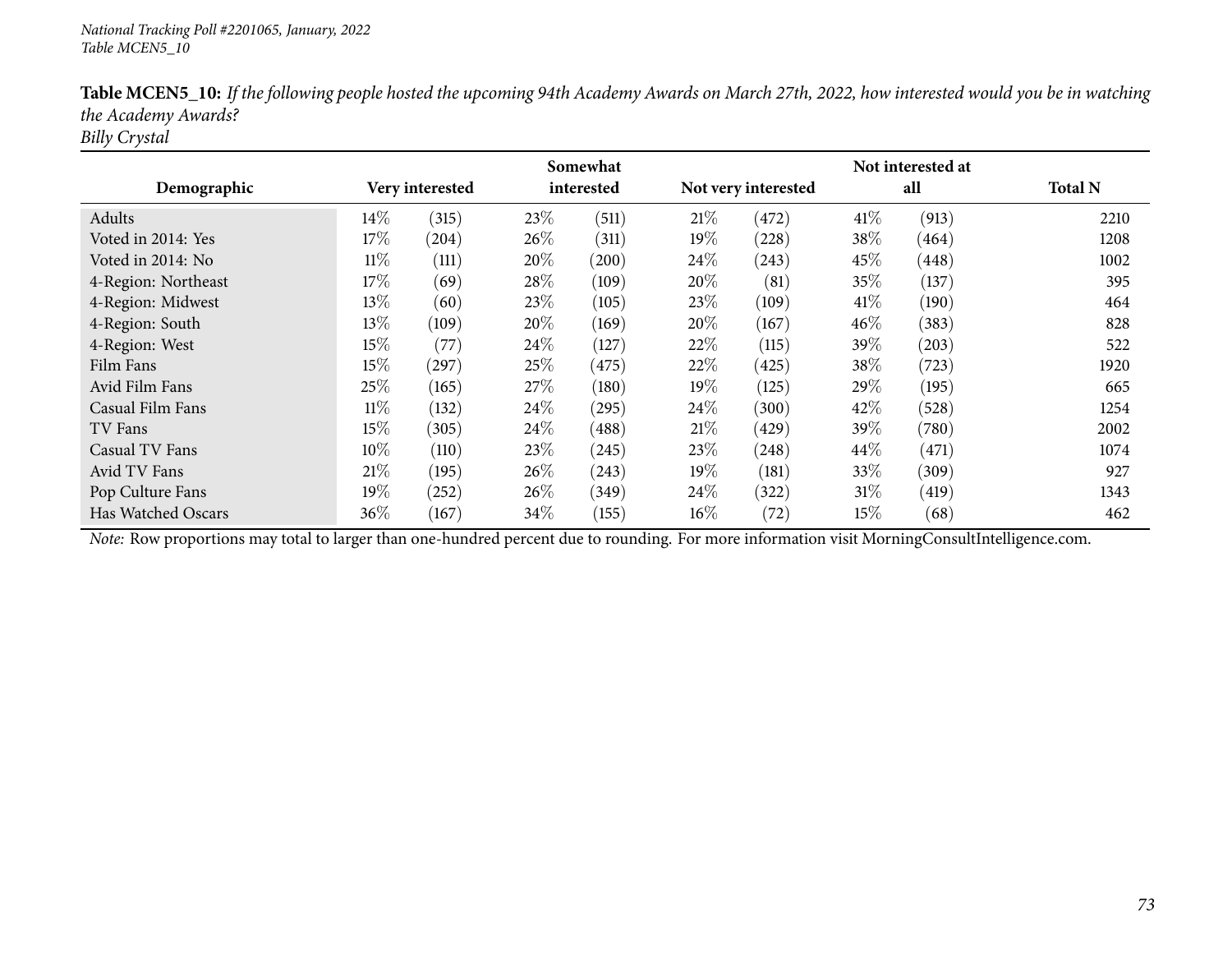Table MCEN5\_11: If the following people hosted the upcoming 94th Academy Awards on March 27th, 2022, how interested would you be in watching *the Academy Awards? Steve Martin*

|                          |       |                 |     | Somewhat   |     | Not interested at   |        |       |                |  |  |
|--------------------------|-------|-----------------|-----|------------|-----|---------------------|--------|-------|----------------|--|--|
| Demographic              |       | Very interested |     | interested |     | Not very interested |        | all   | <b>Total N</b> |  |  |
| Adults                   | 16%   | (348)           | 28% | (614)      | 20% | (449)               | 36%    | (799) | 2210           |  |  |
| Gender: Male             | 18%   | (189)           | 27% | (289)      | 20% | (217)               | 35%    | (372) | 1067           |  |  |
| Gender: Female           | 14%   | (159)           | 28% | (325)      | 20% | (232)               | 37%    | (427) | 1143           |  |  |
| Age: 18-34               | 14\%  | (91)            | 25% | (161)      | 28% | (182)               | 34%    | (224) | 658            |  |  |
| Age: 35-44               | 19%   | (67)            | 31% | (110)      | 17% | (63)                | 33%    | (120) | 359            |  |  |
| Age: 45-64               | 16%   | (122)           | 31% | (232)      | 19% | (140)               | 35%    | (261) | 754            |  |  |
| Age: 65+                 | 16%   | (69)            | 25% | (111)      | 15% | (65)                | 44%    | (194) | 438            |  |  |
| GenZers: 1997-2012       | 10%   | (25)            | 15% | (41)       | 38% | (101)               | 37%    | (100) | 267            |  |  |
| Millennials: 1981-1996   | 18%   | (114)           | 30% | (194)      | 20% | (128)               | 32%    | (205) | 642            |  |  |
| GenXers: 1965-1980       | 17%   | (104)           | 30% | (181)      | 18% | (110)               | 34%    | (202) | 597            |  |  |
| Baby Boomers: 1946-1964  | 15%   | (98)            | 29% | (187)      | 16% | (103)               | 40%    | (263) | 650            |  |  |
| PID: Dem (no lean)       | 21%   | (163)           | 32% | (255)      | 22% | (170)               | 26%    | (203) | 792            |  |  |
| PID: Ind (no lean)       | 12%   | (93)            | 25% | (185)      | 21% | (161)               | 42%    | (315) | 754            |  |  |
| PID: Rep (no lean)       | 14%   | (92)            | 26% | (174)      | 18% | (117)               | 42%    | (281) | 665            |  |  |
| PID/Gender: Dem Men      | 22%   | (81)            | 34% | (123)      | 18% | (64)                | 26%    | (93)  | 361            |  |  |
| PID/Gender: Dem Women    | 19%   | (82)            | 31% | (132)      | 25% | (106)               | 26%    | (111) | 431            |  |  |
| PID/Gender: Ind Men      | 13%   | (45)            | 25% | (88)       | 25% | (90)                | 38%    | (135) | 358            |  |  |
| PID/Gender: Ind Women    | 12%   | (48)            | 24% | (97)       | 18% | (71)                | 45%    | (179) | 395            |  |  |
| PID/Gender: Rep Men      | 18%   | (63)            | 22% | (78)       | 18% | (63)                | 41\%   | (144) | 348            |  |  |
| PID/Gender: Rep Women    | $9\%$ | (29)            | 30% | (96)       | 17% | (55)                | 43%    | (137) | 317            |  |  |
| Ideo: Liberal (1-3)      | 22%   | (132)           | 31% | (188)      | 20% | (124)               | 27%    | (166) | 609            |  |  |
| Ideo: Moderate (4)       | 16%   | (92)            | 33% | (185)      | 20% | (114)               | 31%    | (174) | 565            |  |  |
| Ideo: Conservative (5-7) | 13%   | (93)            | 26% | (192)      | 17% | (125)               | 44%    | (328) | 738            |  |  |
| Educ: < College          | 14\%  | (218)           | 26% | (388)      | 20% | (310)               | 40%    | (603) | 1519           |  |  |
| Educ: Bachelors degree   | 18%   | (81)            | 34% | (150)      | 20% | (91)                | 28%    | (123) | 446            |  |  |
| Educ: Post-grad          | 20%   | (49)            | 31% | (76)       | 19% | (47)                | 30%    | (73)  | 245            |  |  |
| Income: Under 50k        | 14%   | (166)           | 25% | (293)      | 22% | (251)               | 39%    | (453) | 1162           |  |  |
| Income: 50k-100k         | 17%   | (121)           | 30% | (213)      | 19% | (137)               | 34%    | (243) | 714            |  |  |
| Income: 100k+            | 18%   | (62)            | 32% | (108)      | 18% | (61)                | $31\%$ | (103) | 334            |  |  |
| Ethnicity: White         | 16%   | (277)           | 28% | (482)      | 19% | (329)               | 37%    | (641) | 1730           |  |  |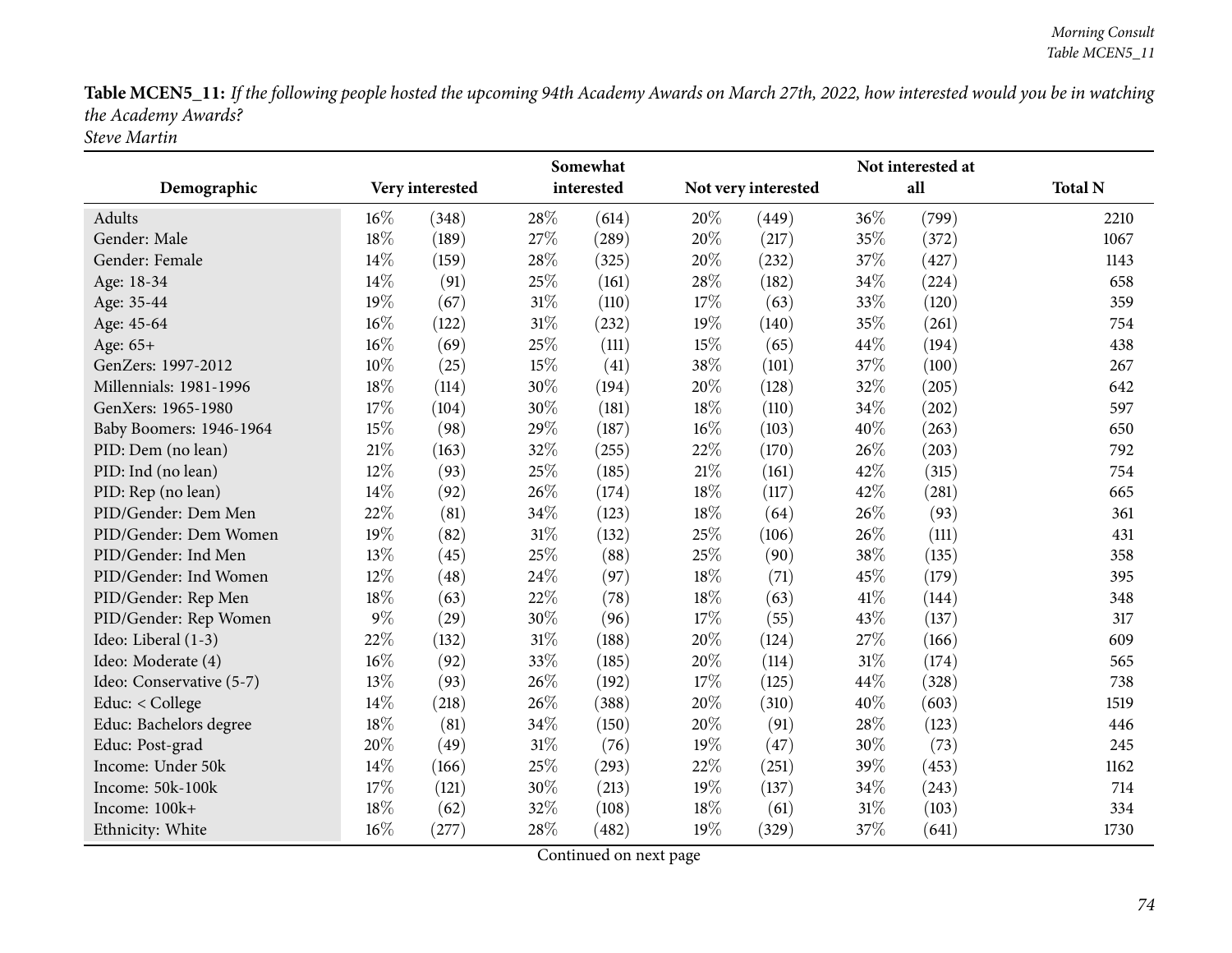| Table MCEN5_11: If the following people hosted the upcoming 94th Academy Awards on March 27th, 2022, how interested would you be in watching |
|----------------------------------------------------------------------------------------------------------------------------------------------|
| the Academy Awards?                                                                                                                          |
| $\sim$ $\sim$ $\sim$ $\sim$                                                                                                                  |

*Steve Martin*

|                                   |        | Somewhat        |        |            |        |                     |     | Not interested at |                |
|-----------------------------------|--------|-----------------|--------|------------|--------|---------------------|-----|-------------------|----------------|
| Demographic                       |        | Very interested |        | interested |        | Not very interested |     | all               | <b>Total N</b> |
| Adults                            | 16%    | (348)           | 28%    | (614)      | 20%    | (449)               | 36% | (799)             | 2210           |
| Ethnicity: Hispanic               | 17%    | (59)            | 23%    | (82)       | 23%    | (81)                | 37% | (129)             | 351            |
| Ethnicity: Black                  | 18%    | (49)            | 32%    | (89)       | 24%    | (67)                | 26% | (71)              | 276            |
| Ethnicity: Other                  | $11\%$ | (22)            | 21%    | (44)       | 26\%   | (52)                | 42% | (87)              | 205            |
| All Christian                     | 17%    | (155)           | $30\%$ | (279)      | 17%    | (160)               | 36% | (338)             | 932            |
| All Non-Christian                 | 31%    | (33)            | 28%    | (30)       | 15%    | (16)                | 25% | (27)              | 106            |
| Atheist                           | 14%    | (16)            | 23%    | (27)       | 31%    | (36)                | 33% | (38)              | 116            |
| Agnostic/Nothing in particular    | 13%    | (84)            | 27%    | (182)      | 22%    | (144)               | 38% | (252)             | 662            |
| Something Else                    | 15%    | (60)            | 24%    | (96)       | 23%    | (92)                | 37% | (145)             | 393            |
| Religious Non-Protestant/Catholic | 30%    | (39)            | 29%    | (37)       | $16\%$ | (21)                | 25% | (32)              | 130            |
| Evangelical                       | 17%    | (93)            | 28%    | (154)      | 21%    | (113)               | 34% | (187)             | 547            |
| Non-Evangelical                   | 15%    | (112)           | 29%    | (211)      | 18%    | (132)               | 38% | (283)             | 738            |
| Community: Urban                  | 20%    | (125)           | 29%    | (178)      | 21%    | (129)               | 29% | (180)             | 612            |
| Community: Suburban               | 15%    | (151)           | 27%    | (282)      | 20%    | (210)               | 37% | (385)             | 1028           |
| Community: Rural                  | 13%    | (72)            | 27%    | (154)      | 19%    | (110)               | 41% | (233)             | 570            |
| Employ: Private Sector            | $16\%$ | (115)           | 30%    | (212)      | 20%    | (144)               | 34% | (241)             | 712            |
| Employ: Government                | 14%    | (19)            | 32%    | (45)       | $20\%$ | (28)                | 35% | (49)              | 141            |
| Employ: Self-Employed             | 23%    | (48)            | 25%    | (52)       | 25%    | (51)                | 27% | (55)              | 206            |
| Employ: Homemaker                 | 13%    | (19)            | 33%    | (46)       | 19%    | (27)                | 34% | (47)              | 139            |
| Employ: Student                   | $9\%$  | (7)             | 18%    | (13)       | 38%    | (27)                | 35% | (26)              | 73             |
| Employ: Retired                   | 16%    | (76)            | 27%    | (129)      | 14%    | (67)                | 43% | (205)             | 476            |
| Employ: Unemployed                | 15%    | (45)            | 25%    | (74)       | 18%    | (52)                | 42% | (122)             | 293            |
| Employ: Other                     | 12%    | (20)            | 26%    | (44)       | $31\%$ | (52)                | 32% | (54)              | 170            |
| Military HH: Yes                  | 13%    | (42)            | 28%    | (91)       | 16%    | (50)                | 43% | (138)             | 321            |
| Military HH: No                   | 16%    | (307)           | 28%    | (523)      | 21\%   | (399)               | 35% | (661)             | 1889           |
| RD/WT: Right Direction            | 23%    | (157)           | 34%    | (232)      | 19%    | (127)               | 24% | (167)             | 683            |
| RD/WT: Wrong Track                | 13%    | (192)           | 25%    | (382)      | 21%    | (321)               | 41% | (632)             | 1527           |
| Biden Job Approve                 | $21\%$ | (194)           | 34%    | (304)      | 19%    | (176)               | 25% | (230)             | 904            |
| <b>Biden Job Disapprove</b>       | 13%    | (144)           | 25%    | (287)      | 19%    | (224)               | 43% | (495)             | 1150           |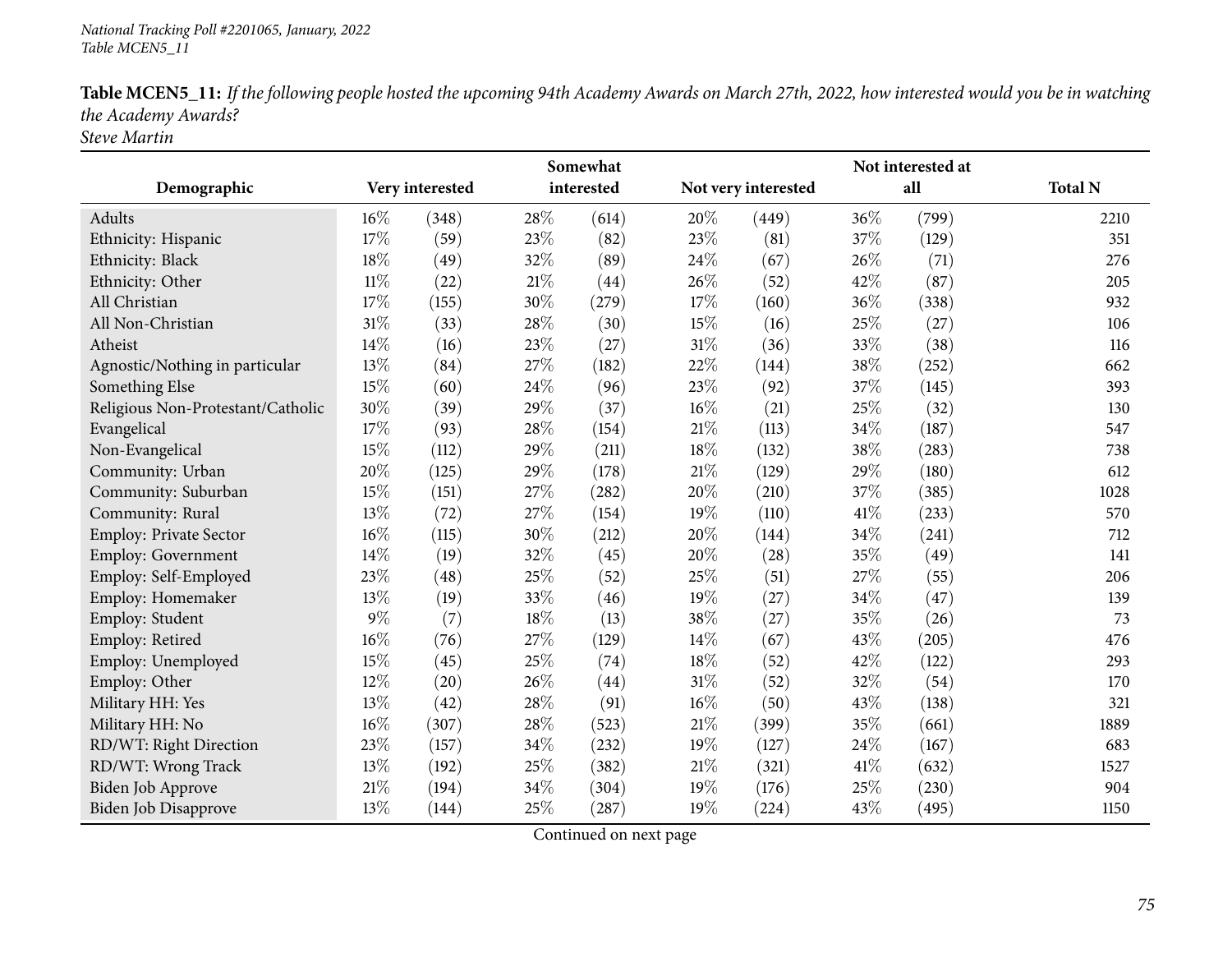Table MCEN5\_11: If the following people hosted the upcoming 94th Academy Awards on March 27th, 2022, how interested would you be in watching *the Academy Awards? Steve Martin*

|                                      |        |                 |        | Somewhat   |        |                     |        | Not interested at |                |  |
|--------------------------------------|--------|-----------------|--------|------------|--------|---------------------|--------|-------------------|----------------|--|
| Demographic                          |        | Very interested |        | interested |        | Not very interested |        | all               | <b>Total N</b> |  |
| Adults                               | 16%    | (348)           | 28%    | (614)      | 20%    | (449)               | 36%    | (799)             | 2210           |  |
| <b>Biden Job Strongly Approve</b>    | 31%    | (113)           | 32%    | (118)      | 13%    | (48)                | 24\%   | (86)              | 365            |  |
| Biden Job Somewhat Approve           | 15%    | (81)            | 34%    | (185)      | 24%    | (128)               | 27%    | (144)             | 538            |  |
| Biden Job Somewhat Disapprove        | 12%    | (40)            | 29%    | (102)      | 29%    | (101)               | 30%    | (104)             | 346            |  |
| <b>Biden Job Strongly Disapprove</b> | 13%    | (104)           | 23%    | (186)      | 15%    | (122)               | 49%    | (391)             | 803            |  |
| Favorable of Biden                   | 21%    | (199)           | 33%    | (303)      | 20%    | (186)               | 26\%   | (236)             | 924            |  |
| Unfavorable of Biden                 | 12%    | (135)           | 25%    | (283)      | 20%    | (225)               | 44%    | (497)             | 1141           |  |
| Very Favorable of Biden              | 31%    | (118)           | 33%    | (125)      | 13%    | (48)                | 24\%   | (92)              | 383            |  |
| Somewhat Favorable of Biden          | 15%    | (81)            | 33%    | (178)      | 26%    | (138)               | 27%    | (145)             | 542            |  |
| Somewhat Unfavorable of Biden        | $9\%$  | (28)            | 29%    | (88)       | 28%    | (86)                | 34%    | (105)             | 306            |  |
| Very Unfavorable of Biden            | 13%    | (108)           | 23%    | (195)      | $17\%$ | (140)               | 47%    | (392)             | 835            |  |
| #1 Issue: Economy                    | 14%    | (129)           | 29%    | (263)      | 20%    | (179)               | 36%    | (327)             | 898            |  |
| #1 Issue: Security                   | $11\%$ | (29)            | 26%    | (71)       | 16%    | (44)                | 47%    | (128)             | 273            |  |
| #1 Issue: Health Care                | 23%    | (64)            | 30%    | (83)       | 23%    | (64)                | 25%    | (71)              | 282            |  |
| #1 Issue: Medicare / Social Security | 21%    | (48)            | 26%    | (60)       | 19%    | (44)                | 34%    | (78)              | 229            |  |
| #1 Issue: Women's Issues             | 12%    | (16)            | 26%    | (34)       | 25%    | (33)                | 38%    | (50)              | 132            |  |
| #1 Issue: Education                  | 18%    | (21)            | $21\%$ | (24)       | 30%    | (34)                | $31\%$ | (36)              | 115            |  |
| #1 Issue: Energy                     | 20%    | (22)            | 31%    | (35)       | 15%    | (17)                | 34\%   | (37)              | 111            |  |
| #1 Issue: Other                      | $11\%$ | (19)            | 27%    | (45)       | 20%    | (34)                | 42%    | (71)              | 170            |  |
| 2020 Vote: Joe Biden                 | 21%    | (194)           | 33%    | (302)      | 19%    | (175)               | 27%    | (249)             | 920            |  |
| 2020 Vote: Donald Trump              | 14%    | (97)            | 25%    | (177)      | 16%    | (116)               | 45%    | (317)             | 707            |  |
| 2020 Vote: Other                     | 13%    | (14)            | 17%    | (17)       | 34%    | (35)                | 36%    | (36)              | 102            |  |
| 2020 Vote: Didn't Vote               | $9\%$  | (44)            | 24%    | (118)      | 26%    | (123)               | 41\%   | (196)             | 481            |  |
| 2018 House Vote: Democrat            | 22%    | (152)           | 33%    | (231)      | $21\%$ | (147)               | 25%    | (173)             | 702            |  |
| 2018 House Vote: Republican          | 14%    | (85)            | 28%    | (177)      | 15%    | (92)                | 43%    | (272)             | 626            |  |
| 2018 House Vote: Someone else        | 15%    | (9)             | 23%    | (13)       | 29%    | (17)                | 33%    | (20)              | 59             |  |
| 2016 Vote: Hillary Clinton           | 23%    | (149)           | 33%    | (220)      | 20%    | (128)               | 24%    | (160)             | 658            |  |
| 2016 Vote: Donald Trump              | 13%    | (88)            | 27%    | (179)      | 15%    | (98)                | 45%    | (294)             | 660            |  |
| 2016 Vote: Other                     | 14%    | (17)            | 25%    | (29)       | 15%    | (17)                | 46%    | (54)              | 118            |  |
| 2016 Vote: Didn't Vote               | 12%    | (93)            | 24%    | (185)      | 26%    | (204)               | 38%    | (290)             | 773            |  |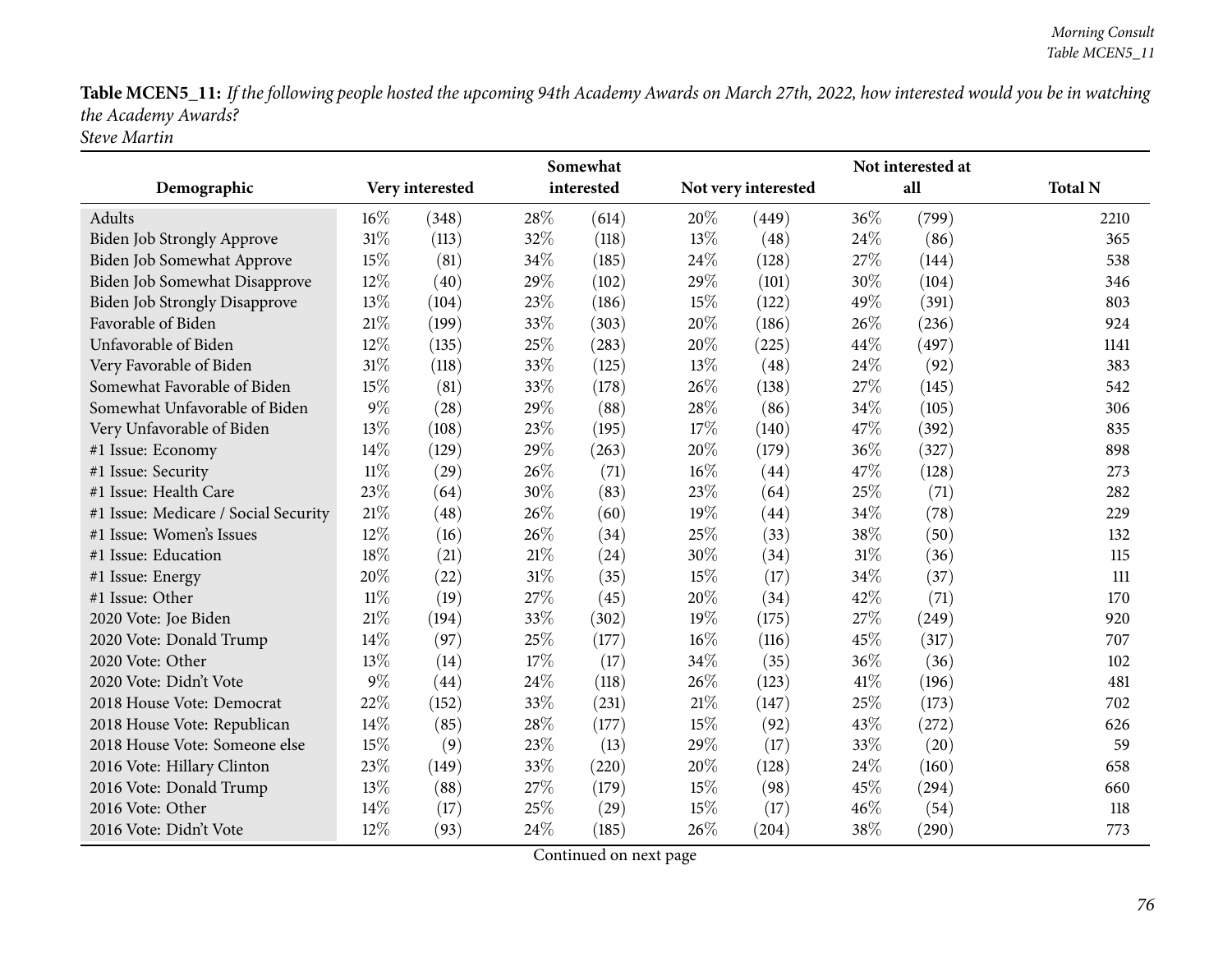|                     |        |                 |      | Somewhat   |        |                     |        | Not interested at |                |
|---------------------|--------|-----------------|------|------------|--------|---------------------|--------|-------------------|----------------|
| Demographic         |        | Very interested |      | interested |        | Not very interested |        | all               | <b>Total N</b> |
| Adults              | $16\%$ | (348)           | 28%  | (614)      | 20%    | (449)               | 36%    | (799)             | 2210           |
| Voted in 2014: Yes  | 17%    | (211)           | 30%  | (359)      | 18\%   | (212)               | 35%    | (425)             | 1208           |
| Voted in 2014: No   | 14%    | (137)           | 25%  | (255)      | $24\%$ | (236)               | 37\%   | (374)             | 1002           |
| 4-Region: Northeast | 17%    | (67)            | 29%  | (116)      | 22%    | (86)                | 32%    | (127)             | 395            |
| 4-Region: Midwest   | 17%    | (78)            | 30%  | (138)      | $20\%$ | (92)                | 34%    | (157)             | 464            |
| 4-Region: South     | 15%    | (124)           | 27%  | (222)      | 18%    | (148)               | 40%    | (334)             | 828            |
| 4-Region: West      | 15%    | (79)            | 27%  | (139)      | 24\%   | (123)               | 35%    | (181)             | 522            |
| Film Fans           | 17%    | (330)           | 30%  | (570)      | 21\%   | (400)               | 32%    | (620)             | 1920           |
| Avid Film Fans      | 30%    | (199)           | 30%  | (197)      | $16\%$ | (110)               | 24%    | (160)             | 665            |
| Casual Film Fans    | 10%    | (131)           | 30%  | (374)      | 23%    | $\left( 290\right)$ | 37\%   | (459)             | 1254           |
| TV Fans             | 17%    | (339)           | 29%  | (590)      | 20%    | (400)               | 34%    | (672)             | 2002           |
| Casual TV Fans      | 11%    | (118)           | 29\% | (311)      | 22%    | (236)               | 38\%   | (409)             | 1074           |
| Avid TV Fans        | 24\%   | (222)           | 30%  | (279)      | $18\%$ | (164)               | 28%    | (263)             | 927            |
| Pop Culture Fans    | 21\%   | (276)           | 31%  | (417)      | 22\%   | (297)               | 26%    | (352)             | 1343           |
| Has Watched Oscars  | 33%    | (151)           | 37\% | (173)      | $18\%$ | (83)                | $12\%$ | (55)              | 462            |

Table MCEN5\_11: If the following people hosted the upcoming 94th Academy Awards on March 27th, 2022, how interested would you be in watching *the Academy Awards?*

*Steve Martin*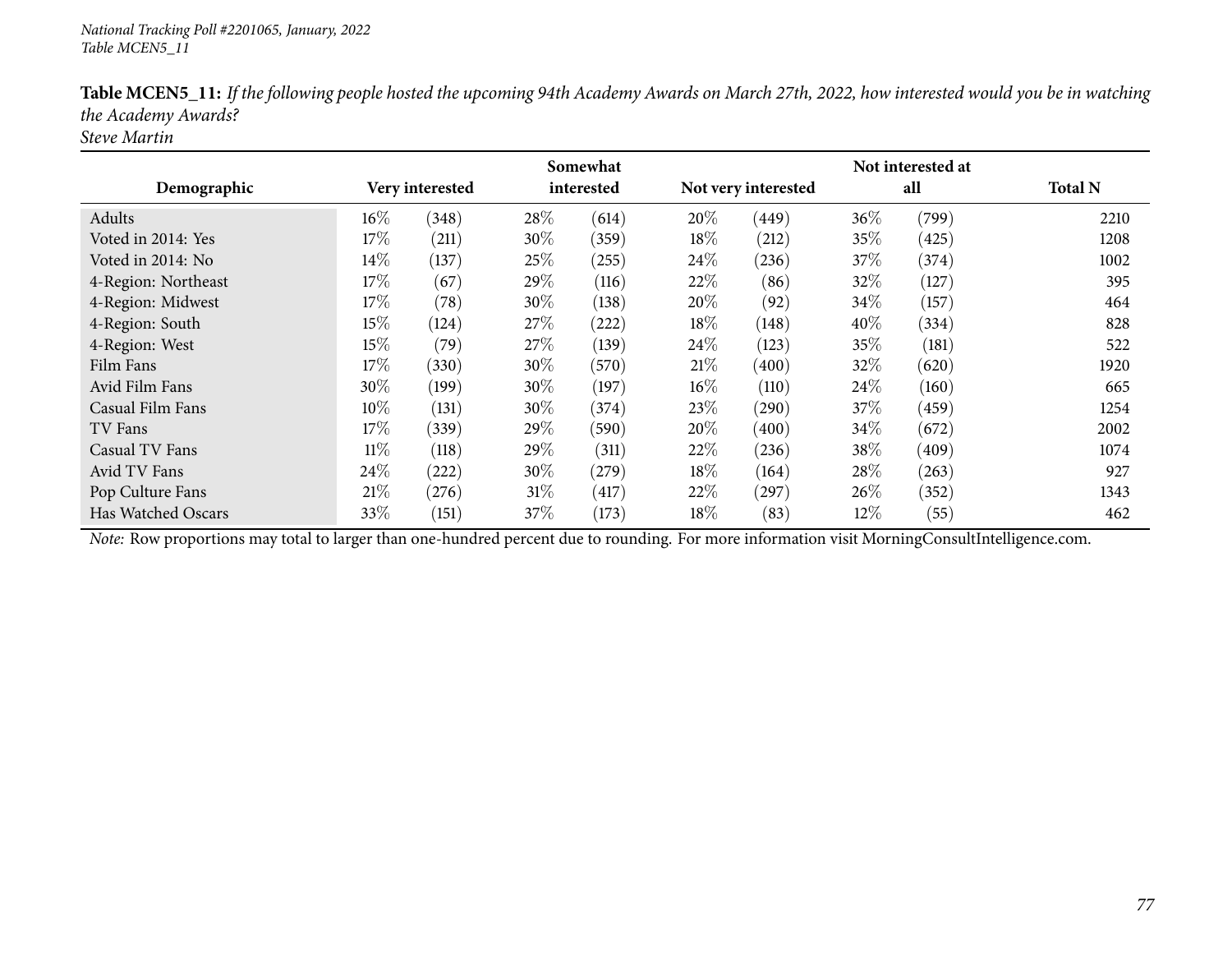Table MCEN5\_12: If the following people hosted the upcoming 94th Academy Awards on March 27th, 2022, how interested would you be in watching *the Academy Awards? Kevin Hart*

|                          | Somewhat |                 |        |            |        |                     | Not interested at |       |                |  |
|--------------------------|----------|-----------------|--------|------------|--------|---------------------|-------------------|-------|----------------|--|
| Demographic              |          | Very interested |        | interested |        | Not very interested |                   | all   | <b>Total N</b> |  |
| <b>Adults</b>            | 22%      | (488)           | 25%    | (552)      | 16%    | (359)               | 37%               | (810) | 2210           |  |
| Gender: Male             | 23%      | (247)           | 25%    | (269)      | 16%    | (173)               | 35%               | (377) | 1067           |  |
| Gender: Female           | 21\%     | (241)           | 25%    | (284)      | $16\%$ | (186)               | 38%               | (433) | 1143           |  |
| Age: 18-34               | 35%      | (229)           | 29%    | (193)      | 13%    | (83)                | 23%               | (153) | 658            |  |
| Age: 35-44               | $31\%$   | (113)           | 27%    | (98)       | 13%    | (46)                | 29%               | (103) | 359            |  |
| Age: 45-64               | 15%      | (111)           | 24%    | (179)      | 19%    | (141)               | 43%               | (323) | 754            |  |
| Age: 65+                 | $8\%$    | (35)            | 19%    | (82)       | 20%    | (90)                | 53%               | (232) | 438            |  |
| GenZers: 1997-2012       | 40%      | (106)           | 27%    | (72)       | 10%    | (27)                | 23%               | (61)  | 267            |  |
| Millennials: 1981-1996   | 32%      | (205)           | 31%    | (197)      | 14%    | (87)                | 24%               | (153) | 642            |  |
| GenXers: 1965-1980       | 21%      | (128)           | 22%    | (134)      | 18%    | (108)               | 38%               | (227) | 597            |  |
| Baby Boomers: 1946-1964  | 7%       | (48)            | 21%    | (139)      | 20%    | (127)               | 52%               | (336) | 650            |  |
| PID: Dem (no lean)       | 27%      | (213)           | 29%    | (229)      | 19%    | (148)               | 25%               | (201) | 792            |  |
| PID: Ind (no lean)       | 21%      | (158)           | 23%    | (170)      | 16%    | (120)               | 41\%              | (306) | 754            |  |
| PID: Rep (no lean)       | 18%      | (117)           | 23%    | (154)      | 14\%   | (92)                | 45%               | (302) | 665            |  |
| PID/Gender: Dem Men      | 27%      | (99)            | $31\%$ | (111)      | 16%    | (58)                | 26%               | (93)  | 361            |  |
| PID/Gender: Dem Women    | 27%      | (114)           | 27%    | (118)      | $21\%$ | (90)                | 25%               | (109) | 431            |  |
| PID/Gender: Ind Men      | 24%      | (86)            | 20%    | (71)       | 18%    | (63)                | 39%               | (139) | 358            |  |
| PID/Gender: Ind Women    | 18%      | (72)            | 25%    | (99)       | 14%    | (56)                | 42%               | (168) | 395            |  |
| PID/Gender: Rep Men      | 18%      | (63)            | 25%    | (88)       | 15%    | (51)                | 42%               | (146) | 348            |  |
| PID/Gender: Rep Women    | 17%      | (55)            | 21%    | (66)       | 13%    | (40)                | 49%               | (156) | 317            |  |
| Ideo: Liberal (1-3)      | 24%      | (144)           | 30%    | (180)      | 18%    | (110)               | 29%               | (176) | 609            |  |
| Ideo: Moderate (4)       | 24%      | (136)           | 24%    | (135)      | 22%    | (122)               | 30%               | (172) | 565            |  |
| Ideo: Conservative (5-7) | $15\%$   | (113)           | 23%    | (168)      | 13%    | (95)                | 49%               | (362) | 738            |  |
| Educ: < College          | 24%      | (370)           | 23%    | (354)      | 14%    | (218)               | 38%               | (578) | 1519           |  |
| Educ: Bachelors degree   | 17%      | (78)            | $31\%$ | (137)      | 19%    | (84)                | 33%               | (147) | 446            |  |
| Educ: Post-grad          | 17%      | (41)            | 25%    | (61)       | 23%    | (57)                | 35%               | (86)  | 245            |  |
| Income: Under 50k        | 24%      | (281)           | 24%    | (280)      | 15%    | (169)               | 37%               | (433) | 1162           |  |
| Income: 50k-100k         | 21%      | (147)           | 25%    | (176)      | 19%    | (133)               | 36%               | (258) | 714            |  |
| Income: 100k+            | 18%      | (61)            | 29%    | (97)       | 17%    | (58)                | 36%               | (119) | 334            |  |
| Ethnicity: White         | 18%      | (318)           | 24%    | (412)      | 17%    | (301)               | 40%               | (698) | 1730           |  |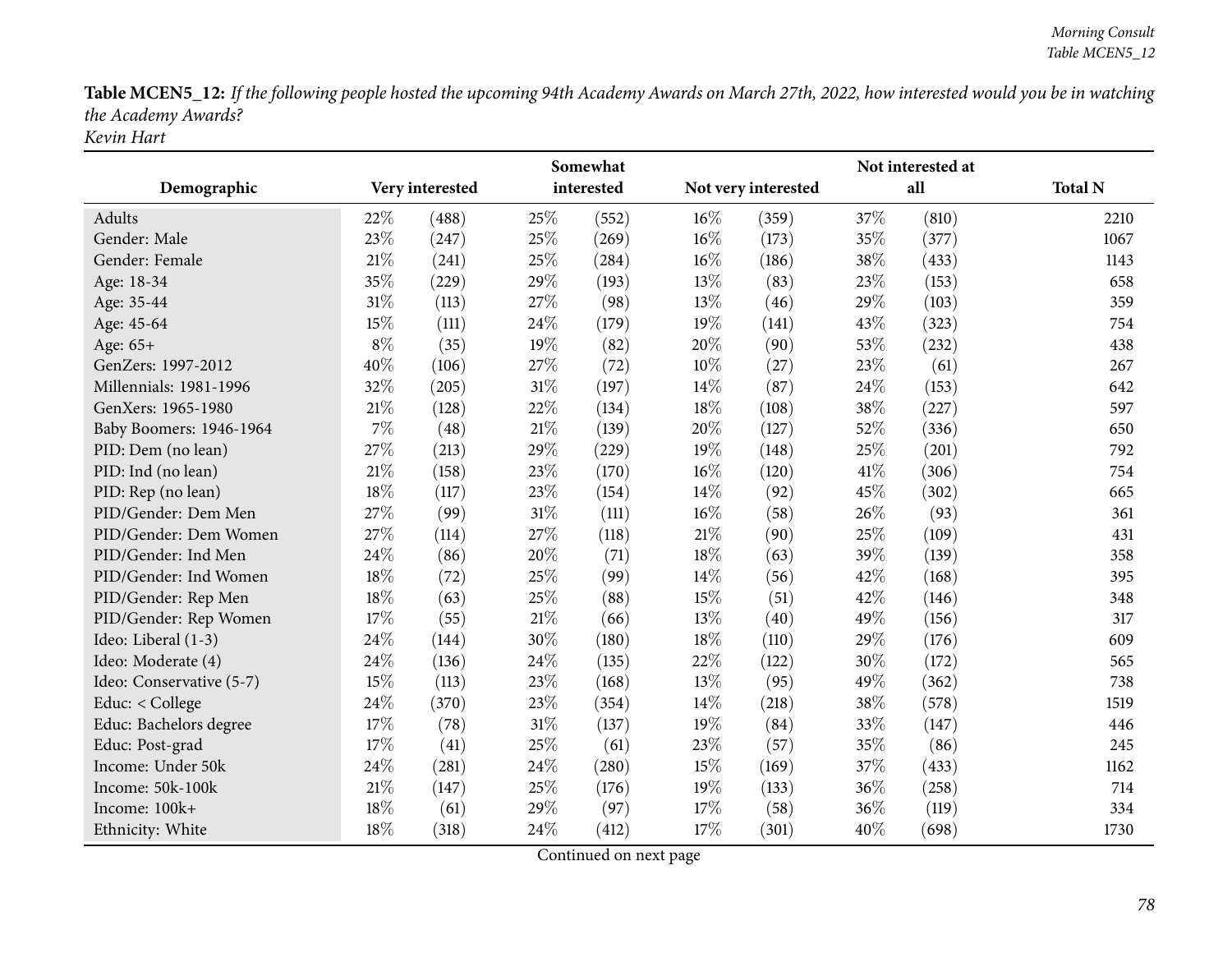| Table MCEN5_12: If the following people hosted the upcoming 94th Academy Awards on March 27th, 2022, how interested would you be in watching |
|----------------------------------------------------------------------------------------------------------------------------------------------|
| the Academy Awards?                                                                                                                          |
| Kevin Hart                                                                                                                                   |

|                                   | Somewhat |                 |      |            |        | Not interested at   |      |       |                |
|-----------------------------------|----------|-----------------|------|------------|--------|---------------------|------|-------|----------------|
| Demographic                       |          | Very interested |      | interested |        | Not very interested |      | all   | <b>Total N</b> |
| Adults                            | 22%      | (488)           | 25%  | (552)      | $16\%$ | (359)               | 37\% | (810) | 2210           |
| Ethnicity: Hispanic               | 33%      | (115)           | 26%  | (91)       | 14\%   | (49)                | 27%  | (96)  | 351            |
| Ethnicity: Black                  | 45%      | (123)           | 29%  | (81)       | $8\%$  | (23)                | 18%  | (49)  | 276            |
| Ethnicity: Other                  | 23%      | (47)            | 29%  | (60)       | 17%    | (35)                | 31%  | (64)  | 205            |
| All Christian                     | 17%      | (158)           | 25%  | (235)      | 16%    | (153)               | 41%  | (386) | 932            |
| All Non-Christian                 | 29%      | (31)            | 23%  | (24)       | 22%    | (24)                | 26%  | (27)  | 106            |
| Atheist                           | 17%      | (20)            | 25%  | (29)       | 17%    | (20)                | 41\% | (47)  | 116            |
| Agnostic/Nothing in particular    | 21%      | (141)           | 24%  | (162)      | 18%    | (120)               | 36%  | (239) | 662            |
| Something Else                    | 35%      | (139)           | 26%  | (102)      | $11\%$ | (42)                | 28%  | (110) | 393            |
| Religious Non-Protestant/Catholic | 27%      | (35)            | 24\% | (31)       | 19%    | (25)                | 30%  | (39)  | 130            |
| Evangelical                       | 27%      | (149)           | 24%  | (132)      | 13%    | (72)                | 35%  | (194) | 547            |
| Non-Evangelical                   | 19%      | (141)           | 26%  | (194)      | 16%    | (120)               | 38%  | (284) | 738            |
| Community: Urban                  | 30%      | (181)           | 27%  | (167)      | 14%    | (84)                | 29%  | (179) | 612            |
| Community: Suburban               | 18%      | (187)           | 25%  | (253)      | 18%    | (186)               | 39%  | (403) | 1028           |
| Community: Rural                  | $21\%$   | (120)           | 23%  | (133)      | $16\%$ | (89)                | 40%  | (228) | 570            |
| Employ: Private Sector            | 19%      | (136)           | 28%  | (198)      | 18%    | (127)               | 35%  | (252) | 712            |
| Employ: Government                | 31%      | (44)            | 26%  | (36)       | 16%    | (22)                | 27%  | (39)  | 141            |
| Employ: Self-Employed             | 34%      | (69)            | 28%  | (59)       | 13%    | (27)                | 25%  | (51)  | 206            |
| Employ: Homemaker                 | 25%      | (35)            | 24%  | (34)       | $11\%$ | (16)                | 40%  | (55)  | 139            |
| Employ: Student                   | 40%      | (29)            | 15%  | (11)       | 18%    | (13)                | 27%  | (20)  | 73             |
| Employ: Retired                   | $9\%$    | (43)            | 19%  | (92)       | 20%    | (97)                | 51%  | (244) | 476            |
| Employ: Unemployed                | 31%      | (92)            | 24%  | (70)       | 12%    | (35)                | 33%  | (96)  | 293            |
| Employ: Other                     | 23%      | (39)            | 32%  | (54)       | 13%    | (22)                | 32%  | (55)  | 170            |
| Military HH: Yes                  | 19%      | (61)            | 25%  | (79)       | 14\%   | (43)                | 43%  | (137) | 321            |
| Military HH: No                   | 23%      | (427)           | 25%  | (473)      | 17%    | (316)               | 36%  | (673) | 1889           |
| RD/WT: Right Direction            | 27%      | (184)           | 29%  | (200)      | 17\%   | (114)               | 27%  | (185) | 683            |
| RD/WT: Wrong Track                | 20%      | (304)           | 23%  | (353)      | 16%    | (246)               | 41\% | (625) | 1527           |
| Biden Job Approve                 | 27%      | (243)           | 29%  | (259)      | 18\%   | (160)               | 27%  | (242) | 904            |
| Biden Job Disapprove              | 18%      | (204)           | 22%  | (258)      | 16%    | (181)               | 44%  | (507) | 1150           |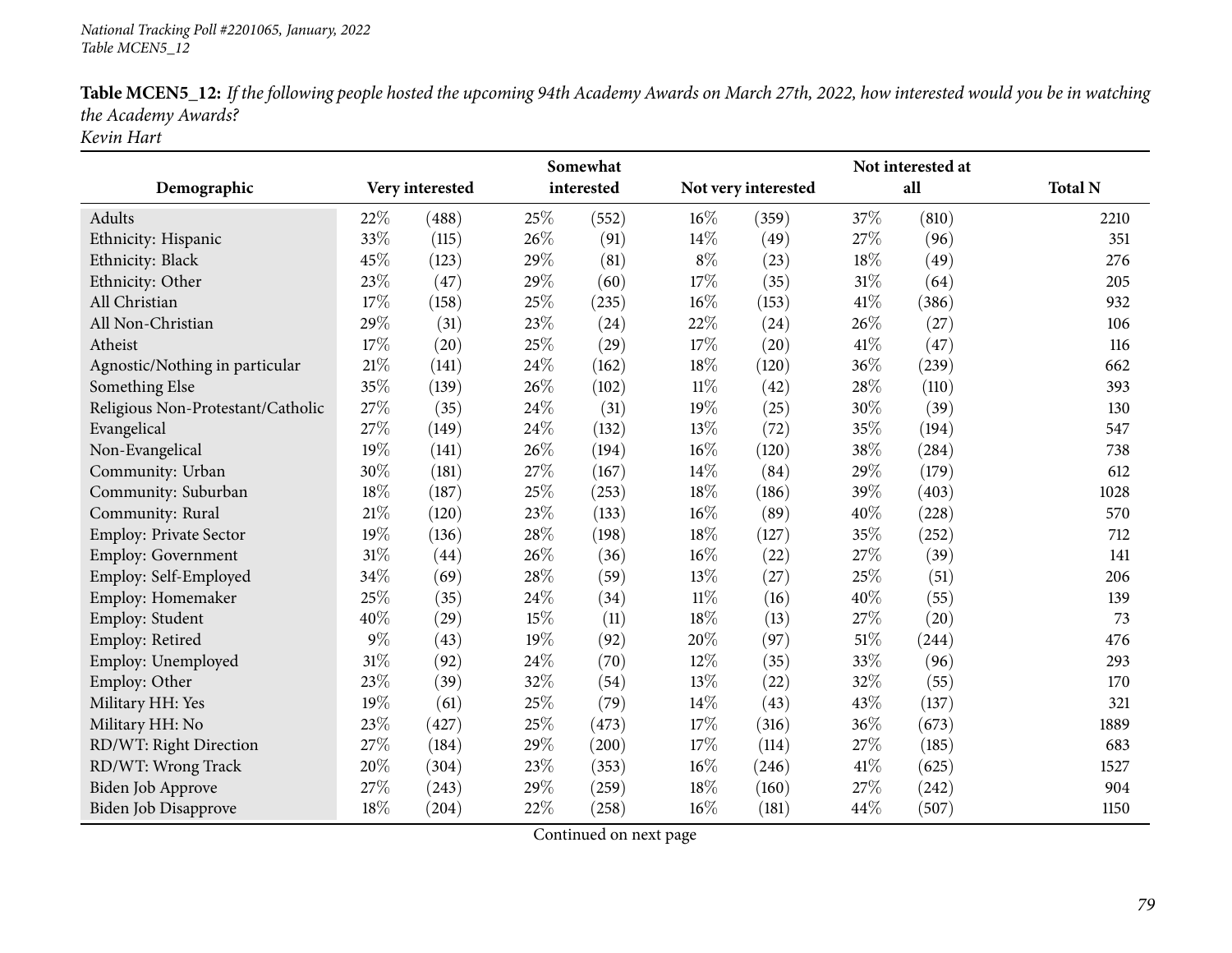Table MCEN5\_12: If the following people hosted the upcoming 94th Academy Awards on March 27th, 2022, how interested would you be in watching *the Academy Awards? Kevin Hart*

|                                      | Somewhat |                 |        |            |        | Not interested at   |      |       |                |  |  |  |
|--------------------------------------|----------|-----------------|--------|------------|--------|---------------------|------|-------|----------------|--|--|--|
| Demographic                          |          | Very interested |        | interested |        | Not very interested |      | all   | <b>Total N</b> |  |  |  |
| Adults                               | 22%      | (488)           | 25%    | (552)      | 16%    | (359)               | 37%  | (810) | 2210           |  |  |  |
| Biden Job Strongly Approve           | 30%      | (110)           | 28%    | (102)      | 15%    | (54)                | 27\% | (99)  | 365            |  |  |  |
| Biden Job Somewhat Approve           | 25%      | (132)           | 29%    | (157)      | 20%    | (106)               | 27%  | (143) | 538            |  |  |  |
| Biden Job Somewhat Disapprove        | 24%      | (83)            | 27%    | (94)       | 22%    | (77)                | 27\% | (93)  | 346            |  |  |  |
| <b>Biden Job Strongly Disapprove</b> | 15%      | (122)           | 20%    | (164)      | 13%    | (104)               | 52%  | (414) | 803            |  |  |  |
| Favorable of Biden                   | 27%      | (247)           | 28%    | (260)      | 18%    | (166)               | 27%  | (251) | 924            |  |  |  |
| Unfavorable of Biden                 | 18%      | (208)           | 23%    | (263)      | 15%    | (169)               | 44%  | (501) | 1141           |  |  |  |
| Very Favorable of Biden              | 30%      | (115)           | 30%    | (114)      | 15%    | (56)                | 25%  | (97)  | 383            |  |  |  |
| Somewhat Favorable of Biden          | 24%      | (132)           | 27%    | (146)      | 20%    | (110)               | 29%  | (155) | 542            |  |  |  |
| Somewhat Unfavorable of Biden        | 22%      | (68)            | 28%    | (85)       | 19%    | (59)                | 31%  | (93)  | 306            |  |  |  |
| Very Unfavorable of Biden            | 17%      | (139)           | $21\%$ | (177)      | 13%    | (111)               | 49%  | (408) | 835            |  |  |  |
| #1 Issue: Economy                    | 23%      | (209)           | 27%    | (240)      | 14%    | (129)               | 36%  | (321) | 898            |  |  |  |
| #1 Issue: Security                   | 17%      | (45)            | 21\%   | (58)       | 11%    | (30)                | 51%  | (140) | 273            |  |  |  |
| #1 Issue: Health Care                | 29%      | (81)            | 25%    | (72)       | 18%    | (51)                | 28%  | (78)  | 282            |  |  |  |
| #1 Issue: Medicare / Social Security | 17%      | (38)            | 22%    | (49)       | 21\%   | (48)                | 41%  | (93)  | 229            |  |  |  |
| #1 Issue: Women's Issues             | 31%      | (41)            | 25%    | (32)       | 20%    | (27)                | 25%  | (33)  | 132            |  |  |  |
| #1 Issue: Education                  | 33%      | (38)            | 22%    | (26)       | 20%    | (23)                | 24%  | (28)  | 115            |  |  |  |
| #1 Issue: Energy                     | 21%      | (23)            | 26%    | (28)       | 22%    | (24)                | 32%  | (35)  | 111            |  |  |  |
| #1 Issue: Other                      | $8\%$    | (13)            | 28%    | (47)       | 16%    | (27)                | 49%  | (83)  | 170            |  |  |  |
| 2020 Vote: Joe Biden                 | 25%      | (233)           | 29%    | (265)      | 19%    | (172)               | 27%  | (251) | 920            |  |  |  |
| 2020 Vote: Donald Trump              | 14%      | (97)            | 22%    | (158)      | 15%    | (105)               | 49%  | (346) | 707            |  |  |  |
| 2020 Vote: Other                     | 21%      | (21)            | 24%    | (24)       | 16%    | (17)                | 39%  | (40)  | 102            |  |  |  |
| 2020 Vote: Didn't Vote               | 29%      | (137)           | 22%    | (105)      | 14\%   | (65)                | 36%  | (173) | 481            |  |  |  |
| 2018 House Vote: Democrat            | 22%      | (158)           | 28%    | (200)      | 19%    | (136)               | 30%  | (209) | 702            |  |  |  |
| 2018 House Vote: Republican          | 15%      | (95)            | 22%    | (138)      | 15%    | (95)                | 48%  | (298) | 626            |  |  |  |
| 2018 House Vote: Someone else        | 14%      | (8)             | 38%    | (23)       | $21\%$ | (12)                | 27%  | (16)  | 59             |  |  |  |
| 2016 Vote: Hillary Clinton           | 23%      | (150)           | 30%    | (197)      | 20%    | (130)               | 27\% | (181) | 658            |  |  |  |
| 2016 Vote: Donald Trump              | 13%      | (85)            | $21\%$ | (142)      | 16%    | (103)               | 50%  | (331) | 660            |  |  |  |
| 2016 Vote: Other                     | 18%      | (21)            | 25%    | (30)       | 17%    | (20)                | 39%  | (46)  | 118            |  |  |  |
| 2016 Vote: Didn't Vote               | 30%      | (231)           | 24%    | (184)      | 14%    | (107)               | 33%  | (251) | 773            |  |  |  |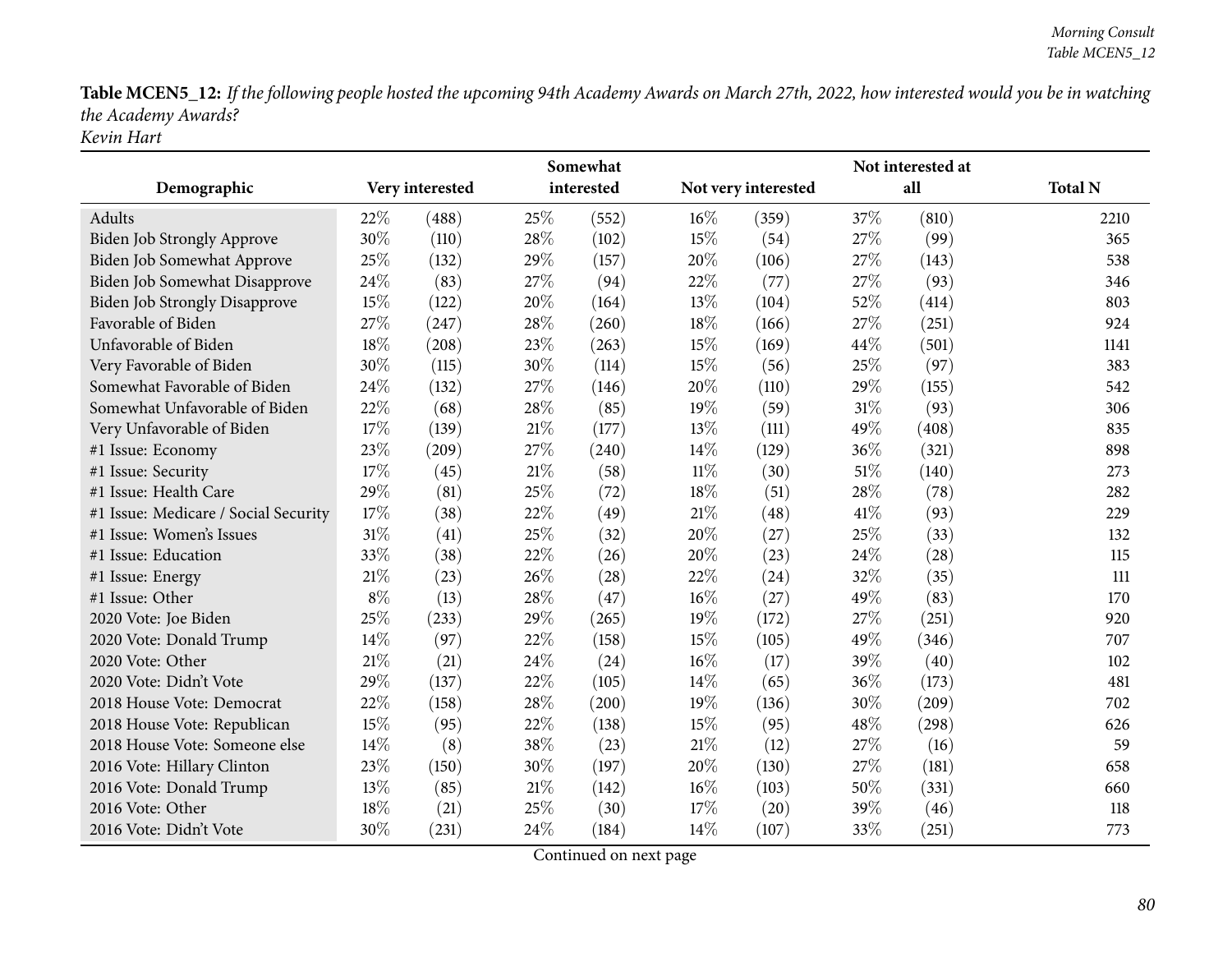|                     |      |                 |        | Somewhat   |        |                     |        | Not interested at |                |
|---------------------|------|-----------------|--------|------------|--------|---------------------|--------|-------------------|----------------|
| Demographic         |      | Very interested |        | interested |        | Not very interested |        | all               | <b>Total N</b> |
| Adults              | 22%  | (488)           | 25%    | (552)      | 16\%   | (359)               | 37\%   | (810)             | 2210           |
| Voted in 2014: Yes  | 18%  | (218)           | 25%    | (304)      | 17%    | (206)               | $40\%$ | (480)             | 1208           |
| Voted in 2014: No   | 27%  | (270)           | 25%    | (248)      | 15%    | (153)               | 33%    | (330)             | 1002           |
| 4-Region: Northeast | 25%  | (99)            | $24\%$ | (93)       | 18%    | (71)                | 33\%   | (132)             | 395            |
| 4-Region: Midwest   | 16%  | (76)            | $31\%$ | (142)      | $16\%$ | (73)                | 37%    | (174)             | 464            |
| 4-Region: South     | 24\% | (198)           | 24\%   | (195)      | 14\%   | (118)               | 38%    | (318)             | 828            |
| 4-Region: West      | 22%  | (116)           | 23%    | (123)      | $19\%$ | (97)                | 36%    | (187)             | 522            |
| Film Fans           | 24\% | (455)           | 27%    | (511)      | $16\%$ | (315)               | 33%    | (639)             | 1920           |
| Avid Film Fans      | 35%  | (231)           | 29%    | (190)      | $13\%$ | (87)                | 24%    | (157)             | 665            |
| Casual Film Fans    | 18%  | (224)           | 26%    | (321)      | 18%    | (229)               | 38%    | (482)             | 1254           |
| TV Fans             | 23%  | (462)           | 26%    | (514)      | $16\%$ | (329)               | 35%    | (696)             | 2002           |
| Casual TV Fans      | 19%  | (203)           | 26%    | $^{(274)}$ | 17%    | (186)               | 38%    | (412)             | 1074           |
| Avid TV Fans        | 28%  | (259)           | 26%    | (240)      | 15%    | (144)               | $31\%$ | (285)             | 927            |
| Pop Culture Fans    | 30%  | (396)           | 29\%   | (389)      | 17%    | (228)               | 25%    | (329)             | 1343           |
| Has Watched Oscars  | 40%  | (183)           | 37%    | (170)      | $14\%$ | (64)                | $10\%$ | (45)              | 462            |

Table MCEN5\_12: If the following people hosted the upcoming 94th Academy Awards on March 27th, 2022, how interested would you be in watching *the Academy Awards?*

*Kevin Hart*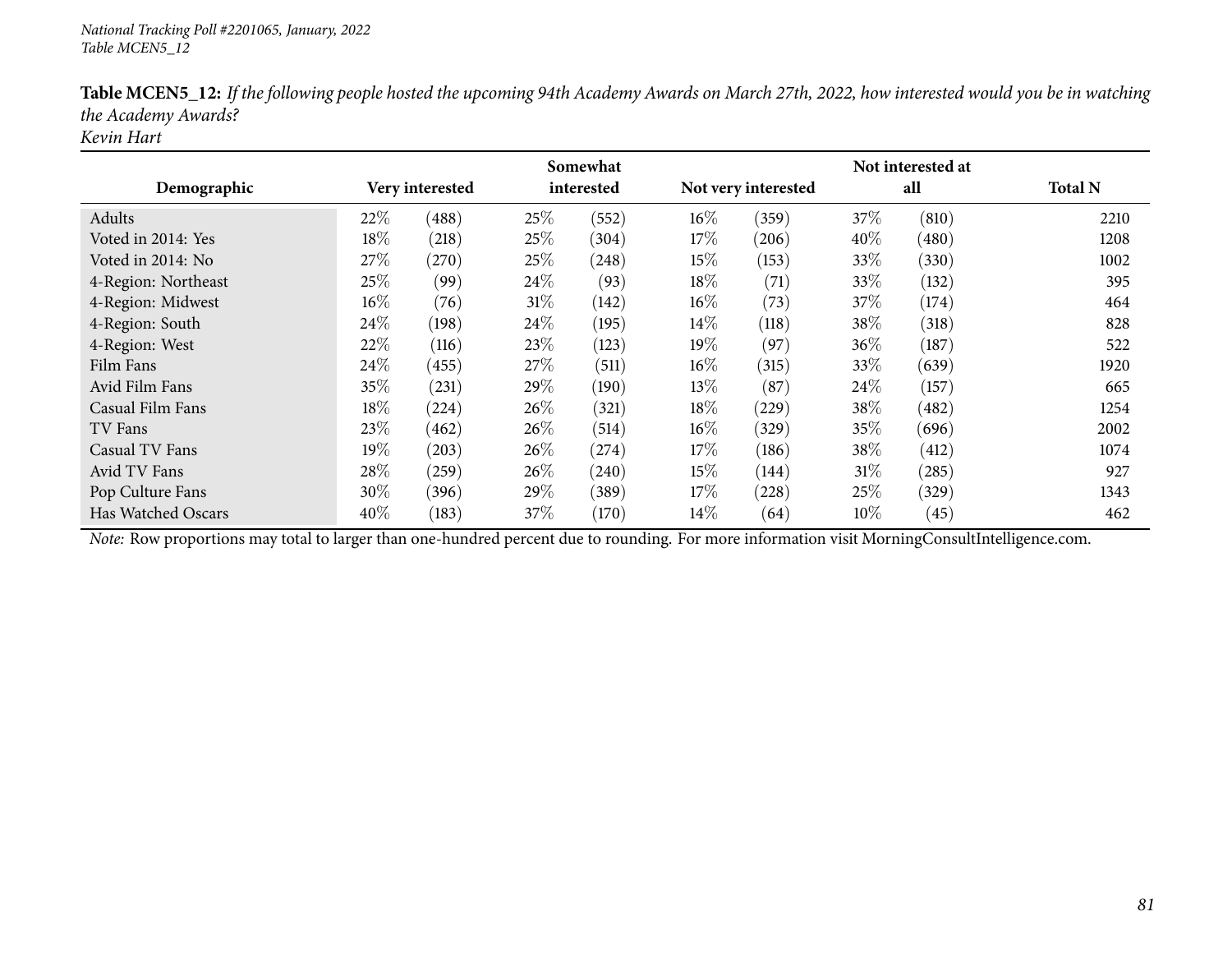Table MCEN5\_13: If the following people hosted the upcoming 94th Academy Awards on March 27th, 2022, how interested would you be in watching *the Academy Awards? Hugh Jackman*

|                          |        |                 |     | Somewhat   | Not interested at |                     |        |       |                |  |  |
|--------------------------|--------|-----------------|-----|------------|-------------------|---------------------|--------|-------|----------------|--|--|
| Demographic              |        | Very interested |     | interested |                   | Not very interested |        | all   | <b>Total N</b> |  |  |
| Adults                   | 14%    | (308)           | 25% | (544)      | 22%               | (489)               | 39%    | (868) | 2210           |  |  |
| Gender: Male             | 15%    | (156)           | 24% | (255)      | 22%               | (232)               | 40%    | (424) | 1067           |  |  |
| Gender: Female           | 13%    | (152)           | 25% | (290)      | 23%               | (257)               | 39%    | (444) | 1143           |  |  |
| Age: 18-34               | 19%    | (126)           | 30% | (196)      | 20%               | (135)               | $31\%$ | (201) | 658            |  |  |
| Age: 35-44               | 17%    | (61)            | 27% | (99)       | 20%               | (73)                | 35%    | (127) | 359            |  |  |
| Age: 45-64               | 12%    | (88)            | 22% | (164)      | 26%               | (195)               | 41\%   | (307) | 754            |  |  |
| Age: 65+                 | $7\%$  | (33)            | 19% | (85)       | 20%               | (86)                | 53%    | (234) | 438            |  |  |
| GenZers: 1997-2012       | 20%    | (53)            | 31% | (82)       | 22%               | (59)                | 27%    | (73)  | 267            |  |  |
| Millennials: 1981-1996   | 20%    | (127)           | 29% | (186)      | 18%               | (118)               | 33%    | (210) | 642            |  |  |
| GenXers: 1965-1980       | $11\%$ | (64)            | 23% | (136)      | 27%               | (162)               | 39%    | (236) | 597            |  |  |
| Baby Boomers: 1946-1964  | $9\%$  | (61)            | 20% | (133)      | 21%               | (138)               | 49%    | (319) | 650            |  |  |
| PID: Dem (no lean)       | 19%    | (150)           | 29% | (227)      | 22%               | (177)               | 30%    | (237) | 792            |  |  |
| PID: Ind (no lean)       | 10%    | (73)            | 23% | (174)      | 25%               | (188)               | 42%    | (318) | 754            |  |  |
| PID: Rep (no lean)       | 13%    | (85)            | 22% | (143)      | 19%               | (123)               | 47%    | (313) | 665            |  |  |
| PID/Gender: Dem Men      | 20%    | (71)            | 30% | (109)      | 20%               | (71)                | 30%    | (110) | 361            |  |  |
| PID/Gender: Dem Women    | 18%    | (79)            | 27% | (118)      | 25%               | (106)               | 30%    | (127) | 431            |  |  |
| PID/Gender: Ind Men      | 10%    | (34)            | 21% | (74)       | 29%               | (103)               | 41\%   | (148) | 358            |  |  |
| PID/Gender: Ind Women    | 10%    | (39)            | 25% | (100)      | 22%               | (86)                | 43%    | (171) | 395            |  |  |
| PID/Gender: Rep Men      | 15%    | (51)            | 21% | (72)       | 17%               | (58)                | 48%    | (167) | 348            |  |  |
| PID/Gender: Rep Women    | 11%    | (34)            | 23% | (72)       | 21%               | (65)                | 46%    | (146) | 317            |  |  |
| Ideo: Liberal (1-3)      | 16%    | (98)            | 29% | (177)      | 23%               | (142)               | 32%    | (192) | 609            |  |  |
| Ideo: Moderate (4)       | 14%    | (81)            | 28% | (158)      | 27%               | (155)               | 30%    | (172) | 565            |  |  |
| Ideo: Conservative (5-7) | 12%    | (88)            | 21% | (154)      | 17%               | (125)               | 50%    | (371) | 738            |  |  |
| Educ: < College          | 13%    | (202)           | 23% | (350)      | 22%               | (338)               | 41\%   | (629) | 1519           |  |  |
| Educ: Bachelors degree   | 16%    | (71)            | 28% | (124)      | 23%               | (101)               | 34%    | (149) | 446            |  |  |
| Educ: Post-grad          | 14%    | (35)            | 29% | (70)       | 20%               | (50)                | 37%    | (90)  | 245            |  |  |
| Income: Under 50k        | 14%    | (160)           | 22% | (259)      | 23%               | (268)               | 41\%   | (475) | 1162           |  |  |
| Income: 50k-100k         | 14%    | (98)            | 28% | (197)      | 20%               | (145)               | 38%    | (274) | 714            |  |  |
| Income: 100k+            | 15%    | (51)            | 26% | (88)       | 23%               | (76)                | 36%    | (119) | 334            |  |  |
| Ethnicity: White         | 13%    | (226)           | 24% | (415)      | 22%               | (379)               | 41\%   | (709) | 1730           |  |  |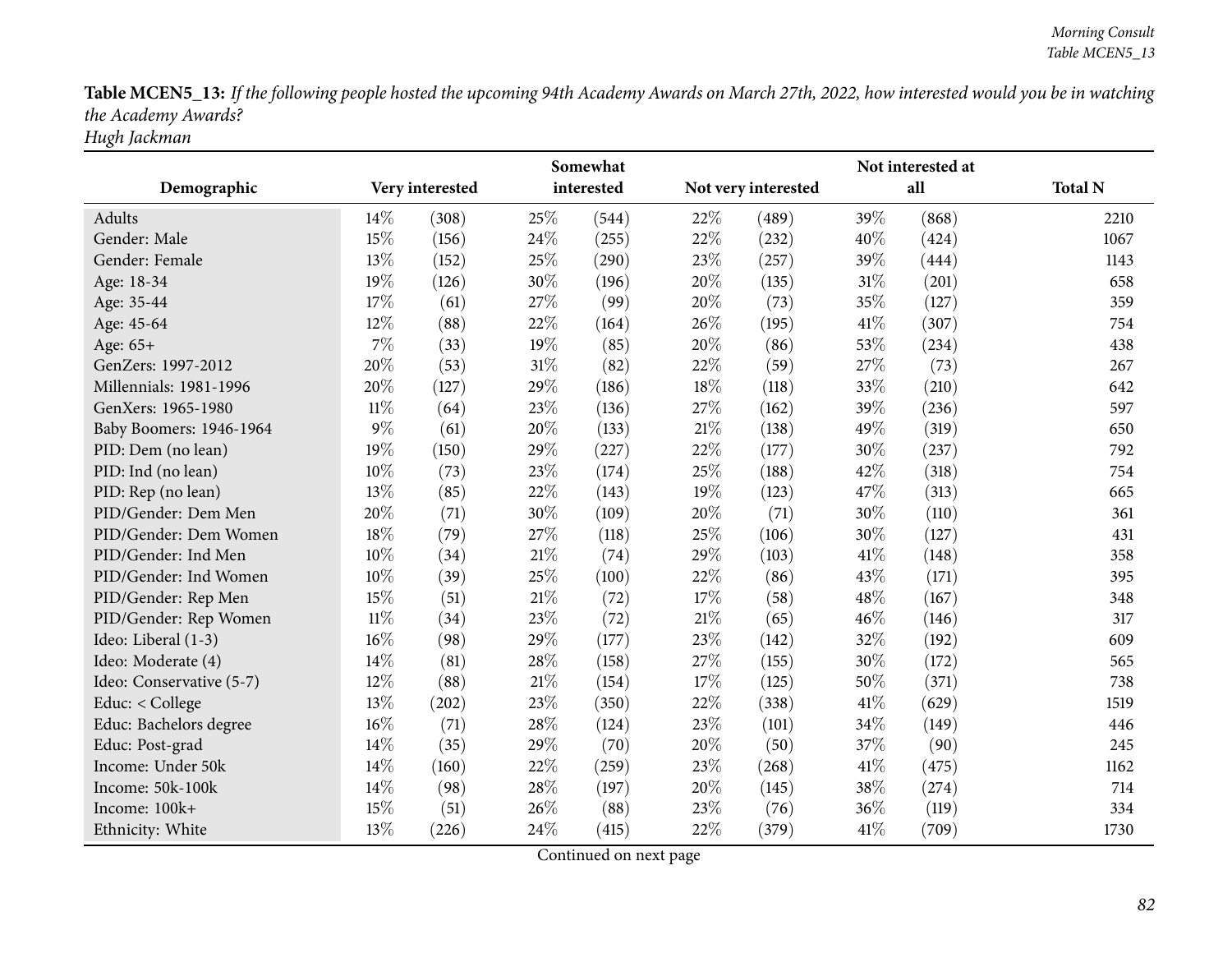| Table MCEN5_13: If the following people hosted the upcoming 94th Academy Awards on March 27th, 2022, how interested would you be in watching |
|----------------------------------------------------------------------------------------------------------------------------------------------|
| the Academy Awards?                                                                                                                          |
| TT 1 T 1                                                                                                                                     |

*Hugh Jackman*

|                                   |        |                 |     | Somewhat   |                     | Not interested at |        |       |                |  |  |
|-----------------------------------|--------|-----------------|-----|------------|---------------------|-------------------|--------|-------|----------------|--|--|
| Demographic                       |        | Very interested |     | interested | Not very interested |                   | all    |       | <b>Total N</b> |  |  |
| Adults                            | 14%    | (308)           | 25% | (544)      | 22%                 | (489)             | 39%    | (868) | 2210           |  |  |
| Ethnicity: Hispanic               | 19%    | (66)            | 23% | (79)       | 22%                 | (78)              | 36%    | (127) | 351            |  |  |
| Ethnicity: Black                  | 19%    | (52)            | 28% | (76)       | 24\%                | (65)              | 30%    | (82)  | 276            |  |  |
| Ethnicity: Other                  | 14%    | (30)            | 26% | (53)       | 22%                 | (45)              | 38%    | (77)  | 205            |  |  |
| All Christian                     | 14%    | (133)           | 23% | (219)      | 20%                 | (184)             | 43%    | (397) | 932            |  |  |
| All Non-Christian                 | 33%    | (35)            | 19% | (20)       | 17%                 | (18)              | $31\%$ | (33)  | 106            |  |  |
| Atheist                           | $8\%$  | (9)             | 27% | (31)       | 26%                 | (31)              | 39%    | (46)  | 116            |  |  |
| Agnostic/Nothing in particular    | $11\%$ | (72)            | 24% | (160)      | 25%                 | (163)             | 40%    | (266) | 662            |  |  |
| Something Else                    | 15%    | (59)            | 29% | (114)      | 24%                 | (94)              | 32%    | (127) | 393            |  |  |
| Religious Non-Protestant/Catholic | 35%    | (45)            | 19% | (25)       | 14%                 | (19)              | $31\%$ | (41)  | 130            |  |  |
| Evangelical                       | 13%    | (73)            | 28% | (152)      | $21\%$              | (114)             | 38%    | (207) | 547            |  |  |
| Non-Evangelical                   | 14%    | (107)           | 23% | (173)      | $21\%$              | (158)             | 41%    | (301) | 738            |  |  |
| Community: Urban                  | 19%    | (118)           | 26% | (161)      | 24\%                | (145)             | 31%    | (188) | 612            |  |  |
| Community: Suburban               | 13%    | (130)           | 25% | (261)      | $21\%$              | (216)             | 41\%   | (421) | 1028           |  |  |
| Community: Rural                  | 10%    | (59)            | 22% | (123)      | 22%                 | (128)             | 46%    | (260) | 570            |  |  |
| Employ: Private Sector            | 14%    | (102)           | 27% | (191)      | 22%                 | (160)             | 36%    | (259) | 712            |  |  |
| <b>Employ: Government</b>         | 14%    | (20)            | 30% | (42)       | 25%                 | (35)              | 32%    | (45)  | 141            |  |  |
| Employ: Self-Employed             | 22%    | (45)            | 29% | (60)       | 19%                 | (39)              | 30%    | (62)  | 206            |  |  |
| Employ: Homemaker                 | $16\%$ | (23)            | 24% | (33)       | 17\%                | (24)              | 43%    | (60)  | 139            |  |  |
| Employ: Student                   | 15%    | (11)            | 34% | (25)       | 20%                 | (14)              | 31%    | (23)  | 73             |  |  |
| Employ: Retired                   | $9\%$  | (44)            | 19% | (92)       | 22%                 | (104)             | 50%    | (237) | 476            |  |  |
| Employ: Unemployed                | 16%    | (47)            | 23% | (67)       | 22%                 | (64)              | 39%    | (115) | 293            |  |  |
| Employ: Other                     | 10%    | (17)            | 21% | (35)       | 30%                 | (50)              | 40%    | (68)  | 170            |  |  |
| Military HH: Yes                  | 15%    | (47)            | 20% | (65)       | 19%                 | (60)              | 47%    | (149) | 321            |  |  |
| Military HH: No                   | 14%    | (261)           | 25% | (480)      | 23%                 | (430)             | 38%    | (719) | 1889           |  |  |
| RD/WT: Right Direction            | 21%    | (143)           | 28% | (190)      | 21\%                | (146)             | 30%    | (205) | 683            |  |  |
| RD/WT: Wrong Track                | 11%    | (166)           | 23% | (354)      | 22%                 | (343)             | 43%    | (664) | 1527           |  |  |
| <b>Biden Job Approve</b>          | $20\%$ | (180)           | 29% | (259)      | 22%                 | (197)             | 30%    | (268) | 904            |  |  |
| Biden Job Disapprove              | 10%    | (118)           | 21% | (244)      | 22%                 | (255)             | 46%    | (533) | 1150           |  |  |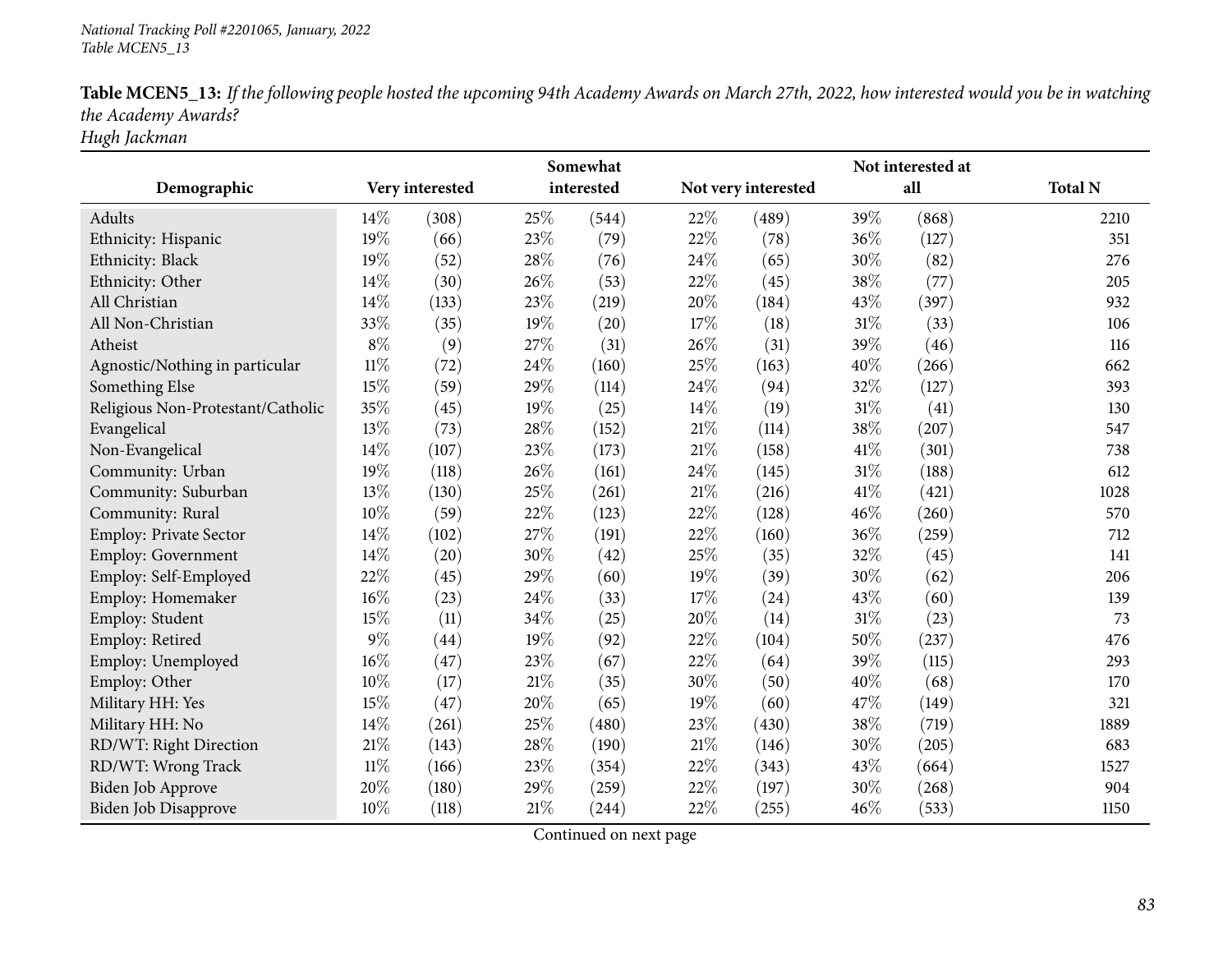Table MCEN5\_13: If the following people hosted the upcoming 94th Academy Awards on March 27th, 2022, how interested would you be in watching *the Academy Awards? Hugh Jackman*

**Demographic Very interestedSomewhat interested Not very interested Not interested at all Total <sup>N</sup>**Adults**s**  $14\%$  (308)  $)$  25% (544) 22% (489) 39% (868) 2210 365 Biden Job Strongly Approve 25% (93) 27% (97) 19% (70) 29% (105) 365<br>Biden Job Somewhat Approve 16% (87) 30% (162) 24% (127) 30% (162) 538 Biden Job Somewhat Approve 16% (87) 30% (162) 24% (127) 30% (162) 538<br>Biden Job Somewhat Disapprove 11% (38) 24% (84) 32% (111) 33% (114) 536 Biden Job Somewhat Disapprove 11% (38) 24% (84) 32% (111) 33%<br>Biden Job Strongly Disapprove 10% (80) 20% (160) 18% (144) 52% 803 Biden Job Strongly Disapprove 10% (80) 20% (160) 18% (144) 52% (419) 803<br>
Favorable of Biden 19% (179) 27% (254) 23% (215) 30% (276) 924 Favorable of Bidenn 19% (179) 27% (254) 23% (215) 30% (276) 924 Unfavorable of Bidenn 10% (112) 22% (254) 21% (243) 47% (531) 1141 Very Favorable of Bidenn 24% (92) 29% (112) 18% (68) 29% (111) 383 Somewhat Favorable of Biden $\text{n}$  16% (88) 26% (142) 27% (147) 30% (165) 542 Somewhat Unfavorable of Biden $\text{n}$  10% (32) 27% (83) 26% (80) 36% (111) 306 Very Unfavorable of Biden $10\%$  (80)  $20\%$  (170)  $20\%$  (164)  $50\%$  (420) 835 #1 Issue: Economy 14% (130)  $24\%$  (212)  $25\%$  (221)  $37\%$  (335) 898 #1 Issue: Security <sup>10</sup>% (28) <sup>19</sup>% (53) <sup>15</sup>% (40) <sup>56</sup>% (152) <sup>273</sup> #1 Issue: Health Care  $18\%$  (51)  $29\%$  (82)  $22\%$  (61)  $31\%$  (88) 282 41 Issue: Medicare / Social Security  $13\%$  (29)  $23\%$  (52)  $25\%$  (58)  $39\%$  (90) 229<br>
41 Issue: Women's Issues  $13\%$  (17)  $29\%$  (39)  $23\%$  (30)  $35\%$  (47) 132 132 #1 Issue: Women's Issues <sup>13</sup>% (17) <sup>29</sup>% (39) <sup>23</sup>% (30) <sup>35</sup>% (47) <sup>132</sup> #1 Issue: Education<br>#1 Issue: Energy n 22% (25) 23% (26) 23% (26) 33% (37) 115 #1 Issue: Energy <sup>12</sup>% (13) <sup>36</sup>% (39) <sup>14</sup>% (16) <sup>38</sup>% (42) <sup>111</sup> #1 Issue: Other  $9\%$  (15)  $24\%$  (41)  $22\%$  (37)  $45\%$  (77) 170 920 <sup>2020</sup> Vote: Joe Biden $\text{n}$  18% (168) 27% (247) 24% (216) 31% (288) 920 <sup>2020</sup> Vote: Donald Trump $p \hspace{1.5cm} 11\% \hspace{1.5cm} (74) \hspace{1.5cm} 20\% \hspace{1.5cm} (144) \hspace{1.5cm} 19\% \hspace{1.5cm} (137) \hspace{1.5cm} 50\% \hspace{1.5cm} (351) \hspace{1.5cm} 707$ 2020 Vote: Other 14% (14) 22% (23) 23% (23) 41% (42) 102 <sup>2020</sup> Vote: Didn't Vote <sup>11</sup>% (51) <sup>27</sup>% (130) <sup>23</sup>% (113) <sup>39</sup>% (187) <sup>481</sup> 2018 House Vote: Democrat 16% (112) 28% (200) 24% (166) 32% (225) 702<br>2018 House Vote: Republican 11% (72) 20% (124) 21% (131) 48% (300) 626 <sup>2018</sup> House Vote: Republican $\text{n}$  11% (72) 20% (124) 21% (131) 48% (300) 626 2018 House Vote: Someone else 12%<br>2016 Vote: Hillary Clinton 16%  $\frac{\%}{\%}$  (7) 21\% (13) 35\% (21) 32\% (19) 59<br>  $\frac{\%}{\%}$  (19) 32\% (200) 59 <sup>2016</sup> Vote: Hillary Clintonn 16% (108) 28% (183) 24% (158) 32% (209) 658 <sup>2016</sup> Vote: Donald Trump $p$  10% (67) 20% (133) 20% (135) 49% (326) 660 2016 Vote: Other 13<sup>%</sup> (15) 23% (27) 16% (19) 48% (56) 118 <sup>2016</sup> Vote: Didn't Vote <sup>15</sup>% (118) <sup>26</sup>% (200) <sup>23</sup>% (177) <sup>36</sup>% (277) <sup>773</sup>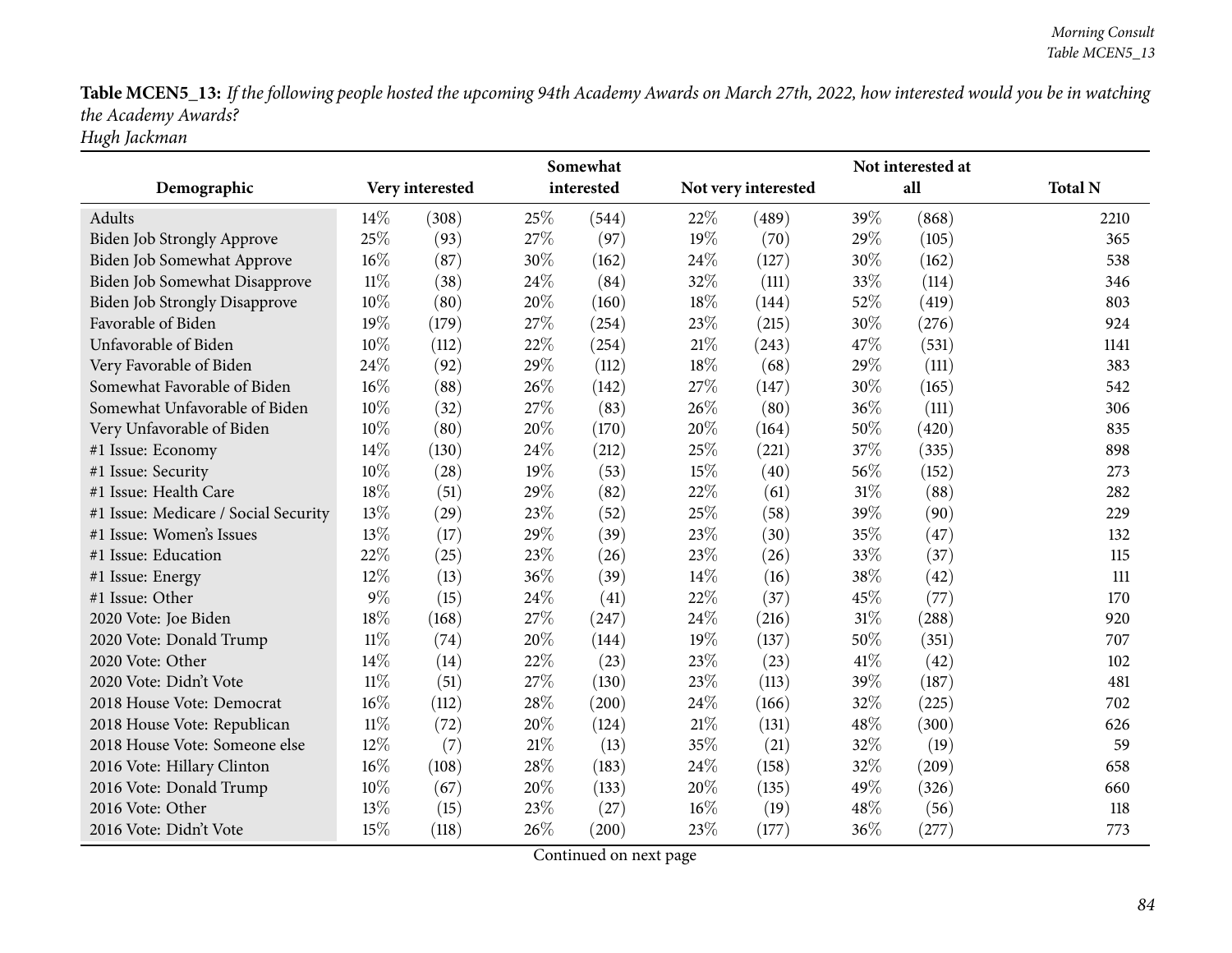|                     |       |                 |        | Somewhat   |        |                     |        | Not interested at |                |
|---------------------|-------|-----------------|--------|------------|--------|---------------------|--------|-------------------|----------------|
| Demographic         |       | Very interested |        | interested |        | Not very interested |        | all               | <b>Total N</b> |
| Adults              | 14%   | (308)           | 25%    | (544)      | 22%    | (489)               | 39%    | (868)             | 2210           |
| Voted in 2014: Yes  | 13%   | (161)           | 24\%   | (293)      | 21%    | (254)               | 41%    | (501)             | 1208           |
| Voted in 2014: No   | 15%   | (147)           | 25%    | (251)      | $24\%$ | (236)               | 37%    | (368)             | 1002           |
| 4-Region: Northeast | 13%   | (52)            | 23%    | (91)       | $24\%$ | (96)                | 39%    | (156)             | 395            |
| 4-Region: Midwest   | 10%   | (45)            | 28%    | (131)      | 25%    | (116)               | 37\%   | (172)             | 464            |
| 4-Region: South     | 13%   | (111)           | 22%    | (185)      | 20%    | (165)               | $44\%$ | (368)             | 828            |
| 4-Region: West      | 19%   | (100)           | 26%    | (138)      | 21\%   | (111)               | 33%    | (173)             | 522            |
| Film Fans           | 15%   | (294)           | 27%    | (512)      | 22%    | (430)               | 36%    | (683)             | 1920           |
| Avid Film Fans      | 27%   | (183)           | 30%    | (199)      | 18\%   | (117)               | 25%    | (167)             | 665            |
| Casual Film Fans    | 9%    | (111)           | 25%    | (313)      | 25%    | (314)               | 41\%   | (516)             | 1254           |
| TV Fans             | 15%   | $^{'}299)$      | 26%    | (514)      | 23\%   | (454)               | 37%    | (734)             | 2002           |
| Casual TV Fans      | $9\%$ | (99)            | 25%    | (270)      | 25%    | (267)               | 41\%   | (438)             | 1074           |
| Avid TV Fans        | 22%   | (201)           | 26%    | (244)      | 20%    | (187)               | 32%    | (296)             | 927            |
| Pop Culture Fans    | 18%   | (248)           | $31\%$ | (419)      | 22\%   | (302)               | 28\%   | (374)             | 1343           |
| Has Watched Oscars  | 30%   | (139)           | $40\%$ | (184)      | $18\%$ | (83)                | $12\%$ | (56)              | 462            |

Table MCEN5\_13: If the following people hosted the upcoming 94th Academy Awards on March 27th, 2022, how interested would you be in watching *the Academy Awards?*

*Hugh Jackman*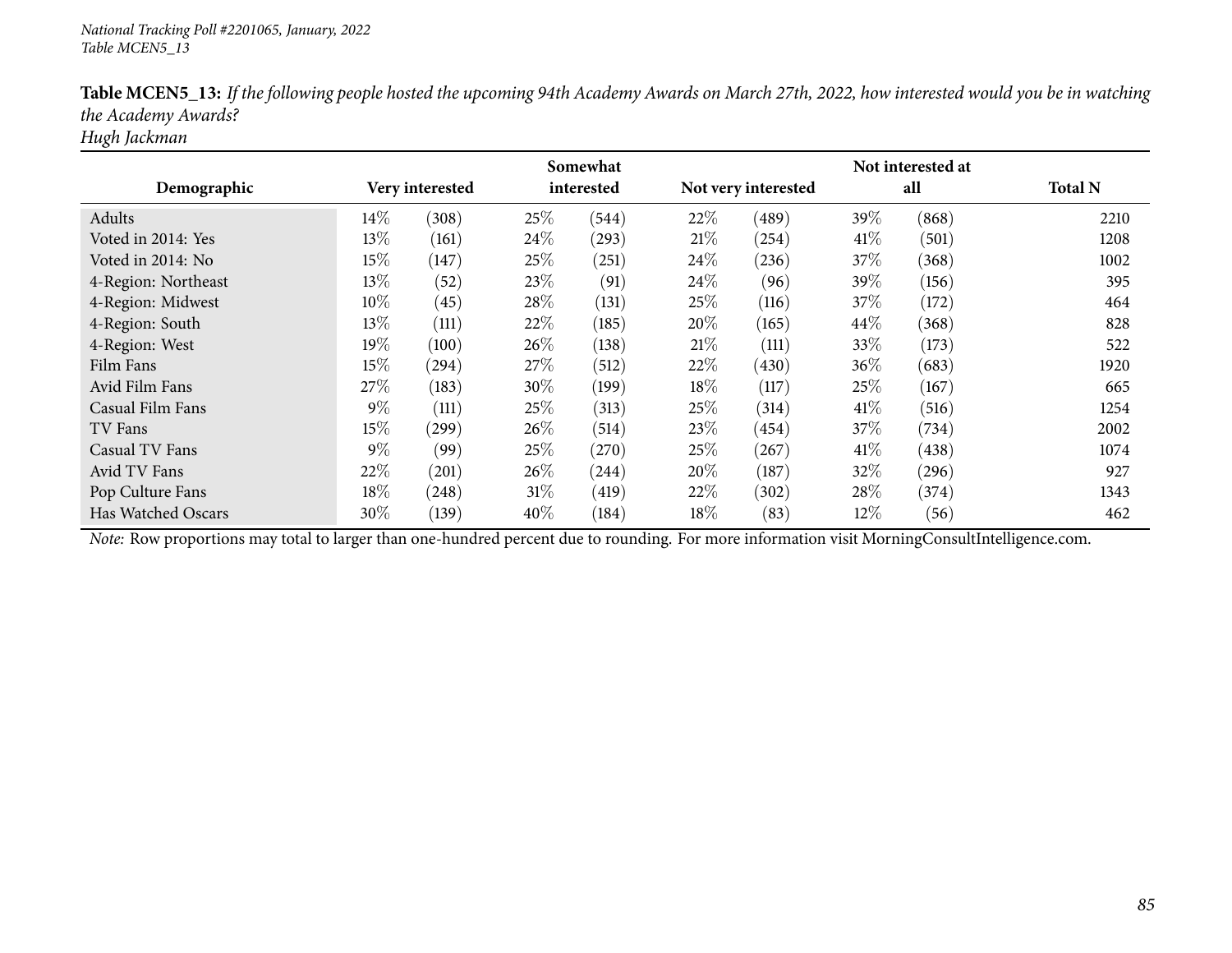Table MCEN5\_14: If the following people hosted the upcoming 94th Academy Awards on March 27th, 2022, how interested would you be in watching *the Academy Awards? Tom Holland*

|                          |                          |                 |        | Somewhat   |        | Not interested at   |        |        |                |  |
|--------------------------|--------------------------|-----------------|--------|------------|--------|---------------------|--------|--------|----------------|--|
| Demographic              |                          | Very interested |        | interested |        | Not very interested |        | all    | <b>Total N</b> |  |
| Adults                   | 10%                      | (221)           | 18%    | (400)      | 25\%   | (556)               | 47\%   | (1033) | 2210           |  |
| Gender: Male             | 12%                      | (127)           | 18%    | (193)      | 25%    | (262)               | 45%    | (484)  | 1067           |  |
| Gender: Female           | $8\%$                    | (94)            | $18\%$ | (207)      | 26%    | (293)               | 48%    | (549)  | 1143           |  |
| Age: 18-34               | 24%                      | (157)           | 26%    | (174)      | $21\%$ | (139)               | 28%    | (188)  | 658            |  |
| Age: 35-44               | 10%                      | (34)            | 22%    | (78)       | 24\%   | (87)                | 45%    | (160)  | 359            |  |
| Age: 45-64               | $4\%$                    | (29)            | $16\%$ | (118)      | 27%    | (205)               | 53%    | (403)  | 754            |  |
| Age: 65+                 | $\overline{\phantom{0}}$ | (1)             | 7%     | (30)       | 28\%   | (125)               | 64%    | (282)  | 438            |  |
| GenZers: 1997-2012       | 34%                      | (90)            | $31\%$ | (82)       | 15%    | (39)                | $21\%$ | (56)   | 267            |  |
| Millennials: 1981-1996   | 15%                      | (99)            | 23%    | (149)      | 24\%   | (157)               | 37%    | (237)  | 642            |  |
| GenXers: 1965-1980       | $4\%$                    | (23)            | $18\%$ | (106)      | 27%    | (164)               | $51\%$ | (305)  | 597            |  |
| Baby Boomers: 1946-1964  | $1\%$                    | (9)             | $9\%$  | (58)       | 28\%   | (185)               | 61%    | (399)  | 650            |  |
| PID: Dem (no lean)       | 12%                      | (99)            | 24%    | (191)      | 30%    | (238)               | 33%    | (264)  | 792            |  |
| PID: Ind (no lean)       | $8\%$                    | (61)            | 17%    | (126)      | 23\%   | (172)               | 52%    | (395)  | 754            |  |
| PID: Rep (no lean)       | $9\%$                    | (62)            | 12%    | (83)       | 22%    | (146)               | 56%    | (374)  | 665            |  |
| PID/Gender: Dem Men      | 15%                      | (53)            | 24\%   | (87)       | $31\%$ | (111)               | $31\%$ | (110)  | 361            |  |
| PID/Gender: Dem Women    | $11\%$                   | (46)            | 24%    | (104)      | 30%    | (127)               | 36%    | (153)  | 431            |  |
| PID/Gender: Ind Men      | $11\%$                   | (41)            | 17%    | (60)       | 23%    | (81)                | 49%    | (177)  | 358            |  |
| PID/Gender: Ind Women    | $5\%$                    | (20)            | 17%    | (66)       | 23%    | (90)                | 55%    | (218)  | 395            |  |
| PID/Gender: Rep Men      | 10%                      | (34)            | 13%    | (46)       | 20%    | (71)                | 57%    | (197)  | 348            |  |
| PID/Gender: Rep Women    | $9\%$                    | (28)            | $11\%$ | (36)       | 24\%   | (75)                | 56%    | (178)  | 317            |  |
| Ideo: Liberal (1-3)      | 14%                      | (85)            | 27%    | (162)      | 23%    | (139)               | 37%    | (224)  | 609            |  |
| Ideo: Moderate (4)       | 10%                      | (56)            | 17%    | (96)       | 33%    | (188)               | 40%    | (224)  | 565            |  |
| Ideo: Conservative (5-7) | $5\%$                    | (34)            | 13%    | (95)       | 22\%   | (165)               | 60%    | (444)  | 738            |  |
| Educ: < College          | $11\%$                   | (162)           | 17%    | (257)      | 24\%   | (362)               | 49%    | (738)  | 1519           |  |
| Educ: Bachelors degree   | $9\%$                    | (41)            | 22%    | (98)       | 28\%   | (126)               | 41\%   | (181)  | 446            |  |
| Educ: Post-grad          | $8\%$                    | (19)            | 19%    | (45)       | 27%    | (67)                | 47%    | (114)  | 245            |  |
| Income: Under 50k        | 10%                      | (118)           | 18%    | (207)      | 24%    | (280)               | 48%    | (557)  | 1162           |  |
| Income: 50k-100k         | $9\%$                    | (64)            | 19%    | (134)      | 26%    | (188)               | 46%    | (327)  | 714            |  |
| Income: 100k+            | 12%                      | (39)            | 17%    | (58)       | 26%    | (87)                | 45%    | (149)  | 334            |  |
| Ethnicity: White         | $8\%$                    | (140)           | 17%    | (290)      | 25%    | (424)               | $51\%$ | (875)  | 1730           |  |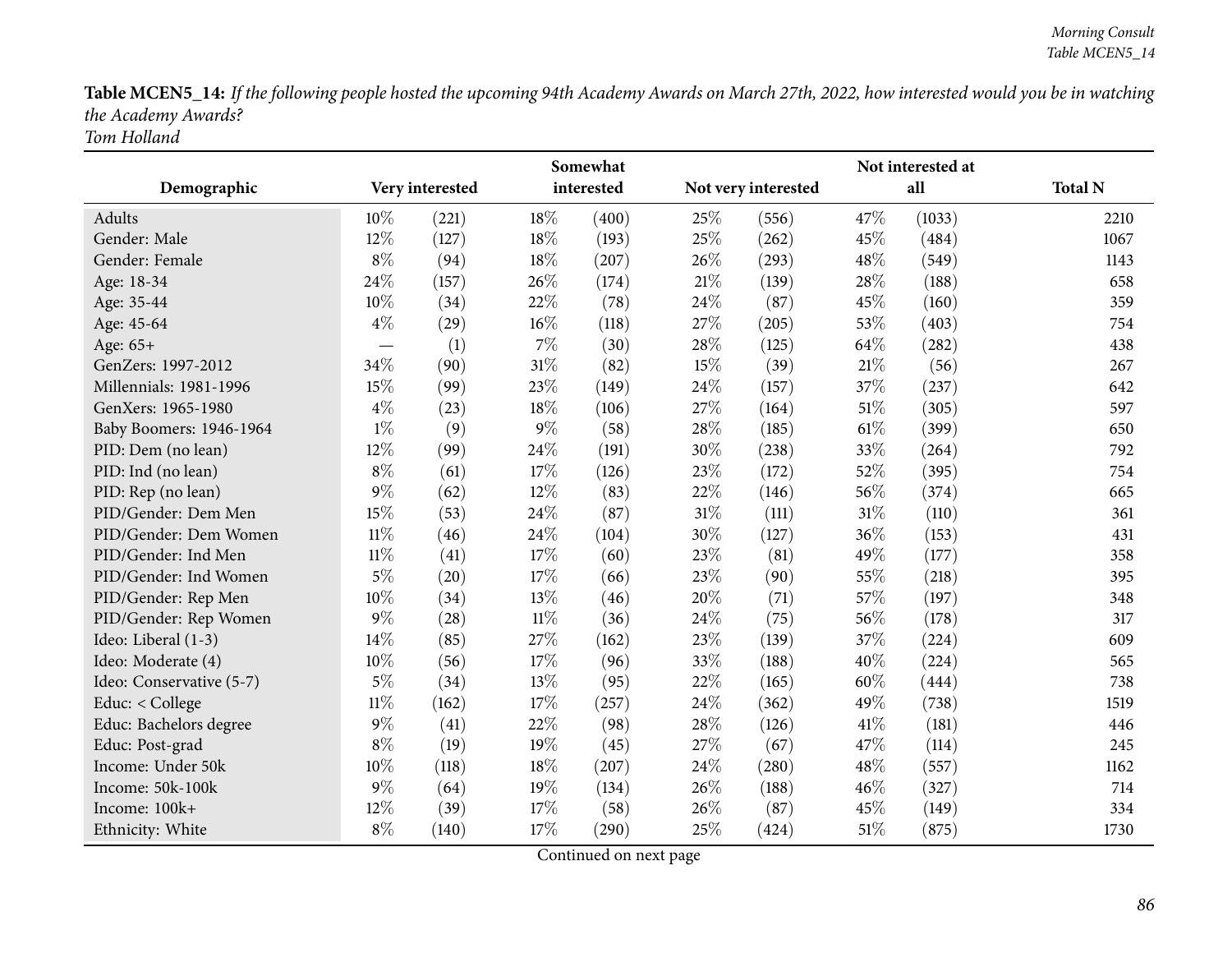| Table MCEN5_14: If the following people hosted the upcoming 94th Academy Awards on March 27th, 2022, how interested would you be in watching |
|----------------------------------------------------------------------------------------------------------------------------------------------|
| the Academy Awards?                                                                                                                          |
| Tom Holland                                                                                                                                  |

|                                   |        |                 |        | Somewhat   | Not interested at |                     |        |        |                |  |  |
|-----------------------------------|--------|-----------------|--------|------------|-------------------|---------------------|--------|--------|----------------|--|--|
| Demographic                       |        | Very interested |        | interested |                   | Not very interested |        | all    | <b>Total N</b> |  |  |
| Adults                            | 10%    | (221)           | 18%    | (400)      | 25%               | (556)               | 47%    | (1033) | 2210           |  |  |
| Ethnicity: Hispanic               | 19%    | (68)            | 22%    | (77)       | 23\%              | (80)                | 36%    | (125)  | 351            |  |  |
| Ethnicity: Black                  | 18%    | (49)            | 23%    | (64)       | 30%               | (83)                | 29%    | (79)   | 276            |  |  |
| Ethnicity: Other                  | 15%    | (32)            | 22%    | (46)       | 24%               | (48)                | 39%    | (79)   | 205            |  |  |
| All Christian                     | $7\%$  | (64)            | 17%    | (160)      | 24%               | (228)               | 52%    | (481)  | 932            |  |  |
| All Non-Christian                 | 18%    | (19)            | 25%    | (27)       | 22%               | (23)                | 35%    | (37)   | 106            |  |  |
| Atheist                           | 14%    | (17)            | 23%    | (26)       | 17\%              | (20)                | 46%    | (53)   | 116            |  |  |
| Agnostic/Nothing in particular    | 10%    | (67)            | 18%    | (117)      | 28%               | (184)               | 44%    | (293)  | 662            |  |  |
| Something Else                    | 14\%   | (55)            | 18%    | (70)       | 25%               | (100)               | 43%    | (168)  | 393            |  |  |
| Religious Non-Protestant/Catholic | $16\%$ | (21)            | 26%    | (34)       | 19%               | (25)                | 38%    | (50)   | 130            |  |  |
| Evangelical                       | $11\%$ | (59)            | 18%    | (98)       | 25%               | (137)               | 46%    | (252)  | 547            |  |  |
| Non-Evangelical                   | $8\%$  | (56)            | 17%    | (122)      | 25%               | (187)               | $51\%$ | (373)  | 738            |  |  |
| Community: Urban                  | 16%    | (95)            | 22%    | (134)      | 24\%              | (147)               | 39%    | (236)  | 612            |  |  |
| Community: Suburban               | $8\%$  | (84)            | 17%    | (177)      | 27%               | (276)               | 48%    | (491)  | 1028           |  |  |
| Community: Rural                  | $7\%$  | (42)            | $16\%$ | (89)       | 23%               | (133)               | 54%    | (306)  | 570            |  |  |
| <b>Employ: Private Sector</b>     | $9\%$  | (66)            | 20%    | (139)      | 27\%              | (196)               | 44%    | (311)  | 712            |  |  |
| <b>Employ: Government</b>         | 14%    | (20)            | 24%    | (34)       | 26%               | (36)                | 36%    | (51)   | 141            |  |  |
| Employ: Self-Employed             | 16%    | (32)            | 20%    | (41)       | 26%               | (53)                | 39%    | (81)   | 206            |  |  |
| Employ: Homemaker                 | $9\%$  | (13)            | 22%    | (30)       | 20%               | (28)                | 49%    | (68)   | 139            |  |  |
| Employ: Student                   | 36%    | (26)            | 34%    | (25)       | 12%               | (9)                 | 19%    | (14)   | 73             |  |  |
| Employ: Retired                   | $1\%$  | (7)             | $9\%$  | (45)       | 28\%              | (135)               | 61\%   | (289)  | 476            |  |  |
| Employ: Unemployed                | 14%    | (42)            | 19%    | (55)       | 20%               | (60)                | 46%    | (136)  | 293            |  |  |
| Employ: Other                     | $9\%$  | (16)            | 18%    | (31)       | 23\%              | (39)                | 49%    | (84)   | 170            |  |  |
| Military HH: Yes                  | $8\%$  | (26)            | $16\%$ | (51)       | 21%               | (66)                | 55%    | (177)  | 321            |  |  |
| Military HH: No                   | 10%    | (195)           | 18%    | (349)      | 26\%              | (489)               | 45%    | (856)  | 1889           |  |  |
| RD/WT: Right Direction            | 13%    | (87)            | 24%    | (163)      | 27%               | (183)               | 37%    | (250)  | 683            |  |  |
| RD/WT: Wrong Track                | $9\%$  | (134)           | 16%    | (237)      | 24%               | (373)               | 51%    | (783)  | 1527           |  |  |
| <b>Biden Job Approve</b>          | 13%    | (119)           | 23%    | (205)      | 27%               | (248)               | 37%    | (332)  | 904            |  |  |
| <b>Biden Job Disapprove</b>       | 7%     | (85)            | 14%    | (160)      | 24%               | (275)               | 55%    | (629)  | 1150           |  |  |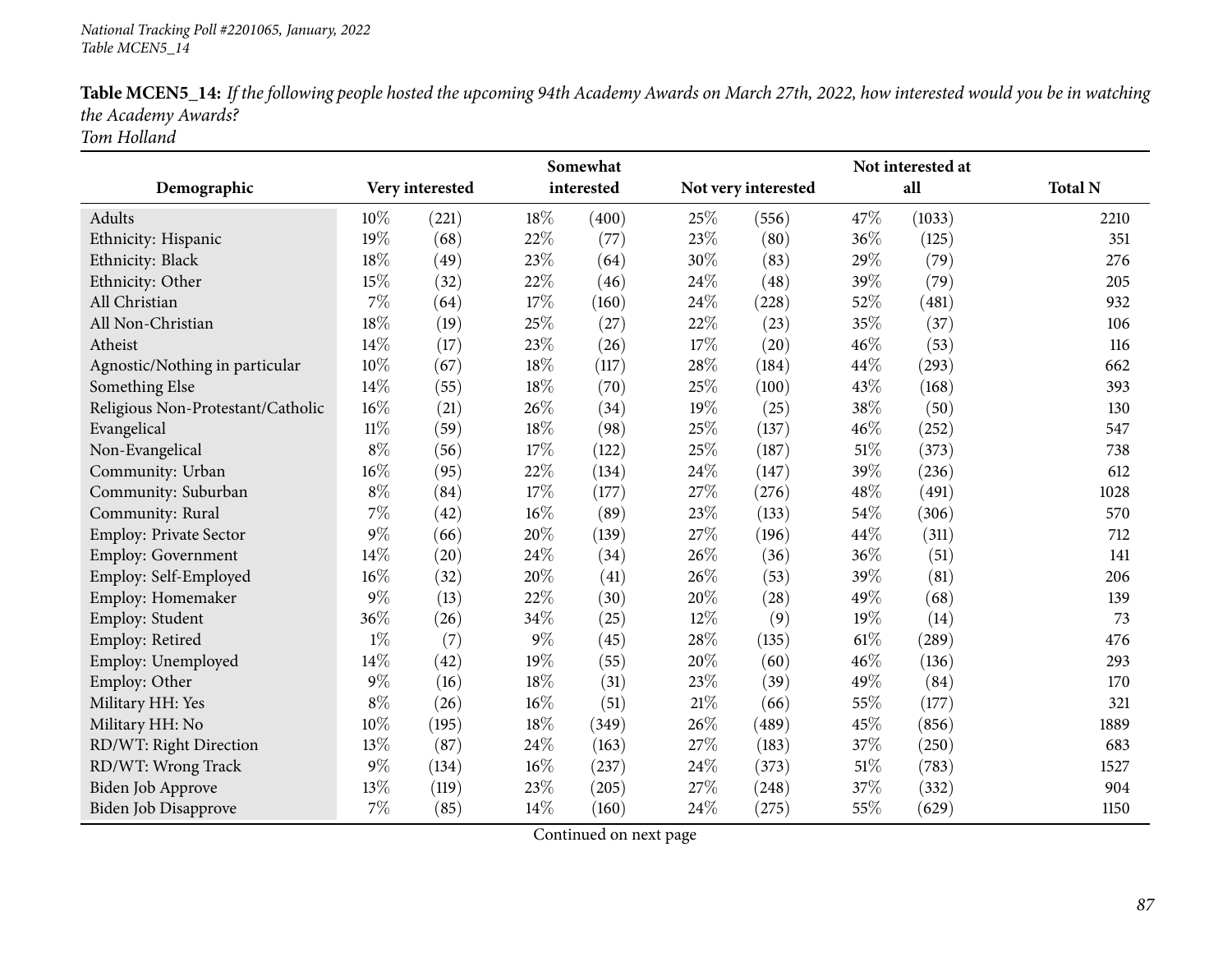Table MCEN5\_14: If the following people hosted the upcoming 94th Academy Awards on March 27th, 2022, how interested would you be in watching *the Academy Awards? Tom Holland*

|                                      |        |                 |        | Somewhat   |        |                     | Not interested at |        |                |  |
|--------------------------------------|--------|-----------------|--------|------------|--------|---------------------|-------------------|--------|----------------|--|
| Demographic                          |        | Very interested |        | interested |        | Not very interested |                   | all    | <b>Total N</b> |  |
| Adults                               | 10%    | (221)           | 18%    | (400)      | 25\%   | (556)               | 47\%              | (1033) | 2210           |  |
| <b>Biden Job Strongly Approve</b>    | 17%    | (62)            | $21\%$ | (76)       | 24\%   | (88)                | 38%               | (140)  | 365            |  |
| Biden Job Somewhat Approve           | $11\%$ | (57)            | 24%    | (128)      | 30%    | (160)               | 36%               | (193)  | 538            |  |
| Biden Job Somewhat Disapprove        | 10%    | (36)            | 16%    | (57)       | 37\%   | (127)               | 37%               | (126)  | 346            |  |
| <b>Biden Job Strongly Disapprove</b> | $6\%$  | (49)            | 13%    | (104)      | 18%    | (148)               | 63%               | (503)  | 803            |  |
| Favorable of Biden                   | 12%    | (115)           | 23%    | (208)      | 28%    | (258)               | 37%               | (343)  | 924            |  |
| Unfavorable of Biden                 | 7%     | (84)            | 15%    | (166)      | 24%    | (269)               | 55%               | (622)  | 1141           |  |
| Very Favorable of Biden              | 14%    | (55)            | 21%    | (80)       | 26%    | (99)                | 39%               | (148)  | 383            |  |
| Somewhat Favorable of Biden          | $11\%$ | (59)            | 24%    | (128)      | 29%    | (160)               | 36%               | (195)  | 542            |  |
| Somewhat Unfavorable of Biden        | $9\%$  | (28)            | 19%    | (59)       | 33%    | (100)               | 39%               | (119)  | 306            |  |
| Very Unfavorable of Biden            | 7%     | (56)            | 13%    | (107)      | 20%    | (169)               | 60%               | (503)  | 835            |  |
| #1 Issue: Economy                    | $9\%$  | (83)            | 18%    | (159)      | 26%    | (235)               | 47%               | (421)  | 898            |  |
| #1 Issue: Security                   | 7%     | (20)            | 12%    | (34)       | 20%    | (54)                | 60%               | (165)  | 273            |  |
| #1 Issue: Health Care                | 21%    | (60)            | 20%    | (57)       | 23%    | (66)                | 35%               | (99)   | 282            |  |
| #1 Issue: Medicare / Social Security | $2\%$  | (4)             | 13%    | (29)       | 30%    | (70)                | 55%               | (127)  | 229            |  |
| #1 Issue: Women's Issues             | 20%    | (27)            | 18%    | (24)       | 27%    | (35)                | 35%               | (46)   | 132            |  |
| #1 Issue: Education                  | $11\%$ | (12)            | 23%    | (27)       | 30%    | (35)                | 36%               | (41)   | 115            |  |
| #1 Issue: Energy                     | 12%    | (13)            | 27%    | (30)       | $21\%$ | (24)                | 39%               | (44)   | 111            |  |
| #1 Issue: Other                      | $1\%$  | (3)             | 24%    | (40)       | 22%    | (37)                | 53%               | (91)   | 170            |  |
| 2020 Vote: Joe Biden                 | $11\%$ | (104)           | 22%    | (200)      | 30%    | (272)               | 37%               | (344)  | 920            |  |
| 2020 Vote: Donald Trump              | $6\%$  | (43)            | 12%    | (85)       | 22%    | (156)               | 60%               | (422)  | 707            |  |
| 2020 Vote: Other                     | 13%    | (14)            | 17%    | (17)       | 23%    | (23)                | 47%               | (48)   | 102            |  |
| 2020 Vote: Didn't Vote               | 13%    | (60)            | 20%    | (98)       | 22%    | (104)               | 46%               | (219)  | 481            |  |
| 2018 House Vote: Democrat            | 10%    | (69)            | $21\%$ | (145)      | 30%    | (210)               | 40%               | (279)  | 702            |  |
| 2018 House Vote: Republican          | 7%     | (45)            | $11\%$ | (69)       | 24\%   | (152)               | 58%               | (361)  | 626            |  |
| 2018 House Vote: Someone else        | $4\%$  | (2)             | 34%    | (20)       | 20%    | (12)                | 43\%              | (25)   | 59             |  |
| 2016 Vote: Hillary Clinton           | $8\%$  | (54)            | 20%    | (134)      | 33%    | (216)               | 39%               | (255)  | 658            |  |
| 2016 Vote: Donald Trump              | 7%     | (45)            | 10%    | (68)       | 23%    | (150)               | 60%               | (398)  | 660            |  |
| 2016 Vote: Other                     | $6\%$  | (7)             | 24%    | (28)       | 19%    | (23)                | 51%               | (60)   | 118            |  |
| 2016 Vote: Didn't Vote               | 15%    | (116)           | 22%    | (170)      | 22%    | (167)               | 41\%              | (320)  | 773            |  |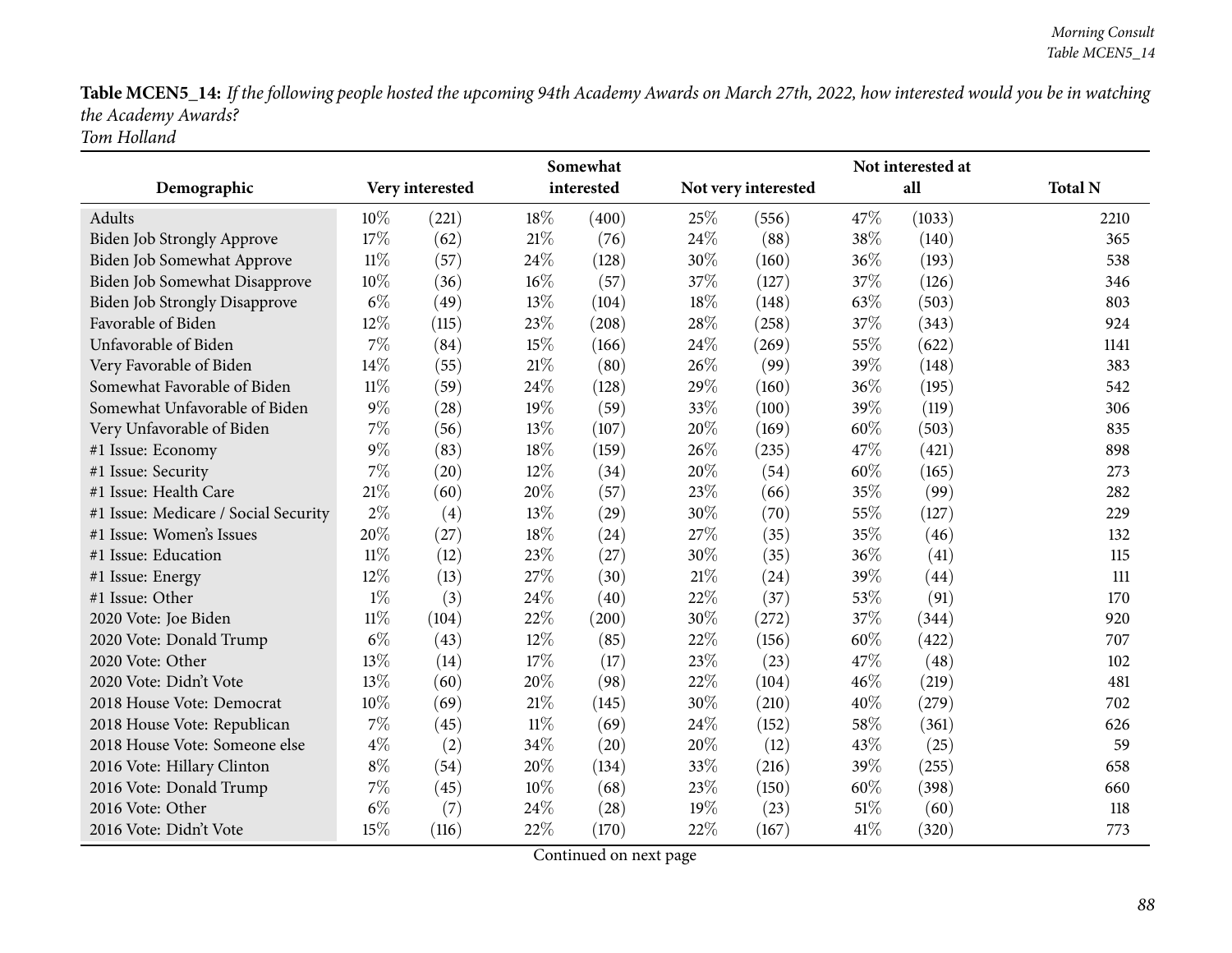|                     |        |                 |        | Somewhat   |        |                     |      | Not interested at |                |
|---------------------|--------|-----------------|--------|------------|--------|---------------------|------|-------------------|----------------|
| Demographic         |        | Very interested |        | interested |        | Not very interested |      | all               | <b>Total N</b> |
| Adults              | $10\%$ | (221)           | 18%    | (400)      | 25%    | (556)               | 47%  | (1033)            | 2210           |
| Voted in 2014: Yes  | 7%     | (81)            | $16\%$ | (195)      | 27%    | (324)               | 50%  | (608)             | 1208           |
| Voted in 2014: No   | 14%    | (141)           | 20%    | (205)      | 23\%   | (231)               | 42\% | (424)             | 1002           |
| 4-Region: Northeast | 10%    | (38)            | 17%    | (69)       | 27\%   | (106)               | 46%  | (183)             | 395            |
| 4-Region: Midwest   | $6\%$  | (27)            | $16\%$ | (76)       | 27%    | (125)               | 51%  | (236)             | 464            |
| 4-Region: South     | $11\%$ | (92)            | $16\%$ | (133)      | 23%    | (188)               | 50\% | (414)             | 828            |
| 4-Region: West      | $12\%$ | (64)            | 23%    | (122)      | $26\%$ | (137)               | 38%  | (200)             | 522            |
| Film Fans           | $11\%$ | (210)           | 20%    | (377)      | 26%    | (505)               | 43\% | (828)             | 1920           |
| Avid Film Fans      | 18%    | (121)           | 24%    | (158)      | 23%    | (155)               | 35%  | (232)             | 665            |
| Casual Film Fans    | 7%     | (89)            | 17%    | (219)      | 28%    | (350)               | 48\% | (596)             | 1254           |
| TV Fans             | 10%    | (204)           | 19%    | (380)      | $26\%$ | (516)               | 45%  | (901)             | 2002           |
| Casual TV Fans      | $8\%$  | (84)            | 17%    | (184)      | 27%    | (289)               | 48\% | (517)             | 1074           |
| Avid TV Fans        | 13%    | (120)           | 21\%   | (196)      | $24\%$ | (227)               | 41\% | (384)             | 927            |
| Pop Culture Fans    | 15\%   | (199)           | $24\%$ | (320)      | 27%    | (358)               | 35\% | (465)             | 1343           |
| Has Watched Oscars  | 17%    | (81)            | 35%    | (162)      | $30\%$ | (141)               | 17%  | (79)              | 462            |

Table MCEN5\_14: If the following people hosted the upcoming 94th Academy Awards on March 27th, 2022, how interested would you be in watching *the Academy Awards?*

*Tom Holland*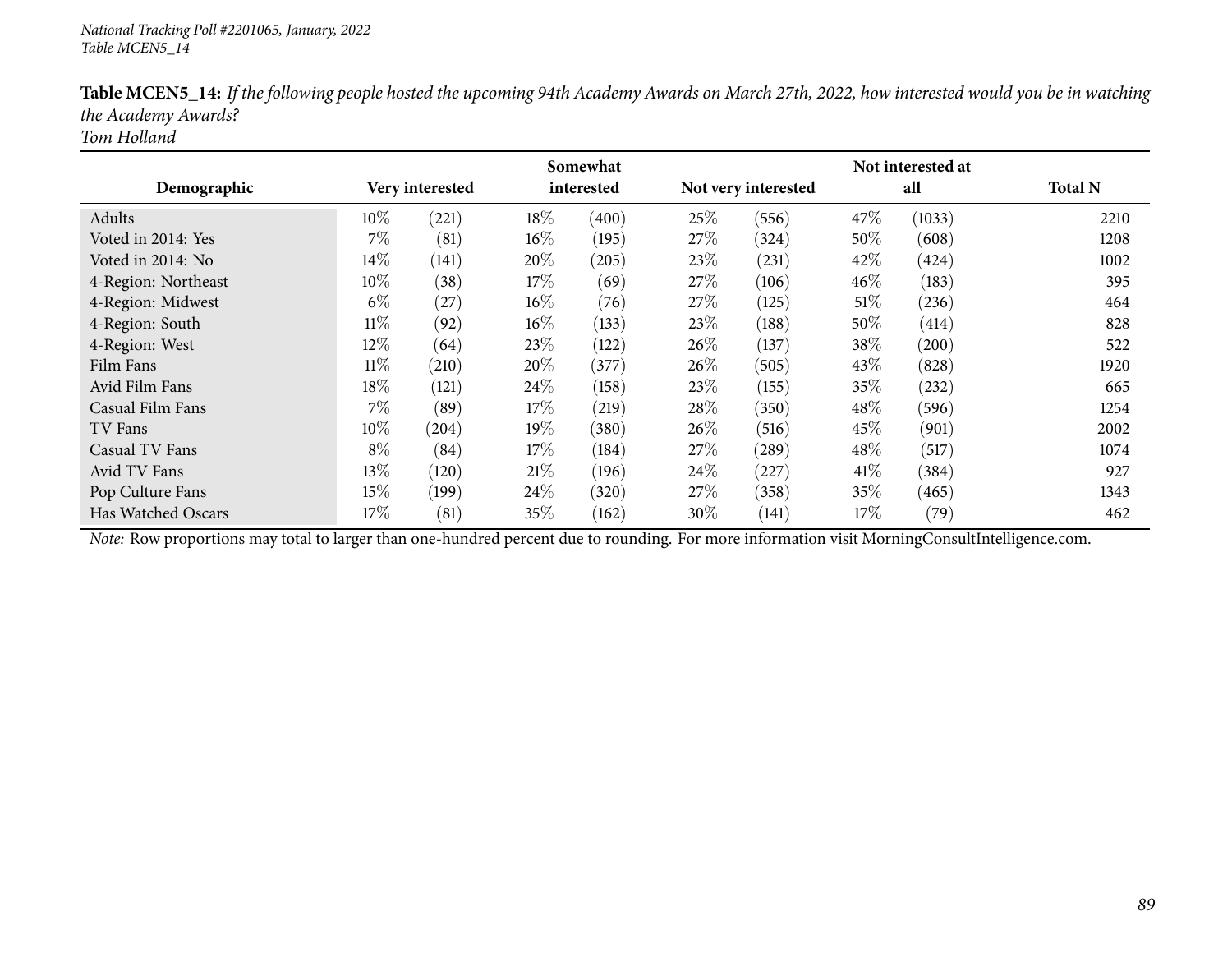Table MCEN5\_15: If the following people hosted the upcoming 94th Academy Awards on March 27th, 2022, how interested would you be in watching *the Academy Awards? Zendaya*

|                          |        |                 |        | Somewhat   |     |                     |        |        |                |
|--------------------------|--------|-----------------|--------|------------|-----|---------------------|--------|--------|----------------|
| Demographic              |        | Very interested |        | interested |     | Not very interested |        | all    | <b>Total N</b> |
| Adults                   | 12%    | (260)           | 17%    | (377)      | 24% | (522)               | 48%    | (1051) | 2210           |
| Gender: Male             | 13%    | (144)           | 15%    | (161)      | 24% | (260)               | 47%    | (501)  | 1067           |
| Gender: Female           | 10%    | (116)           | 19%    | (216)      | 23% | (262)               | 48%    | (549)  | 1143           |
| Age: 18-34               | 29%    | (191)           | 26%    | (172)      | 19% | (128)               | 25%    | (168)  | 658            |
| Age: 35-44               | 12%    | (44)            | 21%    | (75)       | 23% | (83)                | 44%    | (158)  | 359            |
| Age: 45-64               | $3\%$  | (23)            | 13%    | (100)      | 28% | (210)               | 56%    | (422)  | 754            |
| Age: 65+                 | $1\%$  | (3)             | $7\%$  | (31)       | 23% | (101)               | 69%    | (304)  | 438            |
| GenZers: 1997-2012       | 42%    | (112)           | 28%    | (75)       | 12% | (33)                | 18%    | (47)   | 267            |
| Millennials: 1981-1996   | 18%    | (117)           | 24%    | (155)      | 23% | (145)               | 35%    | (225)  | 642            |
| GenXers: 1965-1980       | $4\%$  | (23)            | 16%    | (93)       | 30% | (180)               | 50%    | (301)  | 597            |
| Baby Boomers: 1946-1964  | $1\%$  | (8)             | $8\%$  | (49)       | 24% | (154)               | 67%    | (439)  | 650            |
| PID: Dem (no lean)       | 15%    | (117)           | 23%    | (184)      | 27% | (212)               | 35%    | (278)  | 792            |
| PID: Ind (no lean)       | $11\%$ | (83)            | 15%    | (117)      | 23% | (172)               | $51\%$ | (382)  | 754            |
| PID: Rep (no lean)       | $9\%$  | (61)            | $11\%$ | (76)       | 21% | (138)               | 59%    | (390)  | 665            |
| PID/Gender: Dem Men      | 18%    | (65)            | 20%    | (71)       | 28% | (101)               | 34%    | (123)  | 361            |
| PID/Gender: Dem Women    | 12%    | (52)            | 26%    | (112)      | 26% | (111)               | 36%    | (156)  | 431            |
| PID/Gender: Ind Men      | 12%    | (43)            | 15%    | (54)       | 25% | (90)                | 48%    | (172)  | 358            |
| PID/Gender: Ind Women    | 10%    | (40)            | 16%    | (63)       | 21% | (82)                | 53%    | (210)  | 395            |
| PID/Gender: Rep Men      | 10%    | (36)            | 10%    | (36)       | 20% | (69)                | 59%    | (206)  | 348            |
| PID/Gender: Rep Women    | $8\%$  | (24)            | 13%    | (41)       | 22% | (69)                | 58%    | (184)  | 317            |
| Ideo: Liberal (1-3)      | 16%    | (98)            | 23%    | (140)      | 24% | (145)               | 37%    | (226)  | 609            |
| Ideo: Moderate (4)       | $11\%$ | (63)            | 20%    | (112)      | 28% | (159)               | $41\%$ | (230)  | 565            |
| Ideo: Conservative (5-7) | $5\%$  | (35)            | $11\%$ | (83)       | 21% | (153)               | 63%    | (467)  | 738            |
| Educ: < College          | 13%    | (196)           | 16%    | (236)      | 23% | (355)               | 48%    | (732)  | 1519           |
| Educ: Bachelors degree   | 10%    | (43)            | 21%    | (93)       | 23% | (105)               | 46%    | (205)  | 446            |
| Educ: Post-grad          | $9\%$  | (21)            | 19%    | (48)       | 26% | (63)                | 46%    | (114)  | 245            |
| Income: Under 50k        | 14%    | (158)           | 17%    | (203)      | 22% | (257)               | 47%    | (544)  | 1162           |
| Income: 50k-100k         | $9\%$  | (67)            | 16%    | (118)      | 26% | (188)               | 48%    | (342)  | 714            |
| Income: 100k+            | $11\%$ | (36)            | 17%    | (57)       | 23% | (77)                | 49%    | (165)  | 334            |
| Ethnicity: White         | $9\%$  | (147)           | 15%    | (252)      | 25% | (425)               | 52%    | (905)  | 1730           |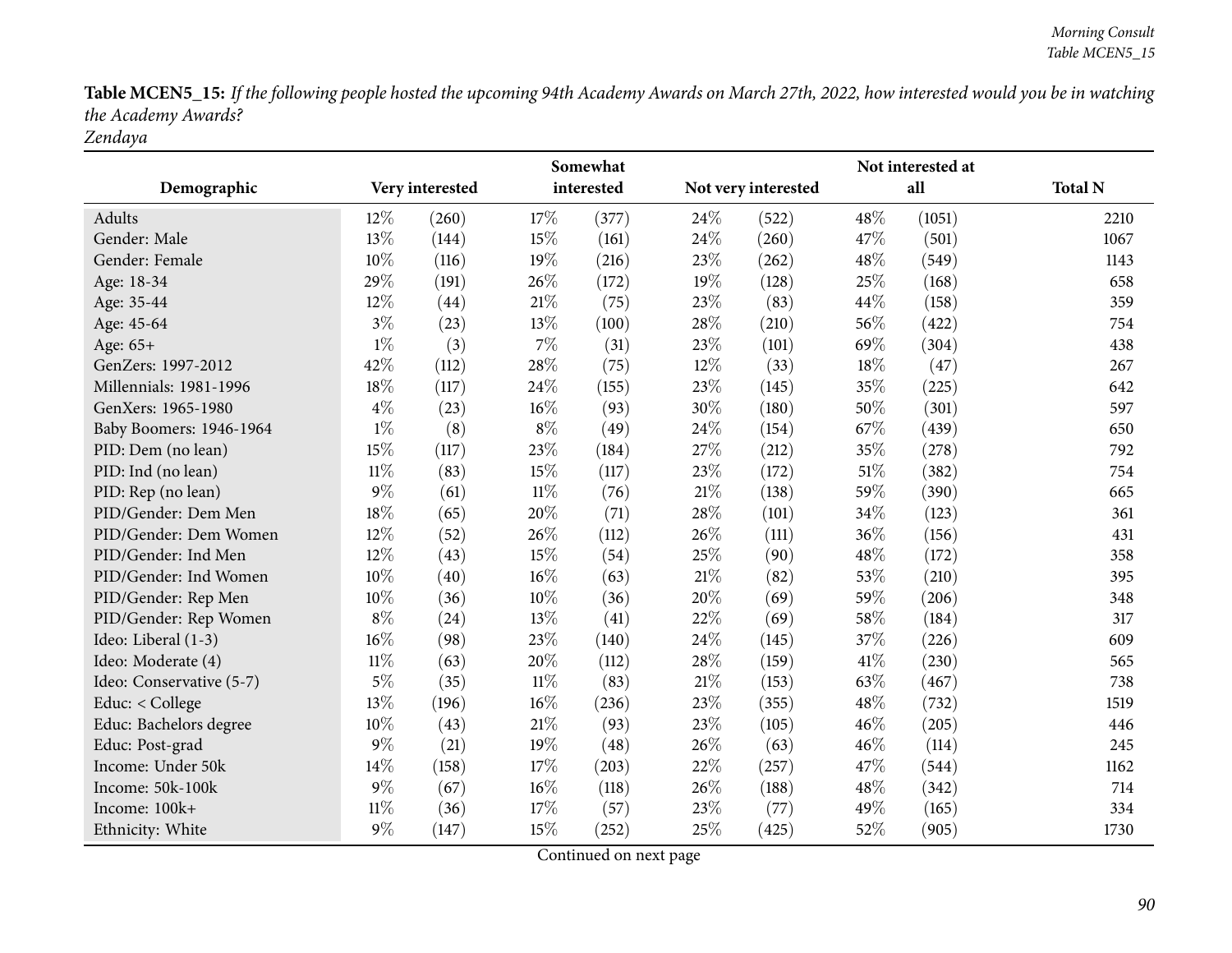| <b>Table MCEN5_15:</b> If the following people hosted the upcoming 94th Academy Awards on March 27th, 2022, how interested would you be in watching |  |
|-----------------------------------------------------------------------------------------------------------------------------------------------------|--|
| the Academy Awards?                                                                                                                                 |  |

*Zendaya*

|                                   |        | Somewhat        |        |            |        |                     |        |        |                |
|-----------------------------------|--------|-----------------|--------|------------|--------|---------------------|--------|--------|----------------|
| Demographic                       |        | Very interested |        | interested |        | Not very interested |        | all    | <b>Total N</b> |
| Adults                            | 12%    | (260)           | 17%    | (377)      | 24\%   | (522)               | 48\%   | (1051) | 2210           |
| Ethnicity: Hispanic               | 23%    | (82)            | 25%    | (86)       | $21\%$ | (73)                | $31\%$ | (110)  | 351            |
| Ethnicity: Black                  | 28%    | (77)            | $25\%$ | (68)       | 21%    | (58)                | 26%    | (72)   | 276            |
| Ethnicity: Other                  | 18%    | (36)            | 28%    | (56)       | 19%    | (39)                | 36%    | (74)   | 205            |
| All Christian                     | 7%     | (62)            | $16\%$ | (149)      | 23%    | (218)               | 54%    | (504)  | 932            |
| All Non-Christian                 | 23%    | (24)            | 18%    | (19)       | 18%    | (19)                | 41%    | (44)   | 106            |
| Atheist                           | 15%    | (17)            | 25%    | (29)       | 17%    | (20)                | 43%    | (50)   | 116            |
| Agnostic/Nothing in particular    | 14\%   | (93)            | 16%    | (104)      | 27\%   | (178)               | 43%    | (286)  | 662            |
| Something Else                    | 16%    | (64)            | 19%    | (76)       | 22%    | (87)                | 43%    | (167)  | 393            |
| Religious Non-Protestant/Catholic | 20%    | (26)            | 17%    | (22)       | 18%    | (24)                | 44%    | (58)   | 130            |
| Evangelical                       | $11\%$ | (62)            | 18%    | (99)       | 23%    | (127)               | 47%    | (259)  | 547            |
| Non-Evangelical                   | $8\%$  | (61)            | $16\%$ | (120)      | 23%    | (170)               | 53%    | (389)  | 738            |
| Community: Urban                  | 19%    | (114)           | 23%    | (143)      | 21%    | (129)               | 37%    | (225)  | 612            |
| Community: Suburban               | 10%    | (98)            | 15%    | (151)      | 26%    | (263)               | 50%    | (516)  | 1028           |
| Community: Rural                  | $8\%$  | (48)            | 15%    | (83)       | 23%    | (130)               | 54%    | (309)  | 570            |
| <b>Employ: Private Sector</b>     | $11\%$ | (76)            | 18%    | (127)      | 27\%   | (195)               | 44%    | (315)  | 712            |
| <b>Employ: Government</b>         | 16%    | (23)            | 26%    | (36)       | 20%    | (28)                | 38%    | (54)   | 141            |
| Employ: Self-Employed             | 21%    | (43)            | 22%    | (46)       | 23%    | (48)                | 33%    | (69)   | 206            |
| Employ: Homemaker                 | 12%    | (17)            | 19%    | (26)       | 20%    | (28)                | 49%    | (69)   | 139            |
| Employ: Student                   | 34%    | (25)            | 38%    | (28)       | 12%    | (9)                 | 16%    | (11)   | 73             |
| Employ: Retired                   | $2\%$  | (7)             | $6\%$  | (29)       | 25%    | (117)               | 68%    | (322)  | 476            |
| Employ: Unemployed                | 15%    | (44)            | 20%    | (57)       | $20\%$ | (60)                | 45%    | (132)  | 293            |
| Employ: Other                     | 15%    | (26)            | $16\%$ | (27)       | 22%    | (38)                | 47%    | (79)   | 170            |
| Military HH: Yes                  | $9\%$  | (30)            | 13%    | (41)       | 18%    | (56)                | 60%    | (194)  | 321            |
| Military HH: No                   | 12%    | (230)           | 18%    | (337)      | 25%    | (466)               | 45%    | (857)  | 1889           |
| RD/WT: Right Direction            | 15%    | (104)           | 23%    | (160)      | 26%    | (177)               | 35%    | (242)  | 683            |
| RD/WT: Wrong Track                | 10%    | (157)           | 14%    | (217)      | 23%    | (345)               | 53%    | (808)  | 1527           |
| Biden Job Approve                 | 15%    | (140)           | 22%    | (201)      | 27\%   | (240)               | 36%    | (323)  | 904            |
| Biden Job Disapprove              | 9%     | (98)            | 13%    | (147)      | 22%    | (251)               | 57%    | (654)  | 1150           |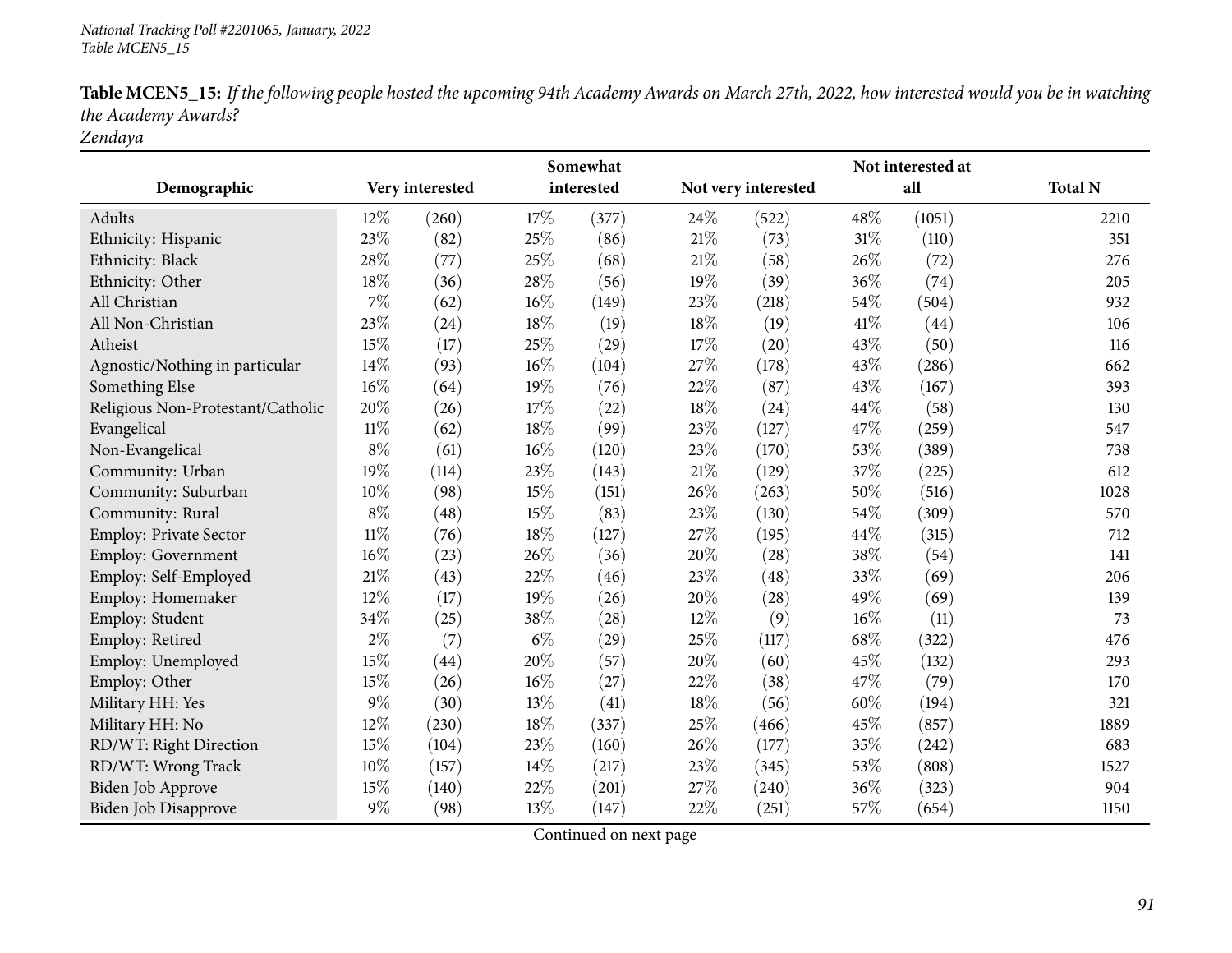Table MCEN5\_15: If the following people hosted the upcoming 94th Academy Awards on March 27th, 2022, how interested would you be in watching *the Academy Awards? Zendaya*

|                                      |                 |       |        | Somewhat   |        |                     |      | Not interested at |                |
|--------------------------------------|-----------------|-------|--------|------------|--------|---------------------|------|-------------------|----------------|
| Demographic                          | Very interested |       |        | interested |        | Not very interested |      | all               | <b>Total N</b> |
| Adults                               | 12\%            | (260) | 17%    | (377)      | 24%    | (522)               | 48%  | (1051)            | 2210           |
| Biden Job Strongly Approve           | 17%             | (62)  | 20%    | (72)       | 22%    | (81)                | 41\% | (151)             | 365            |
| Biden Job Somewhat Approve           | $14\%$          | (77)  | 24\%   | (130)      | 30%    | (159)               | 32%  | (172)             | 538            |
| Biden Job Somewhat Disapprove        | 12%             | (41)  | 19%    | (67)       | 29%    | (100)               | 40%  | (138)             | 346            |
| <b>Biden Job Strongly Disapprove</b> | 7%              | (57)  | 10%    | (79)       | 19%    | (152)               | 64%  | (515)             | 803            |
| Favorable of Biden                   | 15%             | (135) | 22%    | (203)      | 27%    | (245)               | 37%  | (341)             | 924            |
| Unfavorable of Biden                 | $9\%$           | (102) | 13%    | (143)      | 22%    | (247)               | 57%  | (649)             | 1141           |
| Very Favorable of Biden              | $16\%$          | (62)  | 21%    | (79)       | $21\%$ | (81)                | 42%  | (160)             | 383            |
| Somewhat Favorable of Biden          | 14%             | (74)  | 23%    | (124)      | 30%    | (164)               | 33%  | (180)             | 542            |
| Somewhat Unfavorable of Biden        | 11%             | (34)  | $21\%$ | (63)       | 25%    | (78)                | 43%  | (130)             | 306            |
| Very Unfavorable of Biden            | $8\%$           | (68)  | 10%    | (80)       | 20%    | (169)               | 62%  | (518)             | 835            |
| #1 Issue: Economy                    | $11\%$          | (98)  | $16\%$ | (145)      | 26%    | (234)               | 47%  | (421)             | 898            |
| #1 Issue: Security                   | $11\%$          | (30)  | $7\%$  | (20)       | 19%    | (51)                | 63%  | (173)             | 273            |
| #1 Issue: Health Care                | 15%             | (43)  | 24%    | (67)       | 24%    | (68)                | 37%  | (104)             | 282            |
| #1 Issue: Medicare / Social Security | $4\%$           | (9)   | 12%    | (27)       | 23%    | (52)                | 62%  | (141)             | 229            |
| #1 Issue: Women's Issues             | 24%             | (32)  | 23%    | (30)       | 24%    | (32)                | 29%  | (38)              | 132            |
| #1 Issue: Education                  | 18%             | (21)  | $21\%$ | (24)       | 24%    | (28)                | 36%  | (42)              | 115            |
| #1 Issue: Energy                     | 13%             | (14)  | 30%    | (33)       | 23%    | (25)                | 34%  | (38)              | 111            |
| #1 Issue: Other                      | $9\%$           | (15)  | 18%    | (31)       | 18%    | (32)                | 55%  | (94)              | 170            |
| 2020 Vote: Joe Biden                 | 13%             | (123) | 22%    | (201)      | 26%    | (243)               | 38%  | (352)             | 920            |
| 2020 Vote: Donald Trump              | $6\%$           | (40)  | $9\%$  | (64)       | 22%    | (156)               | 63%  | (446)             | 707            |
| 2020 Vote: Other                     | 15%             | (16)  | 19%    | (20)       | 17%    | (18)                | 48%  | (49)              | 102            |
| 2020 Vote: Didn't Vote               | 17%             | (81)  | 19%    | (92)       | 22%    | (104)               | 42%  | (203)             | 481            |
| 2018 House Vote: Democrat            | $11\%$          | (78)  | $21\%$ | (147)      | 28%    | (194)               | 40%  | (284)             | 702            |
| 2018 House Vote: Republican          | $6\%$           | (37)  | 10%    | (64)       | 23%    | (141)               | 61%  | (385)             | 626            |
| 2018 House Vote: Someone else        | $1\%$           | (1)   | 26%    | (15)       | 30%    | (18)                | 43%  | (25)              | 59             |
| 2016 Vote: Hillary Clinton           | 12\%            | (77)  | 20%    | (129)      | 29%    | (189)               | 40%  | (263)             | 658            |
| 2016 Vote: Donald Trump              | $6\%$           | (39)  | $8\%$  | (52)       | 22%    | (147)               | 64\% | (422)             | 660            |
| 2016 Vote: Other                     | $8\%$           | (10)  | 22%    | (26)       | 18%    | (22)                | 51%  | (61)              | 118            |
| 2016 Vote: Didn't Vote               | 17%             | (134) | 22%    | (170)      | $21\%$ | (164)               | 39%  | (304)             | 773            |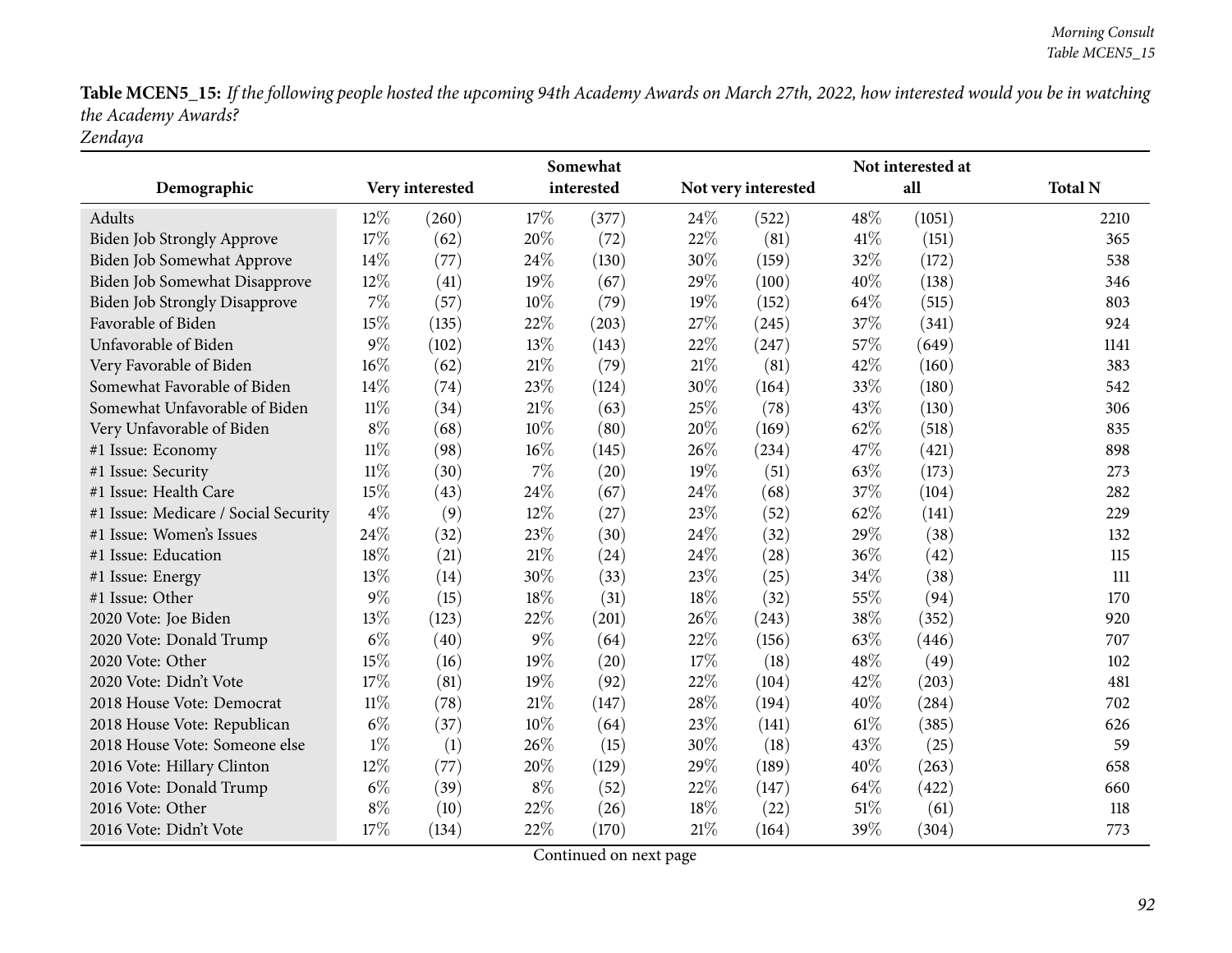|                     |        |                 |      | Somewhat   |        |                     |        | Not interested at |                |
|---------------------|--------|-----------------|------|------------|--------|---------------------|--------|-------------------|----------------|
| Demographic         |        | Very interested |      | interested |        | Not very interested |        | all               | <b>Total N</b> |
| Adults              | 12\%   | (260)           | 17%  | (377)      | $24\%$ | (522)               | 48%    | (1051)            | 2210           |
| Voted in 2014: Yes  | $8\%$  | (95)            | 15%  | (176)      | 25%    | (299)               | 53\%   | (638)             | 1208           |
| Voted in 2014: No   | 16%    | (165)           | 20%  | (201)      | 22%    | (223)               | 41\%   | (412)             | 1002           |
| 4-Region: Northeast | $11\%$ | (43)            | 17%  | (65)       | $24\%$ | (95)                | 49%    | (193)             | 395            |
| 4-Region: Midwest   | 10%    | (44)            | 14\% | (65)       | 26%    | (120)               | 51%    | (235)             | 464            |
| 4-Region: South     | 12\%   | (102)           | 17%  | (144)      | 21\%   | (173)               | 49%    | (410)             | 828            |
| 4-Region: West      | 14%    | (72)            | 20%  | (103)      | $26\%$ | (134)               | 41%    | (214)             | 522            |
| Film Fans           | 13%    | (246)           | 18%  | (352)      | $24\%$ | (465)               | 45\%   | (857)             | 1920           |
| Avid Film Fans      | 20%    | (130)           | 21\% | (137)      | $24\%$ | (159)               | 36%    | (239)             | 665            |
| Casual Film Fans    | $9\%$  | (116)           | 17%  | (215)      | $24\%$ | (306)               | 49%    | (618)             | 1254           |
| TV Fans             | 12%    | (238)           | 18%  | (351)      | 24%    | (487)               | $46\%$ | (925)             | 2002           |
| Casual TV Fans      | $9\%$  | (100)           | 17%  | (185)      | 25%    | (265)               | 49%    | (524)             | 1074           |
| Avid TV Fans        | 15%    | (138)           | 18%  | (166)      | $24\%$ | (222)               | 43\%   | (402)             | 927            |
| Pop Culture Fans    | 17%    | (228)           | 23%  | (303)      | $26\%$ | (352)               | 34%    | (460)             | 1343           |
| Has Watched Oscars  | 24\%   | (109)           | 28\% | (128)      | 28\%   | (127)               | $21\%$ | (98)              | 462            |

Table MCEN5\_15: If the following people hosted the upcoming 94th Academy Awards on March 27th, 2022, how interested would you be in watching *the Academy Awards?*

*Zendaya*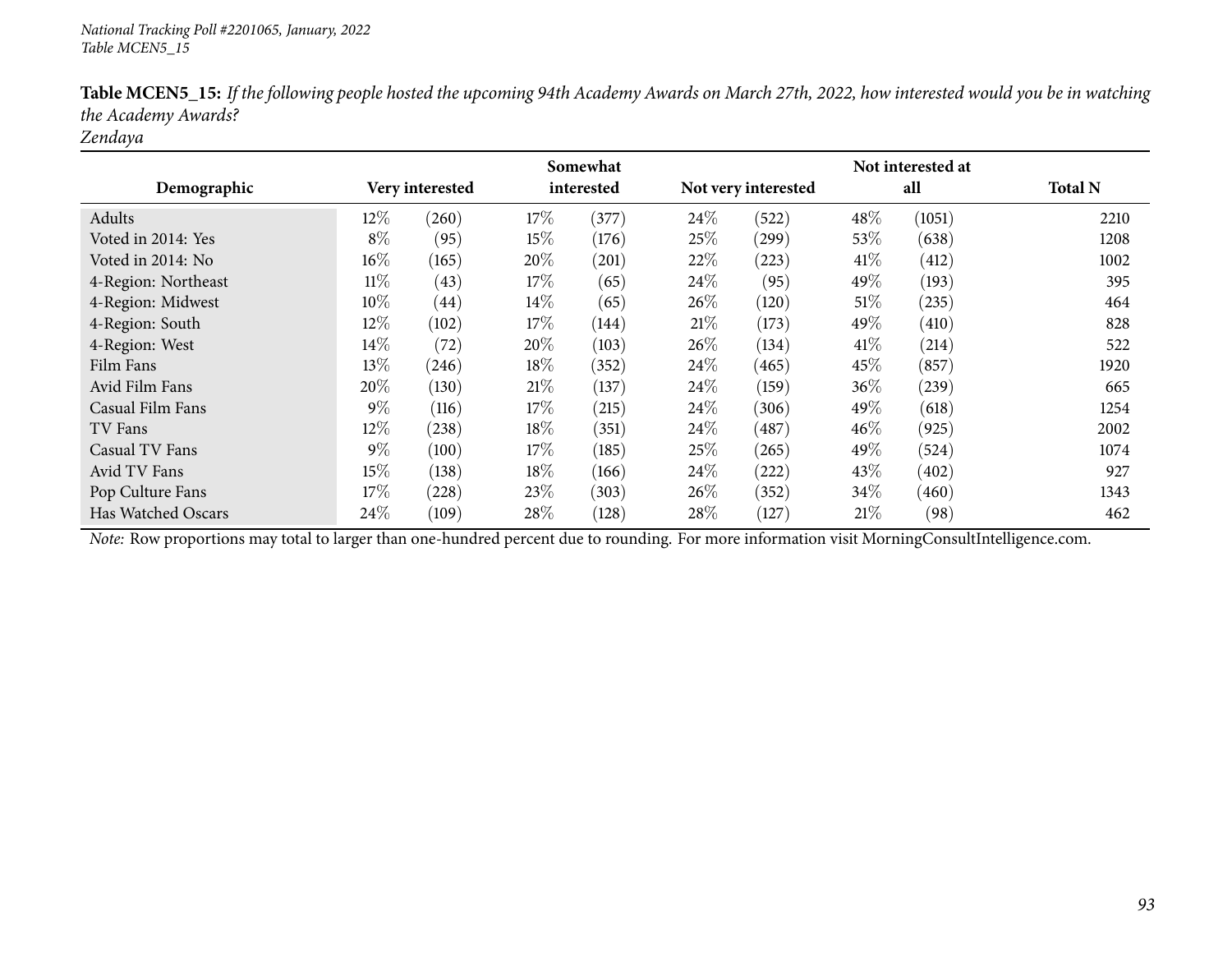Table MCEN5\_MCEN5\_16: If the following people hosted the upcoming 94th Academy Awards on March 27th, 2022, how interested would you be *in watching the Academy Awards? Martin Short*

|                          |        |                 |      | Somewhat   |      |                     |        | Not interested at |                |
|--------------------------|--------|-----------------|------|------------|------|---------------------|--------|-------------------|----------------|
| Demographic              |        | Very interested |      | interested |      | Not very interested |        | all               | <b>Total N</b> |
| Adults                   | $10\%$ | (220)           | 21\% | (457)      | 25%  | (559)               | 44%    | (974)             | 2210           |
| Gender: Male             | 12%    | (133)           | 20%  | (208)      | 26%  | (281)               | 42%    | (444)             | 1067           |
| Gender: Female           | $8\%$  | (87)            | 22%  | (249)      | 24%  | (277)               | 46%    | (530)             | 1143           |
| Age: 18-34               | $11\%$ | (71)            | 18%  | (115)      | 30%  | (199)               | 41\%   | (273)             | 658            |
| Age: 35-44               | 15%    | (55)            | 24%  | (87)       | 21%  | (75)                | 40%    | (143)             | 359            |
| Age: 45-64               | $8\%$  | (59)            | 24%  | (179)      | 26%  | (196)               | 42%    | (321)             | 754            |
| Age: 65+                 | $8\%$  | (35)            | 17%  | (76)       | 20%  | (89)                | 54%    | (238)             | 438            |
| GenZers: 1997-2012       | $11\%$ | (30)            | 12%  | (32)       | 32%  | (86)                | 45%    | (119)             | 267            |
| Millennials: 1981-1996   | 13%    | (82)            | 22%  | (142)      | 26%  | (169)               | 39%    | (248)             | 642            |
| GenXers: 1965-1980       | $9\%$  | (54)            | 27%  | (159)      | 23%  | (140)               | 41%    | (244)             | 597            |
| Baby Boomers: 1946-1964  | $8\%$  | (50)            | 17%  | (114)      | 24\% | (157)               | $51\%$ | (329)             | 650            |
| PID: Dem (no lean)       | 14%    | (114)           | 24%  | (188)      | 29%  | (227)               | 33%    | (263)             | 792            |
| PID: Ind (no lean)       | $8\%$  | (57)            | 18%  | (138)      | 25%  | (189)               | 49%    | (370)             | 754            |
| PID: Rep (no lean)       | 7%     | (50)            | 20%  | (132)      | 22%  | (143)               | 51%    | (340)             | 665            |
| PID/Gender: Dem Men      | 18%    | (64)            | 25%  | (89)       | 28%  | (102)               | 29%    | (106)             | 361            |
| PID/Gender: Dem Women    | 12%    | (50)            | 23%  | (99)       | 29%  | (125)               | 37%    | (157)             | 431            |
| PID/Gender: Ind Men      | 10%    | (36)            | 16%  | (59)       | 29%  | (104)               | 44%    | (159)             | 358            |
| PID/Gender: Ind Women    | $5\%$  | (20)            | 20%  | (79)       | 22%  | (85)                | 53%    | (211)             | 395            |
| PID/Gender: Rep Men      | 10%    | (33)            | 17%  | (60)       | 22%  | (76)                | 51%    | (179)             | 348            |
| PID/Gender: Rep Women    | $5\%$  | (16)            | 23%  | (71)       | 21%  | (67)                | $51\%$ | (162)             | 317            |
| Ideo: Liberal (1-3)      | 14%    | (87)            | 25%  | (155)      | 26%  | (157)               | 35%    | (211)             | 609            |
| Ideo: Moderate (4)       | 10%    | (58)            | 23%  | (132)      | 31%  | (174)               | 36%    | (201)             | 565            |
| Ideo: Conservative (5-7) | 7%     | (50)            | 17%  | (123)      | 23%  | (166)               | 54%    | (399)             | 738            |
| Educ: < College          | $9\%$  | (138)           | 19%  | (292)      | 24%  | (364)               | 48%    | (725)             | 1519           |
| Educ: Bachelors degree   | 12%    | (54)            | 23%  | (104)      | 29%  | (129)               | 36%    | (158)             | 446            |
| Educ: Post-grad          | 12%    | (28)            | 25%  | (61)       | 27%  | (66)                | 37%    | (90)              | 245            |
| Income: Under 50k        | 10%    | (118)           | 19%  | (218)      | 23%  | (270)               | 48%    | (556)             | 1162           |
| Income: 50k-100k         | $9\%$  | (62)            | 23%  | (162)      | 27%  | (193)               | 42%    | (298)             | 714            |
| Income: 100k+            | 12%    | (40)            | 23%  | (78)       | 29%  | (96)                | 36%    | (120)             | 334            |
| Ethnicity: White         | 10%    | (167)           | 21%  | (360)      | 25\% | (435)               | 44%    | (767)             | 1730           |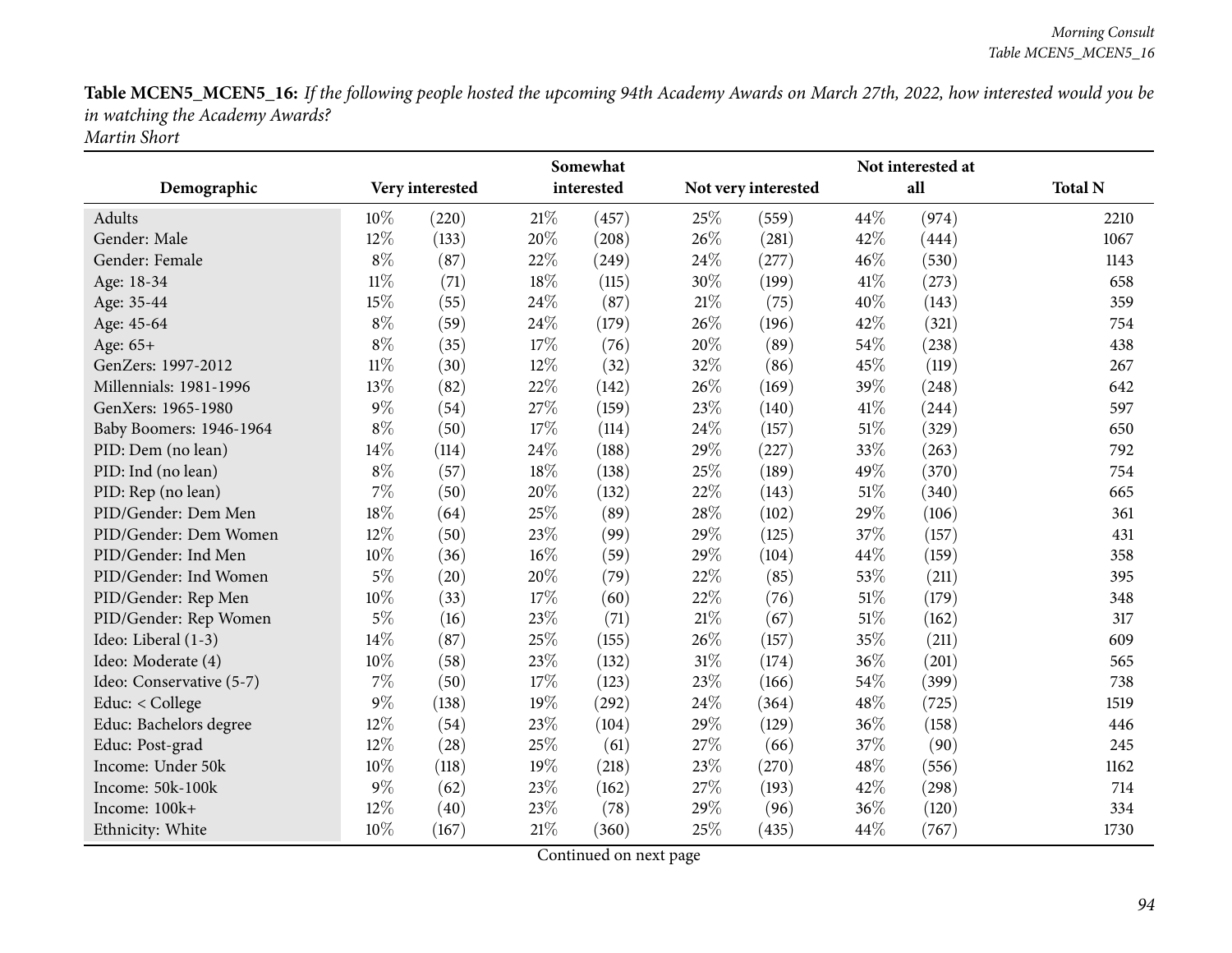Table MCEN5\_MCEN5\_16: If the following people hosted the upcoming 94th Academy Awards on March 27th, 2022, how interested would you be *in watching the Academy Awards? Martin Short*

|                                   |        |                 |        | Somewhat   |        |                     |     | Not interested at |                |
|-----------------------------------|--------|-----------------|--------|------------|--------|---------------------|-----|-------------------|----------------|
| Demographic                       |        | Very interested |        | interested |        | Not very interested |     | all               | <b>Total N</b> |
| Adults                            | 10%    | (220)           | $21\%$ | (457)      | 25%    | (559)               | 44% | (974)             | 2210           |
| Ethnicity: Hispanic               | 14%    | (47)            | 18%    | (62)       | 25%    | (89)                | 44% | (153)             | 351            |
| Ethnicity: Black                  | $11\%$ | (29)            | 24%    | (65)       | 26%    | (71)                | 40% | (110)             | 276            |
| Ethnicity: Other                  | $11\%$ | (23)            | $16\%$ | (32)       | 26%    | (52)                | 47% | (97)              | 205            |
| All Christian                     | $9\%$  | (88)            | 21%    | (198)      | 25%    | (234)               | 44% | (413)             | 932            |
| All Non-Christian                 | 22%    | (23)            | 25%    | (26)       | $21\%$ | (23)                | 32% | (34)              | 106            |
| Atheist                           | 10%    | (11)            | 19%    | (22)       | 30%    | (35)                | 41% | (48)              | 116            |
| Agnostic/Nothing in particular    | $8\%$  | (51)            | 20%    | (132)      | 26%    | (171)               | 46% | (307)             | 662            |
| Something Else                    | 12%    | (47)            | 20%    | (79)       | 24%    | (96)                | 44% | (172)             | 393            |
| Religious Non-Protestant/Catholic | $21\%$ | (27)            | 24%    | (31)       | 24\%   | (31)                | 32% | (41)              | 130            |
| Evangelical                       | 10%    | (53)            | 21%    | (114)      | 24%    | (130)               | 46% | (250)             | 547            |
| Non-Evangelical                   | 10%    | (75)            | $21\%$ | (156)      | 25%    | (186)               | 43% | (320)             | 738            |
| Community: Urban                  | 16%    | (100)           | 21%    | (131)      | 26%    | (160)               | 36% | (220)             | 612            |
| Community: Suburban               | $8\%$  | (80)            | 21%    | (215)      | 27%    | (273)               | 45% | (460)             | 1028           |
| Community: Rural                  | 7%     | (39)            | 20%    | (111)      | 22%    | (126)               | 52% | (294)             | 570            |
| Employ: Private Sector            | 10%    | (71)            | 23%    | (162)      | 27%    | (194)               | 40% | (285)             | 712            |
| <b>Employ: Government</b>         | $8\%$  | (11)            | 27%    | (38)       | 26%    | (37)                | 39% | (55)              | 141            |
| Employ: Self-Employed             | 17%    | (35)            | 19%    | (39)       | 28\%   | (58)                | 36% | (74)              | 206            |
| Employ: Homemaker                 | $8\%$  | (12)            | 26%    | (36)       | 21%    | (29)                | 45% | (62)              | 139            |
| Employ: Student                   | $6\%$  | (4)             | 15%    | (11)       | 41\%   | (30)                | 38% | (28)              | 73             |
| Employ: Retired                   | 7%     | (34)            | 18%    | (84)       | 22%    | (105)               | 53% | (252)             | 476            |
| Employ: Unemployed                | 14%    | (41)            | 14%    | (42)       | $21\%$ | (62)                | 51% | (148)             | 293            |
| Employ: Other                     | $7\%$  | (12)            | 26%    | (45)       | 26%    | (43)                | 41% | (70)              | 170            |
| Military HH: Yes                  | $9\%$  | (28)            | 17%    | (55)       | 20%    | (65)                | 54% | (173)             | 321            |
| Military HH: No                   | 10%    | (192)           | 21%    | (403)      | 26%    | (494)               | 42% | (801)             | 1889           |
| RD/WT: Right Direction            | 16%    | (106)           | 27%    | (187)      | 25%    | (171)               | 32% | (218)             | 683            |
| RD/WT: Wrong Track                | $7\%$  | (114)           | 18%    | (270)      | 25%    | (387)               | 50% | (756)             | 1527           |
| <b>Biden Job Approve</b>          | 14\%   | (131)           | 26%    | (232)      | 27%    | (248)               | 32% | (293)             | 904            |
| Biden Job Disapprove              | $6\%$  | (73)            | 18%    | (208)      | 24%    | (270)               | 52% | (599)             | 1150           |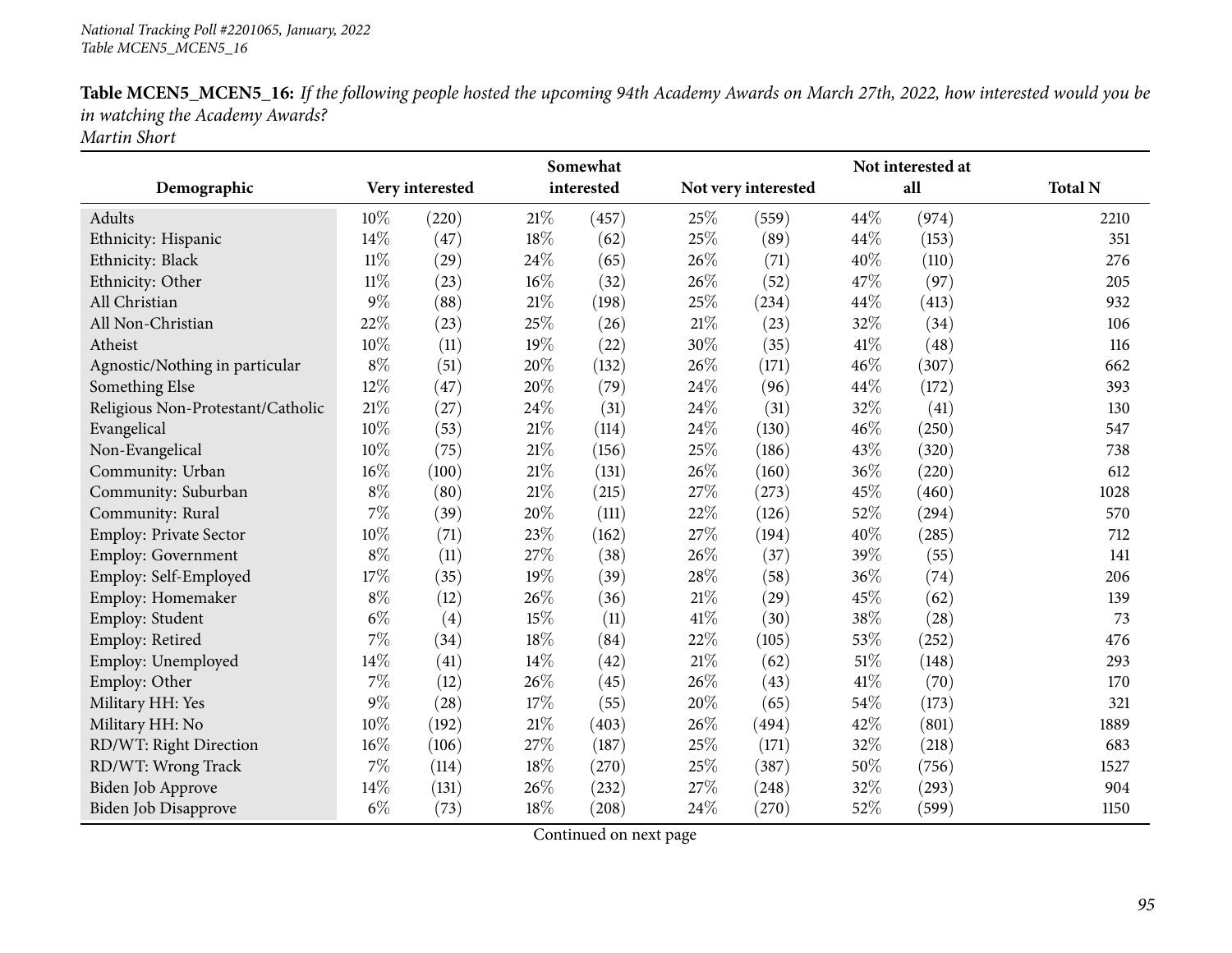Table MCEN5\_MCEN5\_16: If the following people hosted the upcoming 94th Academy Awards on March 27th, 2022, how interested would you be *in watching the Academy Awards? Martin Short*

|                                      |        |                 |        | Somewhat   |        |                     |        | Not interested at |                |
|--------------------------------------|--------|-----------------|--------|------------|--------|---------------------|--------|-------------------|----------------|
| Demographic                          |        | Very interested |        | interested |        | Not very interested |        | all               | <b>Total N</b> |
| Adults                               | 10%    | (220)           | 21%    | (457)      | 25%    | (559)               | 44%    | (974)             | 2210           |
| <b>Biden Job Strongly Approve</b>    | 23%    | (83)            | 26%    | (94)       | 21%    | (78)                | 30%    | (111)             | 365            |
| Biden Job Somewhat Approve           | 9%     | (48)            | 26%    | (138)      | 32%    | (170)               | 34%    | (182)             | 538            |
| Biden Job Somewhat Disapprove        | 7%     | (26)            | $21\%$ | (74)       | 33%    | (113)               | 39%    | (134)             | 346            |
| <b>Biden Job Strongly Disapprove</b> | $6\%$  | (48)            | 17%    | (134)      | 20%    | (157)               | 58%    | (465)             | 803            |
| Favorable of Biden                   | 14%    | (131)           | 25%    | (230)      | 27%    | (249)               | 34%    | (314)             | 924            |
| Unfavorable of Biden                 | $6\%$  | (70)            | 18%    | (207)      | 25%    | (281)               | $51\%$ | (583)             | 1141           |
| Very Favorable of Biden              | 23%    | (87)            | 27%    | (102)      | 20%    | (76)                | $31\%$ | (117)             | 383            |
| Somewhat Favorable of Biden          | $8\%$  | (43)            | 24\%   | (128)      | 32%    | (173)               | 36%    | (197)             | 542            |
| Somewhat Unfavorable of Biden        | $6\%$  | (19)            | 21%    | (64)       | 33%    | (100)               | 40%    | (124)             | 306            |
| Very Unfavorable of Biden            | $6\%$  | (51)            | 17%    | (143)      | 22%    | (181)               | 55%    | (459)             | 835            |
| #1 Issue: Economy                    | $8\%$  | (76)            | 22%    | (200)      | 26%    | (232)               | 43%    | (389)             | 898            |
| #1 Issue: Security                   | 9%     | (23)            | 15%    | (42)       | 19%    | (53)                | 57%    | (155)             | 273            |
| #1 Issue: Health Care                | 17%    | (47)            | 23%    | (65)       | 24%    | (69)                | 36%    | (101)             | 282            |
| #1 Issue: Medicare / Social Security | $11\%$ | (26)            | 20%    | (46)       | 23%    | (53)                | 45%    | (104)             | 229            |
| #1 Issue: Women's Issues             | $8\%$  | (11)            | 13%    | (17)       | 39%    | (52)                | 40%    | (53)              | 132            |
| #1 Issue: Education                  | 12%    | (14)            | 19%    | (21)       | 32%    | (37)                | 37%    | (43)              | 115            |
| #1 Issue: Energy                     | 13%    | (15)            | 22%    | (25)       | 22%    | (25)                | 42%    | (47)              | 111            |
| #1 Issue: Other                      | $5\%$  | (8)             | 24%    | (41)       | 22%    | (38)                | 49%    | (83)              | 170            |
| 2020 Vote: Joe Biden                 | 14%    | (127)           | 25%    | (226)      | 27%    | (250)               | 35%    | (318)             | 920            |
| 2020 Vote: Donald Trump              | 7%     | (50)            | 18%    | (127)      | 22%    | (152)               | 53%    | (377)             | 707            |
| 2020 Vote: Other                     | 9%     | (9)             | 18%    | (18)       | 29%    | (30)                | 44%    | (45)              | 102            |
| 2020 Vote: Didn't Vote               | 7%     | (34)            | 18%    | (86)       | 26%    | (127)               | 49%    | (234)             | 481            |
| 2018 House Vote: Democrat            | 12%    | (86)            | 27%    | (188)      | 26%    | (181)               | 35%    | (248)             | 702            |
| 2018 House Vote: Republican          | 7%     | (44)            | 20%    | (126)      | 23%    | (144)               | 50%    | (313)             | 626            |
| 2018 House Vote: Someone else        | 7%     | (4)             | 31%    | (18)       | 24%    | (14)                | 38%    | (23)              | 59             |
| 2016 Vote: Hillary Clinton           | 13%    | (86)            | 28%    | (182)      | 27%    | (176)               | 33%    | (214)             | 658            |
| 2016 Vote: Donald Trump              | 7%     | (43)            | 19%    | (126)      | $21\%$ | (140)               | 53%    | (351)             | 660            |
| 2016 Vote: Other                     | $9\%$  | (11)            | 26%    | (30)       | 21\%   | (25)                | 44%    | (52)              | 118            |
| 2016 Vote: Didn't Vote               | 10%    | (81)            | 15%    | (119)      | 28%    | (217)               | 46%    | (357)             | 773            |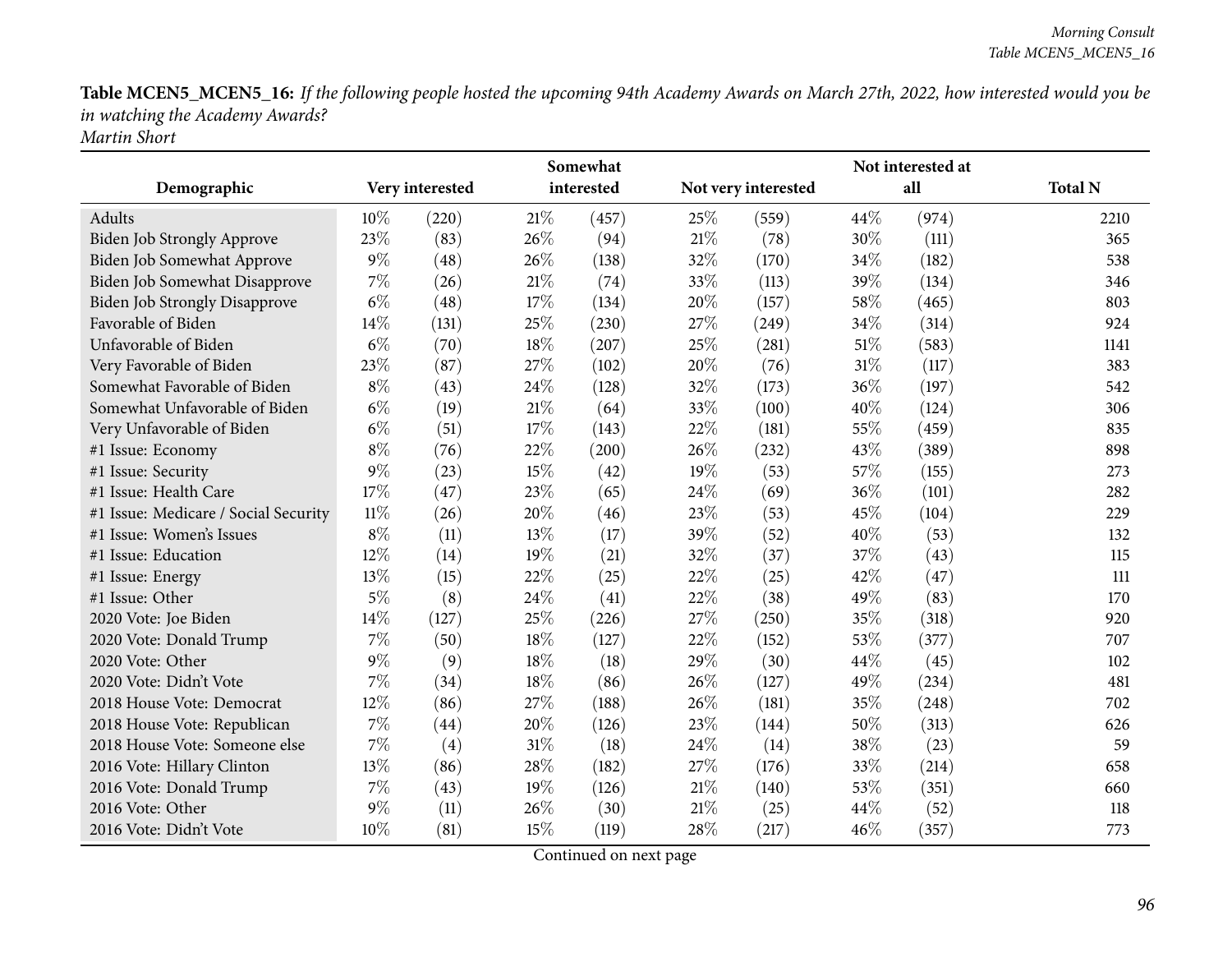|                     |        |                    |      | Somewhat   |        |                     |        | Not interested at   |                |
|---------------------|--------|--------------------|------|------------|--------|---------------------|--------|---------------------|----------------|
| Demographic         |        | Very interested    |      | interested |        | Not very interested |        | all                 | <b>Total N</b> |
| Adults              | $10\%$ | (220)              | 21%  | (457)      | 25%    | (559)               | 44\%   | (974)               | 2210           |
| Voted in 2014: Yes  | 10%    | (121)              | 25\% | (297)      | 23\%   | (276)               | 43%    | (514)               | 1208           |
| Voted in 2014: No   | 10%    | (99)               | 16%  | (160)      | 28\%   | (282)               | 46\%   | (460)               | 1002           |
| 4-Region: Northeast | 12%    | (49)               | 23%  | (90)       | 26%    | (101)               | 39%    | (156)               | 395            |
| 4-Region: Midwest   | 10%    | (45)               | 22%  | (101)      | 25%    | (117)               | 43\%   | (201)               | 464            |
| 4-Region: South     | $8\%$  | (68)               | 19%  | (160)      | 23\%   | (193)               | 49%    | (407)               | 828            |
| 4-Region: West      | $11\%$ | (58)               | 20%  | (106)      | 28%    | (148)               | 40%    | (210)               | 522            |
| Film Fans           | $11\%$ | (211)              | 22%  | (429)      | $26\%$ | (502)               | 41%    | (778)               | 1920           |
| Avid Film Fans      | 21%    | (137)              | 27\% | (179)      | 22%    | (149)               | 30%    | (200)               | 665            |
| Casual Film Fans    | $6\%$  | $\left( 74\right)$ | 20%  | (250)      | 28\%   | (353)               | 46%    | (578)               | 1254           |
| TV Fans             | $11\%$ | (211)              | 22%  | (443)      | 26%    | (516)               | 42%    | (831)               | 2002           |
| Casual TV Fans      | $6\%$  | (69)               | 20%  | (218)      | 28\%   | $^{(299)}$          | $46\%$ | $\left( 489\right)$ | 1074           |
| Avid TV Fans        | 15%    | (142)              | 24\% | (226)      | 23%    | (217)               | 37\%   | (342)               | 927            |
| Pop Culture Fans    | $14\%$ | (192)              | 25%  | (338)      | $27\%$ | (363)               | 33\%   | (450)               | 1343           |
| Has Watched Oscars  | 25%    | (115)              | 34%  | (157)      | 26%    | (121)               | 15%    | (70)                | 462            |

Table MCEN5\_MCEN5\_16: If the following people hosted the upcoming 94th Academy Awards on March 27th, 2022, how interested would you be *in watching the Academy Awards?*

*Martin Short*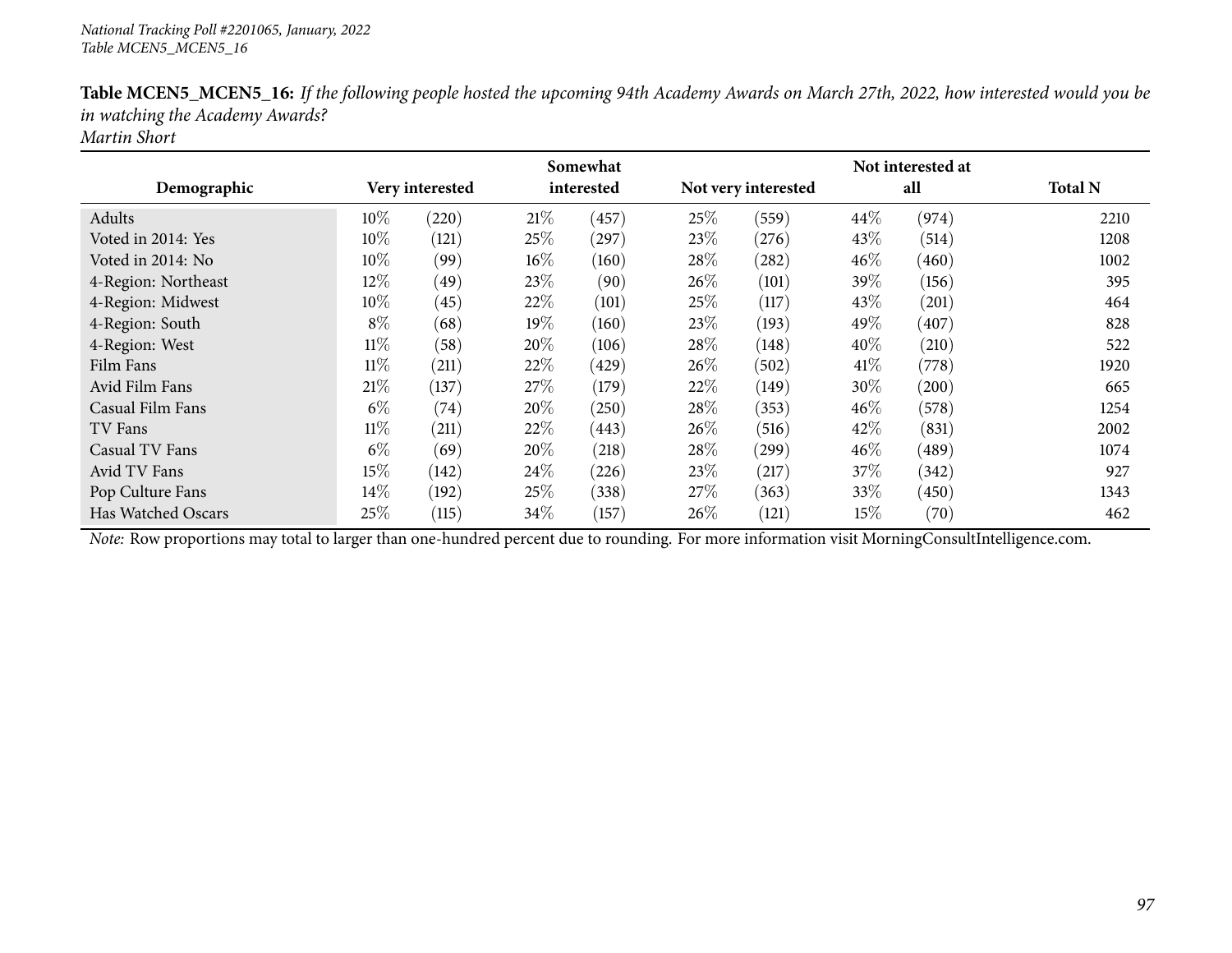Table MCEN5\_MCEN5\_17: If the following people hosted the upcoming 94th Academy Awards on March 27th, 2022, how interested would you be *in watching the Academy Awards? Selena Gomez*

|                          |        |                 |        | Somewhat   |        |                     |        | Not interested at |                |
|--------------------------|--------|-----------------|--------|------------|--------|---------------------|--------|-------------------|----------------|
| Demographic              |        | Very interested |        | interested |        | Not very interested |        | all               | <b>Total N</b> |
| Adults                   | 12%    | (260)           | $21\%$ | (462)      | 23%    | (514)               | 44%    | (974)             | 2210           |
| Gender: Male             | 13%    | (136)           | 22%    | (239)      | 21%    | (221)               | 44%    | (471)             | 1067           |
| Gender: Female           | $11\%$ | (124)           | 20%    | (223)      | 26%    | (293)               | 44%    | (503)             | 1143           |
| Age: 18-34               | 22%    | (148)           | $30\%$ | (200)      | 17%    | (109)               | 31%    | (201)             | 658            |
| Age: 35-44               | 17%    | (60)            | $21\%$ | (77)       | 23%    | (82)                | 39%    | (140)             | 359            |
| Age: 45-64               | $5\%$  | (40)            | 18%    | (134)      | 28%    | (208)               | 49%    | (372)             | 754            |
| Age: 65+                 | $3\%$  | (12)            | 12%    | (51)       | 26%    | (115)               | 60%    | (261)             | 438            |
| GenZers: 1997-2012       | 27%    | (72)            | 32%    | (84)       | $11\%$ | (29)                | 30%    | (81)              | 267            |
| Millennials: 1981-1996   | 19%    | (120)           | 26%    | (165)      | 22%    | (141)               | 34%    | (215)             | 642            |
| GenXers: 1965-1980       | $8\%$  | (48)            | 19%    | (114)      | 27%    | (164)               | 46%    | (272)             | 597            |
| Baby Boomers: 1946-1964  | $3\%$  | (17)            | 14%    | (94)       | 26%    | (168)               | 57%    | (371)             | 650            |
| PID: Dem (no lean)       | 15%    | (116)           | 27%    | (217)      | 27%    | (211)               | $31\%$ | (247)             | 792            |
| PID: Ind (no lean)       | 10%    | (76)            | 19%    | (144)      | 22%    | (169)               | 48%    | (366)             | 754            |
| PID: Rep (no lean)       | 10%    | (68)            | 15%    | (101)      | 20%    | (135)               | 54%    | (361)             | 665            |
| PID/Gender: Dem Men      | 16%    | (58)            | 30%    | (109)      | 24\%   | (85)                | 30%    | (109)             | 361            |
| PID/Gender: Dem Women    | 13%    | (58)            | 25%    | (108)      | 29%    | (126)               | 32%    | (139)             | 431            |
| PID/Gender: Ind Men      | 10%    | (34)            | 23%    | (81)       | 21%    | (75)                | 47%    | (169)             | 358            |
| PID/Gender: Ind Women    | $11\%$ | (42)            | $16\%$ | (63)       | 24\%   | (94)                | 50%    | (197)             | 395            |
| PID/Gender: Rep Men      | 13%    | (44)            | 14%    | (49)       | 18%    | (62)                | 56%    | (193)             | 348            |
| PID/Gender: Rep Women    | $8\%$  | (25)            | $16\%$ | (52)       | 23%    | (73)                | 53%    | (168)             | 317            |
| Ideo: Liberal (1-3)      | 16%    | (97)            | 24%    | (145)      | 26%    | (160)               | 34%    | (208)             | 609            |
| Ideo: Moderate (4)       | $11\%$ | (65)            | 23%    | (130)      | 29%    | (161)               | 37%    | (209)             | 565            |
| Ideo: Conservative (5-7) | $6\%$  | (46)            | 17%    | (123)      | $19\%$ | (142)               | 58%    | (427)             | 738            |
| Educ: < College          | 13%    | (195)           | 21%    | (314)      | 22%    | (334)               | 45%    | (676)             | 1519           |
| Educ: Bachelors degree   | $9\%$  | (39)            | 22%    | (96)       | 27%    | (121)               | 42%    | (189)             | 446            |
| Educ: Post-grad          | $11\%$ | (26)            | $21\%$ | (52)       | 24%    | (59)                | 44%    | (108)             | 245            |
| Income: Under 50k        | 12%    | (143)           | 22%    | (254)      | 22%    | (261)               | 43%    | (504)             | 1162           |
| Income: 50k-100k         | $11\%$ | (75)            | $21\%$ | (150)      | 23%    | (167)               | 45%    | (322)             | 714            |
| Income: 100k+            | 13%    | (42)            | 17%    | (58)       | 26%    | (86)                | 44%    | (148)             | 334            |
| Ethnicity: White         | 10%    | (165)           | 19%    | (324)      | 24%    | (419)               | 47%    | (821)             | 1730           |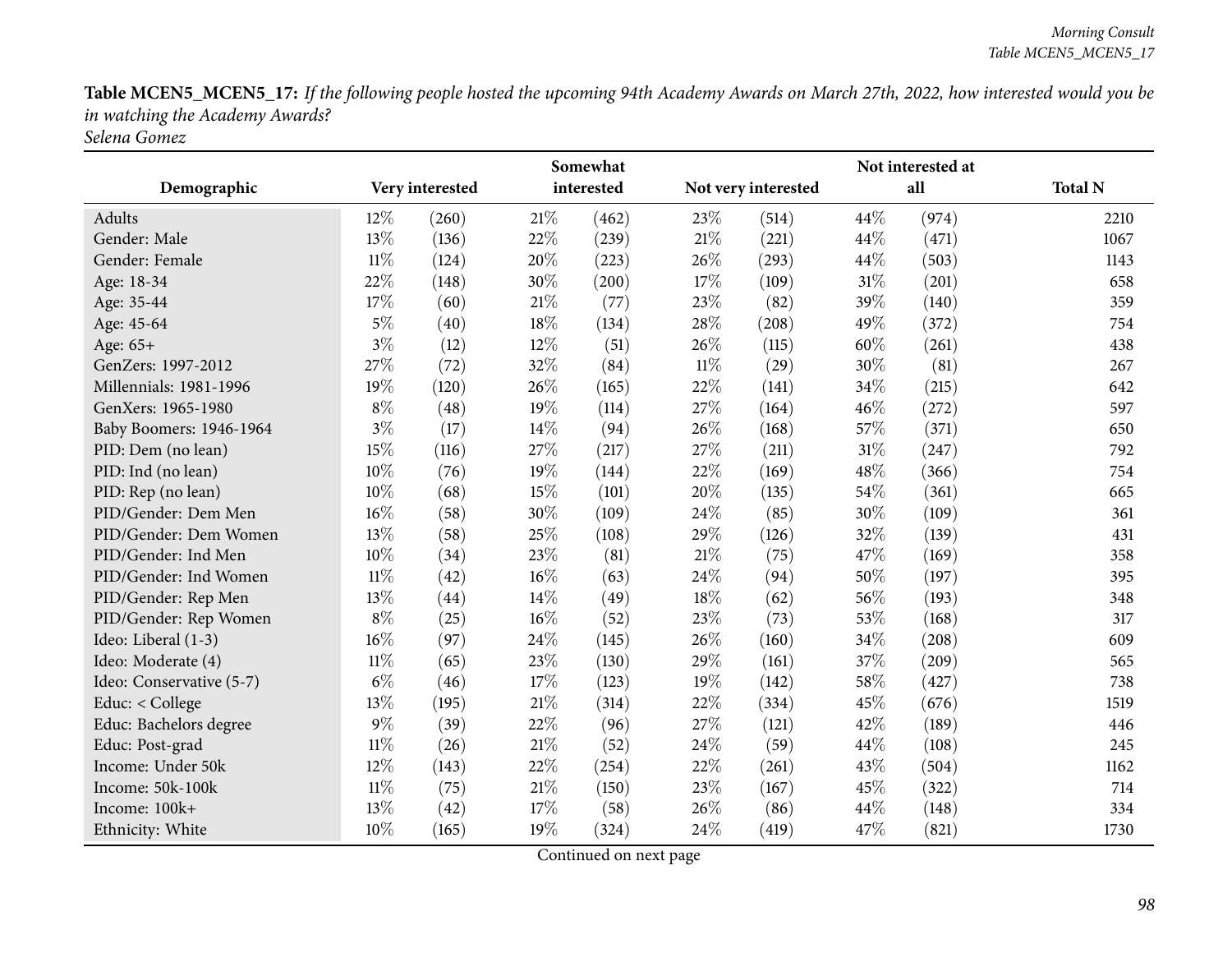Table MCEN5\_MCEN5\_17: If the following people hosted the upcoming 94th Academy Awards on March 27th, 2022, how interested would you be *in watching the Academy Awards? Selena Gomez*

|                                   |        |                 |        | Somewhat   |        |                     |     | Not interested at   |                |
|-----------------------------------|--------|-----------------|--------|------------|--------|---------------------|-----|---------------------|----------------|
| Demographic                       |        | Very interested |        | interested |        | Not very interested |     | all                 | <b>Total N</b> |
| Adults                            | 12%    | (260)           | $21\%$ | (462)      | 23%    | (514)               | 44% | (974)               | 2210           |
| Ethnicity: Hispanic               | 22%    | (78)            | 24%    | (85)       | 20%    | (70)                | 34% | (118)               | 351            |
| Ethnicity: Black                  | 22%    | (60)            | 30%    | (83)       | 22%    | (60)                | 27% | (73)                | 276            |
| Ethnicity: Other                  | 17%    | (35)            | 27%    | (55)       | 17%    | (35)                | 39% | (79)                | 205            |
| All Christian                     | 10%    | (95)            | 21%    | (194)      | 22%    | (202)               | 47% | (441)               | 932            |
| All Non-Christian                 | 15%    | (16)            | 23%    | (24)       | 24\%   | (26)                | 38% | (40)                | 106            |
| Atheist                           | 10%    | (11)            | 28%    | (33)       | 17%    | (20)                | 45% | (52)                | 116            |
| Agnostic/Nothing in particular    | 13%    | (86)            | 20%    | (132)      | 24\%   | (159)               | 43% | (284)               | 662            |
| Something Else                    | 13%    | (51)            | 20%    | (79)       | 27%    | (108)               | 40% | (156)               | 393            |
| Religious Non-Protestant/Catholic | 14%    | (18)            | 24%    | (31)       | 23\%   | (30)                | 40% | (52)                | 130            |
| Evangelical                       | 12%    | (64)            | 23%    | (126)      | 22%    | (118)               | 44% | (238)               | 547            |
| Non-Evangelical                   | 10%    | (76)            | 19%    | (138)      | 25%    | (183)               | 46% | (341)               | 738            |
| Community: Urban                  | 18%    | (109)           | 24%    | (148)      | 24%    | (146)               | 34% | (208)               | 612            |
| Community: Suburban               | $10\%$ | (104)           | 20%    | (207)      | 24\%   | (251)               | 45% | (467)               | 1028           |
| Community: Rural                  | $8\%$  | (47)            | 19%    | (107)      | 21\%   | (117)               | 52% | (299)               | 570            |
| Employ: Private Sector            | 10%    | (69)            | 24%    | (168)      | 24\%   | (174)               | 42% | (301)               | 712            |
| <b>Employ: Government</b>         | 20%    | (28)            | 19%    | (27)       | 23%    | (32)                | 38% | (54)                | 141            |
| Employ: Self-Employed             | 22%    | (44)            | 27%    | (56)       | 25%    | (51)                | 27% | (55)                | 206            |
| Employ: Homemaker                 | 10%    | (13)            | 18%    | (25)       | 24\%   | (33)                | 49% | (68)                | 139            |
| Employ: Student                   | 26%    | (19)            | 34%    | (25)       | 18%    | (13)                | 22% | (16)                | 73             |
| Employ: Retired                   | $4\%$  | (18)            | 13%    | (61)       | 26%    | (124)               | 57% | (272)               | 476            |
| Employ: Unemployed                | 17%    | (51)            | 24%    | (69)       | 13%    | (39)                | 46% | (134)               | 293            |
| Employ: Other                     | 10%    | (17)            | 19%    | (32)       | 28%    | (48)                | 43% | (73)                | 170            |
| Military HH: Yes                  | $9\%$  | (29)            | 18%    | (58)       | 19%    | (62)                | 53% | (171)               | 321            |
| Military HH: No                   | 12%    | (231)           | 21%    | (404)      | 24%    | (452)               | 42% | (803)               | 1889           |
| RD/WT: Right Direction            | 17%    | (118)           | 26%    | (175)      | 25%    | (173)               | 32% | (217)               | 683            |
| RD/WT: Wrong Track                | $9\%$  | (142)           | 19%    | (287)      | 22%    | (341)               | 50% | (757)               | 1527           |
| Biden Job Approve                 | $16\%$ | (148)           | 25%    | (224)      | 28%    | (253)               | 31% | $\left( 280\right)$ | 904            |
| Biden Job Disapprove              | $8\%$  | (89)            | 17%    | (195)      | $21\%$ | (241)               | 54% | (625)               | 1150           |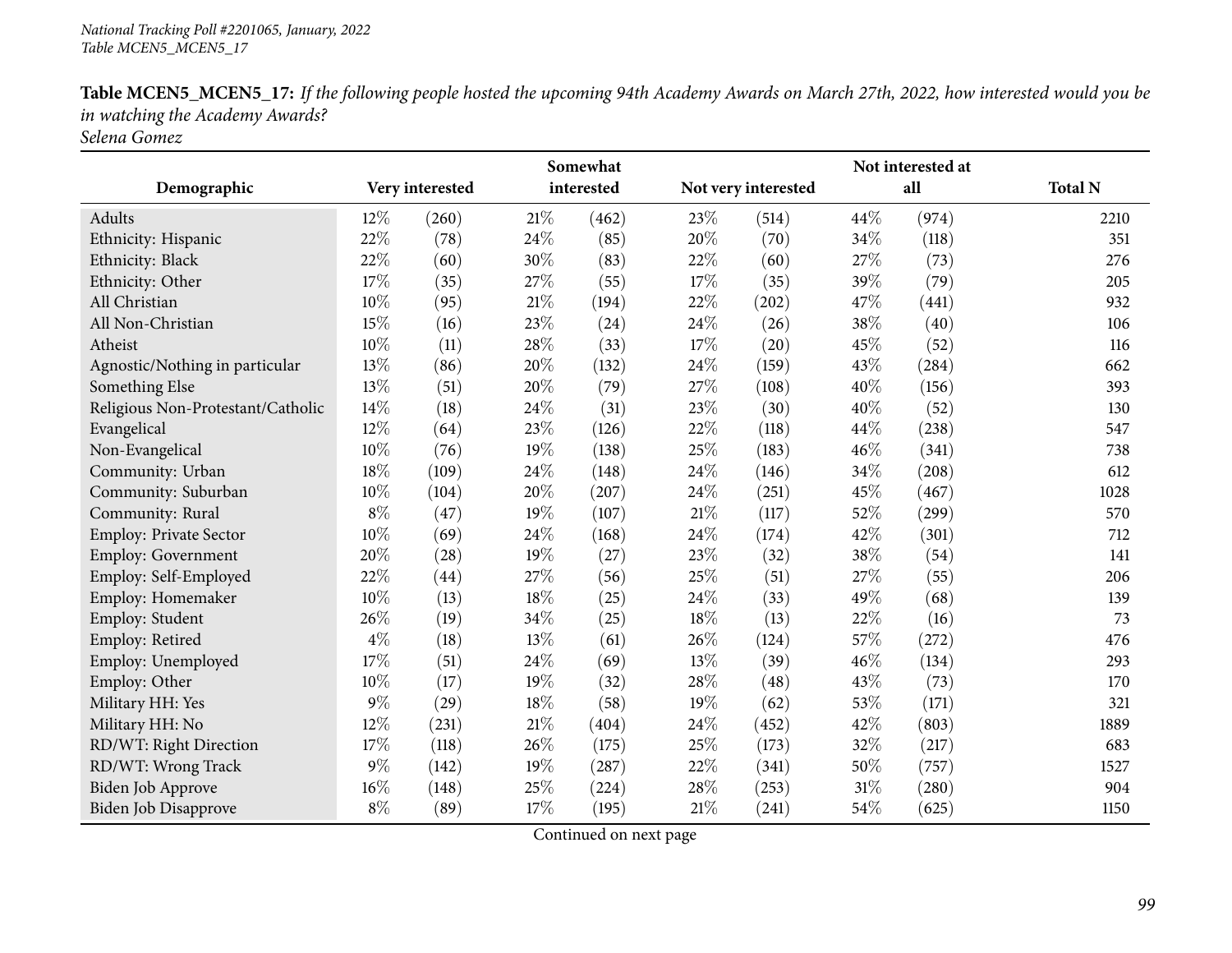Table MCEN5\_MCEN5\_17: If the following people hosted the upcoming 94th Academy Awards on March 27th, 2022, how interested would you be *in watching the Academy Awards? Selena Gomez*

|                                      |        |                 |        | Somewhat   |        |                     |        | Not interested at |                |
|--------------------------------------|--------|-----------------|--------|------------|--------|---------------------|--------|-------------------|----------------|
| Demographic                          |        | Very interested |        | interested |        | Not very interested |        | all               | <b>Total N</b> |
| Adults                               | 12%    | (260)           | $21\%$ | (462)      | 23%    | (514)               | 44%    | (974)             | 2210           |
| <b>Biden Job Strongly Approve</b>    | 22%    | (79)            | 28%    | (101)      | 22%    | (79)                | 29%    | (106)             | 365            |
| Biden Job Somewhat Approve           | 13%    | (68)            | 23%    | (123)      | 32%    | (173)               | 32%    | (173)             | 538            |
| Biden Job Somewhat Disapprove        | $8\%$  | (28)            | 25%    | (87)       | 30%    | (105)               | 37\%   | (127)             | 346            |
| Biden Job Strongly Disapprove        | $8\%$  | (61)            | 13%    | (108)      | 17%    | (136)               | 62%    | (499)             | 803            |
| Favorable of Biden                   | 16%    | (143)           | 25%    | (232)      | 28%    | (256)               | 32%    | (294)             | 924            |
| Unfavorable of Biden                 | 7%     | (82)            | 17%    | (197)      | $21\%$ | (243)               | 54%    | (619)             | 1141           |
| Very Favorable of Biden              | 20%    | (77)            | 28%    | (106)      | $21\%$ | (80)                | $31\%$ | (120)             | 383            |
| Somewhat Favorable of Biden          | 12%    | (66)            | 23%    | (126)      | 32%    | (176)               | 32%    | (174)             | 542            |
| Somewhat Unfavorable of Biden        | $6\%$  | (19)            | 24%    | (75)       | 28%    | (87)                | 41\%   | (125)             | 306            |
| Very Unfavorable of Biden            | $8\%$  | (63)            | 15%    | (122)      | 19%    | (155)               | 59%    | (494)             | 835            |
| #1 Issue: Economy                    | $11\%$ | (102)           | 20%    | (184)      | 23%    | (204)               | 45%    | (408)             | 898            |
| #1 Issue: Security                   | $11\%$ | (31)            | 14%    | (38)       | 15%    | (40)                | 60%    | (163)             | 273            |
| #1 Issue: Health Care                | 18%    | (52)            | 26%    | (72)       | 25%    | (70)                | 31%    | (89)              | 282            |
| #1 Issue: Medicare / Social Security | $6\%$  | (14)            | 14%    | (31)       | 33%    | (76)                | 47\%   | (108)             | 229            |
| #1 Issue: Women's Issues             | 20%    | (27)            | 26%    | (35)       | 24%    | (32)                | 29%    | (38)              | 132            |
| #1 Issue: Education                  | 12%    | (14)            | 28%    | (32)       | 24%    | (27)                | 36%    | (42)              | 115            |
| #1 Issue: Energy                     | 16%    | (18)            | 32%    | (36)       | 16%    | (18)                | 36%    | (39)              | 111            |
| #1 Issue: Other                      | $2\%$  | (3)             | 20%    | (34)       | 28%    | (47)                | $51\%$ | (86)              | 170            |
| 2020 Vote: Joe Biden                 | 13%    | (118)           | 25%    | (232)      | 28%    | (258)               | 34%    | (313)             | 920            |
| 2020 Vote: Donald Trump              | $8\%$  | (54)            | 15%    | (103)      | 20%    | (139)               | 58%    | (411)             | 707            |
| 2020 Vote: Other                     | $8\%$  | (9)             | 16%    | (16)       | 24\%   | (25)                | 51%    | (52)              | 102            |
| 2020 Vote: Didn't Vote               | 17%    | (80)            | 23%    | (111)      | 19%    | (92)                | 41\%   | (198)             | 481            |
| 2018 House Vote: Democrat            | $11\%$ | (79)            | 23%    | (165)      | 29%    | (207)               | 36%    | (251)             | 702            |
| 2018 House Vote: Republican          | $9\%$  | (57)            | 14%    | (88)       | $21\%$ | (134)               | 55%    | (347)             | 626            |
| 2018 House Vote: Someone else        | $3\%$  | (2)             | 19%    | (11)       | 32%    | (19)                | 46%    | (27)              | 59             |
| 2016 Vote: Hillary Clinton           | $11\%$ | (75)            | 24%    | (157)      | 31%    | (205)               | 34%    | (220)             | 658            |
| 2016 Vote: Donald Trump              | $8\%$  | (55)            | 14\%   | (90)       | 20%    | (133)               | 58%    | (383)             | 660            |
| 2016 Vote: Other                     | $6\%$  | (8)             | 17%    | (20)       | 24%    | (28)                | 53%    | (62)              | 118            |
| 2016 Vote: Didn't Vote               | 16%    | (122)           | 25%    | (195)      | 19%    | (148)               | 40%    | (308)             | 773            |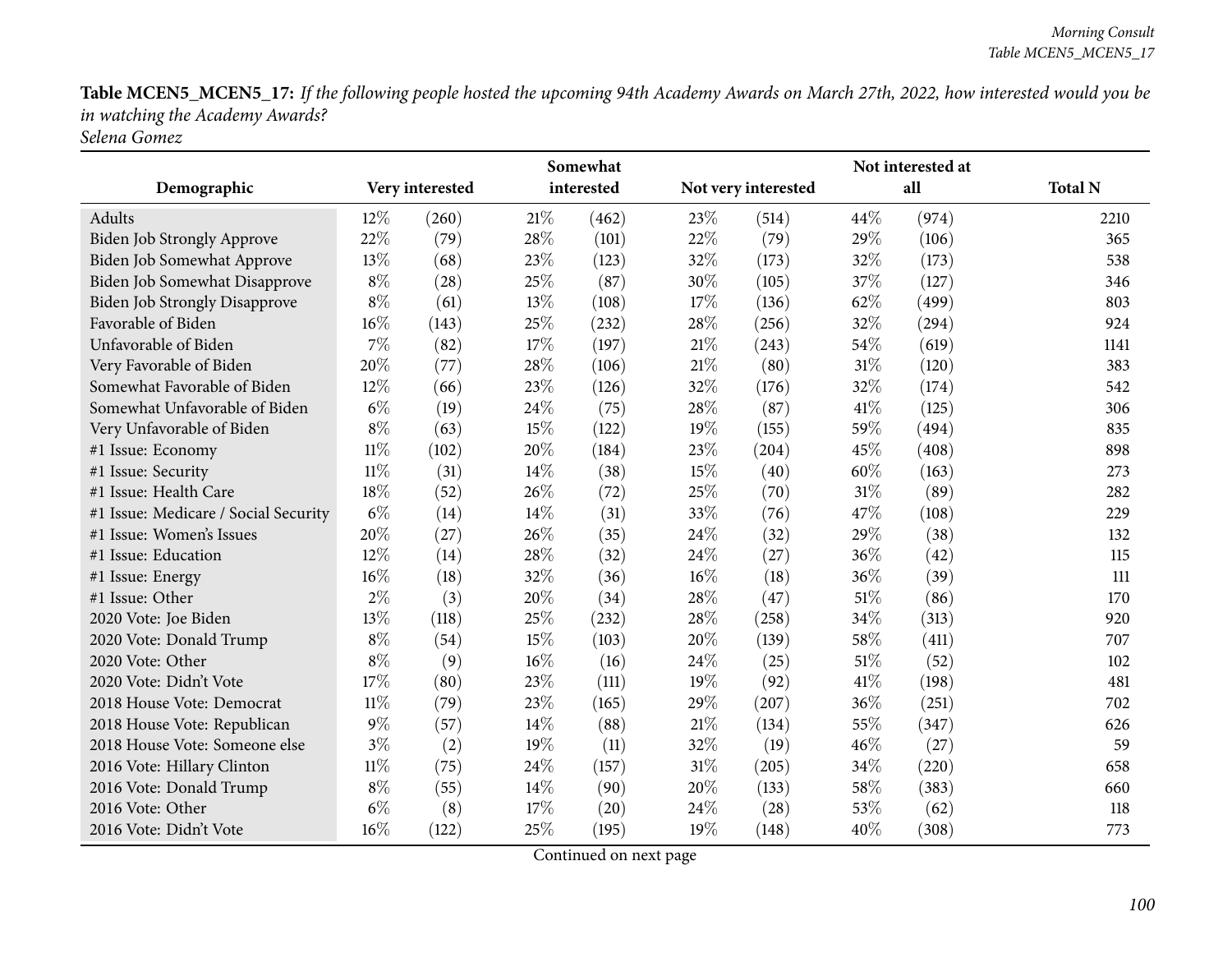|                     |        |                    |      | Somewhat   |        |                     |        | Not interested at |                |
|---------------------|--------|--------------------|------|------------|--------|---------------------|--------|-------------------|----------------|
| Demographic         |        | Very interested    |      | interested |        | Not very interested |        | all               | <b>Total N</b> |
| Adults              | $12\%$ | (260)              | 21\% | (462)      | 23\%   | (514)               | 44\%   | (974)             | 2210           |
| Voted in 2014: Yes  | $9\%$  | (107)              | 18%  | (223)      | $26\%$ | (313)               | 47%    | (565)             | 1208           |
| Voted in 2014: No   | 15%    | (153)              | 24\% | (239)      | 20%    | (201)               | 41%    | (409)             | 1002           |
| 4-Region: Northeast | 10%    | $\left( 41\right)$ | 22%  | (88)       | $24\%$ | (97)                | 43\%   | (170)             | 395            |
| 4-Region: Midwest   | $11\%$ | (52)               | 18%  | (84)       | $26\%$ | (119)               | 45%    | (209)             | 464            |
| 4-Region: South     | $11\%$ | (93)               | 20%  | (167)      | 22%    | (184)               | 46%    | (384)             | 828            |
| 4-Region: West      | 14%    | (73)               | 24\% | (124)      | 22\%   | (114)               | 40%    | (211)             | 522            |
| Film Fans           | 13%    | (241)              | 22%  | (416)      | $24\%$ | (459)               | 42\%   | (804)             | 1920           |
| Avid Film Fans      | 20%    | (135)              | 24\% | (157)      | 23\%   | (151)               | 34%    | (223)             | 665            |
| Casual Film Fans    | $8\%$  | (105)              | 21\% | (259)      | 25\%   | (309)               | 46\%   | (581)             | 1254           |
| TV Fans             | 12%    | (242)              | 21\% | (430)      | $24\%$ | (481)               | 42%    | (849)             | 2002           |
| Casual TV Fans      | $9\%$  | (97)               | 21\% | (224)      | 23\%   | $^{'}252)$          | 47\%   | (501)             | 1074           |
| Avid TV Fans        | $16\%$ | (144)              | 22%  | (205)      | 25\%   | (229)               | 38%    | (349)             | 927            |
| Pop Culture Fans    | $16\%$ | (220)              | 25\% | (342)      | $26\%$ | (344)               | 33\%   | (437)             | 1343           |
| Has Watched Oscars  | 24\%   | (113)              | 35%  | (160)      | 26%    | (119)               | $15\%$ | (70)              | 462            |

Table MCEN5\_MCEN5\_17: If the following people hosted the upcoming 94th Academy Awards on March 27th, 2022, how interested would you be *in watching the Academy Awards?*

*Selena Gomez*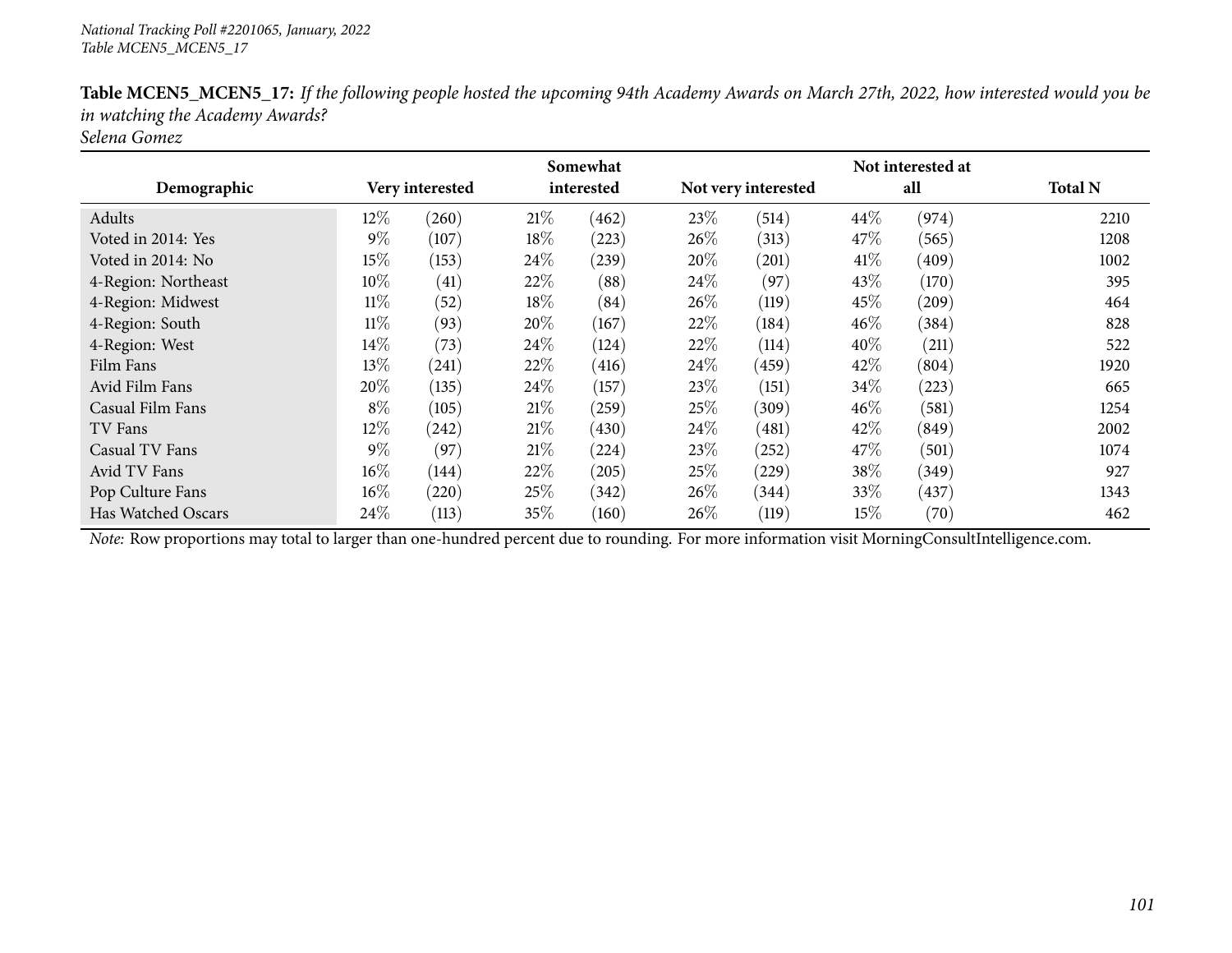Table MCEN6: And among the following people, who would you be most interested in watching host the upcoming 94th Academy Awards on March *27th, 2022?*

|                                                     |                                 |                                | Dwayne<br>'The                |                                |                               |                                          |                                |                                |                                |                             |                                 |                            |
|-----------------------------------------------------|---------------------------------|--------------------------------|-------------------------------|--------------------------------|-------------------------------|------------------------------------------|--------------------------------|--------------------------------|--------------------------------|-----------------------------|---------------------------------|----------------------------|
|                                                     | Pete                            |                                | Rock                          | Ricky                          |                               |                                          | Jimmy                          | <b>Neil</b>                    | Ellen                          | <b>Billy</b>                | <b>Steve</b>                    |                            |
| Demographic                                         | David-<br>son                   | <b>Chris</b><br>Rock           | John-<br>son                  | Ger-<br>vais                   | Tina<br>Fey                   | Amy<br>Poehler                           | Kim-<br>mel                    | Patrick<br><b>Harris</b>       | De-<br>Generes                 | Crys-<br>tal                | Mar-<br>tin                     | Kevin<br>Hart              |
| Adults                                              | $2\%$<br>(52)                   | $3\%$ (76)                     | 12\% (274)                    | 5\% (119)                      | $3\%$ (72)                    | $1\%$<br>(22)                            | $4\%$ (89)                     | $3\%$ (59)                     | $4\%$ (85)                     | $5\%$ (116)                 | 6\% (125)                       | $11\%$ (238)               |
| Gender: Male                                        | $2\%$<br>(24)<br>$2\%$<br>(28)  | $4\%$<br>(38)<br>$3\%$ (37)    | 13\% (140)                    | $8\%$ (80)<br>$3\%$ (38)       | $3\%$ (29)<br>$4\%$ (43)      | (6)<br>$1\%$                             | $4\%$ (41)                     | $3\%$ (32)<br>$2\%$ (26)       | $2\%$<br>(22)<br>$6\%$<br>(63) | $6\%$ (60)<br>5% (57)       | 7%<br>(71)<br>$5\%$<br>(55)     | 10\% (107)<br>$11\%$ (130) |
| Gender: Female<br>Age: 18-34                        | $5\%$<br>(34)                   | $4\%$<br>(24)                  | 12\% (134)<br>14\% (95)       | $5\%$<br>(31)                  | $2\%$<br>(14)                 | $1\%$<br>(16)<br>$1\%$<br>(4)            | $4\%$ (48)<br>$3\%$<br>(20)    | $3\%$<br>(19)                  | 1%<br>(10)                     | $1\%$<br>(6)                | $3\%$<br>(18)                   | 17% (109)                  |
| Age: 35-44                                          | $2\%$<br>(8)                    | $4\%$<br>(13)                  | $13\%$ (47)                   | $8\%$<br>(30)                  | $3\%$<br>(13)                 | 1%<br>(3)                                | $3\%$<br>(12)                  | $5\%$<br>(17)                  | $3\%$<br>(12)                  | $3\%$<br>(13)               | $3\%$<br>(11)                   | 16% (59)                   |
| Age: 45-64                                          | $1\%$<br>(6)                    | $3\%$<br>(26)                  | 13\% (100)                    | $5\%$<br>(36)                  | $4\%$ (29)                    | $1\%$<br>(9)                             | $4\%$<br>(32)                  | $2\%$<br>(16)                  | 7%<br>(51)                     | $6\%$<br>(43)               | 7%<br>(56)                      | 7% (54)                    |
| Age: $65+$                                          | $1\%$<br>(4)                    | $3\%$<br>(12)                  | $7\%$ (33)                    | $5\%$<br>(21)                  | $4\%$ (16)                    | $1\%$<br>(5)                             | $6\%$<br>(25)                  | $2\%$<br>(7)                   | $3\%$<br>(12)                  | 13%<br>(55)                 | 9%<br>(40)                      | $4\%$<br>(16)              |
| GenZers: 1997-2012                                  | 7%<br>(20)                      | $2\%$<br>(4)                   | 14% (39)                      | 5%<br>(14)                     | (1)<br>$\qquad \qquad -$      | $1\%$<br>(2)                             | $3\%$<br>(7)                   | $2\%$<br>(5)                   | 1%<br>(2)                      | $2\%$<br>(5)                | (1)<br>$\overline{\phantom{m}}$ | $18\%$<br>(48)             |
| Millennials: 1981-1996                              | $3\%$<br>(21)                   | 5%<br>(31)                     | 14% (90)                      | $6\%$<br>(38)                  | $3\%$<br>(22)                 | $1\%$<br>(4)                             | $3\%$<br>(19)                  | $5\%$<br>(29)                  | $3\%$<br>(18)                  | $1\%$<br>(8)                | $4\%$<br>(24)                   | 15%<br>(97)                |
| GenXers: 1965-1980                                  | $1\%$<br>(6)                    | $3\%$<br>(19)                  | $13\%$ (80)                   | $5\%$<br>(31)                  | $3\%$<br>(19)                 | $1\%$<br>(8)                             | $4\%$<br>(26)                  | $2\%$<br>(13)                  | 7%<br>(42)                     | $4\%$<br>(26)               | $6\%$<br>(36)                   | 12%<br>(72)                |
| Baby Boomers: 1946-1964                             | $1\%$<br>(6)                    | $3\%$<br>(20)                  | $10\%$ (63)                   | $5\%$<br>(33)                  | $4\%$ (27)                    | $1\%$<br>(6)                             | $5\%$<br>(36)                  | $2\%$<br>(10)                  | $4\%$<br>(23)                  | $11\%$ (70)                 | $9\%$<br>(60)                   | $3\%$<br>(21)              |
| PID: Dem (no lean)                                  | $3\%$<br>(21)                   | $4\%$<br>(34)                  | 13\% (100)                    | $3\%$ $(27)$                   | $5\%$ (38)                    | $1\%$<br>(7)                             | 7%<br>(53)                     | $4\%$<br>(28)                  | $6\%$ (44)                     | $6\%$ (45)                  | $6\%$<br>(48)                   | $10\%$<br>(82)             |
| PID: Ind (no lean)                                  | $3\%$<br>(22)                   | $3\%$<br>(25)                  | $11\%$ (84)                   | $5\%$ (40)                     | $4\%$ (27)                    | $1\%$<br>(10)                            | $3\%$<br>(19)                  | $3\%$<br>(21)                  | $3\%$<br>(23)                  | $4\%$ (29)                  | $5\%$<br>(40)                   | 12% (92)                   |
| PID: Rep (no lean)                                  | $1\%$<br>(8)                    | $3\%$<br>(17)                  | $14\%$ (90)                   | $8\%$<br>(52)                  | $1\%$<br>(7)                  | 1%<br>(5)                                | $2\%$<br>(16)                  | $1\%$<br>(9)                   | $3\%$<br>(18)                  | $6\%$ (42)                  | $6\%$<br>(37)                   | $10\%$ (64)                |
| PID/Gender: Dem Men                                 | $2\%$<br>(7)                    | $4\%$<br>(14)                  | 14%<br>(52)                   | 5%<br>(19)                     | $4\%$<br>(14)                 | (2)<br>$\qquad \qquad -$                 | 7%<br>(24)                     | $5\%$<br>(17)                  | $4\%$<br>(14)                  | $6\%$<br>(22)               | $6\%$<br>(22)                   | $8\%$<br>(30)              |
| PID/Gender: Dem Women                               | $3\%$<br>(14)                   | 5%<br>(20)                     | $11\%$ (49)                   | $2\%$<br>(8)                   | $6\%$<br>(24)                 | $1\%$<br>(5)                             | 7%<br>(29)                     | $3\%$<br>(11)                  | $7\%$<br>(30)                  | $5\%$<br>(23)               | $6\%$<br>(26)                   | 12%<br>(52)                |
| PID/Gender: Ind Men<br>PID/Gender: Ind Women        | $3\%$<br>(12)                   | $3\%$<br>(10)                  | $10\%$<br>(36)<br>$12\%$ (48) | 7%<br>(26)<br>$3\%$            | $3\%$<br>(11)<br>$4\%$ (16)   | $1\%$<br>(3)<br>$2\%$<br>(7)             | $3\%$<br>(9)                   | $3\%$<br>(12)<br>$2\%$         | $1\%$<br>(2)<br>5%             | $4\%$<br>(13)<br>$4\%$ (16) | 7%<br>(25)<br>$4\%$             | $13\%$ (48)<br>$11\%$ (44) |
| PID/Gender: Rep Men                                 | $3\%$<br>(10)<br>$1\%$<br>(4)   | $4\%$<br>(14)<br>$4\%$<br>(13) | 15%<br>(52)                   | (14)<br>$10\%$<br>(35)         | $1\%$<br>(4)                  | (1)                                      | $3\%$<br>(10)<br>$2\%$<br>(8)  | (9)<br>$1\%$<br>(3)            | (21)<br>$2\%$<br>(6)           | 7%<br>(25)                  | (16)<br>7%<br>(24)              | $8\%$<br>(29)              |
| PID/Gender: Rep Women                               | $1\%$<br>(4)                    | 1%<br>(3)                      | 12%<br>(38)                   | 5%<br>(17)                     | 1%<br>(3)                     | $1\%$<br>(4)                             | $3\%$<br>(9)                   | $2\%$<br>(6)                   | 4%<br>(12)                     | $6\%$<br>(18)               | $4\%$<br>(13)                   | $11\%$ (34)                |
| Ideo: Liberal (1-3)                                 | $3\%$<br>(21)                   | $4\%$<br>(23)                  | $10\%$<br>(62)                | $6\%$<br>(35)                  | $6\%$<br>(35)                 | $1\%$<br>(6)                             | 7%<br>(43)                     | $4\%$<br>(25)                  | $5\%$<br>(28)                  | $7\%$<br>(40)               | 7%<br>(41)                      | $8\%$ (47)                 |
| Ideo: Moderate (4)                                  | $2\%$<br>(13)                   | $4\%$<br>(20)                  | $13\%$ (72)                   | $4\%$<br>(22)                  | $5\%$<br>(26)                 | $1\%$<br>(7)                             | $5\%$<br>(26)                  | $3\%$<br>(16)                  | 5%<br>(27)                     | $6\%$<br>(37)               | $4\%$<br>(25)                   | $12\%$ (69)                |
| Ideo: Conservative (5-7)                            | $2\%$<br>(14)                   | $2\%$<br>(16)                  | $13\%$ (97)                   | 8\% (57)                       | $1\%$<br>(9)                  | $1\%$<br>(6)                             | $2\%$<br>(13)                  | $2\%$<br>(13)                  | $3\%$<br>(25)                  | 5\% (39)                    | 7%<br>(51)                      | $9\%$ (64)                 |
| Educ: < College                                     | $2\%$<br>(35)                   | $3\%$<br>(49)                  | 13\% (197)                    | 5%<br>(72)                     | $2\%$ (35)                    | $1\%$<br>(11)                            | $3\%$<br>(53)                  | $3\%$<br>(39)                  | $4\%$<br>(62)                  | $4\%$ (63)                  | $5\%$<br>(75)                   | 13\% (195)                 |
| Educ: Bachelors degree                              | $3\%$<br>(13)                   | $4\%$<br>(18)                  | $12\%$ (52)                   | $6\%$<br>(26)                  | $5\%$ (23)                    | $2\%$<br>(7)                             | 7%<br>(29)                     | $3\%$<br>(12)                  | $4\%$<br>(16)                  | $7\%$ (33)                  | $6\%$<br>(29)                   | $6\%$ (29)                 |
| Educ: Post-grad                                     | $2\%$<br>(4)                    | $3\%$<br>(8)                   | $10\%$ (25)                   | $8\%$<br>(21)                  | $6\%$<br>(15)                 | $1\%$<br>(3)                             | $3\%$<br>(7)                   | $3\%$<br>(7)                   | $3\%$<br>(7)                   | $8\%$ (20)                  | 9%<br>(22)                      | $6\%$ (14)                 |
| Income: Under 50k                                   | $3\%$<br>(29)                   | $3\%$<br>(36)                  | 12\% (144)                    | $4\%$<br>(50)                  | $3\%$ (30)                    | 1%<br>(11)                               | 3%<br>(37)                     | $3\%$<br>(35)                  | $4\%$<br>(51)                  | $3\%$ (34)                  | $5\%$<br>(60)                   | 12% (145)                  |
| Income: 50k-100k                                    | $1\%$<br>(10)                   | $3\%$<br>(23)                  | $13\%$ (94)                   | $6\%$<br>(45)                  | $4\%$ (28)                    | 1%<br>(5)                                | $5\%$<br>(37)                  | $2\%$<br>(14)                  | $3\%$<br>(23)                  | 7% (49)                     | $5\%$<br>(34)                   | 10\% (73)                  |
| Income: 100k+                                       | $4\%$<br>(12)                   | 5%<br>(17)                     | $11\%$ (36)                   | $7\%$ (23)                     | $4\%$<br>(14)                 | $2\%$<br>(6)                             | $5\%$<br>(15)                  | $3\%$<br>(10)                  | $3\%$<br>(11)                  | $10\%$ (33)                 | $9\%$<br>(30)                   | $6\%$ (20)                 |
| Ethnicity: White                                    | $2\%$<br>(43)                   | $3\%$<br>(52)                  | $12\%$ (211)                  | $6\%$ (103)                    | $3\%$ (58)                    | $1\%$<br>(19)                            | $5\%$<br>(79)                  | $3\%$ (49)                     | $4\%$<br>(69)                  | $6\%$ (106)                 | 7% (116)                        | $8\%$ (143)                |
| Ethnicity: Hispanic                                 | $2\%$<br>(9)                    | $3\%$<br>(11)                  | $15\%$ (54)                   | 5%<br>(18)                     | $2\%$<br>(5)                  | $1\%$<br>(2)                             | $2\%$<br>(9)                   | $3\%$<br>(9)                   | $5\%$<br>(16)                  | $4\%$<br>(13)               | $2\%$<br>(8)                    | $9\%$ (33)                 |
| Ethnicity: Black                                    | (1)<br>$\overline{\phantom{m}}$ | $6\%$<br>(17)                  | 13%<br>(37)                   | $3\%$<br>(9)                   | $2\%$<br>(6)                  | 1%<br>(2)                                | 1%<br>(3)                      | 1%<br>(4)                      | $4\%$<br>(10)                  | $2\%$<br>(6)                | $1\%$<br>(4)                    | $31\%$<br>(85)             |
| Ethnicity: Other                                    | $4\%$<br>(7)                    | $3\%$<br>(6)                   | 13%<br>(27)                   | $3\%$<br>(7)                   | 4%<br>(8)                     | $1\%$<br>(1)                             | $3\%$<br>(7)                   | $3\%$<br>(5)                   | $3\%$<br>(7)                   | $2\%$<br>(4)                | $3\%$<br>(5)                    | $5\%$<br>(10)              |
| All Christian                                       | $1\%$<br>(10)                   | $3\%$<br>(31)                  | $12\%$ (115)                  | $5\%$<br>(47)                  | $3\%$<br>(28)                 | 1%<br>(14)                               | $4\%$<br>(39)                  | $2\%$<br>(23)                  | $4\%$<br>(40)                  | 7%<br>(68)                  | 7%<br>(69)                      | $8\%$<br>(73)              |
| All Non-Christian                                   | $5\%$<br>(5)                    | 4%<br>(4)                      | 9%<br>(9)                     | $6\%$<br>(7)                   | $3\%$<br>(4)                  | (0)                                      | $8\%$<br>(8)                   | $2\%$<br>(2)                   | $1\%$<br>(1)                   | 13%<br>(13)                 | $4\%$<br>(4)                    | $8\%$<br>(9)               |
| Atheist                                             | 7%<br>(9)                       | $1\%$<br>(1)                   | 13%<br>(15)                   | 16\%<br>(18)                   | 5%<br>(6)                     | (1)                                      | $5\%$<br>(5)                   | $4\%$<br>(5)                   | 1%<br>(1)                      | $4\%$<br>(5)<br>$4\%$       | $8\%$<br>(10)                   | $2\%$<br>(2)               |
| Agnostic/Nothing in particular                      | $3\%$<br>(22)<br>$2\%$<br>(6)   | $4\%$<br>(25)<br>$4\%$         | $11\%$<br>(71)<br>$16\%$ (64) | $5\%$<br>(32)<br>$4\%$<br>(14) | $4\%$<br>(25)<br>$2\%$<br>(9) | $1\%$<br>(5)<br>$1\%$<br>(2)             | $3\%$<br>(20)<br>$4\%$<br>(16) | $2\%$<br>(12)<br>$4\%$<br>(17) | $3\%$<br>(19)<br>$6\%$<br>(23) | (24)<br>$1\%$               | $4\%$<br>(28)<br>$4\%$<br>(15)  | 13%<br>(88)<br>17%<br>(65) |
| Something Else<br>Religious Non-Protestant/Catholic | $4\%$<br>(6)                    | (14)<br>$5\%$<br>(7)           | 12%<br>(16)                   | $6\%$<br>(8)                   | $3\%$<br>(4)                  | (0)                                      | $6\%$<br>(8)                   | $1\%$<br>(2)                   | $1\%$<br>(2)                   | (6)<br>12%<br>(15)          | $3\%$<br>(4)                    | $8\%$<br>(10)              |
| Evangelical                                         | $1\%$<br>(6)                    | $4\%$<br>(20)                  | $16\%$ (87)                   | 5%<br>(30)                     | $3\%$<br>(15)                 | $\overline{\phantom{m}}$<br>$1\%$<br>(3) | $2\%$<br>(13)                  | $2\%$<br>(9)                   | $5\%$<br>(29)                  | $4\%$<br>(19)               | $8\%$<br>(42)                   | $13\%$ (69)                |
| Non-Evangelical                                     | $1\%$<br>(10)                   | $3\%$<br>(22)                  | $11\%$ (80)                   | $4\%$<br>(31)                  | $3\%$<br>(22)                 | $2\%$<br>(13)                            | $6\%$<br>(41)                  | $4\%$<br>(30)                  | $4\%$<br>(33)                  | 7%<br>(52)                  | $6\%$<br>(41)                   | $9\%$ (67)                 |
|                                                     |                                 |                                |                               |                                |                               |                                          |                                |                                |                                |                             |                                 |                            |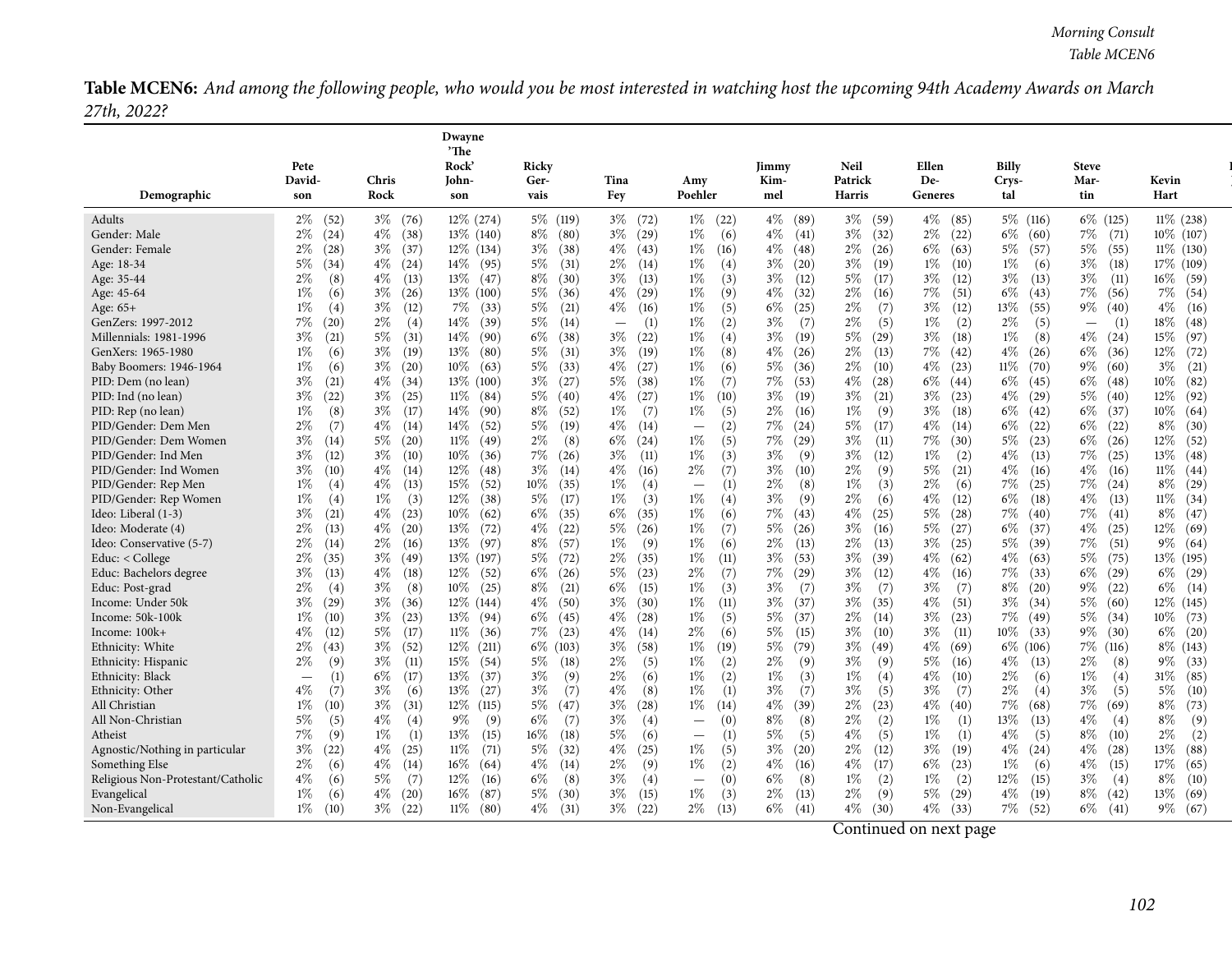Table MCEN6: And among the following people, who would you be most interested in watching host the upcoming 94th Academy Awards on March *27th, 2022?*

|                                                        |                                          |                               | Dwayne<br>'The             |                                 |                               |                                            |                                |                            |                                 |                                |                               |                               |
|--------------------------------------------------------|------------------------------------------|-------------------------------|----------------------------|---------------------------------|-------------------------------|--------------------------------------------|--------------------------------|----------------------------|---------------------------------|--------------------------------|-------------------------------|-------------------------------|
|                                                        | Pete<br>David-                           | Chris                         | Rock <sup>2</sup><br>John- | Ricky<br>Ger-                   | Tina                          | Amy                                        | Jimmy<br>Kim-                  | Neil<br>Patrick            | Ellen<br>De-                    | Billy<br>Crys-                 | <b>Steve</b><br>Mar-          | Kevin                         |
| Demographic                                            | son                                      | Rock                          | son                        | vais                            | Fey                           | Poehler                                    | mel                            | <b>Harris</b>              | Generes                         | tal                            | tin                           | Hart                          |
| Adults                                                 | $2\%$ (52)                               | $3\%$ (76)                    | 12% (274)                  | 5\% (119)                       | $3\%$ (72)                    | $1\%$ (22)                                 | $4\%$ (89)                     | $3\%$ (59)                 | $4\%$ (85)                      | $5\%$ (116)                    | 6\% (125)                     | 11% (238)                     |
| Community: Urban                                       | $2\%$<br>(15)                            | $4\%$<br>(23)                 | $14\%$ (83)                | $4\%$ (25)                      | $3\%$ (21)                    | (2)<br>$\overline{\phantom{0}}$            | $5\%$<br>(31)                  | $3\%$<br>(17)              | $3\%$<br>(21)                   | $3\%$ (20)                     | $5\%$ (28)                    | $15\%$ (91)                   |
| Community: Suburban                                    | $2\%$<br>(22)                            | $3\%$<br>(32)                 | $12\%$ (124)               | $6\%$ (66)                      | $4\%$ (36)                    | (14)<br>$1\%$                              | $5\%$<br>(49)                  | $3\%$<br>(31)              | $4\%$<br>(42)                   | 7%<br>(70)                     | $5\%$ (54)                    | 7% (74)                       |
| Community: Rural                                       | $3\%$<br>(15)                            | $4\%$<br>(20)                 | $12\%$ (67)                | $5\%$<br>(27)                   | $3\%$<br>(15)                 | (5)<br>1%                                  | $2\%$<br>(10)                  | $2\%$<br>(11)              | $4\%$<br>(23)                   | $5\%$<br>(27)                  | 7%<br>(43)                    | 13%<br>(73)                   |
| Employ: Private Sector                                 | $3\%$<br>(19)                            | $3\%$<br>(25)                 | $14\%$ (99)                | 7%<br>(52)                      | $3\%$ (24)                    | 1%<br>(8)                                  | $5\%$<br>(33)                  | $2\%$<br>(18)              | $5\%$<br>(38)                   | $5\%$<br>(33)                  | $5\%$<br>(38)                 | $10\%$<br>(74)                |
| Employ: Government                                     | $2\%$<br>(2)                             | $3\%$<br>(4)                  | $12\%$ (17)                | $6\%$<br>(8)                    | $3\%$<br>(4)                  | 1%<br>(1)                                  | $4\%$<br>(6)                   | $4\%$<br>(5)               | (0)<br>$\overline{\phantom{0}}$ | $3\%$<br>(5)                   | $3\%$<br>(5)                  | $17\%$ $(24)$                 |
| Employ: Self-Employed                                  | $1\%$<br>(1)<br>$3\%$                    | $6\%$<br>(12)<br>$2\%$<br>(3) | 12%<br>(25)<br>15%<br>(22) | $6\%$<br>(12)<br>$5\%$<br>(7)   | $5\%$<br>(10)<br>$3\%$<br>(5) | $^{(1)}$<br>$\overline{\phantom{m}}$<br>1% | $4\%$<br>(7)<br>$5\%$<br>(7)   | $3\%$<br>(7)<br>7%<br>(10) | 2%<br>(4)<br>3%                 | $4\%$<br>(9)<br>$4\%$          | $5\%$<br>(10)<br>5%           | 13%<br>(28)<br>$11\%$<br>(15) |
| Employ: Homemaker<br>Employ: Student                   | (4)<br>13%<br>(9)                        | 2%<br>(1)                     | 17%<br>(12)                | 4%<br>(3)                       | $1\%$<br>(1)                  | (1)<br>1%                                  | $2\%$<br>(2)                   | $2\%$<br>(2)               | (4)<br>$1\%$<br>(1)             | (6)<br>(0)                     | (6)<br>$1\%$<br>(0)           | $8\%$<br>(6)                  |
| Employ: Retired                                        | $1\%$<br>(2)                             | $3\%$<br>(13)                 | $8\%$<br>(39)              | $4\%$<br>(21)                   | $4\%$<br>(19)                 | 1%<br>(6)                                  | $6\%$<br>(28)                  | $1\%$<br>(6)               | $4\%$<br>(18)                   | 11%<br>(54)                    | $9\%$<br>(44)                 | $4\%$<br>(17)                 |
| Employ: Unemployed                                     | $3\%$<br>(9)                             | $4\%$<br>(11)                 | $8\%$<br>(25)              | $5\%$<br>(15)                   | $2\%$<br>(7)                  | 1%<br>(4)                                  | $2\%$<br>(6)                   | $2\%$<br>(5)               | $5\%$<br>(14)                   | $2\%$<br>(6)                   | 5%<br>(13)                    | 17%<br>(50)                   |
| Employ: Other                                          | $3\%$<br>(5)                             | $4\%$<br>(7)                  | 21%<br>(35)                | (1)<br>$\overline{\phantom{m}}$ | $1\%$<br>(2)                  | (1)<br>$\overline{\phantom{m}}$            | $1\%$<br>(1)                   | $4\%$<br>(6)               | $4\%$<br>(7)                    | 2%<br>(4)                      | $5\%$<br>(8)                  | $14\%$ (24)                   |
| Military HH: Yes                                       | $2\%$<br>(6)                             | $4\%$<br>(11)                 | 13\% (42)                  | $4\%$<br>(11)                   | $3\%$<br>(11)                 | 1%<br>(3)                                  | $3\%$<br>(10)                  | $2\%$<br>(5)               | $3\%$<br>(11)                   | $5\%$<br>(15)                  | $6\%$<br>(20)                 | $9\%$ (29)                    |
| Military HH: No                                        | $2\%$<br>(46)                            | $3\%$<br>(64)                 | 12% (232)                  | $6\%$ (107)                     | $3\%$<br>(61)                 | 1%<br>(19)                                 | $4\%$<br>(78)                  | $3\%$<br>(54)              | $4\%$<br>(74)                   | 5\% (101)                      | $6\%$ (106)                   | $11\% (208)$                  |
| RD/WT: Right Direction                                 | $3\%$<br>(18)                            | $3\%$<br>(23)                 | 13\% (92)                  | $4\%$ (26)                      | $4\%$ (30)                    | 1%<br>(8)                                  | 7%<br>(49)                     | $2\%$<br>(15)              | $5\%$<br>(37)                   | $6\%$ (42)                     | $6\%$<br>(41)                 | $9\%$ (65)                    |
| RD/WT: Wrong Track                                     | $2\%$<br>(34)                            | $3\%$<br>(53)                 | 12% (182)                  | $6\%$<br>(92)                   | $3\%$ (42)                    | 1%<br>(13)                                 | $3\%$<br>(40)                  | $3\%$<br>(43)              | $3\%$<br>(49)                   | 5% (74)                        | $6\%$ (84)                    | 11\% (173)                    |
| Biden Job Approve                                      | $2\%$<br>(21)                            | $4\%$<br>(32)                 | $12\%$ (111)               | $4\%$<br>(39)                   | $3\%$<br>(31)                 | 1%<br>(9)                                  | 7%<br>(63)                     | $3\%$<br>(27)              | $6\%$<br>(50)                   | $6\%$ (59)                     | $6\%$<br>(51)                 | $11\%$ (102)                  |
| Biden Job Disapprove                                   | $2\%$<br>(21)                            | $4\%$<br>(41)                 | 12\% (143)                 | $7\%$ (79)                      | $3\%$ (38)                    | 1%<br>(11)                                 | $2\%$<br>(22)                  | $2\%$ (29)                 | $3\%$<br>(33)                   | 5% (56)                        | $6\%$ (69)                    | $10\%$ (117)                  |
| <b>Biden Job Strongly Approve</b>                      | $1\%$<br>(4)                             | $4\%$<br>(16)                 | $14\%$ (51)                | $5\%$<br>(17)                   | $3\%$<br>(11)                 | $1\%$<br>(4)                               | $9\%$<br>(31)                  | $2\%$<br>(6)               | $6\%$<br>(21)                   | $10\%$ (35)                    | $6\%$<br>(21)                 | $8\%$<br>(30)                 |
| Biden Job Somewhat Approve                             | $3\%$<br>(17)                            | $3\%$<br>(16)                 | $11\%$ (60)                | $4\%$<br>(22)                   | $4\%$ (20)                    | $1\%$<br>(5)                               | $6\%$<br>(32)                  | $4\%$<br>(20)              | $5\%$<br>(29)                   | $4\%$ (24)                     | $6\%$ (30)                    | 13%<br>(72)                   |
| Biden Job Somewhat Disapprove                          | $2\%$<br>(7)                             | $6\%$<br>(21)                 | $13\%$ (44)                | $5\%$<br>(16)                   | $6\%$<br>(21)                 | $1\%$<br>(3)                               | $3\%$<br>(12)                  | $4\%$<br>(14)              | $4\%$<br>(15)                   | $4\%$<br>(13)                  | 7%<br>(23)                    | 12%<br>(41)                   |
| Biden Job Strongly Disapprove                          | $2\%$<br>(14)                            | $3\%$<br>(20)                 | 12\% (98)                  | $8\%$<br>(63)                   | $2\%$<br>(17)                 | $1\%$<br>(7)                               | $1\%$<br>(10)                  | $2\%$<br>(14)              | $2\%$<br>(18)                   | $5\%$<br>(42)                  | $6\%$ (46)                    | $9\%$ (76)                    |
| Favorable of Biden                                     | $2\%$<br>(19)                            | $4\%$<br>(40)                 | 12\% (109)                 | $4\%$ (41)                      | $4\%$<br>(37)                 | 1%<br>(9)                                  | 7%<br>(65)                     | $3\%$ (26)                 | $6\%$<br>(55)                   | $7\%$ (62)                     | $6\%$<br>(55)                 | $11\%$ (101)                  |
| Unfavorable of Biden                                   | $2\%$<br>(27)                            | $3\%$<br>(34)<br>$5\%$        | 13\% (150)                 | 7% (74)<br>$3\%$                | $3\%$<br>(33)<br>$3\%$        | 1%<br>(11)                                 | $2\%$<br>(20)<br>$9\%$<br>(33) | $3\%$<br>(32)<br>$2\%$     | $3\%$<br>(30)<br>$6\%$          | $4\%$<br>(50)<br>$9\%$<br>(36) | $6\%$ (66)                    | $11\%$ (120)<br>$11\%$ (41)   |
| Very Favorable of Biden<br>Somewhat Favorable of Biden | $1\%$<br>(4)<br>$3\%$<br>(15)            | (18)<br>$4\%$<br>(22)         | $13\%$ (51)<br>$11\%$ (59) | (13)<br>$5\%$ (28)              | (12)<br>$5\%$ (25)            | 1%<br>(4)<br>1%<br>(5)                     | $6\%$<br>(32)                  | (9)<br>$3\%$<br>(18)       | (23)<br>$6\%$<br>(32)           | $5\%$<br>(26)                  | (21)<br>$5\%$<br>$6\%$ (34)   | $11\%$ (60)                   |
| Somewhat Unfavorable of Biden                          | 5%<br>(14)                               | $4\%$<br>(13)                 | $13\%$ (40)                | $3\%$ (10)                      | $5\%$<br>(15)                 | 1%<br>(3)                                  | $3\%$<br>(9)                   | $5\%$<br>(15)              | $3\%$<br>(9)                    | $2\%$<br>(6)                   | $6\%$<br>(17)                 | 12%<br>(38)                   |
| Very Unfavorable of Biden                              | $2\%$<br>(13)                            | $3\%$<br>(22)                 | 13% (109)                  | $8\%$<br>(64)                   | $2\%$<br>(17)                 | 1%<br>(8)                                  | $1\%$<br>(11)                  | $2\%$<br>(17)              | $3\%$<br>(21)                   | $5\%$<br>(44)                  | $6\%$<br>(49)                 | $10\%$<br>(82)                |
| #1 Issue: Economy                                      | $2\%$<br>(21)                            | $4\%$<br>(40)                 | 10% (91)                   | 7%<br>(61)                      | $3\%$<br>(25)                 | 1%<br>(11)                                 | $4\%$<br>(33)                  | $2\%$<br>(19)              | $5\%$<br>(43)                   | $6\%$<br>(50)                  | $5\%$<br>(42)                 | 14% (130)                     |
| #1 Issue: Security                                     | $1\%$<br>(2)                             | $2\%$<br>(6)                  | $16\%$ (43)                | 7%<br>(19)                      | $2\%$<br>(6)                  | (0)<br>$\overline{\phantom{0}}$            | $2\%$<br>(5)                   | $2\%$<br>(5)               | $1\%$<br>(2)                    | $5\%$<br>(12)                  | $4\%$<br>(10)                 | 7%<br>(19)                    |
| #1 Issue: Health Care                                  | $2\%$<br>(5)                             | $4\%$<br>(12)                 | $17\%$ (48)                | $3\%$<br>(9)                    | $6\%$<br>(16)                 | 1%<br>(2)                                  | $6\%$<br>(17)                  | $3\%$<br>(10)              | $5\%$<br>(13)                   | $4\%$<br>(12)                  | $4\%$<br>(11)                 | $9\%$<br>(25)                 |
| #1 Issue: Medicare / Social Security                   | $2\%$<br>(5)                             | 1%<br>(3)                     | $11\%$<br>(24)             | $2\%$<br>(6)                    | $3\%$<br>(7)                  | 1%<br>(2)                                  | 7%<br>(15)                     | $3\%$<br>(8)               | $4\%$<br>(10)                   | 9%<br>(21)                     | 13%<br>(30)                   | 7%<br>(17)                    |
| #1 Issue: Women's Issues                               | 6%<br>(8)                                | $4\%$<br>(6)                  | 14%<br>(18)                | 7%<br>(10)                      | $4\%$<br>(5)                  | (1)<br>$\overline{\phantom{m}}$            | 2%<br>(2)                      | $6\%$<br>(8)               | 5%<br>(7)                       | $3\%$<br>(4)                   | $2\%$<br>(3)                  | 7%<br>(10)                    |
| #1 Issue: Education                                    | $1\%$<br>(2)                             | $3\%$<br>(3)                  | 12%<br>(14)                | $1\%$<br>(1)                    | $2\%$<br>(2)                  | $3\%$<br>(3)                               | $4\%$<br>(5)                   | $3\%$<br>(3)               | 4%<br>(5)                       | $5\%$<br>(6)                   | $8\%$<br>(9)                  | $16\%$<br>(19)                |
| #1 Issue: Energy                                       | $6\%$<br>(6)                             | $2\%$<br>(2)                  | 15%<br>(17)                | $6\%$<br>(7)                    | $1\%$<br>(2)                  | $3\%$<br>(4)                               | $6\%$<br>(7)                   | $2\%$<br>(3)               | $1\%$<br>(1)                    | $4\%$<br>(4)                   | $8\%$<br>(9)                  | $10\%$<br>(11)                |
| #1 Issue: Other                                        | $1\%$<br>(2)                             | $3\%$<br>(5)                  | $10\%$<br>(18)             | 4%<br>(6)                       | 5%<br>(9)                     | (0)<br>$\overline{\phantom{m}}$            | $2\%$<br>(4)                   | $2\%$<br>(3)               | $3\%$<br>(5)                    | $4\%$<br>(8)                   | 7%<br>(12)                    | $4\%$<br>(7)                  |
| 2020 Vote: Joe Biden                                   | $2\%$<br>(18)                            | $4\%$<br>(41)                 | $11\%$ (97)                | $4\%$<br>(35)                   | $5\%$<br>(46)                 | $1\%$<br>(10)                              | 7%<br>(67)                     | $4\%$<br>(33)              | 6%<br>(51)                      | 7%<br>(61)                     | 6%<br>(59)                    | $10\%$<br>(97)                |
| 2020 Vote: Donald Trump                                | $2\%$<br>(11)                            | $3\%$<br>(21)                 | $14\%$ (96)                | 8%<br>(57)                      | $2\%$<br>(15)                 | $1\%$<br>(6)                               | $1\%$<br>(10)                  | $1\%$<br>(9)               | $3\%$<br>(18)                   | 6%<br>(43)                     | 6%<br>(45)                    | $9\%$<br>(62)                 |
| 2020 Vote: Other<br>2020 Vote: Didn't Vote             | (0)<br>$\overline{\phantom{m}}$<br>$4\%$ | $1\%$<br>(1)<br>$2\%$         | 15%<br>(15)                | 7%<br>(7)<br>$4\%$<br>(20)      | $3\%$<br>(3)<br>$2\%$<br>(8)  | $1\%$<br>(1)<br>1%                         | $2\%$<br>(2)<br>$2\%$<br>(11)  | $2\%$<br>(2)<br>$3\%$      | $2\%$<br>(3)<br>$3\%$           | 5%<br>(5)<br>$1\%$             | $3\%$<br>(3)<br>$4\%$<br>(18) | $9\%$<br>(10)<br>14%<br>(70)  |
| 2018 House Vote: Democrat                              | (22)<br>$2\%$<br>(11)                    | (12)<br>$5\%$<br>(32)         | $14\%$ (66)<br>12%<br>(83) | $4\%$<br>(26)                   | $6\%$<br>(41)                 | (5)<br>1%<br>(8)                           | 7%<br>(48)                     | (15)<br>$3\%$ (20)         | (14)<br>5%<br>(37)              | (7)<br>7%<br>(51)              | $6\%$<br>(45)                 | $10\%$<br>(70)                |
| 2018 House Vote: Republican                            | $1\%$<br>(7)                             | $3\%$<br>(17)                 | 12%<br>(76)                | $8\%$<br>(49)                   | $2\%$<br>(11)                 | (3)<br>$\qquad \qquad -$                   | $2\%$<br>(15)                  | $1\%$<br>(7)               | $3\%$<br>(17)                   | $7\%$ (44)                     | $6\%$<br>(39)                 | $9\%$<br>(55)                 |
| 2018 House Vote: Someone else                          | (0)<br>$\qquad \qquad -$                 | $3\%$<br>(2)                  | $18\%$<br>(11)             | 5%<br>(3)                       | 7%<br>(4)                     | (0)<br>$\overline{\phantom{0}}$            | $1\%$<br>(1)                   | $1\%$<br>(1)               | $4\%$<br>(2)                    | $5\%$<br>(3)                   | $4\%$<br>(2)                  | 11%<br>(6)                    |
|                                                        |                                          |                               |                            |                                 |                               |                                            |                                |                            |                                 |                                |                               |                               |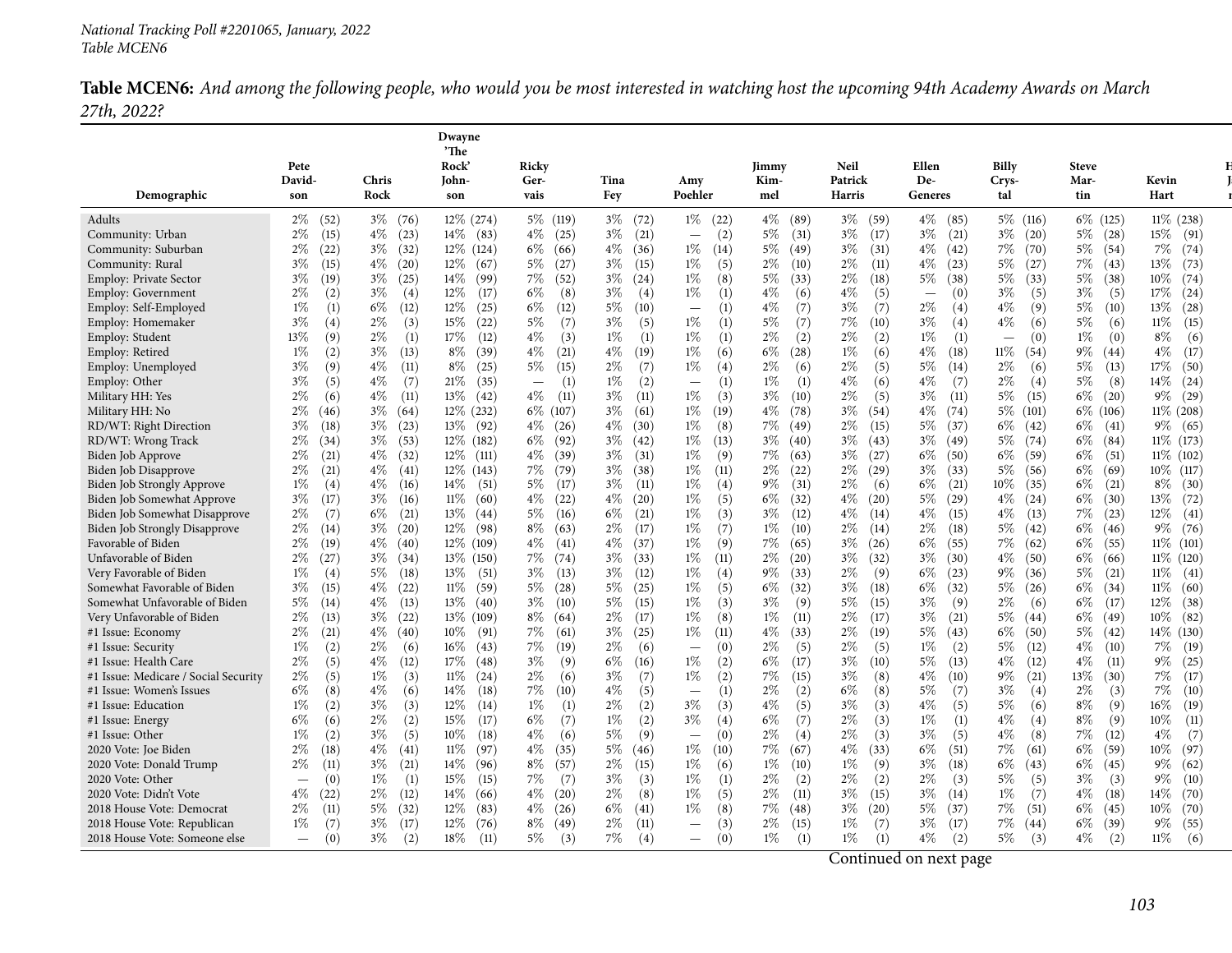Table MCEN6: And among the following people, who would you be most interested in watching host the upcoming 94th Academy Awards on March *27th, 2022?*

|                                                                                                                                        | Pete                                                                                                                                |                                                                                                                               | Dwayne<br>'The<br><b>Rock</b>                                                                                              | Ricky                                                                                                     |                                                                                                                    |                                                                                                           | Jimmy                                                                                                                                | <b>Neil</b>                                                                                                     | Ellen                                                                                                                    | <b>Billy</b>                                                                                                | <b>Steve</b>                                                                                                               |                                                                                                                  |
|----------------------------------------------------------------------------------------------------------------------------------------|-------------------------------------------------------------------------------------------------------------------------------------|-------------------------------------------------------------------------------------------------------------------------------|----------------------------------------------------------------------------------------------------------------------------|-----------------------------------------------------------------------------------------------------------|--------------------------------------------------------------------------------------------------------------------|-----------------------------------------------------------------------------------------------------------|--------------------------------------------------------------------------------------------------------------------------------------|-----------------------------------------------------------------------------------------------------------------|--------------------------------------------------------------------------------------------------------------------------|-------------------------------------------------------------------------------------------------------------|----------------------------------------------------------------------------------------------------------------------------|------------------------------------------------------------------------------------------------------------------|
| Demographic                                                                                                                            | David-<br>son                                                                                                                       | Chris<br>Rock                                                                                                                 | John-<br>son                                                                                                               | Ger-<br>vais                                                                                              | Tina<br>Fey                                                                                                        | Amy<br>Poehler                                                                                            | Kim-<br>mel                                                                                                                          | Patrick<br>Harris                                                                                               | De-<br>Generes                                                                                                           | Crys-<br>tal                                                                                                | Mar-<br>tin                                                                                                                | Kevin<br>Hart                                                                                                    |
| Adults<br>2016 Vote: Hillary Clinton<br>2016 Vote: Donald Trump<br>2016 Vote: Other<br>2016 Vote: Didn't Vote<br>Voted in 2014: Yes    | $2\%$<br>(52)<br>$2\%$<br>(10)<br>$2\%$<br>(11)<br>$\left( 0 \right)$<br>$\overline{\phantom{0}}$<br>$4\%$<br>(31)<br>$1\%$<br>(15) | $3\%$<br>(76)<br>$5\%$<br>(32)<br>$2\%$<br>(13)<br>3%<br>(4)<br>$4\%$<br>$3\%$<br>(40)                                        | $12\%$ (274)<br>$11\%$ (76)<br>$14\%$ (93)<br>9%<br>(11)<br>$12\%$ (94)<br>12\% (141)                                      | 5% (119)<br>$4\%$ (24)<br>7%<br>(46)<br>11%<br>(13)<br>$5\%$<br>(35)<br>$6\%$ (67)                        | $3\%$ (72)<br>$5\%$<br>(32)<br>$2\%$<br>(14)<br>$4\%$<br>(5)<br>$3\%$<br>(22)<br>$4\%$ (45)                        | $1\%$ (22)<br>1%<br>(9)<br>1%<br>(4)<br>(0)<br>$\overline{\phantom{0}}$<br>1%<br>(8)<br>$1\%$ (10)        | $4\%$<br>(89)<br>7%<br>(48)<br>$2\%$<br>(15)<br>$3\%$<br>$\left(3\right)$<br>$3\%$<br>(23)<br>$4\%$<br>(54)                          | $3\%$ (59)<br>$3\%$ (18)<br>1%<br>(9)<br>$8\%$<br>(9)<br>$3\%$ (22)<br>$2\%$ (27)                               | $4\%$<br>(85)<br>$6\%$<br>(39)<br>$2\%$<br>(14)<br>5%<br>(6)<br>$4\%$<br>(27)<br>$4\%$<br>(50)                           | 5% (116)<br>$8\%$ (51)<br>7%<br>(48)<br>$2\%$<br>(2)<br>$2\%$<br>(14)<br>7% (88)                            | $6\%$ (125)<br>$6\%$<br>(39)<br>7%<br>(44)<br>$3\%$<br>(3)<br>$5\%$<br>(39)<br>$7\%$ (80)                                  | 11% (238)<br>$11\%$ (74)<br>7% (46)<br>$10\%$<br>(12)<br>14% (106)<br>9\% (111)                                  |
| Voted in 2014: No<br>4-Region: Northeast<br>4-Region: Midwest<br>4-Region: South<br>4-Region: West                                     | $4\%$<br>(37)<br>$3\%$<br>(10)<br>2%<br>(9)<br>$2\%$<br>(14)<br>$3\%$<br>(18)                                                       | $4\%$<br>(36)<br>$3\%$<br>(12)<br>$4\%$<br>(17)<br>$4\%$<br>(30)<br>$3\%$<br>(18)                                             | 13\% (133)<br>$11\%$ (44)<br>$12\%$ (54)<br>12\% (96)<br>$15\%$ (80)                                                       | $5\%$<br>(52)<br>$7\%$ (26)<br>6%<br>(29)<br>$4\%$<br>(35)<br>$5\%$ (28)                                  | $3\%$<br>(27)<br>$4\%$<br>(15)<br>$4\%$<br>(18)<br>$3\%$<br>(25)<br>$3\%$<br>(14)                                  | 1%<br>(12)<br>1%<br>(3)<br>2%<br>(7)<br>1%<br>(7)<br>1%<br>(5)                                            | $3\%$<br>(35)<br>$5\%$<br>(19)<br>$5\%$<br>(22)<br>$3\%$<br>(27)<br>$4\%$<br>(21)                                                    | $3\%$ (32)<br>$2\%$ (10)<br>$3\%$ (14)<br>$2\%$<br>(17)<br>$3\%$ (18)                                           | $4\%$ (36)<br>$4\%$<br>(18)<br>$6\%$<br>(26)<br>$4\%$<br>(32)<br>$2\%$<br>(10)                                           | $3\%$ (29)<br>7% (29)<br>$6\%$ (26)<br>$5\%$ (44)<br>$3\%$ (17)                                             | $5\%$ (45)<br>$6\%$<br>(24)<br>7% (34)<br>$4\%$<br>(37)<br>$6\%$ (30)                                                      | 13% (127)<br>$12\%$ (46)<br>$11\%$ (50)<br>12\% (103)<br>7% (39)                                                 |
| Film Fans<br>Avid Film Fans<br>Casual Film Fans<br>TV Fans<br>Casual TV Fans<br>Avid TV Fans<br>Pop Culture Fans<br>Has Watched Oscars | $2\%$ (46)<br>$3\%$<br>(18)<br>2%<br>(29)<br>$2\%$<br>(42)<br>$2\%$<br>(21)<br>$2\%$<br>(21)<br>$3\%$<br>(38)<br>$3\%$ (13)         | $4\%$<br>(70)<br>$4\%$<br>(29)<br>$3\%$<br>(41,<br>3% (67<br>$3\%$<br>(33)<br>$4\%$<br>(34)<br>$4\%$<br>(53)<br>$4\%$<br>(16) | 13\% (249)<br>$16\%$ (106)<br>$11\%$ (143)<br>$13\%$ (260)<br>12\% (125)<br>$15\%$ (135)<br>$14\%$ (185)<br>(73)<br>$16\%$ | $5\%$ (104)<br>$6\%$ (42)<br>5% (62)<br>5\% (106)<br>$5\%$ (49)<br>$6\%$ (57)<br>$5\%$ (63)<br>6%<br>(25) | $3\%$ (66)<br>$4\%$ (26)<br>$3\%$ (40)<br>$3\%$ (68)<br>$3\%$ (29)<br>$4\%$ (39)<br>$3\%$<br>(41)<br>$5\%$<br>(21) | 1%<br>(21)<br>1%<br>(7)<br>1%<br>(15)<br>1%<br>(19)<br>1%<br>(8)<br>1%<br>(12)<br>1%<br>(16)<br>1%<br>(5) | $4\%$<br>(83)<br>$4\%$<br>(30)<br>$4\%$<br>(53)<br>$4\%$<br>(87)<br>$3\%$<br>(33)<br>$6\%$<br>(54)<br>$4\%$<br>(56)<br>$8\%$<br>(36) | $3\%$ (54)<br>$3\%$ (17)<br>$3\%$ (37)<br>$3\%$ (53)<br>$3\%$ (30)<br>$2\%$ (23)<br>$3\%$ (45)<br>$2\%$<br>(11) | $4\%$<br>(75)<br>$4\%$<br>(25)<br>$4\%$<br>(50)<br>$4\%$ (82)<br>3%<br>(34)<br>$5\%$<br>(48)<br>$5\%$ (64)<br>5%<br>(25) | 5\% (103)<br>$6\%$ (38)<br>5% (65)<br>6\% (113)<br>$6\%$ (59)<br>$6\%$ (53)<br>$5\%$ (67)<br>$10\%$<br>(46) | $6\%$ (116)<br>$7\%$ (49)<br>$5\%$ (67)<br>$6\%$ (121)<br>$6\%$<br>(61)<br>$6\%$<br>(60)<br>$6\%$<br>(77)<br>$5\%$<br>(22) | 11\% (205)<br>$12\%$ (78)<br>10% (127)<br>$11\%$ (219)<br>12\% (128)<br>$10\%$ (90)<br>13\% (175)<br>$12\%$ (53) |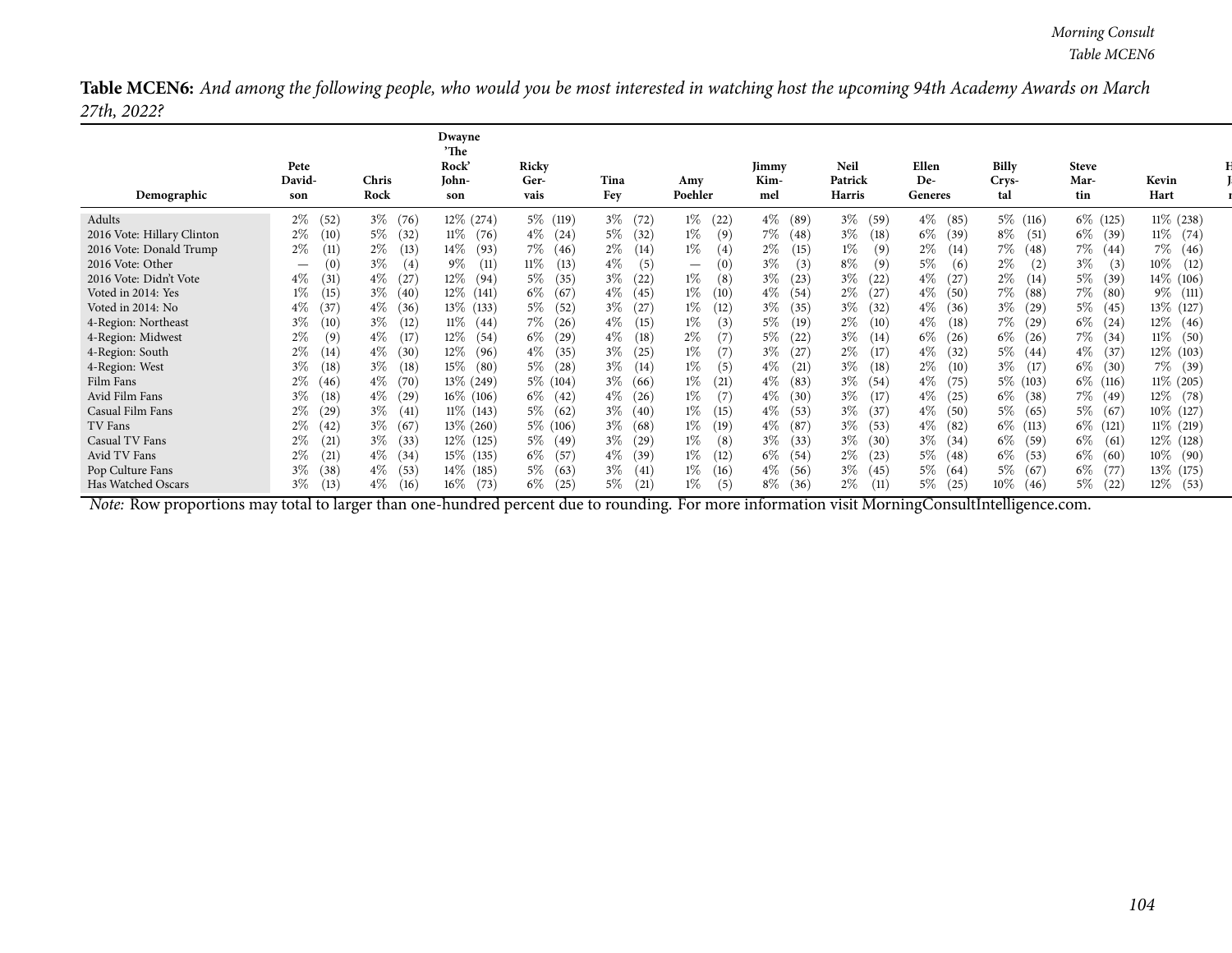| Demographic              | I prefer awards shows<br>that do not have a host. |      | I prefer awards shows<br>that have a host. |        | Don't know / No<br>opinion |        | <b>Total N</b> |
|--------------------------|---------------------------------------------------|------|--------------------------------------------|--------|----------------------------|--------|----------------|
|                          |                                                   |      |                                            |        |                            |        |                |
| Adults                   | $4\%$                                             | (99) | 49%                                        | (1083) | 47%                        | (1028) | 2210           |
| Gender: Male             | $6\%$                                             | (65) | 49%                                        | (524)  | 45%                        | (477)  | 1067           |
| Gender: Female           | $3\%$                                             | (34) | 49%                                        | (558)  | 48%                        | (551)  | 1143           |
| Age: 18-34               | $5\%$                                             | (35) | 54\%                                       | (356)  | 41\%                       | (267)  | 658            |
| Age: 35-44               | $6\%$                                             | (20) | 54\%                                       | (194)  | 40%                        | (145)  | 359            |
| Age: 45-64               | $3\%$                                             | (23) | 46%                                        | (349)  | 51%                        | (382)  | 754            |
| Age: 65+                 | $5\%$                                             | (21) | 42%                                        | (184)  | 53%                        | (234)  | 438            |
| GenZers: 1997-2012       | $5\%$                                             | (14) | 56%                                        | (150)  | 38%                        | (102)  | 267            |
| Millennials: 1981-1996   | $6\%$                                             | (36) | 54%                                        | (344)  | 41\%                       | (261)  | 642            |
| GenXers: 1965-1980       | $2\%$                                             | (14) | 49%                                        | (291)  | 49%                        | (293)  | 597            |
| Baby Boomers: 1946-1964  | $4\%$                                             | (29) | 43%                                        | (280)  | 53%                        | (342)  | 650            |
| PID: Dem (no lean)       | $5\%$                                             | (36) | $60\%$                                     | (474)  | 36%                        | (281)  | 792            |
| PID: Ind (no lean)       | $4\%$                                             | (31) | $41\%$                                     | (309)  | 55%                        | (413)  | 754            |
| PID: Rep (no lean)       | $5\%$                                             | (32) | 45%                                        | (299)  | 50%                        | (334)  | 665            |
| PID/Gender: Dem Men      | $6\%$                                             | (22) | $61\%$                                     | (219)  | 33%                        | (119)  | 361            |
| PID/Gender: Dem Women    | $3\%$                                             | (14) | 59%                                        | (255)  | 38%                        | (162)  | 431            |
| PID/Gender: Ind Men      | $6\%$                                             | (23) | 42%                                        | (152)  | $51\%$                     | (184)  | 358            |
| PID/Gender: Ind Women    | $2\%$                                             | (8)  | 40%                                        | (157)  | 58%                        | (230)  | 395            |
| PID/Gender: Rep Men      | $6\%$                                             | (21) | 44\%                                       | (153)  | 50%                        | (173)  | 348            |
| PID/Gender: Rep Women    | $4\%$                                             | (11) | 46%                                        | (146)  | 50%                        | (160)  | 317            |
| Ideo: Liberal (1-3)      | $6\%$                                             | (38) | 56%                                        | (343)  | 37%                        | (228)  | 609            |
| Ideo: Moderate (4)       | $4\%$                                             | (22) | 55%                                        | (310)  | 41\%                       | (233)  | 565            |
| Ideo: Conservative (5-7) | $5\%$                                             | (34) | 44%                                        | (326)  | $51\%$                     | (378)  | 738            |
| Educ: < College          | $4\%$                                             | (60) | 47%                                        | (707)  | 49%                        | (752)  | 1519           |
| Educ: Bachelors degree   | $6\%$                                             | (28) | 55%                                        | (244)  | 39%                        | (174)  | 446            |
| Educ: Post-grad          | $5\%$                                             | (11) | 54\%                                       | (132)  | 42%                        | (102)  | 245            |
| Income: Under 50k        | $5\%$                                             | (56) | 47%                                        | (548)  | 48%                        | (558)  | 1162           |
| Income: 50k-100k         | $4\%$                                             | (29) | 48\%                                       | (343)  | 48%                        | (342)  | 714            |
| Income: 100k+            | $4\%$                                             | (14) | 58\%                                       | (192)  | 38%                        | (128)  | 334            |
| Ethnicity: White         | $4\%$                                             | (73) | 47%                                        | (819)  | 48%                        | (837)  | 1730           |
| Ethnicity: Hispanic      | $6\%$                                             | (20) | 47%                                        | (165)  | 47%                        | (166)  | 351            |
| Ethnicity: Black         | $5\%$                                             | (13) | 63%                                        | (173)  | 32%                        | (89)   | 276            |

## Table MCEN7: Which of the following statements is closest to your opinion, even if neither is exactly right?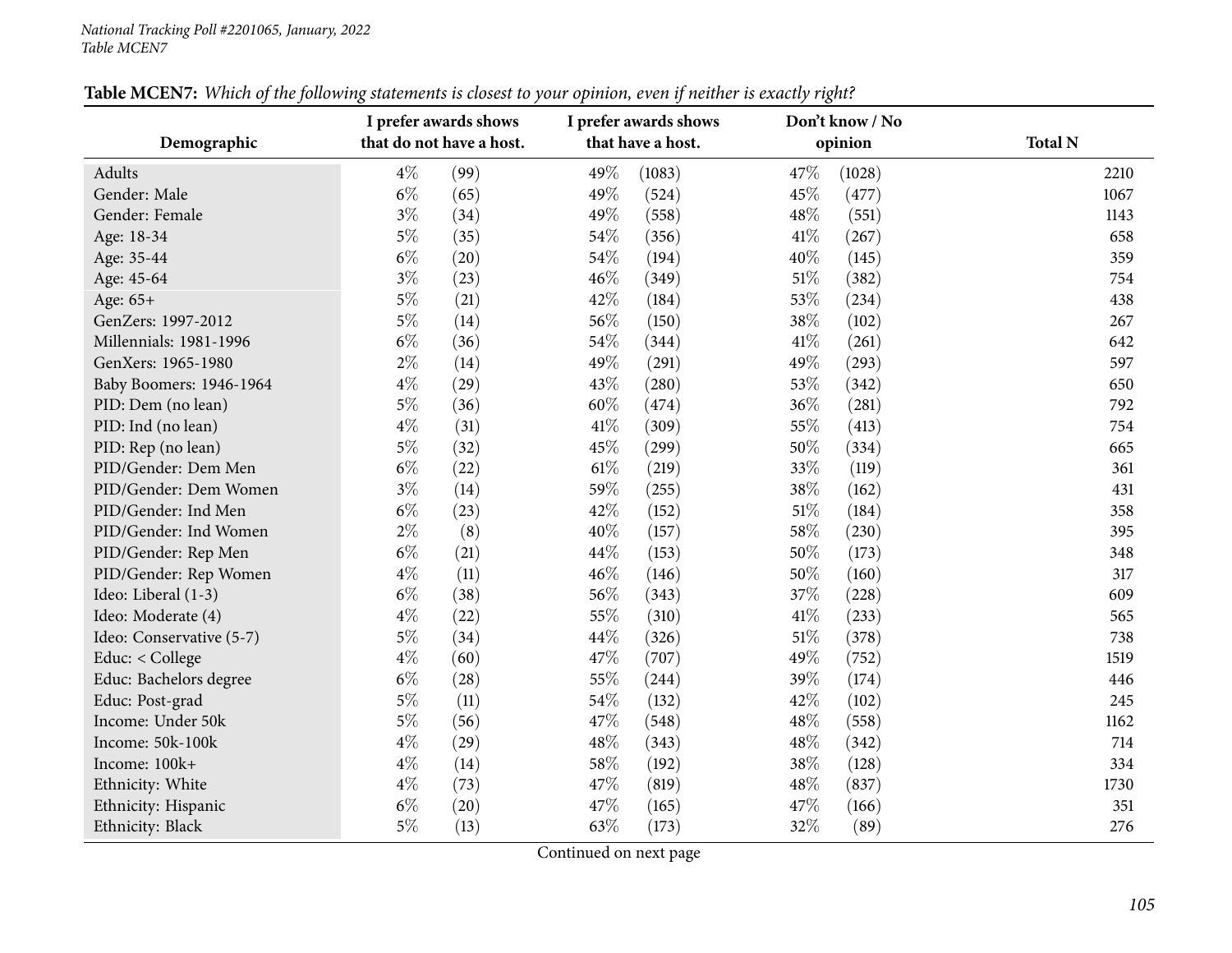*Morning Consult Table MCEN7*

|                                      |        | I prefer awards shows    |        | I prefer awards shows |        | Don't know / No |                |
|--------------------------------------|--------|--------------------------|--------|-----------------------|--------|-----------------|----------------|
| Demographic                          |        | that do not have a host. |        | that have a host.     |        | opinion         | <b>Total N</b> |
| Adults                               | $4\%$  | (99)                     | 49%    | (1083)                | 47%    | (1028)          | 2210           |
| Ethnicity: Other                     | $6\%$  | (13)                     | 44%    | (90)                  | 50%    | (102)           | 205            |
| All Christian                        | $5\%$  | (45)                     | 50%    | (465)                 | 45%    | (423)           | 932            |
| All Non-Christian                    | 12%    | (12)                     | 54%    | (58)                  | 34\%   | (36)            | 106            |
| Atheist                              | $9\%$  | (10)                     | 46%    | (53)                  | 46%    | (53)            | 116            |
| Agnostic/Nothing in particular       | $3\%$  | (19)                     | 47%    | (308)                 | 51%    | (335)           | 662            |
| Something Else                       | $3\%$  | (13)                     | 51%    | (200)                 | 46%    | (181)           | 393            |
| Religious Non-Protestant/Catholic    | $10\%$ | (12)                     | 54%    | (71)                  | 36%    | (47)            | 130            |
| Evangelical                          | $4\%$  | (23)                     | 49%    | (269)                 | 47%    | (255)           | 547            |
| Non-Evangelical                      | $5\%$  | (34)                     | $51\%$ | (374)                 | 45%    | (330)           | 738            |
| Community: Urban                     | $5\%$  | (33)                     | 54%    | (330)                 | 41\%   | (249)           | 612            |
| Community: Suburban                  | $5\%$  | (50)                     | 49%    | (507)                 | 46%    | (472)           | 1028           |
| Community: Rural                     | $3\%$  | (17)                     | 43%    | (246)                 | 54%    | (307)           | 570            |
| Employ: Private Sector               | $4\%$  | (32)                     | 52%    | (373)                 | 43%    | (308)           | 712            |
| Employ: Government                   | $2\%$  | (3)                      | 53%    | (74)                  | 45%    | (64)            | 141            |
| Employ: Self-Employed                | 12%    | (25)                     | 56%    | (115)                 | 32%    | (66)            | 206            |
| Employ: Homemaker                    | $4\%$  | (5)                      | 44%    | (62)                  | 52%    | (72)            | 139            |
| Employ: Student                      | $3\%$  | (2)                      | 67%    | (48)                  | 30%    | (22)            | 73             |
| Employ: Retired                      | $4\%$  | (18)                     | 45%    | (213)                 | 52%    | (246)           | 476            |
| Employ: Unemployed                   | $4\%$  | (11)                     | 44%    | (130)                 | 52%    | (152)           | 293            |
| Employ: Other                        | $2\%$  | (3)                      | 40%    | (68)                  | 58%    | (99)            | 170            |
| Military HH: Yes                     | $6\%$  | (18)                     | 42%    | (135)                 | 52%    | (168)           | 321            |
| Military HH: No                      | $4\%$  | (81)                     | 50%    | (948)                 | 46%    | (860)           | 1889           |
| RD/WT: Right Direction               | $5\%$  | (35)                     | 60%    | (410)                 | 35%    | (238)           | 683            |
| RD/WT: Wrong Track                   | $4\%$  | (65)                     | 44%    | (672)                 | 52%    | (790)           | 1527           |
| Biden Job Approve                    | $4\%$  | (39)                     | 60%    | (546)                 | 35%    | (320)           | 904            |
| Biden Job Disapprove                 | $5\%$  | (56)                     | 42%    | (481)                 | 53%    | (613)           | 1150           |
| <b>Biden Job Strongly Approve</b>    | $5\%$  | (18)                     | 64\%   | (235)                 | $31\%$ | (113)           | 365            |
| Biden Job Somewhat Approve           | $4\%$  | (20)                     | 58%    | (311)                 | 38%    | (207)           | 538            |
| Biden Job Somewhat Disapprove        | $4\%$  | (13)                     | $51\%$ | (175)                 | 45%    | (158)           | 346            |
| <b>Biden Job Strongly Disapprove</b> | $5\%$  | (43)                     | 38%    | (305)                 | 57%    | (455)           | 803            |

Table MCEN7: Which of the following statements is closest to your opinion, even if neither is exactly right?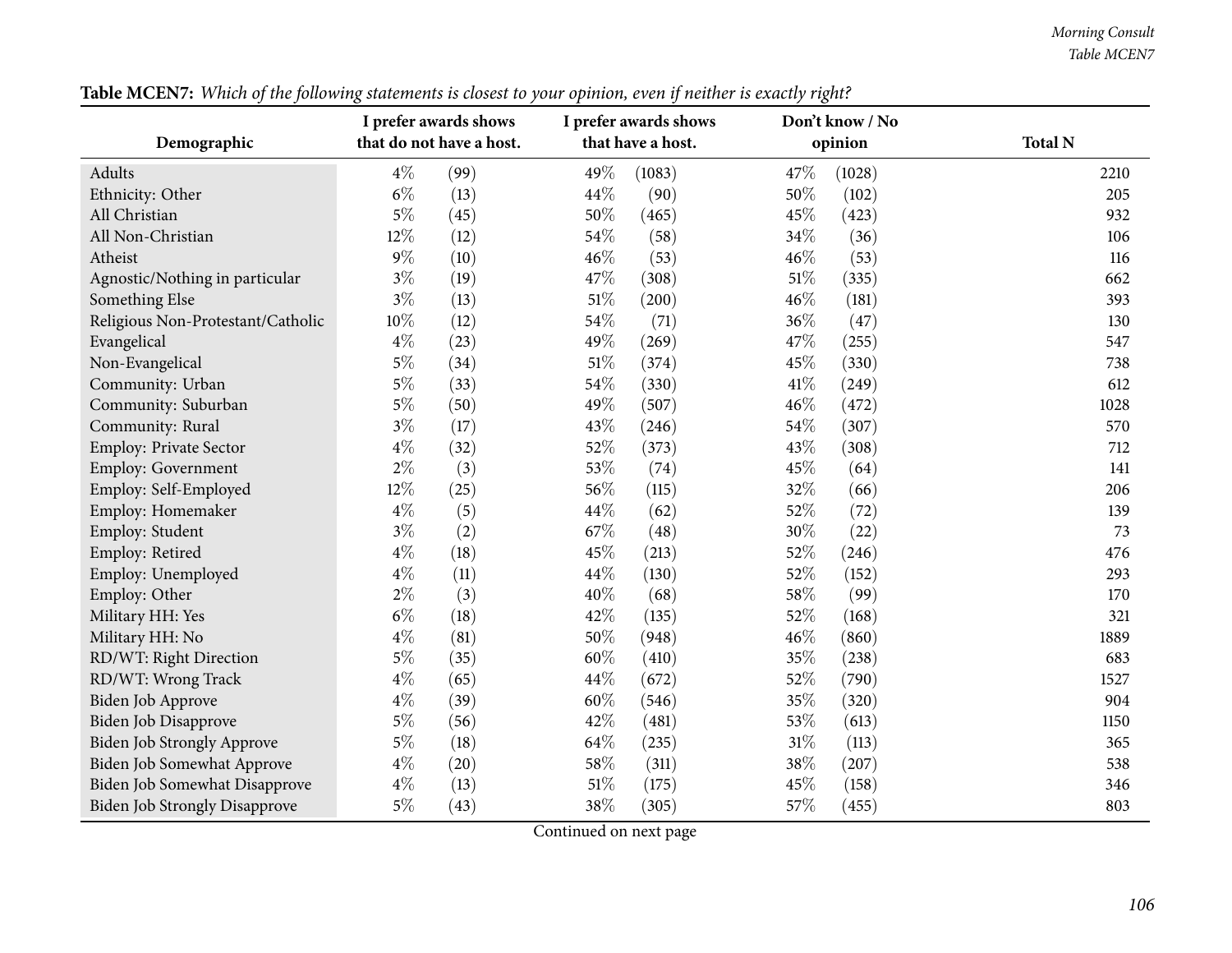| Demographic                          | I prefer awards shows<br>that do not have a host. |      |      | I prefer awards shows<br>that have a host. |      | Don't know / No<br>opinion | <b>Total N</b> |
|--------------------------------------|---------------------------------------------------|------|------|--------------------------------------------|------|----------------------------|----------------|
| Adults                               | $4\%$                                             | (99) | 49%  | (1083)                                     | 47%  | (1028)                     | 2210           |
| Favorable of Biden                   | $4\%$                                             | (36) | 60%  | (552)                                      | 36%  | (336)                      | 924            |
| Unfavorable of Biden                 | $5\%$                                             | (59) | 42%  | (477)                                      | 53%  | (605)                      | 1141           |
| Very Favorable of Biden              | $5\%$                                             | (20) | 63%  | (241)                                      | 32%  | (121)                      | 383            |
| Somewhat Favorable of Biden          | $3\%$                                             | (16) | 57%  | (311)                                      | 40%  | (215)                      | 542            |
| Somewhat Unfavorable of Biden        | $4\%$                                             | (14) | 49%  | (150)                                      | 47%  | (142)                      | 306            |
| Very Unfavorable of Biden            | $5\%$                                             | (45) | 39%  | (327)                                      | 55%  | (462)                      | 835            |
| #1 Issue: Economy                    | $3\%$                                             | (24) | 51\% | (460)                                      | 46%  | (413)                      | 898            |
| #1 Issue: Security                   | $7\%$                                             | (19) | 36%  | (98)                                       | 57\% | (156)                      | 273            |
| #1 Issue: Health Care                | $6\%$                                             | (16) | 54%  | (152)                                      | 40%  | (114)                      | 282            |
| #1 Issue: Medicare / Social Security | $4\%$                                             | (10) | 52%  | (120)                                      | 43%  | (99)                       | 229            |
| #1 Issue: Women's Issues             | $7\%$                                             | (9)  | 53%  | (70)                                       | 40%  | (53)                       | 132            |
| #1 Issue: Education                  | $6\%$                                             | (7)  | 55%  | (63)                                       | 39%  | (44)                       | 115            |
| #1 Issue: Energy                     | $7\%$                                             | (8)  | 51%  | (56)                                       | 42%  | (46)                       | $111$          |
| #1 Issue: Other                      | $3\%$                                             | (6)  | 37%  | (62)                                       | 60%  | (102)                      | 170            |
| 2020 Vote: Joe Biden                 | $4\%$                                             | (41) | 60%  | (548)                                      | 36%  | (331)                      | 920            |
| 2020 Vote: Donald Trump              | $5\%$                                             | (34) | 39%  | (275)                                      | 56%  | (398)                      | 707            |
| 2020 Vote: Other                     | $3\%$                                             | (3)  | 43%  | (44)                                       | 54%  | (56)                       | 102            |
| 2020 Vote: Didn't Vote               | $4\%$                                             | (21) | 45%  | (216)                                      | 51\% | (244)                      | 481            |
| 2018 House Vote: Democrat            | $4\%$                                             | (30) | 59%  | (416)                                      | 36%  | (256)                      | 702            |
| 2018 House Vote: Republican          | $6\%$                                             | (37) | 41\% | (258)                                      | 53%  | (332)                      | 626            |
| 2018 House Vote: Someone else        | $6\%$                                             | (3)  | 38%  | (23)                                       | 56%  | (33)                       | 59             |
| 2016 Vote: Hillary Clinton           | $4\%$                                             | (24) | 60%  | (397)                                      | 36%  | (237)                      | 658            |
| 2016 Vote: Donald Trump              | $6\%$                                             | (41) | 41\% | (268)                                      | 53%  | (352)                      | 660            |
| 2016 Vote: Other                     | $4\%$                                             | (4)  | 40%  | (47)                                       | 56%  | (66)                       | 118            |
| 2016 Vote: Didn't Vote               | $4\%$                                             | (31) | 48%  | (368)                                      | 48%  | (374)                      | 773            |
| Voted in 2014: Yes                   | $5\%$                                             | (58) | 50%  | (602)                                      | 45%  | (549)                      | 1208           |
| Voted in 2014: No                    | $4\%$                                             | (41) | 48%  | (481)                                      | 48\% | (479)                      | 1002           |
| 4-Region: Northeast                  | $7\%$                                             | (28) | 50%  | (199)                                      | 43%  | (169)                      | 395            |
| 4-Region: Midwest                    | $4\%$                                             | (19) | 47%  | (220)                                      | 48\% | (225)                      | 464            |
| 4-Region: South                      | $4\%$                                             | (33) | 48%  | (401)                                      | 48\% | (393)                      | 828            |
| 4-Region: West                       | $4\%$                                             | (19) | 50%  | (262)                                      | 46%  | (241)                      | 522            |

## Table MCEN7: Which of the following statements is closest to your opinion, even if neither is exactly right?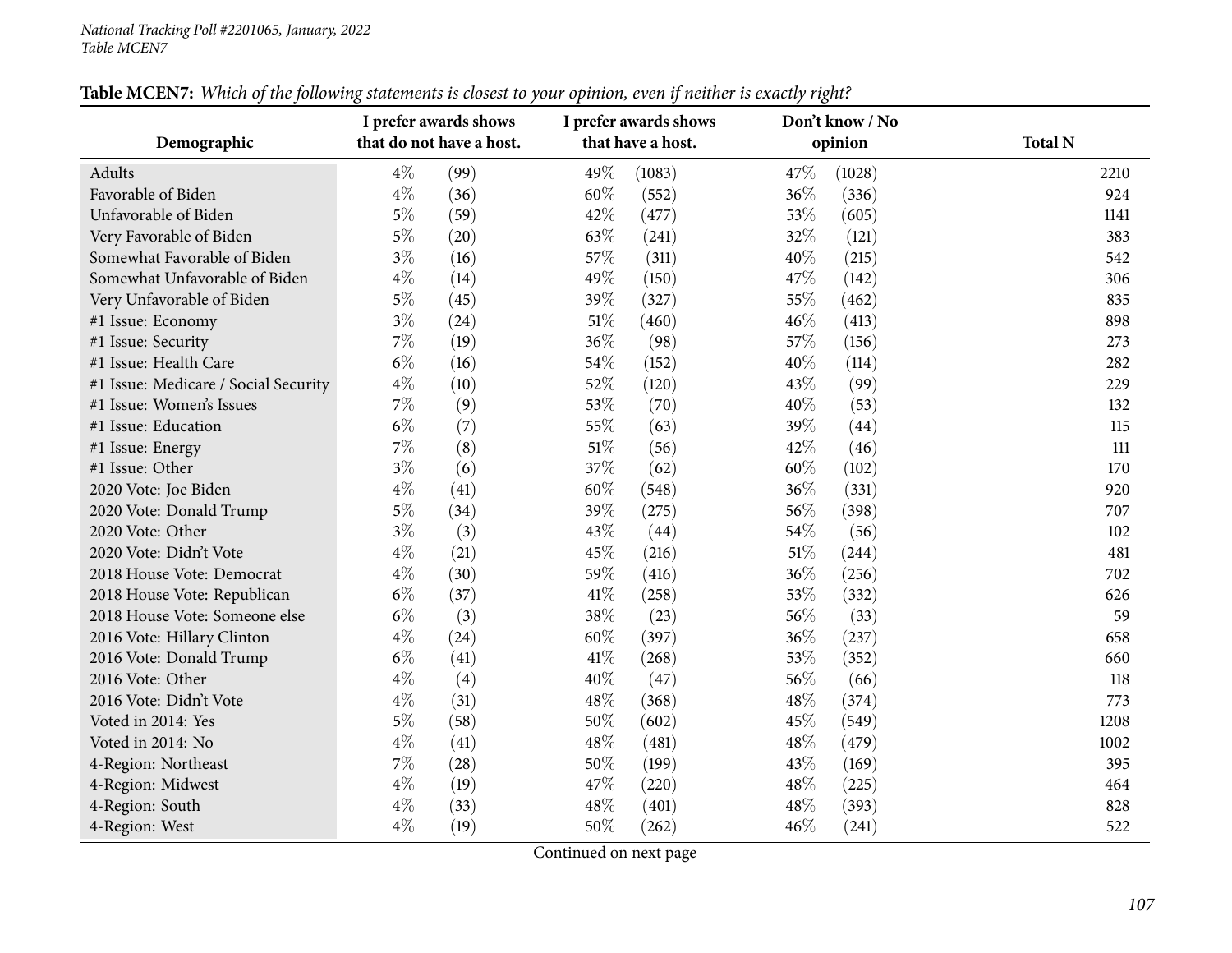*Morning Consult Table MCEN7*

| Demographic        | I prefer awards shows<br>that do not have a host. | I prefer awards shows<br>that have a host. | Don't know / No<br>opinion | <b>Total N</b> |
|--------------------|---------------------------------------------------|--------------------------------------------|----------------------------|----------------|
| Adults             | $4\%$<br>(99)                                     | 49\%<br>(1083)                             | 47\%<br>(1028)             | 2210           |
| Film Fans          | $4\%$<br>(82)                                     | $53\%$<br>(1009)                           | 43\%<br>(828)              | 1920           |
| Avid Film Fans     | $4\%$<br>(28)                                     | 67\%<br>(443)                              | 29\%<br>(194)              | 665            |
| Casual Film Fans   | $4\%$<br>(54)                                     | $45\%$<br>(566)                            | 51%<br>(634)               | 1254           |
| TV Fans            | $5\%$<br>(93)                                     | 51%<br>(1030)                              | 44\%<br>(879)              | 2002           |
| Casual TV Fans     | $5\%$<br>(49)                                     | $45\%$<br>(483)                            | 50%<br>(542)               | 1074           |
| Avid TV Fans       | 5%<br>(44)                                        | 59\%<br>(547)                              | $36\%$<br>(336)            | 927            |
| Pop Culture Fans   | $4\%$<br>(53)                                     | 60\%<br>(803)                              | $36\%$<br>(486)            | 1343           |
| Has Watched Oscars | $8\%$<br>(37)                                     | 78\%<br>(359)                              | $14\%$<br>(67)             | 462            |

| Table MCEN7: Which of the following statements is closest to your opinion, even if neither is exactly right? |  |  |
|--------------------------------------------------------------------------------------------------------------|--|--|
|--------------------------------------------------------------------------------------------------------------|--|--|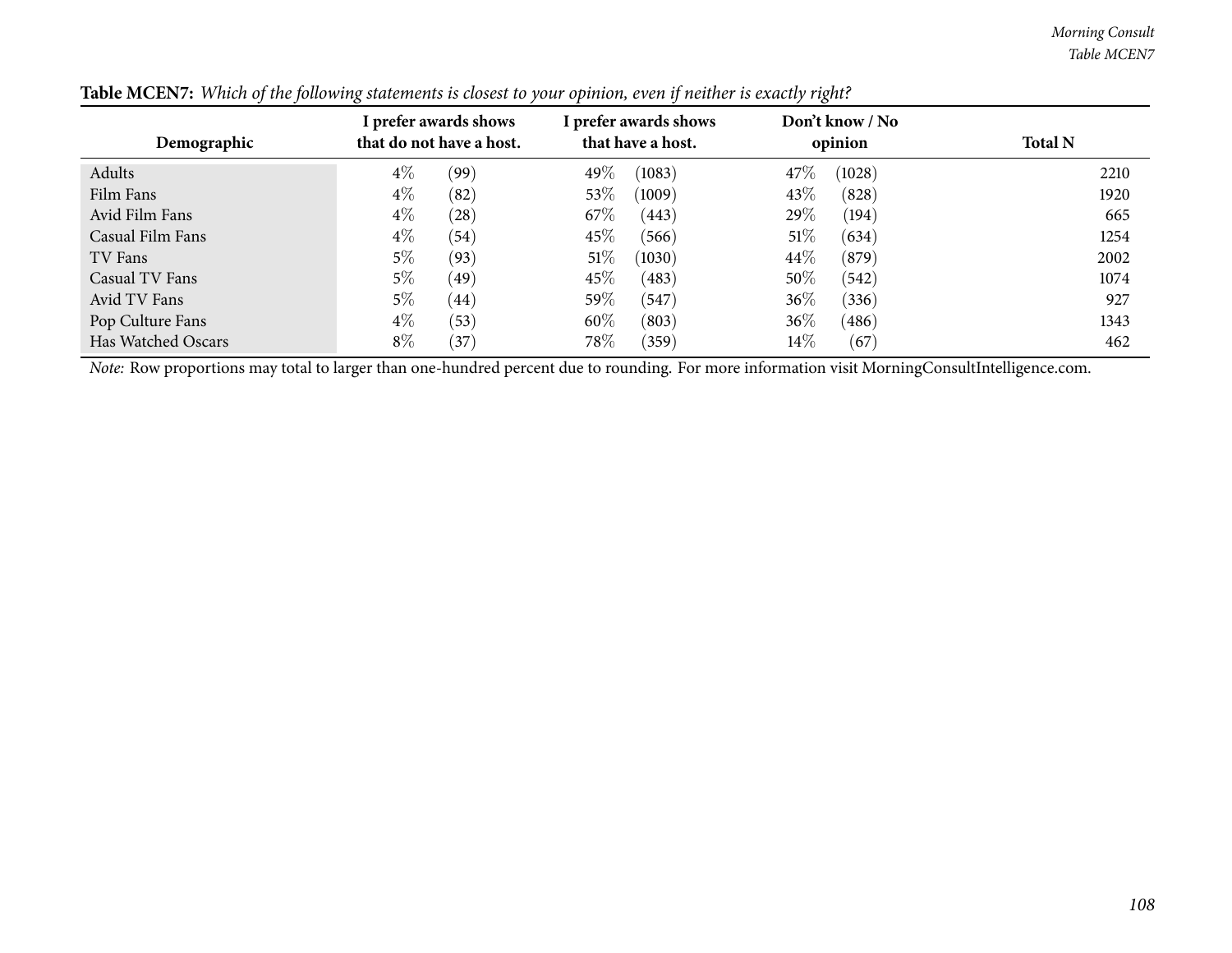*National Tracking Poll #2201065, January, <sup>2022</sup> Table MCEN8\_1*

# Table MCEN8\_1: How interested are you in the following aspects of the Academy Awards? *The host(s)*

|                          | Somewhat |                 |     |            | Not interested at |                     |      |       |                |  |
|--------------------------|----------|-----------------|-----|------------|-------------------|---------------------|------|-------|----------------|--|
| Demographic              |          | Very interested |     | interested |                   | Not very interested |      | all   | <b>Total N</b> |  |
| Adults                   | 17%      | (368)           | 32% | (704)      | 16%               | (354)               | 35%  | (784) | 2210           |  |
| Gender: Male             | 17%      | (177)           | 32% | (344)      | 17%               | (182)               | 34%  | (364) | 1067           |  |
| Gender: Female           | 17%      | (191)           | 32% | (360)      | 15%               | (172)               | 37%  | (419) | 1143           |  |
| Age: 18-34               | 20%      | (134)           | 35% | (229)      | 17%               | (113)               | 28%  | (182) | 658            |  |
| Age: 35-44               | 20%      | (70)            | 35% | (126)      | 15%               | (54)                | 30%  | (109) | 359            |  |
| Age: 45-64               | 14\%     | (109)           | 32% | (238)      | 14\%              | (109)               | 40%  | (298) | 754            |  |
| Age: 65+                 | 13%      | (55)            | 25% | (111)      | 18%               | (78)                | 44\% | (194) | 438            |  |
| GenZers: 1997-2012       | 20%      | (54)            | 36% | (96)       | 19%               | (51)                | 25%  | (66)  | 267            |  |
| Millennials: 1981-1996   | 20%      | (131)           | 35% | (224)      | 15%               | (97)                | 29%  | (189) | 642            |  |
| GenXers: 1965-1980       | 17%      | (99)            | 31% | (188)      | 15%               | (89)                | 37%  | (221) | 597            |  |
| Baby Boomers: 1946-1964  | 12%      | (78)            | 28% | (181)      | 17%               | (108)               | 43%  | (283) | 650            |  |
| PID: Dem (no lean)       | 24%      | (188)           | 38% | (302)      | 15%               | (117)               | 23%  | (185) | 792            |  |
| PID: Ind (no lean)       | 12%      | (90)            | 31% | (235)      | 17%               | (127)               | 40%  | (302) | 754            |  |
| PID: Rep (no lean)       | 14%      | (90)            | 25% | (168)      | 17%               | (110)               | 45%  | (297) | 665            |  |
| PID/Gender: Dem Men      | 26%      | (93)            | 38% | (138)      | 14\%              | (50)                | 22%  | (79)  | 361            |  |
| PID/Gender: Dem Women    | 22%      | (95)            | 38% | (163)      | 16%               | (67)                | 25%  | (106) | 431            |  |
| PID/Gender: Ind Men      | $11\%$   | (40)            | 32% | (116)      | 18%               | (66)                | 38%  | (137) | 358            |  |
| PID/Gender: Ind Women    | 13%      | (50)            | 30% | (119)      | 15%               | (61)                | 42%  | (166) | 395            |  |
| PID/Gender: Rep Men      | 12%      | (43)            | 26% | (90)       | 19%               | (66)                | 43%  | (149) | 348            |  |
| PID/Gender: Rep Women    | 15%      | (47)            | 25% | (78)       | 14%               | (44)                | 47%  | (148) | 317            |  |
| Ideo: Liberal (1-3)      | 22%      | (135)           | 40% | (243)      | 14%               | (87)                | 24%  | (145) | 609            |  |
| Ideo: Moderate (4)       | 18%      | (99)            | 34% | (192)      | 21%               | (119)               | 27%  | (154) | 565            |  |
| Ideo: Conservative (5-7) | 12%      | (87)            | 27% | (197)      | 15%               | (114)               | 46%  | (340) | 738            |  |
| Educ: < College          | 16%      | (246)           | 30% | (459)      | 16%               | (235)               | 38%  | (579) | 1519           |  |
| Educ: Bachelors degree   | 18%      | (82)            | 35% | (157)      | 18%               | (80)                | 28%  | (126) | 446            |  |
| Educ: Post-grad          | 16%      | (40)            | 36% | (88)       | 16%               | (38)                | 32%  | (79)  | 245            |  |
| Income: Under 50k        | 15%      | (176)           | 32% | (374)      | 16%               | (186)               | 37%  | (427) | 1162           |  |
| Income: 50k-100k         | 18%      | (127)           | 31% | (222)      | 15%               | (106)               | 36%  | (259) | 714            |  |
| Income: 100k+            | 19%      | (65)            | 32% | (108)      | 19%               | (62)                | 30%  | (99)  | 334            |  |
| Ethnicity: White         | 15%      | (258)           | 31% | (538)      | 17\%              | (287)               | 37%  | (647) | 1730           |  |
| Ethnicity: Hispanic      | 21%      | (73)            | 30% | (107)      | 18%               | (63)                | 31%  | (108) | 351            |  |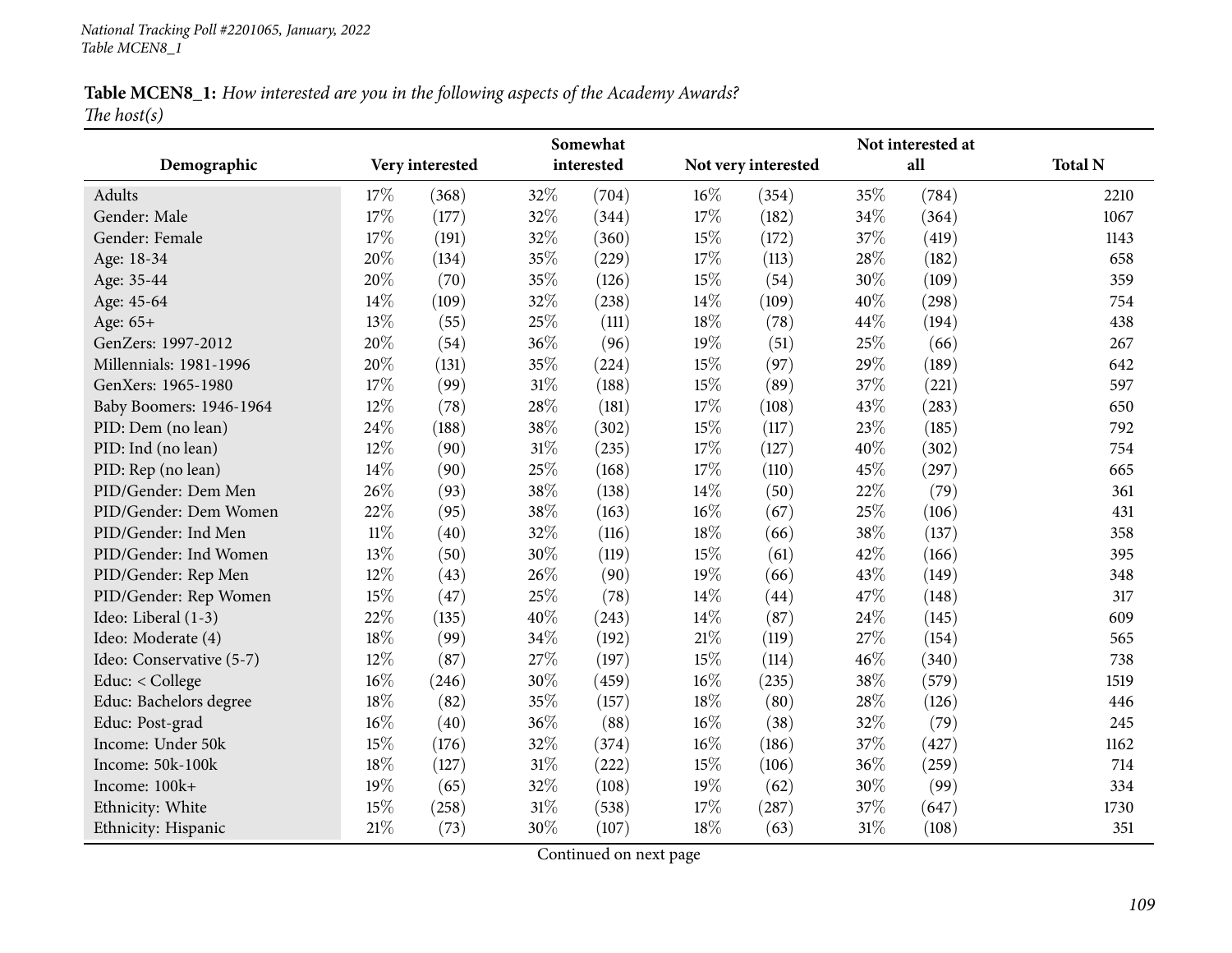Table MCEN8\_1: How interested are you in the following aspects of the Academy Awards? *The host(s)*

|                                   |      |                 |        | Somewhat   |        |                     |      | Not interested at |                |
|-----------------------------------|------|-----------------|--------|------------|--------|---------------------|------|-------------------|----------------|
| Demographic                       |      | Very interested |        | interested |        | Not very interested |      | all               | <b>Total N</b> |
| Adults                            | 17\% | (368)           | 32%    | (704)      | $16\%$ | (354)               | 35%  | (784)             | 2210           |
| Ethnicity: Black                  | 29%  | (80)            | 35%    | (97)       | 10%    | (27)                | 26\% | (71)              | 276            |
| Ethnicity: Other                  | 15%  | (30)            | 33%    | (68)       | 20%    | (40)                | 32%  | (66)              | 205            |
| All Christian                     | 15%  | (143)           | $31\%$ | (288)      | 17%    | (161)               | 36%  | (340)             | 932            |
| All Non-Christian                 | 32%  | (34)            | 30%    | (32)       | 15%    | (16)                | 23%  | (24)              | 106            |
| Atheist                           | 14\% | (17)            | 41\%   | (48)       | 15%    | (18)                | 29%  | (34)              | 116            |
| Agnostic/Nothing in particular    | 15%  | (100)           | 32%    | (211)      | 14%    | (90)                | 39%  | (260)             | 662            |
| Something Else                    | 19%  | (74)            | 32%    | (125)      | 18%    | (70)                | 32%  | (125)             | 393            |
| Religious Non-Protestant/Catholic | 28%  | (37)            | $31\%$ | (40)       | 15%    | (19)                | 26%  | (33)              | 130            |
| Evangelical                       | 19%  | (102)           | $31\%$ | (168)      | 17%    | (90)                | 34%  | (186)             | 547            |
| Non-Evangelical                   | 15%  | (107)           | $31\%$ | (232)      | 18%    | (135)               | 36%  | (264)             | 738            |
| Community: Urban                  | 24%  | (144)           | 37%    | (227)      | 12%    | (75)                | 27%  | (165)             | 612            |
| Community: Suburban               | 15%  | (154)           | 31%    | (321)      | 19%    | (195)               | 35%  | (359)             | 1028           |
| Community: Rural                  | 12%  | (70)            | 27%    | (156)      | 15%    | (84)                | 46%  | (260)             | 570            |
| <b>Employ: Private Sector</b>     | 19%  | (133)           | 31%    | (221)      | 16%    | (116)               | 34%  | (242)             | 712            |
| <b>Employ: Government</b>         | 21%  | (30)            | 33%    | (47)       | 18%    | (25)                | 28%  | (39)              | 141            |
| Employ: Self-Employed             | 25%  | (52)            | 33%    | (68)       | 17%    | (35)                | 25%  | (52)              | 206            |
| Employ: Homemaker                 | 14%  | (20)            | 34%    | (47)       | 13%    | (18)                | 39%  | (54)              | 139            |
| Employ: Student                   | 22%  | (16)            | 45%    | (33)       | 16%    | (12)                | 17%  | (12)              | 73             |
| Employ: Retired                   | 12%  | (56)            | 29%    | (138)      | 16%    | (75)                | 44%  | (207)             | 476            |
| Employ: Unemployed                | 13%  | (38)            | 33%    | (96)       | 17%    | (49)                | 37%  | (110)             | 293            |
| Employ: Other                     | 14%  | (24)            | 32%    | (54)       | 14%    | (24)                | 40%  | (68)              | 170            |
| Military HH: Yes                  | 15%  | (47)            | 26%    | (82)       | 19%    | (61)                | 41\% | (130)             | 321            |
| Military HH: No                   | 17%  | (321)           | 33%    | (622)      | 15%    | (292)               | 35%  | (653)             | 1889           |
| RD/WT: Right Direction            | 26%  | (178)           | 39%    | (266)      | 14%    | (99)                | 20%  | (140)             | 683            |
| RD/WT: Wrong Track                | 12%  | (190)           | 29%    | (438)      | 17%    | (255)               | 42%  | (644)             | 1527           |
| <b>Biden Job Approve</b>          | 24%  | (217)           | 39%    | (355)      | 14\%   | (130)               | 22%  | (201)             | 904            |
| <b>Biden Job Disapprove</b>       | 12%  | (138)           | 26%    | (299)      | 17%    | (199)               | 45%  | (514)             | 1150           |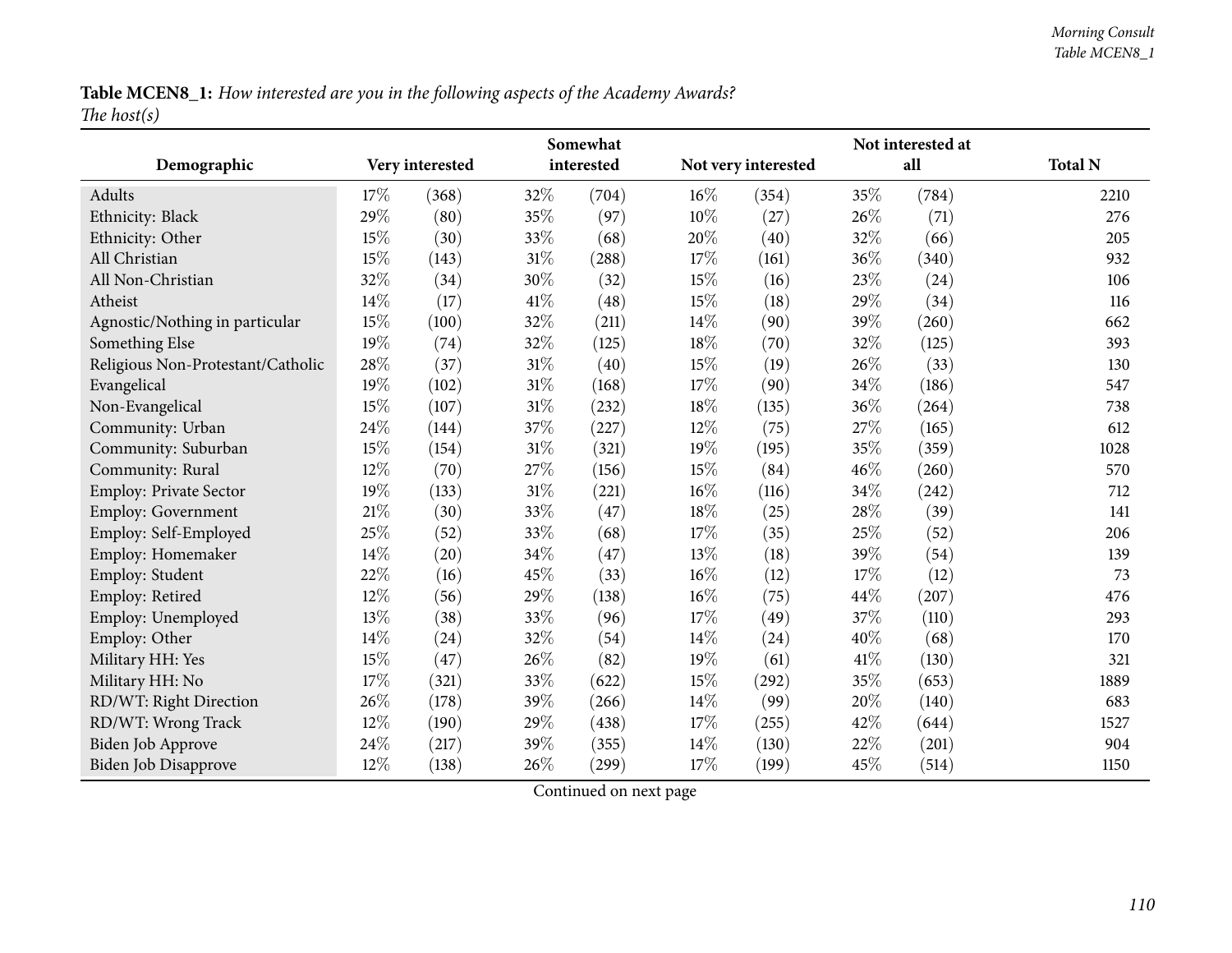# Table MCEN8\_1: How interested are you in the following aspects of the Academy Awards? *The host(s)*

|                                      |        |                 |      | Somewhat   | Not interested at |                     |      |       |                |  |
|--------------------------------------|--------|-----------------|------|------------|-------------------|---------------------|------|-------|----------------|--|
| Demographic                          |        | Very interested |      | interested |                   | Not very interested |      | all   | <b>Total N</b> |  |
| Adults                               | 17%    | (368)           | 32%  | (704)      | $16\%$            | (354)               | 35%  | (784) | 2210           |  |
| Biden Job Strongly Approve           | 38%    | (138)           | 31%  | (113)      | 12%               | (44)                | 19%  | (71)  | 365            |  |
| Biden Job Somewhat Approve           | 15%    | (80)            | 45%  | (242)      | 16%               | (87)                | 24\% | (130) | 538            |  |
| Biden Job Somewhat Disapprove        | 15\%   | (53)            | 37%  | (129)      | 18%               | (62)                | 30%  | (102) | 346            |  |
| <b>Biden Job Strongly Disapprove</b> | 11%    | (85)            | 21\% | (170)      | 17%               | (137)               | 51%  | (411) | 803            |  |
| Favorable of Biden                   | 24%    | (218)           | 40%  | (365)      | 14%               | (131)               | 23%  | (211) | 924            |  |
| Unfavorable of Biden                 | $11\%$ | (129)           | 26%  | (298)      | 17%               | (199)               | 45%  | (514) | 1141           |  |
| Very Favorable of Biden              | 35%    | (134)           | 33%  | (126)      | 13%               | (48)                | 19%  | (74)  | 383            |  |
| Somewhat Favorable of Biden          | 15%    | (83)            | 44%  | (239)      | 15%               | (82)                | 25%  | (137) | 542            |  |
| Somewhat Unfavorable of Biden        | 14%    | (44)            | 35%  | (108)      | 19%               | (57)                | 32%  | (97)  | 306            |  |
| Very Unfavorable of Biden            | 10%    | (86)            | 23%  | (190)      | 17%               | (142)               | 50%  | (417) | 835            |  |
| #1 Issue: Economy                    | 18%    | (164)           | 31%  | (280)      | 14%               | (130)               | 36%  | (324) | 898            |  |
| #1 Issue: Security                   | 10%    | (26)            | 24%  | (64)       | 19%               | (51)                | 48%  | (131) | 273            |  |
| #1 Issue: Health Care                | 21%    | (61)            | 40%  | (112)      | 14%               | (38)                | 25%  | (71)  | 282            |  |
| #1 Issue: Medicare / Social Security | 14%    | (33)            | 36%  | (83)       | 16%               | (37)                | 34%  | (77)  | 229            |  |
| #1 Issue: Women's Issues             | 17%    | (22)            | 35%  | (46)       | 19%               | (25)                | 29%  | (39)  | 132            |  |
| #1 Issue: Education                  | 16%    | (18)            | 38%  | (43)       | 20%               | (23)                | 26%  | (30)  | 115            |  |
| #1 Issue: Energy                     | 23%    | (25)            | 26\% | (29)       | 18%               | (20)                | 33%  | (36)  | 111            |  |
| #1 Issue: Other                      | 11%    | (18)            | 27%  | (46)       | 17%               | (29)                | 45%  | (77)  | 170            |  |
| 2020 Vote: Joe Biden                 | 23%    | (211)           | 38%  | (354)      | 16%               | (145)               | 23%  | (210) | 920            |  |
| 2020 Vote: Donald Trump              | 10%    | (73)            | 25%  | (175)      | 16%               | (112)               | 49%  | (346) | 707            |  |
| 2020 Vote: Other                     | 13%    | (14)            | 26%  | (27)       | 18%               | (19)                | 42%  | (43)  | 102            |  |
| 2020 Vote: Didn't Vote               | 15%    | (71)            | 31%  | (148)      | 16%               | (78)                | 38%  | (184) | 481            |  |
| 2018 House Vote: Democrat            | 21%    | (146)           | 40%  | (278)      | 16%               | (112)               | 24%  | (166) | 702            |  |
| 2018 House Vote: Republican          | 13%    | (82)            | 24%  | (152)      | 16%               | (103)               | 46%  | (289) | 626            |  |
| 2018 House Vote: Someone else        | 17%    | (10)            | 36%  | (21)       | 20%               | (12)                | 27%  | (16)  | 59             |  |
| 2016 Vote: Hillary Clinton           | 22%    | (145)           | 38%  | (252)      | 17%               | (109)               | 23%  | (152) | 658            |  |
| 2016 Vote: Donald Trump              | 13%    | (88)            | 24%  | (158)      | 15%               | (99)                | 48%  | (316) | 660            |  |
| 2016 Vote: Other                     | 15%    | (18)            | 30%  | (36)       | 11%               | (13)                | 43%  | (51)  | 118            |  |
| 2016 Vote: Didn't Vote               | 15%    | (117)           | 33%  | (257)      | 17%               | (133)               | 34%  | (265) | 773            |  |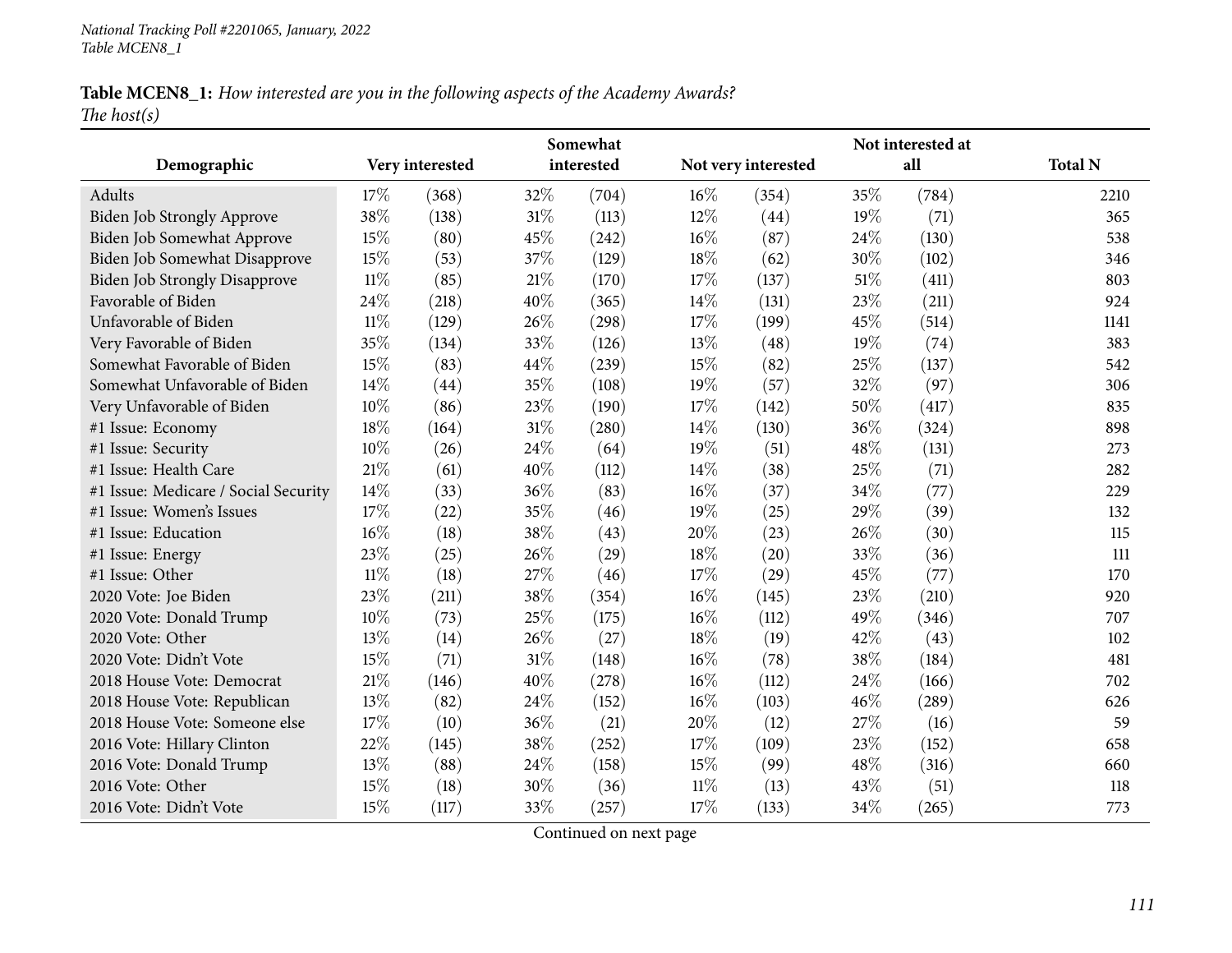|                | Table MCEN8_1: How interested are you in the following aspects of the Academy Awards? |
|----------------|---------------------------------------------------------------------------------------|
| The host $(s)$ |                                                                                       |

|                     |        |                 |        | Somewhat   |        |                     |        | Not interested at |                |
|---------------------|--------|-----------------|--------|------------|--------|---------------------|--------|-------------------|----------------|
| Demographic         |        | Very interested |        | interested |        | Not very interested |        | all               | <b>Total N</b> |
| Adults              | 17%    | (368)           | 32\%   | (704)      | $16\%$ | (354)               | 35%    | (784)             | 2210           |
| Voted in 2014: Yes  | $17\%$ | (208)           | 32%    | (391)      | $15\%$ | (184)               | $35\%$ | (425)             | 1208           |
| Voted in 2014: No   | $16\%$ | (160)           | 31%    | (313)      | $17\%$ | (170)               | $36\%$ | (358)             | 1002           |
| 4-Region: Northeast | 18%    | (73)            | 33\%   | (132)      | $16\%$ | (62)                | $32\%$ | (128)             | 395            |
| 4-Region: Midwest   | 13\%   | (59)            | 33\%   | (154)      | $17\%$ | (80)                | 37\%   | (171)             | 464            |
| 4-Region: South     | 17%    | (138)           | 29%    | (239)      | $16\%$ | (131)               | $39\%$ | (319)             | 828            |
| 4-Region: West      | 19%    | (98)            | $34\%$ | (179)      | $16\%$ | (81)                | $32\%$ | (165)             | 522            |
| Film Fans           | $18\%$ | (345)           | $34\%$ | (662)      | $16\%$ | (316)               | 31%    | (597)             | 1920           |
| Avid Film Fans      | 31%    | (206)           | 38%    | (253)      | $10\%$ | (66)                | 21%    | (140)             | 665            |
| Casual Film Fans    | $11\%$ | (139)           | 33%    | (409)      | 20%    | (249)               | $36\%$ | (457)             | 1254           |
| TV Fans             | $18\%$ | (356)           | 34\%   | (671)      | $16\%$ | (329)               | $32\%$ | (646)             | 2002           |
| Casual TV Fans      | $11\%$ | (115)           | 32\%   | (346)      | $19\%$ | (205)               | 38\%   | (408)             | 1074           |
| Avid TV Fans        | 26%    | (241)           | 35\%   | (325)      | $13\%$ | (124)               | $26\%$ | (238)             | 927            |
| Pop Culture Fans    | 23\%   | (306)           | 38\%   | (516)      | $16\%$ | (215)               | 23\%   | (306)             | 1343           |
| Has Watched Oscars  | 38%    | (177)           | 48%    | (220)      | $9\%$  | (43)                | $5\%$  | (22)              | 462            |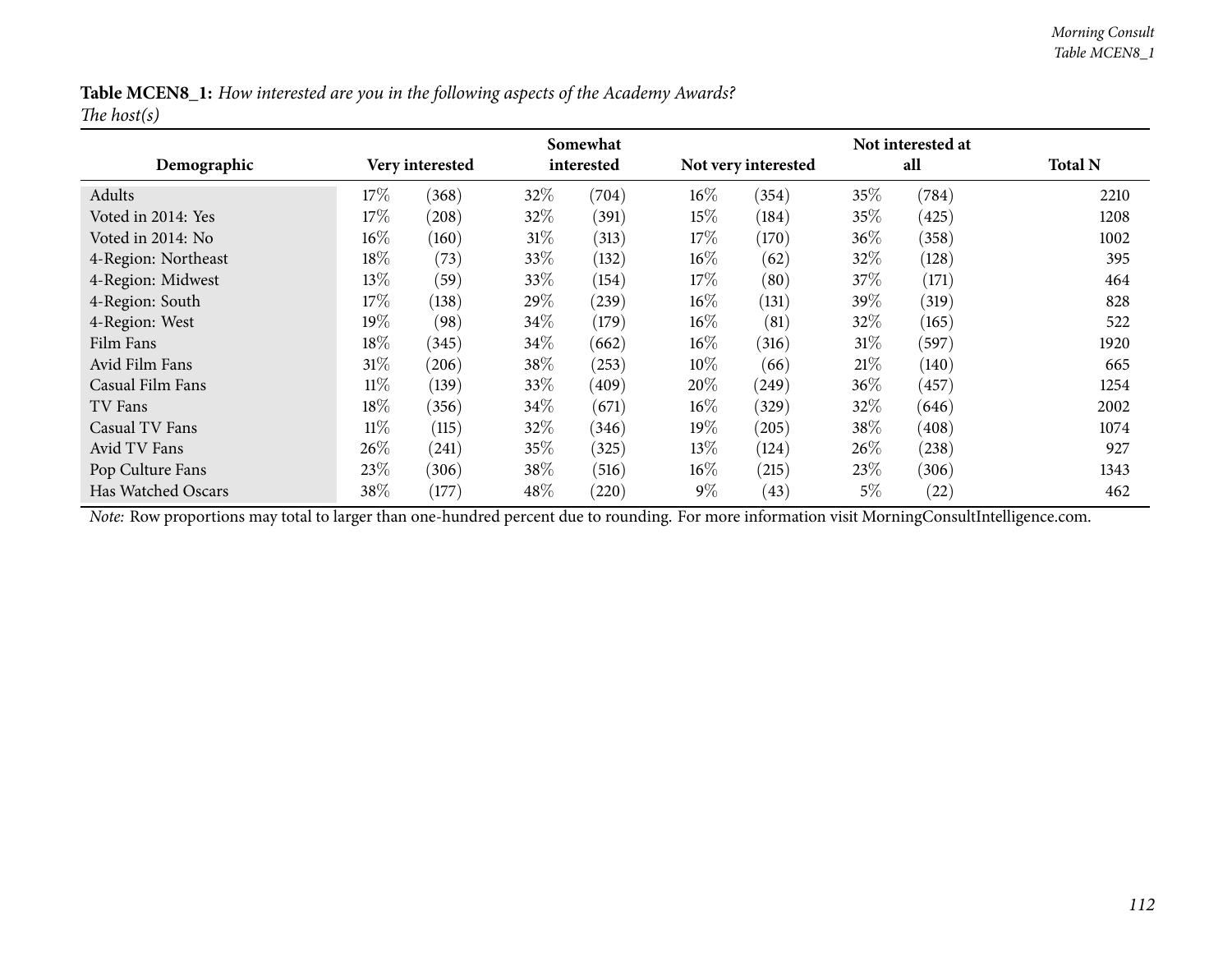|                          | Somewhat |                 |        |            | Not interested at |                     |        |                     |                |  |
|--------------------------|----------|-----------------|--------|------------|-------------------|---------------------|--------|---------------------|----------------|--|
| Demographic              |          | Very interested |        | interested |                   | Not very interested |        | all                 | <b>Total N</b> |  |
| Adults                   | 24%      | (521)           | 32%    | (717)      | 13%               | (282)               | $31\%$ | (690)               | 2210           |  |
| Gender: Male             | 25%      | (269)           | 28%    | (301)      | $16\%$            | (170)               | $31\%$ | (326)               | 1067           |  |
| Gender: Female           | 22%      | (252)           | 36%    | (416)      | $10\%$            | (113)               | 32%    | (363)               | 1143           |  |
| Age: 18-34               | 26%      | (169)           | 33%    | (217)      | 15%               | (100)               | 26\%   | (172)               | 658            |  |
| Age: 35-44               | 29%      | (105)           | $31\%$ | (111)      | $13\%$            | (46)                | 27\%   | (98)                | 359            |  |
| Age: 45-64               | 19%      | (145)           | 36%    | (273)      | $11\%$            | (82)                | 34%    | (254)               | 754            |  |
| Age: 65+                 | 23%      | (103)           | 26%    | (116)      | $12\%$            | (54)                | 38%    | (165)               | 438            |  |
| GenZers: 1997-2012       | 25%      | (67)            | 32%    | (86)       | 17%               | (47)                | 25%    | (67)                | 267            |  |
| Millennials: 1981-1996   | 28%      | (177)           | 33%    | (212)      | 13%               | (82)                | 27%    | (171)               | 642            |  |
| GenXers: 1965-1980       | 21%      | (123)           | 36%    | (213)      | 12%               | (72)                | 32%    | (189)               | 597            |  |
| Baby Boomers: 1946-1964  | 22%      | (142)           | 29%    | (189)      | 12%               | (79)                | 37%    | (240)               | 650            |  |
| PID: Dem (no lean)       | 33%      | (264)           | 36%    | (283)      | $11\%$            | (83)                | 20%    | (162)               | 792            |  |
| PID: Ind (no lean)       | 19%      | (142)           | 32%    | (241)      | 13%               | (101)               | 36%    | (269)               | 754            |  |
| PID: Rep (no lean)       | 17%      | (115)           | 29%    | (193)      | 15%               | (98)                | 39%    | (259)               | 665            |  |
| PID/Gender: Dem Men      | 37%      | (132)           | $31\%$ | (112)      | 14\%              | (51)                | 18%    | (65)                | 361            |  |
| PID/Gender: Dem Women    | 30%      | (131)           | 40%    | (171)      | 7%                | (32)                | 22%    | (97)                | 431            |  |
| PID/Gender: Ind Men      | 21%      | (74)            | 28%    | (101)      | $16\%$            | (59)                | 35%    | (125)               | 358            |  |
| PID/Gender: Ind Women    | 17%      | (69)            | 35%    | (140)      | $11\%$            | (42)                | 37%    | (145)               | 395            |  |
| PID/Gender: Rep Men      | 18%      | (63)            | 25%    | (88)       | 17%               | (60)                | 39%    | (136)               | 348            |  |
| PID/Gender: Rep Women    | 16%      | (52)            | 33%    | (105)      | 12%               | (38)                | 39%    | (122)               | 317            |  |
| Ideo: Liberal (1-3)      | 34%      | (207)           | 37%    | (224)      | 10%               | (60)                | 19%    | (118)               | 609            |  |
| Ideo: Moderate (4)       | 25%      | (142)           | 35%    | (197)      | 16%               | (89)                | 24\%   | (138)               | 565            |  |
| Ideo: Conservative (5-7) | 15%      | (113)           | 30%    | (221)      | 13%               | (98)                | 41\%   | (306)               | 738            |  |
| Educ: < College          | 22%      | (328)           | $31\%$ | (466)      | 14%               | (206)               | 34%    | (518)               | 1519           |  |
| Educ: Bachelors degree   | 26%      | (116)           | 36%    | (162)      | $13\%$            | (56)                | 25%    | (111)               | 446            |  |
| Educ: Post-grad          | 31%      | (76)            | 36%    | (89)       | $8\%$             | (20)                | 25%    | (60)                | 245            |  |
| Income: Under 50k        | 23%      | (263)           | $31\%$ | (365)      | 14\%              | (163)               | 32%    | (372)               | 1162           |  |
| Income: 50k-100k         | 24%      | (169)           | 33%    | (237)      | $11\%$            | (79)                | 32%    | $\left( 229\right)$ | 714            |  |
| Income: 100k+            | 27%      | (89)            | 35%    | (116)      | 12%               | (40)                | 27\%   | (88)                | 334            |  |
| Ethnicity: White         | 23%      | (396)           | 31%    | (543)      | 13%               | (222)               | 33%    | (568)               | 1730           |  |
| Ethnicity: Hispanic      | 30%      | (104)           | 30%    | (106)      | 14%               | (47)                | 27%    | (94)                | 351            |  |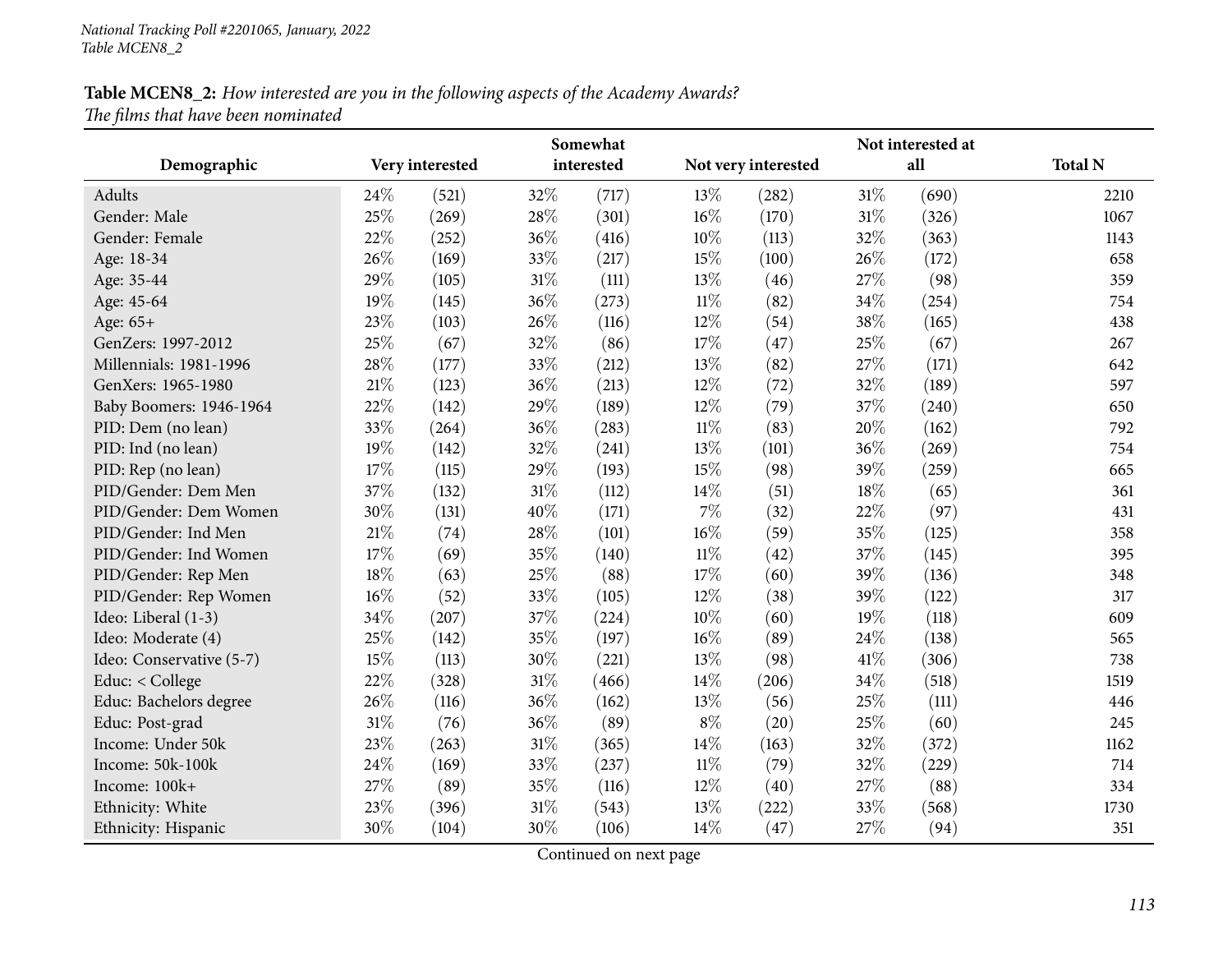|                                   |     | Somewhat        |        | Not interested at |        |                     |     |       |                |
|-----------------------------------|-----|-----------------|--------|-------------------|--------|---------------------|-----|-------|----------------|
| Demographic                       |     | Very interested |        | interested        |        | Not very interested |     | all   | <b>Total N</b> |
| Adults                            | 24% | (521)           | 32%    | (717)             | 13\%   | (282)               | 31% | (690) | 2210           |
| Ethnicity: Black                  | 30% | (82)            | 36%    | (98)              | $10\%$ | (28)                | 24% | (67)  | 276            |
| Ethnicity: Other                  | 21% | (43)            | 37%    | (76)              | 15%    | (32)                | 27% | (55)  | 205            |
| All Christian                     | 24% | (224)           | 32%    | (294)             | 12%    | (115)               | 32% | (300) | 932            |
| All Non-Christian                 | 37% | (39)            | 29%    | (31)              | $11\%$ | (12)                | 23% | (24)  | 106            |
| Atheist                           | 24% | (28)            | 37%    | (43)              | 14%    | (16)                | 25% | (29)  | 116            |
| Agnostic/Nothing in particular    | 20% | (129)           | 32%    | (212)             | 13%    | (87)                | 35% | (233) | 662            |
| Something Else                    | 25% | (100)           | $35\%$ | (137)             | 13%    | (53)                | 26% | (103) | 393            |
| Religious Non-Protestant/Catholic | 35% | (46)            | 27%    | (35)              | 13%    | (17)                | 25% | (32)  | 130            |
| Evangelical                       | 26% | (139)           | 31%    | (167)             | 14%    | (75)                | 30% | (165) | 547            |
| Non-Evangelical                   | 23% | (172)           | $35\%$ | (256)             | 12%    | (86)                | 30% | (223) | 738            |
| Community: Urban                  | 29% | (175)           | 34%    | (207)             | 13%    | (80)                | 24% | (150) | 612            |
| Community: Suburban               | 23% | (235)           | $34\%$ | (347)             | 13%    | (133)               | 30% | (312) | 1028           |
| Community: Rural                  | 19% | (110)           | 29%    | (163)             | 12%    | (69)                | 40% | (228) | 570            |
| Employ: Private Sector            | 24% | (169)           | 34%    | (241)             | $11\%$ | (75)                | 32% | (227) | 712            |
| Employ: Government                | 25% | (35)            | 37%    | (52)              | 14%    | (19)                | 25% | (35)  | 141            |
| Employ: Self-Employed             | 26% | (54)            | 39%    | (80)              | 16%    | (34)                | 19% | (39)  | 206            |
| Employ: Homemaker                 | 21% | (30)            | $31\%$ | (43)              | 10%    | (13)                | 38% | (53)  | 139            |
| Employ: Student                   | 18% | (13)            | 53%    | (39)              | 10%    | (7)                 | 18% | (13)  | 73             |
| Employ: Retired                   | 22% | (106)           | 30%    | (141)             | 12%    | (56)                | 36% | (173) | 476            |
| Employ: Unemployed                | 26% | (75)            | 25%    | (73)              | 17%    | (50)                | 32% | (94)  | 293            |
| Employ: Other                     | 23% | (39)            | $28\%$ | (48)              | 16%    | (27)                | 33% | (56)  | 170            |
| Military HH: Yes                  | 20% | (64)            | 31%    | (99)              | 14%    | (44)                | 35% | (113) | 321            |
| Military HH: No                   | 24% | (457)           | 33%    | (618)             | 13%    | (238)               | 31% | (576) | 1889           |
| RD/WT: Right Direction            | 35% | (239)           | 35%    | (236)             | 12%    | (83)                | 18% | (125) | 683            |
| RD/WT: Wrong Track                | 18% | (282)           | $31\%$ | (481)             | 13%    | (199)               | 37% | (565) | 1527           |
| Biden Job Approve                 | 33% | (300)           | 36%    | (329)             | 12%    | (104)               | 19% | (171) | 904            |
| <b>Biden Job Disapprove</b>       | 17% | (197)           | 29%    | (334)             | 14%    | (161)               | 40% | (457) | 1150           |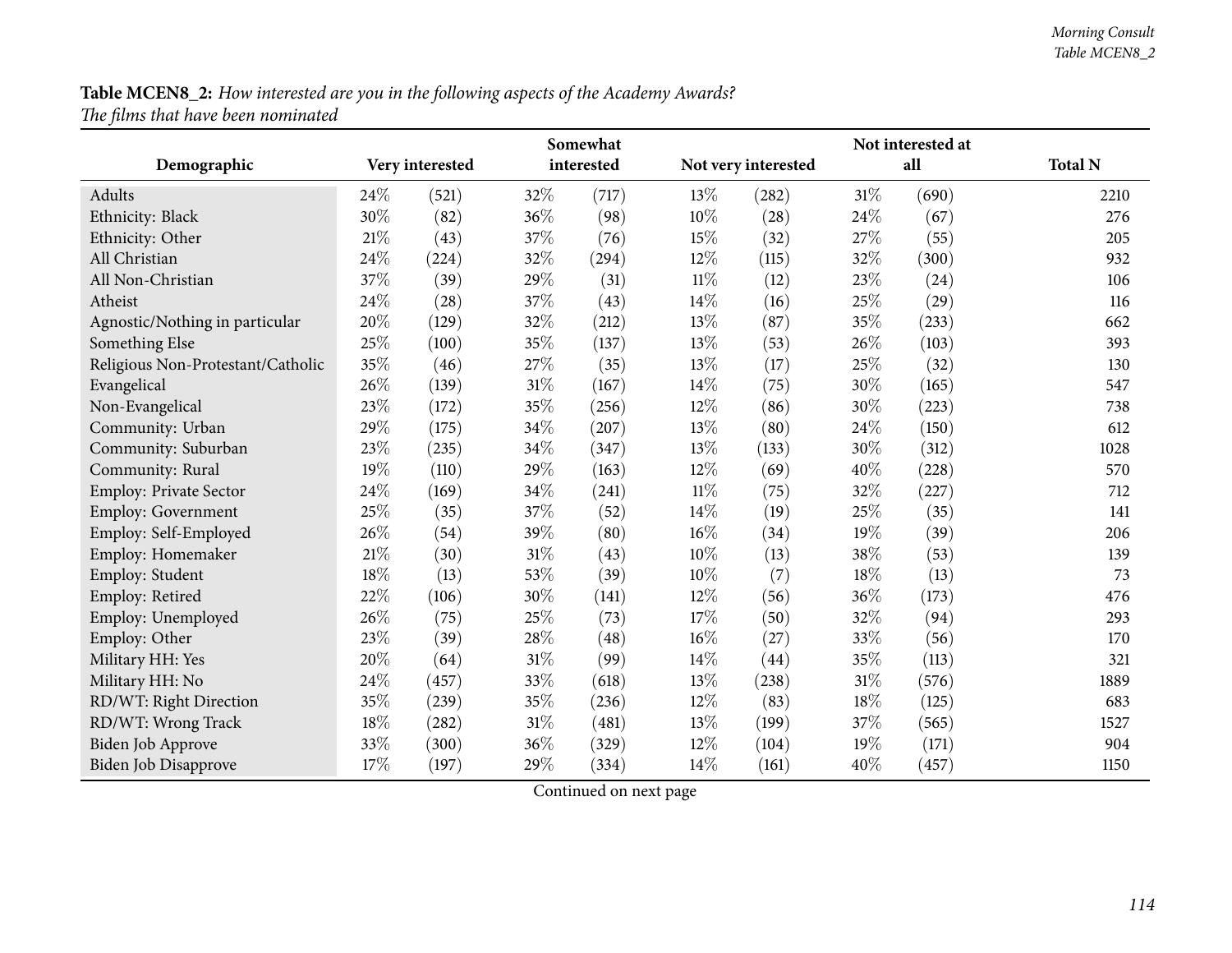|                                      |      |                 |     | Somewhat   |        | Not interested at   |     |       |                |  |
|--------------------------------------|------|-----------------|-----|------------|--------|---------------------|-----|-------|----------------|--|
| Demographic                          |      | Very interested |     | interested |        | Not very interested |     | all   | <b>Total N</b> |  |
| Adults                               | 24%  | (521)           | 32% | (717)      | 13\%   | (282)               | 31% | (690) | 2210           |  |
| <b>Biden Job Strongly Approve</b>    | 43%  | (157)           | 31% | (114)      | $9\%$  | (33)                | 17% | (62)  | 365            |  |
| Biden Job Somewhat Approve           | 26%  | (143)           | 40% | (216)      | 13%    | (72)                | 20% | (108) | 538            |  |
| Biden Job Somewhat Disapprove        | 18%  | (63)            | 40% | (140)      | 17%    | (59)                | 24% | (84)  | 346            |  |
| <b>Biden Job Strongly Disapprove</b> | 17%  | (134)           | 24% | (194)      | 13%    | (102)               | 46% | (373) | 803            |  |
| Favorable of Biden                   | 32%  | (300)           | 36% | (336)      | 12%    | (107)               | 20% | (181) | 924            |  |
| Unfavorable of Biden                 | 17%  | (190)           | 30% | (345)      | 13%    | (152)               | 40% | (453) | 1141           |  |
| Very Favorable of Biden              | 41\% | (157)           | 32% | (121)      | 10%    | (37)                | 18% | (68)  | 383            |  |
| Somewhat Favorable of Biden          | 26%  | (143)           | 40% | (215)      | 13%    | (70)                | 21% | (113) | 542            |  |
| Somewhat Unfavorable of Biden        | 18%  | (55)            | 39% | (119)      | 16%    | (49)                | 27% | (83)  | 306            |  |
| Very Unfavorable of Biden            | 16%  | (136)           | 27% | (226)      | 12%    | (103)               | 44% | (370) | 835            |  |
| #1 Issue: Economy                    | 24\% | (219)           | 31% | (283)      | 12%    | (108)               | 32% | (288) | 898            |  |
| #1 Issue: Security                   | 17%  | (47)            | 25% | (68)       | 15%    | (40)                | 43% | (117) | 273            |  |
| #1 Issue: Health Care                | 32%  | (90)            | 36% | (103)      | 10%    | (27)                | 22% | (62)  | 282            |  |
| #1 Issue: Medicare / Social Security | 23%  | (53)            | 36% | (83)       | 12%    | (27)                | 29% | (66)  | 229            |  |
| #1 Issue: Women's Issues             | 25%  | (33)            | 35% | (47)       | 16%    | (21)                | 24% | (32)  | 132            |  |
| #1 Issue: Education                  | 17%  | (19)            | 38% | (44)       | 22%    | (25)                | 23% | (26)  | 115            |  |
| #1 Issue: Energy                     | 27%  | (30)            | 28% | (31)       | 14%    | (16)                | 30% | (34)  | 111            |  |
| #1 Issue: Other                      | 18%  | (30)            | 34% | (58)       | $11\%$ | (18)                | 38% | (64)  | 170            |  |
| 2020 Vote: Joe Biden                 | 33%  | (302)           | 36% | (335)      | $11\%$ | (104)               | 20% | (180) | 920            |  |
| 2020 Vote: Donald Trump              | 15%  | (106)           | 28% | (197)      | 13%    | (94)                | 44% | (309) | 707            |  |
| 2020 Vote: Other                     | 20%  | (21)            | 26% | (27)       | 16%    | (17)                | 38% | (38)  | 102            |  |
| 2020 Vote: Didn't Vote               | 19%  | (92)            | 33% | (159)      | 14\%   | (68)                | 34% | (162) | 481            |  |
| 2018 House Vote: Democrat            | 32%  | (226)           | 37% | (262)      | 10%    | (72)                | 20% | (142) | 702            |  |
| 2018 House Vote: Republican          | 17%  | (109)           | 28% | (175)      | 14%    | (89)                | 40% | (254) | 626            |  |
| 2018 House Vote: Someone else        | 28%  | (16)            | 34% | (20)       | 17%    | (10)                | 22% | (13)  | 59             |  |
| 2016 Vote: Hillary Clinton           | 32%  | (208)           | 39% | (254)      | 10%    | (67)                | 19% | (128) | 658            |  |
| 2016 Vote: Donald Trump              | 17%  | (114)           | 28% | (185)      | $13\%$ | (83)                | 42% | (279) | 660            |  |
| 2016 Vote: Other                     | 24\% | (28)            | 30% | (35)       | $9\%$  | (11)                | 37% | (44)  | 118            |  |
| 2016 Vote: Didn't Vote               | 22%  | (170)           | 31% | (242)      | 16%    | (121)               | 31% | (239) | 773            |  |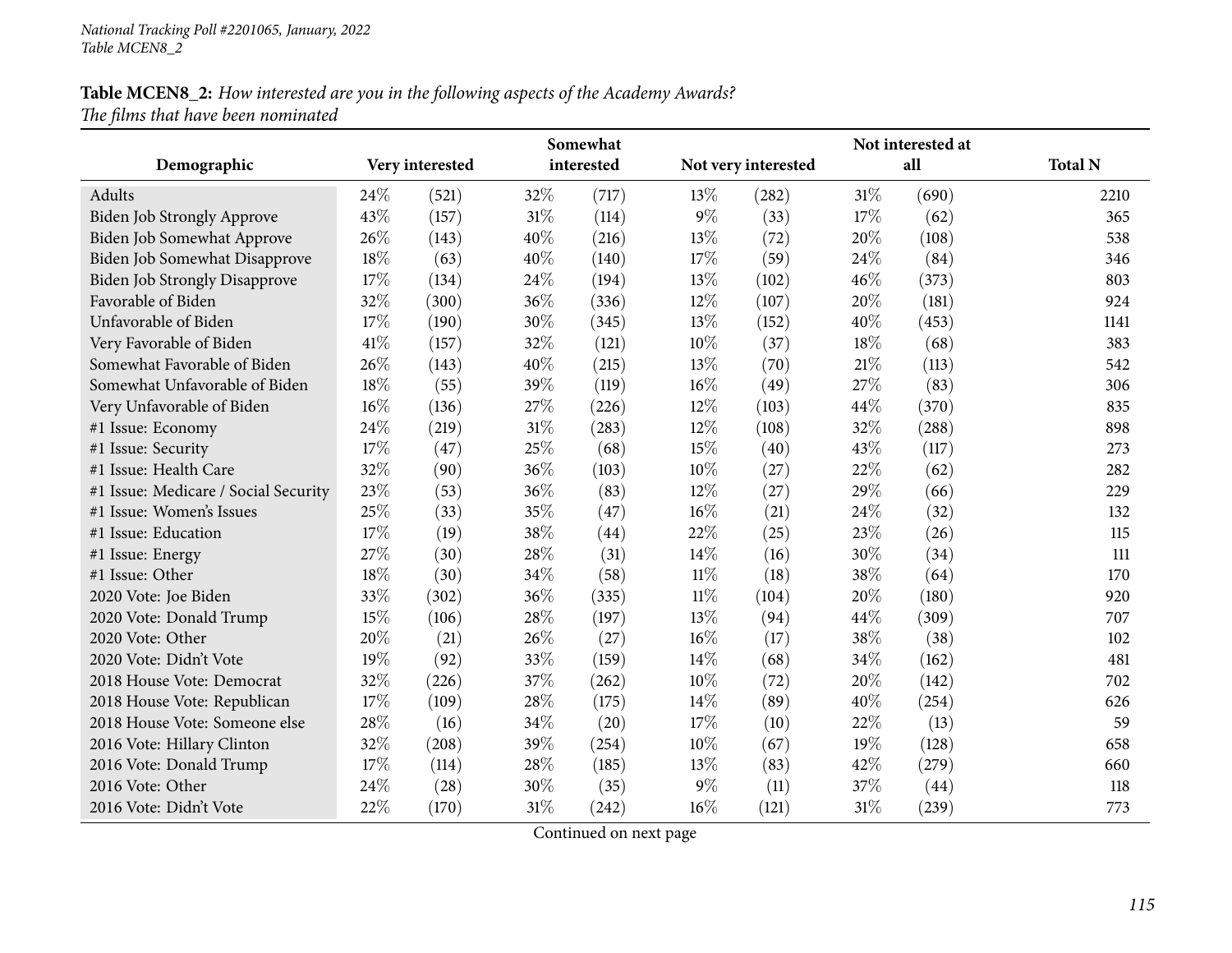|                     |        |                 |        | Somewhat   |        |                     |        | Not interested at |                |
|---------------------|--------|-----------------|--------|------------|--------|---------------------|--------|-------------------|----------------|
| Demographic         |        | Very interested |        | interested |        | Not very interested |        | all               | <b>Total N</b> |
| Adults              | 24\%   | (521)           | 32\%   | (717)      | $13\%$ | (282)               | 31%    | (690)             | 2210           |
| Voted in 2014: Yes  | 25%    | (304)           | 33\%   | (401)      | $11\%$ | (135)               | 30\%   | (368)             | 1208           |
| Voted in 2014: No   | 22%    | (217)           | 32\%   | (316)      | $15\%$ | (147)               | 32\%   | (321)             | 1002           |
| 4-Region: Northeast | 21%    | (84)            | 37\%   | (145)      | $13\%$ | (52)                | 29\%   | (115)             | 395            |
| 4-Region: Midwest   | 23\%   | (105)           | $31\%$ | (143)      | $13\%$ | (59)                | 34\%   | (158)             | 464            |
| 4-Region: South     | 23\%   | (192)           | $31\%$ | (258)      | $13\%$ | (104)               | 33\%   | (274)             | 828            |
| 4-Region: West      | 27\%   | (140)           | 33\%   | (172)      | $13\%$ | (68)                | 27%    | (142)             | 522            |
| Film Fans           | 26%    | (501)           | 35%    | (674)      | $12\%$ | (238)               | 26%    | (507)             | 1920           |
| Avid Film Fans      | $46\%$ | (304)           | 32%    | (212)      | $8\%$  | (53)                | $14\%$ | (96)              | 665            |
| Casual Film Fans    | $16\%$ | (197)           | 37%    | (462)      | $15\%$ | (185)               | 33\%   | (410)             | 1254           |
| TV Fans             | 25%    | (504)           | $34\%$ | (679)      | $13\%$ | (256)               | 28\%   | (563)             | 2002           |
| Casual TV Fans      | $16\%$ | (177)           | 34\%   | (369)      | $15\%$ | (165)               | 34%    | (363)             | 1074           |
| Avid TV Fans        | 35%    | (327)           | $33\%$ | (310)      | $10\%$ | (91)                | 22\%   | (200)             | 927            |
| Pop Culture Fans    | 31%    | (414)           | 37%    | (499)      | $13\%$ | (168)               | $20\%$ | (262)             | 1343           |
| Has Watched Oscars  | 52\%   | (241)           | 37%    | (172)      | $8\%$  | (37)                | $3\%$  | (12)              | 462            |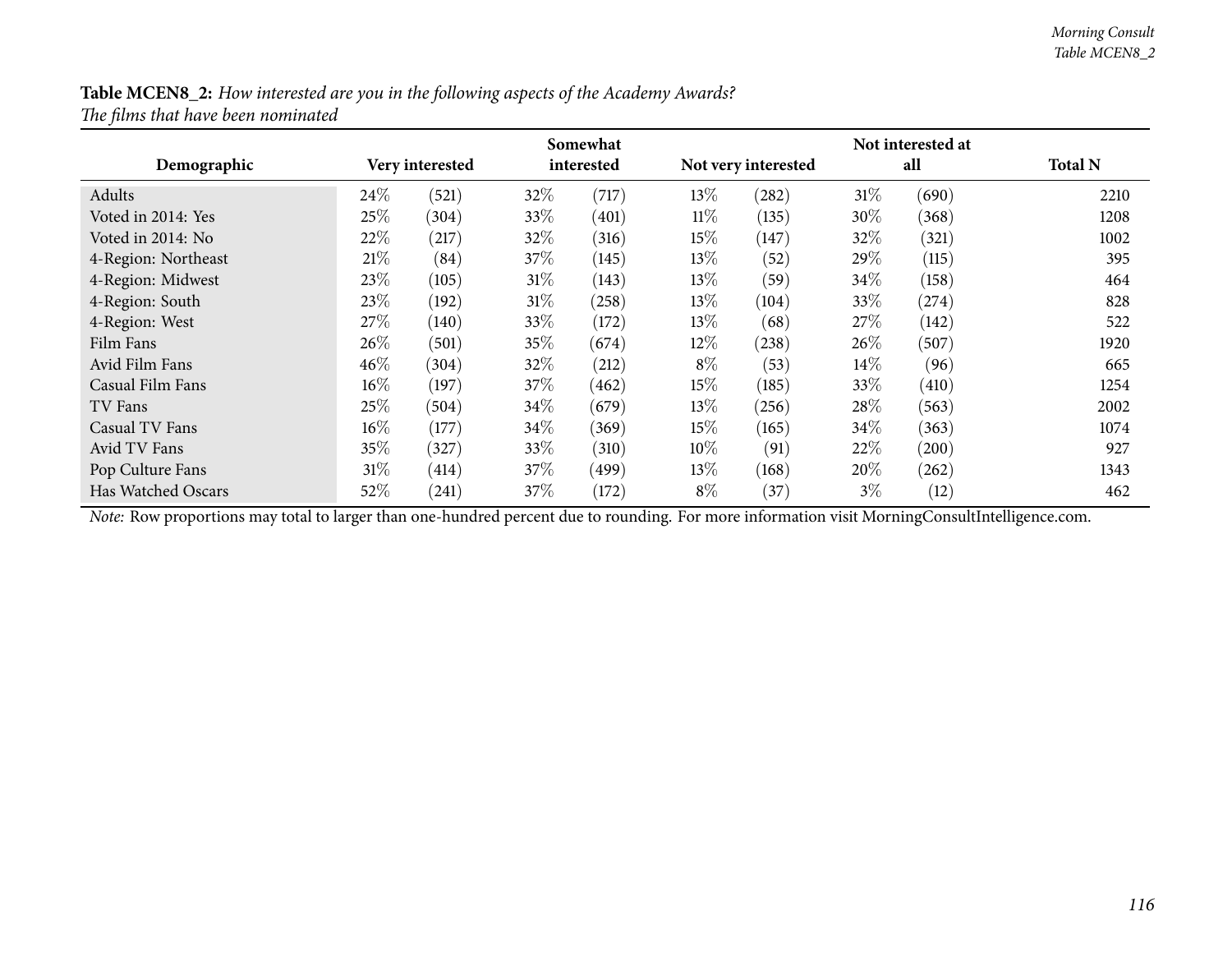|                          |        |                 |        | Somewhat   | Not interested at |                     |        |       |                |  |
|--------------------------|--------|-----------------|--------|------------|-------------------|---------------------|--------|-------|----------------|--|
| Demographic              |        | Very interested |        | interested |                   | Not very interested |        | all   | <b>Total N</b> |  |
| Adults                   | 23%    | (511)           | 32%    | (700)      | 12%               | (272)               | 33%    | (728) | 2210           |  |
| Gender: Male             | 22%    | (231)           | $31\%$ | (329)      | 14%               | (149)               | 34%    | (358) | 1067           |  |
| Gender: Female           | 24%    | (280)           | 32%    | (371)      | $11\%$            | (123)               | 32%    | (370) | 1143           |  |
| Age: 18-34               | 25%    | (165)           | 32%    | (213)      | 15%               | (97)                | 28%    | (183) | 658            |  |
| Age: 35-44               | 27%    | (96)            | 34%    | (121)      | $10\%$            | (36)                | 29%    | (106) | 359            |  |
| Age: 45-64               | 21%    | (157)           | 32%    | (244)      | $11\%$            | (80)                | 36%    | (274) | 754            |  |
| Age: 65+                 | 21%    | (93)            | 28%    | (121)      | 13%               | (59)                | 38%    | (166) | 438            |  |
| GenZers: 1997-2012       | 25%    | (66)            | 34%    | (91)       | 18%               | (47)                | 23%    | (63)  | 267            |  |
| Millennials: 1981-1996   | 26%    | (167)           | 33%    | (211)      | 12%               | (76)                | 29%    | (188) | 642            |  |
| GenXers: 1965-1980       | 22%    | (130)           | 33%    | (194)      | $11\%$            | (67)                | 35%    | (207) | 597            |  |
| Baby Boomers: 1946-1964  | 21%    | (139)           | 28%    | (185)      | $12\%$            | (78)                | 38%    | (248) | 650            |  |
| PID: Dem (no lean)       | 33%    | (265)           | 36%    | (281)      | 10%               | (81)                | 21\%   | (165) | 792            |  |
| PID: Ind (no lean)       | 17%    | (131)           | $31\%$ | (233)      | 14\%              | (105)               | 38%    | (284) | 754            |  |
| PID: Rep (no lean)       | 17%    | (114)           | 28%    | (185)      | 13%               | (86)                | 42%    | (279) | 665            |  |
| PID/Gender: Dem Men      | 32%    | (115)           | 37%    | (133)      | $11\%$            | (39)                | 20%    | (73)  | 361            |  |
| PID/Gender: Dem Women    | 35%    | (149)           | 34%    | (148)      | $10\%$            | (42)                | $21\%$ | (91)  | 431            |  |
| PID/Gender: Ind Men      | 16%    | (57)            | 29%    | (104)      | 17%               | (60)                | 38%    | (137) | 358            |  |
| PID/Gender: Ind Women    | 19%    | (74)            | 33%    | (129)      | $11\%$            | (45)                | 37%    | (148) | 395            |  |
| PID/Gender: Rep Men      | 17%    | (58)            | 26%    | (91)       | 14\%              | (50)                | 43%    | (148) | 348            |  |
| PID/Gender: Rep Women    | 18%    | (56)            | 30%    | (94)       | $11\%$            | (36)                | 41\%   | (131) | 317            |  |
| Ideo: Liberal (1-3)      | 33%    | (202)           | 36%    | (220)      | $11\%$            | (68)                | 20%    | (120) | 609            |  |
| Ideo: Moderate (4)       | 24%    | (135)           | 36%    | (203)      | $16\%$            | (89)                | 24%    | (138) | 565            |  |
| Ideo: Conservative (5-7) | $16\%$ | (116)           | 28%    | (209)      | $11\%$            | (80)                | 45%    | (333) | 738            |  |
| Educ: < College          | 22%    | (328)           | 30%    | (453)      | 13%               | (193)               | 36%    | (545) | 1519           |  |
| Educ: Bachelors degree   | 26%    | (117)           | 36%    | (159)      | 13%               | (56)                | 26%    | (115) | 446            |  |
| Educ: Post-grad          | 27%    | (65)            | 36%    | (88)       | $10\%$            | (23)                | 28%    | (68)  | 245            |  |
| Income: Under 50k        | 23%    | (268)           | 30%    | (353)      | 13%               | (148)               | 34%    | (394) | 1162           |  |
| Income: 50k-100k         | 23%    | (161)           | 32%    | (229)      | 12%               | (84)                | 34%    | (240) | 714            |  |
| Income: 100k+            | 25%    | (82)            | 35%    | (118)      | 12%               | (40)                | 28%    | (94)  | 334            |  |
| Ethnicity: White         | 22%    | (377)           | 31%    | (535)      | 13%               | (217)               | 35%    | (600) | 1730           |  |
| Ethnicity: Hispanic      | 28%    | (100)           | 28%    | (98)       | 15%               | (53)                | 28%    | (99)  | 351            |  |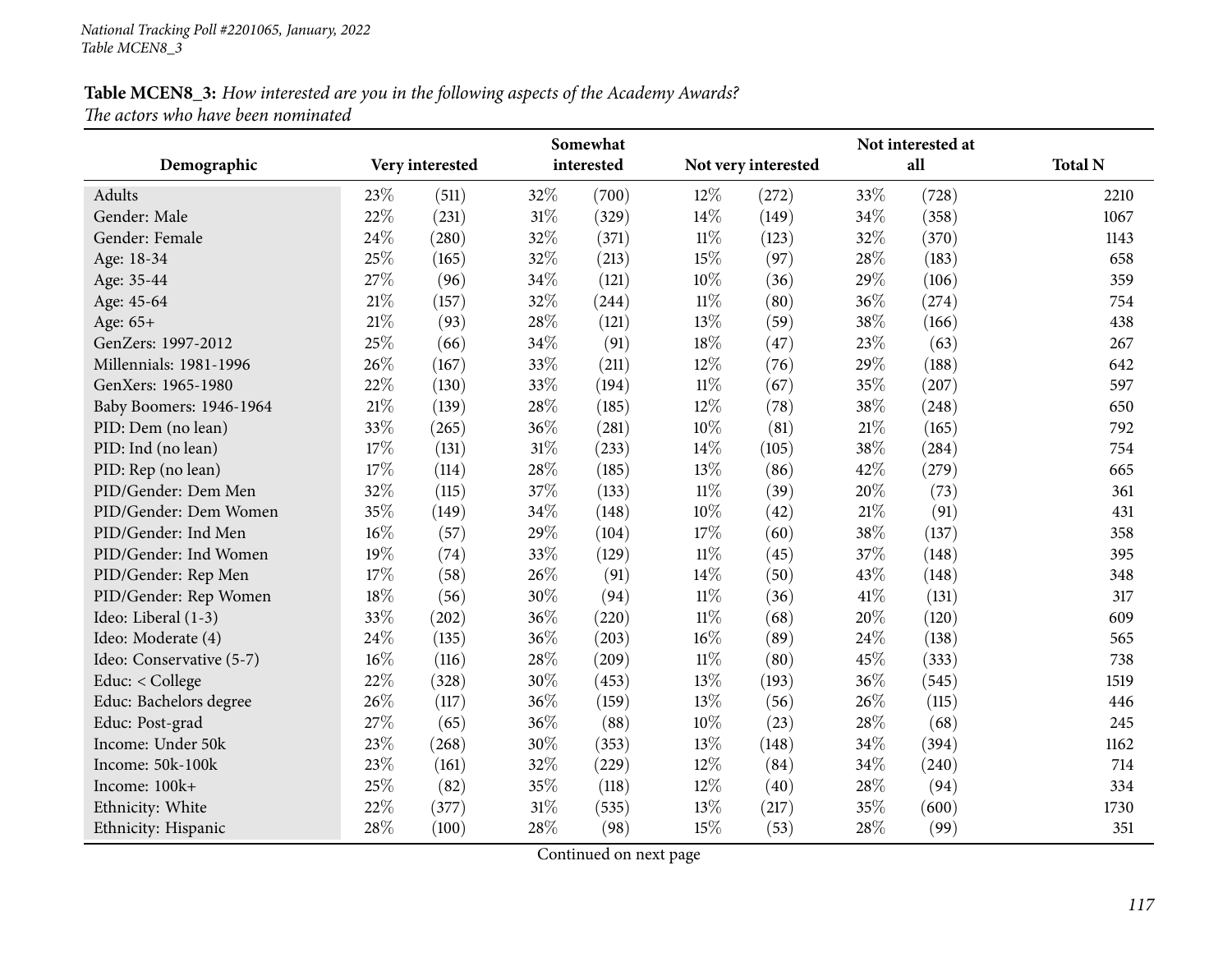|                                   |     |                 |        | Somewhat   |        | Not interested at   |     |       |                |  |
|-----------------------------------|-----|-----------------|--------|------------|--------|---------------------|-----|-------|----------------|--|
| Demographic                       |     | Very interested |        | interested |        | Not very interested |     | all   | <b>Total N</b> |  |
| Adults                            | 23% | (511)           | 32%    | (700)      | 12%    | (272)               | 33% | (728) | 2210           |  |
| Ethnicity: Black                  | 33% | (91)            | 33%    | (91)       | $8\%$  | (23)                | 26% | (71)  | 276            |  |
| Ethnicity: Other                  | 21% | (43)            | 36%    | (73)       | 16%    | (32)                | 28% | (57)  | 205            |  |
| All Christian                     | 22% | (203)           | 32%    | (302)      | 13%    | (117)               | 33% | (310) | 932            |  |
| All Non-Christian                 | 33% | (35)            | 28%    | (30)       | 15%    | (16)                | 25% | (26)  | 106            |  |
| Atheist                           | 25% | (29)            | 36%    | (42)       | 12%    | (14)                | 28% | (32)  | 116            |  |
| Agnostic/Nothing in particular    | 21% | (142)           | $31\%$ | (205)      | 10%    | (68)                | 37% | (246) | 662            |  |
| Something Else                    | 26% | (102)           | $31\%$ | (121)      | 14%    | (57)                | 29% | (113) | 393            |  |
| Religious Non-Protestant/Catholic | 31% | (40)            | 29%    | (38)       | 13%    | (16)                | 27% | (35)  | 130            |  |
| Evangelical                       | 25% | (136)           | 28%    | (154)      | 14%    | (77)                | 33% | (179) | 547            |  |
| Non-Evangelical                   | 22% | (159)           | 35%    | (255)      | 13%    | (95)                | 31% | (229) | 738            |  |
| Community: Urban                  | 30% | (181)           | $34\%$ | (207)      | 10%    | (61)                | 27% | (163) | 612            |  |
| Community: Suburban               | 23% | (239)           | 31%    | (320)      | 14\%   | (147)               | 31% | (323) | 1028           |  |
| Community: Rural                  | 16% | (90)            | 30%    | (173)      | $11\%$ | (64)                | 43% | (242) | 570            |  |
| Employ: Private Sector            | 24% | (172)           | 31%    | (218)      | 13%    | (92)                | 32% | (231) | 712            |  |
| <b>Employ: Government</b>         | 21% | (30)            | 39%    | (55)       | 13%    | (18)                | 27% | (38)  | 141            |  |
| Employ: Self-Employed             | 26% | (54)            | 37%    | (77)       | 14%    | (29)                | 22% | (46)  | 206            |  |
| Employ: Homemaker                 | 23% | (32)            | $31\%$ | (44)       | $8\%$  | (11)                | 37% | (52)  | 139            |  |
| Employ: Student                   | 27% | (19)            | 45%    | (33)       | $9\%$  | (7)                 | 19% | (14)  | 73             |  |
| Employ: Retired                   | 20% | (94)            | 32%    | (151)      | $11\%$ | (51)                | 38% | (180) | 476            |  |
| Employ: Unemployed                | 24% | (70)            | 24%    | (70)       | 16%    | (46)                | 37% | (107) | 293            |  |
| Employ: Other                     | 24% | (40)            | 31%    | (52)       | 10%    | (17)                | 36% | (60)  | 170            |  |
| Military HH: Yes                  | 22% | (70)            | 27%    | (87)       | 15%    | (48)                | 36% | (116) | 321            |  |
| Military HH: No                   | 23% | (441)           | 32%    | (612)      | 12%    | (224)               | 32% | (612) | 1889           |  |
| RD/WT: Right Direction            | 35% | (242)           | $34\%$ | (230)      | $11\%$ | (77)                | 20% | (134) | 683            |  |
| RD/WT: Wrong Track                | 18% | (269)           | 31%    | (469)      | 13%    | (195)               | 39% | (594) | 1527           |  |
| <b>Biden Job Approve</b>          | 33% | (301)           | 37%    | (333)      | 10%    | (93)                | 20% | (177) | 904            |  |
| <b>Biden Job Disapprove</b>       | 16% | (187)           | 28%    | (323)      | 14%    | (156)               | 42% | (484) | 1150           |  |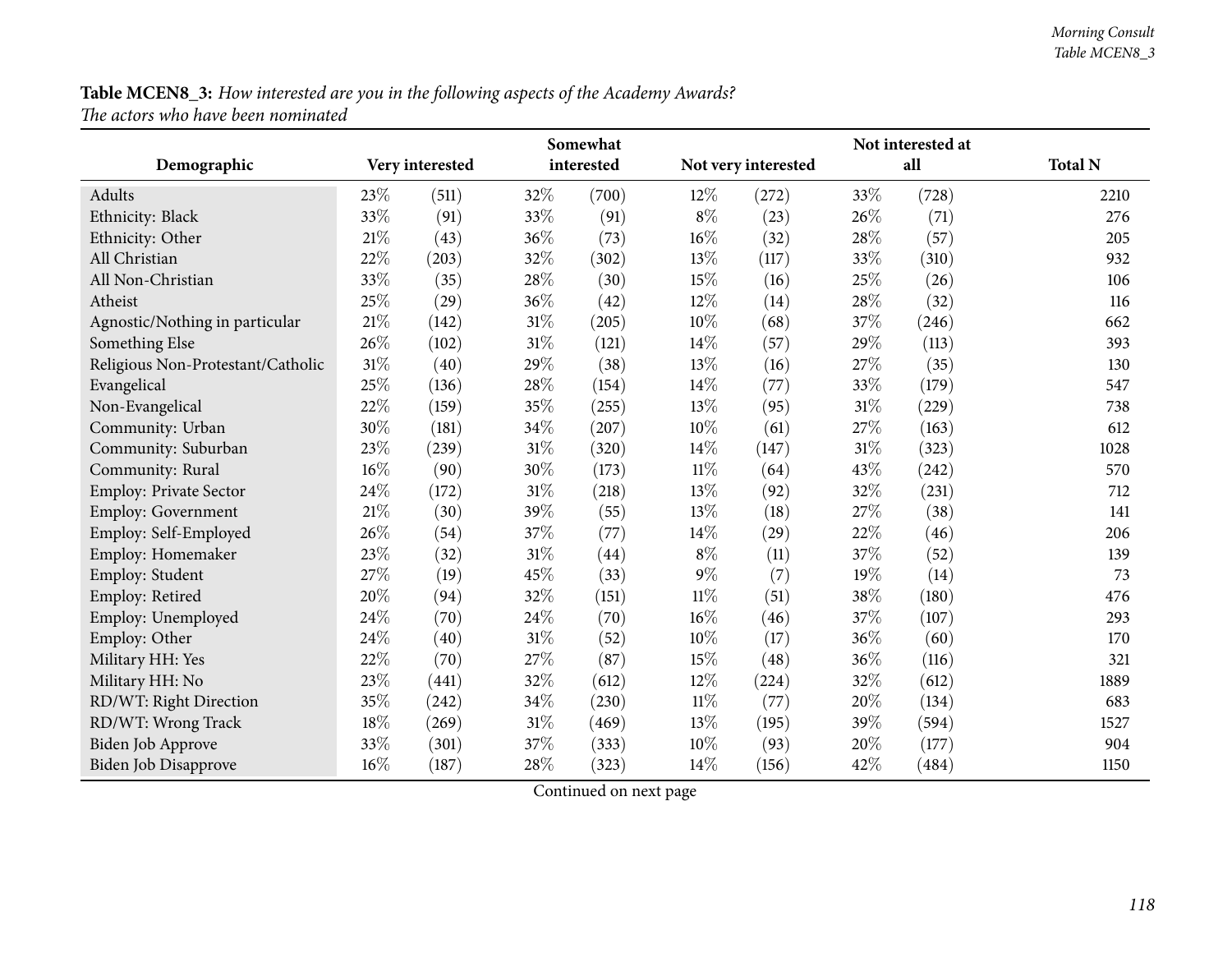| Somewhat                             |     |                 |      |            | Not interested at |                     |     |       |                |  |
|--------------------------------------|-----|-----------------|------|------------|-------------------|---------------------|-----|-------|----------------|--|
| Demographic                          |     | Very interested |      | interested |                   | Not very interested |     | all   | <b>Total N</b> |  |
| Adults                               | 23% | (511)           | 32%  | (700)      | 12%               | (272)               | 33% | (728) | 2210           |  |
| <b>Biden Job Strongly Approve</b>    | 43% | (157)           | 31%  | (114)      | $9\%$             | (34)                | 17% | (60)  | 365            |  |
| Biden Job Somewhat Approve           | 27% | (144)           | 41\% | (219)      | 11%               | (59)                | 22% | (116) | 538            |  |
| Biden Job Somewhat Disapprove        | 20% | (70)            | 37%  | (127)      | 17%               | (58)                | 27% | (92)  | 346            |  |
| Biden Job Strongly Disapprove        | 15% | (117)           | 24%  | (196)      | 12%               | (98)                | 49% | (392) | 803            |  |
| Favorable of Biden                   | 33% | (309)           | 36%  | (333)      | 10%               | (94)                | 20% | (188) | 924            |  |
| Unfavorable of Biden                 | 16% | (179)           | 29%  | (325)      | 14%               | (156)               | 42% | (480) | 1141           |  |
| Very Favorable of Biden              | 43% | (166)           | 30%  | (116)      | 9%                | (34)                | 17% | (66)  | 383            |  |
| Somewhat Favorable of Biden          | 26% | (143)           | 40%  | (217)      | $11\%$            | (60)                | 22% | (122) | 542            |  |
| Somewhat Unfavorable of Biden        | 18% | (56)            | 36%  | (111)      | 17%               | (51)                | 29% | (88)  | 306            |  |
| Very Unfavorable of Biden            | 15% | (124)           | 26%  | (214)      | 13%               | (105)               | 47% | (392) | 835            |  |
| #1 Issue: Economy                    | 24% | (215)           | 31%  | (279)      | 10%               | (93)                | 35% | (310) | 898            |  |
| #1 Issue: Security                   | 17% | (46)            | 25%  | (68)       | 14\%              | (38)                | 44% | (121) | 273            |  |
| #1 Issue: Health Care                | 28% | (80)            | 36%  | (103)      | 14%               | (40)                | 21% | (60)  | 282            |  |
| #1 Issue: Medicare / Social Security | 24% | (55)            | 33%  | (76)       | $11\%$            | (26)                | 32% | (72)  | 229            |  |
| #1 Issue: Women's Issues             | 27% | (35)            | 29%  | (39)       | 19%               | (26)                | 25% | (32)  | 132            |  |
| #1 Issue: Education                  | 20% | (23)            | 42%  | (48)       | 13%               | (15)                | 25% | (28)  | 115            |  |
| #1 Issue: Energy                     | 25% | (27)            | 33%  | (37)       | 11%               | (12)                | 31% | (34)  | 111            |  |
| #1 Issue: Other                      | 17% | (29)            | 30%  | (51)       | 13%               | (21)                | 41% | (69)  | 170            |  |
| 2020 Vote: Joe Biden                 | 32% | (295)           | 37%  | (337)      | $11\%$            | (104)               | 20% | (185) | 920            |  |
| 2020 Vote: Donald Trump              | 15% | (103)           | 27%  | (192)      | 12%               | (87)                | 46% | (326) | 707            |  |
| 2020 Vote: Other                     | 19% | (19)            | 27%  | (28)       | 15%               | (16)                | 39% | (40)  | 102            |  |
| 2020 Vote: Didn't Vote               | 20% | (94)            | 30%  | (143)      | 14\%              | (66)                | 37% | (178) | 481            |  |
| 2018 House Vote: Democrat            | 33% | (229)           | 36%  | (253)      | $11\%$            | (78)                | 20% | (143) | 702            |  |
| 2018 House Vote: Republican          | 16% | (101)           | 28%  | (177)      | 12%               | (78)                | 43% | (270) | 626            |  |
| 2018 House Vote: Someone else        | 22% | (13)            | 41%  | (24)       | 9%                | (5)                 | 28% | (17)  | 59             |  |
| 2016 Vote: Hillary Clinton           | 33% | (218)           | 36%  | (237)      | $11\%$            | (70)                | 20% | (133) | 658            |  |
| 2016 Vote: Donald Trump              | 16% | (106)           | 27%  | (181)      | $11\%$            | (72)                | 46% | (301) | 660            |  |
| 2016 Vote: Other                     | 20% | (24)            | 31%  | (36)       | 10%               | (12)                | 39% | (46)  | 118            |  |
| 2016 Vote: Didn't Vote               | 21% | (161)           | 32%  | (245)      | 15%               | (118)               | 32% | (248) | 773            |  |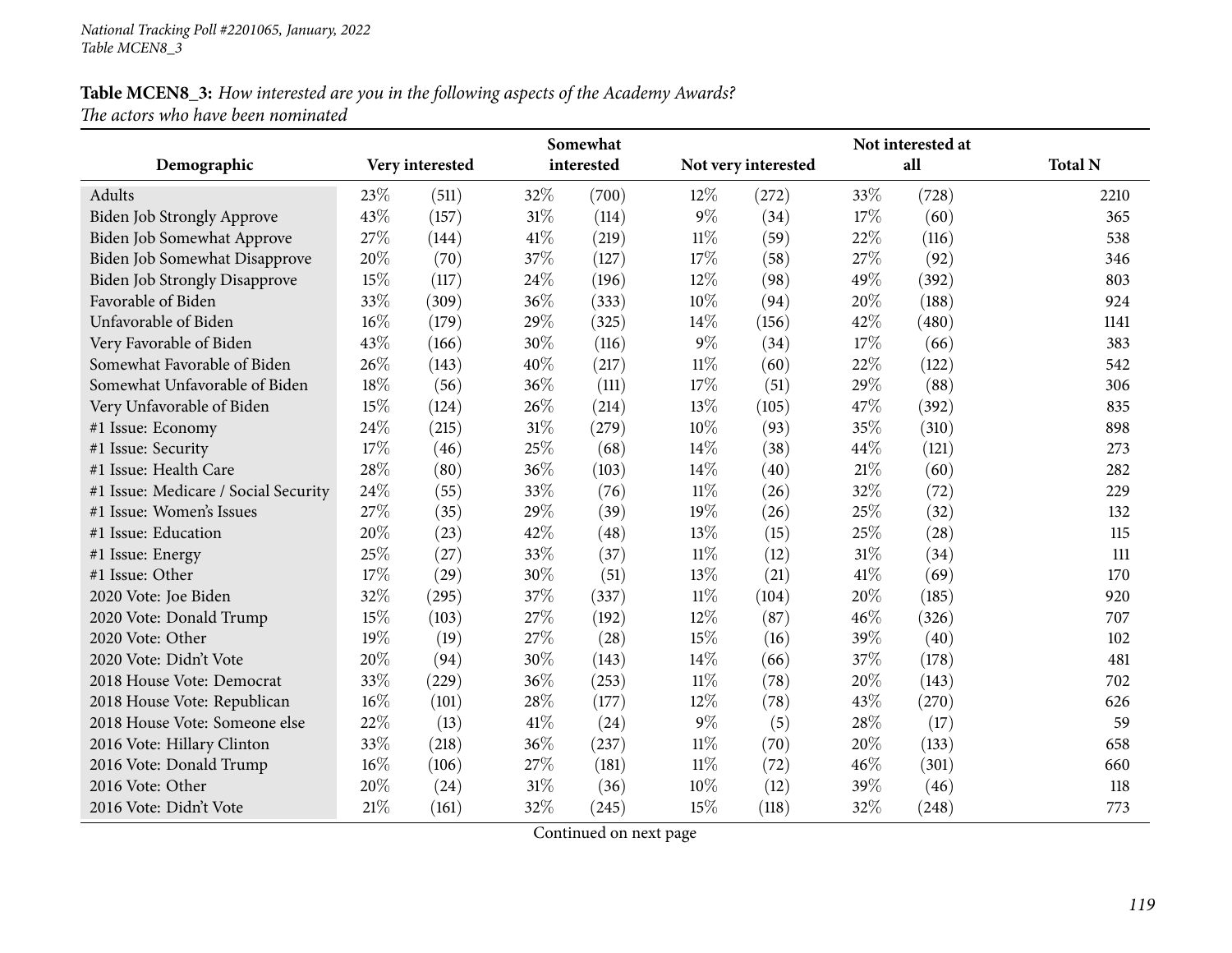|                     |        |                 |        | Somewhat   |        |                     |        | Not interested at |                |
|---------------------|--------|-----------------|--------|------------|--------|---------------------|--------|-------------------|----------------|
| Demographic         |        | Very interested |        | interested |        | Not very interested |        | all               | <b>Total N</b> |
| Adults              | 23\%   | (511)           | 32\%   | (700)      | $12\%$ | (272)               | 33%    | (728)             | 2210           |
| Voted in 2014: Yes  | 25\%   | (299)           | 32\%   | (387)      | $11\%$ | (132)               | $32\%$ | (390)             | 1208           |
| Voted in 2014: No   | 21\%   | (212)           | $31\%$ | (313)      | $14\%$ | (140)               | $34\%$ | (338)             | 1002           |
| 4-Region: Northeast | 24\%   | (96)            | 33\%   | (130)      | $12\%$ | (46)                | 31%    | (124)             | 395            |
| 4-Region: Midwest   | 22%    | (102)           | 33\%   | (151)      | $12\%$ | (54)                | 34%    | (156)             | 464            |
| 4-Region: South     | 22%    | (178)           | 30%    | (251)      | $12\%$ | (103)               | $36\%$ | (295)             | 828            |
| 4-Region: West      | 26\%   | (134)           | 32\%   | (167)      | $13\%$ | (68)                | 29\%   | (153)             | 522            |
| Film Fans           | 26\%   | (493)           | $34\%$ | (653)      | $12\%$ | (236)               | 28\%   | (537)             | 1920           |
| Avid Film Fans      | 41\%   | (271)           | 36%    | (239)      | $7\%$  | (48)                | $16\%$ | (108)             | 665            |
| Casual Film Fans    | 18\%   | $^{'}223)$      | 33%    | (414)      | $15\%$ | (188)               | 34%    | (429)             | 1254           |
| TV Fans             | 25%    | (491)           | 33\%   | (667)      | $12\%$ | (250)               | $30\%$ | (594)             | 2002           |
| Casual TV Fans      | $16\%$ | (175)           | 33\%   | (352)      | $14\%$ | (154)               | 37%    | (393)             | 1074           |
| Avid TV Fans        | 34%    | (316)           | 34\%   | (315)      | $10\%$ | (95)                | 22%    | (202)             | 927            |
| Pop Culture Fans    | 31%    | (420)           | $36\%$ | (488)      | $12\%$ | (159)               | 21%    | (276)             | 1343           |
| Has Watched Oscars  | 54%    | (250)           | 37\%   | (171)      | $6\%$  | $\left( 29\right)$  | $3\%$  | (12)              | 462            |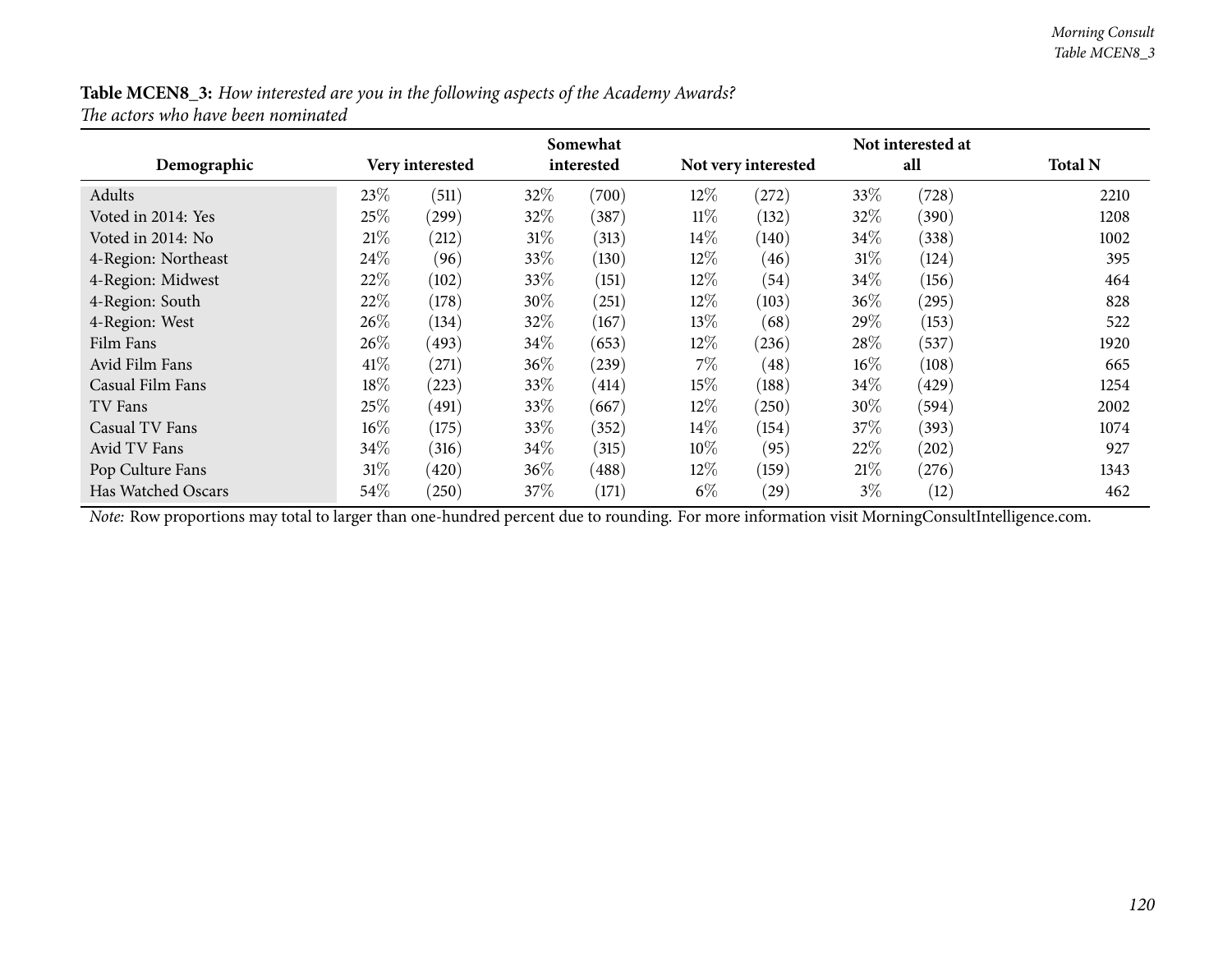|                          |        |                 |        | Somewhat   |        |                     |        | Not interested at |                |
|--------------------------|--------|-----------------|--------|------------|--------|---------------------|--------|-------------------|----------------|
| Demographic              |        | Very interested |        | interested |        | Not very interested |        | all               | <b>Total N</b> |
| Adults                   | $11\%$ | (245)           | 26%    | (585)      | 24%    | (523)               | 39%    | (857)             | 2210           |
| Gender: Male             | 13%    | (139)           | 27%    | (288)      | 24%    | (252)               | 36%    | (388)             | 1067           |
| Gender: Female           | $9\%$  | (106)           | 26%    | (297)      | 24\%   | (271)               | 41\%   | (469)             | 1143           |
| Age: 18-34               | 14%    | (95)            | 29%    | (191)      | 26%    | (171)               | $31\%$ | (202)             | 658            |
| Age: 35-44               | 16%    | (57)            | 29%    | (104)      | 22%    | (80)                | 33%    | (118)             | 359            |
| Age: 45-64               | 7%     | (54)            | 26%    | (200)      | 23%    | (175)               | 43%    | (326)             | 754            |
| Age: 65+                 | $9\%$  | (40)            | $21\%$ | (90)       | 22%    | (98)                | 48%    | (210)             | 438            |
| GenZers: 1997-2012       | $11\%$ | (28)            | 31%    | (83)       | 31\%   | (84)                | 27%    | (72)              | 267            |
| Millennials: 1981-1996   | 17%    | (107)           | 29%    | (186)      | 22%    | (139)               | 33%    | (210)             | 642            |
| GenXers: 1965-1980       | $8\%$  | (48)            | 27%    | (159)      | 25%    | (149)               | 40%    | (241)             | 597            |
| Baby Boomers: 1946-1964  | $9\%$  | (56)            | 22%    | (145)      | 22%    | (144)               | 47\%   | (306)             | 650            |
| PID: Dem (no lean)       | 17%    | (134)           | 32%    | (257)      | 24%    | (189)               | 27%    | (212)             | 792            |
| PID: Ind (no lean)       | $9\%$  | (66)            | 25%    | (187)      | 24\%   | (179)               | 43%    | (322)             | 754            |
| PID: Rep (no lean)       | 7%     | (45)            | $21\%$ | (141)      | 23%    | (155)               | 49%    | (323)             | 665            |
| PID/Gender: Dem Men      | 21%    | (76)            | $31\%$ | (113)      | 25%    | (89)                | 23%    | (83)              | 361            |
| PID/Gender: Dem Women    | 13%    | (58)            | 33%    | (143)      | 23%    | (100)               | 30%    | (129)             | 431            |
| PID/Gender: Ind Men      | $11\%$ | (40)            | 26%    | (92)       | 25%    | (89)                | 38%    | (137)             | 358            |
| PID/Gender: Ind Women    | $6\%$  | (25)            | 24%    | (95)       | 23%    | (90)                | 47%    | (185)             | 395            |
| PID/Gender: Rep Men      | $6\%$  | (22)            | 24%    | (83)       | $21\%$ | (75)                | 48%    | (168)             | 348            |
| PID/Gender: Rep Women    | 7%     | (23)            | 18%    | (58)       | 25%    | (81)                | 49%    | (155)             | 317            |
| Ideo: Liberal (1-3)      | 15%    | (93)            | 32%    | (197)      | 25%    | (154)               | 27%    | (165)             | 609            |
| Ideo: Moderate (4)       | 12%    | (69)            | 26%    | (146)      | 29%    | (166)               | 33%    | (184)             | 565            |
| Ideo: Conservative (5-7) | 7%     | (54)            | 23%    | (168)      | 20%    | (144)               | 50%    | (372)             | 738            |
| Educ: < College          | 10%    | (150)           | 25%    | (384)      | 24\%   | (367)               | 41\%   | (619)             | 1519           |
| Educ: Bachelors degree   | 13%    | (59)            | 28%    | (126)      | 24\%   | (109)               | 34%    | (152)             | 446            |
| Educ: Post-grad          | 15%    | (36)            | $31\%$ | (75)       | 19%    | (48)                | 35%    | (86)              | 245            |
| Income: Under 50k        | 10%    | (115)           | 27%    | (317)      | 24%    | (279)               | 39%    | (451)             | 1162           |
| Income: 50k-100k         | 12%    | (87)            | 25%    | (177)      | 23%    | (161)               | $41\%$ | (289)             | 714            |
| Income: 100k+            | 13%    | (43)            | 27%    | (91)       | 25%    | (84)                | 35%    | (116)             | 334            |
| Ethnicity: White         | 10%    | (171)           | 25%    | (428)      | 24\%   | (412)               | 41\%   | (718)             | 1730           |
| Ethnicity: Hispanic      | 15%    | (53)            | 27%    | (96)       | 26%    | (90)                | 32%    | (112)             | 351            |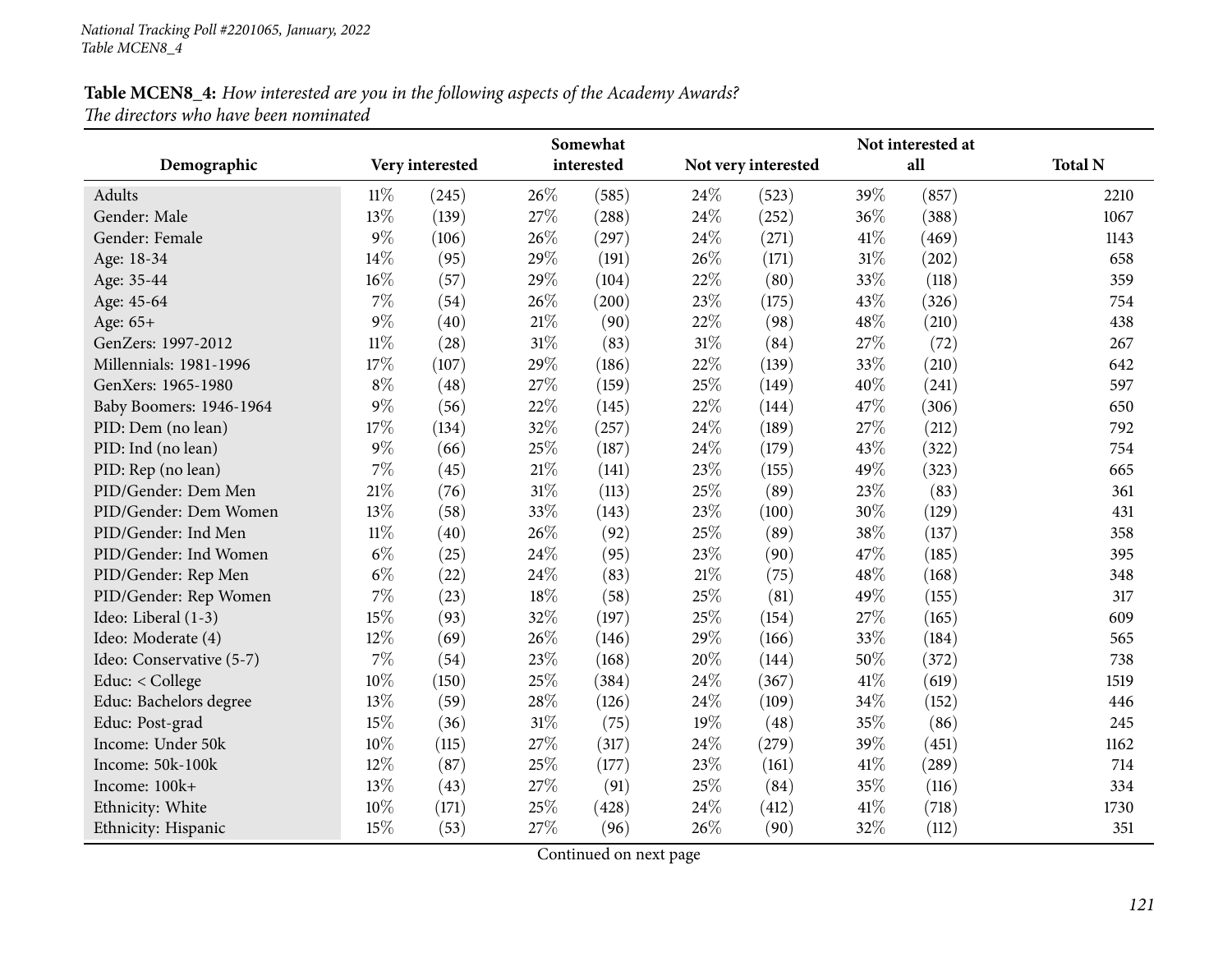|                                   |        |                 |        | Somewhat   |        |                     |        | Not interested at |                |
|-----------------------------------|--------|-----------------|--------|------------|--------|---------------------|--------|-------------------|----------------|
| Demographic                       |        | Very interested |        | interested |        | Not very interested |        | all               | <b>Total N</b> |
| Adults                            | 11%    | (245)           | 26\%   | (585)      | 24\%   | (523)               | 39%    | (857)             | 2210           |
| Ethnicity: Black                  | 21%    | (58)            | 33%    | (92)       | 20%    | (55)                | 26%    | (70)              | 276            |
| Ethnicity: Other                  | $8\%$  | (16)            | 31%    | (65)       | 27%    | (56)                | 34%    | (69)              | 205            |
| All Christian                     | 10%    | (89)            | 26%    | (240)      | 23%    | (213)               | 42%    | (391)             | 932            |
| All Non-Christian                 | 25%    | (26)            | 24%    | (26)       | 22%    | (23)                | 29%    | (31)              | 106            |
| Atheist                           | 12%    | (14)            | $31\%$ | (36)       | 27%    | (31)                | $31\%$ | (36)              | 116            |
| Agnostic/Nothing in particular    | 9%     | (60)            | 26%    | (172)      | 24%    | (160)               | 41%    | (268)             | 662            |
| Something Else                    | 14%    | (56)            | $28\%$ | (111)      | 24%    | (96)                | 33%    | (130)             | 393            |
| Religious Non-Protestant/Catholic | 21%    | (28)            | 27%    | (35)       | 20%    | (26)                | 32%    | (42)              | 130            |
| Evangelical                       | 13%    | (68)            | 26%    | (144)      | 23%    | (126)               | 38%    | (208)             | 547            |
| Non-Evangelical                   | 10%    | (72)            | $26\%$ | (193)      | 24%    | (178)               | 40%    | (295)             | 738            |
| Community: Urban                  | 18%    | (109)           | 32%    | (195)      | 21%    | (126)               | 30%    | (182)             | 612            |
| Community: Suburban               | $9\%$  | (97)            | 25%    | (258)      | 28%    | (286)               | 38%    | (387)             | 1028           |
| Community: Rural                  | 7%     | (40)            | 23%    | (132)      | 19%    | (111)               | 51%    | (288)             | 570            |
| Employ: Private Sector            | 13%    | (94)            | 26%    | (185)      | $21\%$ | (152)               | 40%    | (282)             | 712            |
| Employ: Government                | 13%    | (18)            | 25%    | (35)       | 28%    | (39)                | 34%    | (49)              | 141            |
| Employ: Self-Employed             | 19%    | (39)            | 34%    | (69)       | 25%    | (52)                | 22%    | (46)              | 206            |
| Employ: Homemaker                 | $5\%$  | (7)             | 28%    | (39)       | 26%    | (36)                | 41%    | (58)              | 139            |
| Employ: Student                   | 10%    | (7)             | 33%    | (24)       | 34%    | (25)                | 23%    | (16)              | 73             |
| Employ: Retired                   | $6\%$  | (28)            | 23%    | (109)      | 25%    | (121)               | 46%    | (219)             | 476            |
| Employ: Unemployed                | $11\%$ | (32)            | 28%    | (81)       | 22%    | (64)                | 40%    | (116)             | 293            |
| Employ: Other                     | 12%    | (20)            | 25%    | (43)       | 21%    | (36)                | 42%    | (71)              | 170            |
| Military HH: Yes                  | $8\%$  | (26)            | 24%    | (78)       | 26%    | (82)                | 42%    | (135)             | 321            |
| Military HH: No                   | 12%    | (219)           | 27%    | (507)      | 23%    | (441)               | 38%    | (722)             | 1889           |
| RD/WT: Right Direction            | 19%    | (129)           | 35%    | (240)      | 22%    | (150)               | 24%    | (165)             | 683            |
| RD/WT: Wrong Track                | $8\%$  | (116)           | 23%    | (345)      | 24%    | (374)               | 45%    | (692)             | 1527           |
| <b>Biden Job Approve</b>          | 17%    | (150)           | 34%    | (311)      | 23%    | (211)               | 26%    | (232)             | 904            |
| <b>Biden Job Disapprove</b>       | $8\%$  | (89)            | $21\%$ | (237)      | 24%    | (273)               | 48%    | (551)             | 1150           |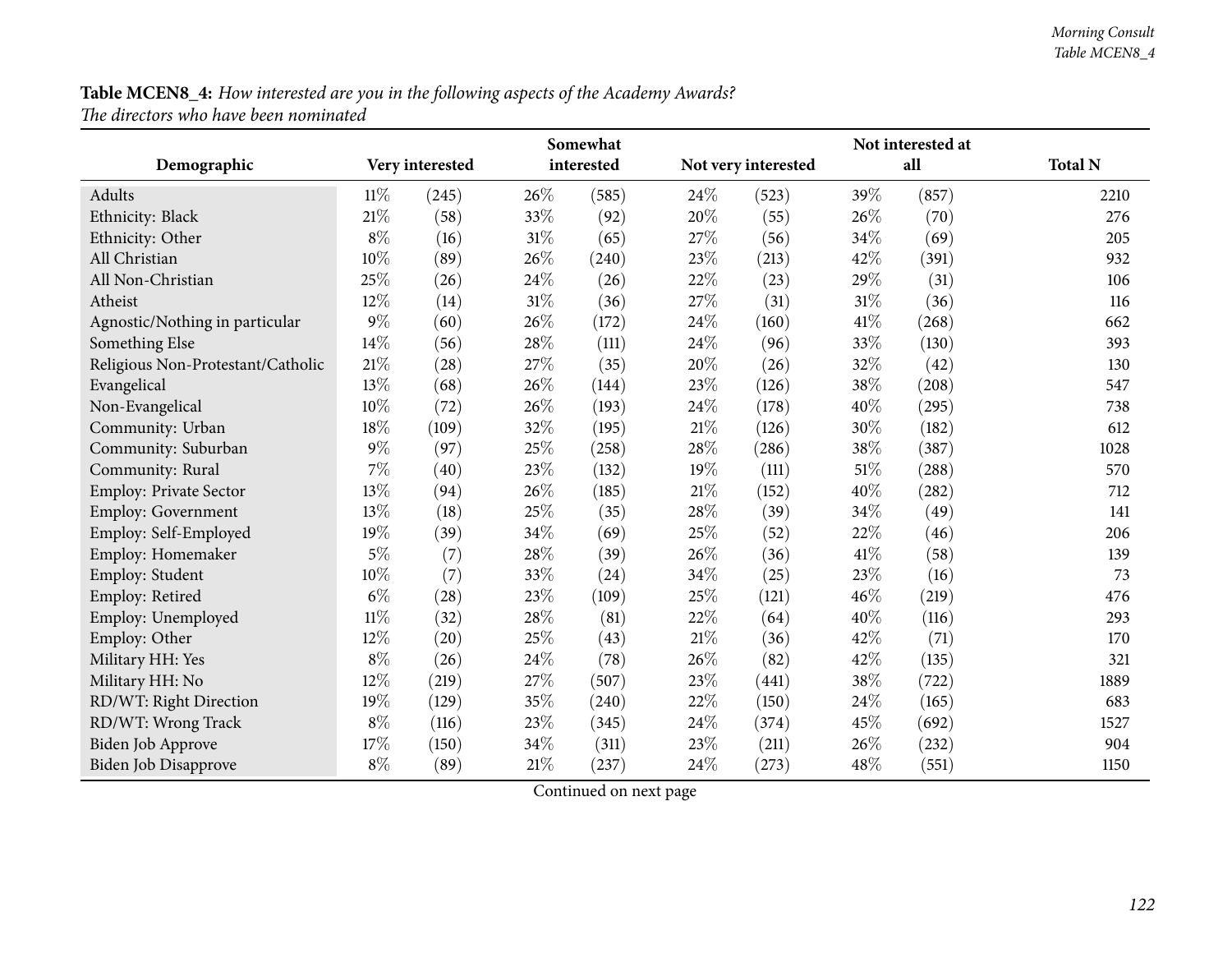|                                      |        |                 |      | Somewhat   |      |                     |     | Not interested at |                |
|--------------------------------------|--------|-----------------|------|------------|------|---------------------|-----|-------------------|----------------|
| Demographic                          |        | Very interested |      | interested |      | Not very interested |     | all               | <b>Total N</b> |
| Adults                               | $11\%$ | (245)           | 26%  | (585)      | 24\% | (523)               | 39% | (857)             | 2210           |
| <b>Biden Job Strongly Approve</b>    | 28%    | (102)           | 31%  | (113)      | 20%  | (73)                | 21% | (78)              | 365            |
| Biden Job Somewhat Approve           | $9\%$  | (48)            | 37%  | (199)      | 26%  | (138)               | 29% | (153)             | 538            |
| Biden Job Somewhat Disapprove        | $8\%$  | (28)            | 24\% | (84)       | 34%  | (119)               | 33% | (115)             | 346            |
| <b>Biden Job Strongly Disapprove</b> | $8\%$  | (61)            | 19%  | (153)      | 19%  | (154)               | 54% | (436)             | 803            |
| Favorable of Biden                   | 16%    | (150)           | 34%  | (312)      | 23%  | (211)               | 27% | (252)             | 924            |
| Unfavorable of Biden                 | $7\%$  | (82)            | 21%  | (244)      | 24%  | (273)               | 47% | (541)             | 1141           |
| Very Favorable of Biden              | 26%    | (100)           | 31%  | (119)      | 20%  | (75)                | 23% | (89)              | 383            |
| Somewhat Favorable of Biden          | $9\%$  | (50)            | 36%  | (193)      | 25%  | (136)               | 30% | (163)             | 542            |
| Somewhat Unfavorable of Biden        | $8\%$  | (23)            | 27%  | (83)       | 30%  | (93)                | 35% | (107)             | 306            |
| Very Unfavorable of Biden            | 7%     | (59)            | 19%  | (161)      | 22%  | (180)               | 52% | (434)             | 835            |
| #1 Issue: Economy                    | $11\%$ | (98)            | 27%  | (242)      | 22%  | (198)               | 40% | (359)             | 898            |
| #1 Issue: Security                   | 10%    | (26)            | 18%  | (50)       | 23%  | (63)                | 49% | (134)             | 273            |
| #1 Issue: Health Care                | 16%    | (46)            | 34%  | (95)       | 23%  | (64)                | 27% | (77)              | 282            |
| #1 Issue: Medicare / Social Security | $6\%$  | (15)            | 27%  | (61)       | 27%  | (62)                | 40% | (91)              | 229            |
| #1 Issue: Women's Issues             | 14%    | (18)            | 23%  | (31)       | 33%  | (44)                | 30% | (40)              | 132            |
| #1 Issue: Education                  | 12%    | (14)            | 29%  | (34)       | 26%  | (30)                | 32% | (37)              | 115            |
| #1 Issue: Energy                     | 16%    | (18)            | 26%  | (29)       | 27%  | (30)                | 31% | (34)              | 111            |
| #1 Issue: Other                      | $6\%$  | (10)            | 26%  | (44)       | 19%  | (32)                | 50% | (84)              | 170            |
| 2020 Vote: Joe Biden                 | 16%    | (151)           | 32%  | (292)      | 24%  | (222)               | 28% | (255)             | 920            |
| 2020 Vote: Donald Trump              | $5\%$  | (38)            | 20%  | (144)      | 22%  | (158)               | 52% | (367)             | 707            |
| 2020 Vote: Other                     | $7\%$  | (7)             | 24%  | (24)       | 27%  | (27)                | 42% | (43)              | 102            |
| 2020 Vote: Didn't Vote               | 10%    | (48)            | 26%  | (124)      | 24\% | (116)               | 40% | (192)             | 481            |
| 2018 House Vote: Democrat            | 16%    | (112)           | 33%  | (229)      | 24\% | (167)               | 28% | (195)             | 702            |
| 2018 House Vote: Republican          | $8\%$  | (53)            | 20%  | (124)      | 22%  | (138)               | 50% | (311)             | 626            |
| 2018 House Vote: Someone else        | 7%     | (4)             | 25%  | (15)       | 36%  | (21)                | 32% | (19)              | 59             |
| 2016 Vote: Hillary Clinton           | $16\%$ | (102)           | 33%  | (217)      | 24%  | (156)               | 28% | (182)             | 658            |
| 2016 Vote: Donald Trump              | $8\%$  | (53)            | 19%  | (129)      | 21%  | (138)               | 52% | (341)             | 660            |
| 2016 Vote: Other                     | $9\%$  | (11)            | 22%  | (26)       | 25%  | (29)                | 44% | (52)              | 118            |
| 2016 Vote: Didn't Vote               | 10%    | (79)            | 27%  | (212)      | 26\% | (200)               | 36% | (281)             | 773            |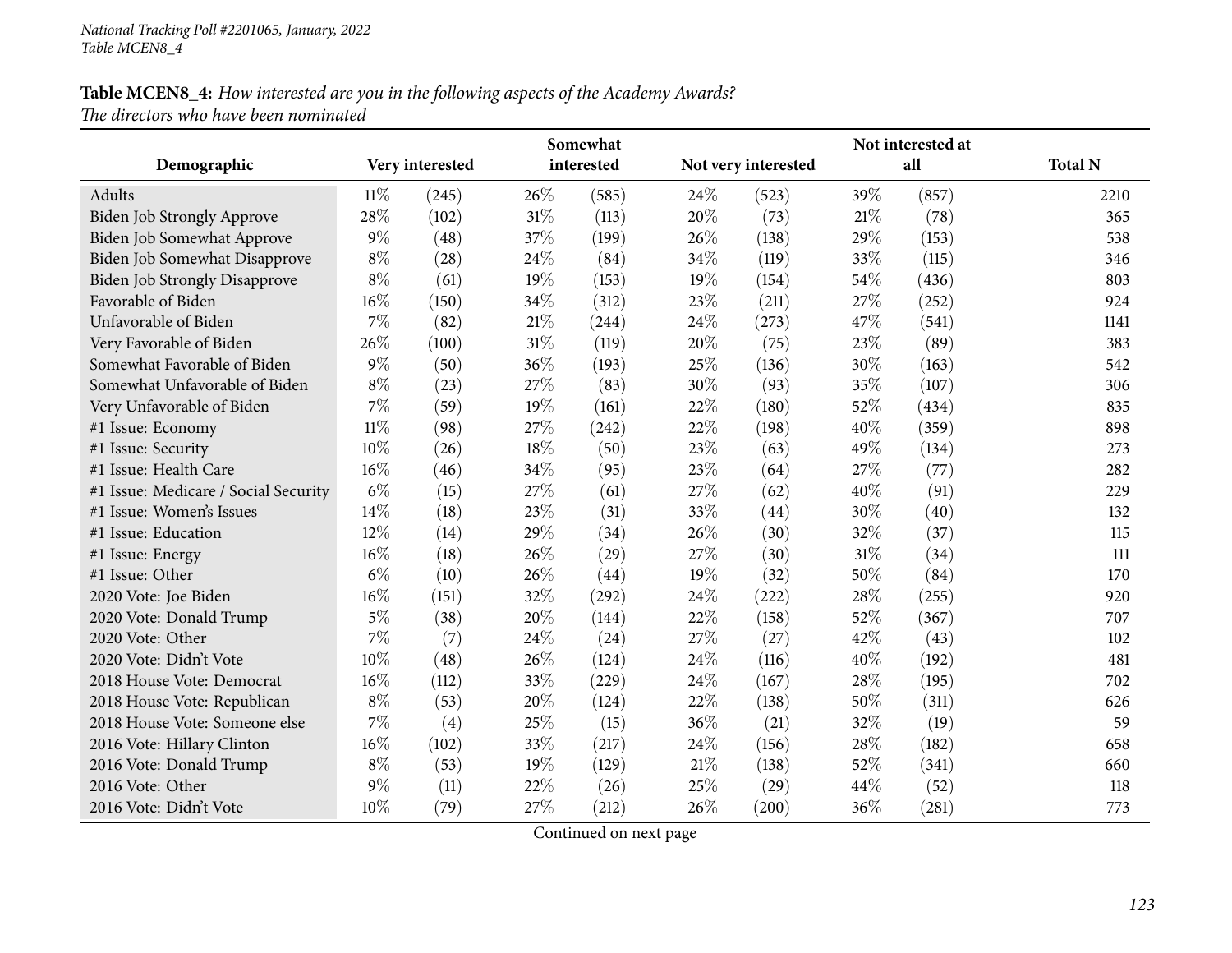| Table MCEN8_4: How interested are you in the following aspects of the Academy Awards? |  |
|---------------------------------------------------------------------------------------|--|
| The directors who have been nominated                                                 |  |

|                     |        |                 |        | Somewhat   |        |                     |        | Not interested at |                |
|---------------------|--------|-----------------|--------|------------|--------|---------------------|--------|-------------------|----------------|
| Demographic         |        | Very interested |        | interested |        | Not very interested |        | all               | <b>Total N</b> |
| Adults              | $11\%$ | (245)           | 26\%   | (585)      | $24\%$ | (523)               | 39%    | (857)             | 2210           |
| Voted in 2014: Yes  | $12\%$ | (144)           | 26%    | (315)      | 23\%   | (276)               | 39\%   | (473)             | 1208           |
| Voted in 2014: No   | $10\%$ | (101)           | 27\%   | (269)      | 25\%   | (247)               | 38%    | (384)             | 1002           |
| 4-Region: Northeast | $11\%$ | (42)            | 28\%   | (110)      | 22%    | (87)                | 39%    | (156)             | 395            |
| 4-Region: Midwest   | $9\%$  | (42)            | 25\%   | (117)      | $24\%$ | (111)               | 42\%   | (195)             | 464            |
| 4-Region: South     | $10\%$ | (85)            | 26\%   | (215)      | 24\%   | (196)               | $40\%$ | (332)             | 828            |
| 4-Region: West      | $14\%$ | (76)            | 28\%   | (144)      | 25\%   | (129)               | $33\%$ | (174)             | 522            |
| Film Fans           | $12\%$ | (234)           | 29\%   | (562)      | 24\%   | (469)               | 34\%   | (654)             | 1920           |
| Avid Film Fans      | 24%    | (162)           | $36\%$ | (237)      | $18\%$ | (119)               | 22%    | (148)             | 665            |
| Casual Film Fans    | $6\%$  | (72)            | 26\%   | (325)      | 28\%   | (351)               | 40%    | (506)             | 1254           |
| TV Fans             | $12\%$ | (238)           | 28\%   | (556)      | $24\%$ | (490)               | $36\%$ | (718)             | 2002           |
| Casual TV Fans      | $8\%$  | (88)            | 24\%   | (254)      | $26\%$ | (281)               | 42\%   | (452)             | 1074           |
| Avid TV Fans        | $16\%$ | (150)           | 33\%   | (302)      | 23\%   | (209)               | 29\%   | (266)             | 927            |
| Pop Culture Fans    | 15%    | (200)           | 34\%   | (463)      | 24%    | (327)               | 26%    | (353)             | 1343           |
| Has Watched Oscars  | 32\%   | (148)           | 43\%   | (200)      | $18\%$ | (81)                | 7%     | (33)              | 462            |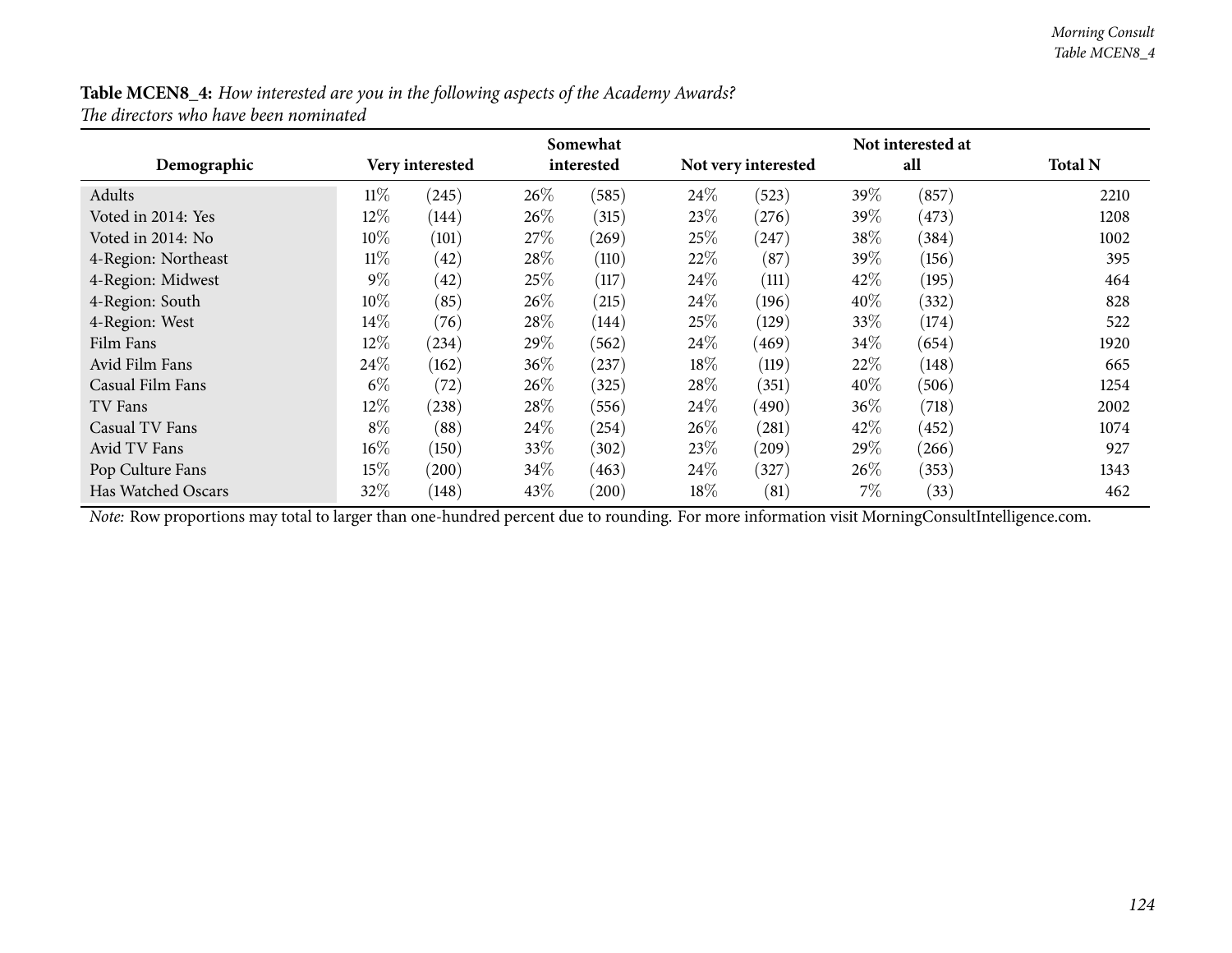|                          |        |                 |        | Somewhat   |        |                     |      | Not interested at |                |
|--------------------------|--------|-----------------|--------|------------|--------|---------------------|------|-------------------|----------------|
| Demographic              |        | Very interested |        | interested |        | Not very interested |      | all               | <b>Total N</b> |
| Adults                   | 11%    | (251)           | 24\%   | (525)      | 24\%   | (540)               | 40%  | (894)             | 2210           |
| Gender: Male             | 12%    | (131)           | 23%    | (245)      | 24\%   | (252)               | 41\% | (438)             | 1067           |
| Gender: Female           | 10%    | (120)           | 24%    | (280)      | 25%    | (288)               | 40%  | (456)             | 1143           |
| Age: 18-34               | 18%    | (116)           | 27%    | (180)      | 23%    | (148)               | 32%  | (214)             | 658            |
| Age: 35-44               | 15%    | (55)            | 27%    | (97)       | 23%    | (83)                | 35%  | (125)             | 359            |
| Age: 45-64               | 7%     | (53)            | 22%    | (164)      | 27%    | (200)               | 45%  | (337)             | 754            |
| Age: 65+                 | $6\%$  | (28)            | 19%    | (83)       | 25%    | (109)               | 50%  | (219)             | 438            |
| GenZers: 1997-2012       | 17%    | (45)            | 28%    | (74)       | 26%    | (70)                | 29%  | (78)              | 267            |
| Millennials: 1981-1996   | 17%    | (108)           | 28%    | (178)      | $21\%$ | (135)               | 34%  | (220)             | 642            |
| GenXers: 1965-1980       | $9\%$  | (51)            | 23%    | (140)      | 26%    | (156)               | 42%  | (250)             | 597            |
| Baby Boomers: 1946-1964  | 7%     | (43)            | $18\%$ | (118)      | 26\%   | (171)               | 49%  | (319)             | 650            |
| PID: Dem (no lean)       | 15%    | (119)           | 30%    | (240)      | 27%    | (216)               | 27%  | (216)             | 792            |
| PID: Ind (no lean)       | 10%    | (72)            | $21\%$ | (160)      | 24\%   | (184)               | 45%  | (338)             | 754            |
| PID: Rep (no lean)       | $9\%$  | (60)            | 19%    | (124)      | $21\%$ | (141)               | 51%  | (340)             | 665            |
| PID/Gender: Dem Men      | 18%    | (65)            | 30%    | (109)      | 26%    | (92)                | 26%  | (94)              | 361            |
| PID/Gender: Dem Women    | 12%    | (54)            | $31\%$ | (132)      | 29%    | (123)               | 28%  | (122)             | 431            |
| PID/Gender: Ind Men      | 10%    | (35)            | 18%    | (66)       | 26%    | (92)                | 46%  | (165)             | 358            |
| PID/Gender: Ind Women    | $9\%$  | (37)            | 24%    | (94)       | 23%    | (92)                | 44%  | (173)             | 395            |
| PID/Gender: Rep Men      | $9\%$  | (31)            | 20%    | (70)       | 20%    | (68)                | 52%  | (179)             | 348            |
| PID/Gender: Rep Women    | $9\%$  | (29)            | 17%    | (54)       | 23%    | (73)                | 51%  | (161)             | 317            |
| Ideo: Liberal (1-3)      | 17%    | (102)           | 27%    | (162)      | 29%    | (179)               | 27%  | (167)             | 609            |
| Ideo: Moderate (4)       | $11\%$ | (61)            | 27%    | (151)      | 29%    | (162)               | 34%  | (191)             | 565            |
| Ideo: Conservative (5-7) | $8\%$  | (56)            | 20%    | (147)      | 20%    | (148)               | 52%  | (387)             | 738            |
| Educ: < College          | $11\%$ | (165)           | 22%    | (334)      | 25%    | (378)               | 42%  | (642)             | 1519           |
| Educ: Bachelors degree   | 13%    | (58)            | 27%    | (120)      | 24%    | (105)               | 36%  | (163)             | 446            |
| Educ: Post-grad          | $11\%$ | (28)            | 29%    | (70)       | 23%    | (57)                | 37%  | (90)              | 245            |
| Income: Under 50k        | $11\%$ | (133)           | 24%    | (283)      | 23%    | (271)               | 41\% | (476)             | 1162           |
| Income: 50k-100k         | 10%    | (70)            | 23%    | (165)      | 26%    | (185)               | 41\% | (294)             | 714            |
| Income: 100k+            | 14%    | (48)            | 23%    | (76)       | 25%    | (84)                | 37%  | (124)             | 334            |
| Ethnicity: White         | 10%    | (165)           | 22%    | (389)      | 25%    | (425)               | 43%  | (751)             | 1730           |
| Ethnicity: Hispanic      | 16%    | (56)            | 26%    | (90)       | 23%    | (80)                | 36%  | (125)             | 351            |

**Table MCEN8\_5:** How interested are you in the following aspects of the Academy Awards? *The cinematography/production design/costume design that has been nominated*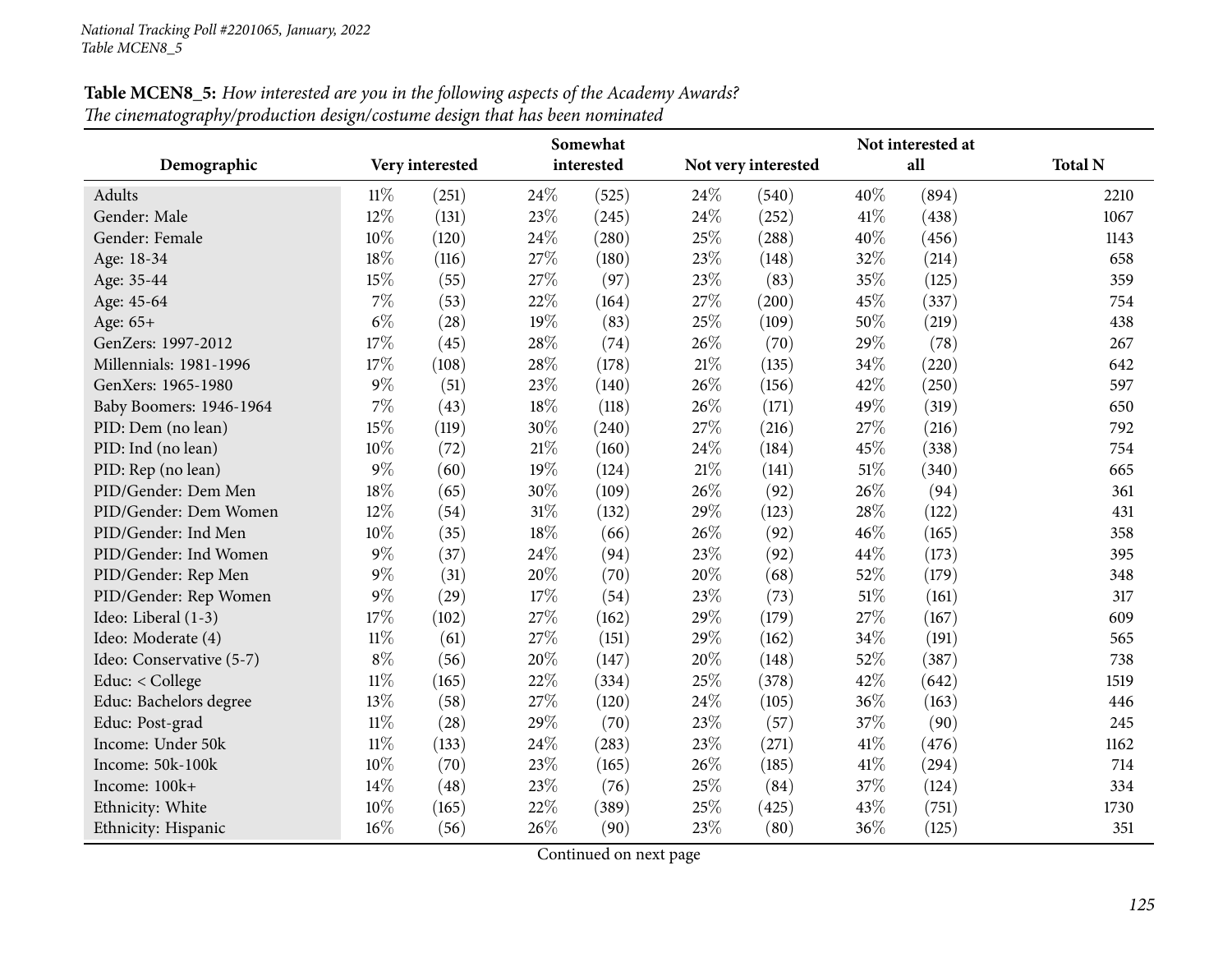|                                   |        |                 |     | Somewhat   |        |                     |      | Not interested at |                |
|-----------------------------------|--------|-----------------|-----|------------|--------|---------------------|------|-------------------|----------------|
| Demographic                       |        | Very interested |     | interested |        | Not very interested |      | all               | <b>Total N</b> |
| Adults                            | $11\%$ | (251)           | 24% | (525)      | 24%    | (540)               | 40%  | (894)             | 2210           |
| Ethnicity: Black                  | 21\%   | (58)            | 33% | (90)       | 21%    | (57)                | 26%  | (71)              | 276            |
| Ethnicity: Other                  | 14%    | (28)            | 22% | (45)       | 29%    | (59)                | 35%  | (72)              | 205            |
| All Christian                     | $8\%$  | (76)            | 24% | (224)      | 25%    | (230)               | 43%  | (402)             | 932            |
| All Non-Christian                 | 25%    | (27)            | 22% | (23)       | $21\%$ | (22)                | 32%  | (34)              | 106            |
| Atheist                           | 14%    | (17)            | 26% | (30)       | 26%    | (31)                | 34%  | (39)              | 116            |
| Agnostic/Nothing in particular    | $11\%$ | (70)            | 22% | (145)      | 25%    | (163)               | 43%  | (283)             | 662            |
| Something Else                    | $16\%$ | (61)            | 26% | (103)      | 24%    | (94)                | 34%  | (136)             | 393            |
| Religious Non-Protestant/Catholic | 22%    | (28)            | 23% | (30)       | 19%    | (25)                | 36%  | (47)              | 130            |
| Evangelical                       | 13%    | (70)            | 27% | (146)      | 21%    | (116)               | 39%  | (215)             | 547            |
| Non-Evangelical                   | $8\%$  | (62)            | 23% | (170)      | 28%    | (203)               | 41\% | (303)             | 738            |
| Community: Urban                  | 17%    | (104)           | 30% | (183)      | $21\%$ | (129)               | 32%  | (195)             | 612            |
| Community: Suburban               | $9\%$  | (96)            | 24% | (244)      | 28\%   | (284)               | 39%  | (404)             | 1028           |
| Community: Rural                  | $9\%$  | (50)            | 17% | (97)       | 22%    | (127)               | 52%  | (296)             | 570            |
| Employ: Private Sector            | 14%    | (100)           | 23% | (165)      | 23\%   | (167)               | 39%  | (280)             | 712            |
| <b>Employ: Government</b>         | 12%    | (17)            | 28% | (39)       | 26%    | (36)                | 35%  | (49)              | 141            |
| Employ: Self-Employed             | 17%    | (35)            | 35% | (72)       | 18%    | (37)                | 30%  | (63)              | 206            |
| Employ: Homemaker                 | 10%    | (14)            | 22% | (31)       | 25%    | (35)                | 43%  | (59)              | 139            |
| Employ: Student                   | $11\%$ | (8)             | 30% | (22)       | 35%    | (26)                | 23%  | (17)              | 73             |
| Employ: Retired                   | $6\%$  | (30)            | 18% | (84)       | 27%    | (130)               | 49%  | (232)             | 476            |
| Employ: Unemployed                | $11\%$ | (31)            | 25% | (74)       | 25%    | (72)                | 40%  | (116)             | 293            |
| Employ: Other                     | $9\%$  | (15)            | 22% | (37)       | 22%    | (38)                | 47%  | (79)              | 170            |
| Military HH: Yes                  | 10%    | (32)            | 19% | (61)       | 25%    | (81)                | 46%  | (146)             | 321            |
| Military HH: No                   | 12%    | (219)           | 25% | (463)      | 24%    | (459)               | 40%  | (748)             | 1889           |
| RD/WT: Right Direction            | 17%    | (115)           | 33% | (225)      | 25%    | (174)               | 25%  | (169)             | 683            |
| RD/WT: Wrong Track                | $9\%$  | (136)           | 20% | (299)      | 24%    | (366)               | 47%  | (725)             | 1527           |
| Biden Job Approve                 | 17%    | (152)           | 32% | (287)      | 26%    | (231)               | 26%  | (234)             | 904            |
| Biden Job Disapprove              | $8\%$  | (86)            | 18% | (205)      | 24\%   | (275)               | 51%  | (584)             | 1150           |

Table MCEN8\_5: How interested are you in the following aspects of the Academy Awards? *The cinematography/production design/costume design that has been nominated*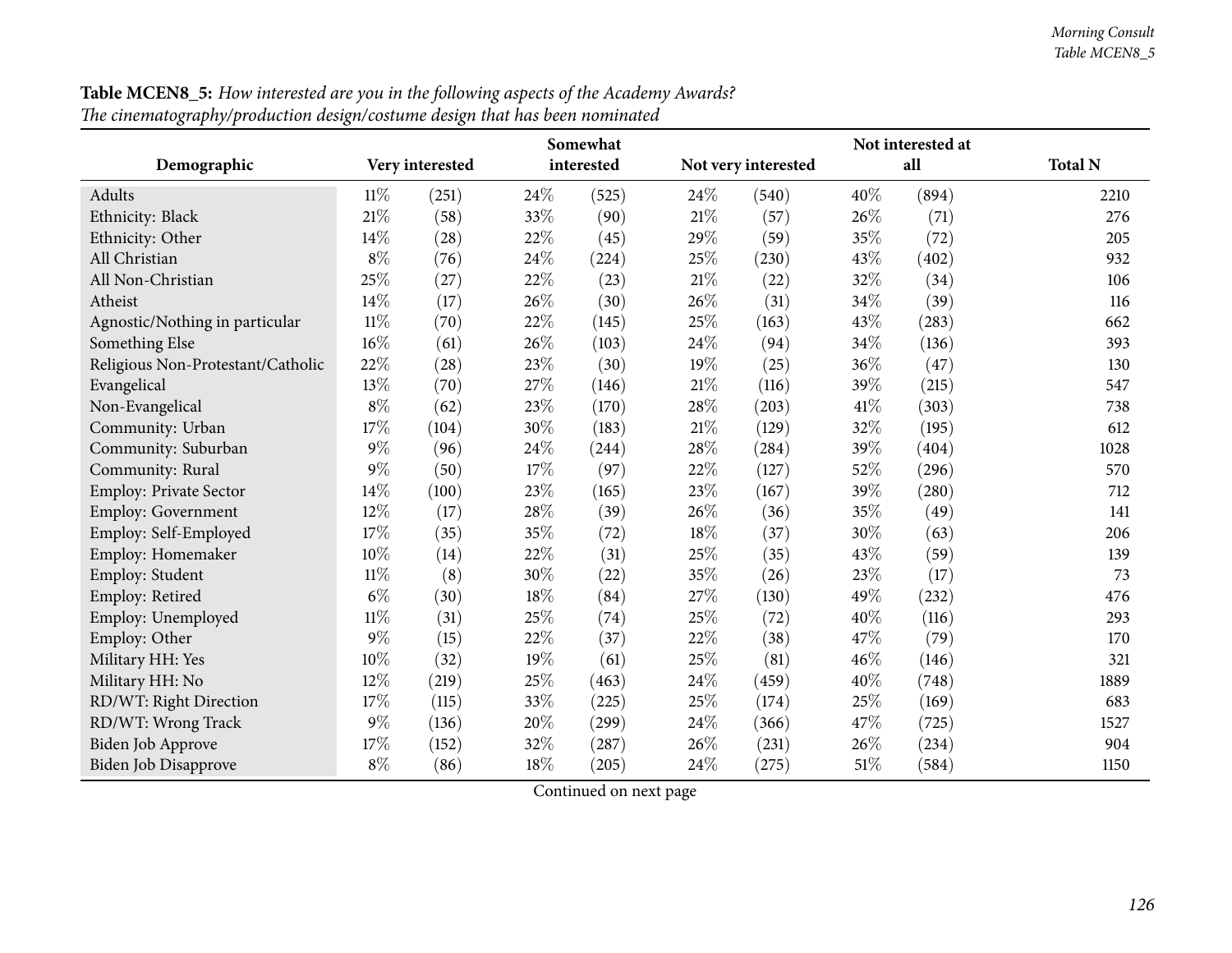| <b>Table MCEN8_5:</b> How interested are you in the following aspects of the Academy Awards? |
|----------------------------------------------------------------------------------------------|
| The cinematography/production design/costume design that has been nominated                  |

|                                      |        |                 |        | Somewhat   |      |                     |      | Not interested at |                |
|--------------------------------------|--------|-----------------|--------|------------|------|---------------------|------|-------------------|----------------|
| Demographic                          |        | Very interested |        | interested |      | Not very interested |      | all               | <b>Total N</b> |
| Adults                               | $11\%$ | (251)           | 24\%   | (525)      | 24\% | (540)               | 40%  | (894)             | 2210           |
| Biden Job Strongly Approve           | 24%    | (89)            | 30%    | (108)      | 22%  | (80)                | 24\% | (88)              | 365            |
| Biden Job Somewhat Approve           | 12%    | (63)            | 33%    | (179)      | 28%  | (151)               | 27%  | (146)             | 538            |
| Biden Job Somewhat Disapprove        | $7\%$  | (23)            | 25%    | (88)       | 33%  | (116)               | 35%  | (120)             | 346            |
| <b>Biden Job Strongly Disapprove</b> | $8\%$  | (64)            | 15%    | (117)      | 20%  | (159)               | 58%  | (464)             | 803            |
| Favorable of Biden                   | 16%    | (145)           | $31\%$ | (287)      | 26%  | (239)               | 27%  | (253)             | 924            |
| Unfavorable of Biden                 | $8\%$  | (86)            | 18%    | (204)      | 24%  | (276)               | 50%  | (575)             | 1141           |
| Very Favorable of Biden              | 24\%   | (92)            | 27%    | (104)      | 24\% | (91)                | 25%  | (96)              | 383            |
| Somewhat Favorable of Biden          | 10%    | (53)            | 34%    | (183)      | 27%  | (148)               | 29%  | (157)             | 542            |
| Somewhat Unfavorable of Biden        | 7%     | (21)            | 27%    | (81)       | 30%  | (93)                | 36%  | (111)             | 306            |
| Very Unfavorable of Biden            | $8\%$  | (65)            | 15%    | (123)      | 22%  | (183)               | 56%  | (464)             | 835            |
| #1 Issue: Economy                    | 13%    | (115)           | 23%    | (203)      | 23%  | (206)               | 42%  | (374)             | 898            |
| #1 Issue: Security                   | 10%    | (27)            | 15%    | (41)       | 22%  | (60)                | 53%  | (145)             | 273            |
| #1 Issue: Health Care                | 13%    | (37)            | 31%    | (88)       | 27%  | (77)                | 29%  | (81)              | 282            |
| #1 Issue: Medicare / Social Security | $7\%$  | (17)            | 17%    | (40)       | 35%  | (80)                | 41\% | (93)              | 229            |
| #1 Issue: Women's Issues             | $10\%$ | (14)            | 35%    | (46)       | 25%  | (33)                | 30%  | (40)              | 132            |
| #1 Issue: Education                  | 13%    | (15)            | 26%    | (30)       | 28%  | (32)                | 33%  | (37)              | 115            |
| #1 Issue: Energy                     | 15\%   | (17)            | 25%    | (27)       | 26%  | (28)                | 34%  | (38)              | 111            |
| #1 Issue: Other                      | $6\%$  | (10)            | 29%    | (50)       | 14\% | (25)                | 51%  | (86)              | 170            |
| 2020 Vote: Joe Biden                 | 15\%   | (136)           | 29%    | (271)      | 28%  | (256)               | 28%  | (258)             | 920            |
| 2020 Vote: Donald Trump              | $8\%$  | (58)            | 16%    | (112)      | 21%  | (151)               | 55%  | (386)             | 707            |
| 2020 Vote: Other                     | 11%    | (11)            | 18%    | (18)       | 25%  | (25)                | 47%  | (48)              | 102            |
| 2020 Vote: Didn't Vote               | $9\%$  | (46)            | 26%    | (123)      | 23%  | (109)               | 42%  | (203)             | 481            |
| 2018 House Vote: Democrat            | 13%    | (94)            | 30%    | (208)      | 28%  | (200)               | 29%  | (201)             | 702            |
| 2018 House Vote: Republican          | $10\%$ | (62)            | 17%    | (106)      | 22%  | (135)               | 52%  | (324)             | 626            |
| 2018 House Vote: Someone else        | $4\%$  | (3)             | 27%    | (16)       | 36%  | (22)                | 33%  | (19)              | 59             |
| 2016 Vote: Hillary Clinton           | 14\%   | (90)            | 29%    | (194)      | 29%  | (192)               | 28%  | (182)             | 658            |
| 2016 Vote: Donald Trump              | $8\%$  | (55)            | 16%    | (105)      | 21%  | (139)               | 55%  | (362)             | 660            |
| 2016 Vote: Other                     | 10%    | (12)            | 23%    | (27)       | 19%  | (23)                | 48%  | (56)              | 118            |
| 2016 Vote: Didn't Vote               | 12%    | (94)            | 26%    | (198)      | 24%  | (187)               | 38%  | (294)             | 773            |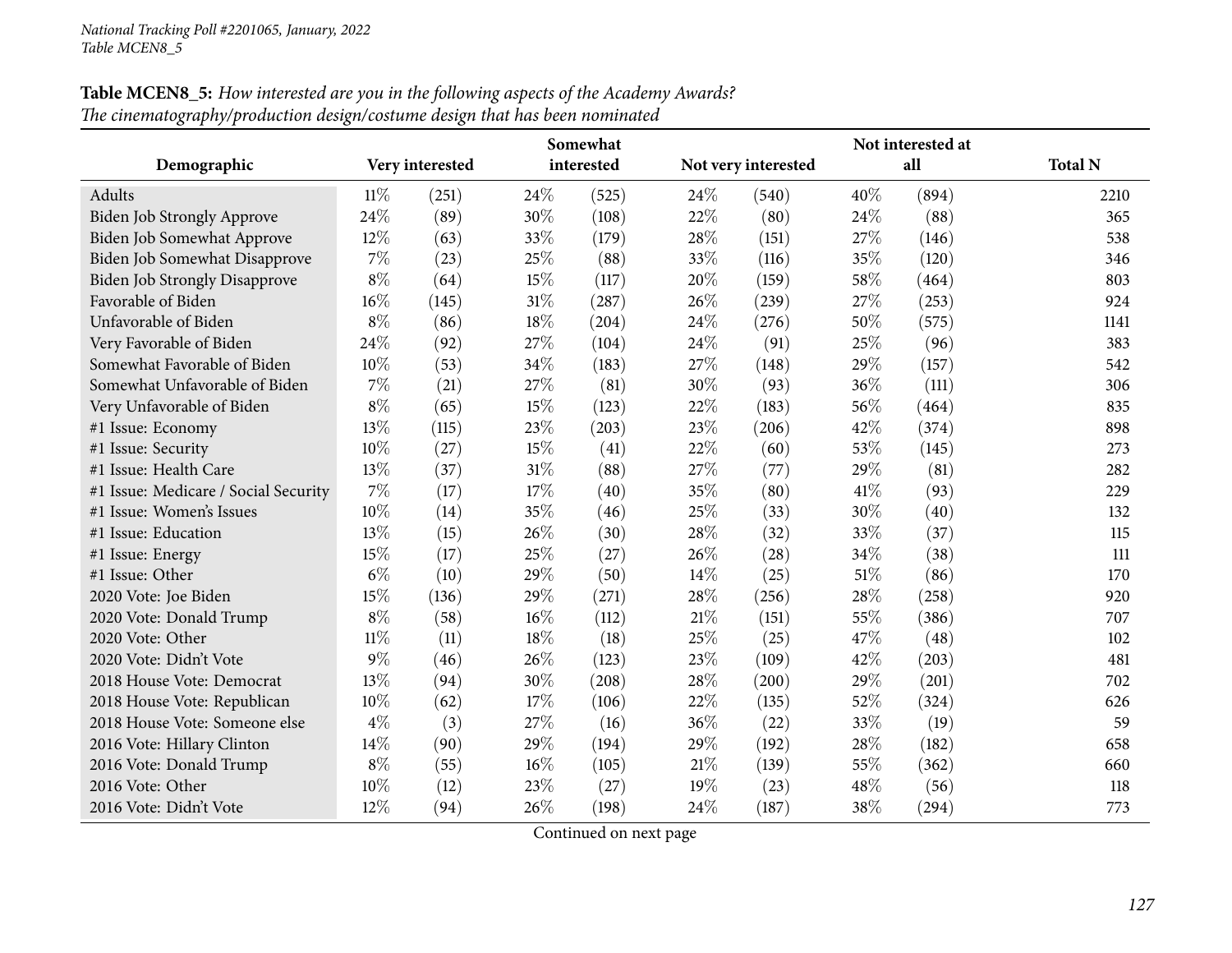|                     |        |                 |        | Somewhat   |      |                     |       | Not interested at |                |
|---------------------|--------|-----------------|--------|------------|------|---------------------|-------|-------------------|----------------|
| Demographic         |        | Very interested |        | interested |      | Not very interested |       | all               | <b>Total N</b> |
| Adults              | $11\%$ | (251)           | 24\%   | (525)      | 24\% | (540)               | 40%   | (894)             | 2210           |
| Voted in 2014: Yes  | $12\%$ | (141)           | 22%    | (268)      | 25\% | (305)               | 41%   | (495)             | 1208           |
| Voted in 2014: No   | $11\%$ | (110)           | 26\%   | (257)      | 24\% | (236)               | 40%   | (400)             | 1002           |
| 4-Region: Northeast | $11\%$ | (44)            | 21\%   | (84)       | 28\% | (112)               | 39\%  | (155)             | 395            |
| 4-Region: Midwest   | $7\%$  | (34)            | 24\%   | (110)      | 28%  | (128)               | 41\%  | (192)             | 464            |
| 4-Region: South     | $12\%$ | (101)           | 23\%   | (188)      | 22%  | (183)               | 43%   | (356)             | 828            |
| 4-Region: West      | 14\%   | (72)            | 27\%   | (142)      | 22%  | (117)               | 36%   | (191)             | 522            |
| Film Fans           | 13\%   | (241)           | 26\%   | (495)      | 25\% | (488)               | 36%   | (696)             | 1920           |
| Avid Film Fans      | 22%    | (149)           | 33\%   | (219)      | 20%  | (133)               | 25%   | (164)             | 665            |
| Casual Film Fans    | $7\%$  | (91)            | 22%    | (276)      | 28\% | (355)               | 42\%  | (532)             | 1254           |
| TV Fans             | $12\%$ | (234)           | 25\%   | (504)      | 25%  | (505)               | 38%   | (759)             | 2002           |
| Casual TV Fans      | $9\%$  | (93)            | 23\%   | (247)      | 25\% | (271)               | 43%   | (464)             | 1074           |
| Avid TV Fans        | 15%    | (142)           | 28\%   | (257)      | 25%  | (234)               | 32%   | (295)             | 927            |
| Pop Culture Fans    | 15%    | (207)           | $31\%$ | (416)      | 26%  | (343)               | 28\%  | (376)             | 1343           |
| Has Watched Oscars  | 29%    | (135)           | 40%    | (185)      | 22%  | (100)               | $9\%$ | (43)              | 462            |

| <b>Table MCEN8_5:</b> How interested are you in the following aspects of the Academy Awards? |
|----------------------------------------------------------------------------------------------|
| The cinematography/production design/costume design that has been nominated                  |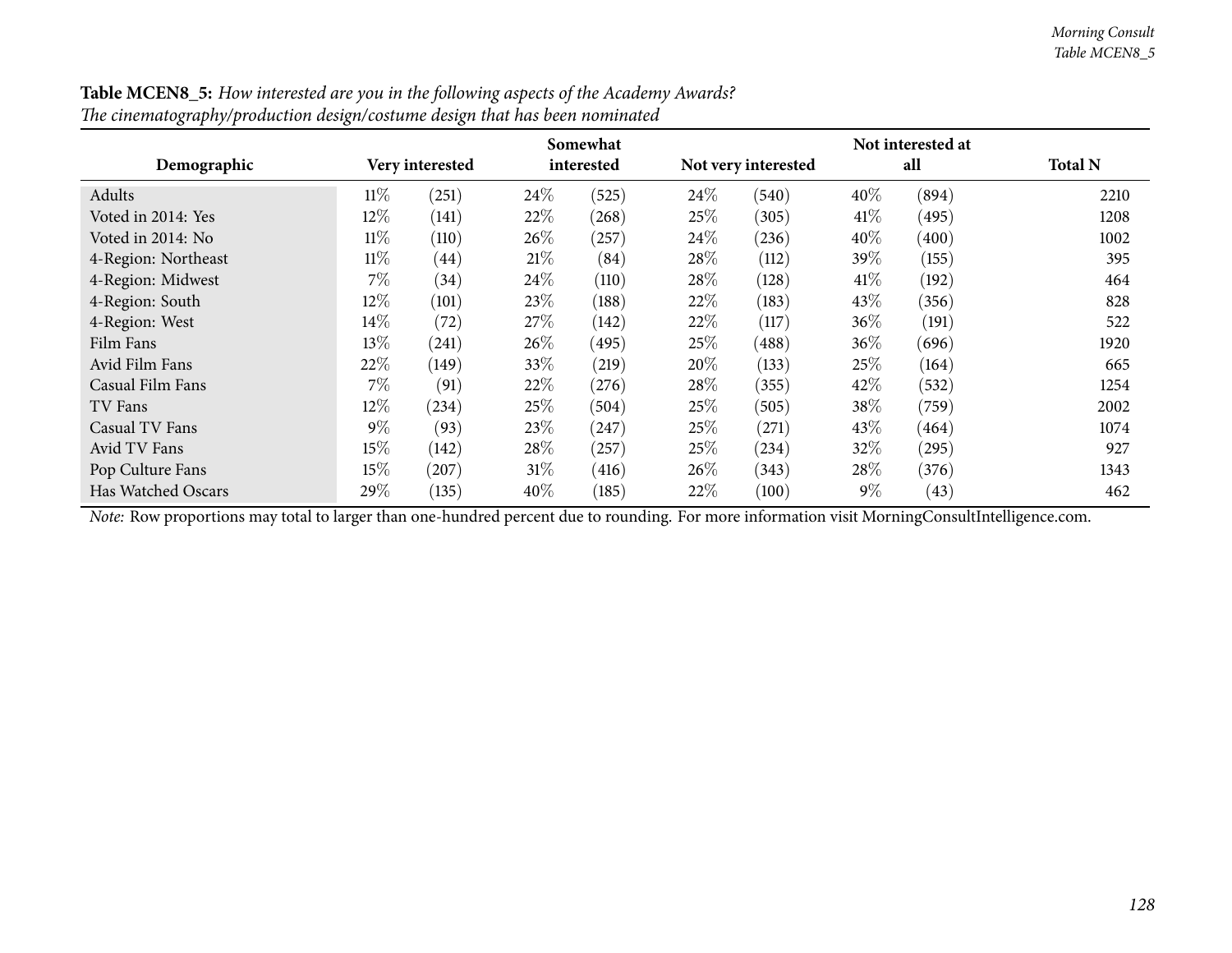# Table MCEN8\_6: How interested are you in the following aspects of the Academy Awards? *The fashion*

|                          | Somewhat |                 |     |            |     |                     |        | Not interested at |                |
|--------------------------|----------|-----------------|-----|------------|-----|---------------------|--------|-------------------|----------------|
| Demographic              |          | Very interested |     | interested |     | Not very interested |        | all               | <b>Total N</b> |
| Adults                   | 14\%     | (304)           | 25% | (553)      | 19% | (419)               | 42%    | (935)             | 2210           |
| Gender: Male             | 10%      | (107)           | 20% | (212)      | 22% | (237)               | 48\%   | (510)             | 1067           |
| Gender: Female           | 17%      | (197)           | 30% | (340)      | 16% | (181)               | 37%    | (425)             | 1143           |
| Age: 18-34               | 18%      | (121)           | 26% | (169)      | 22% | (142)               | 34%    | (226)             | 658            |
| Age: 35-44               | 16%      | (56)            | 27% | (99)       | 17% | (60)                | 40%    | (145)             | 359            |
| Age: 45-64               | 11%      | (85)            | 26% | (196)      | 17% | (131)               | 45%    | (342)             | 754            |
| Age: 65+                 | 10%      | (42)            | 20% | (89)       | 20% | (86)                | 51\%   | (221)             | 438            |
| GenZers: 1997-2012       | 20%      | (55)            | 26% | (69)       | 22% | (60)                | $31\%$ | (84)              | 267            |
| Millennials: 1981-1996   | 17%      | (110)           | 26% | (167)      | 19% | (120)               | 38%    | (245)             | 642            |
| GenXers: 1965-1980       | 12%      | (71)            | 27% | (160)      | 19% | (111)               | 43%    | (255)             | 597            |
| Baby Boomers: 1946-1964  | 10%      | (67)            | 22% | (144)      | 18% | (119)               | 49%    | (321)             | 650            |
| PID: Dem (no lean)       | 19%      | (153)           | 32% | (256)      | 20% | (159)               | 28%    | (224)             | 792            |
| PID: Ind (no lean)       | 10%      | (79)            | 22% | (163)      | 20% | (154)               | 47%    | (358)             | 754            |
| PID: Rep (no lean)       | $11\%$   | (72)            | 20% | (134)      | 16% | (106)               | 53%    | (352)             | 665            |
| PID/Gender: Dem Men      | 17%      | (62)            | 26% | (92)       | 25% | (91)                | 32%    | (115)             | 361            |
| PID/Gender: Dem Women    | 21%      | (90)            | 38% | (163)      | 16% | (67)                | 25%    | (110)             | 431            |
| PID/Gender: Ind Men      | $6\%$    | (20)            | 17% | (61)       | 24% | (86)                | 53%    | (191)             | 358            |
| PID/Gender: Ind Women    | 15%      | (59)            | 26% | (102)      | 17% | (68)                | 42%    | (166)             | 395            |
| PID/Gender: Rep Men      | 7%       | (25)            | 17% | (59)       | 17% | (60)                | 59%    | (204)             | 348            |
| PID/Gender: Rep Women    | 15%      | (47)            | 24% | (75)       | 14% | (46)                | 47%    | (149)             | 317            |
| Ideo: Liberal (1-3)      | 21%      | (127)           | 27% | (163)      | 20% | (125)               | 32%    | (194)             | 609            |
| Ideo: Moderate (4)       | 13%      | (74)            | 30% | (169)      | 22% | (126)               | 35%    | (196)             | 565            |
| Ideo: Conservative (5-7) | 10%      | (76)            | 21% | (152)      | 15% | (114)               | 54%    | (396)             | 738            |
| Educ: < College          | 13%      | (190)           | 24% | (367)      | 19% | (290)               | 44%    | (671)             | 1519           |
| Educ: Bachelors degree   | 18%      | (80)            | 26% | (116)      | 19% | (84)                | 37%    | (166)             | 446            |
| Educ: Post-grad          | 14%      | (34)            | 28% | (70)       | 18% | (45)                | 40%    | (97)              | 245            |
| Income: Under 50k        | 13%      | (157)           | 24% | (276)      | 19% | (220)               | 44%    | (509)             | 1162           |
| Income: 50k-100k         | 13%      | (93)            | 29% | (206)      | 17% | (120)               | 41\%   | (295)             | 714            |
| Income: 100k+            | 16%      | (54)            | 21% | (71)       | 23% | (78)                | 39%    | (131)             | 334            |
| Ethnicity: White         | 12%      | (204)           | 24% | (407)      | 19% | (326)               | 46%    | (792)             | 1730           |
| Ethnicity: Hispanic      | 18%      | (62)            | 29% | (102)      | 17% | (59)                | 36%    | (128)             | 351            |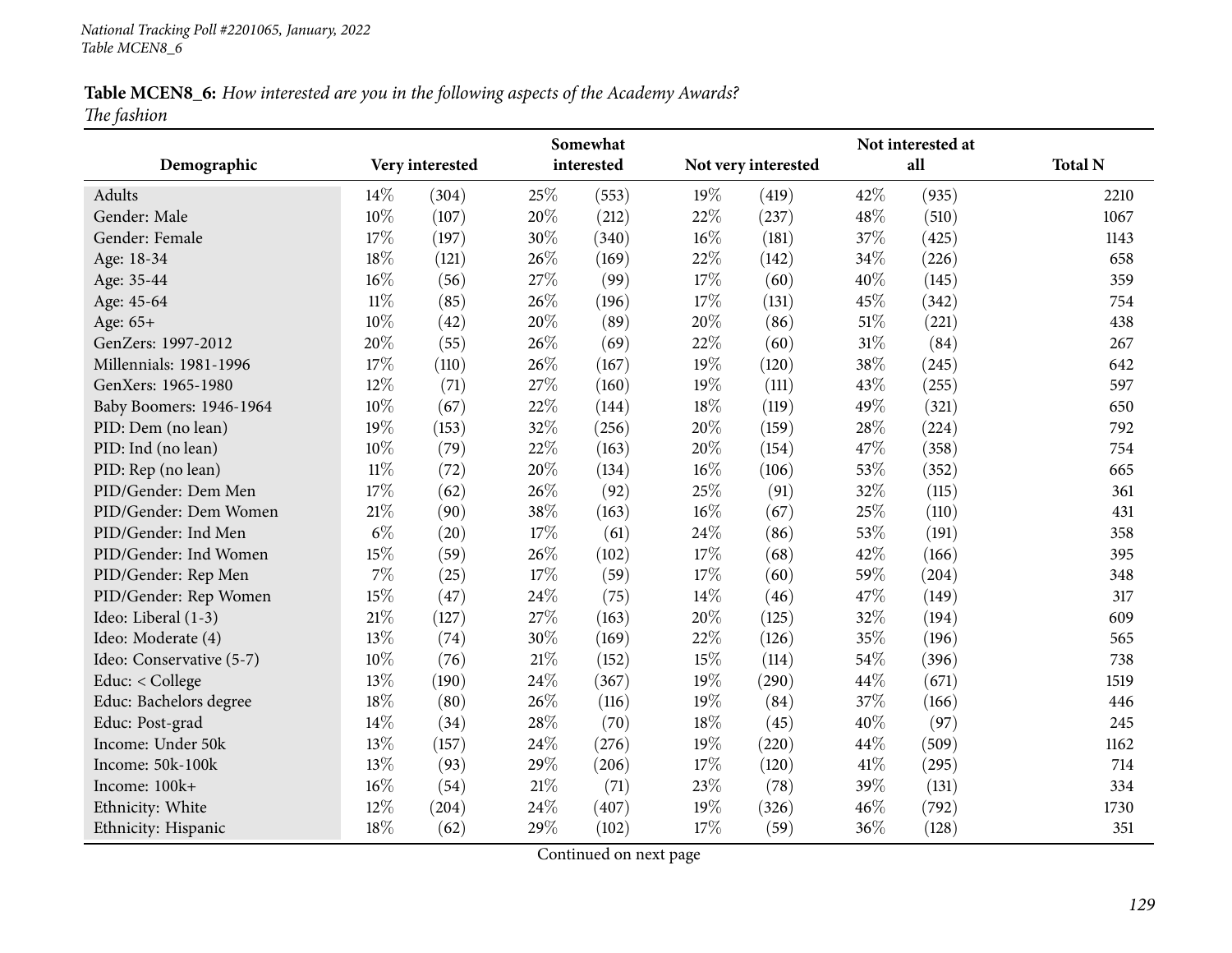Table MCEN8\_6: How interested are you in the following aspects of the Academy Awards? *The fashion*

|                                   |        |                 |        | Somewhat   |        |                     |      | Not interested at |                |
|-----------------------------------|--------|-----------------|--------|------------|--------|---------------------|------|-------------------|----------------|
| Demographic                       |        | Very interested |        | interested |        | Not very interested |      | all               | <b>Total N</b> |
| Adults                            | 14\%   | (304)           | 25\%   | (553)      | 19%    | (419)               | 42%  | (935)             | 2210           |
| Ethnicity: Black                  | 27%    | (75)            | 34%    | (94)       | 16%    | (44)                | 23%  | (62)              | 276            |
| Ethnicity: Other                  | 12%    | (25)            | 25%    | (51)       | 24\%   | (49)                | 39%  | (80)              | 205            |
| All Christian                     | 12%    | (114)           | 26%    | (244)      | 18%    | (168)               | 44%  | (406)             | 932            |
| All Non-Christian                 | 25%    | (27)            | 27%    | (29)       | 18%    | (19)                | 30%  | (32)              | 106            |
| Atheist                           | $8\%$  | (9)             | 22%    | (25)       | 23%    | (26)                | 47%  | (55)              | 116            |
| Agnostic/Nothing in particular    | $13\%$ | (84)            | 23%    | (150)      | 20%    | (131)               | 45%  | (297)             | 662            |
| Something Else                    | 18%    | (70)            | 27%    | (105)      | 19%    | (74)                | 37%  | (145)             | 393            |
| Religious Non-Protestant/Catholic | 22%    | (29)            | 25%    | (33)       | 19%    | (25)                | 33%  | (43)              | 130            |
| Evangelical                       | 17%    | (91)            | 26%    | (142)      | 17%    | (92)                | 41\% | (222)             | 547            |
| Non-Evangelical                   | 12%    | (89)            | 27%    | (197)      | 19%    | (142)               | 42%  | (310)             | 738            |
| Community: Urban                  | 20%    | (122)           | $28\%$ | (172)      | 18%    | (112)               | 34%  | (206)             | 612            |
| Community: Suburban               | 14%    | (143)           | 25%    | (260)      | 21%    | (212)               | 40%  | (414)             | 1028           |
| Community: Rural                  | 7%     | (39)            | $21\%$ | (121)      | 17%    | (95)                | 55%  | (315)             | 570            |
| Employ: Private Sector            | 15%    | (107)           | 26%    | (187)      | 18%    | (126)               | 41\% | (291)             | 712            |
| <b>Employ: Government</b>         | 16%    | (22)            | 29%    | (41)       | 23%    | (32)                | 32%  | (45)              | 141            |
| Employ: Self-Employed             | 23%    | (48)            | 32%    | (66)       | 19%    | (39)                | 26%  | (54)              | 206            |
| Employ: Homemaker                 | 13%    | (18)            | 23%    | (32)       | 19%    | (27)                | 45%  | (63)              | 139            |
| Employ: Student                   | 18%    | (13)            | 30%    | (22)       | 28%    | (21)                | 24%  | (17)              | 73             |
| Employ: Retired                   | $9\%$  | (42)            | 21\%   | (100)      | 19%    | (89)                | 52%  | (245)             | 476            |
| Employ: Unemployed                | 10%    | (29)            | 24%    | (69)       | 21%    | (60)                | 46%  | (134)             | 293            |
| Employ: Other                     | 15%    | (25)            | 21%    | (36)       | 15%    | (25)                | 50%  | (84)              | 170            |
| Military HH: Yes                  | 10%    | (32)            | 24%    | (77)       | 18%    | (58)                | 48%  | (153)             | 321            |
| Military HH: No                   | 14\%   | (272)           | 25%    | (475)      | 19%    | (360)               | 41\% | (782)             | 1889           |
| RD/WT: Right Direction            | 20%    | (138)           | 32%    | (217)      | $21\%$ | (142)               | 27%  | (185)             | 683            |
| RD/WT: Wrong Track                | $11\%$ | (166)           | 22\%   | (335)      | $18\%$ | (276)               | 49%  | (749)             | 1527           |
| <b>Biden Job Approve</b>          | 20%    | (180)           | 31%    | (281)      | 20%    | (184)               | 29%  | (258)             | 904            |
| <b>Biden Job Disapprove</b>       | $9\%$  | (108)           | 20%    | (232)      | 18%    | (210)               | 52%  | (600)             | 1150           |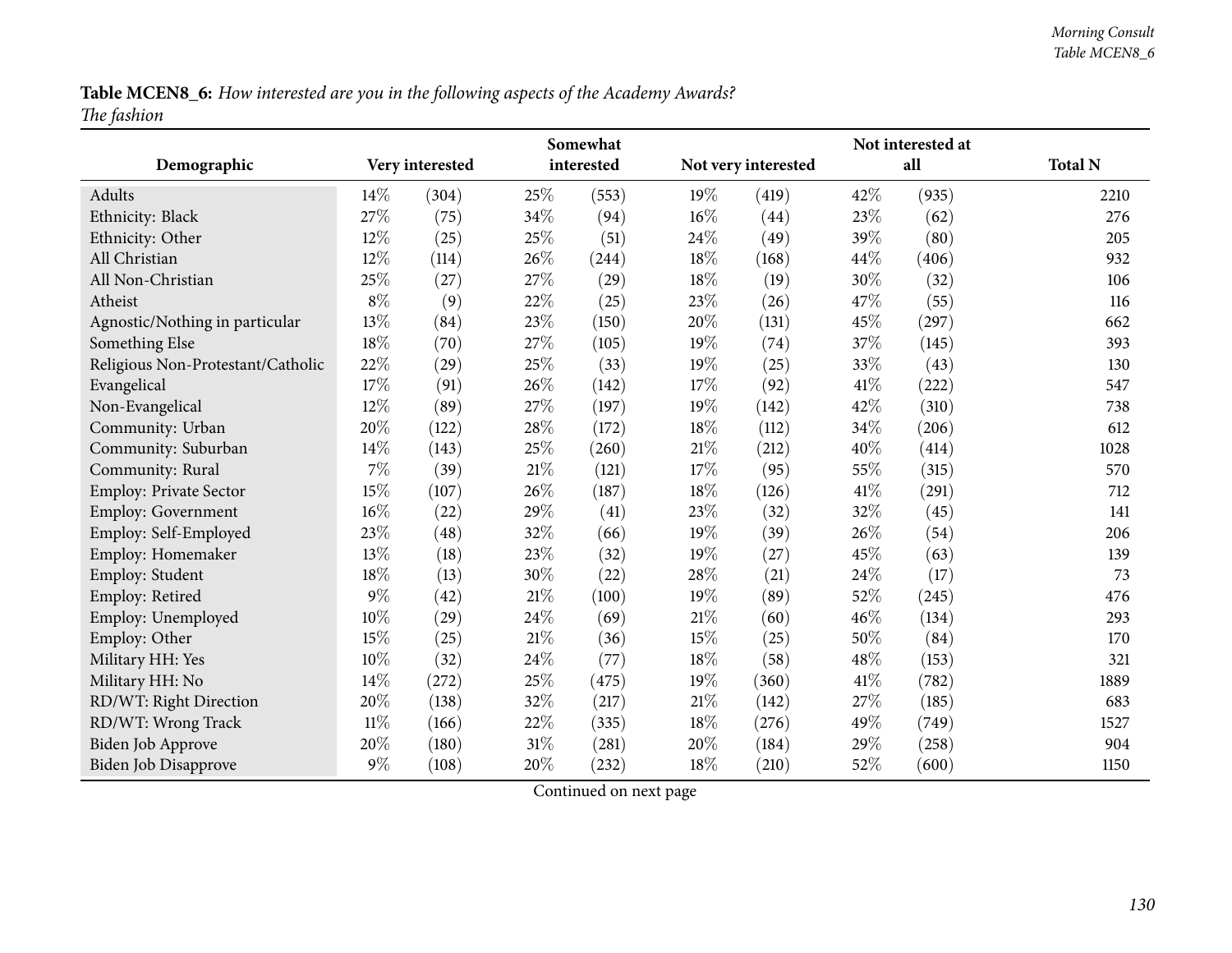# Table MCEN8\_6: How interested are you in the following aspects of the Academy Awards? *The fashion*

|                                      |        |                 |        | Somewhat   |        |                     |     | Not interested at |                |
|--------------------------------------|--------|-----------------|--------|------------|--------|---------------------|-----|-------------------|----------------|
| Demographic                          |        | Very interested |        | interested |        | Not very interested |     | all               | <b>Total N</b> |
| Adults                               | 14%    | (304)           | 25%    | (553)      | 19%    | (419)               | 42% | (935)             | 2210           |
| Biden Job Strongly Approve           | 26%    | (96)            | 30%    | (110)      | 19%    | (68)                | 25% | (92)              | 365            |
| Biden Job Somewhat Approve           | 16%    | (84)            | 32%    | (171)      | 22%    | (116)               | 31% | (166)             | 538            |
| Biden Job Somewhat Disapprove        | 12%    | (42)            | 28%    | (98)       | 24%    | (84)                | 35% | (122)             | 346            |
| <b>Biden Job Strongly Disapprove</b> | $8\%$  | (66)            | 17%    | (134)      | 16%    | (126)               | 59% | (478)             | 803            |
| Favorable of Biden                   | 20%    | (182)           | $31\%$ | (286)      | $20\%$ | (184)               | 30% | (273)             | 924            |
| Unfavorable of Biden                 | $9\%$  | (101)           | 20%    | (233)      | 19%    | (211)               | 52% | (596)             | 1141           |
| Very Favorable of Biden              | 26%    | (98)            | 28%    | (108)      | 20%    | (76)                | 26% | (100)             | 383            |
| Somewhat Favorable of Biden          | 15%    | (84)            | 33%    | (178)      | 20%    | (107)               | 32% | (173)             | 542            |
| Somewhat Unfavorable of Biden        | 12%    | (36)            | 26%    | (81)       | 23%    | (71)                | 38% | (117)             | 306            |
| Very Unfavorable of Biden            | $8\%$  | (65)            | 18%    | (152)      | 17%    | (140)               | 57% | (478)             | 835            |
| #1 Issue: Economy                    | 14%    | (130)           | 24%    | (220)      | 16%    | (147)               | 45% | (401)             | 898            |
| #1 Issue: Security                   | 9%     | (25)            | 23%    | (61)       | 17%    | (46)                | 52% | (141)             | 273            |
| #1 Issue: Health Care                | 15%    | (43)            | 33%    | (94)       | 19%    | (52)                | 33% | (93)              | 282            |
| #1 Issue: Medicare / Social Security | 10%    | (24)            | 22%    | (51)       | 23%    | (53)                | 44% | (101)             | 229            |
| #1 Issue: Women's Issues             | 20%    | (27)            | 30%    | (39)       | 19%    | (26)                | 31% | (41)              | 132            |
| #1 Issue: Education                  | 20%    | (23)            | 27%    | (31)       | 29%    | (33)                | 24% | (28)              | 115            |
| #1 Issue: Energy                     | $11\%$ | (12)            | 25%    | (28)       | 28%    | (31)                | 36% | (40)              | 111            |
| #1 Issue: Other                      | 12%    | (20)            | 17%    | (28)       | 19%    | (32)                | 53% | (90)              | 170            |
| 2020 Vote: Joe Biden                 | 19%    | (175)           | 29%    | (270)      | 21%    | (194)               | 31% | (282)             | 920            |
| 2020 Vote: Donald Trump              | $9\%$  | (62)            | 20%    | (140)      | 16%    | (110)               | 56% | (394)             | 707            |
| 2020 Vote: Other                     | 16%    | (16)            | 16%    | (16)       | 18%    | (18)                | 50% | (51)              | 102            |
| 2020 Vote: Didn't Vote               | $11\%$ | (51)            | 26%    | (126)      | 20%    | (97)                | 43% | (207)             | 481            |
| 2018 House Vote: Democrat            | 18%    | (126)           | 30%    | (212)      | 20%    | (142)               | 32% | (224)             | 702            |
| 2018 House Vote: Republican          | 11%    | (68)            | 18%    | (113)      | 17%    | (107)               | 54% | (338)             | 626            |
| 2018 House Vote: Someone else        | 14%    | (8)             | 22%    | (13)       | 25%    | (15)                | 39% | (23)              | 59             |
| 2016 Vote: Hillary Clinton           | 18%    | (120)           | 30%    | (199)      | 22%    | (143)               | 30% | (196)             | 658            |
| 2016 Vote: Donald Trump              | 10%    | (63)            | 19%    | (127)      | 15%    | (100)               | 56% | (371)             | 660            |
| 2016 Vote: Other                     | 10%    | (12)            | 17%    | (21)       | 20%    | (23)                | 52% | (62)              | 118            |
| 2016 Vote: Didn't Vote               | 14\%   | (108)           | 27%    | (206)      | 20%    | (153)               | 40% | (306)             | 773            |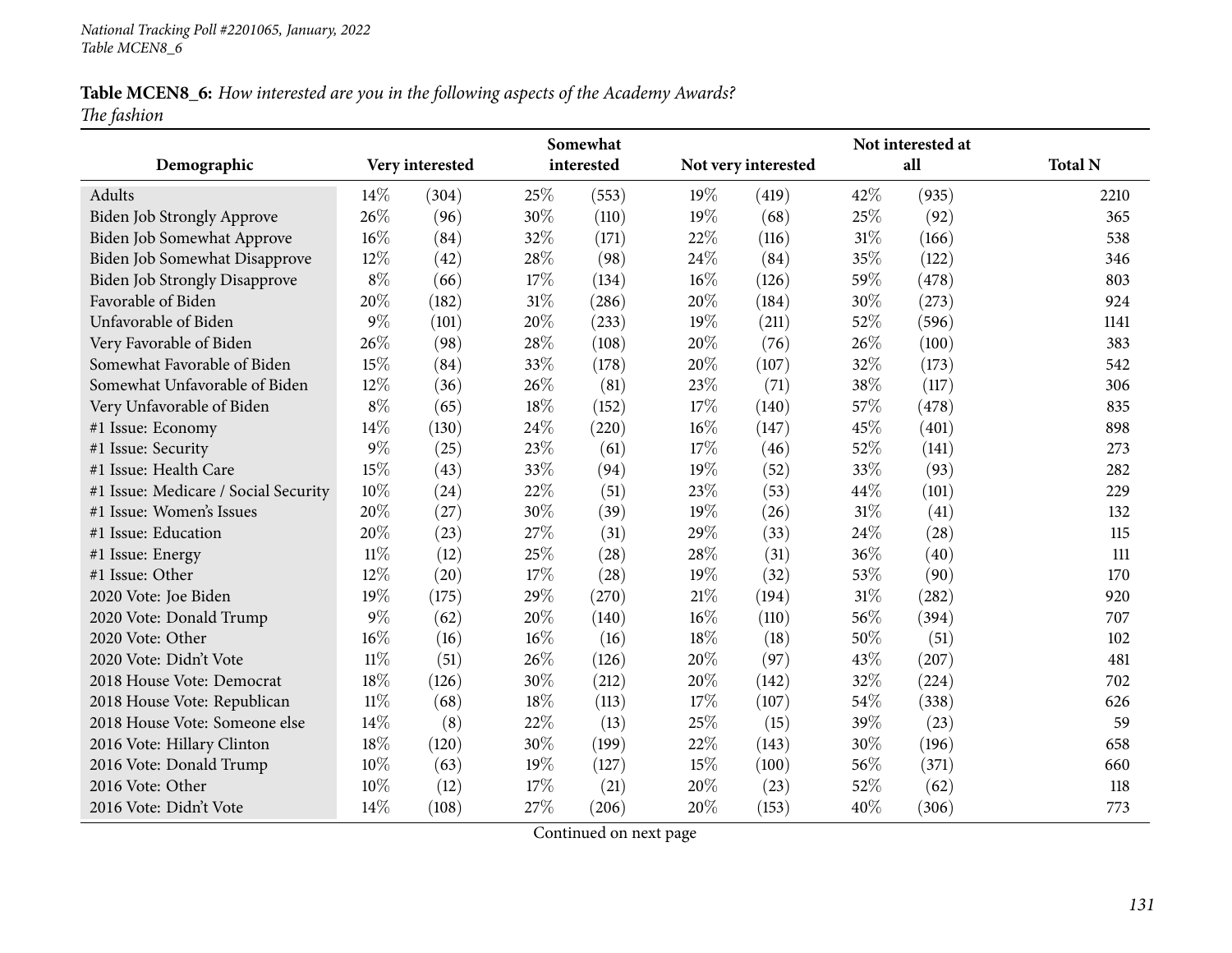Table MCEN8\_6: How interested are you in the following aspects of the Academy Awards? *The fashion*

|                     |        |                 |      | Somewhat   |        |                     |        | Not interested at |                |
|---------------------|--------|-----------------|------|------------|--------|---------------------|--------|-------------------|----------------|
| Demographic         |        | Very interested |      | interested |        | Not very interested |        | all               | <b>Total N</b> |
| Adults              | $14\%$ | (304)           | 25%  | (553)      | $19\%$ | (419)               | 42\%   | (935)             | 2210           |
| Voted in 2014: Yes  | $14\%$ | (170)           | 24\% | (290)      | 18\%   | (219)               | $44\%$ | (529)             | 1208           |
| Voted in 2014: No   | $13\%$ | (134)           | 26%  | (263)      | 20%    | (200)               | 40%    | (405)             | 1002           |
| 4-Region: Northeast | 15%    | (59)            | 25%  | (100)      | $18\%$ | (73)                | 42\%   | (164)             | 395            |
| 4-Region: Midwest   | $11\%$ | (52)            | 24\% | (113)      | 20%    | (92)                | 45\%   | (208)             | 464            |
| 4-Region: South     | 14\%   | (120)           | 24\% | (195)      | 18%    | (151)               | 44%    | (363)             | 828            |
| 4-Region: West      | $14\%$ | (73)            | 28%  | (146)      | 20%    | (104)               | 38\%   | (199)             | 522            |
| Film Fans           | 15%    | (283)           | 27\% | (521)      | $19\%$ | (368)               | 39\%   | (748)             | 1920           |
| Avid Film Fans      | 21%    | (143)           | 30%  | (197)      | $19\%$ | (129)               | 29%    | (196)             | 665            |
| Casual Film Fans    | $11\%$ | (140)           | 26%  | (324)      | 19%    | (238)               | 44\%   | (552)             | 1254           |
| TV Fans             | $14\%$ | $^{'}284)$      | 26%  | (529)      | 20%    | (393)               | 40\%   | (797)             | 2002           |
| Casual TV Fans      | 10%    | (110)           | 24\% | (262)      | 20%    | (213)               | 46%    | (490)             | 1074           |
| Avid TV Fans        | 19%    | (174)           | 29%  | (267)      | $19\%$ | (179)               | $33\%$ | (307)             | 927            |
| Pop Culture Fans    | 19%    | (256)           | 32%  | (426)      | 21%    | (277)               | 29\%   | (383)             | 1343           |
| Has Watched Oscars  | $36\%$ | (167)           | 33\% | (151)      | 23%    | (105)               | $9\%$  | (40)              | 462            |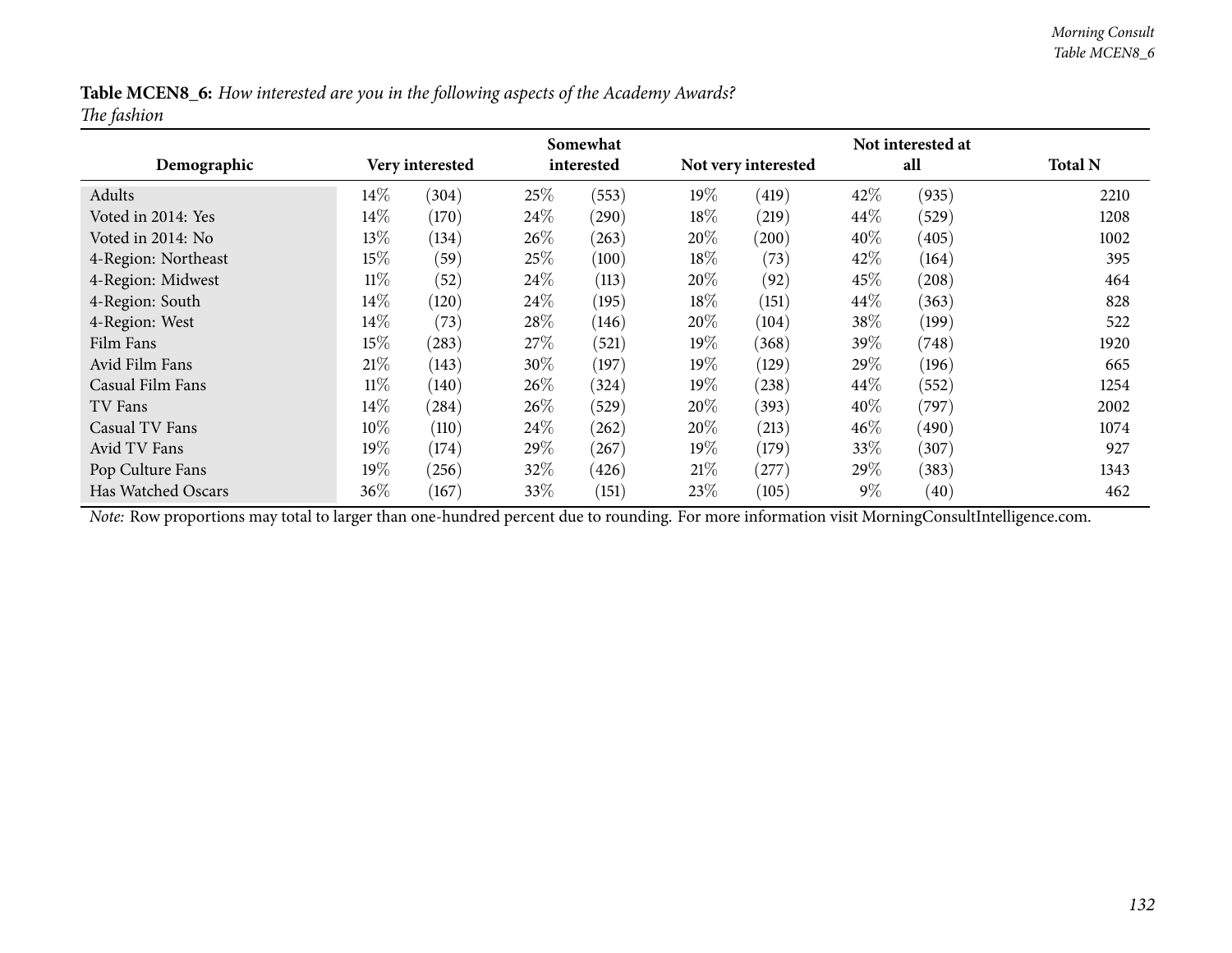#### *National Tracking Poll #2201065, January, <sup>2022</sup> Table MCEN9\_1*

|                       |  |  | Table MCEN9_1: And in general, to what extent are the following a reason why you would consider watching the Academy Awards? |  |
|-----------------------|--|--|------------------------------------------------------------------------------------------------------------------------------|--|
| I like the host $(s)$ |  |  |                                                                                                                              |  |

| Demographic              |        | Major reason |        | Minor reason |        | Not a reason at all | <b>Total N</b> |
|--------------------------|--------|--------------|--------|--------------|--------|---------------------|----------------|
| Adults                   | 27%    | (601)        | 32%    | (697)        | 41\%   | (913)               | 2210           |
| Gender: Male             | 29%    | (306)        | $30\%$ | (321)        | 41\%   | (439)               | 1067           |
| Gender: Female           | 26%    | (294)        | 33%    | (376)        | $41\%$ | (473)               | 1143           |
| Age: 18-34               | 31%    | (205)        | 35%    | (228)        | 34%    | (225)               | 658            |
| Age: 35-44               | 36%    | (130)        | 28\%   | (99)         | 36%    | (130)               | 359            |
| Age: 45-64               | 23%    | (175)        | $32\%$ | (239)        | 45%    | (340)               | 754            |
| Age: 65+                 | $21\%$ | (91)         | 30%    | (130)        | $50\%$ | (217)               | 438            |
| GenZers: 1997-2012       | 30%    | (81)         | 38%    | (103)        | $31\%$ | (83)                | 267            |
| Millennials: 1981-1996   | $34\%$ | (219)        | $30\%$ | (193)        | 36%    | (229)               | 642            |
| GenXers: 1965-1980       | 26%    | (156)        | 29%    | (175)        | 45%    | (267)               | 597            |
| Baby Boomers: 1946-1964  | $21\%$ | (137)        | 33%    | (215)        | 46%    | (299)               | 650            |
| PID: Dem (no lean)       | 36%    | (283)        | $34\%$ | (271)        | 30%    | (238)               | 792            |
| PID: Ind (no lean)       | 22%    | (167)        | 33%    | (247)        | 45%    | (340)               | 754            |
| PID: Rep (no lean)       | 23%    | (150)        | 27\%   | (180)        | 50%    | (335)               | 665            |
| PID/Gender: Dem Men      | 39%    | (140)        | 32%    | (116)        | 29%    | (105)               | 361            |
| PID/Gender: Dem Women    | 33%    | (143)        | 36%    | (155)        | $31\%$ | (133)               | 431            |
| PID/Gender: Ind Men      | 23%    | (82)         | 33%    | (117)        | 45%    | (160)               | 358            |
| PID/Gender: Ind Women    | 22%    | (85)         | 33%    | (130)        | 46%    | (180)               | 395            |
| PID/Gender: Rep Men      | 24\%   | (85)         | 26%    | (89)         | $50\%$ | (174)               | 348            |
| PID/Gender: Rep Women    | $21\%$ | (66)         | 29%    | (91)         | $51\%$ | (160)               | 317            |
| Ideo: Liberal (1-3)      | 37%    | (223)        | 36%    | (220)        | 27%    | (167)               | 609            |
| Ideo: Moderate (4)       | 25%    | (143)        | 37%    | (207)        | 38%    | (215)               | 565            |
| Ideo: Conservative (5-7) | 23%    | (169)        | 28\%   | (206)        | 49%    | (363)               | 738            |
| Educ: < College          | 26%    | (392)        | $30\%$ | (462)        | 44%    | (666)               | 1519           |
| Educ: Bachelors degree   | 30%    | (133)        | 36%    | (159)        | 35%    | (155)               | 446            |
| Educ: Post-grad          | $31\%$ | (76)         | $31\%$ | (76)         | 38%    | (93)                | 245            |
| Income: Under 50k        | 27%    | (309)        | $30\%$ | (353)        | 43%    | (500)               | 1162           |
| Income: 50k-100k         | 26%    | (186)        | 32%    | (227)        | 42%    | (301)               | 714            |
| Income: 100k+            | $32\%$ | (106)        | 35%    | (116)        | $34\%$ | (112)               | 334            |
| Ethnicity: White         | 25%    | (432)        | 32%    | (560)        | 43%    | (737)               | 1730           |
| Ethnicity: Hispanic      | 32%    | (112)        | $31\%$ | (107)        | 38%    | (132)               | 351            |
| Ethnicity: Black         | 40%    | (110)        | 30%    | (82)         | $31\%$ | (84)                | 276            |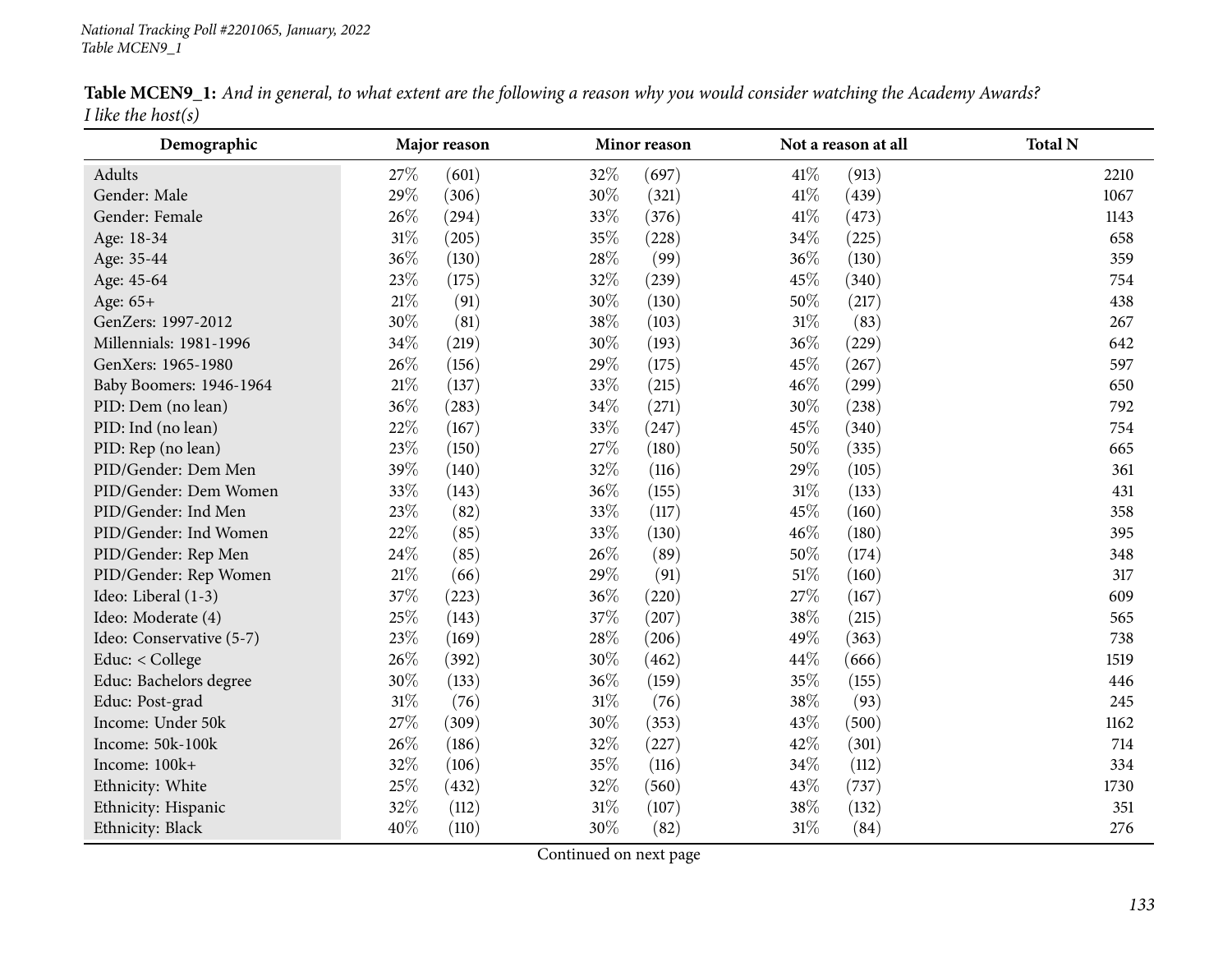|                       |  | Table MCEN9_1: And in general, to what extent are the following a reason why you would consider watching the Academy Awards? |
|-----------------------|--|------------------------------------------------------------------------------------------------------------------------------|
| I like the host $(s)$ |  |                                                                                                                              |

| Demographic                          |      | Major reason |        | Minor reason |        | Not a reason at all | <b>Total N</b> |
|--------------------------------------|------|--------------|--------|--------------|--------|---------------------|----------------|
| Adults                               | 27\% | (601)        | 32%    | (697)        | 41\%   | (913)               | 2210           |
| Ethnicity: Other                     | 29%  | (59)         | 27%    | (55)         | 45%    | (91)                | 205            |
| All Christian                        | 27%  | (247)        | 32%    | (298)        | 42%    | (387)               | 932            |
| All Non-Christian                    | 37%  | (39)         | 35%    | (37)         | 28%    | (30)                | 106            |
| Atheist                              | 36%  | (42)         | 32%    | (37)         | 32%    | (37)                | 116            |
| Agnostic/Nothing in particular       | 23%  | (150)        | 32%    | (211)        | 46%    | (301)               | 662            |
| Something Else                       | 31%  | (122)        | 29%    | (114)        | 40%    | (158)               | 393            |
| Religious Non-Protestant/Catholic    | 36%  | (46)         | 37%    | (49)         | 27%    | (35)                | 130            |
| Evangelical                          | 31%  | (167)        | 28%    | (155)        | $41\%$ | (225)               | 547            |
| Non-Evangelical                      | 26%  | (191)        | 33%    | (241)        | $41\%$ | (306)               | 738            |
| Community: Urban                     | 32%  | (199)        | 32%    | (194)        | 36%    | (219)               | 612            |
| Community: Suburban                  | 28%  | (291)        | 32%    | (327)        | 40%    | (411)               | 1028           |
| Community: Rural                     | 19%  | (111)        | $31\%$ | (176)        | 50%    | (283)               | 570            |
| Employ: Private Sector               | 28%  | (203)        | 33%    | (235)        | 39%    | (275)               | 712            |
| Employ: Government                   | 28%  | (39)         | 39%    | (55)         | 33%    | (47)                | 141            |
| Employ: Self-Employed                | 35%  | (72)         | 36%    | (74)         | 29%    | (61)                | 206            |
| Employ: Homemaker                    | 26%  | (36)         | 28%    | (39)         | 46%    | (64)                | 139            |
| Employ: Student                      | 42%  | (31)         | 37%    | (27)         | $21\%$ | (15)                | 73             |
| Employ: Retired                      | 21%  | (99)         | 30%    | (141)        | 50%    | (237)               | 476            |
| Employ: Unemployed                   | 27%  | (78)         | 27%    | (78)         | 47%    | (137)               | 293            |
| Employ: Other                        | 26%  | (43)         | 28%    | (48)         | 46%    | (78)                | 170            |
| Military HH: Yes                     | 23%  | (74)         | 30%    | (98)         | 47%    | (149)               | 321            |
| Military HH: No                      | 28%  | (527)        | 32%    | (599)        | 40%    | (763)               | 1889           |
| RD/WT: Right Direction               | 37%  | (253)        | 35%    | (241)        | 28%    | (189)               | 683            |
| RD/WT: Wrong Track                   | 23%  | (348)        | 30%    | (455)        | 47%    | (724)               | 1527           |
| Biden Job Approve                    | 35%  | (316)        | 36%    | (323)        | 29%    | (265)               | 904            |
| Biden Job Disapprove                 | 21%  | (242)        | 30%    | (344)        | 49%    | (564)               | 1150           |
| <b>Biden Job Strongly Approve</b>    | 42%  | (152)        | 33%    | (121)        | 25%    | (92)                | 365            |
| Biden Job Somewhat Approve           | 30%  | (164)        | 37%    | (202)        | 32%    | (173)               | 538            |
| Biden Job Somewhat Disapprove        | 28%  | (98)         | 36%    | (124)        | 36%    | (124)               | 346            |
| <b>Biden Job Strongly Disapprove</b> | 18%  | (143)        | 27%    | (220)        | 55%    | (440)               | 803            |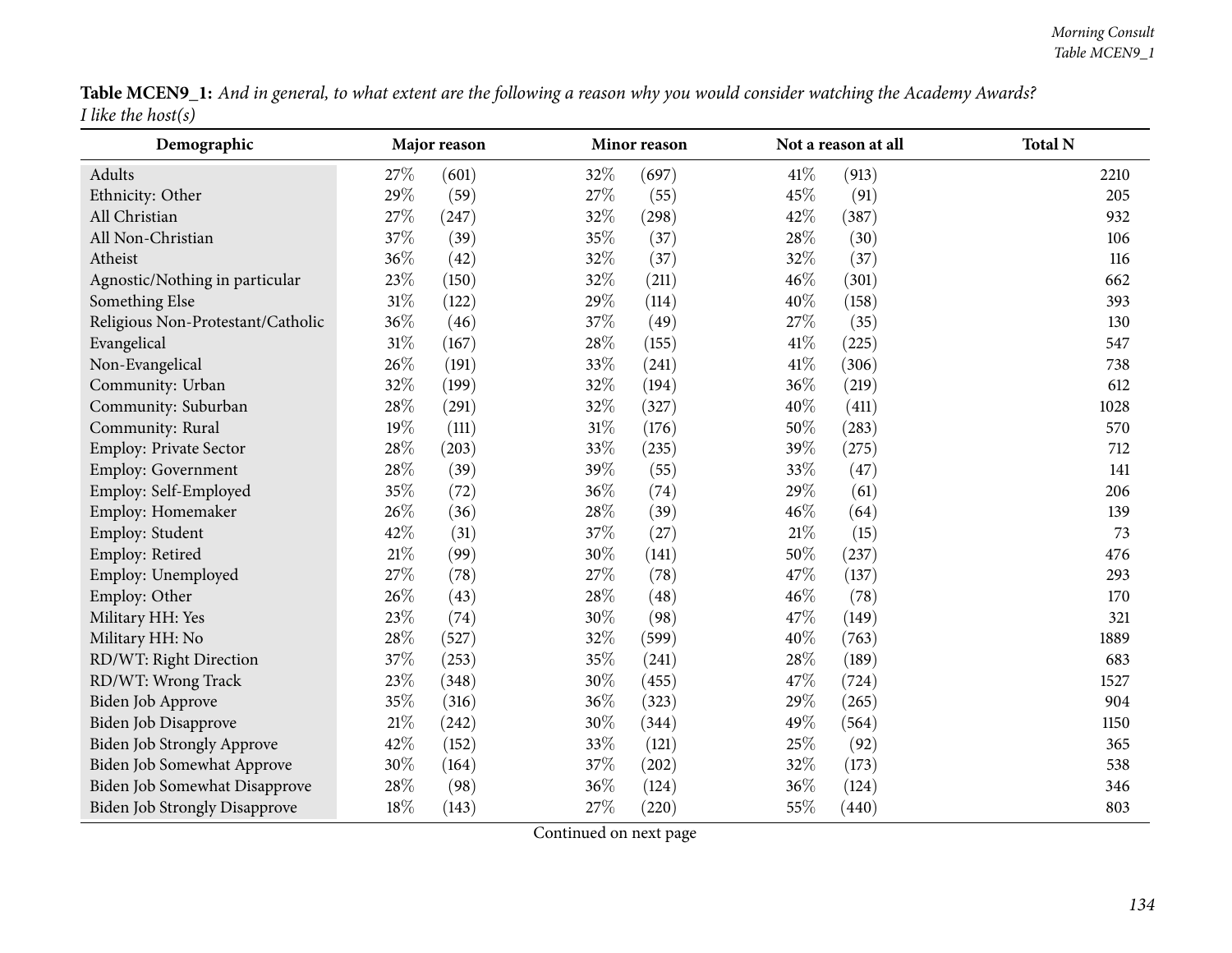|                       | Table MCEN9_1: And in general, to what extent are the following a reason why you would consider watching the Academy Awards? |  |  |  |
|-----------------------|------------------------------------------------------------------------------------------------------------------------------|--|--|--|
| I like the host $(s)$ |                                                                                                                              |  |  |  |

| Demographic                          |        | Major reason |      | Minor reason |        | Not a reason at all | <b>Total N</b> |
|--------------------------------------|--------|--------------|------|--------------|--------|---------------------|----------------|
| Adults                               | 27%    | (601)        | 32%  | (697)        | $41\%$ | (913)               | 2210           |
| Favorable of Biden                   | 36%    | (329)        | 35%  | (324)        | 29%    | (272)               | 924            |
| Unfavorable of Biden                 | 21%    | (238)        | 30%  | (337)        | 50%    | (565)               | 1141           |
| Very Favorable of Biden              | 42%    | (161)        | 33%  | (126)        | 25%    | (95)                | 383            |
| Somewhat Favorable of Biden          | 31%    | (168)        | 36%  | (197)        | 33%    | (177)               | 542            |
| Somewhat Unfavorable of Biden        | 25%    | (77)         | 39%  | (119)        | 36%    | (109)               | 306            |
| Very Unfavorable of Biden            | 19%    | (161)        | 26%  | (218)        | 55%    | (456)               | 835            |
| #1 Issue: Economy                    | 28%    | (249)        | 30%  | (272)        | 42%    | (377)               | 898            |
| #1 Issue: Security                   | 19%    | (53)         | 27%  | (72)         | 54\%   | (148)               | 273            |
| #1 Issue: Health Care                | 36%    | (102)        | 33%  | (92)         | $31\%$ | (88)                | 282            |
| #1 Issue: Medicare / Social Security | 26%    | (60)         | 33%  | (76)         | $41\%$ | (93)                | 229            |
| #1 Issue: Women's Issues             | 29%    | (39)         | 35%  | (46)         | 36%    | (47)                | 132            |
| #1 Issue: Education                  | 28%    | (33)         | 42%  | (48)         | 29%    | (34)                | 115            |
| #1 Issue: Energy                     | 34%    | (38)         | 24\% | (27)         | 42%    | (46)                | $111$          |
| #1 Issue: Other                      | 16%    | (28)         | 37\% | (63)         | 47%    | (80)                | 170            |
| 2020 Vote: Joe Biden                 | 36%    | (332)        | 34%  | (316)        | 30%    | (273)               | 920            |
| 2020 Vote: Donald Trump              | 19%    | (135)        | 27%  | (194)        | 53%    | (378)               | 707            |
| 2020 Vote: Other                     | 23%    | (24)         | 27%  | (27)         | 50%    | (51)                | 102            |
| 2020 Vote: Didn't Vote               | 23%    | (111)        | 33%  | (160)        | 44%    | (210)               | 481            |
| 2018 House Vote: Democrat            | 35%    | (246)        | 34%  | (242)        | 30%    | (214)               | 702            |
| 2018 House Vote: Republican          | $21\%$ | (131)        | 28\% | (177)        | $51\%$ | (318)               | 626            |
| 2018 House Vote: Someone else        | 31%    | (18)         | 34\% | (20)         | 35%    | (21)                | 59             |
| 2016 Vote: Hillary Clinton           | 34%    | (227)        | 36%  | (237)        | 29%    | (194)               | 658            |
| 2016 Vote: Donald Trump              | 21%    | (141)        | 27%  | (180)        | $51\%$ | (340)               | 660            |
| 2016 Vote: Other                     | 27%    | (31)         | 28%  | (33)         | 46\%   | (54)                | 118            |
| 2016 Vote: Didn't Vote               | 26%    | (201)        | 32%  | (247)        | 42\%   | (325)               | 773            |
| Voted in 2014: Yes                   | 28%    | (333)        | 32%  | (387)        | 40%    | (488)               | 1208           |
| Voted in 2014: No                    | 27%    | (267)        | 31%  | (310)        | 42%    | (425)               | 1002           |
| 4-Region: Northeast                  | 26%    | (105)        | 36%  | (143)        | 37%    | (148)               | 395            |
| 4-Region: Midwest                    | 25%    | (114)        | 34\% | (158)        | 41\%   | (192)               | 464            |
| 4-Region: South                      | 28%    | (231)        | 27%  | (227)        | 45%    | (370)               | 828            |
| 4-Region: West                       | 29%    | (150)        | 32%  | (169)        | 39%    | (203)               | 522            |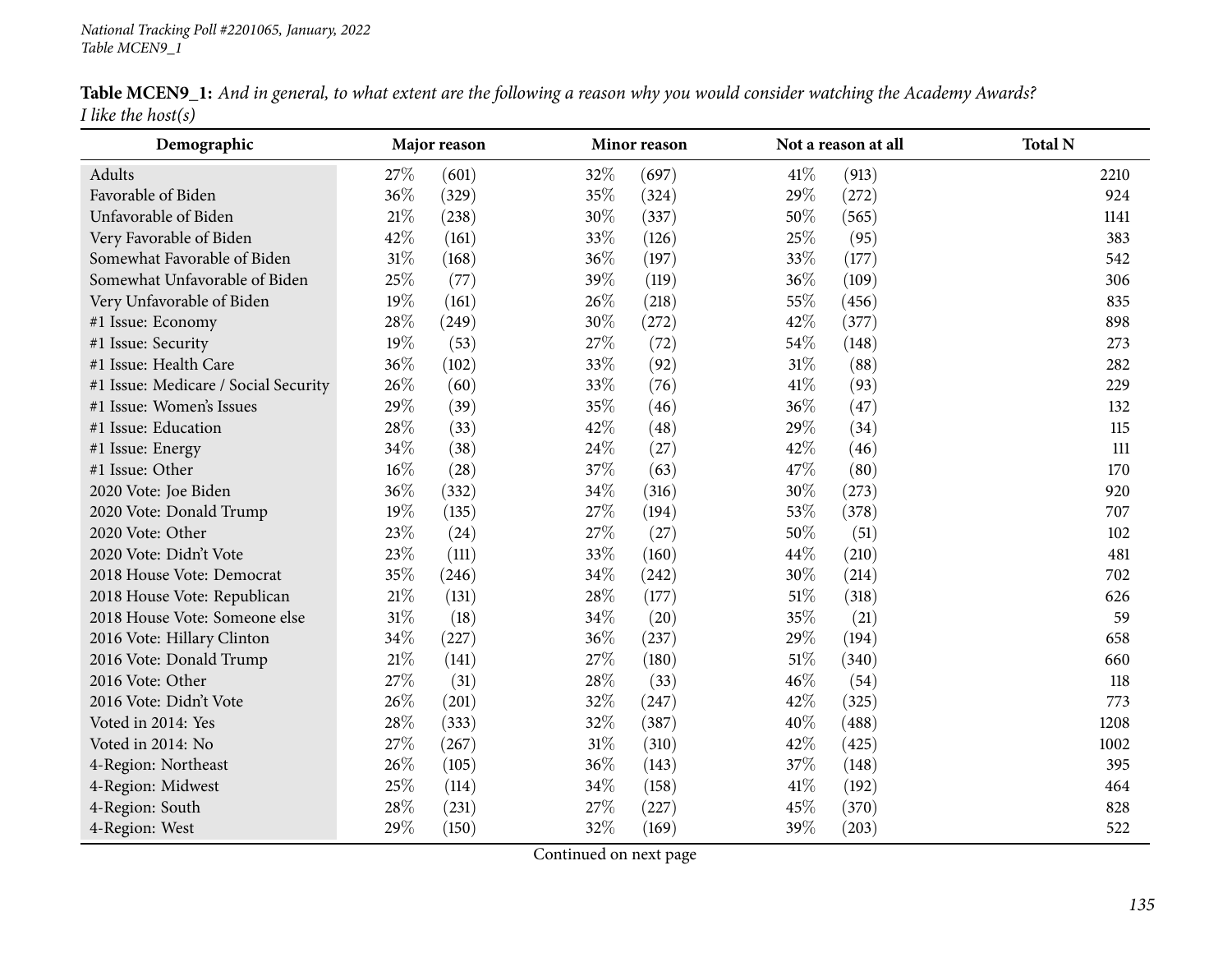| Demographic        | Major reason     | Minor reason      | Not a reason at all           | <b>Total N</b> |
|--------------------|------------------|-------------------|-------------------------------|----------------|
| Adults             | (601)<br>27%     | 32\%<br>(697)     | 41\%<br>(913)                 | 2210           |
| Film Fans          | 30%<br>(579)     | 33\%<br>(631)     | $37\%$<br>$\left( 709\right)$ | 1920           |
| Avid Film Fans     | 45\%<br>(297)    | 32\%<br>(210)     | 24\%<br>(158)                 | 665            |
| Casual Film Fans   | 22%<br>(282)     | 34\%<br>(421)     | 44\%<br>(551)                 | 1254           |
| TV Fans            | 29\%<br>(576)    | 32%<br>(646)      | 39%<br>(780)                  | 2002           |
| Casual TV Fans     | 19 $\%$<br>(208) | 34\%<br>(365)     | 47\%<br>(502)                 | 1074           |
| Avid TV Fans       | $40\%$<br>(368)  | 30%<br>$^{'}281)$ | 30%<br>(278)                  | 927            |
| Pop Culture Fans   | 36\%<br>(478)    | 35\%<br>(465)     | 30\%<br>(400)                 | 1343           |
| Has Watched Oscars | 49\%<br>(226)    | 41%<br>(191)      | 10%<br>(46)                   | 462            |

Table MCEN9\_1: And in general, to what extent are the following a reason why you would consider watching the Academy Awards? *<sup>I</sup> like the host(s)*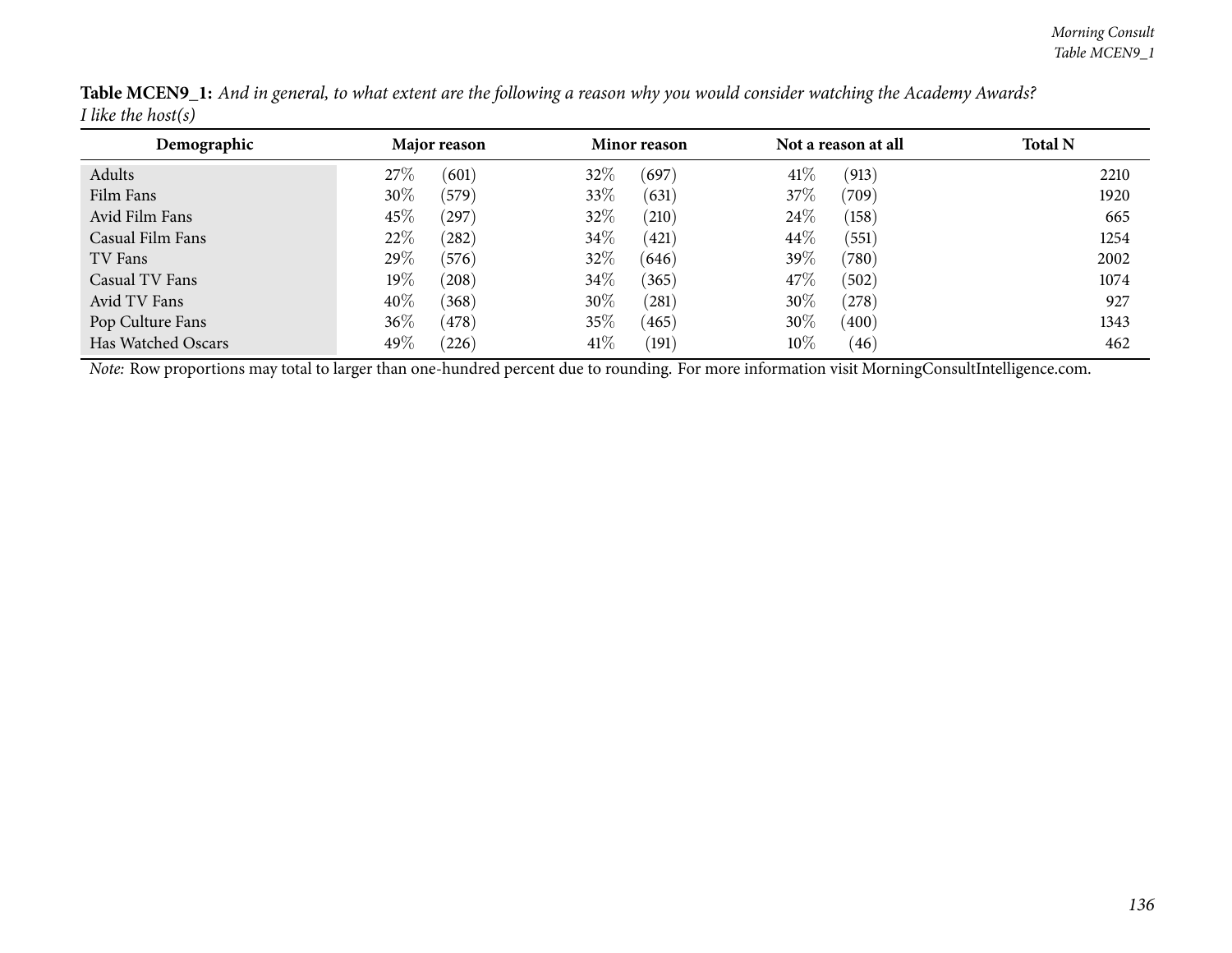| Demographic              | Major reason<br>Minor reason |       |        | Not a reason at all | <b>Total N</b> |        |      |
|--------------------------|------------------------------|-------|--------|---------------------|----------------|--------|------|
| Adults                   | 16%                          | (344) | 23%    | (512)               | $61\%$         | (1354) | 2210 |
| Gender: Male             | 17%                          | (183) | 24\%   | (255)               | 59%            | (628)  | 1067 |
| Gender: Female           | $14\%$                       | (161) | 22%    | (257)               | 63%            | (726)  | 1143 |
| Age: 18-34               | 23%                          | (149) | 29%    | (188)               | 49%            | (321)  | 658  |
| Age: 35-44               | 23%                          | (82)  | 24\%   | (87)                | 53%            | (190)  | 359  |
| Age: 45-64               | $11\%$                       | (81)  | 22%    | (164)               | 68%            | (510)  | 754  |
| Age: 65+                 | $8\%$                        | (33)  | 17\%   | (73)                | 76\%           | (332)  | 438  |
| GenZers: 1997-2012       | 27%                          | (71)  | 28\%   | (75)                | 45%            | (121)  | 267  |
| Millennials: 1981-1996   | 22%                          | (139) | 27\%   | (176)               | $51\%$         | (327)  | 642  |
| GenXers: 1965-1980       | $13\%$                       | (78)  | 23%    | (137)               | 64\%           | (382)  | 597  |
| Baby Boomers: 1946-1964  | $8\%$                        | (53)  | 18%    | (116)               | 74%            | (481)  | 650  |
| PID: Dem (no lean)       | 21\%                         | (166) | 27\%   | (215)               | 52%            | (410)  | 792  |
| PID: Ind (no lean)       | $11\%$                       | (85)  | $21\%$ | (158)               | 68%            | (511)  | 754  |
| PID: Rep (no lean)       | 14\%                         | (93)  | $21\%$ | (139)               | 65%            | (432)  | 665  |
| PID/Gender: Dem Men      | 23%                          | (84)  | 29%    | (104)               | 48%            | (172)  | 361  |
| PID/Gender: Dem Women    | 19%                          | (82)  | 26%    | (111)               | 55%            | (238)  | 431  |
| PID/Gender: Ind Men      | $13\%$                       | (46)  | $22\%$ | (78)                | 66\%           | (235)  | 358  |
| PID/Gender: Ind Women    | $10\%$                       | (39)  | 20%    | (80)                | 70%            | (276)  | 395  |
| PID/Gender: Rep Men      | 15%                          | (53)  | $21\%$ | (74)                | 63%            | (221)  | 348  |
| PID/Gender: Rep Women    | 13%                          | (40)  | $21\%$ | (66)                | 67%            | (212)  | 317  |
| Ideo: Liberal (1-3)      | 21\%                         | (129) | 28%    | (170)               | 51%            | (311)  | 609  |
| Ideo: Moderate (4)       | $16\%$                       | (92)  | 24\%   | (135)               | 60%            | (338)  | 565  |
| Ideo: Conservative (5-7) | 13%                          | (93)  | $21\%$ | (154)               | 67%            | (491)  | 738  |
| Educ: < College          | $16\%$                       | (246) | $23\%$ | (350)               | $61\%$         | (924)  | 1519 |
| Educ: Bachelors degree   | 13%                          | (57)  | 27%    | (119)               | 60%            | (269)  | 446  |
| Educ: Post-grad          | 17%                          | (41)  | 18%    | (43)                | 65%            | (160)  | 245  |
| Income: Under 50k        | $16\%$                       | (190) | 23%    | (272)               | 60%            | (700)  | 1162 |
| Income: 50k-100k         | 14\%                         | (100) | 23\%   | (165)               | 63%            | (449)  | 714  |
| Income: 100k+            | $16\%$                       | (55)  | 22\%   | (74)                | $61\%$         | (204)  | 334  |
| Ethnicity: White         | 13%                          | (227) | 22%    | (379)               | 65%            | (1123) | 1730 |
| Ethnicity: Hispanic      | 25%                          | (86)  | 25%    | (89)                | 50%            | (176)  | 351  |
| Ethnicity: Black         | 23%                          | (64)  | 33%    | (90)                | 44\%           | (121)  | 276  |

Table MCEN9\_2: And in general, to what extent are the following a reason why you would consider watching the Academy Awards? *<sup>I</sup> can cast votes for nominees <sup>I</sup> like*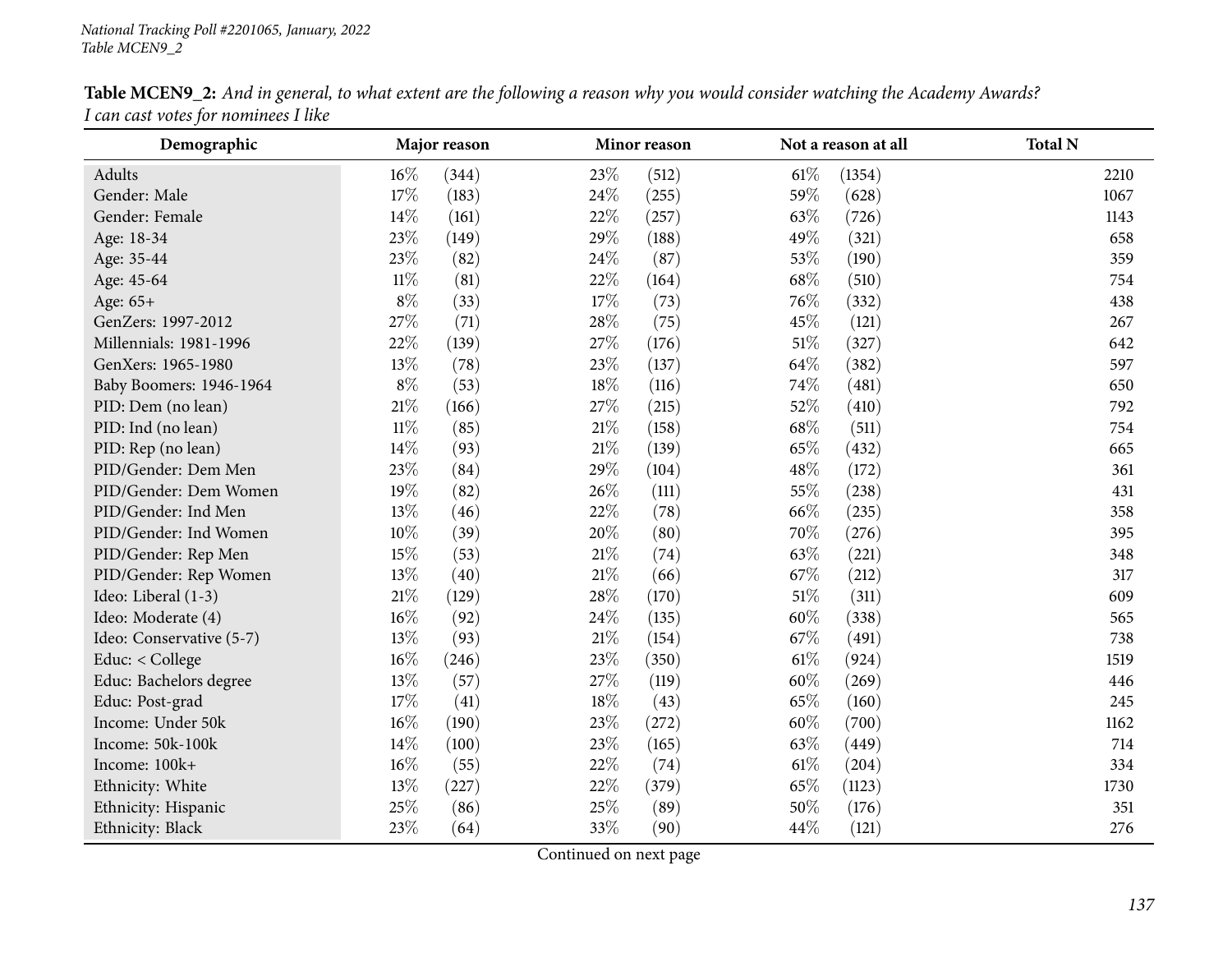|                                      |  | Table MCEN9_2: And in general, to what extent are the following a reason why you would consider watching the Academy Awards? |
|--------------------------------------|--|------------------------------------------------------------------------------------------------------------------------------|
| I can cast votes for nominees I like |  |                                                                                                                              |

| Demographic                          |        | Major reason |        | Minor reason |        | Not a reason at all | <b>Total N</b> |
|--------------------------------------|--------|--------------|--------|--------------|--------|---------------------|----------------|
| Adults                               | $16\%$ | (344)        | 23%    | (512)        | $61\%$ | (1354)              | 2210           |
| Ethnicity: Other                     | 26%    | (53)         | 21%    | (43)         | 53%    | (109)               | 205            |
| All Christian                        | 14%    | (132)        | 22%    | (210)        | 63%    | (591)               | 932            |
| All Non-Christian                    | 34%    | (36)         | 19%    | (20)         | 48%    | (51)                | 106            |
| Atheist                              | 16%    | (18)         | 22%    | (26)         | 62%    | (72)                | 116            |
| Agnostic/Nothing in particular       | 13%    | (85)         | 24%    | (160)        | 63%    | (417)               | 662            |
| Something Else                       | 19%    | (73)         | 25%    | (97)         | $57\%$ | (223)               | 393            |
| Religious Non-Protestant/Catholic    | 29%    | (38)         | 20%    | (26)         | $51\%$ | (66)                | 130            |
| Evangelical                          | 20%    | (107)        | 22%    | (121)        | 58%    | (319)               | 547            |
| Non-Evangelical                      | 13%    | (95)         | 24%    | (177)        | 63%    | (467)               | 738            |
| Community: Urban                     | 24%    | (150)        | 25%    | (152)        | $51\%$ | (310)               | 612            |
| Community: Suburban                  | 13%    | (138)        | 23%    | (242)        | 63%    | (649)               | 1028           |
| Community: Rural                     | 10%    | (57)         | 21%    | (118)        | 69%    | (395)               | 570            |
| Employ: Private Sector               | 15%    | (110)        | 24%    | (174)        | 60%    | (429)               | 712            |
| Employ: Government                   | 19%    | (27)         | 25%    | (35)         | 56%    | (79)                | 141            |
| Employ: Self-Employed                | 30%    | (62)         | 25%    | (52)         | 45%    | (93)                | 206            |
| Employ: Homemaker                    | 16%    | (22)         | 22%    | (30)         | 62%    | (87)                | 139            |
| Employ: Student                      | 28%    | (20)         | 31%    | (23)         | $41\%$ | (30)                | 73             |
| Employ: Retired                      | $9\%$  | (43)         | $17\%$ | (81)         | 74%    | (353)               | 476            |
| Employ: Unemployed                   | 12%    | (34)         | 27%    | (80)         | $61\%$ | (179)               | 293            |
| Employ: Other                        | 16%    | (27)         | 23%    | (38)         | 62%    | (105)               | 170            |
| Military HH: Yes                     | 12%    | (38)         | 23%    | (74)         | 65%    | (209)               | 321            |
| Military HH: No                      | 16%    | (306)        | 23%    | (439)        | $61\%$ | (1144)              | 1889           |
| RD/WT: Right Direction               | 26%    | (176)        | 26%    | (179)        | 48%    | (328)               | 683            |
| RD/WT: Wrong Track                   | $11\%$ | (168)        | 22%    | (333)        | 67%    | (1026)              | 1527           |
| Biden Job Approve                    | 22%    | (202)        | 26%    | (238)        | $51\%$ | (464)               | 904            |
| <b>Biden Job Disapprove</b>          | 10%    | (116)        | 22%    | (255)        | 68%    | (779)               | 1150           |
| <b>Biden Job Strongly Approve</b>    | 30%    | (109)        | 25%    | (91)         | 45%    | (165)               | 365            |
| <b>Biden Job Somewhat Approve</b>    | 17%    | (93)         | 27%    | (147)        | 55%    | (299)               | 538            |
| Biden Job Somewhat Disapprove        | 12%    | (40)         | 27%    | (94)         | $61\%$ | (212)               | 346            |
| <b>Biden Job Strongly Disapprove</b> | $9\%$  | (76)         | 20%    | (162)        | 70%    | (566)               | 803            |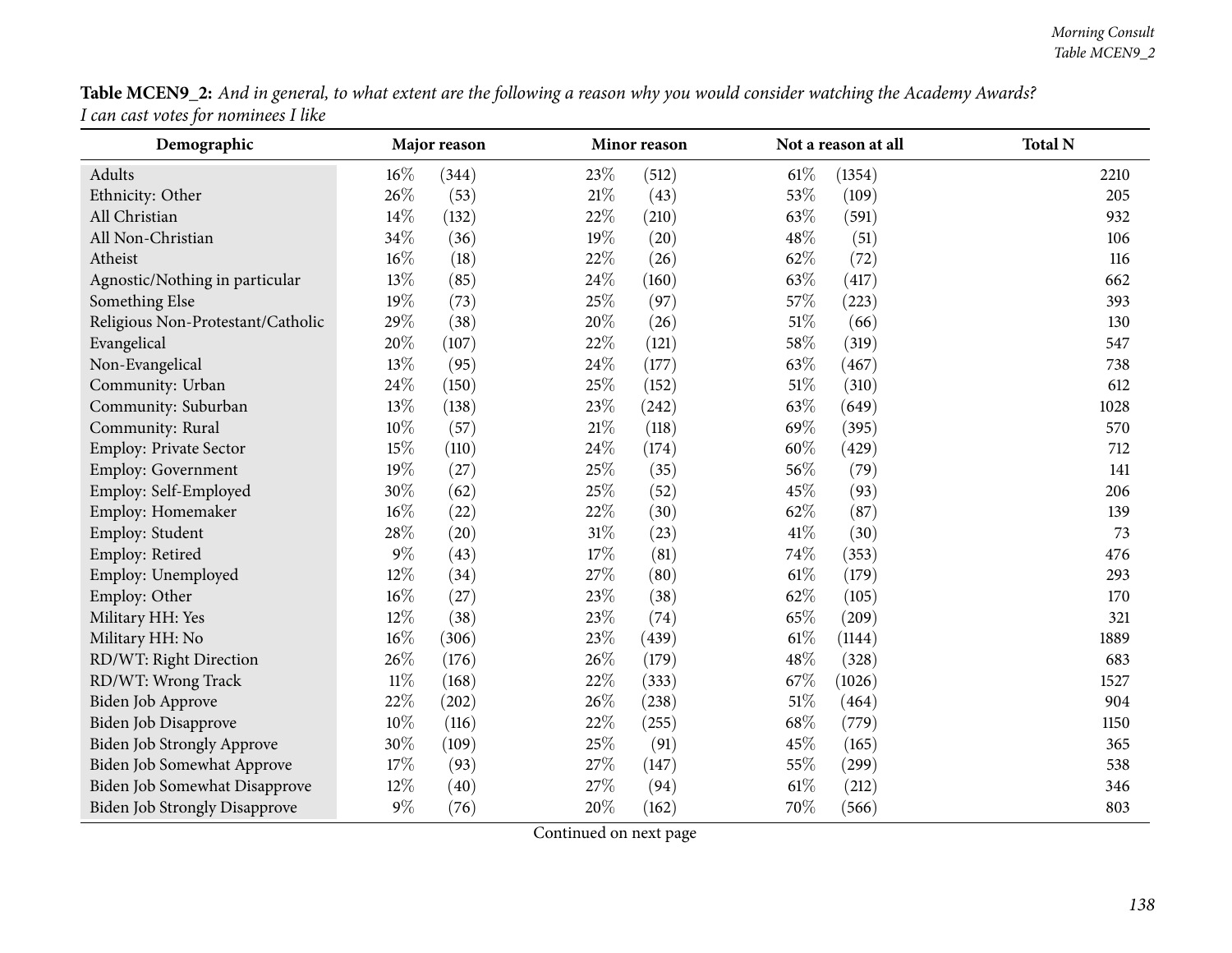| Table MCEN9_2: And in general, to what extent are the following a reason why you would consider watching the Academy Awards? |  |
|------------------------------------------------------------------------------------------------------------------------------|--|
| I can cast votes for nominees I like                                                                                         |  |

| Demographic                          |        | Major reason |      | Minor reason |        | Not a reason at all | <b>Total N</b> |
|--------------------------------------|--------|--------------|------|--------------|--------|---------------------|----------------|
| Adults                               | $16\%$ | (344)        | 23%  | (512)        | $61\%$ | (1354)              | 2210           |
| Favorable of Biden                   | 21%    | (192)        | 26%  | (243)        | 53%    | (489)               | 924            |
| Unfavorable of Biden                 | $11\%$ | (126)        | 22%  | (247)        | 67%    | (767)               | 1141           |
| Very Favorable of Biden              | 28\%   | (107)        | 26\% | (101)        | 46%    | (175)               | 383            |
| Somewhat Favorable of Biden          | $16\%$ | (85)         | 26%  | (143)        | 58%    | (314)               | 542            |
| Somewhat Unfavorable of Biden        | 13%    | (40)         | 26%  | (79)         | $61\%$ | (187)               | 306            |
| Very Unfavorable of Biden            | 10%    | (86)         | 20%  | (168)        | 70%    | (581)               | 835            |
| #1 Issue: Economy                    | 15%    | (137)        | 22%  | (200)        | 62%    | (561)               | 898            |
| #1 Issue: Security                   | 17%    | (46)         | 19%  | (52)         | 64%    | (176)               | 273            |
| #1 Issue: Health Care                | 18%    | (51)         | 30%  | (84)         | 52%    | (147)               | 282            |
| #1 Issue: Medicare / Social Security | $9\%$  | (22)         | 23%  | (52)         | 68%    | (155)               | 229            |
| #1 Issue: Women's Issues             | 26%    | (35)         | 27\% | (36)         | 46%    | (61)                | 132            |
| #1 Issue: Education                  | $21\%$ | (24)         | 30%  | (34)         | 49%    | (56)                | 115            |
| #1 Issue: Energy                     | 20%    | (22)         | 17%  | (19)         | 63%    | (70)                | 111            |
| #1 Issue: Other                      | $5\%$  | (8)          | 20%  | (35)         | 75%    | (127)               | 170            |
| 2020 Vote: Joe Biden                 | 19%    | (172)        | 26\% | (243)        | 55%    | (506)               | 920            |
| 2020 Vote: Donald Trump              | 13%    | (88)         | 19%  | (135)        | 68%    | (484)               | 707            |
| 2020 Vote: Other                     | $8\%$  | (8)          | 20%  | (20)         | 72%    | (74)                | 102            |
| 2020 Vote: Didn't Vote               | $16\%$ | (76)         | 24\% | (114)        | 60%    | (291)               | 481            |
| 2018 House Vote: Democrat            | $17\%$ | (122)        | 25%  | (179)        | 57%    | (402)               | 702            |
| 2018 House Vote: Republican          | 14\%   | (87)         | 19%  | (121)        | 67%    | (418)               | 626            |
| 2018 House Vote: Someone else        | $10\%$ | (6)          | 20%  | (12)         | 70%    | (41)                | 59             |
| 2016 Vote: Hillary Clinton           | 17%    | (113)        | 27\% | (181)        | 55%    | (364)               | 658            |
| 2016 Vote: Donald Trump              | 13%    | (86)         | 19%  | (129)        | 67%    | (446)               | 660            |
| 2016 Vote: Other                     | $6\%$  | (7)          | 17%  | (20)         | 77%    | (90)                | 118            |
| 2016 Vote: Didn't Vote               | $18\%$ | (137)        | 24\% | (182)        | 59%    | (453)               | 773            |
| Voted in 2014: Yes                   | 15%    | (176)        | 22%  | (265)        | 63%    | (767)               | 1208           |
| Voted in 2014: No                    | 17%    | (168)        | 25\% | (247)        | 59%    | (587)               | 1002           |
| 4-Region: Northeast                  | $16\%$ | (65)         | 23\% | (89)         | $61\%$ | (242)               | 395            |
| 4-Region: Midwest                    | $11\%$ | (52)         | 29%  | (137)        | 59%    | (276)               | 464            |
| 4-Region: South                      | 17%    | (141)        | 22%  | (182)        | 61%    | (505)               | 828            |
| 4-Region: West                       | 17%    | (87)         | 20%  | (104)        | 63%    | (331)               | 522            |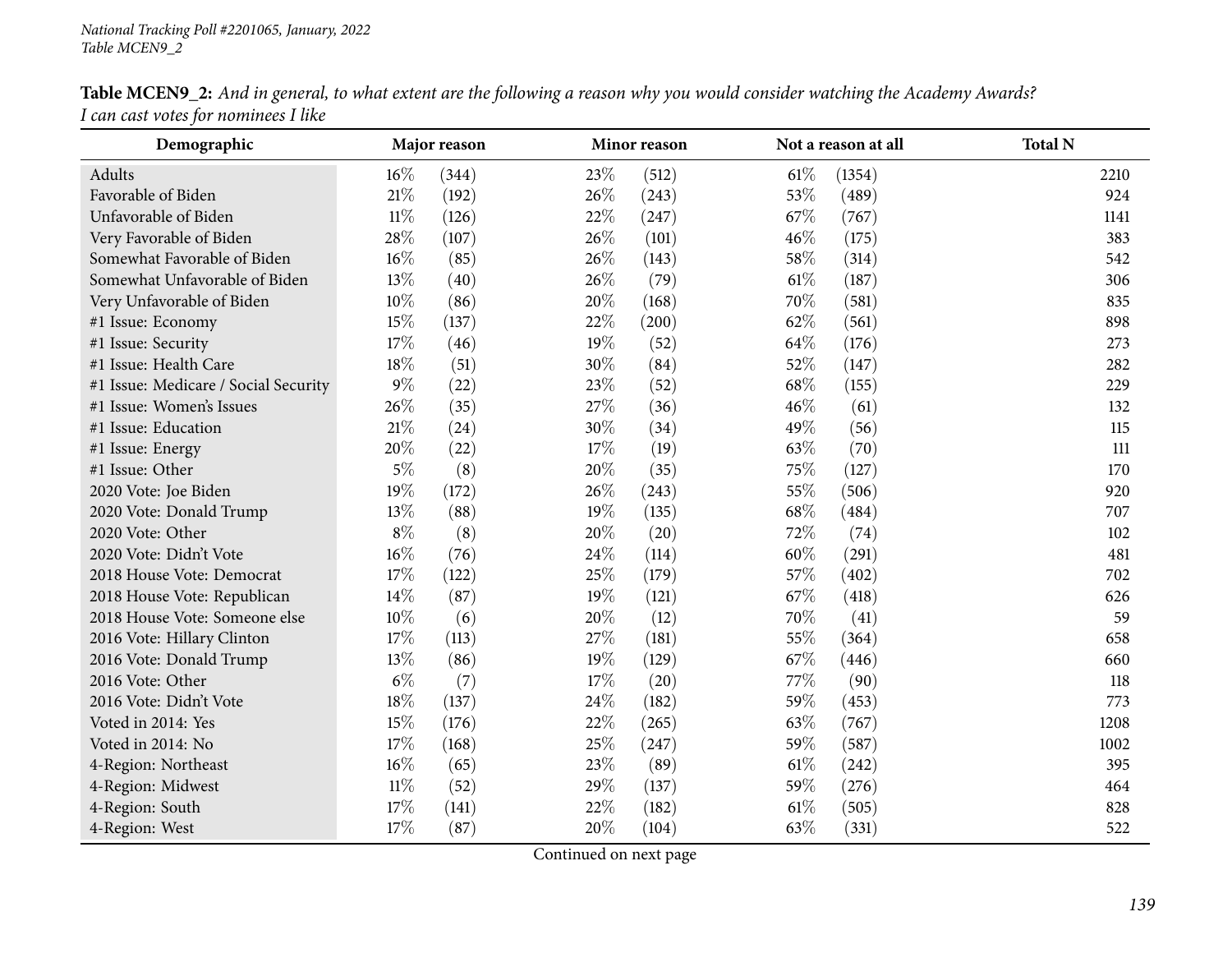| Demographic        | Major reason    | Minor reason      | Not a reason at all | <b>Total N</b> |
|--------------------|-----------------|-------------------|---------------------|----------------|
| Adults             | $16\%$<br>(344) | 23\%<br>(512)     | $61\%$<br>(1354)    | 2210           |
| Film Fans          | 17%<br>(325)    | 24\%<br>463       | 59\%<br>(1131)      | 1920           |
| Avid Film Fans     | 29\%<br>(192)   | 25%<br>(166)      | $46\%$<br>(308)     | 665            |
| Casual Film Fans   | $11\%$<br>(133) | 24\%<br>(298)     | 66\%<br>(823)       | 1254           |
| TV Fans            | $16\%$<br>(328) | 24\%<br>(471)     | 60%<br>(1203)       | 2002           |
| Casual TV Fans     | $11\%$<br>122   | 23\%<br>$^{'}245$ | 66\%<br>(707)       | 1074           |
| Avid TV Fans       | 22\%<br>(206)   | 24%<br>(226)      | 53\%<br>(496)       | 927            |
| Pop Culture Fans   | 21%<br>(286)    | $28\%$<br>(375)   | 51%<br>(681)        | 1343           |
| Has Watched Oscars | $35\%$<br>(161) | 32%<br>(148)      | 33%<br>(154)        | 462            |

Table MCEN9\_2: And in general, to what extent are the following a reason why you would consider watching the Academy Awards? *<sup>I</sup> can cast votes for nominees <sup>I</sup> like*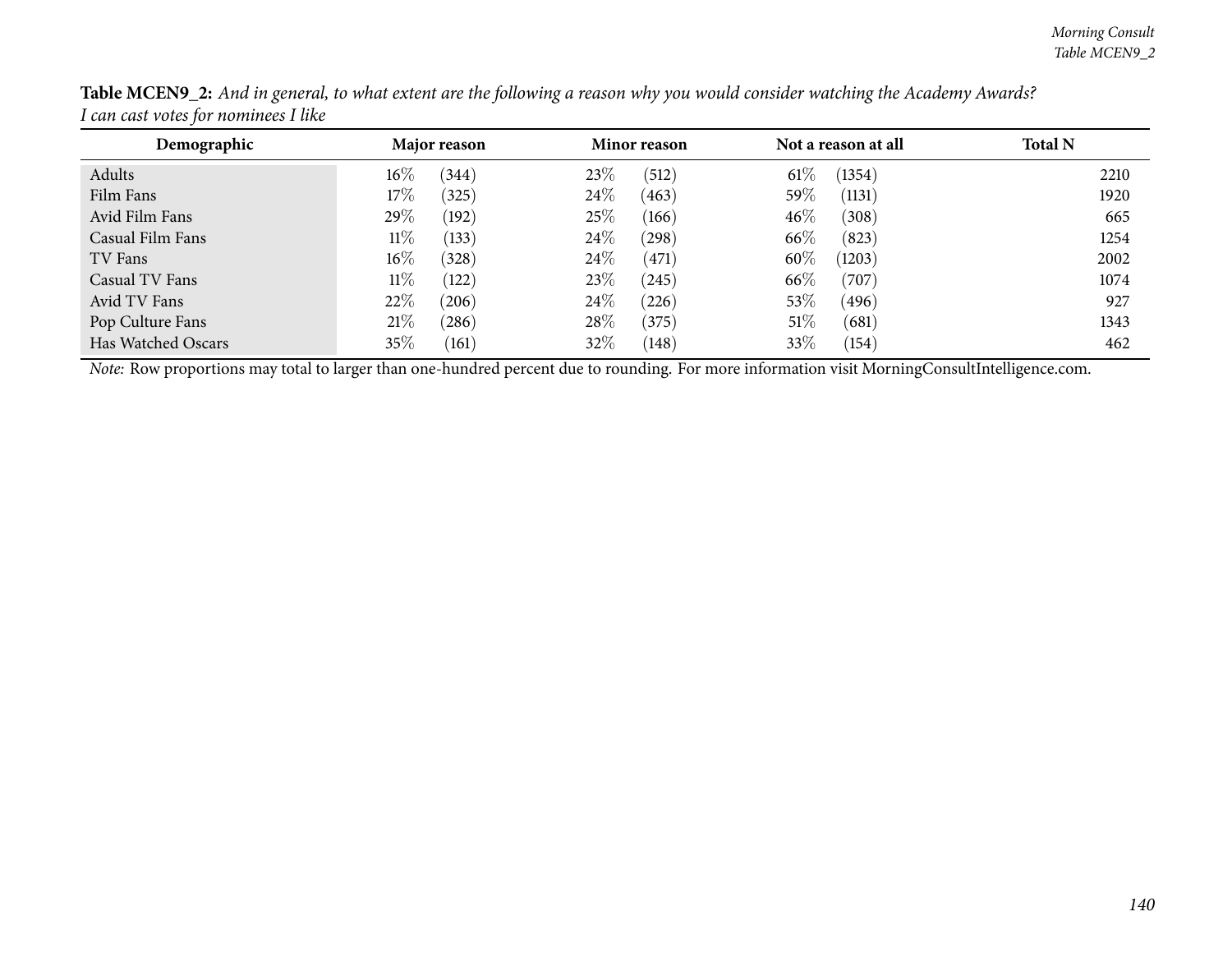| Demographic              |        | Major reason |        | Minor reason |        | Not a reason at all |      |
|--------------------------|--------|--------------|--------|--------------|--------|---------------------|------|
| Adults                   | $9\%$  | (195)        | 18\%   | (392)        | 73%    | (1622)              | 2210 |
| Gender: Male             | $11\%$ | (115)        | 20%    | (216)        | 69%    | (736)               | 1067 |
| Gender: Female           | $7\%$  | (80)         | 15%    | (176)        | 78%    | (887)               | 1143 |
| Age: 18-34               | 14%    | (91)         | 28\%   | (182)        | 58%    | (385)               | 658  |
| Age: 35-44               | 15%    | (55)         | 22\%   | (78)         | 63%    | (226)               | 359  |
| Age: 45-64               | $6\%$  | (44)         | $12\%$ | (93)         | 82%    | (617)               | 754  |
| Age: 65+                 | $1\%$  | (5)          | $9\%$  | (39)         | 90%    | (394)               | 438  |
| GenZers: 1997-2012       | 14\%   | (36)         | 29%    | (78)         | 57%    | (153)               | 267  |
| Millennials: 1981-1996   | 15%    | (99)         | 25%    | (158)        | $60\%$ | (384)               | 642  |
| GenXers: 1965-1980       | $7\%$  | (44)         | 14\%   | (86)         | 78%    | (467)               | 597  |
| Baby Boomers: 1946-1964  | $2\%$  | (15)         | $11\%$ | (68)         | 87%    | (567)               | 650  |
| PID: Dem (no lean)       | 13%    | (104)        | 23%    | (178)        | 64\%   | (509)               | 792  |
| PID: Ind (no lean)       | $7\%$  | (53)         | 16%    | (120)        | 77\%   | (580)               | 754  |
| PID: Rep (no lean)       | $6\%$  | (38)         | $14\%$ | (94)         | 80%    | (533)               | 665  |
| PID/Gender: Dem Men      | 17%    | (60)         | 25\%   | (89)         | 59%    | (211)               | 361  |
| PID/Gender: Dem Women    | $10\%$ | (43)         | $21\%$ | (89)         | 69%    | (298)               | 431  |
| PID/Gender: Ind Men      | $8\%$  | (28)         | 19%    | (69)         | 73%    | (262)               | 358  |
| PID/Gender: Ind Women    | $6\%$  | (25)         | 13%    | (52)         | 81%    | (319)               | 395  |
| PID/Gender: Rep Men      | $8\%$  | (27)         | 17%    | (58)         | 76%    | (263)               | 348  |
| PID/Gender: Rep Women    | $4\%$  | (12)         | $11\%$ | (36)         | 85%    | (270)               | 317  |
| Ideo: Liberal (1-3)      | $11\%$ | (69)         | 23%    | (142)        | 65%    | (398)               | 609  |
| Ideo: Moderate (4)       | 10%    | (58)         | 19%    | (106)        | 71%    | (400)               | 565  |
| Ideo: Conservative (5-7) | $6\%$  | (44)         | $14\%$ | (106)        | 80%    | (589)               | 738  |
| Educ: < College          | $9\%$  | (135)        | $18\%$ | (276)        | 73%    | (1108)              | 1519 |
| Educ: Bachelors degree   | $9\%$  | (40)         | 18%    | (80)         | 73%    | (325)               | 446  |
| Educ: Post-grad          | $8\%$  | (20)         | $15\%$ | (36)         | 77\%   | (189)               | 245  |
| Income: Under 50k        | $8\%$  | (97)         | 19%    | (219)        | 73%    | (846)               | 1162 |
| Income: 50k-100k         | $9\%$  | (63)         | $16\%$ | (116)        | 75%    | (534)               | 714  |
| Income: 100k+            | $10\%$ | (35)         | $17\%$ | (57)         | 73%    | (242)               | 334  |
| Ethnicity: White         | $6\%$  | (103)        | 17%    | (289)        | 77\%   | (1337)              | 1730 |
| Ethnicity: Hispanic      | $16\%$ | (55)         | 22%    | (78)         | 62%    | (218)               | 351  |
| Ethnicity: Black         | 25%    | (70)         | 22%    | (60)         | 53%    | (146)               | 276  |

Table MCEN9\_3: And in general, to what extent are the following a reason why you would consider watching the Academy Awards? *<sup>I</sup> can interact with other viewers on social media*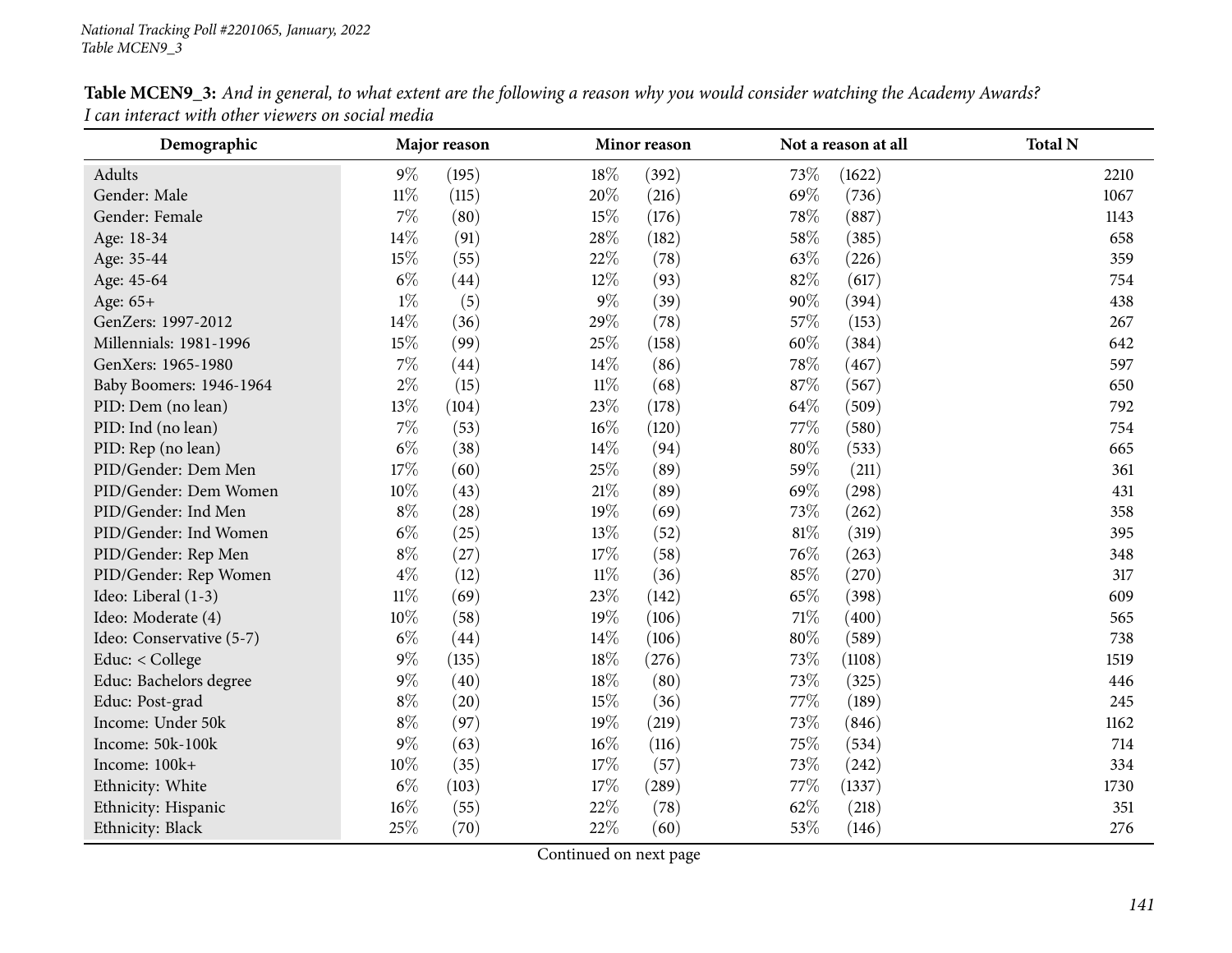|                                                   | Table MCEN9_3: And in general, to what extent are the following a reason why you would consider watching the Academy Awards? |
|---------------------------------------------------|------------------------------------------------------------------------------------------------------------------------------|
| I can interact with other viewers on social media |                                                                                                                              |

| Demographic                          |        | Major reason |        | Minor reason |        | Not a reason at all | <b>Total N</b> |
|--------------------------------------|--------|--------------|--------|--------------|--------|---------------------|----------------|
| Adults                               | $9\%$  | (195)        | 18%    | (392)        | 73%    | (1622)              | 2210           |
| Ethnicity: Other                     | $11\%$ | (22)         | 21%    | (44)         | 68%    | (139)               | 205            |
| All Christian                        | $8\%$  | (70)         | 16%    | (148)        | 77\%   | (714)               | 932            |
| All Non-Christian                    | 16%    | (17)         | 21%    | (22)         | 64%    | (67)                | 106            |
| Atheist                              | $8\%$  | (9)          | 23%    | (26)         | 69%    | (81)                | 116            |
| Agnostic/Nothing in particular       | $8\%$  | (51)         | 18%    | (121)        | 74%    | (489)               | 662            |
| Something Else                       | 12%    | (47)         | 19%    | (74)         | 69%    | (272)               | 393            |
| Religious Non-Protestant/Catholic    | 14%    | (18)         | 21%    | (28)         | 64\%   | (84)                | 130            |
| Evangelical                          | 12%    | (64)         | 16%    | (87)         | 72%    | (395)               | 547            |
| Non-Evangelical                      | 7%     | (52)         | 17%    | (126)        | 76%    | (560)               | 738            |
| Community: Urban                     | $16\%$ | (100)        | $21\%$ | (128)        | 63%    | (384)               | 612            |
| Community: Suburban                  | $6\%$  | (60)         | 19%    | (198)        | 75%    | (770)               | 1028           |
| Community: Rural                     | $6\%$  | (35)         | 12%    | (66)         | 82%    | (469)               | 570            |
| Employ: Private Sector               | 10%    | (71)         | 19%    | (135)        | $71\%$ | (507)               | 712            |
| Employ: Government                   | 15%    | (21)         | 22%    | (31)         | 63%    | (89)                | 141            |
| Employ: Self-Employed                | 18%    | (38)         | 29%    | (60)         | 52%    | (108)               | 206            |
| Employ: Homemaker                    | $6\%$  | (9)          | 16%    | (22)         | 78%    | (108)               | 139            |
| Employ: Student                      | 16%    | (11)         | 31%    | (23)         | 53%    | (39)                | 73             |
| Employ: Retired                      | $2\%$  | (12)         | $11\%$ | (51)         | 87%    | (413)               | 476            |
| Employ: Unemployed                   | $9\%$  | (27)         | 16%    | (46)         | 75%    | (220)               | 293            |
| Employ: Other                        | $5\%$  | (8)          | 14%    | (23)         | 82%    | (139)               | 170            |
| Military HH: Yes                     | 7%     | (24)         | 13%    | (41)         | 80%    | (257)               | 321            |
| Military HH: No                      | 9%     | (172)        | 19%    | (352)        | 72%    | (1366)              | 1889           |
| RD/WT: Right Direction               | 16%    | (111)        | 22%    | (149)        | 62%    | (423)               | 683            |
| RD/WT: Wrong Track                   | $6\%$  | (84)         | 16%    | (244)        | 79%    | (1199)              | 1527           |
| Biden Job Approve                    | 14%    | (127)        | 21%    | (193)        | 65%    | (583)               | 904            |
| <b>Biden Job Disapprove</b>          | $5\%$  | (58)         | 16%    | (181)        | 79%    | (911)               | 1150           |
| <b>Biden Job Strongly Approve</b>    | $21\%$ | (78)         | $21\%$ | (78)         | 57%    | (209)               | 365            |
| Biden Job Somewhat Approve           | $9\%$  | (50)         | 21%    | (115)        | 70%    | (374)               | 538            |
| Biden Job Somewhat Disapprove        | $6\%$  | (22)         | 23%    | (80)         | 70%    | (244)               | 346            |
| <b>Biden Job Strongly Disapprove</b> | $4\%$  | (36)         | 12%    | (100)        | 83%    | (667)               | 803            |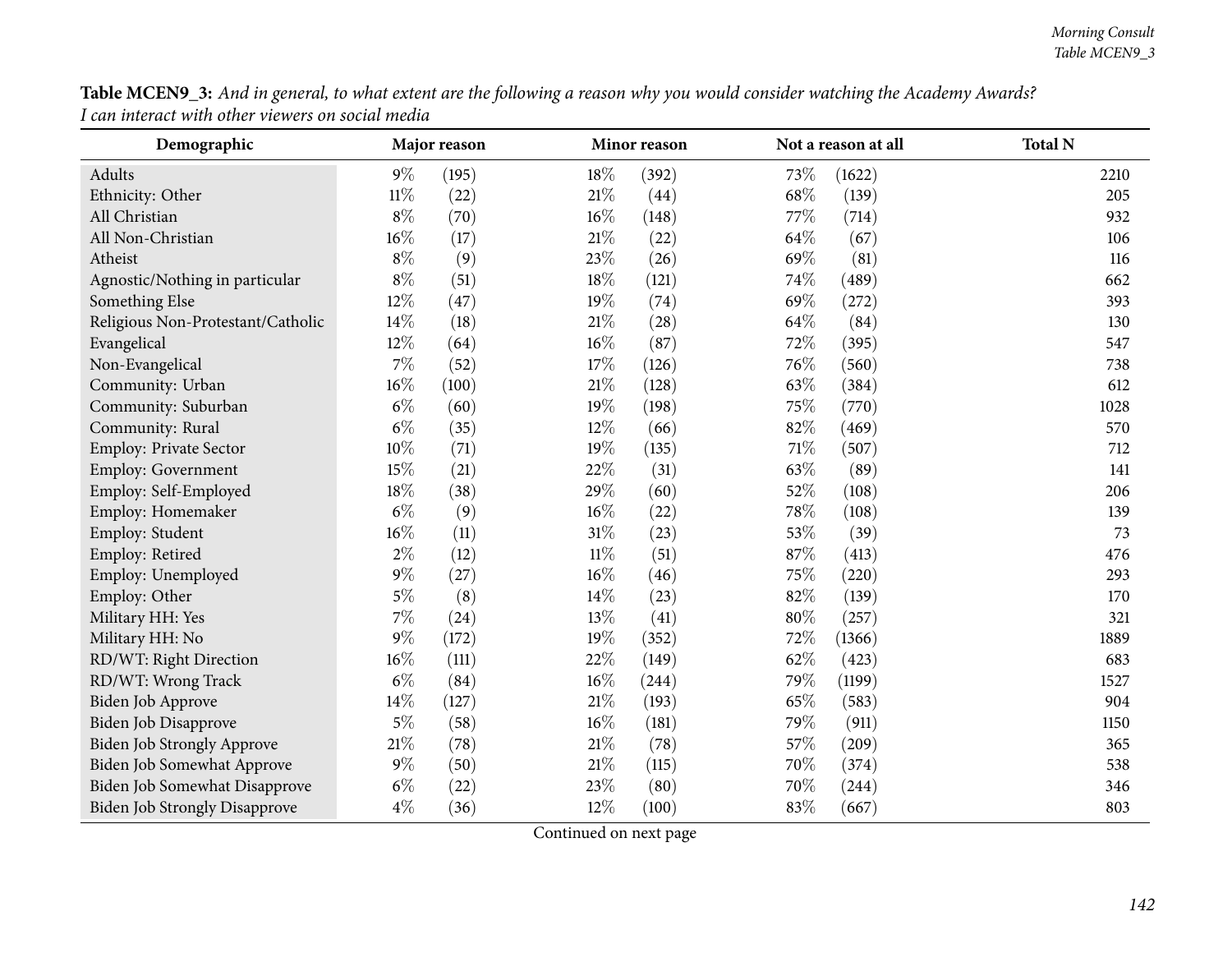| Demographic                          | Major reason |       |        | Minor reason |        | Not a reason at all | <b>Total N</b> |
|--------------------------------------|--------------|-------|--------|--------------|--------|---------------------|----------------|
| Adults                               | $9\%$        | (195) | 18%    | (392)        | 73%    | (1622)              | 2210           |
| Favorable of Biden                   | 13%          | (122) | 21%    | (190)        | 66%    | (612)               | 924            |
| Unfavorable of Biden                 | $5\%$        | (57)  | $16\%$ | (178)        | 79%    | (906)               | 1141           |
| Very Favorable of Biden              | 20%          | (77)  | 22%    | (84)         | 58%    | (221)               | 383            |
| Somewhat Favorable of Biden          | $8\%$        | (44)  | 20%    | (107)        | 72%    | (391)               | 542            |
| Somewhat Unfavorable of Biden        | $7\%$        | (20)  | 20%    | (62)         | 73%    | (223)               | 306            |
| Very Unfavorable of Biden            | $4\%$        | (37)  | 14%    | (115)        | 82%    | (682)               | 835            |
| #1 Issue: Economy                    | $9\%$        | (81)  | $14\%$ | (129)        | 77%    | (688)               | 898            |
| #1 Issue: Security                   | $5\%$        | (13)  | 17%    | (47)         | 78%    | (213)               | 273            |
| #1 Issue: Health Care                | 13%          | (37)  | 23\%   | (65)         | 64\%   | (180)               | 282            |
| #1 Issue: Medicare / Social Security | $3\%$        | (6)   | 18%    | (42)         | 79%    | (181)               | 229            |
| #1 Issue: Women's Issues             | $16\%$       | (22)  | 23\%   | (31)         | 60%    | (80)                | 132            |
| #1 Issue: Education                  | 16\%         | (19)  | 27%    | (31)         | 57%    | (65)                | 115            |
| #1 Issue: Energy                     | $11\%$       | (12)  | 18\%   | (20)         | 71\%   | (78)                | 111            |
| #1 Issue: Other                      | $4\%$        | (7)   | $16\%$ | (27)         | 80%    | (137)               | 170            |
| 2020 Vote: Joe Biden                 | 12%          | (113) | $21\%$ | (196)        | 66%    | (611)               | 920            |
| 2020 Vote: Donald Trump              | $5\%$        | (38)  | $12\%$ | (82)         | 83%    | (587)               | 707            |
| 2020 Vote: Other                     | $2\%$        | (2)   | 22%    | (22)         | 76%    | (78)                | 102            |
| 2020 Vote: Didn't Vote               | $9\%$        | (42)  | 19%    | (92)         | 72%    | (347)               | 481            |
| 2018 House Vote: Democrat            | $9\%$        | (66)  | 20%    | (141)        | 70%    | (495)               | 702            |
| 2018 House Vote: Republican          | $8\%$        | (50)  | 12%    | (73)         | 80%    | (503)               | 626            |
| 2018 House Vote: Someone else        | $1\%$        | (1)   | 18%    | (11)         | $81\%$ | (48)                | 59             |
| 2016 Vote: Hillary Clinton           | $11\%$       | (74)  | 20%    | (130)        | 69%    | (454)               | 658            |
| 2016 Vote: Donald Trump              | $5\%$        | (35)  | 13%    | (83)         | 82%    | (542)               | 660            |
| 2016 Vote: Other                     | $2\%$        | (3)   | $16\%$ | (18)         | 82%    | (97)                | 118            |
| 2016 Vote: Didn't Vote               | $11\%$       | (83)  | 21%    | (161)        | 68\%   | (529)               | 773            |
| Voted in 2014: Yes                   | $8\%$        | (93)  | 15%    | (187)        | 77%    | (929)               | 1208           |
| Voted in 2014: No                    | $10\%$       | (103) | 21%    | (206)        | 69%    | (693)               | 1002           |
| 4-Region: Northeast                  | 12%          | (49)  | 17%    | (67)         | 71%    | (279)               | 395            |
| 4-Region: Midwest                    | $8\%$        | (39)  | 17\%   | (78)         | 75%    | (348)               | 464            |
| 4-Region: South                      | $9\%$        | (73)  | 17%    | (144)        | 74%    | (611)               | 828            |
| 4-Region: West                       | 7%           | (35)  | 20%    | (103)        | 74\%   | (384)               | 522            |

Table MCEN9\_3: And in general, to what extent are the following a reason why you would consider watching the Academy Awards? *<sup>I</sup> can interact with other viewers on social media*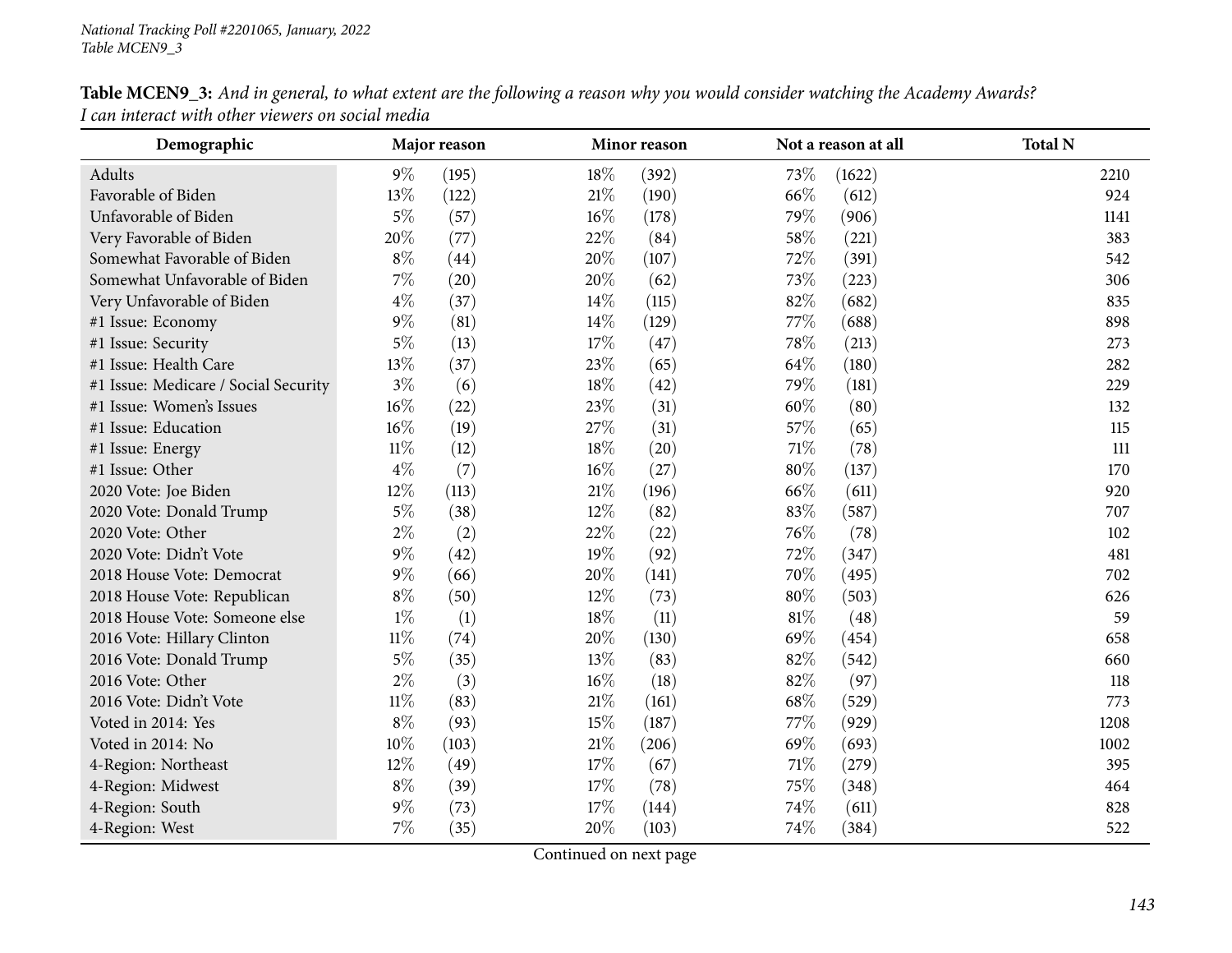| Demographic        |        | Major reason | Minor reason |            | Not a reason at all |        | <b>Total N</b> |
|--------------------|--------|--------------|--------------|------------|---------------------|--------|----------------|
| Adults             | $9\%$  | (195)        | 18%          | (392)      | 73\%                | (1622) | 2210           |
| Film Fans          | $10\%$ | (185)        | $19\%$       | (361)      | 72\%                | (1373) | 1920           |
| Avid Film Fans     | $18\%$ | (119)        | 22\%         | (149)      | 60%                 | (397)  | 665            |
| Casual Film Fans   | $5\%$  | (66)         | 17%          | $^{'}212)$ | 78\%                | (976)  | 1254           |
| TV Fans            | $9\%$  | (179)        | $19\%$       | (371)      | 73\%                | (1451) | 2002           |
| Casual TV Fans     | 5%     | (57)         | 17%          | (177)      | 78%                 | (840)  | 1074           |
| Avid TV Fans       | $13\%$ | (122)        | 21%          | (194)      | 66\%                | (612)  | 927            |
| Pop Culture Fans   | $13\%$ | (173)        | 23\%         | (308)      | 64\%                | (862)  | 1343           |
| Has Watched Oscars | 23\%   | (106)        | 34\%         | (158)      | 43\%                | (199)  | 462            |

Table MCEN9\_3: And in general, to what extent are the following a reason why you would consider watching the Academy Awards? *<sup>I</sup> can interact with other viewers on social media*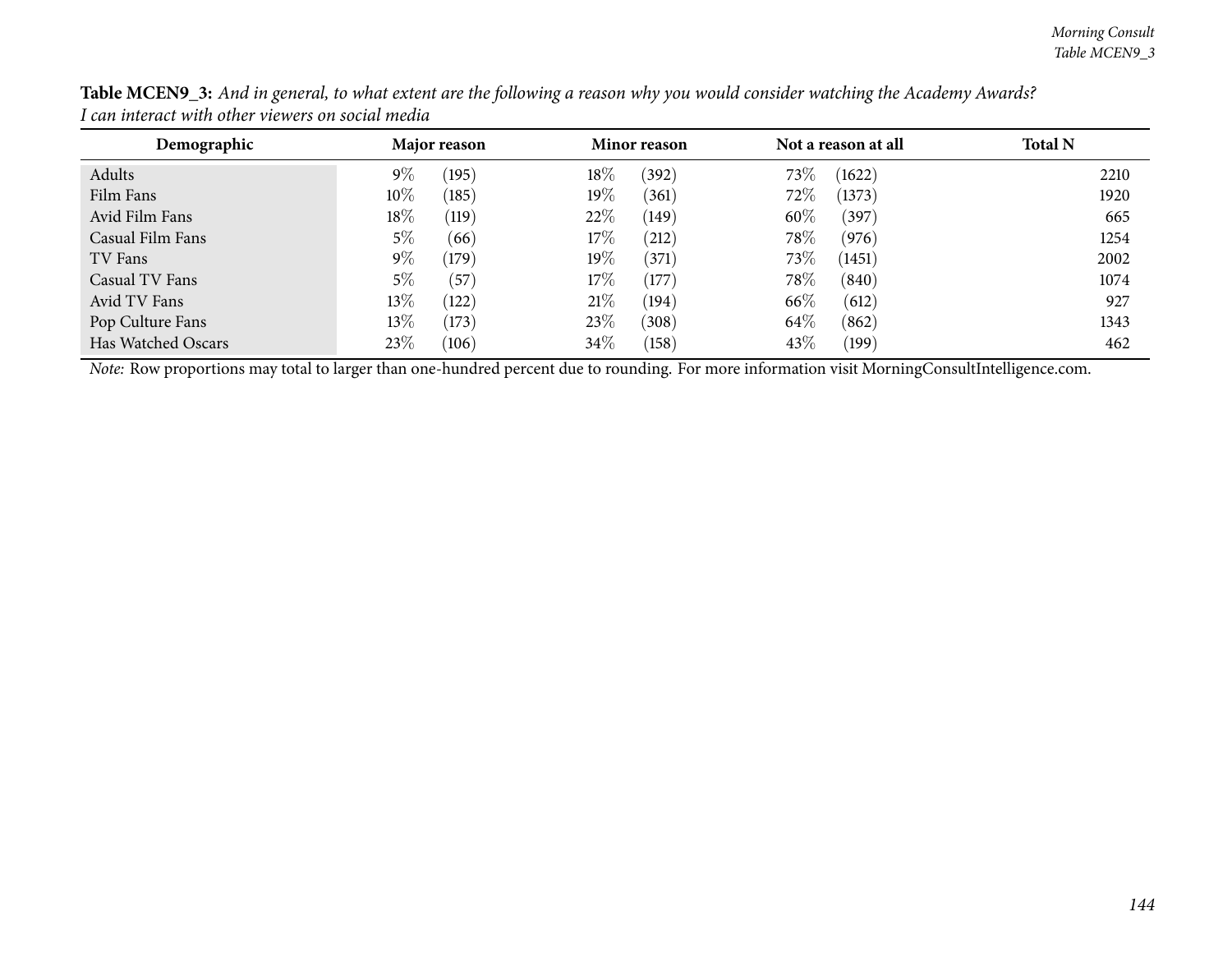| Demographic              |        | Major reason<br>Minor reason |        |       | Not a reason at all | <b>Total N</b> |      |
|--------------------------|--------|------------------------------|--------|-------|---------------------|----------------|------|
| Adults                   | 17%    | (365)                        | 20%    | (451) | 63%                 | (1395)         | 2210 |
| Gender: Male             | 17%    | (176)                        | 20%    | (214) | 63%                 | (676)          | 1067 |
| Gender: Female           | 16%    | (189)                        | $21\%$ | (237) | 63\%                | (718)          | 1143 |
| Age: 18-34               | 25%    | (165)                        | 24\%   | (160) | $51\%$              | (333)          | 658  |
| Age: 35-44               | 18%    | (63)                         | 22%    | (79)  | 60%                 | (216)          | 359  |
| Age: 45-64               | 12%    | (92)                         | 18%    | (139) | 69%                 | (524)          | 754  |
| Age: 65+                 | 10%    | (44)                         | 17%    | (73)  | 73\%                | (321)          | 438  |
| GenZers: 1997-2012       | 30%    | (80)                         | 24\%   | (63)  | 47%                 | (124)          | 267  |
| Millennials: 1981-1996   | 21\%   | (134)                        | 24\%   | (157) | 55%                 | (351)          | 642  |
| GenXers: 1965-1980       | 14%    | (81)                         | 18%    | (110) | 68\%                | (406)          | 597  |
| Baby Boomers: 1946-1964  | 10%    | (66)                         | 17%    | (113) | 72%                 | (471)          | 650  |
| PID: Dem (no lean)       | 24%    | (191)                        | 29%    | (227) | 47%                 | (374)          | 792  |
| PID: Ind (no lean)       | 15%    | (115)                        | $16\%$ | (124) | 68%                 | (515)          | 754  |
| PID: Rep (no lean)       | $9\%$  | (59)                         | 15%    | (100) | 76\%                | (506)          | 665  |
| PID/Gender: Dem Men      | 25%    | (90)                         | 28\%   | (101) | 47\%                | (170)          | 361  |
| PID/Gender: Dem Women    | 23%    | (101)                        | 29%    | (126) | 47%                 | (204)          | 431  |
| PID/Gender: Ind Men      | 14%    | (49)                         | 18%    | (64)  | 68%                 | (245)          | 358  |
| PID/Gender: Ind Women    | 17%    | (66)                         | 15%    | (60)  | 68%                 | (270)          | 395  |
| PID/Gender: Rep Men      | $11\%$ | (37)                         | 14\%   | (50)  | 75%                 | (262)          | 348  |
| PID/Gender: Rep Women    | 7%     | (22)                         | $16\%$ | (51)  | 77%                 | (244)          | 317  |
| Ideo: Liberal (1-3)      | 27%    | (167)                        | 32%    | (192) | 41\%                | (250)          | 609  |
| Ideo: Moderate (4)       | 15%    | (87)                         | $21\%$ | (120) | 63%                 | (359)          | 565  |
| Ideo: Conservative (5-7) | 10%    | (70)                         | 13%    | (97)  | 77\%                | (570)          | 738  |
| Educ: < College          | $16\%$ | (240)                        | $19\%$ | (286) | 65\%                | (993)          | 1519 |
| Educ: Bachelors degree   | 16%    | (70)                         | 25\%   | (110) | 60%                 | (265)          | 446  |
| Educ: Post-grad          | 22%    | (54)                         | 22%    | (54)  | 56%                 | (136)          | 245  |
| Income: Under 50k        | 18%    | (206)                        | 19%    | (226) | 63%                 | (730)          | 1162 |
| Income: 50k-100k         | 15%    | (106)                        | 20%    | (145) | 65%                 | (463)          | 714  |
| Income: 100k+            | $16\%$ | (53)                         | 24\%   | (80)  | 60%                 | (201)          | 334  |
| Ethnicity: White         | 12%    | (206)                        | 20%    | (350) | 68\%                | (1174)         | 1730 |
| Ethnicity: Hispanic      | 28%    | (98)                         | 20%    | (69)  | 53%                 | (185)          | 351  |
| Ethnicity: Black         | 37%    | (103)                        | 25%    | (68)  | 38%                 | (104)          | 276  |

Table MCEN9\_4: And in general, to what extent are the following a reason why you would consider watching the Academy Awards? *There is racial and ethnic diversity among the nominees*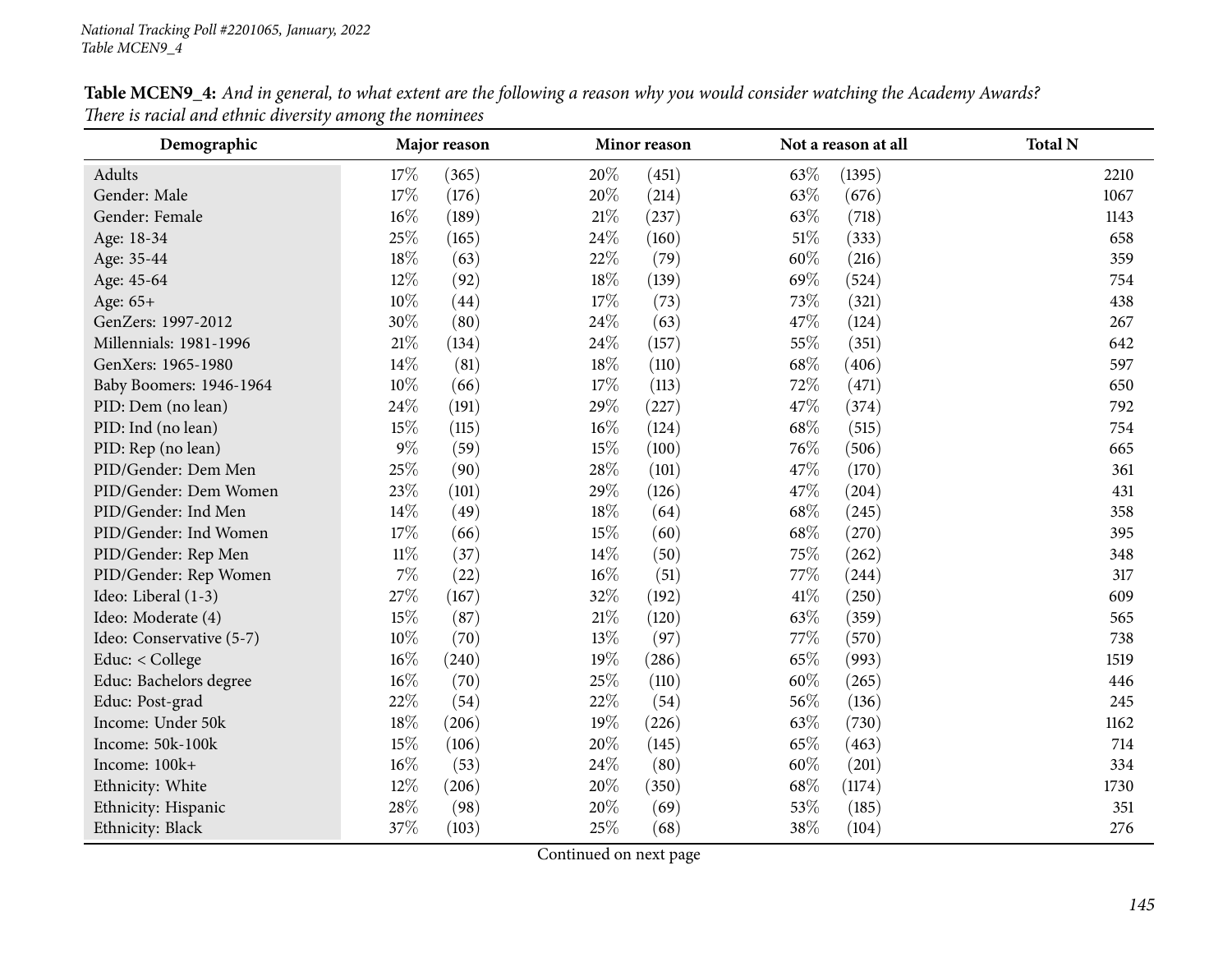| Table MCEN9_4: And in general, to what extent are the following a reason why you would consider watching the Academy Awards? |  |
|------------------------------------------------------------------------------------------------------------------------------|--|
| There is racial and ethnic diversity among the nominees                                                                      |  |

| Demographic                          |        | Major reason |        | Minor reason |        | Not a reason at all | <b>Total N</b> |
|--------------------------------------|--------|--------------|--------|--------------|--------|---------------------|----------------|
| Adults                               | 17%    | (365)        | 20%    | (451)        | 63%    | (1395)              | 2210           |
| Ethnicity: Other                     | 27\%   | (56)         | $16\%$ | (33)         | $57\%$ | (116)               | 205            |
| All Christian                        | 12%    | (111)        | 21%    | (192)        | 68%    | (630)               | 932            |
| All Non-Christian                    | 24%    | (26)         | 23%    | (24)         | 53%    | (56)                | 106            |
| Atheist                              | 18%    | (21)         | 26%    | (30)         | 56%    | (65)                | 116            |
| Agnostic/Nothing in particular       | 17%    | (110)        | 20%    | (135)        | 63%    | (416)               | 662            |
| Something Else                       | 25%    | (97)         | 18%    | (69)         | 58%    | (227)               | 393            |
| Religious Non-Protestant/Catholic    | 22%    | (28)         | 21%    | (27)         | 58%    | (75)                | 130            |
| Evangelical                          | 20%    | (110)        | 17%    | (95)         | 62%    | (341)               | 547            |
| Non-Evangelical                      | 13%    | (93)         | 22%    | (160)        | 66%    | (485)               | 738            |
| Community: Urban                     | 23%    | (142)        | 25%    | (154)        | 52%    | (316)               | 612            |
| Community: Suburban                  | 15%    | (154)        | 20%    | (209)        | 65%    | (664)               | 1028           |
| Community: Rural                     | 12%    | (68)         | 15%    | (88)         | 73%    | (414)               | 570            |
| Employ: Private Sector               | 16%    | (115)        | 23%    | (164)        | $61\%$ | (433)               | 712            |
| Employ: Government                   | 24%    | (34)         | $21\%$ | (29)         | 55%    | (78)                | 141            |
| Employ: Self-Employed                | 20%    | (41)         | 28%    | (58)         | 52%    | (108)               | 206            |
| Employ: Homemaker                    | $8\%$  | (11)         | 21%    | (29)         | 71%    | (99)                | 139            |
| Employ: Student                      | 26%    | (19)         | 28%    | (21)         | 46%    | (33)                | 73             |
| Employ: Retired                      | $11\%$ | (51)         | 16%    | (74)         | 74%    | (351)               | 476            |
| Employ: Unemployed                   | 20%    | (60)         | 17%    | (49)         | 63%    | (184)               | 293            |
| Employ: Other                        | 20%    | (35)         | 15%    | (26)         | 64%    | (109)               | 170            |
| Military HH: Yes                     | 17%    | (56)         | 18%    | (57)         | 65%    | (208)               | 321            |
| Military HH: No                      | 16%    | (309)        | 21%    | (394)        | 63%    | (1186)              | 1889           |
| RD/WT: Right Direction               | 27%    | (186)        | 28%    | (191)        | 45%    | (307)               | 683            |
| RD/WT: Wrong Track                   | 12%    | (179)        | $17\%$ | (260)        | $71\%$ | (1088)              | 1527           |
| Biden Job Approve                    | 25%    | (226)        | 27%    | (248)        | 48\%   | (430)               | 904            |
| Biden Job Disapprove                 | 10%    | (115)        | 17%    | (192)        | 73%    | (843)               | 1150           |
| Biden Job Strongly Approve           | 30%    | (109)        | 26%    | (95)         | 44%    | (161)               | 365            |
| Biden Job Somewhat Approve           | 22%    | (117)        | 28%    | (153)        | 50%    | (269)               | 538            |
| Biden Job Somewhat Disapprove        | 16%    | (55)         | 28%    | (96)         | 57%    | (196)               | 346            |
| <b>Biden Job Strongly Disapprove</b> | 7%     | (60)         | 12%    | (96)         | $81\%$ | (647)               | 803            |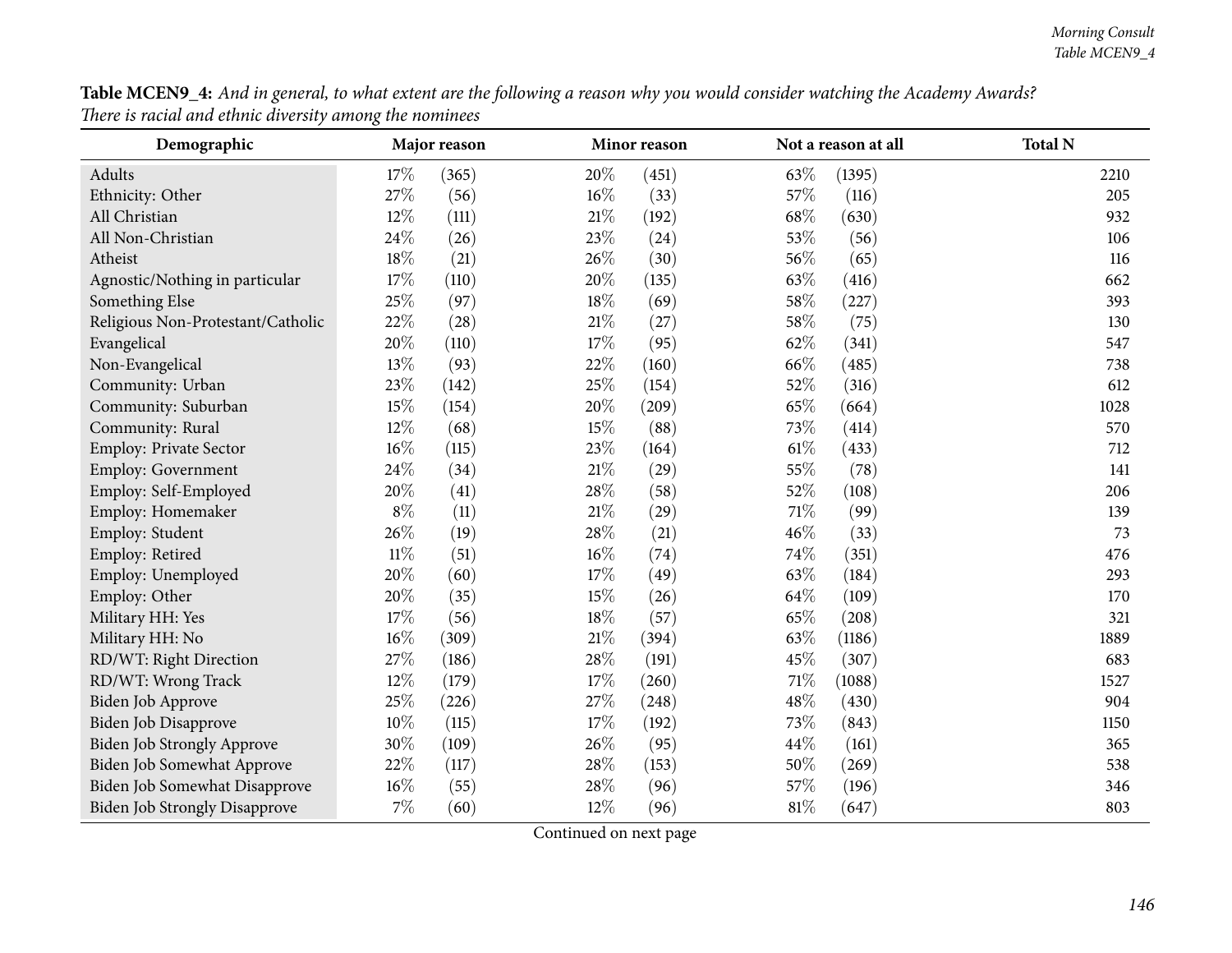| Demographic                          | Major reason<br>Minor reason |       |        | Not a reason at all | <b>Total N</b> |        |      |
|--------------------------------------|------------------------------|-------|--------|---------------------|----------------|--------|------|
| Adults                               | 17%                          | (365) | 20%    | (451)               | 63\%           | (1395) | 2210 |
| Favorable of Biden                   | 25%                          | (228) | 28%    | (257)               | 47%            | (439)  | 924  |
| Unfavorable of Biden                 | 10%                          | (117) | 15%    | (176)               | 74%            | (848)  | 1141 |
| Very Favorable of Biden              | $31\%$                       | (120) | 26\%   | (101)               | 42%            | (162)  | 383  |
| Somewhat Favorable of Biden          | 20%                          | (108) | 29%    | (156)               | $51\%$         | (277)  | 542  |
| Somewhat Unfavorable of Biden        | 18%                          | (55)  | 24\%   | (74)                | 58%            | (178)  | 306  |
| Very Unfavorable of Biden            | $7\%$                        | (62)  | $12\%$ | (102)               | 80%            | (670)  | 835  |
| #1 Issue: Economy                    | 14%                          | (128) | 18%    | (161)               | 68%            | (609)  | 898  |
| #1 Issue: Security                   | $11\%$                       | (31)  | 12%    | (32)                | 77%            | (210)  | 273  |
| #1 Issue: Health Care                | 22%                          | (62)  | 26%    | (75)                | 51\%           | (145)  | 282  |
| #1 Issue: Medicare / Social Security | 13%                          | (30)  | 20%    | (45)                | 67%            | (154)  | 229  |
| #1 Issue: Women's Issues             | $31\%$                       | (41)  | 22%    | (29)                | 47\%           | (62)   | 132  |
| #1 Issue: Education                  | 19%                          | (21)  | 32%    | (36)                | 50%            | (57)   | 115  |
| #1 Issue: Energy                     | 13%                          | (15)  | 30%    | (33)                | 57%            | (63)   | 111  |
| #1 Issue: Other                      | $21\%$                       | (36)  | 23%    | (39)                | 56%            | (95)   | 170  |
| 2020 Vote: Joe Biden                 | 24%                          | (223) | 28%    | (258)               | 48%            | (439)  | 920  |
| 2020 Vote: Donald Trump              | $6\%$                        | (41)  | $12\%$ | (87)                | 82%            | (578)  | 707  |
| 2020 Vote: Other                     | 14\%                         | (14)  | 19%    | (19)                | 68%            | (69)   | 102  |
| 2020 Vote: Didn't Vote               | 18%                          | (86)  | 18%    | (86)                | 64\%           | (309)  | 481  |
| 2018 House Vote: Democrat            | 24%                          | (166) | 28\%   | (197)               | 48%            | (340)  | 702  |
| 2018 House Vote: Republican          | $8\%$                        | (53)  | 14%    | (86)                | 78%            | (488)  | 626  |
| 2018 House Vote: Someone else        | 14%                          | (9)   | 24\%   | (14)                | 62%            | (37)   | 59   |
| 2016 Vote: Hillary Clinton           | 24\%                         | (157) | 28\%   | (187)               | 48%            | (313)  | 658  |
| 2016 Vote: Donald Trump              | $8\%$                        | (50)  | 12%    | (81)                | 80%            | (529)  | 660  |
| 2016 Vote: Other                     | 15%                          | (18)  | 22%    | (26)                | 63\%           | (74)   | 118  |
| 2016 Vote: Didn't Vote               | 18%                          | (139) | 20%    | (156)               | 62%            | (478)  | 773  |
| Voted in 2014: Yes                   | 16%                          | (195) | $20\%$ | (245)               | 64\%           | (768)  | 1208 |
| Voted in 2014: No                    | $17\%$                       | (170) | $21\%$ | (205)               | 63%            | (626)  | 1002 |
| 4-Region: Northeast                  | 19%                          | (74)  | $21\%$ | (84)                | 60%            | (237)  | 395  |
| 4-Region: Midwest                    | 15%                          | (72)  | 20%    | (95)                | 64%            | (297)  | 464  |
| 4-Region: South                      | 15%                          | (122) | 19%    | (160)               | 66%            | (546)  | 828  |
| 4-Region: West                       | 18%                          | (96)  | 21%    | (112)               | 60%            | (314)  | 522  |

Table MCEN9\_4: And in general, to what extent are the following a reason why you would consider watching the Academy Awards? *There is racial and ethnic diversity among the nominees*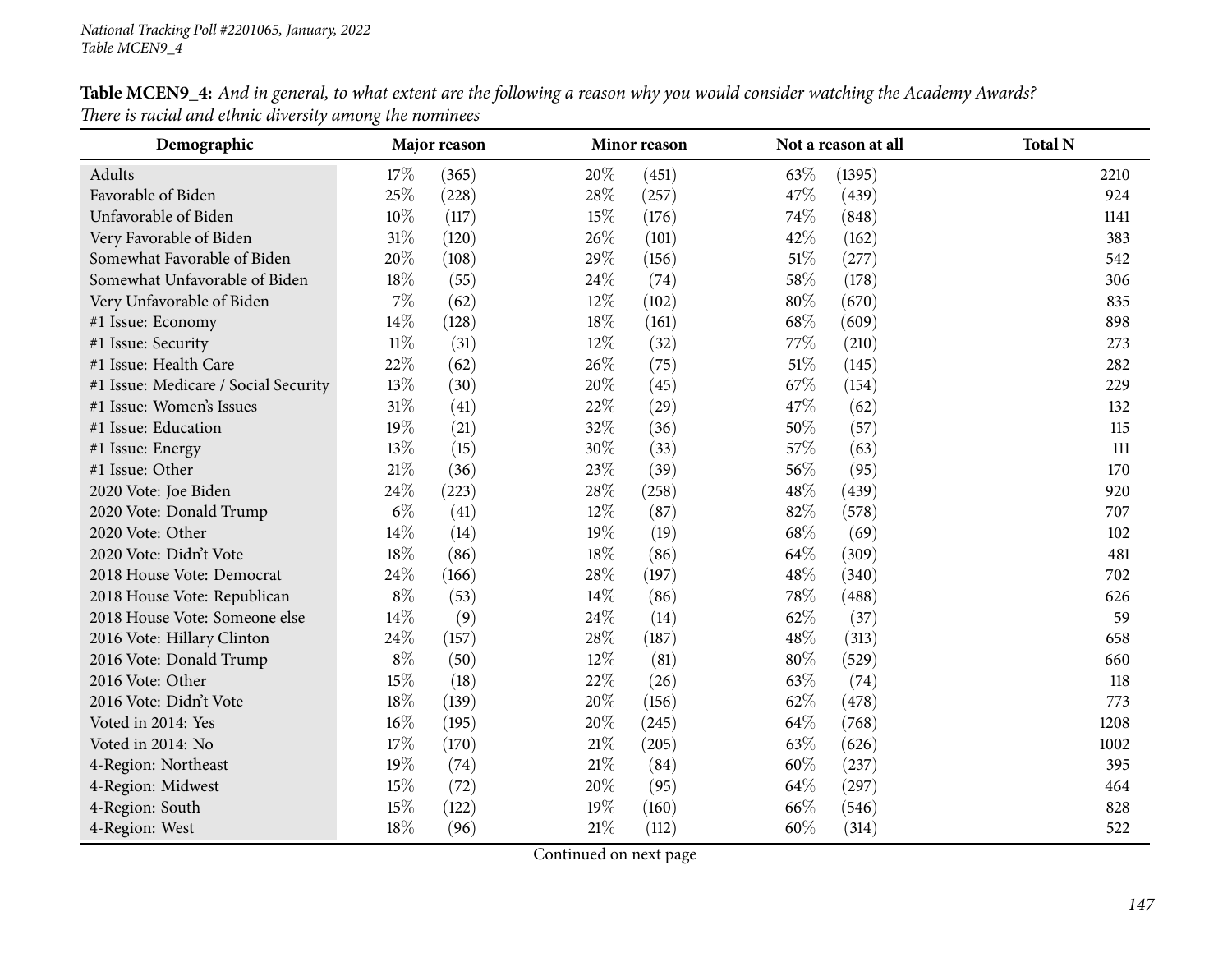| Demographic        | Major reason    | Minor reason  | Not a reason at all | <b>Total N</b> |
|--------------------|-----------------|---------------|---------------------|----------------|
| Adults             | 17%<br>(365)    | 20%<br>(451)  | 63%<br>(1395)       | 2210           |
| Film Fans          | $18\%$<br>(349) | 22\%<br>(413) | $60\%$<br>(1157)    | 1920           |
| Avid Film Fans     | $26\%$<br>(174) | 23%<br>(154)  | 51%<br>(337)        | 665            |
| Casual Film Fans   | $14\%$<br>(175) | 21%<br>(259)  | 65\%<br>(821)       | 1254           |
| TV Fans            | $16\%$<br>(329) | 21%<br>(425)  | 62\%<br>(1248)      | 2002           |
| Casual TV Fans     | $12\%$<br>(132) | 20%<br>(210)  | 68\%<br>(732)       | 1074           |
| Avid TV Fans       | $21\%$<br>(197) | 23\%<br>(215) | 56\%<br>(516)       | 927            |
| Pop Culture Fans   | 22\%<br>(295)   | 25%<br>(337)  | 53%<br>(710)        | 1343           |
| Has Watched Oscars | 33\%<br>(154)   | 37\%<br>(170) | $30\%$<br>(139)     | 462            |

Table MCEN9\_4: And in general, to what extent are the following a reason why you would consider watching the Academy Awards? *There is racial and ethnic diversity among the nominees*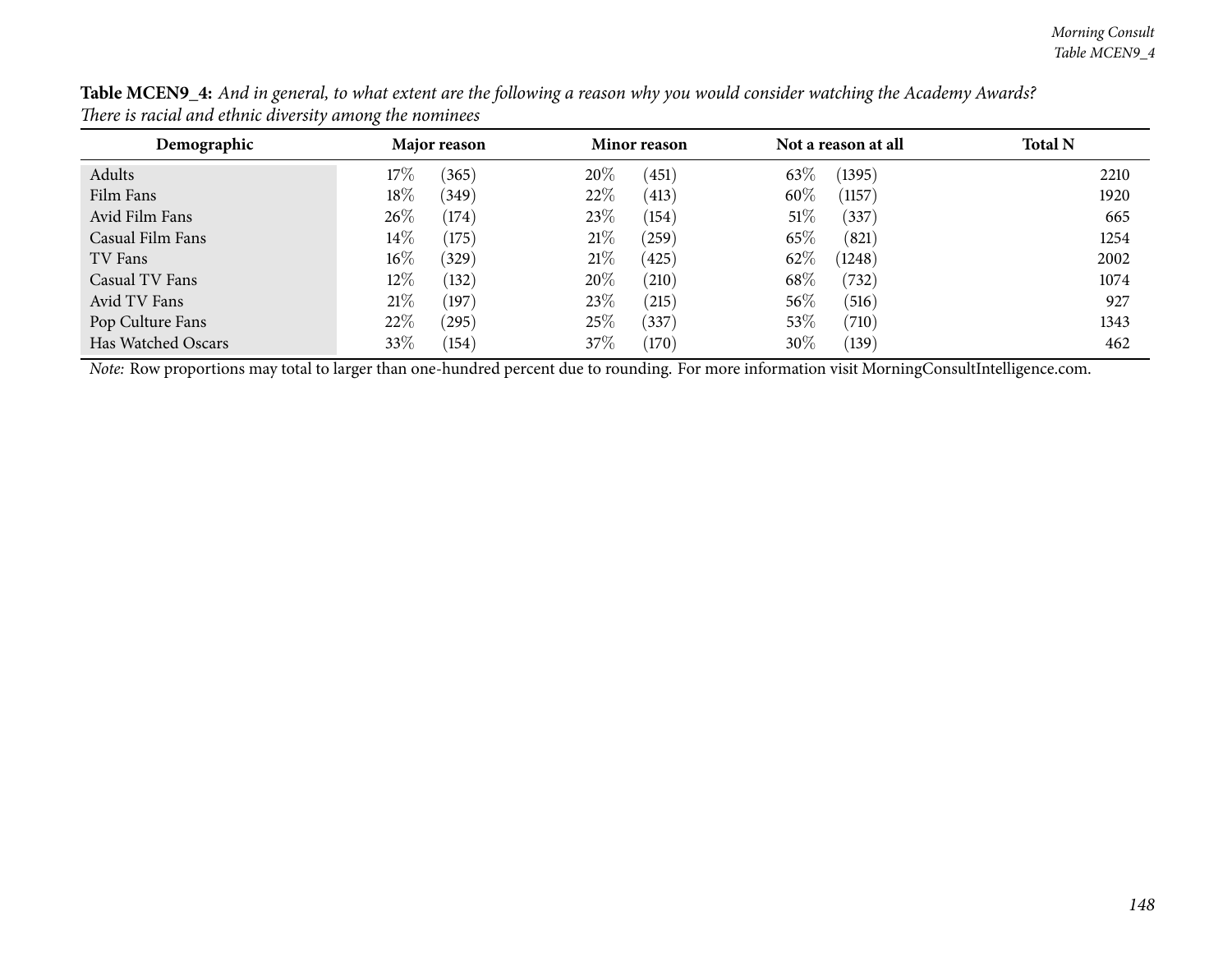| Demographic              | Major reason |       |        | Minor reason |        | Not a reason at all | <b>Total N</b> |
|--------------------------|--------------|-------|--------|--------------|--------|---------------------|----------------|
| Adults                   | 15%          | (331) | 21%    | (461)        | 64\%   | (1419)              | 2210           |
| Gender: Male             | 15%          | (157) | 22%    | (237)        | 63%    | (672)               | 1067           |
| Gender: Female           | 15%          | (174) | 20%    | (223)        | 65%    | (746)               | 1143           |
| Age: 18-34               | 27%          | (177) | 23\%   | (151)        | 50%    | (331)               | 658            |
| Age: 35-44               | $16\%$       | (57)  | 24\%   | (85)         | $61\%$ | (218)               | 359            |
| Age: 45-64               | $9\%$        | (66)  | 20%    | (149)        | 72%    | (540)               | 754            |
| Age: 65+                 | 7%           | (31)  | 17%    | (77)         | 75%    | (330)               | 438            |
| GenZers: 1997-2012       | 33%          | (88)  | 23%    | (60)         | 44\%   | (118)               | 267            |
| Millennials: 1981-1996   | $21\%$       | (134) | 24\%   | (155)        | 55%    | (353)               | 642            |
| GenXers: 1965-1980       | $9\%$        | (51)  | 20%    | (118)        | 72%    | (428)               | 597            |
| Baby Boomers: 1946-1964  | $8\%$        | (52)  | 19%    | (123)        | 73%    | (475)               | 650            |
| PID: Dem (no lean)       | 22%          | (177) | 29%    | (227)        | 49%    | (387)               | 792            |
| PID: Ind (no lean)       | 13%          | (100) | 19%    | (143)        | 68\%   | (511)               | 754            |
| PID: Rep (no lean)       | $8\%$        | (53)  | $14\%$ | (91)         | 78%    | (520)               | 665            |
| PID/Gender: Dem Men      | 22%          | (80)  | 32%    | (115)        | 46%    | (165)               | 361            |
| PID/Gender: Dem Women    | 23%          | (97)  | 26%    | (112)        | $51\%$ | (222)               | 431            |
| PID/Gender: Ind Men      | 14\%         | (50)  | 22\%   | (78)         | 64\%   | (230)               | 358            |
| PID/Gender: Ind Women    | 13%          | (50)  | $16\%$ | (64)         | 71%    | (281)               | 395            |
| PID/Gender: Rep Men      | $8\%$        | (27)  | 13%    | (44)         | 80%    | (277)               | 348            |
| PID/Gender: Rep Women    | $8\%$        | (27)  | 15%    | (47)         | 77%    | (243)               | 317            |
| Ideo: Liberal (1-3)      | 29%          | (179) | 28%    | (171)        | 42%    | (259)               | 609            |
| Ideo: Moderate (4)       | 12%          | (68)  | 24\%   | (136)        | 64\%   | (361)               | 565            |
| Ideo: Conservative (5-7) | $7\%$        | (54)  | 14\%   | (100)        | 79%    | (583)               | 738            |
| Educ: < College          | 14%          | (209) | 20%    | (300)        | 67\%   | (1011)              | 1519           |
| Educ: Bachelors degree   | 17%          | (76)  | 24\%   | (105)        | 59%    | (265)               | 446            |
| Educ: Post-grad          | 19%          | (46)  | 23%    | (56)         | 58%    | (143)               | 245            |
| Income: Under 50k        | $16\%$       | (181) | $21\%$ | (248)        | 63%    | (733)               | 1162           |
| Income: 50k-100k         | 14%          | (100) | 20%    | (142)        | 66\%   | (472)               | 714            |
| Income: 100k+            | 15%          | (49)  | 21%    | (71)         | 64\%   | (214)               | 334            |
| Ethnicity: White         | $11\%$       | (187) | 20%    | (353)        | 69%    | (1190)              | 1730           |
| Ethnicity: Hispanic      | 23%          | (82)  | 22%    | (79)         | 54%    | (190)               | 351            |
| Ethnicity: Black         | 35%          | (97)  | 24%    | (66)         | 41\%   | (112)               | 276            |

Table MCEN9\_5: And in general, to what extent are the following a reason why you would consider watching the Academy Awards? *There is gender diversity among the nominees*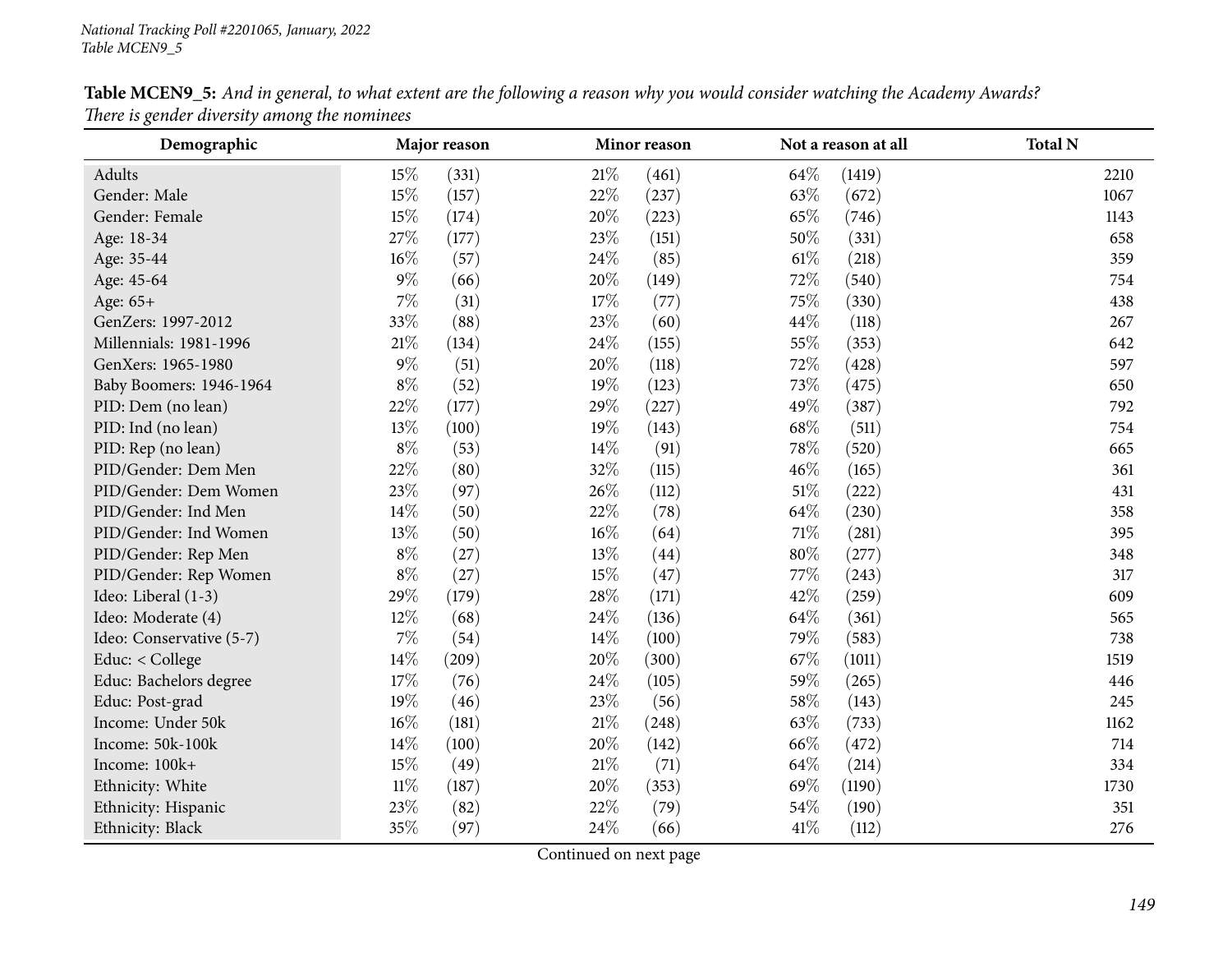| Table MCEN9_5: And in general, to what extent are the following a reason why you would consider watching the Academy Awards? |  |
|------------------------------------------------------------------------------------------------------------------------------|--|
| There is gender diversity among the nominees                                                                                 |  |

| $\cdots$ $\circ$<br>$\ldots$ . $\ldots$ . $\ldots$ . $\ldots$<br>Demographic |        | Major reason |        | Minor reason |        | Not a reason at all | <b>Total N</b> |
|------------------------------------------------------------------------------|--------|--------------|--------|--------------|--------|---------------------|----------------|
| Adults                                                                       | 15%    | (331)        | 21%    | (461)        | 64%    | (1419)              | 2210           |
| Ethnicity: Other                                                             | 23%    | (47)         | 20%    | (41)         | $57\%$ | (117)               | 205            |
| All Christian                                                                | $11\%$ | (102)        | 19%    | (181)        | 70%    | (649)               | 932            |
| All Non-Christian                                                            | 29%    | (31)         | 25%    | (27)         | 45%    | (48)                | 106            |
| Atheist                                                                      | 18%    | (21)         | 28%    | (33)         | 54%    | (63)                | 116            |
| Agnostic/Nothing in particular                                               | 16%    | (104)        | 20%    | (135)        | 64%    | (423)               | 662            |
| Something Else                                                               | 19%    | (73)         | 22%    | (85)         | 60%    | (235)               | 393            |
| Religious Non-Protestant/Catholic                                            | 25%    | (33)         | 28%    | (37)         | 46%    | (60)                | 130            |
| Evangelical                                                                  | 16%    | (86)         | 19%    | (102)        | 66%    | (358)               | 547            |
| Non-Evangelical                                                              | $11\%$ | (85)         | 20%    | (149)        | 68%    | (504)               | 738            |
| Community: Urban                                                             | 22%    | (135)        | 25%    | (152)        | 53%    | (325)               | 612            |
| Community: Suburban                                                          | 13%    | (134)        | $21\%$ | (219)        | 66%    | (676)               | 1028           |
| Community: Rural                                                             | $11\%$ | (62)         | 16%    | (90)         | 73%    | (418)               | 570            |
| Employ: Private Sector                                                       | 14%    | (100)        | 21%    | (152)        | 65%    | (461)               | 712            |
| Employ: Government                                                           | 23%    | (32)         | 23%    | (32)         | 54%    | (76)                | 141            |
| Employ: Self-Employed                                                        | 24%    | (50)         | 24%    | (51)         | $51\%$ | (106)               | 206            |
| Employ: Homemaker                                                            | $9\%$  | (12)         | 23%    | (32)         | 68%    | (95)                | 139            |
| Employ: Student                                                              | 32%    | (23)         | 25%    | (18)         | 43%    | (31)                | 73             |
| Employ: Retired                                                              | $8\%$  | (36)         | 17%    | (82)         | 75%    | (357)               | 476            |
| Employ: Unemployed                                                           | 18%    | (53)         | 18%    | (54)         | 64%    | (186)               | 293            |
| Employ: Other                                                                | 14%    | (24)         | 23%    | (39)         | 63%    | (107)               | 170            |
| Military HH: Yes                                                             | $11\%$ | (34)         | 19%    | (61)         | 70%    | (226)               | 321            |
| Military HH: No                                                              | 16%    | (297)        | 21%    | (400)        | 63%    | (1193)              | 1889           |
| RD/WT: Right Direction                                                       | 23%    | (160)        | 31%    | (210)        | 46%    | (313)               | 683            |
| RD/WT: Wrong Track                                                           | $11\%$ | (171)        | $16\%$ | (250)        | 72%    | (1106)              | 1527           |
| Biden Job Approve                                                            | 22%    | (196)        | 30%    | (267)        | 49%    | (441)               | 904            |
| Biden Job Disapprove                                                         | 10%    | (113)        | 15%    | (171)        | 75%    | (866)               | 1150           |
| Biden Job Strongly Approve                                                   | 26%    | (95)         | 31%    | (112)        | 43%    | (158)               | 365            |
| Biden Job Somewhat Approve                                                   | 19%    | (100)        | 29%    | (156)        | 52%    | (282)               | 538            |
| Biden Job Somewhat Disapprove                                                | 16%    | (54)         | 21%    | (73)         | 63%    | (219)               | 346            |
| <b>Biden Job Strongly Disapprove</b>                                         | 7%     | (59)         | 12%    | (97)         | $81\%$ | (647)               | 803            |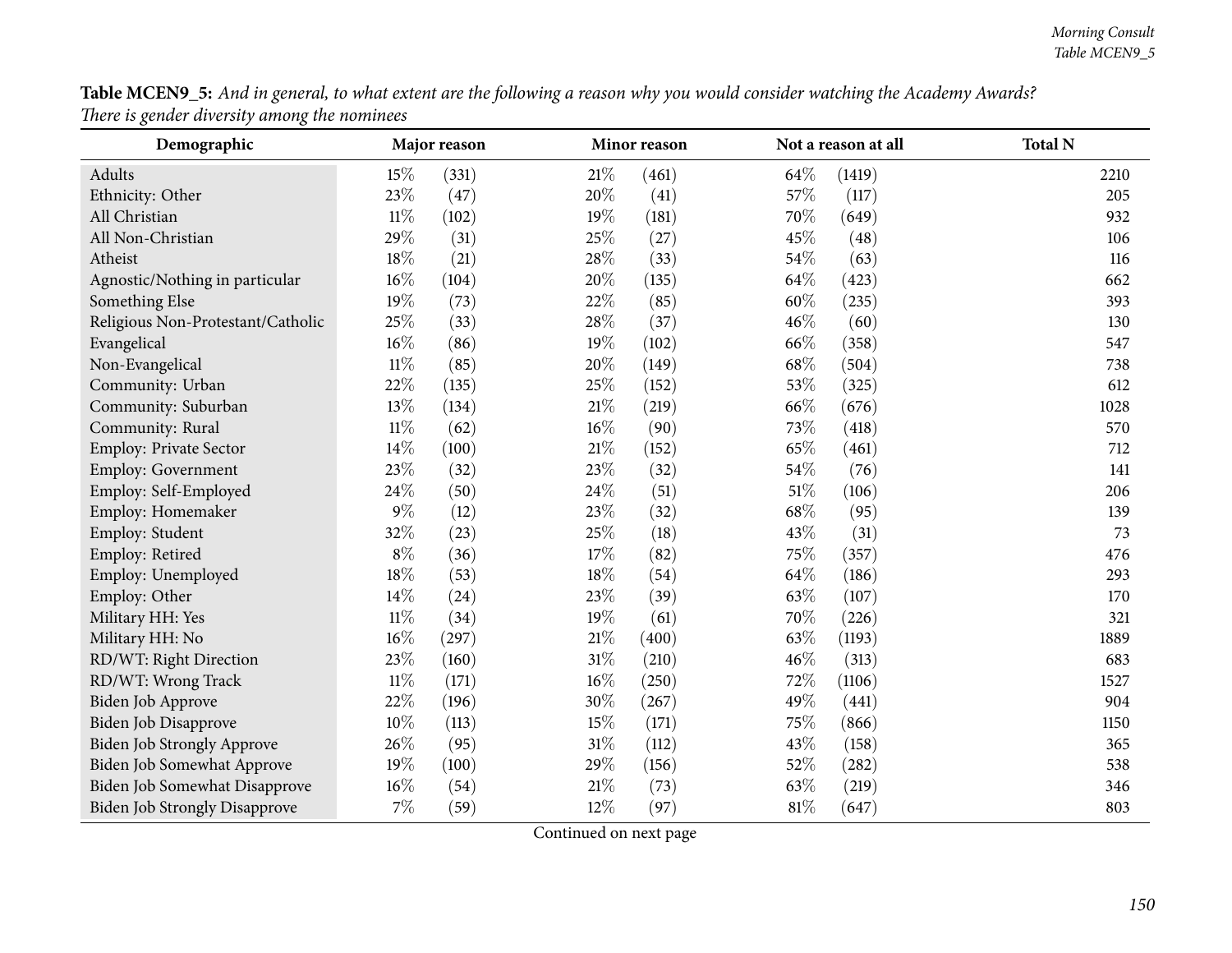| <b>Table MCEN9_5:</b> And in general, to what extent are the following a reason why you would consider watching the Academy Awards? |  |  |
|-------------------------------------------------------------------------------------------------------------------------------------|--|--|
| There is gender diversity among the nominees                                                                                        |  |  |

| Demographic                          |        | Major reason<br>Minor reason |        |       | Not a reason at all | <b>Total N</b> |       |
|--------------------------------------|--------|------------------------------|--------|-------|---------------------|----------------|-------|
| Adults                               | 15%    | (331)                        | $21\%$ | (461) | 64\%                | (1419)         | 2210  |
| Favorable of Biden                   | 21%    | (194)                        | 29%    | (271) | 50%                 | (459)          | 924   |
| Unfavorable of Biden                 | 10%    | (117)                        | 15%    | (167) | 75\%                | (857)          | 1141  |
| Very Favorable of Biden              | 29%    | (109)                        | 28\%   | (108) | 43%                 | (165)          | 383   |
| Somewhat Favorable of Biden          | $16\%$ | (84)                         | 30%    | (163) | 54\%                | (294)          | 542   |
| Somewhat Unfavorable of Biden        | 19%    | (58)                         | 20%    | (62)  | $61\%$              | (186)          | 306   |
| Very Unfavorable of Biden            | $7\%$  | (59)                         | 13%    | (105) | 80%                 | (671)          | 835   |
| #1 Issue: Economy                    | 13%    | (119)                        | 19%    | (167) | $68\%$              | (612)          | 898   |
| #1 Issue: Security                   | $8\%$  | (22)                         | $18\%$ | (48)  | 74\%                | (203)          | 273   |
| #1 Issue: Health Care                | 19%    | (53)                         | 28\%   | (79)  | 53%                 | (149)          | 282   |
| #1 Issue: Medicare / Social Security | $8\%$  | (19)                         | 20%    | (46)  | 72%                 | (164)          | 229   |
| #1 Issue: Women's Issues             | 30%    | (40)                         | 23%    | (31)  | 47%                 | (62)           | 132   |
| #1 Issue: Education                  | 25%    | (28)                         | 23%    | (27)  | 52%                 | (60)           | 115   |
| #1 Issue: Energy                     | 18%    | (20)                         | $21\%$ | (23)  | $61\%$              | (67)           | $111$ |
| #1 Issue: Other                      | 17%    | (30)                         | 23%    | (39)  | 60%                 | (102)          | 170   |
| 2020 Vote: Joe Biden                 | 22%    | (199)                        | 28\%   | (257) | 50%                 | (464)          | 920   |
| 2020 Vote: Donald Trump              | $6\%$  | (41)                         | $12\%$ | (84)  | 82%                 | (582)          | 707   |
| 2020 Vote: Other                     | 20%    | (21)                         | 17%    | (17)  | 63%                 | (64)           | 102   |
| 2020 Vote: Didn't Vote               | 15%    | (70)                         | $21\%$ | (102) | 64\%                | (308)          | 481   |
| 2018 House Vote: Democrat            | $21\%$ | (147)                        | 27%    | (190) | 52%                 | (365)          | 702   |
| 2018 House Vote: Republican          | $8\%$  | (50)                         | 13%    | (83)  | 79%                 | (493)          | 626   |
| 2018 House Vote: Someone else        | $8\%$  | (5)                          | $31\%$ | (19)  | $61\%$              | (36)           | 59    |
| 2016 Vote: Hillary Clinton           | 20%    | (134)                        | 28\%   | (183) | 52%                 | (341)          | 658   |
| 2016 Vote: Donald Trump              | $7\%$  | (43)                         | 13%    | (87)  | 80%                 | (530)          | 660   |
| 2016 Vote: Other                     | 14%    | (16)                         | 25%    | (29)  | 62\%                | (73)           | 118   |
| 2016 Vote: Didn't Vote               | 18%    | (137)                        | $21\%$ | (161) | $61\%$              | (475)          | 773   |
| Voted in 2014: Yes                   | 14\%   | (164)                        | 20%    | (246) | 66%                 | (799)          | 1208  |
| Voted in 2014: No                    | 17%    | (167)                        | $21\%$ | (215) | 62\%                | (620)          | 1002  |
| 4-Region: Northeast                  | 16%    | (64)                         | $21\%$ | (85)  | 62\%                | (246)          | 395   |
| 4-Region: Midwest                    | 13%    | (58)                         | $21\%$ | (99)  | 66%                 | (307)          | 464   |
| 4-Region: South                      | 14\%   | (119)                        | 19%    | (155) | 67%                 | (554)          | 828   |
| 4-Region: West                       | 17%    | (89)                         | 23%    | (121) | 60%                 | (312)          | 522   |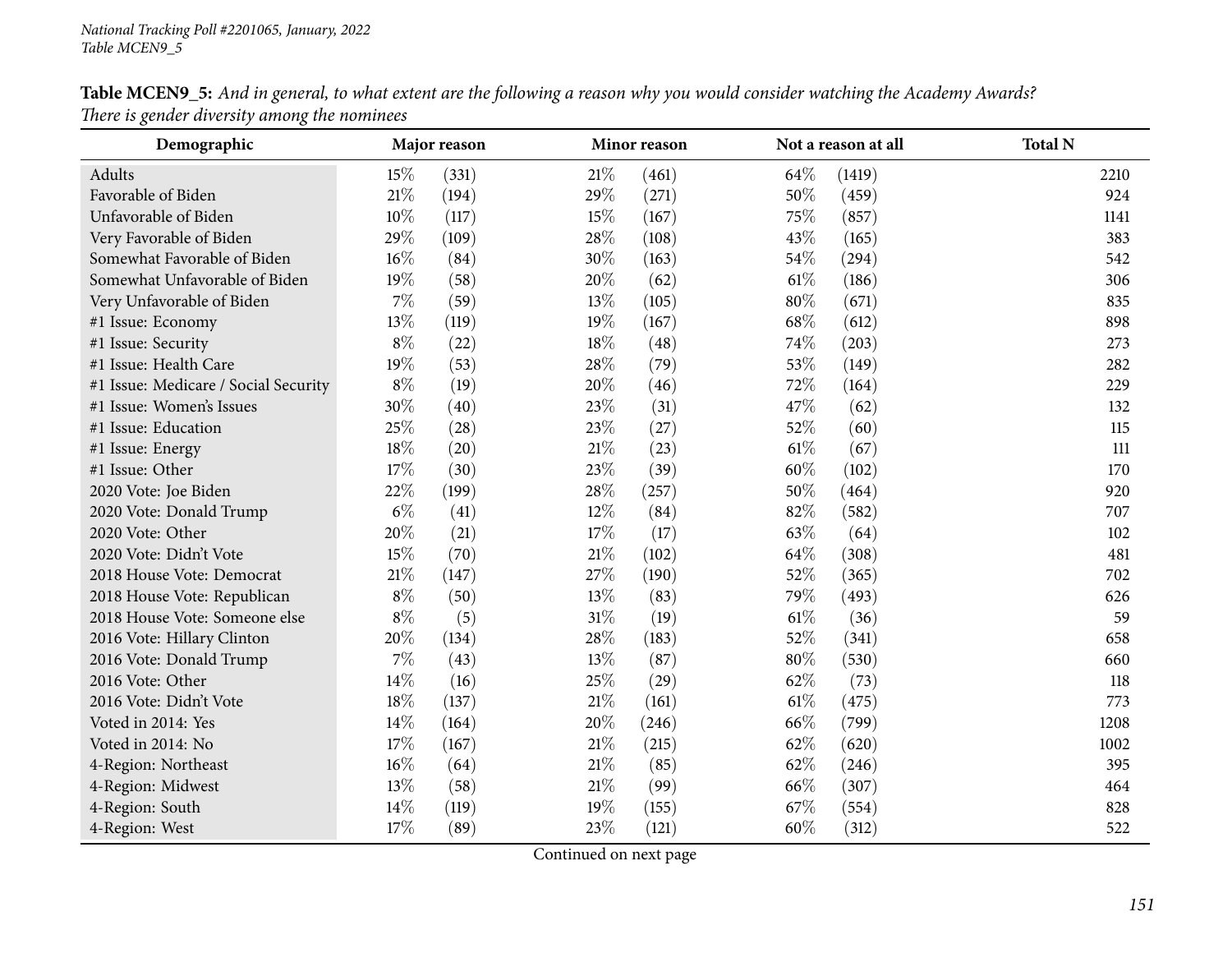| Demographic        | Major reason    | Minor reason      | Not a reason at all | <b>Total N</b> |
|--------------------|-----------------|-------------------|---------------------|----------------|
| Adults             | $15\%$<br>(331) | 21%<br>(461)      | 64\%<br>(1419)      | 2210           |
| Film Fans          | $16\%$<br>(311) | 22\%<br>(426)     | 62\%<br>(1183)      | 1920           |
| Avid Film Fans     | 24\%<br>(158)   | 25%<br>(167)      | 51\%<br>(340)       | 665            |
| Casual Film Fans   | 12\%<br>(152)   | 21%<br>(259)      | 67\%<br>(843)       | 1254           |
| TV Fans            | $15\%$<br>(296) | 22\%<br>(439)     | 63\%<br>(1266)      | 2002           |
| Casual TV Fans     | $11\%$<br>(123) | 20%<br>(212)      | 69%<br>(739)        | 1074           |
| Avid TV Fans       | 19%<br>(173)    | 24\%<br>$^{'}227$ | 57\%<br>(527)       | 927            |
| Pop Culture Fans   | 20%<br>(266)    | 27\%<br>(368)     | 53%<br>(709)        | 1343           |
| Has Watched Oscars | 32\%<br>(146)   | $37\%$<br>(171)   | 31%<br>(145)        | 462            |

Table MCEN9\_5: And in general, to what extent are the following a reason why you would consider watching the Academy Awards? *There is gender diversity among the nominees*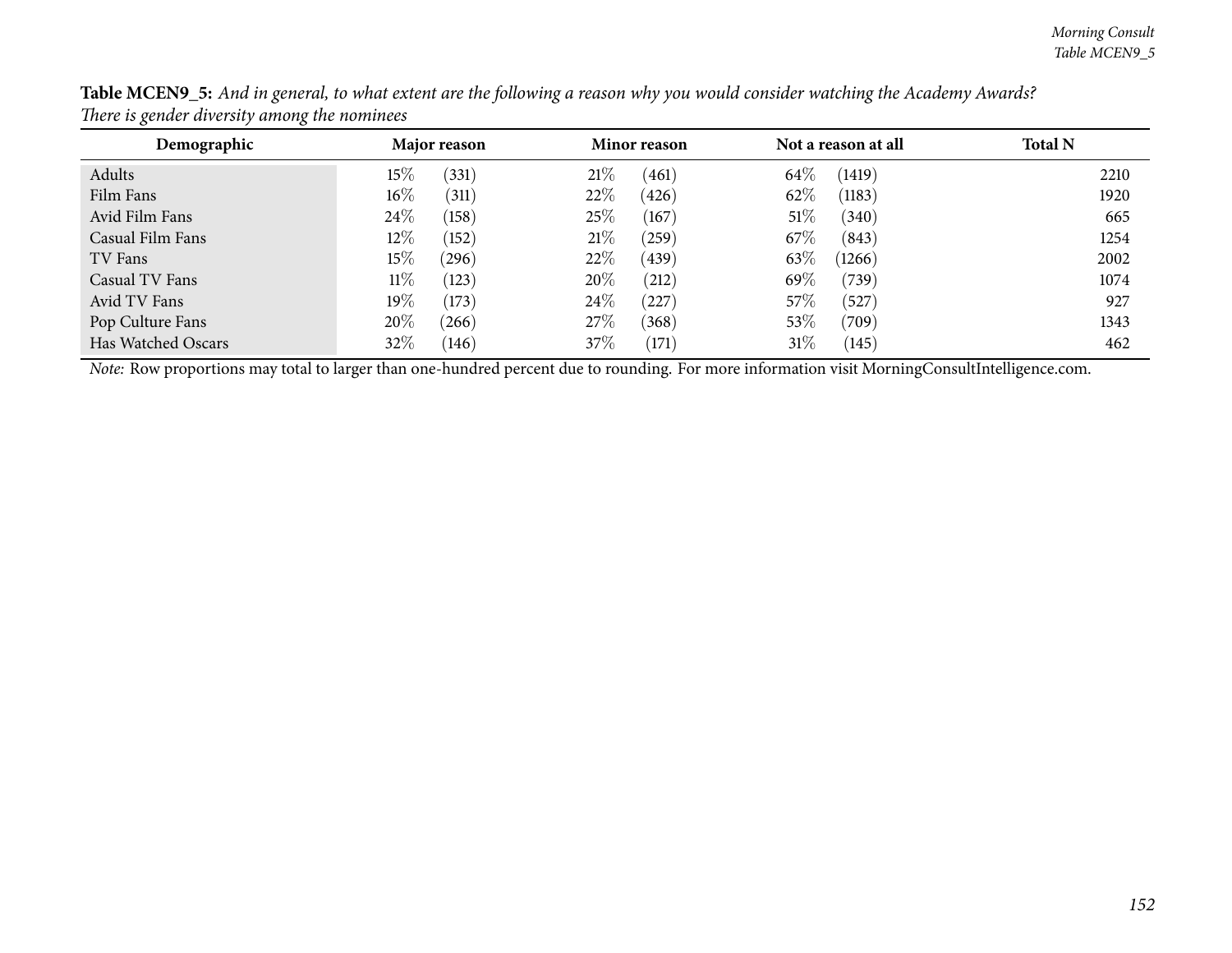| Demographic              | Major reason |       | Not a reason at all<br>Minor reason |       | <b>Total N</b> |        |      |
|--------------------------|--------------|-------|-------------------------------------|-------|----------------|--------|------|
| Adults                   | 22%          | (484) | 30%                                 | (657) | 48%            | (1068) | 2210 |
| Gender: Male             | $21\%$       | (224) | 30%                                 | (318) | 49%            | (524)  | 1067 |
| Gender: Female           | 23%          | (260) | 30%                                 | (339) | 48%            | (544)  | 1143 |
| Age: 18-34               | 25%          | (163) | 34\%                                | (222) | 42%            | (273)  | 658  |
| Age: 35-44               | 27\%         | (97)  | $31\%$                              | (112) | 42%            | (150)  | 359  |
| Age: 45-64               | $21\%$       | (156) | 28\%                                | (212) | $51\%$         | (386)  | 754  |
| Age: 65+                 | $16\%$       | (68)  | 25%                                 | (111) | 59%            | (259)  | 438  |
| GenZers: 1997-2012       | 25%          | (67)  | 33%                                 | (87)  | 42%            | (113)  | 267  |
| Millennials: 1981-1996   | 26%          | (166) | 34\%                                | (215) | 41\%           | (260)  | 642  |
| GenXers: 1965-1980       | 22%          | (129) | 28\%                                | (167) | 50%            | (301)  | 597  |
| Baby Boomers: 1946-1964  | $18\%$       | (114) | 28\%                                | (180) | 55%            | (357)  | 650  |
| PID: Dem (no lean)       | 29%          | (231) | 35%                                 | (274) | 36\%           | (287)  | 792  |
| PID: Ind (no lean)       | 19%          | (145) | 28\%                                | (211) | 53%            | (398)  | 754  |
| PID: Rep (no lean)       | $16\%$       | (108) | 26%                                 | (173) | 58%            | (383)  | 665  |
| PID/Gender: Dem Men      | 30%          | (108) | 36%                                 | (131) | 34\%           | (122)  | 361  |
| PID/Gender: Dem Women    | 29%          | (123) | 33%                                 | (143) | 38%            | (165)  | 431  |
| PID/Gender: Ind Men      | $18\%$       | (63)  | 28\%                                | (101) | 54\%           | (194)  | 358  |
| PID/Gender: Ind Women    | $21\%$       | (82)  | 28\%                                | (109) | 52%            | (204)  | 395  |
| PID/Gender: Rep Men      | $16\%$       | (54)  | 25\%                                | (86)  | 60%            | (208)  | 348  |
| PID/Gender: Rep Women    | $17\%$       | (54)  | 28\%                                | (87)  | 55%            | (175)  | 317  |
| Ideo: Liberal (1-3)      | 33%          | (203) | 33%                                 | (202) | 33%            | (203)  | 609  |
| Ideo: Moderate (4)       | $21\%$       | (117) | 37\%                                | (210) | 42%            | (239)  | 565  |
| Ideo: Conservative (5-7) | $16\%$       | (120) | 25%                                 | (187) | 58%            | (431)  | 738  |
| Educ: < College          | 20%          | (304) | 29%                                 | (436) | $51\%$         | (778)  | 1519 |
| Educ: Bachelors degree   | 26%          | (115) | 33%                                 | (148) | 41\%           | (183)  | 446  |
| Educ: Post-grad          | 26%          | (65)  | 30%                                 | (73)  | 44\%           | (107)  | 245  |
| Income: Under 50k        | $21\%$       | (249) | 29%                                 | (338) | 50%            | (576)  | 1162 |
| Income: 50k-100k         | 20%          | (145) | $31\%$                              | (223) | 49%            | (346)  | 714  |
| Income: 100k+            | 27%          | (91)  | 29%                                 | (97)  | 44%            | (146)  | 334  |
| Ethnicity: White         | $21\%$       | (365) | 29%                                 | (495) | 50%            | (869)  | 1730 |
| Ethnicity: Hispanic      | 22%          | (78)  | 35%                                 | (123) | 43%            | (150)  | 351  |
| Ethnicity: Black         | 27%          | (74)  | 36%                                 | (99)  | 37%            | (103)  | 276  |

Table MCEN9\_6: And in general, to what extent are the following a reason why you would consider watching the Academy Awards? *<sup>I</sup> am familiar with most of the nominees*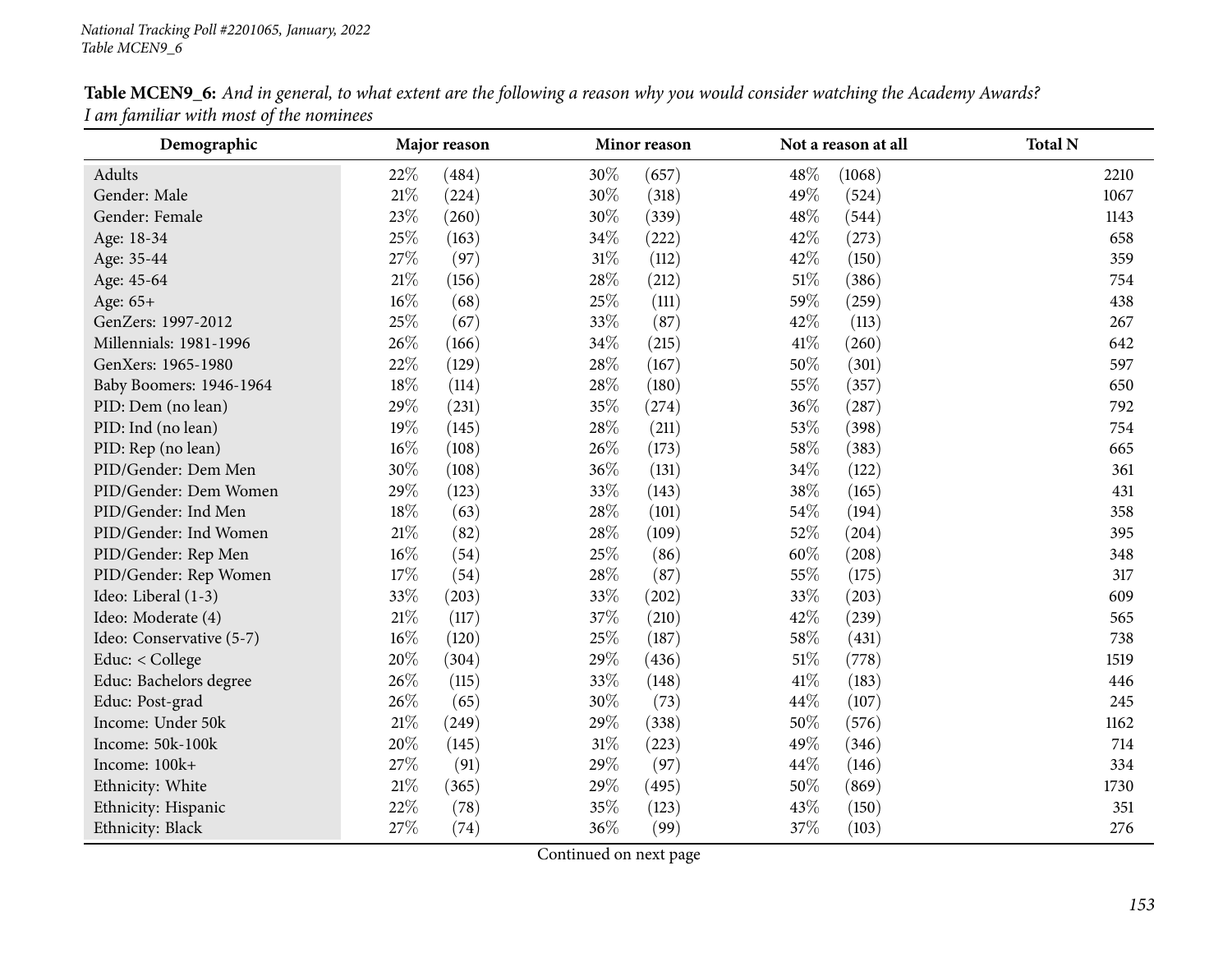| Table MCEN9_6: And in general, to what extent are the following a reason why you would consider watching the Academy Awards? |  |
|------------------------------------------------------------------------------------------------------------------------------|--|
| I am familiar with most of the nominees                                                                                      |  |

| Demographic                          |        | Major reason |        | Minor reason |     | Not a reason at all | <b>Total N</b> |
|--------------------------------------|--------|--------------|--------|--------------|-----|---------------------|----------------|
| Adults                               | 22%    | (484)        | 30%    | (657)        | 48% | (1068)              | 2210           |
| Ethnicity: Other                     | 22%    | (45)         | $31\%$ | (63)         | 47% | (96)                | 205            |
| All Christian                        | $21\%$ | (196)        | 29%    | (272)        | 50% | (465)               | 932            |
| All Non-Christian                    | 35%    | (37)         | 28%    | (29)         | 38% | (40)                | 106            |
| Atheist                              | 22%    | (26)         | 37%    | (43)         | 40% | (47)                | 116            |
| Agnostic/Nothing in particular       | 19%    | (125)        | 31%    | (202)        | 51% | (334)               | 662            |
| Something Else                       | 26%    | (100)        | 28%    | (111)        | 46% | (182)               | 393            |
| Religious Non-Protestant/Catholic    | 32%    | (41)         | 28%    | (37)         | 40% | (52)                | 130            |
| Evangelical                          | 25%    | (134)        | 26%    | (145)        | 49% | (268)               | 547            |
| Non-Evangelical                      | $21\%$ | (153)        | $31\%$ | (229)        | 48% | (357)               | 738            |
| Community: Urban                     | 30%    | (187)        | 30%    | (186)        | 39% | (239)               | 612            |
| Community: Suburban                  | 20%    | (208)        | $31\%$ | (318)        | 49% | (502)               | 1028           |
| Community: Rural                     | 16%    | (89)         | 27%    | (153)        | 57% | (327)               | 570            |
| Employ: Private Sector               | 24%    | (172)        | 29%    | (210)        | 46% | (330)               | 712            |
| <b>Employ: Government</b>            | 23%    | (32)         | 36%    | (50)         | 41% | (58)                | 141            |
| Employ: Self-Employed                | 29%    | (61)         | 37%    | (76)         | 34% | (70)                | 206            |
| Employ: Homemaker                    | $21\%$ | (29)         | 29%    | (40)         | 50% | (70)                | 139            |
| Employ: Student                      | 26%    | (19)         | 40%    | (29)         | 34% | (25)                | 73             |
| Employ: Retired                      | 16%    | (76)         | 27%    | (126)        | 58% | (274)               | 476            |
| Employ: Unemployed                   | 20%    | (59)         | 28%    | (83)         | 52% | (151)               | 293            |
| Employ: Other                        | $21\%$ | (36)         | 25%    | (43)         | 54% | (91)                | 170            |
| Military HH: Yes                     | 22%    | (71)         | 27%    | (86)         | 51% | (164)               | 321            |
| Military HH: No                      | 22%    | (413)        | 30%    | (572)        | 48% | (905)               | 1889           |
| RD/WT: Right Direction               | $31\%$ | (212)        | 37%    | (254)        | 32% | (217)               | 683            |
| RD/WT: Wrong Track                   | $18\%$ | (272)        | 26%    | (403)        | 56% | (851)               | 1527           |
| Biden Job Approve                    | 30%    | (273)        | 36%    | (327)        | 34% | (305)               | 904            |
| Biden Job Disapprove                 | 16%    | (186)        | 26%    | (298)        | 58% | (666)               | 1150           |
| Biden Job Strongly Approve           | $38\%$ | (138)        | 32%    | (119)        | 30% | (109)               | 365            |
| Biden Job Somewhat Approve           | 25%    | (134)        | 39%    | (208)        | 36% | (196)               | 538            |
| Biden Job Somewhat Disapprove        | 20%    | (69)         | 33%    | (115)        | 47% | (162)               | 346            |
| <b>Biden Job Strongly Disapprove</b> | 14%    | (116)        | 23%    | (183)        | 63% | (504)               | 803            |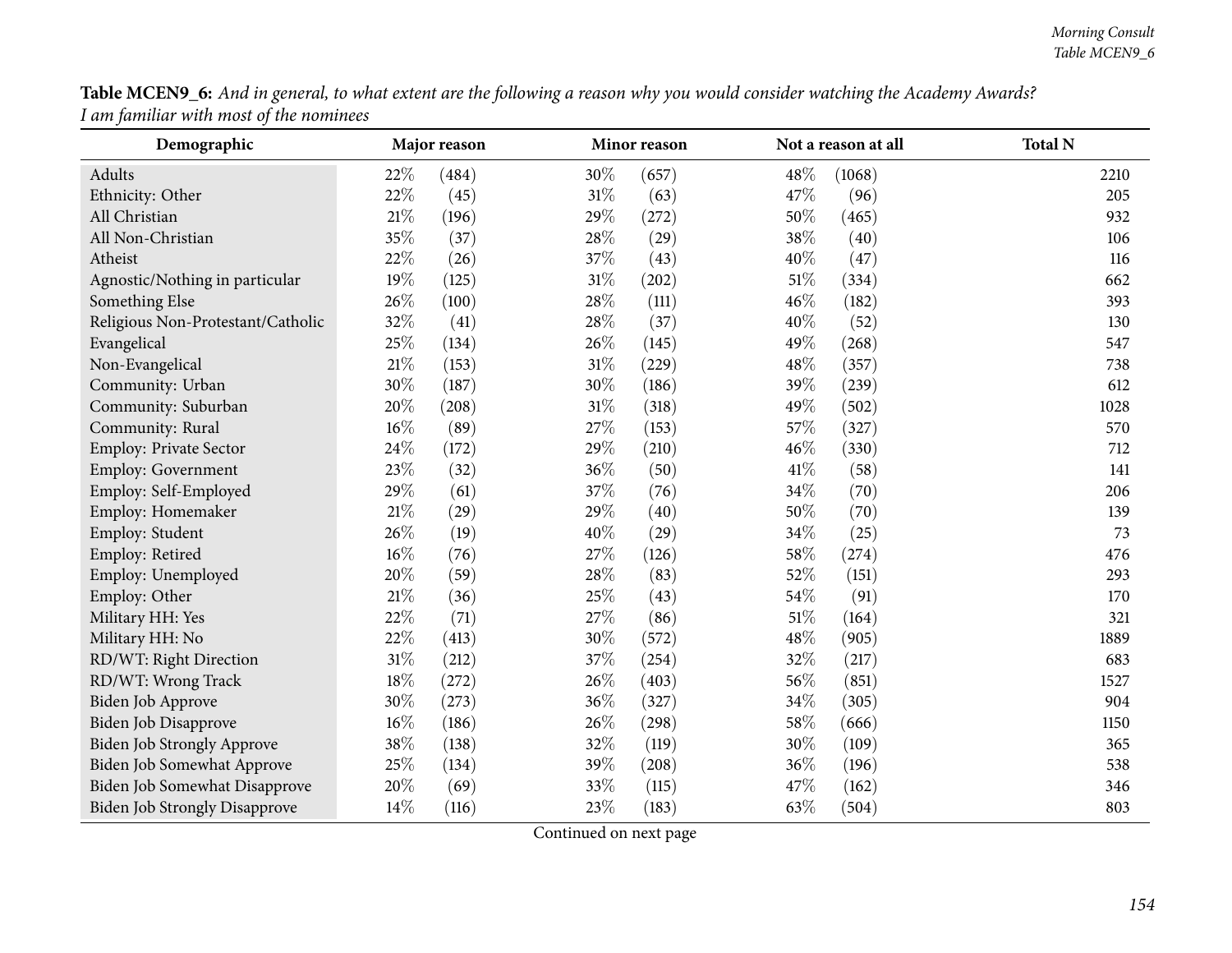| Demographic                          |      | Major reason |        | Minor reason |        | Not a reason at all | <b>Total N</b> |
|--------------------------------------|------|--------------|--------|--------------|--------|---------------------|----------------|
| Adults                               | 22\% | (484)        | 30%    | (657)        | 48%    | (1068)              | 2210           |
| Favorable of Biden                   | 30%  | (280)        | 35%    | (322)        | 35%    | (323)               | 924            |
| Unfavorable of Biden                 | 16%  | (186)        | 27%    | (306)        | 57%    | (650)               | 1141           |
| Very Favorable of Biden              | 37%  | (143)        | 32%    | (122)        | $31\%$ | (118)               | 383            |
| Somewhat Favorable of Biden          | 25%  | (136)        | 37%    | (200)        | 38%    | (205)               | 542            |
| Somewhat Unfavorable of Biden        | 19%  | (60)         | $33\%$ | (100)        | 48%    | (146)               | 306            |
| Very Unfavorable of Biden            | 15%  | (126)        | 25%    | (206)        | 60%    | (503)               | 835            |
| #1 Issue: Economy                    | 23%  | (204)        | 28\%   | (254)        | 49%    | (439)               | 898            |
| #1 Issue: Security                   | 17%  | (47)         | 22%    | (60)         | 61%    | (166)               | 273            |
| #1 Issue: Health Care                | 28%  | (78)         | 36%    | (101)        | 37%    | (104)               | 282            |
| #1 Issue: Medicare / Social Security | 22%  | (51)         | 25%    | (56)         | 53%    | (122)               | 229            |
| #1 Issue: Women's Issues             | 25%  | (33)         | 37%    | (49)         | 38%    | (50)                | 132            |
| #1 Issue: Education                  | 20%  | (23)         | 38%    | (43)         | 42%    | (49)                | 115            |
| #1 Issue: Energy                     | 24%  | (27)         | 33%    | (36)         | 43%    | (47)                | 111            |
| #1 Issue: Other                      | 12%  | (21)         | 34%    | (58)         | 54%    | (92)                | 170            |
| 2020 Vote: Joe Biden                 | 29%  | (264)        | 35%    | (325)        | 36%    | (331)               | 920            |
| 2020 Vote: Donald Trump              | 15%  | (103)        | 24\%   | (172)        | 61%    | (432)               | 707            |
| 2020 Vote: Other                     | 15%  | (15)         | 22%    | (23)         | 62%    | (64)                | 102            |
| 2020 Vote: Didn't Vote               | 21%  | (101)        | 29%    | (138)        | 50%    | (242)               | 481            |
| 2018 House Vote: Democrat            | 28%  | (198)        | 35%    | (244)        | 37%    | (260)               | 702            |
| 2018 House Vote: Republican          | 15%  | (93)         | 26%    | (162)        | 59%    | (371)               | 626            |
| 2018 House Vote: Someone else        | 21\% | (13)         | 33%    | (19)         | 46%    | (27)                | 59             |
| 2016 Vote: Hillary Clinton           | 30%  | (196)        | 35%    | (230)        | 35%    | (232)               | 658            |
| 2016 Vote: Donald Trump              | 17%  | (109)        | 24\%   | (161)        | 59%    | (390)               | 660            |
| 2016 Vote: Other                     | 19%  | (23)         | 29%    | (35)         | 51%    | (60)                | 118            |
| 2016 Vote: Didn't Vote               | 20%  | (155)        | $30\%$ | (232)        | 50%    | (386)               | 773            |
| Voted in 2014: Yes                   | 23%  | (275)        | 29%    | (350)        | 48%    | (584)               | 1208           |
| Voted in 2014: No                    | 21\% | (210)        | $31\%$ | (307)        | 48%    | (485)               | 1002           |
| 4-Region: Northeast                  | 25%  | (99)         | $31\%$ | (122)        | 44%    | (174)               | 395            |
| 4-Region: Midwest                    | 20%  | (95)         | 33%    | (153)        | 46%    | (216)               | 464            |
| 4-Region: South                      | 22%  | (180)        | 27\%   | (222)        | 51\%   | (426)               | 828            |
| 4-Region: West                       | 21%  | (110)        | $31\%$ | (160)        | 48\%   | (252)               | 522            |

Table MCEN9\_6: And in general, to what extent are the following a reason why you would consider watching the Academy Awards? *<sup>I</sup> am familiar with most of the nominees*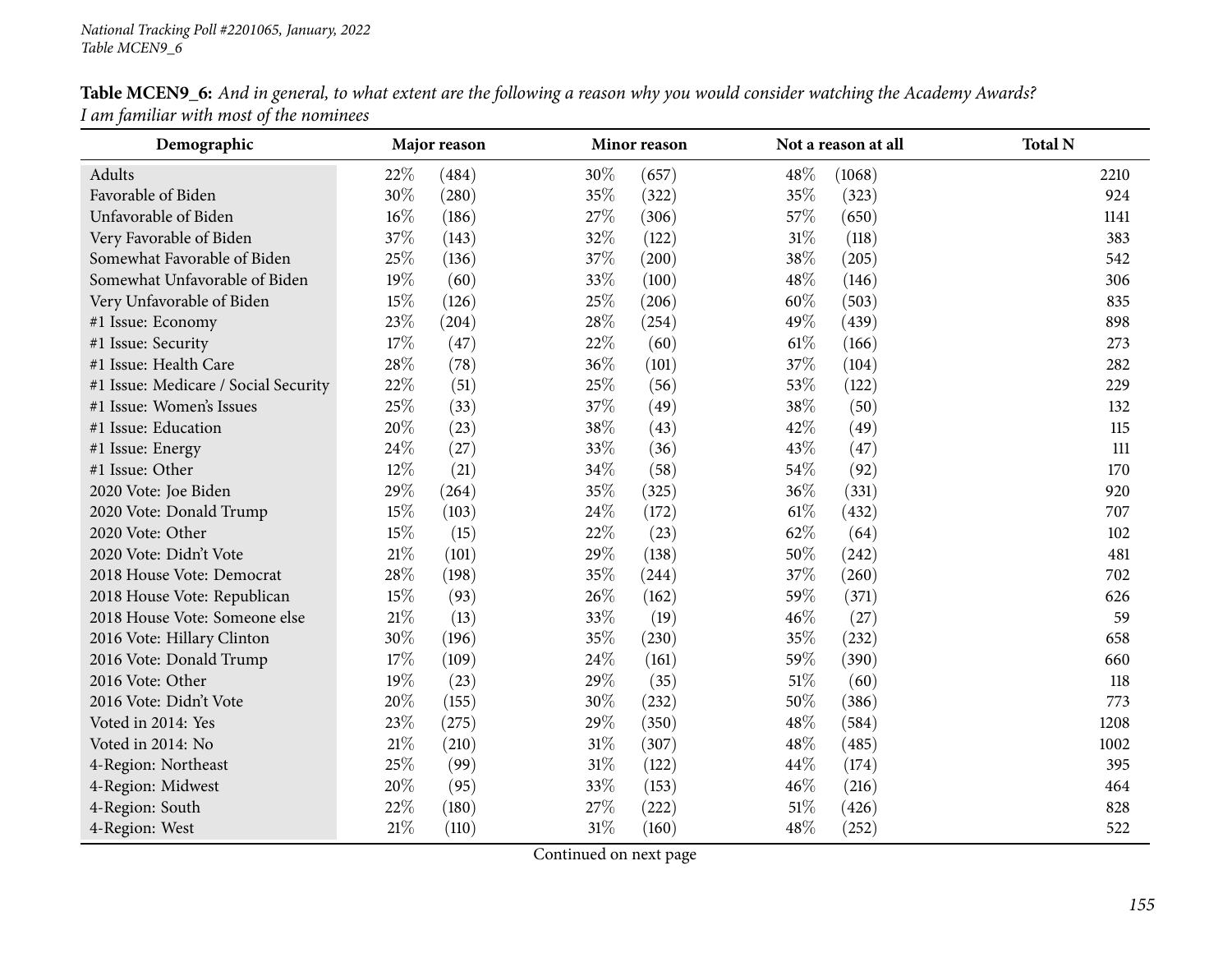| Demographic        | Major reason    | Minor reason    | Not a reason at all | <b>Total N</b> |
|--------------------|-----------------|-----------------|---------------------|----------------|
| Adults             | 22%<br>(484)    | 30\%<br>(657)   | 48\%<br>(1068)      | 2210           |
| Film Fans          | 24%<br>(459)    | 32\%<br>(622)   | 44%<br>(839)        | 1920           |
| Avid Film Fans     | $37\%$<br>(246) | $36\%$<br>(238) | 27%<br>(181)        | 665            |
| Casual Film Fans   | $17\%$<br>(212) | 31%<br>(384)    | 52%<br>(658)        | 1254           |
| TV Fans            | 24\%<br>(473)   | 31%<br>(611)    | 46%<br>(918)        | 2002           |
| Casual TV Fans     | $17\%$<br>(179) | 29\%<br>(306)   | 55%<br>(589)        | 1074           |
| Avid TV Fans       | 32%<br>(295)    | $33\%$<br>(304) | 35%<br>(328)        | 927            |
| Pop Culture Fans   | 29%<br>(388)    | $35\%$<br>(475) | 36%<br>(480)        | 1343           |
| Has Watched Oscars | 43\%<br>(200)   | 43\%<br>(199)   | $14\%$<br>(63)      | 462            |

Table MCEN9\_6: And in general, to what extent are the following a reason why you would consider watching the Academy Awards? *<sup>I</sup> am familiar with most of the nominees*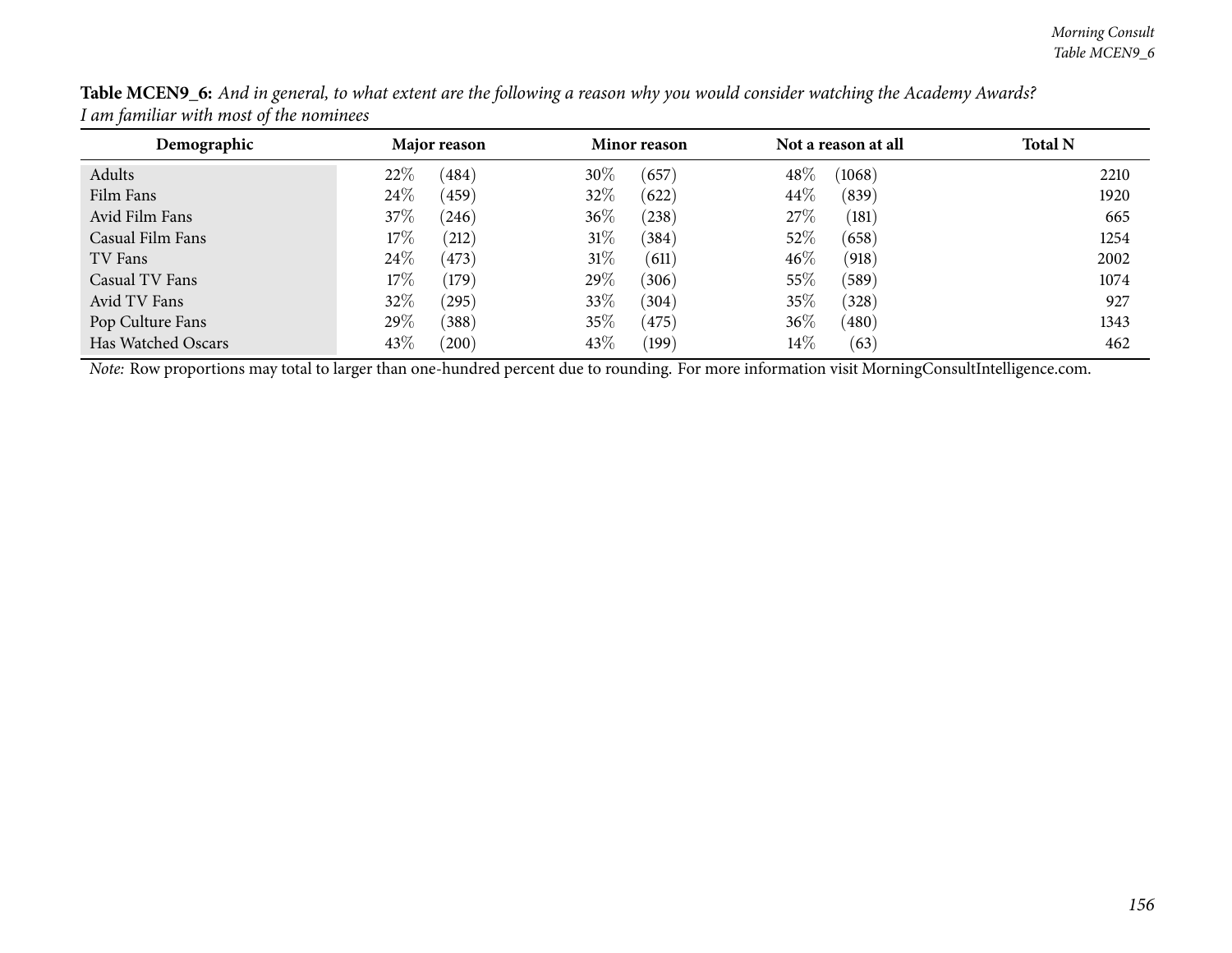| Demographic              |        | Major reason |        | Minor reason |        | Not a reason at all | <b>Total N</b> |
|--------------------------|--------|--------------|--------|--------------|--------|---------------------|----------------|
| Adults                   | $11\%$ | (245)        | 23\%   | (517)        | 66\%   | (1448)              | 2210           |
| Gender: Male             | $11\%$ | (117)        | 23%    | (247)        | 66%    | (702)               | 1067           |
| Gender: Female           | $11\%$ | (128)        | 24\%   | (270)        | 65%    | (745)               | 1143           |
| Age: 18-34               | 15%    | (98)         | 28\%   | (181)        | 58%    | (379)               | 658            |
| Age: 35-44               | 12%    | (45)         | 23\%   | (83)         | 65%    | (232)               | 359            |
| Age: 45-64               | $9\%$  | (67)         | 23%    | (172)        | 68%    | (515)               | 754            |
| Age: 65+                 | $8\%$  | (36)         | 19%    | (81)         | 73%    | (321)               | 438            |
| GenZers: 1997-2012       | 13%    | (36)         | $31\%$ | (83)         | 56%    | (149)               | 267            |
| Millennials: 1981-1996   | 15%    | (97)         | 24\%   | (154)        | $61\%$ | (390)               | 642            |
| GenXers: 1965-1980       | $9\%$  | (52)         | $23\%$ | (140)        | 68%    | (405)               | 597            |
| Baby Boomers: 1946-1964  | $9\%$  | (56)         | 20%    | (133)        | 71%    | (461)               | 650            |
| PID: Dem (no lean)       | 13%    | (107)        | 28%    | (223)        | 58%    | (462)               | 792            |
| PID: Ind (no lean)       | 10%    | (77)         | $21\%$ | (160)        | 68%    | (516)               | 754            |
| PID: Rep (no lean)       | $9\%$  | (62)         | 20%    | (133)        | 71%    | (470)               | 665            |
| PID/Gender: Dem Men      | $16\%$ | (59)         | 28\%   | (99)         | 56\%   | (202)               | 361            |
| PID/Gender: Dem Women    | $11\%$ | (48)         | 29%    | (124)        | 60%    | (260)               | 431            |
| PID/Gender: Ind Men      | $8\%$  | (29)         | $22\%$ | (80)         | 70%    | (250)               | 358            |
| PID/Gender: Ind Women    | 12%    | (48)         | 20%    | (81)         | 67\%   | (266)               | 395            |
| PID/Gender: Rep Men      | $8\%$  | (29)         | 20%    | (68)         | 72%    | (250)               | 348            |
| PID/Gender: Rep Women    | $10\%$ | (33)         | $21\%$ | (65)         | 69%    | (219)               | 317            |
| Ideo: Liberal (1-3)      | 14%    | (87)         | 28%    | (168)        | 58%    | (354)               | 609            |
| Ideo: Moderate (4)       | 12%    | (70)         | 24\%   | (137)        | 63%    | (358)               | 565            |
| Ideo: Conservative (5-7) | $8\%$  | (56)         | 19%    | (142)        | 73%    | (540)               | 738            |
| Educ: < College          | $11\%$ | (170)        | 23\%   | (346)        | 66\%   | (1003)              | 1519           |
| Educ: Bachelors degree   | $11\%$ | (51)         | 24\%   | (107)        | 65%    | (288)               | 446            |
| Educ: Post-grad          | $10\%$ | (25)         | 26%    | (64)         | 64\%   | (156)               | 245            |
| Income: Under 50k        | $11\%$ | (133)        | 24\%   | (284)        | 64\%   | (746)               | 1162           |
| Income: 50k-100k         | $11\%$ | (80)         | $21\%$ | (151)        | 68%    | (483)               | 714            |
| Income: 100k+            | 10%    | (33)         | 25\%   | (82)         | 65%    | (218)               | 334            |
| Ethnicity: White         | $10\%$ | (173)        | 22%    | (377)        | 68%    | (1179)              | 1730           |
| Ethnicity: Hispanic      | $11\%$ | (38)         | 29%    | (102)        | 60%    | (210)               | 351            |
| Ethnicity: Black         | 17%    | (47)         | 34%    | (94)         | 49%    | (135)               | 276            |

Table MCEN9\_7: And in general, to what extent are the following a reason why you would consider watching the Academy Awards? *<sup>I</sup> am not familiar with most of the nominees*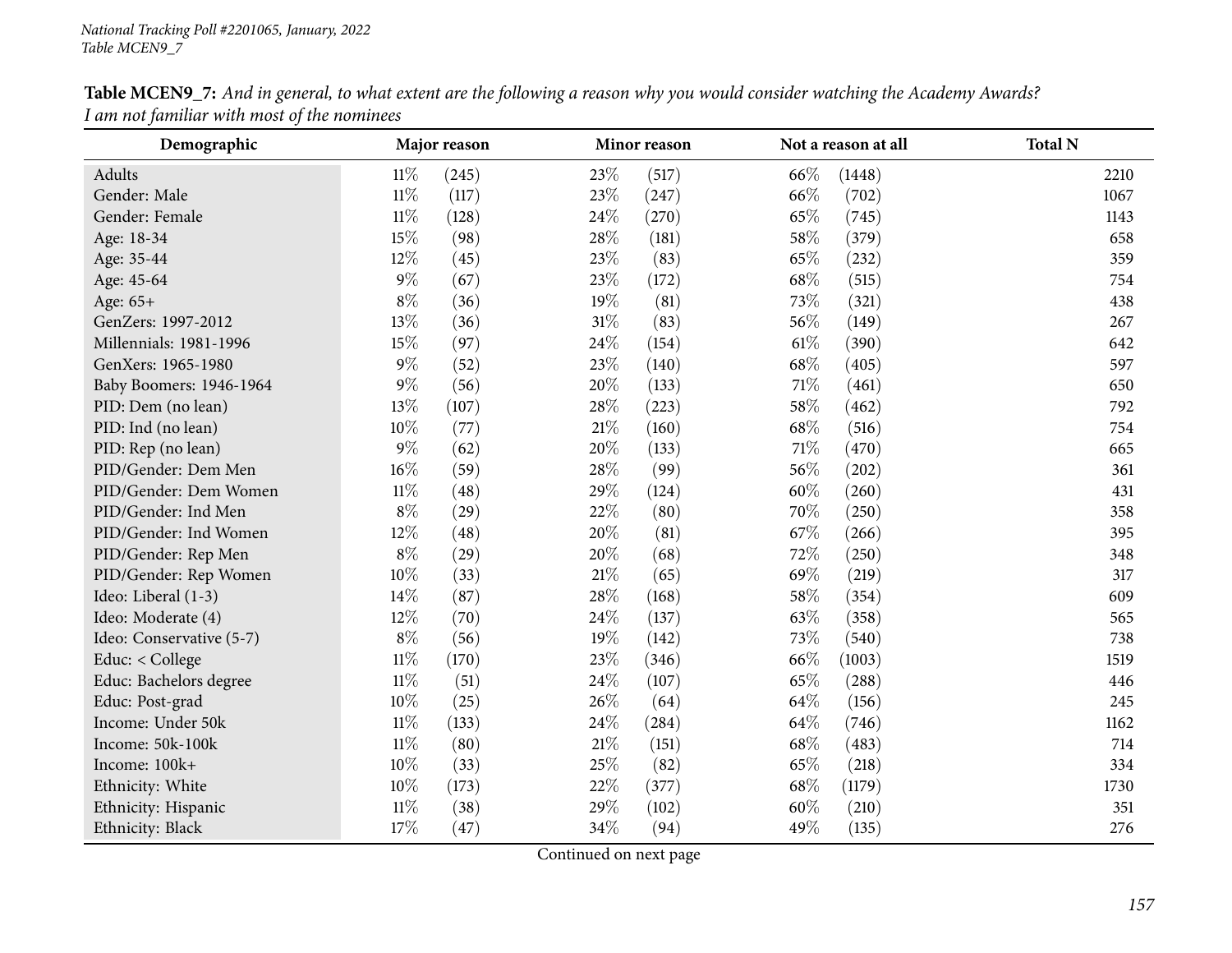| Table MCEN9_7: And in general, to what extent are the following a reason why you would consider watching the Academy Awards? |  |
|------------------------------------------------------------------------------------------------------------------------------|--|
| I am not familiar with most of the nominees                                                                                  |  |

| Demographic                          |        | Major reason |     | Minor reason |        | Not a reason at all | <b>Total N</b> |
|--------------------------------------|--------|--------------|-----|--------------|--------|---------------------|----------------|
| Adults                               | $11\%$ | (245)        | 23% | (517)        | 66%    | (1448)              | 2210           |
| Ethnicity: Other                     | 13%    | (26)         | 22% | (46)         | 65%    | (134)               | 205            |
| All Christian                        | $8\%$  | (77)         | 23% | (218)        | 68%    | (638)               | 932            |
| All Non-Christian                    | 19%    | (20)         | 25% | (27)         | 56%    | (59)                | 106            |
| Atheist                              | 15%    | (17)         | 19% | (23)         | 66%    | (77)                | 116            |
| Agnostic/Nothing in particular       | 12%    | (77)         | 22% | (146)        | 66%    | (438)               | 662            |
| Something Else                       | 14%    | (54)         | 26% | (103)        | 60%    | (236)               | 393            |
| Religious Non-Protestant/Catholic    | 17%    | (22)         | 25% | (33)         | 58%    | (75)                | 130            |
| Evangelical                          | 13%    | (69)         | 24% | (133)        | 63%    | (344)               | 547            |
| Non-Evangelical                      | $8\%$  | (59)         | 24% | (179)        | 68\%   | (500)               | 738            |
| Community: Urban                     | 17%    | (103)        | 28% | (174)        | 55%    | (335)               | 612            |
| Community: Suburban                  | 10%    | (99)         | 24% | (245)        | 66%    | (683)               | 1028           |
| Community: Rural                     | $8\%$  | (43)         | 17% | (97)         | 75%    | (429)               | 570            |
| Employ: Private Sector               | 12%    | (85)         | 26% | (183)        | 62%    | (444)               | 712            |
| Employ: Government                   | 12%    | (17)         | 32% | (45)         | 56%    | (79)                | 141            |
| Employ: Self-Employed                | 13%    | (27)         | 28% | (58)         | 59%    | (122)               | 206            |
| Employ: Homemaker                    | $11\%$ | (16)         | 16% | (23)         | 73%    | (101)               | 139            |
| Employ: Student                      | 14%    | (10)         | 25% | (18)         | $61\%$ | (44)                | 73             |
| Employ: Retired                      | 7%     | (33)         | 20% | (94)         | 73%    | (348)               | 476            |
| Employ: Unemployed                   | 13%    | (38)         | 22% | (66)         | 65%    | (189)               | 293            |
| Employ: Other                        | 12%    | (20)         | 18% | (30)         | $71\%$ | (120)               | 170            |
| Military HH: Yes                     | 10%    | (33)         | 18% | (59)         | $71\%$ | (229)               | 321            |
| Military HH: No                      | $11\%$ | (212)        | 24% | (458)        | 65%    | (1219)              | 1889           |
| RD/WT: Right Direction               | 17%    | (114)        | 30% | (205)        | 53%    | (365)               | 683            |
| RD/WT: Wrong Track                   | $9\%$  | (132)        | 20% | (312)        | $71\%$ | (1083)              | 1527           |
| Biden Job Approve                    | 14%    | (126)        | 29% | (258)        | 57%    | (519)               | 904            |
| Biden Job Disapprove                 | $9\%$  | (102)        | 20% | (228)        | $71\%$ | (820)               | 1150           |
| <b>Biden Job Strongly Approve</b>    | $20\%$ | (73)         | 30% | (109)        | $50\%$ | (184)               | 365            |
| Biden Job Somewhat Approve           | 10%    | (53)         | 28% | (149)        | 62%    | (335)               | 538            |
| Biden Job Somewhat Disapprove        | $11\%$ | (37)         | 25% | (86)         | 65%    | (224)               | 346            |
| <b>Biden Job Strongly Disapprove</b> | $8\%$  | (65)         | 18% | (142)        | 74%    | (596)               | 803            |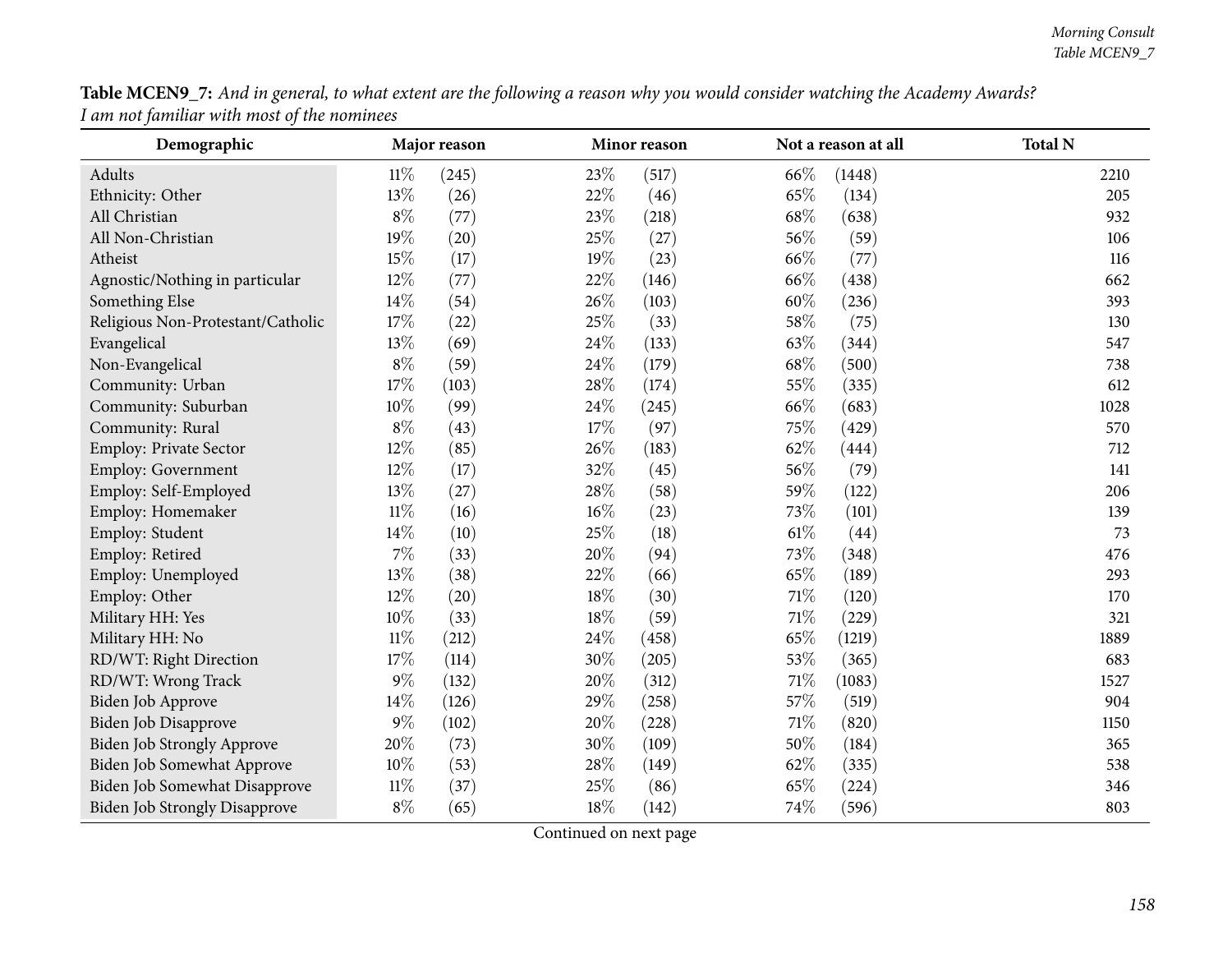| Table MCEN9_7: And in general, to what extent are the following a reason why you would consider watching the Academy Awards? |  |  |
|------------------------------------------------------------------------------------------------------------------------------|--|--|
| I am not familiar with most of the nominees                                                                                  |  |  |

| Demographic                          |        | Major reason |        | Minor reason |        | Not a reason at all | <b>Total N</b> |
|--------------------------------------|--------|--------------|--------|--------------|--------|---------------------|----------------|
| Adults                               | $11\%$ | (245)        | 23%    | (517)        | 66\%   | (1448)              | 2210           |
| Favorable of Biden                   | 13%    | (124)        | 29%    | (270)        | 57\%   | (531)               | 924            |
| Unfavorable of Biden                 | $9\%$  | (104)        | 19%    | (218)        | 72%    | (818)               | 1141           |
| Very Favorable of Biden              | 19%    | (74)         | 33%    | (124)        | 48%    | (184)               | 383            |
| Somewhat Favorable of Biden          | $9\%$  | (50)         | 27%    | (146)        | 64%    | (346)               | 542            |
| Somewhat Unfavorable of Biden        | $8\%$  | (25)         | 25%    | (76)         | 67%    | (204)               | 306            |
| Very Unfavorable of Biden            | $9\%$  | (79)         | $17\%$ | (142)        | 74%    | (614)               | 835            |
| #1 Issue: Economy                    | 12%    | (110)        | 23%    | (203)        | 65%    | (585)               | 898            |
| #1 Issue: Security                   | 10%    | (27)         | $16\%$ | (45)         | 74%    | (201)               | 273            |
| #1 Issue: Health Care                | 12%    | (33)         | 28%    | (78)         | $61\%$ | (171)               | 282            |
| #1 Issue: Medicare / Social Security | 12%    | (26)         | 24%    | (56)         | 64\%   | (147)               | 229            |
| #1 Issue: Women's Issues             | 14\%   | (18)         | 28\%   | (37)         | 59%    | (77)                | 132            |
| #1 Issue: Education                  | $11\%$ | (13)         | $31\%$ | (35)         | 58\%   | (67)                | 115            |
| #1 Issue: Energy                     | 10%    | (11)         | 22%    | (24)         | 68\%   | (75)                | $111$          |
| #1 Issue: Other                      | $4\%$  | (7)          | 23%    | (39)         | 73%    | (125)               | 170            |
| 2020 Vote: Joe Biden                 | 13%    | (118)        | 28%    | (262)        | 59%    | (541)               | 920            |
| 2020 Vote: Donald Trump              | 10%    | (71)         | 18%    | (124)        | 72%    | (511)               | 707            |
| 2020 Vote: Other                     | $9\%$  | (9)          | $21\%$ | (21)         | 70%    | (72)                | 102            |
| 2020 Vote: Didn't Vote               | $10\%$ | (47)         | 23%    | (110)        | 67%    | (324)               | 481            |
| 2018 House Vote: Democrat            | 13%    | (90)         | 28\%   | (196)        | 59%    | (417)               | 702            |
| 2018 House Vote: Republican          | $9\%$  | (57)         | 18%    | (110)        | 73%    | (460)               | 626            |
| 2018 House Vote: Someone else        | $6\%$  | (3)          | 29%    | (17)         | 65%    | (38)                | 59             |
| 2016 Vote: Hillary Clinton           | 14%    | (89)         | 29%    | (190)        | 58\%   | (379)               | 658            |
| 2016 Vote: Donald Trump              | 10%    | (65)         | 18%    | (119)        | 72%    | (476)               | 660            |
| 2016 Vote: Other                     | $6\%$  | (7)          | 19%    | (23)         | 74%    | (88)                | 118            |
| 2016 Vote: Didn't Vote               | $11\%$ | (84)         | 24%    | (185)        | 65%    | (504)               | 773            |
| Voted in 2014: Yes                   | $11\%$ | (133)        | 23%    | (280)        | 66%    | (795)               | 1208           |
| Voted in 2014: No                    | $11\%$ | (112)        | 24\%   | (237)        | 65%    | (653)               | 1002           |
| 4-Region: Northeast                  | $11\%$ | (44)         | 32%    | (127)        | 57\%   | (224)               | 395            |
| 4-Region: Midwest                    | 12%    | (56)         | 24%    | (111)        | 64\%   | (298)               | 464            |
| 4-Region: South                      | $11\%$ | (87)         | 20%    | (168)        | 69%    | (573)               | 828            |
| 4-Region: West                       | $11\%$ | (58)         | 21%    | (112)        | 67%    | (352)               | 522            |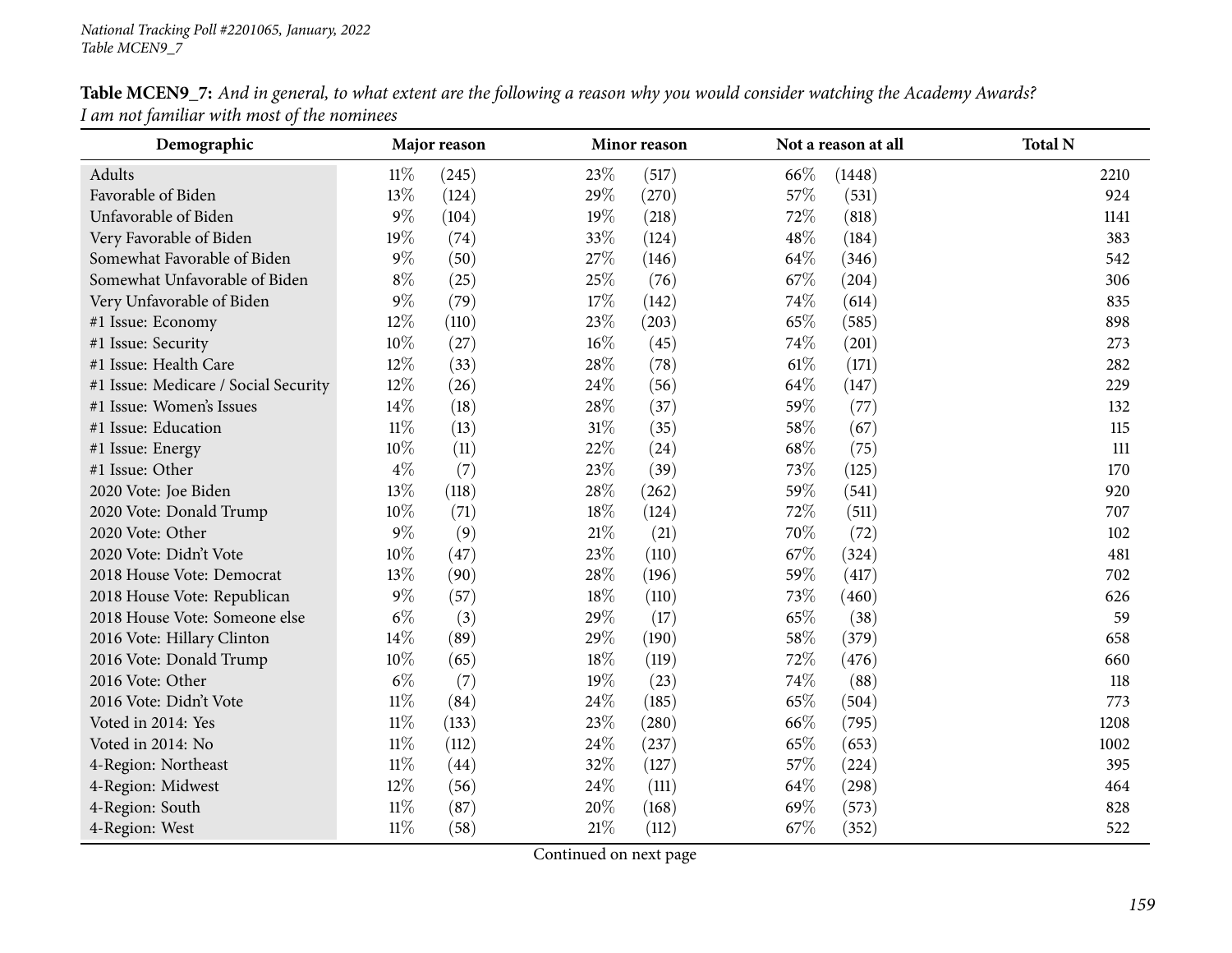| Demographic        | Major reason    | Minor reason    | Not a reason at all | <b>Total N</b> |
|--------------------|-----------------|-----------------|---------------------|----------------|
| Adults             | $11\%$<br>(245) | 23%<br>(517)    | 66\%<br>(1448)      | 2210           |
| Film Fans          | 11%<br>(220)    | $25\%$<br>(484) | 63%<br>(1216)       | 1920           |
| Avid Film Fans     | $15\%$<br>(97)  | $29\%$<br>(194) | $56\%$<br>(374)     | 665            |
| Casual Film Fans   | $10\%$<br>(122) | 23\%<br>(290)   | 67\%<br>(843)       | 1254           |
| TV Fans            | $11\%$<br>(226) | $24\%$<br>(486) | 64\%<br>(1289)      | 2002           |
| Casual TV Fans     | $8\%$<br>(85)   | 21%<br>(230)    | 71\%<br>(760)       | 1074           |
| Avid TV Fans       | $15\%$<br>(142) | 28\%<br>(256)   | 57\%<br>(530)       | 927            |
| Pop Culture Fans   | $13\%$<br>(177) | 29\%<br>(390)   | 58\%<br>(776)       | 1343           |
| Has Watched Oscars | $18\%$<br>(82)  | $36\%$<br>(165) | 47\%<br>(216)       | 462            |

Table MCEN9\_7: And in general, to what extent are the following a reason why you would consider watching the Academy Awards? *<sup>I</sup> am not familiar with most of the nominees*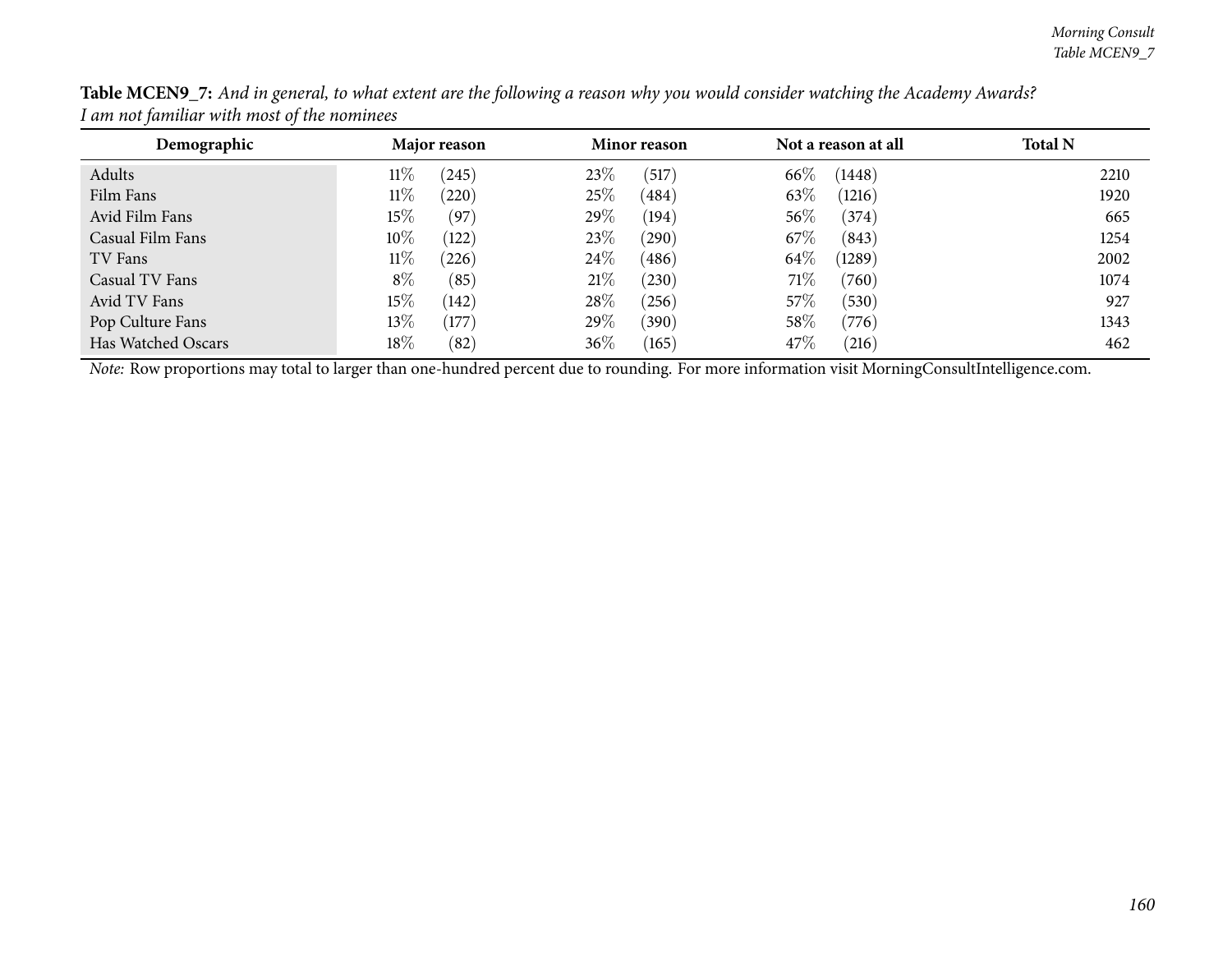| Demographic              |        | Major reason |        | Minor reason |     | Not a reason at all | <b>Total N</b> |
|--------------------------|--------|--------------|--------|--------------|-----|---------------------|----------------|
| Adults                   | 26%    | (565)        | 29%    | (632)        | 46% | (1013)              | 2210           |
| Gender: Male             | 26%    | (279)        | 28\%   | (303)        | 45% | (484)               | 1067           |
| Gender: Female           | 25%    | (286)        | 29%    | (329)        | 46% | (529)               | 1143           |
| Age: 18-34               | 31%    | (205)        | 31%    | (205)        | 38% | (248)               | 658            |
| Age: 35-44               | 31%    | (111)        | 26%    | (95)         | 43% | (153)               | 359            |
| Age: 45-64               | 23%    | (175)        | 28%    | (210)        | 49% | (369)               | 754            |
| Age: 65+                 | 17%    | (73)         | 28%    | (122)        | 55% | (243)               | 438            |
| GenZers: 1997-2012       | 34%    | (90)         | 29%    | (76)         | 38% | (100)               | 267            |
| Millennials: 1981-1996   | $31\%$ | (196)        | 30%    | (194)        | 39% | (251)               | 642            |
| GenXers: 1965-1980       | 24%    | (146)        | 28%    | (164)        | 48% | (287)               | 597            |
| Baby Boomers: 1946-1964  | 19%    | (126)        | 29%    | (186)        | 52% | (338)               | 650            |
| PID: Dem (no lean)       | 36%    | (283)        | $31\%$ | (245)        | 33% | (263)               | 792            |
| PID: Ind (no lean)       | 21%    | (158)        | 29%    | (216)        | 50% | (380)               | 754            |
| PID: Rep (no lean)       | 19%    | (124)        | 26%    | (171)        | 56% | (369)               | 665            |
| PID/Gender: Dem Men      | 38%    | (139)        | 29%    | (104)        | 33% | (118)               | 361            |
| PID/Gender: Dem Women    | 33%    | (144)        | 33%    | (141)        | 34% | (145)               | 431            |
| PID/Gender: Ind Men      | 24%    | (86)         | 29%    | (102)        | 47% | (170)               | 358            |
| PID/Gender: Ind Women    | 18%    | (72)         | 29%    | (113)        | 53% | (210)               | 395            |
| PID/Gender: Rep Men      | 16%    | (55)         | 28%    | (97)         | 56% | (196)               | 348            |
| PID/Gender: Rep Women    | 22%    | (70)         | 23%    | (74)         | 55% | (173)               | 317            |
| Ideo: Liberal (1-3)      | 38%    | (230)        | 30%    | (182)        | 32% | (197)               | 609            |
| Ideo: Moderate (4)       | 25%    | (144)        | 35%    | (195)        | 40% | (226)               | 565            |
| Ideo: Conservative (5-7) | 19%    | (141)        | 25%    | (188)        | 55% | (409)               | 738            |
| Educ: < College          | 25%    | (377)        | 27%    | (403)        | 49% | (738)               | 1519           |
| Educ: Bachelors degree   | 26%    | (115)        | 36%    | (159)        | 39% | (172)               | 446            |
| Educ: Post-grad          | 29%    | (72)         | 29%    | (70)         | 42% | (103)               | 245            |
| Income: Under 50k        | 26%    | (298)        | 27%    | (317)        | 47% | (547)               | 1162           |
| Income: 50k-100k         | 24%    | (171)        | 30%    | (211)        | 46% | (331)               | 714            |
| Income: 100k+            | 29%    | (96)         | 31%    | (104)        | 40% | (134)               | 334            |
| Ethnicity: White         | 23%    | (396)        | 30%    | (514)        | 47% | (819)               | 1730           |
| Ethnicity: Hispanic      | 35%    | (124)        | 24\%   | (85)         | 40% | (142)               | 351            |
| Ethnicity: Black         | 39%    | (109)        | 27%    | (74)         | 34% | (93)                | 276            |

Table MCEN9\_8: And in general, to what extent are the following a reason why you would consider watching the Academy Awards? *<sup>I</sup> am <sup>a</sup> fan of <sup>a</sup> nominee*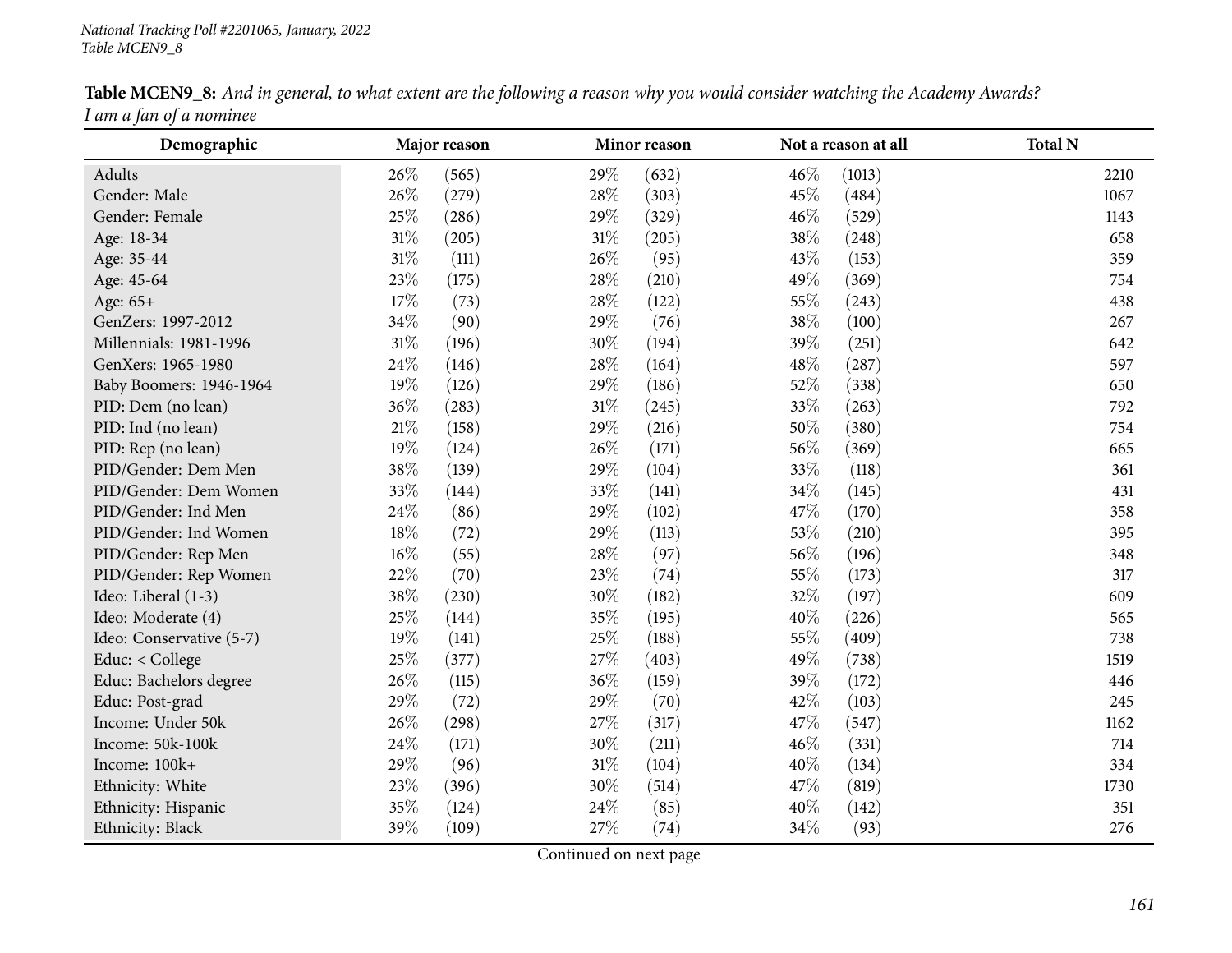|                         |  | Table MCEN9_8: And in general, to what extent are the following a reason why you would consider watching the Academy Awards? |
|-------------------------|--|------------------------------------------------------------------------------------------------------------------------------|
| I am a fan of a nominee |  |                                                                                                                              |

| $\epsilon$ , we denote the set of $\epsilon$<br>Demographic |        | Major reason |        | Minor reason |     | Not a reason at all | <b>Total N</b> |
|-------------------------------------------------------------|--------|--------------|--------|--------------|-----|---------------------|----------------|
| Adults                                                      | 26\%   | (565)        | 29%    | (632)        | 46% | (1013)              | 2210           |
| Ethnicity: Other                                            | 29%    | (60)         | $21\%$ | (44)         | 49% | (101)               | 205            |
| All Christian                                               | 23%    | (217)        | 30%    | (281)        | 47% | (434)               | 932            |
| All Non-Christian                                           | 40%    | (42)         | 23%    | (24)         | 38% | (40)                | 106            |
| Atheist                                                     | 31%    | (36)         | 30%    | (35)         | 39% | (45)                | 116            |
| Agnostic/Nothing in particular                              | 22%    | (144)        | 29%    | (194)        | 49% | (324)               | 662            |
| Something Else                                              | 32%    | (126)        | 25%    | (99)         | 43% | (169)               | 393            |
| Religious Non-Protestant/Catholic                           | 37%    | (48)         | 25%    | (32)         | 39% | (50)                | 130            |
| Evangelical                                                 | 27%    | (147)        | 29%    | (158)        | 44% | (242)               | 547            |
| Non-Evangelical                                             | 25%    | (187)        | 28%    | (209)        | 46% | (342)               | 738            |
| Community: Urban                                            | 35%    | (214)        | 28%    | (170)        | 37% | (227)               | 612            |
| Community: Suburban                                         | 25%    | (253)        | 30%    | (306)        | 46% | (469)               | 1028           |
| Community: Rural                                            | 17%    | (98)         | 27%    | (156)        | 56% | (317)               | 570            |
| Employ: Private Sector                                      | 25%    | (182)        | 31%    | (222)        | 43% | (309)               | 712            |
| <b>Employ: Government</b>                                   | 27%    | (38)         | 36%    | (51)         | 37% | (51)                | 141            |
| Employ: Self-Employed                                       | 36%    | (75)         | 33%    | (68)         | 31% | (64)                | 206            |
| Employ: Homemaker                                           | 25%    | (34)         | 23%    | (32)         | 52% | (73)                | 139            |
| Employ: Student                                             | 44%    | (32)         | 27%    | (20)         | 30% | (21)                | 73             |
| Employ: Retired                                             | 19%    | (90)         | 26%    | (125)        | 55% | (261)               | 476            |
| Employ: Unemployed                                          | 22%    | (66)         | 26%    | (77)         | 51% | (150)               | 293            |
| Employ: Other                                               | 29%    | (49)         | 22%    | (37)         | 49% | (83)                | 170            |
| Military HH: Yes                                            | 22%    | (72)         | 28%    | (91)         | 49% | (158)               | 321            |
| Military HH: No                                             | 26%    | (493)        | 29%    | (541)        | 45% | (855)               | 1889           |
| RD/WT: Right Direction                                      | 36%    | (246)        | $31\%$ | (211)        | 33% | (226)               | 683            |
| RD/WT: Wrong Track                                          | $21\%$ | (319)        | 28%    | (421)        | 52% | (787)               | 1527           |
| Biden Job Approve                                           | 34%    | (311)        | 32%    | (291)        | 33% | (301)               | 904            |
| Biden Job Disapprove                                        | 19%    | (219)        | 27%    | (311)        | 54% | (620)               | 1150           |
| Biden Job Strongly Approve                                  | 42%    | (153)        | 29%    | (107)        | 29% | (105)               | 365            |
| Biden Job Somewhat Approve                                  | 29%    | (159)        | 34%    | (184)        | 36% | (196)               | 538            |
| Biden Job Somewhat Disapprove                               | 25%    | (86)         | 35%    | (121)        | 40% | (139)               | 346            |
| <b>Biden Job Strongly Disapprove</b>                        | 17%    | (133)        | 24%    | (190)        | 60% | (480)               | 803            |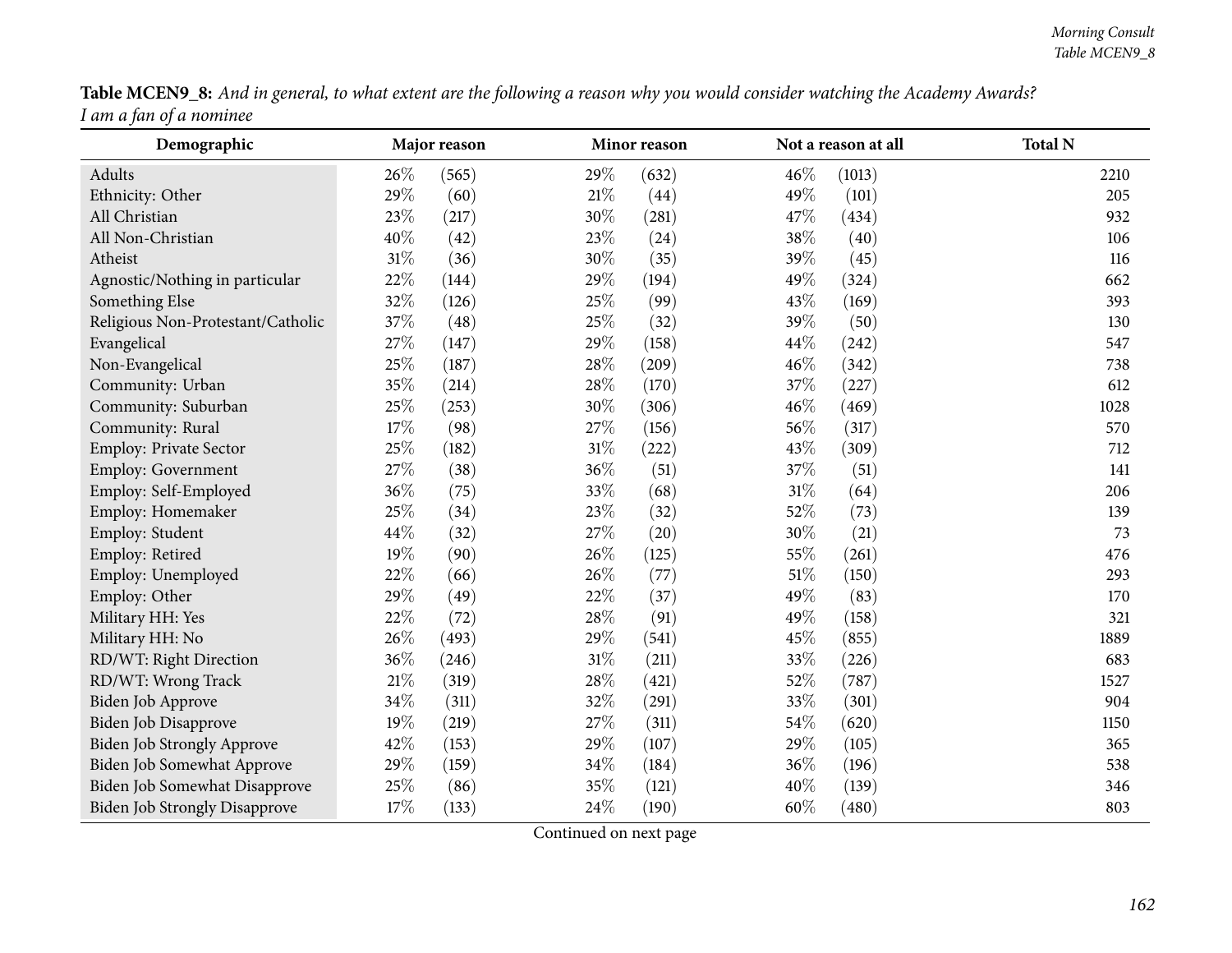|                         |  | <b>Table MCEN9_8:</b> And in general, to what extent are the following a reason why you would consider watching the Academy Awards? |
|-------------------------|--|-------------------------------------------------------------------------------------------------------------------------------------|
| I am a fan of a nominee |  |                                                                                                                                     |

| Demographic                          |      | Major reason |        | Minor reason |        | Not a reason at all | <b>Total N</b> |
|--------------------------------------|------|--------------|--------|--------------|--------|---------------------|----------------|
| Adults                               | 26\% | (565)        | 29%    | (632)        | 46%    | (1013)              | 2210           |
| Favorable of Biden                   | 34%  | (313)        | 32%    | (300)        | 34%    | (311)               | 924            |
| Unfavorable of Biden                 | 19%  | (220)        | 27%    | (309)        | 54\%   | (611)               | 1141           |
| Very Favorable of Biden              | 39%  | (151)        | 32%    | (121)        | 29%    | (110)               | 383            |
| Somewhat Favorable of Biden          | 30%  | (162)        | 33%    | (179)        | 37%    | (201)               | 542            |
| Somewhat Unfavorable of Biden        | 24%  | (73)         | 31%    | (94)         | 45%    | (139)               | 306            |
| Very Unfavorable of Biden            | 18%  | (148)        | 26%    | (215)        | 57%    | (472)               | 835            |
| #1 Issue: Economy                    | 25%  | (228)        | $28\%$ | (253)        | 46%    | (417)               | 898            |
| #1 Issue: Security                   | 19%  | (51)         | $27\%$ | (74)         | $54\%$ | (148)               | 273            |
| #1 Issue: Health Care                | 29%  | (82)         | 36%    | (103)        | 35%    | (98)                | 282            |
| #1 Issue: Medicare / Social Security | 25%  | (57)         | 25%    | (57)         | 50%    | (114)               | 229            |
| #1 Issue: Women's Issues             | 34%  | (45)         | 29%    | (38)         | 37%    | (49)                | 132            |
| #1 Issue: Education                  | 33%  | (38)         | 28%    | (32)         | 39%    | (44)                | 115            |
| #1 Issue: Energy                     | 28%  | (30)         | 26%    | (29)         | 46%    | (51)                | $111$          |
| #1 Issue: Other                      | 20%  | (34)         | 27%    | (46)         | 53\%   | (91)                | 170            |
| 2020 Vote: Joe Biden                 | 34%  | (315)        | 33%    | (300)        | 33%    | (305)               | 920            |
| 2020 Vote: Donald Trump              | 16%  | (113)        | 26%    | (183)        | $58\%$ | (410)               | 707            |
| 2020 Vote: Other                     | 17%  | (18)         | 30%    | (30)         | 53%    | (54)                | 102            |
| 2020 Vote: Didn't Vote               | 25%  | (119)        | 25%    | (119)        | $51\%$ | (243)               | 481            |
| 2018 House Vote: Democrat            | 33%  | (233)        | 32%    | (226)        | 35%    | (244)               | 702            |
| 2018 House Vote: Republican          | 18%  | (111)        | 26%    | (165)        | 56%    | (351)               | 626            |
| 2018 House Vote: Someone else        | 25\% | (15)         | $31\%$ | (18)         | 44%    | (26)                | 59             |
| 2016 Vote: Hillary Clinton           | 35%  | (230)        | $31\%$ | (207)        | 34\%   | (220)               | 658            |
| 2016 Vote: Donald Trump              | 18%  | (117)        | 27\%   | (176)        | 56%    | (368)               | 660            |
| 2016 Vote: Other                     | 22%  | (26)         | 29%    | (34)         | 49%    | (58)                | 118            |
| 2016 Vote: Didn't Vote               | 25%  | (191)        | 28%    | (215)        | 47%    | (367)               | 773            |
| Voted in 2014: Yes                   | 26%  | (314)        | 28%    | (344)        | 46%    | (550)               | 1208           |
| Voted in 2014: No                    | 25%  | (251)        | 29%    | (288)        | 46%    | (463)               | 1002           |
| 4-Region: Northeast                  | 29%  | (115)        | 28\%   | (112)        | 42%    | (168)               | 395            |
| 4-Region: Midwest                    | 25%  | (116)        | 28%    | (129)        | 47%    | (220)               | 464            |
| 4-Region: South                      | 23%  | (192)        | 29%    | (238)        | 48\%   | (398)               | 828            |
| 4-Region: West                       | 27%  | (142)        | 29%    | (153)        | 43%    | (227)               | 522            |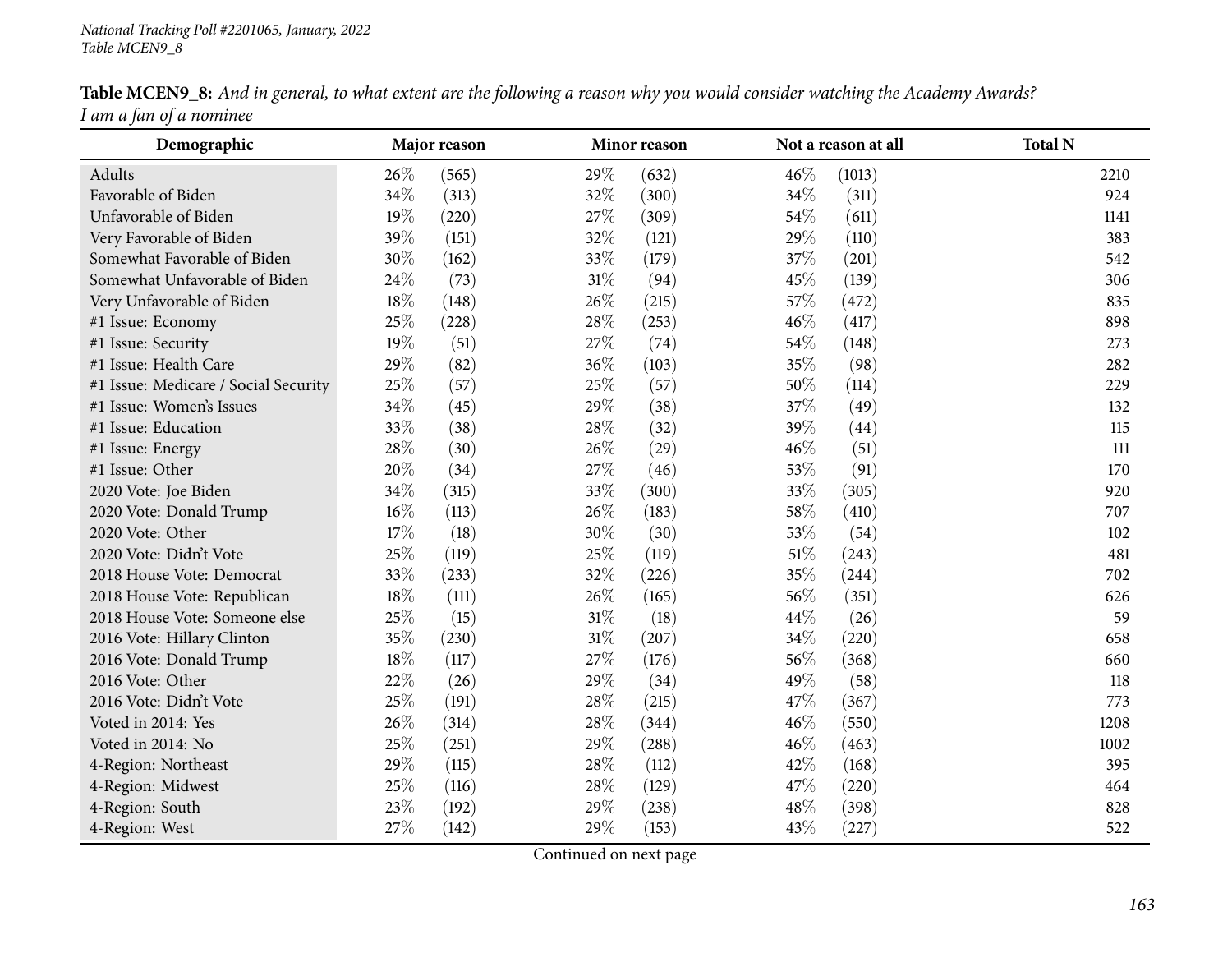| Demographic        | Major reason    | Minor reason    | Not a reason at all | <b>Total N</b> |
|--------------------|-----------------|-----------------|---------------------|----------------|
| Adults             | $26\%$<br>(565) | 29\%<br>(632)   | 46%<br>(1013)       | 2210           |
| Film Fans          | $28\%$<br>(535) | 31%<br>(600)    | 41%<br>(785)        | 1920           |
| Avid Film Fans     | 45\%<br>(302)   | $30\%$<br>(202) | 24\%<br>(161)       | 665            |
| Casual Film Fans   | $19\%$<br>(233) | 32%<br>(398)    | 50%<br>(624)        | 1254           |
| TV Fans            | 27%<br>(548)    | 29%<br>(588)    | 43%<br>(866)        | 2002           |
| Casual TV Fans     | $18\%$<br>(192) | 30%<br>(328)    | 52%<br>(555)        | 1074           |
| Avid TV Fans       | 38\%<br>(356)   | 28\%<br>(260)   | $34\%$<br>(311)     | 927            |
| Pop Culture Fans   | $34\%$<br>(455) | 33\%<br>(440)   | 33%<br>(448)        | 1343           |
| Has Watched Oscars | $51\%$<br>(236) | 35%<br>(163)    | $14\%$<br>(63)      | 462            |

Table MCEN9\_8: And in general, to what extent are the following a reason why you would consider watching the Academy Awards? *<sup>I</sup> am <sup>a</sup> fan of <sup>a</sup> nominee*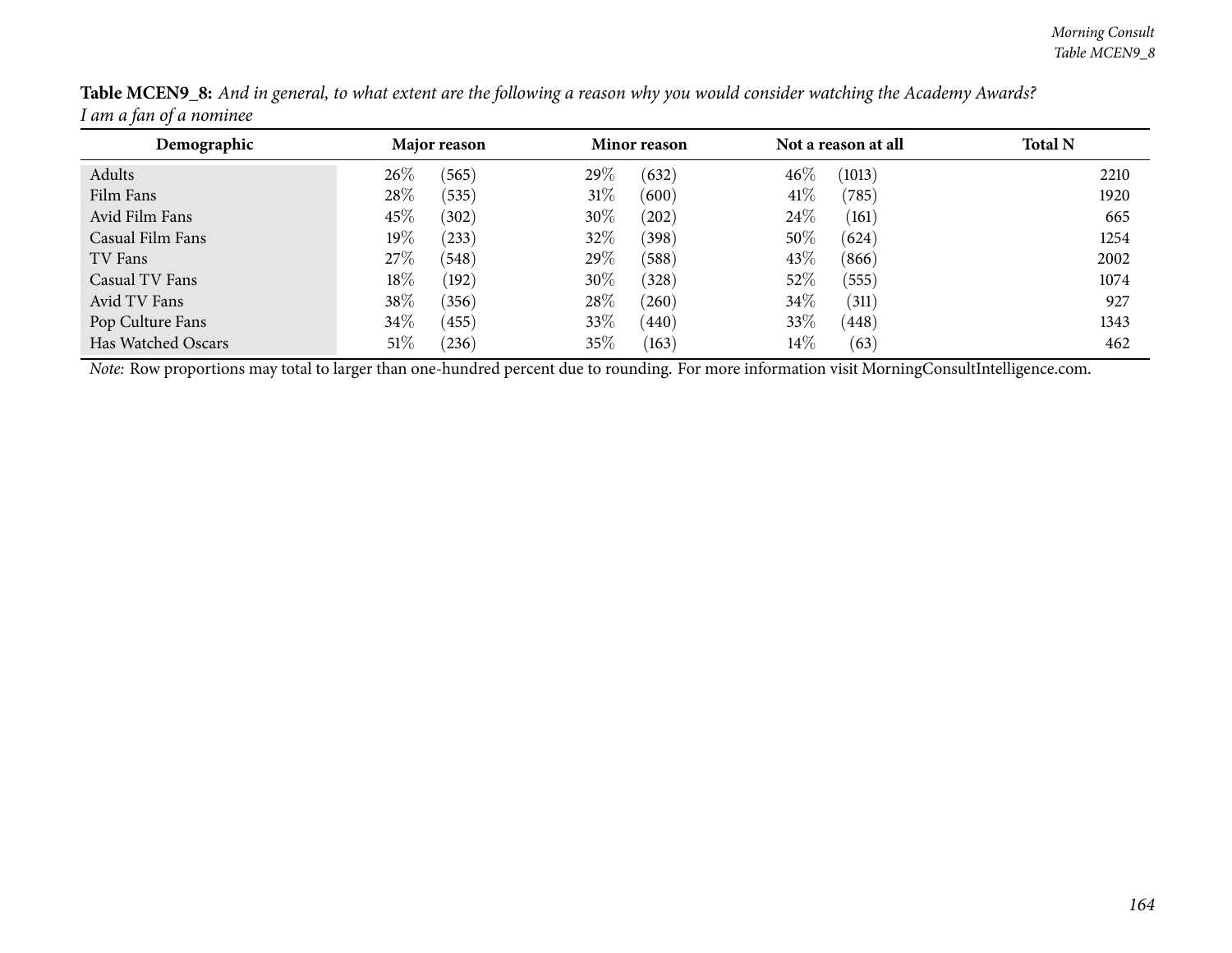| Demographic              |        | Major reason |        | Minor reason |      | Not a reason at all | <b>Total N</b> |
|--------------------------|--------|--------------|--------|--------------|------|---------------------|----------------|
| Adults                   | 25%    | (552)        | $31\%$ | (683)        | 44%  | (975)               | 2210           |
| Gender: Male             | 25%    | (268)        | 30%    | (321)        | 45%  | (477)               | 1067           |
| Gender: Female           | 25%    | (284)        | 32%    | (361)        | 44%  | (498)               | 1143           |
| Age: 18-34               | 30%    | (198)        | 34%    | (224)        | 36%  | (236)               | 658            |
| Age: 35-44               | 30%    | (107)        | 30%    | (108)        | 40%  | (145)               | 359            |
| Age: 45-64               | 23%    | (174)        | 29%    | (216)        | 48%  | (364)               | 754            |
| Age: 65+                 | 17%    | (73)         | $31\%$ | (135)        | 52%  | (230)               | 438            |
| GenZers: 1997-2012       | 30%    | (80)         | 37%    | (98)         | 33\% | (89)                | 267            |
| Millennials: 1981-1996   | 30%    | (196)        | 31%    | (200)        | 38%  | (245)               | 642            |
| GenXers: 1965-1980       | 25%    | (149)        | 28%    | (164)        | 48%  | (284)               | 597            |
| Baby Boomers: 1946-1964  | 19%    | (121)        | 32%    | (208)        | 49%  | (321)               | 650            |
| PID: Dem (no lean)       | $34\%$ | (266)        | 35%    | (273)        | 32%  | (252)               | 792            |
| PID: Ind (no lean)       | 23%    | (170)        | $31\%$ | (233)        | 47%  | (351)               | 754            |
| PID: Rep (no lean)       | 18%    | (117)        | 27%    | (176)        | 56%  | (371)               | 665            |
| PID/Gender: Dem Men      | 35%    | (126)        | 33%    | (119)        | 32%  | (116)               | 361            |
| PID/Gender: Dem Women    | 32%    | (140)        | 36%    | (155)        | 32%  | (136)               | 431            |
| PID/Gender: Ind Men      | 21%    | (75)         | 34%    | (123)        | 45%  | (160)               | 358            |
| PID/Gender: Ind Women    | 24%    | (94)         | 28%    | (109)        | 48%  | (192)               | 395            |
| PID/Gender: Rep Men      | 19%    | (67)         | 23%    | (79)         | 58%  | (202)               | 348            |
| PID/Gender: Rep Women    | 16%    | (50)         | $31\%$ | (97)         | 54%  | (170)               | 317            |
| Ideo: Liberal (1-3)      | 34%    | (209)        | 36%    | (222)        | 29%  | (178)               | 609            |
| Ideo: Moderate (4)       | 28%    | (156)        | 34%    | (191)        | 39%  | (219)               | 565            |
| Ideo: Conservative (5-7) | 19%    | (140)        | 26%    | (195)        | 55%  | (403)               | 738            |
| Educ: < College          | 25%    | (376)        | 29%    | (440)        | 46%  | (704)               | 1519           |
| Educ: Bachelors degree   | 24%    | (108)        | 38%    | (168)        | 38%  | (170)               | 446            |
| Educ: Post-grad          | 28%    | (69)         | $31\%$ | (75)         | 41\% | (101)               | 245            |
| Income: Under 50k        | 25%    | (290)        | $31\%$ | (356)        | 44%  | (516)               | 1162           |
| Income: 50k-100k         | 25%    | (178)        | 29%    | (208)        | 46%  | (328)               | 714            |
| Income: 100k+            | 25%    | (84)         | 35%    | (118)        | 39%  | (131)               | 334            |
| Ethnicity: White         | 22%    | (381)        | $31\%$ | (543)        | 47%  | (805)               | 1730           |
| Ethnicity: Hispanic      | 29%    | (103)        | 33%    | (117)        | 37%  | (130)               | 351            |
| Ethnicity: Black         | 41%    | (114)        | $31\%$ | (85)         | 28%  | (77)                | 276            |

Table MCEN9\_9: And in general, to what extent are the following a reason why you would consider watching the Academy Awards? *<sup>I</sup> am <sup>a</sup> fan of <sup>a</sup> performer*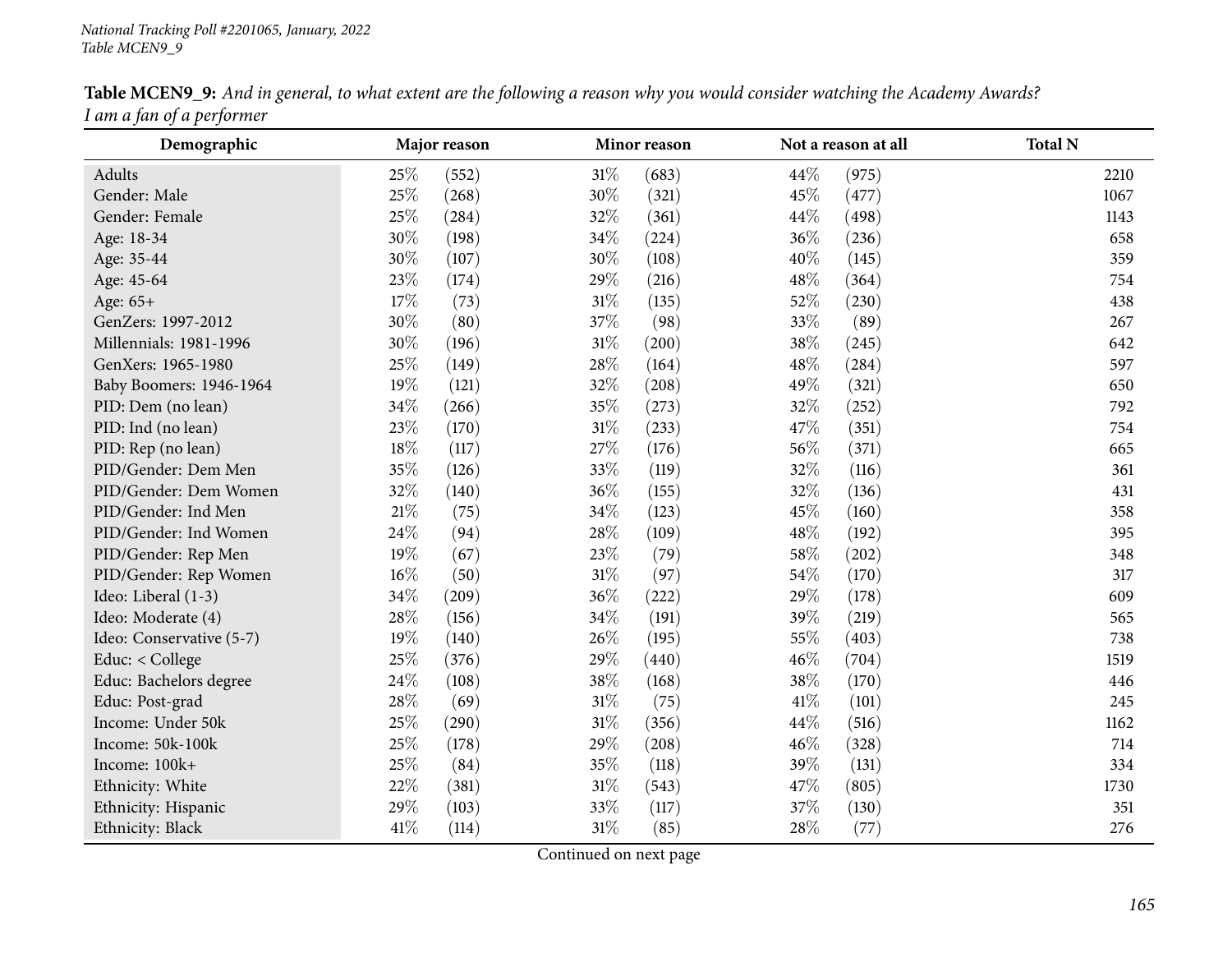Table MCEN9\_9: And in general, to what extent are the following a reason why you would consider watching the Academy Awards? *<sup>I</sup> am <sup>a</sup> fan of <sup>a</sup> performer*

| Demographic                          |        | Major reason |      | Minor reason |        | Not a reason at all | <b>Total N</b> |
|--------------------------------------|--------|--------------|------|--------------|--------|---------------------|----------------|
| Adults                               | 25%    | (552)        | 31%  | (683)        | 44%    | (975)               | 2210           |
| Ethnicity: Other                     | 28\%   | (58)         | 27%  | (55)         | 45%    | (92)                | 205            |
| All Christian                        | 23%    | (215)        | 32%  | (299)        | 45%    | (419)               | 932            |
| All Non-Christian                    | 35%    | (37)         | 30%  | (32)         | 34%    | (37)                | 106            |
| Atheist                              | 26%    | (31)         | 38%  | (44)         | 36%    | (42)                | 116            |
| Agnostic/Nothing in particular       | $23\%$ | (153)        | 29%  | (192)        | 48%    | (316)               | 662            |
| Something Else                       | 30%    | (117)        | 29%  | (115)        | 41\%   | (162)               | 393            |
| Religious Non-Protestant/Catholic    | 35%    | (45)         | 30%  | (39)         | 35%    | (46)                | 130            |
| Evangelical                          | 25%    | (139)        | 30%  | (166)        | 44%    | (241)               | 547            |
| Non-Evangelical                      | 25%    | (182)        | 32%  | (235)        | 43%    | (321)               | 738            |
| Community: Urban                     | 33%    | (199)        | 32%  | (195)        | 35%    | (217)               | 612            |
| Community: Suburban                  | 23%    | (241)        | 32%  | (325)        | 45%    | (462)               | 1028           |
| Community: Rural                     | 20%    | (112)        | 28%  | (162)        | 52%    | (296)               | 570            |
| Employ: Private Sector               | 26%    | (187)        | 32%  | (226)        | 42%    | (299)               | 712            |
| Employ: Government                   | 26%    | (37)         | 39%  | (54)         | 35%    | (50)                | 141            |
| Employ: Self-Employed                | 38%    | (78)         | 30%  | (63)         | 32%    | (66)                | 206            |
| Employ: Homemaker                    | 27%    | (37)         | 25%  | (35)         | 48\%   | (67)                | 139            |
| Employ: Student                      | $41\%$ | (30)         | 33%  | (24)         | 26\%   | (19)                | 73             |
| Employ: Retired                      | 17%    | (81)         | 32%  | (151)        | $51\%$ | (244)               | 476            |
| Employ: Unemployed                   | $21\%$ | (62)         | 28%  | (81)         | $51\%$ | (150)               | 293            |
| Employ: Other                        | 24%    | (41)         | 29%  | (49)         | 47%    | (80)                | 170            |
| Military HH: Yes                     | 23%    | (73)         | 27%  | (87)         | 50%    | (160)               | 321            |
| Military HH: No                      | 25%    | (479)        | 32%  | (595)        | 43%    | (814)               | 1889           |
| RD/WT: Right Direction               | 36%    | (249)        | 34%  | (231)        | 30%    | (203)               | 683            |
| RD/WT: Wrong Track                   | 20%    | (303)        | 30%  | (451)        | 51\%   | (772)               | 1527           |
| Biden Job Approve                    | 35%    | (315)        | 34%  | (309)        | $31\%$ | (279)               | 904            |
| <b>Biden Job Disapprove</b>          | 18%    | (205)        | 29%  | (338)        | 53%    | (607)               | 1150           |
| Biden Job Strongly Approve           | 42%    | (152)        | 32%  | (115)        | 27%    | (98)                | 365            |
| Biden Job Somewhat Approve           | $30\%$ | (163)        | 36%  | (194)        | 34%    | (181)               | 538            |
| Biden Job Somewhat Disapprove        | 23%    | (81)         | 40%  | (137)        | 37%    | (128)               | 346            |
| <b>Biden Job Strongly Disapprove</b> | 15\%   | (124)        | 25\% | (201)        | 60%    | (479)               | 803            |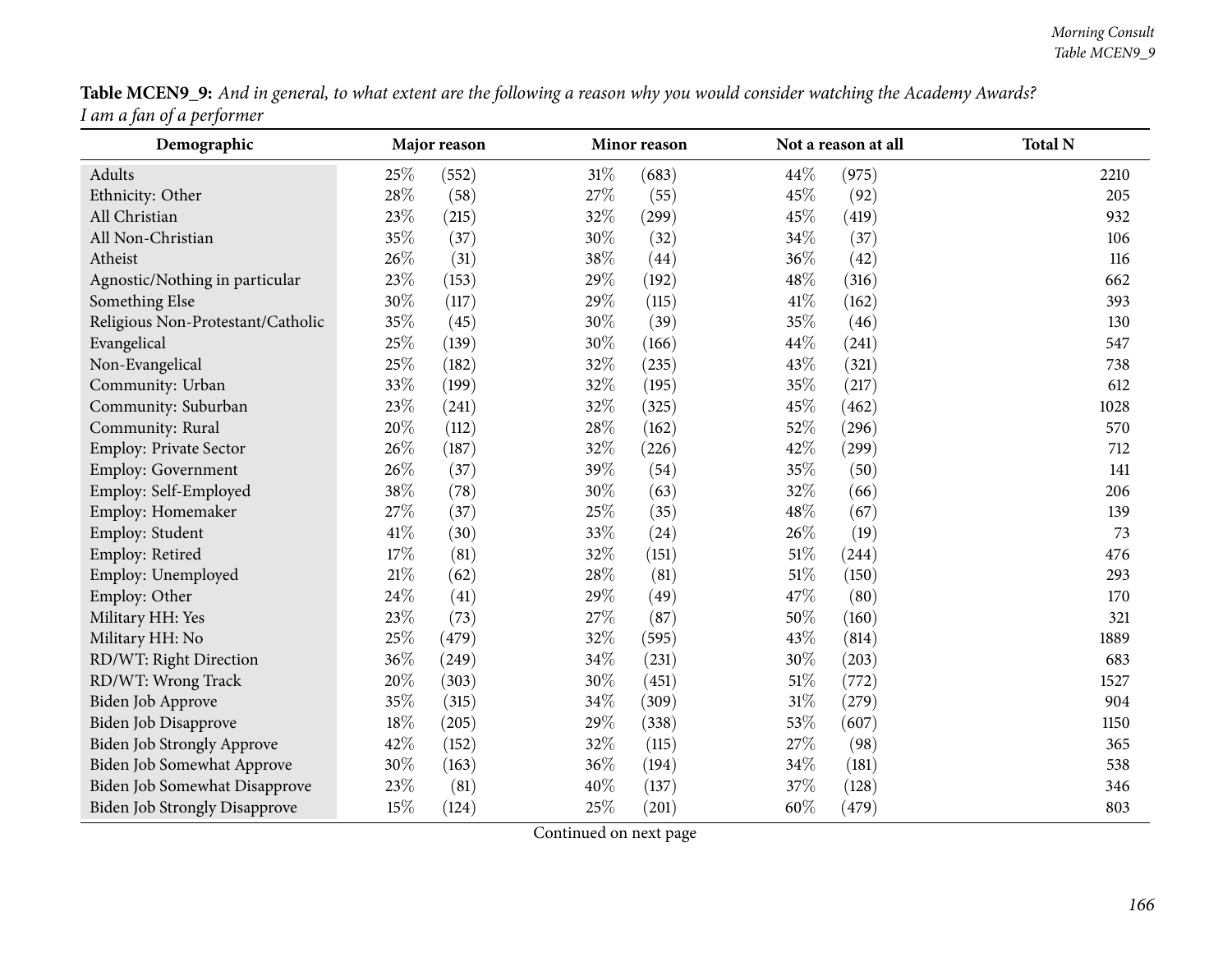| <b>Table MCEN9_9:</b> And in general, to what extent are the following a reason why you would consider watching the Academy Awards? |  |
|-------------------------------------------------------------------------------------------------------------------------------------|--|
| I am a fan of a performer                                                                                                           |  |

| Demographic                          |        | Major reason |        | Minor reason |        | Not a reason at all | <b>Total N</b> |
|--------------------------------------|--------|--------------|--------|--------------|--------|---------------------|----------------|
| Adults                               | 25%    | (552)        | 31\%   | (683)        | 44%    | (975)               | 2210           |
| Favorable of Biden                   | 34%    | (317)        | 35%    | (320)        | $31\%$ | (287)               | 924            |
| Unfavorable of Biden                 | 18%    | (208)        | 28%    | (325)        | 53%    | (608)               | 1141           |
| Very Favorable of Biden              | 38%    | (146)        | 34%    | (132)        | 27%    | (105)               | 383            |
| Somewhat Favorable of Biden          | 32%    | (171)        | 35%    | (189)        | 34\%   | (182)               | 542            |
| Somewhat Unfavorable of Biden        | 22%    | (67)         | 38%    | (116)        | 40%    | (123)               | 306            |
| Very Unfavorable of Biden            | 17%    | (141)        | 25%    | (209)        | 58\%   | (485)               | 835            |
| #1 Issue: Economy                    | 27%    | (239)        | $28\%$ | (252)        | 45%    | (407)               | 898            |
| #1 Issue: Security                   | 18%    | (48)         | 24\%   | (64)         | 59%    | (160)               | 273            |
| #1 Issue: Health Care                | 29%    | (81)         | 37%    | (105)        | 34\%   | (96)                | 282            |
| #1 Issue: Medicare / Social Security | $21\%$ | (49)         | 38%    | (86)         | 41\%   | (94)                | 229            |
| #1 Issue: Women's Issues             | 31%    | (42)         | 38\%   | (50)         | 30%    | (40)                | 132            |
| #1 Issue: Education                  | 26%    | (30)         | 40%    | (46)         | 34\%   | (39)                | 115            |
| #1 Issue: Energy                     | 27%    | (30)         | 26%    | (29)         | 46%    | (51)                | 111            |
| #1 Issue: Other                      | 20%    | (33)         | 29%    | (50)         | 51%    | (87)                | 170            |
| 2020 Vote: Joe Biden                 | 33%    | (302)        | 36%    | (329)        | $31\%$ | (289)               | 920            |
| 2020 Vote: Donald Trump              | 16%    | (115)        | $25\%$ | (180)        | 58%    | (412)               | 707            |
| 2020 Vote: Other                     | $21\%$ | (21)         | 32%    | (33)         | 47%    | (48)                | 102            |
| 2020 Vote: Didn't Vote               | 24%    | (114)        | 29%    | (141)        | 47%    | (226)               | 481            |
| 2018 House Vote: Democrat            | 32%    | (225)        | 35%    | (245)        | 33%    | (233)               | 702            |
| 2018 House Vote: Republican          | 19%    | (117)        | 25%    | (157)        | 56%    | (352)               | 626            |
| 2018 House Vote: Someone else        | 31%    | (18)         | 36%    | (21)         | 33%    | (19)                | 59             |
| 2016 Vote: Hillary Clinton           | 33%    | (220)        | 35%    | (230)        | 32%    | (208)               | 658            |
| 2016 Vote: Donald Trump              | 19%    | (123)        | 25\%   | (164)        | 57\%   | (373)               | 660            |
| 2016 Vote: Other                     | 25%    | (30)         | 28\%   | (33)         | 47%    | (55)                | 118            |
| 2016 Vote: Didn't Vote               | 23%    | (179)        | 33%    | (256)        | 44\%   | (338)               | 773            |
| Voted in 2014: Yes                   | 26%    | (313)        | 29%    | (356)        | 45%    | (539)               | 1208           |
| Voted in 2014: No                    | 24%    | (239)        | 33%    | (327)        | 44%    | (436)               | 1002           |
| 4-Region: Northeast                  | 26%    | (102)        | 37\%   | (148)        | 37%    | (146)               | 395            |
| 4-Region: Midwest                    | 25%    | (114)        | 29%    | (136)        | 46%    | (214)               | 464            |
| 4-Region: South                      | 26%    | (212)        | 27%    | (223)        | 47\%   | (393)               | 828            |
| 4-Region: West                       | 24%    | (124)        | 34%    | (176)        | 43%    | (222)               | 522            |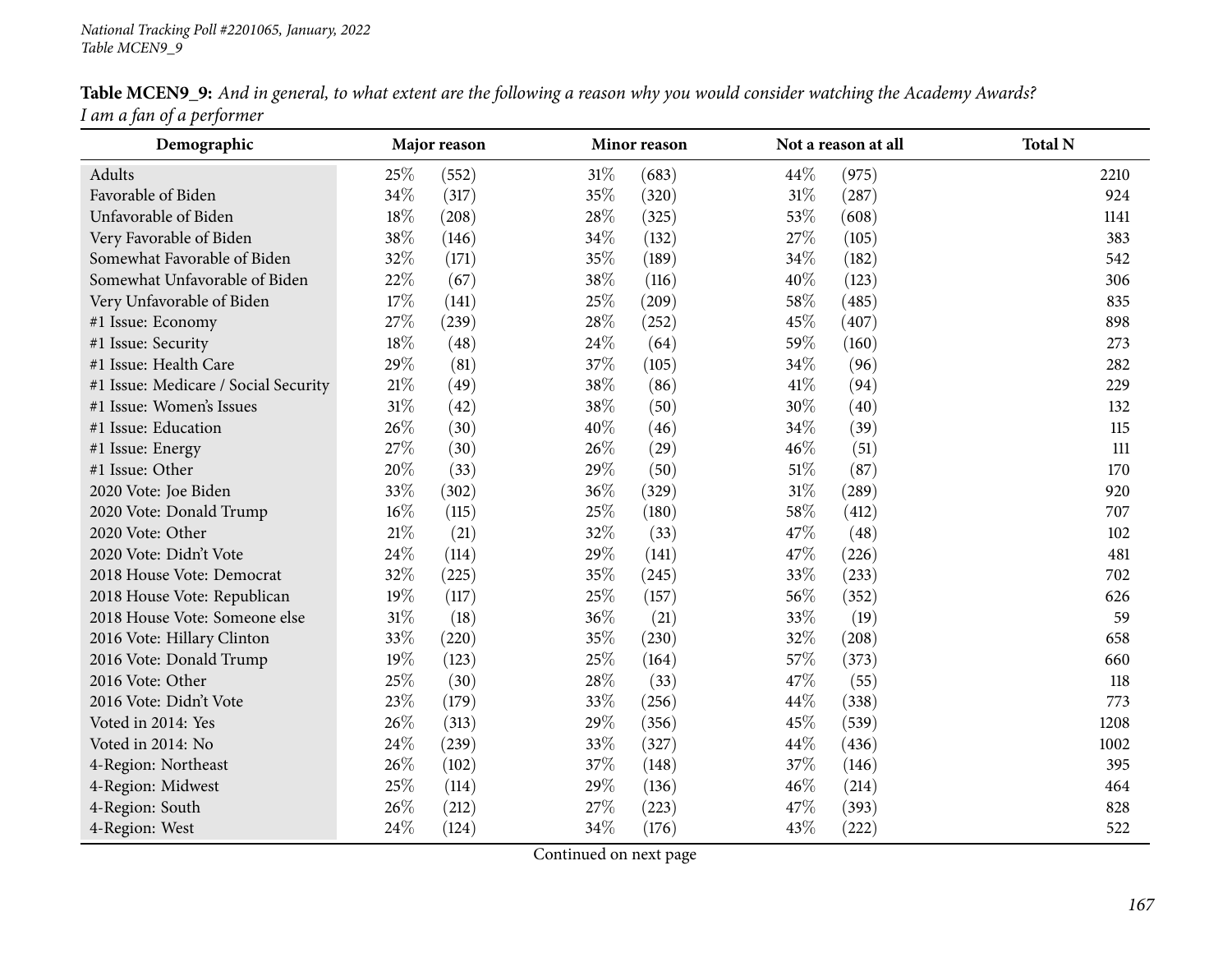| Demographic        | Major reason    | <b>Minor reason</b> | Not a reason at all | <b>Total N</b> |
|--------------------|-----------------|---------------------|---------------------|----------------|
| Adults             | 25%<br>(552)    | 31%<br>(683)        | 44\%<br>(975)       | 2210           |
| Film Fans          | 27%<br>(523)    | $34\%$<br>(645)     | $39\%$<br>(752)     | 1920           |
| Avid Film Fans     | 43%<br>(285)    | $32\%$<br>(210)     | 26%<br>(170)        | 665            |
| Casual Film Fans   | $19\%$<br>(238) | 35\%<br>(434)       | 46%<br>(581)        | 1254           |
| TV Fans            | $26\%$<br>(526) | 32%<br>(633)        | 42\%<br>(842)       | 2002           |
| Casual TV Fans     | $17\%$<br>(186) | 32%<br>(341)        | 51%<br>(547)        | 1074           |
| Avid TV Fans       | 37\%<br>(341)   | $31\%$<br>(292)     | 32%<br>(295)        | 927            |
| Pop Culture Fans   | 33\%<br>(444)   | 35\%<br>(465)       | 32%<br>(433)        | 1343           |
| Has Watched Oscars | $50\%$<br>(231) | 39%<br>(182)        | $11\%$<br>(49)      | 462            |

Table MCEN9\_9: And in general, to what extent are the following a reason why you would consider watching the Academy Awards? *<sup>I</sup> am <sup>a</sup> fan of <sup>a</sup> performer*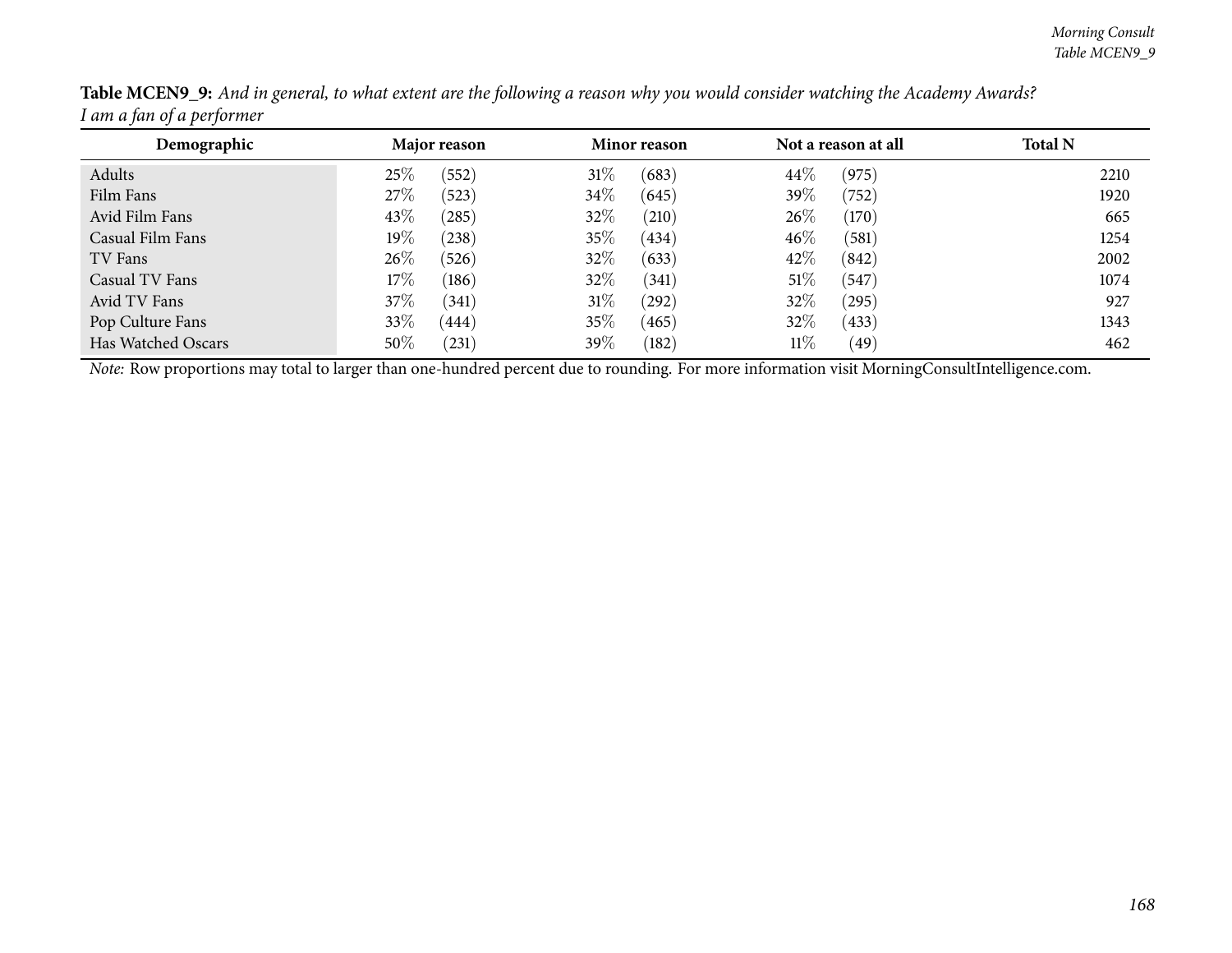| Demographic              |        | Major reason |        | Minor reason |      | Not a reason at all | <b>Total N</b> |
|--------------------------|--------|--------------|--------|--------------|------|---------------------|----------------|
| Adults                   | 12%    | (271)        | 24\%   | (534)        | 64\% | (1405)              | 2210           |
| Gender: Male             | 13%    | (133)        | 25%    | (266)        | 63%  | (667)               | 1067           |
| Gender: Female           | 12%    | (138)        | 23%    | (268)        | 65%  | (738)               | 1143           |
| Age: 18-34               | 15%    | (99)         | 27\%   | (177)        | 58%  | (382)               | 658            |
| Age: 35-44               | 13%    | (46)         | 24\%   | (88)         | 63%  | (226)               | 359            |
| Age: 45-64               | 12%    | (91)         | 24\%   | (177)        | 64\% | (486)               | 754            |
| Age: 65+                 | $8\%$  | (36)         | $21\%$ | (91)         | 71\% | (312)               | 438            |
| GenZers: 1997-2012       | 15%    | (41)         | 27\%   | (72)         | 58%  | (155)               | 267            |
| Millennials: 1981-1996   | 13%    | (85)         | 27\%   | (173)        | 60%  | (383)               | 642            |
| GenXers: 1965-1980       | 14%    | (84)         | 22%    | (130)        | 64\% | (383)               | 597            |
| Baby Boomers: 1946-1964  | $9\%$  | (58)         | 23%    | (149)        | 68\% | (444)               | 650            |
| PID: Dem (no lean)       | 18%    | (139)        | 29%    | (227)        | 54\% | (425)               | 792            |
| PID: Ind (no lean)       | $8\%$  | (62)         | 23%    | (170)        | 69%  | (523)               | 754            |
| PID: Rep (no lean)       | $11\%$ | (70)         | $21\%$ | (137)        | 69%  | (458)               | 665            |
| PID/Gender: Dem Men      | 20%    | (71)         | $31\%$ | (112)        | 49%  | (177)               | 361            |
| PID/Gender: Dem Women    | $16\%$ | (69)         | 27\%   | (115)        | 57%  | (248)               | 431            |
| PID/Gender: Ind Men      | $9\%$  | (31)         | 23%    | (82)         | 68%  | (245)               | 358            |
| PID/Gender: Ind Women    | $8\%$  | (30)         | 22%    | (87)         | 70%  | (278)               | 395            |
| PID/Gender: Rep Men      | $9\%$  | (31)         | 20%    | (71)         | 71%  | (245)               | 348            |
| PID/Gender: Rep Women    | 12%    | (39)         | 21%    | (66)         | 67%  | (212)               | 317            |
| Ideo: Liberal (1-3)      | $16\%$ | (96)         | 28%    | (170)        | 56%  | (343)               | 609            |
| Ideo: Moderate (4)       | 14%    | (78)         | 26%    | (148)        | 60%  | (339)               | 565            |
| Ideo: Conservative (5-7) | $11\%$ | (79)         | $21\%$ | (156)        | 68\% | (503)               | 738            |
| Educ: < College          | $12\%$ | (181)        | 22\%   | (338)        | 66\% | (1001)              | 1519           |
| Educ: Bachelors degree   | 14%    | (62)         | 29%    | (131)        | 57%  | (253)               | 446            |
| Educ: Post-grad          | $11\%$ | (28)         | 27%    | (65)         | 62%  | (152)               | 245            |
| Income: Under 50k        | 12%    | (145)        | 24\%   | (276)        | 64\% | (741)               | 1162           |
| Income: 50k-100k         | $11\%$ | (78)         | 24\%   | (172)        | 65%  | (465)               | 714            |
| Income: 100k+            | 15%    | (49)         | 26%    | (86)         | 60%  | (199)               | 334            |
| Ethnicity: White         | $10\%$ | (180)        | 24\%   | (409)        | 66%  | (1140)              | 1730           |
| Ethnicity: Hispanic      | 17%    | (59)         | 25%    | (86)         | 58%  | (205)               | 351            |
| Ethnicity: Black         | 25%    | (68)         | 30%    | (82)         | 46%  | (126)               | 276            |

Table MCEN9\_10: And in general, to what extent are the following a reason why you would consider watching the Academy Awards? *The program is about the length of an average TV show*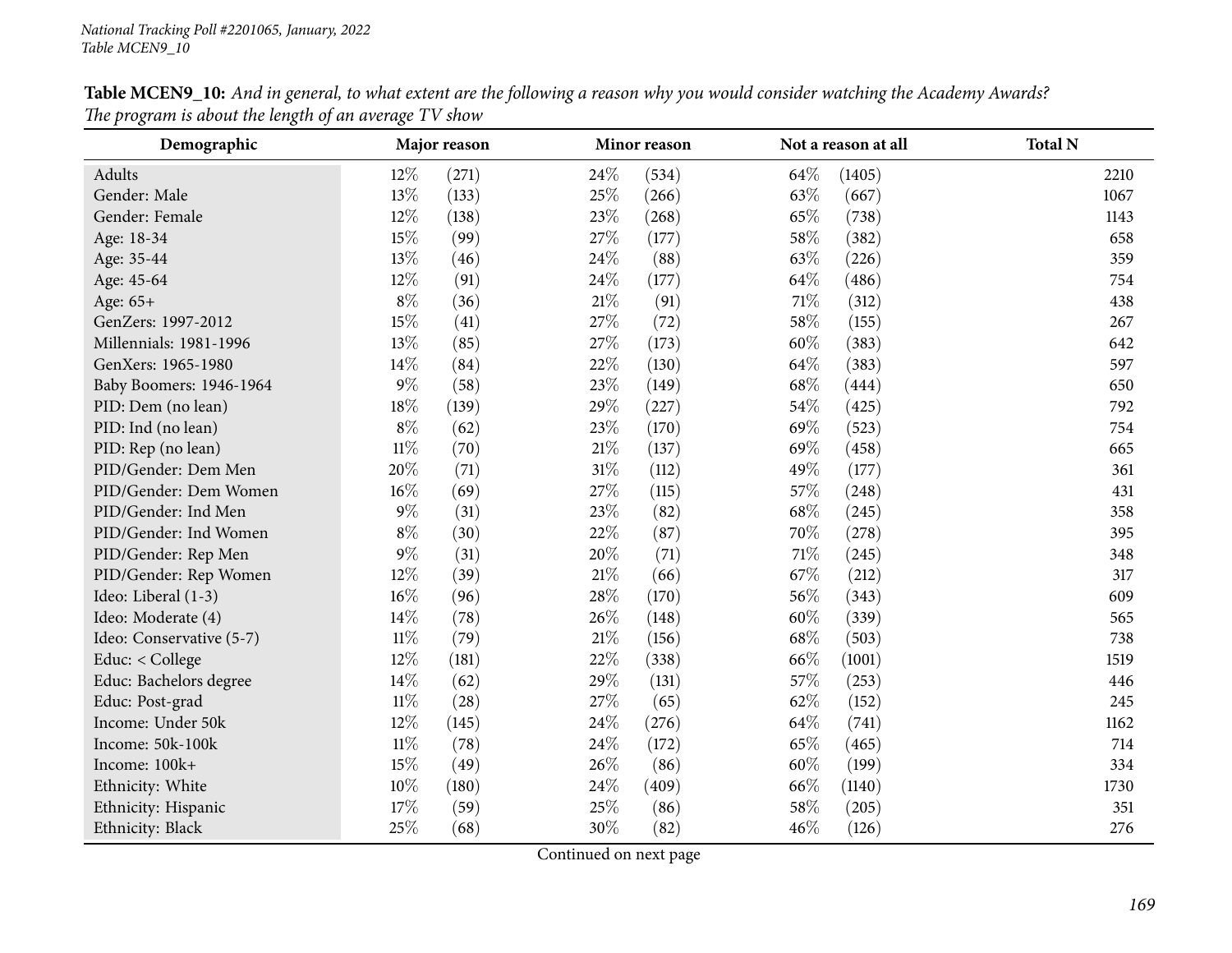|                                                       |  |  | Table MCEN9_10: And in general, to what extent are the following a reason why you would consider watching the Academy Awards? |
|-------------------------------------------------------|--|--|-------------------------------------------------------------------------------------------------------------------------------|
| The program is about the length of an average TV show |  |  |                                                                                                                               |

| $r \cdot \infty$<br>$\cdots$ is no one need to $\cdots$<br>Demographic | $\ldots$ $\ldots$ $\circ$ | Major reason |        | Minor reason |        | Not a reason at all | <b>Total N</b> |
|------------------------------------------------------------------------|---------------------------|--------------|--------|--------------|--------|---------------------|----------------|
| Adults                                                                 | $12\%$                    | (271)        | 24%    | (534)        | 64%    | (1405)              | 2210           |
| Ethnicity: Other                                                       | $11\%$                    | (23)         | 21%    | (43)         | 68%    | (139)               | 205            |
| All Christian                                                          | 13%                       | (120)        | 25%    | (229)        | 63%    | (584)               | 932            |
| All Non-Christian                                                      | 28%                       | (30)         | 19%    | (20)         | 53%    | (56)                | 106            |
| Atheist                                                                | 10%                       | (11)         | 30%    | (35)         | 60%    | (70)                | 116            |
| Agnostic/Nothing in particular                                         | 9%                        | (62)         | 22%    | (147)        | 68%    | (453)               | 662            |
| Something Else                                                         | 12%                       | (48)         | 26%    | (103)        | 62%    | (243)               | 393            |
| Religious Non-Protestant/Catholic                                      | 25%                       | (32)         | 21%    | (27)         | 55%    | (71)                | 130            |
| Evangelical                                                            | 17%                       | (95)         | 24%    | (133)        | 58%    | (318)               | 547            |
| Non-Evangelical                                                        | $9\%$                     | (68)         | 26%    | (189)        | 65%    | (481)               | 738            |
| Community: Urban                                                       | 17%                       | (102)        | 28\%   | (171)        | $55\%$ | (339)               | 612            |
| Community: Suburban                                                    | $11\%$                    | (108)        | 26%    | (265)        | 64\%   | (655)               | 1028           |
| Community: Rural                                                       | $11\%$                    | (61)         | 17%    | (98)         | 72%    | (411)               | 570            |
| Employ: Private Sector                                                 | 14%                       | (97)         | 26%    | (182)        | $61\%$ | (433)               | 712            |
| Employ: Government                                                     | 20%                       | (28)         | 24%    | (33)         | 57%    | (80)                | 141            |
| Employ: Self-Employed                                                  | 16%                       | (33)         | 33%    | (69)         | $51\%$ | (105)               | 206            |
| Employ: Homemaker                                                      | $6\%$                     | (9)          | 20%    | (28)         | 74%    | (103)               | 139            |
| Employ: Student                                                        | 12%                       | (9)          | 26%    | (19)         | 62%    | (45)                | 73             |
| Employ: Retired                                                        | 10%                       | (47)         | $21\%$ | (99)         | 69%    | (330)               | 476            |
| Employ: Unemployed                                                     | 10%                       | (30)         | 23%    | (67)         | 67%    | (196)               | 293            |
| Employ: Other                                                          | $11\%$                    | (19)         | 22%    | (37)         | 67%    | (114)               | 170            |
| Military HH: Yes                                                       | $11\%$                    | (36)         | 20%    | (66)         | 68%    | (219)               | 321            |
| Military HH: No                                                        | 12%                       | (235)        | 25%    | (468)        | 63%    | (1186)              | 1889           |
| RD/WT: Right Direction                                                 | 20%                       | (137)        | 30%    | (204)        | 50%    | (343)               | 683            |
| RD/WT: Wrong Track                                                     | $9\%$                     | (135)        | 22%    | (330)        | 70%    | (1063)              | 1527           |
| Biden Job Approve                                                      | 17%                       | (158)        | 29%    | (263)        | 53%    | (483)               | 904            |
| Biden Job Disapprove                                                   | $8\%$                     | (96)         | 21%    | (245)        | 70%    | (809)               | 1150           |
| <b>Biden Job Strongly Approve</b>                                      | $26\%$                    | (96)         | 27%    | (99)         | 47%    | (170)               | 365            |
| Biden Job Somewhat Approve                                             | $11\%$                    | (62)         | 30%    | (164)        | 58%    | (313)               | 538            |
| Biden Job Somewhat Disapprove                                          | 10%                       | (33)         | 28%    | (96)         | 63%    | (217)               | 346            |
| <b>Biden Job Strongly Disapprove</b>                                   | $8\%$                     | (63)         | 19%    | (149)        | 74%    | (592)               | 803            |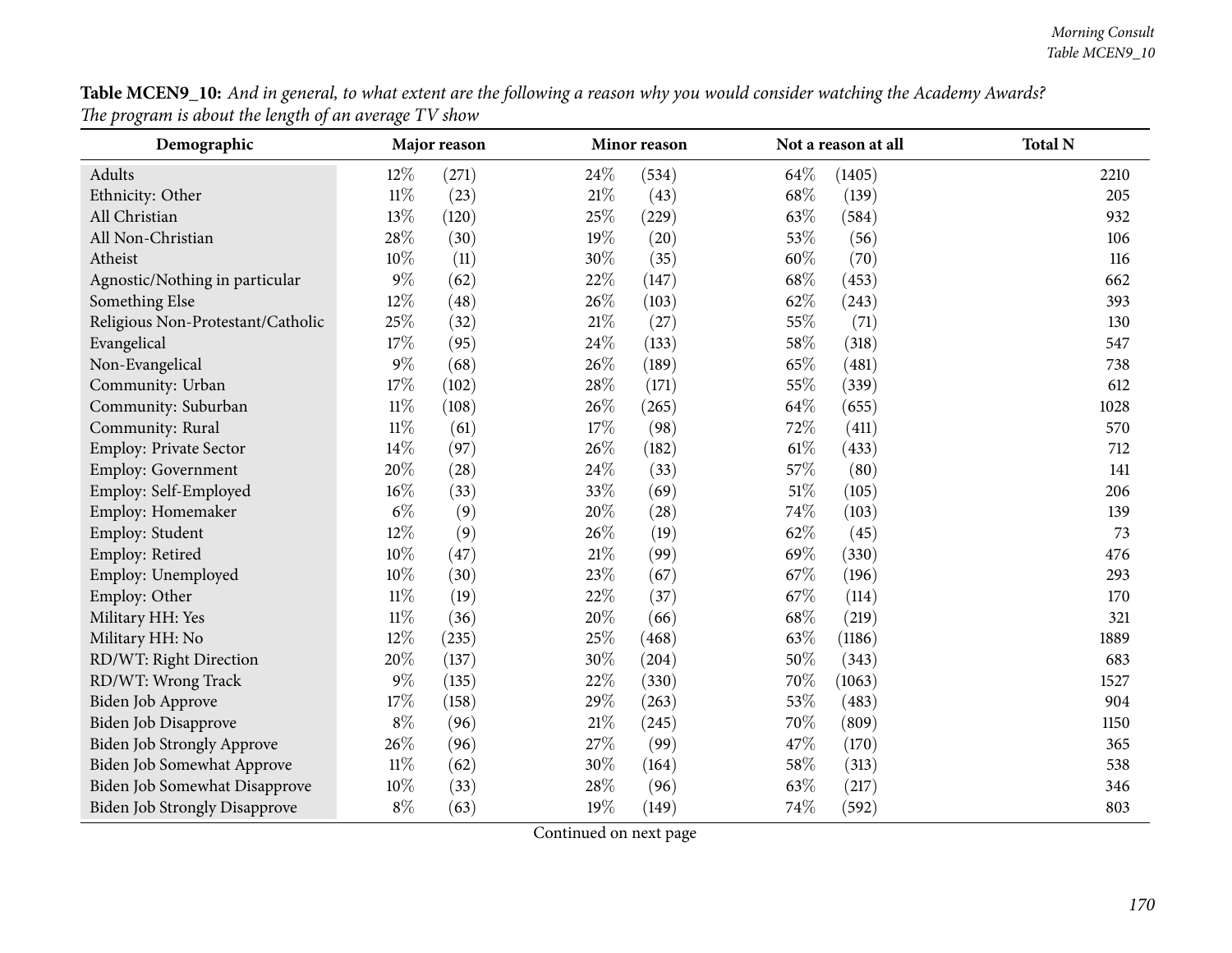| Demographic                          |        | Major reason |        | Minor reason |        | Not a reason at all | <b>Total N</b> |
|--------------------------------------|--------|--------------|--------|--------------|--------|---------------------|----------------|
| Adults                               | $12\%$ | (271)        | 24\%   | (534)        | 64\%   | (1405)              | 2210           |
| Favorable of Biden                   | $17\%$ | (157)        | 29%    | (264)        | 54%    | (502)               | 924            |
| Unfavorable of Biden                 | $8\%$  | (90)         | 21%    | (242)        | 71\%   | (809)               | 1141           |
| Very Favorable of Biden              | 24%    | (93)         | 27%    | (105)        | 48%    | (184)               | 383            |
| Somewhat Favorable of Biden          | 12%    | (64)         | 29%    | (159)        | 59%    | (318)               | 542            |
| Somewhat Unfavorable of Biden        | $8\%$  | (23)         | 23\%   | (69)         | 70%    | (214)               | 306            |
| Very Unfavorable of Biden            | $8\%$  | (67)         | $21\%$ | (173)        | 71%    | (595)               | 835            |
| #1 Issue: Economy                    | 12%    | (109)        | 23%    | (207)        | 65%    | (582)               | 898            |
| #1 Issue: Security                   | $11\%$ | (30)         | 19%    | (52)         | 70%    | (191)               | 273            |
| #1 Issue: Health Care                | $12\%$ | (35)         | $31\%$ | (88)         | 57%    | (160)               | 282            |
| #1 Issue: Medicare / Social Security | $11\%$ | (25)         | 24\%   | (54)         | 65%    | (150)               | 229            |
| #1 Issue: Women's Issues             | 15%    | (20)         | 25%    | (33)         | 60%    | (79)                | 132            |
| #1 Issue: Education                  | 23%    | (26)         | 26%    | (30)         | 51\%   | (59)                | 115            |
| #1 Issue: Energy                     | 12%    | (13)         | 28\%   | (31)         | $61\%$ | (67)                | 111            |
| #1 Issue: Other                      | $8\%$  | (13)         | 23%    | (39)         | 69%    | (118)               | 170            |
| 2020 Vote: Joe Biden                 | $16\%$ | (151)        | 28%    | (256)        | 56%    | (514)               | 920            |
| 2020 Vote: Donald Trump              | $9\%$  | (62)         | 20%    | (139)        | 72%    | (505)               | 707            |
| 2020 Vote: Other                     | $10\%$ | (11)         | $18\%$ | (18)         | 72%    | (74)                | 102            |
| 2020 Vote: Didn't Vote               | $10\%$ | (48)         | 25\%   | (121)        | 65%    | (312)               | 481            |
| 2018 House Vote: Democrat            | 15%    | (104)        | 28\%   | (195)        | 57%    | (404)               | 702            |
| 2018 House Vote: Republican          | $11\%$ | (67)         | 20%    | (125)        | 69%    | (434)               | 626            |
| 2018 House Vote: Someone else        | $3\%$  | (2)          | 37%    | (22)         | 60%    | (36)                | 59             |
| 2016 Vote: Hillary Clinton           | $17\%$ | (115)        | $28\%$ | (186)        | 54%    | (357)               | 658            |
| 2016 Vote: Donald Trump              | 10%    | (65)         | 20%    | (131)        | 70%    | (465)               | 660            |
| 2016 Vote: Other                     | $6\%$  | (7)          | 23%    | (27)         | 70%    | (83)                | 118            |
| 2016 Vote: Didn't Vote               | $11\%$ | (84)         | $25\%$ | (190)        | 65%    | (499)               | 773            |
| Voted in 2014: Yes                   | 13%    | (158)        | 24\%   | (288)        | 63%    | (762)               | 1208           |
| Voted in 2014: No                    | $11\%$ | (113)        | 25%    | (246)        | 64%    | (643)               | 1002           |
| 4-Region: Northeast                  | 18%    | (69)         | 23%    | (91)         | 60%    | (235)               | 395            |
| 4-Region: Midwest                    | $11\%$ | (49)         | 26\%   | (119)        | 64\%   | (297)               | 464            |
| 4-Region: South                      | $11\%$ | (91)         | 25%    | (210)        | 64%    | (526)               | 828            |
| 4-Region: West                       | 12%    | (61)         | 22%    | (114)        | 66%    | (347)               | 522            |

Table MCEN9\_10: And in general, to what extent are the following a reason why you would consider watching the Academy Awards? *The program is about the length of an average TV show*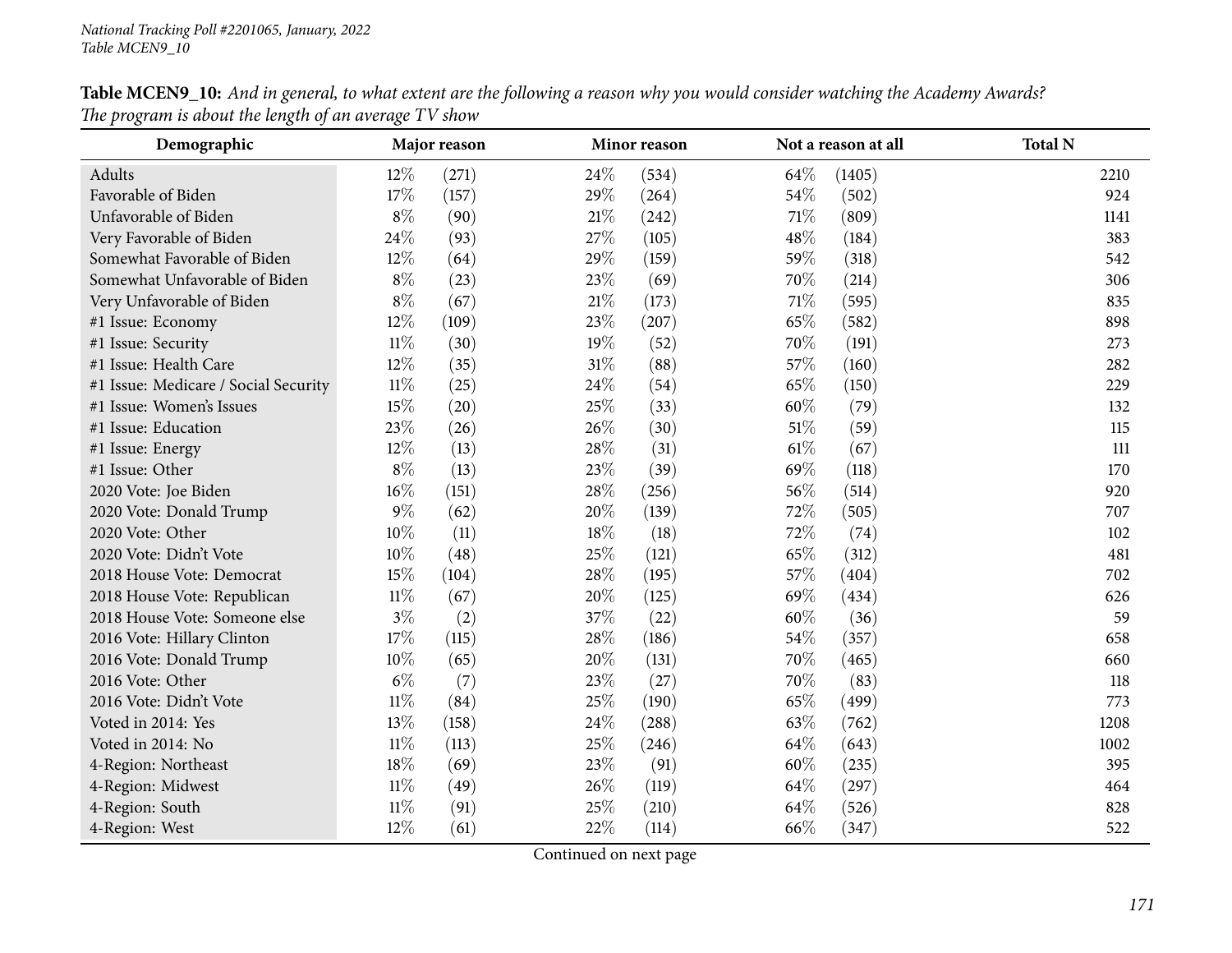| Demographic        | Major reason      | Minor reason  | Not a reason at all | <b>Total N</b> |
|--------------------|-------------------|---------------|---------------------|----------------|
| Adults             | $12\%$<br>(271)   | 24\%<br>(534) | 64\%<br>(1405)      | 2210           |
| Film Fans          | 13\%<br>(253)     | 26\%<br>(495) | $61\%$<br>(1172)    | 1920           |
| Avid Film Fans     | 21%<br>(136)      | 28\%<br>(184) | 52\%<br>(344)       | 665            |
| Casual Film Fans   | $9\%$<br>(116)    | 25\%<br>(310) | 66\%<br>(828)       | 1254           |
| TV Fans            | 13\%<br>(254)     | 26\%<br>(511) | 62\%<br>(1236)      | 2002           |
| Casual TV Fans     | $8\%$<br>(88)     | 23\%<br>(247) | 69\%<br>(740)       | 1074           |
| Avid TV Fans       | 18\%<br>(166)     | 29%<br>(265)  | $54\%$<br>(496)     | 927            |
| Pop Culture Fans   | $16\%$<br>(209)   | 29%<br>(395)  | $55\%$<br>739)      | 1343           |
| Has Watched Oscars | 27%<br>$^{'}124)$ | 37\%<br>(173) | 36\%<br>(166)       | 462            |

Table MCEN9\_10: And in general, to what extent are the following a reason why you would consider watching the Academy Awards? *The program is about the length of an average TV show*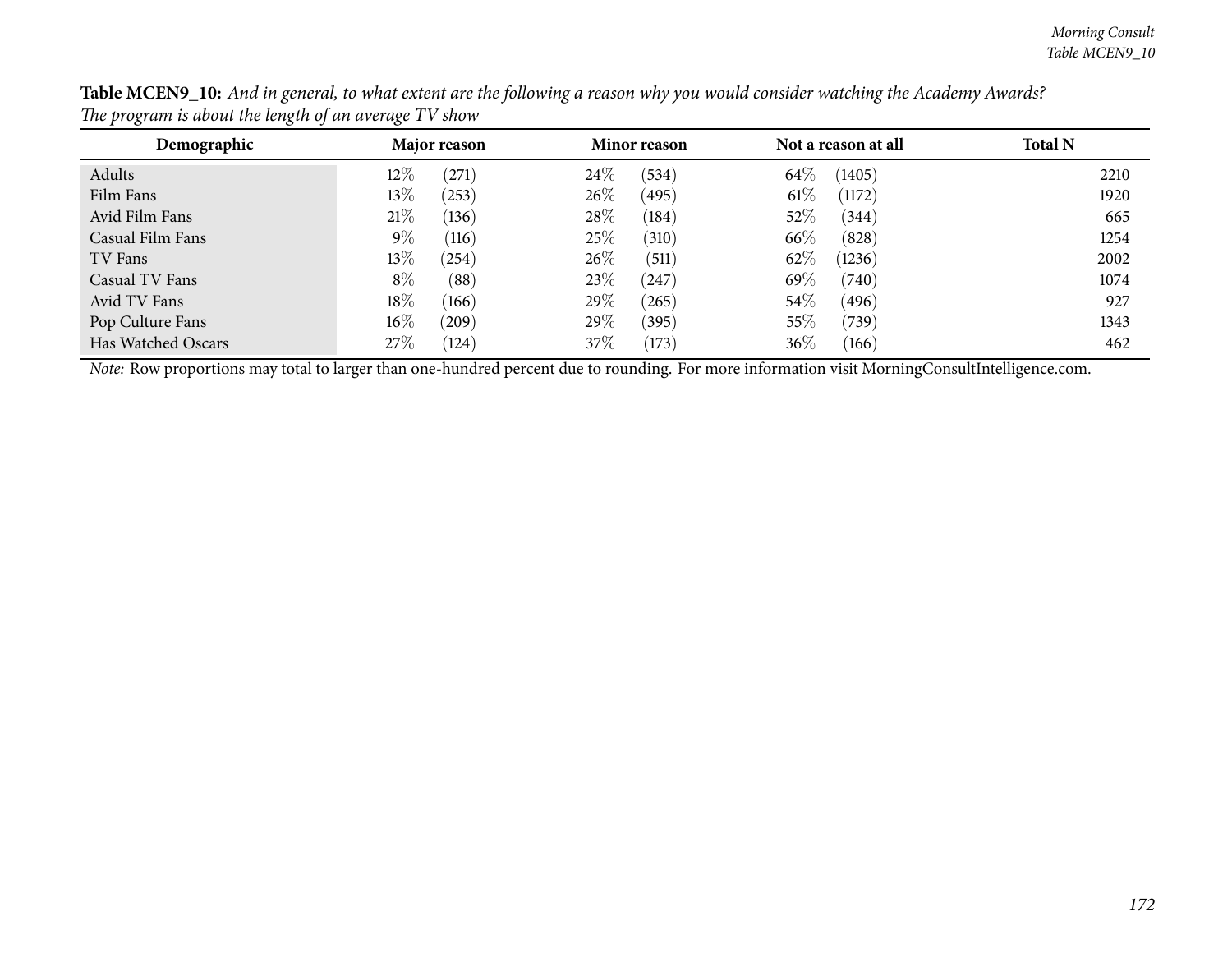| Demographic              |        | Major reason |        | Minor reason |        | Not a reason at all | <b>Total N</b> |
|--------------------------|--------|--------------|--------|--------------|--------|---------------------|----------------|
| Adults                   | $10\%$ | (232)        | 20%    | (443)        | 69%    | (1535)              | 2210           |
| Gender: Male             | 12%    | (130)        | $21\%$ | (220)        | 67%    | (716)               | 1067           |
| Gender: Female           | $9\%$  | (102)        | 20%    | (223)        | 72%    | (818)               | 1143           |
| Age: 18-34               | 15%    | (96)         | 23\%   | (149)        | 63%    | (413)               | 658            |
| Age: 35-44               | 13%    | (47)         | 23%    | (84)         | 64\%   | (228)               | 359            |
| Age: 45-64               | $8\%$  | (63)         | 19%    | (141)        | 73%    | (550)               | 754            |
| Age: 65+                 | $6\%$  | (26)         | $16\%$ | (69)         | 78%    | (343)               | 438            |
| GenZers: 1997-2012       | 15%    | (41)         | 19%    | (52)         | 65%    | (175)               | 267            |
| Millennials: 1981-1996   | $14\%$ | (89)         | 24\%   | (157)        | 62%    | (396)               | 642            |
| GenXers: 1965-1980       | $9\%$  | (55)         | 19%    | (113)        | 72%    | (429)               | 597            |
| Baby Boomers: 1946-1964  | $6\%$  | (42)         | $18\%$ | (117)        | 76%    | (492)               | 650            |
| PID: Dem (no lean)       | $16\%$ | (123)        | 24\%   | (193)        | 60%    | (475)               | 792            |
| PID: Ind (no lean)       | $8\%$  | (58)         | 17%    | (131)        | 75\%   | (565)               | 754            |
| PID: Rep (no lean)       | $8\%$  | (51)         | 18\%   | (119)        | 74%    | (494)               | 665            |
| PID/Gender: Dem Men      | 20%    | (72)         | 27\%   | (96)         | 53%    | (192)               | 361            |
| PID/Gender: Dem Women    | 12%    | (51)         | 23%    | (97)         | 66%    | (283)               | 431            |
| PID/Gender: Ind Men      | $9\%$  | (33)         | 16%    | (59)         | 74%    | (266)               | 358            |
| PID/Gender: Ind Women    | $6\%$  | (24)         | 18%    | (72)         | 76\%   | (299)               | 395            |
| PID/Gender: Rep Men      | $7\%$  | (24)         | 19%    | (65)         | 74%    | (258)               | 348            |
| PID/Gender: Rep Women    | $8\%$  | (27)         | 17%    | (54)         | 75%    | (236)               | 317            |
| Ideo: Liberal (1-3)      | 15%    | (92)         | 23%    | (143)        | $61\%$ | (375)               | 609            |
| Ideo: Moderate (4)       | 10%    | (57)         | 23%    | (132)        | 66%    | (375)               | 565            |
| Ideo: Conservative (5-7) | $8\%$  | (59)         | 17%    | (125)        | 75%    | (554)               | 738            |
| Educ: < College          | 10%    | (156)        | 19%    | (293)        | 70%    | (1070)              | 1519           |
| Educ: Bachelors degree   | $11\%$ | (49)         | 23%    | (101)        | 66\%   | (296)               | 446            |
| Educ: Post-grad          | $11\%$ | (27)         | 20%    | (50)         | 69%    | (169)               | 245            |
| Income: Under 50k        | $10\%$ | (116)        | $21\%$ | (238)        | 69%    | (808)               | 1162           |
| Income: 50k-100k         | 10%    | (74)         | 20%    | (142)        | 70%    | (498)               | 714            |
| Income: 100k+            | 12%    | (41)         | $19\%$ | (63)         | 69%    | (230)               | 334            |
| Ethnicity: White         | $9\%$  | (154)        | 19%    | (336)        | 72%    | (1240)              | 1730           |
| Ethnicity: Hispanic      | 12%    | (43)         | $21\%$ | (75)         | 66\%   | (233)               | 351            |
| Ethnicity: Black         | 19%    | (52)         | 24\%   | (66)         | 57\%   | (158)               | 276            |

Table MCEN9\_11: And in general, to what extent are the following a reason why you would consider watching the Academy Awards? *The program is longer than an average TV show*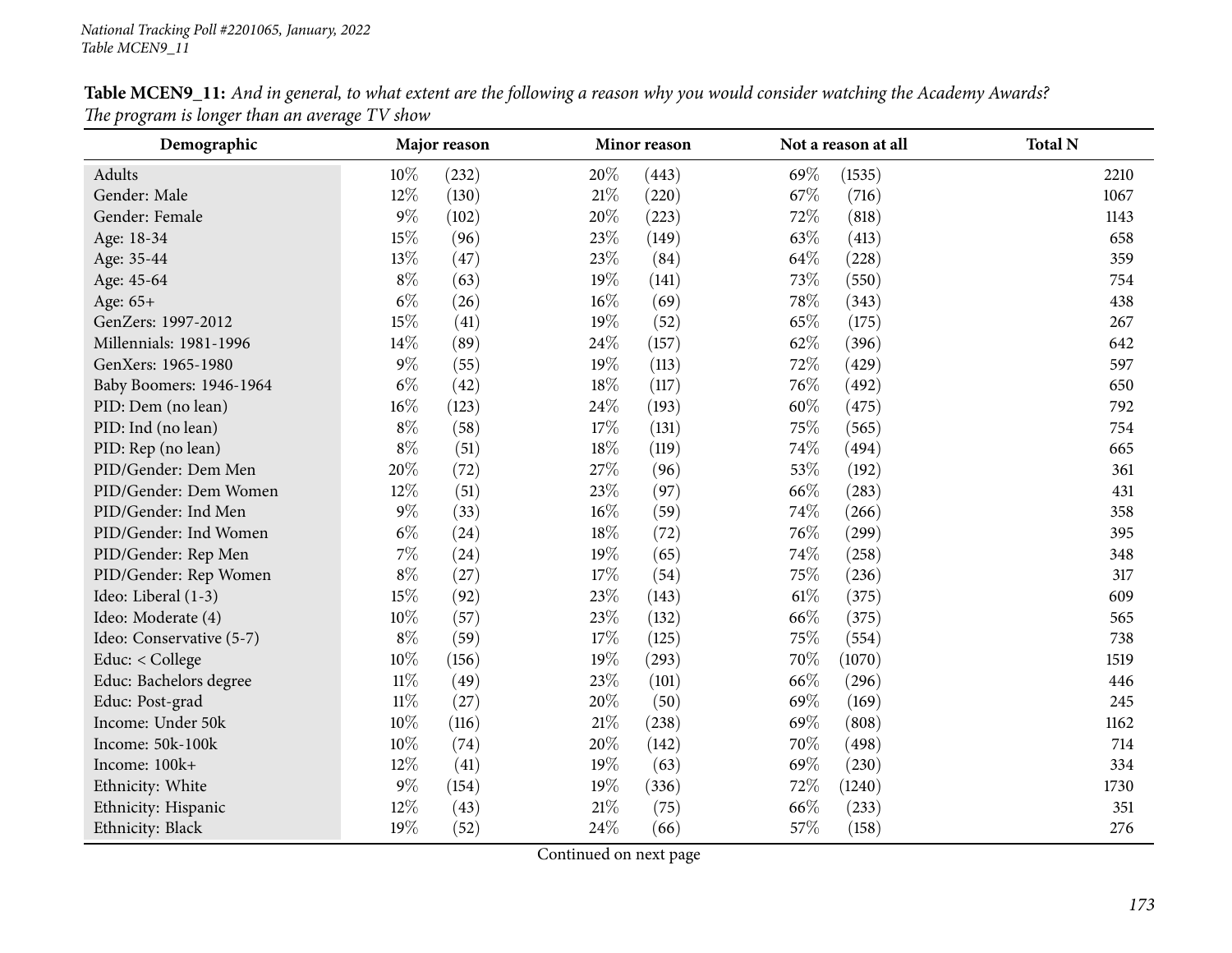| Table MCEN9_11: And in general, to what extent are the following a reason why you would consider watching the Academy Awards? |  |
|-------------------------------------------------------------------------------------------------------------------------------|--|
| The program is longer than an average TV show                                                                                 |  |

| $\circ$<br>$\circ$<br>Demographic    | o      | Major reason |        | Minor reason |        | Not a reason at all | <b>Total N</b> |
|--------------------------------------|--------|--------------|--------|--------------|--------|---------------------|----------------|
| Adults                               | 10%    | (232)        | 20%    | (443)        | 69%    | (1535)              | 2210           |
| Ethnicity: Other                     | 13%    | (26)         | 20%    | (42)         | 67%    | (137)               | 205            |
| All Christian                        | 10%    | (92)         | 21%    | (192)        | 70%    | (649)               | 932            |
| All Non-Christian                    | 17%    | (18)         | 25%    | (27)         | 58%    | (61)                | 106            |
| Atheist                              | 12%    | (14)         | 24%    | (28)         | 64%    | (74)                | 116            |
| Agnostic/Nothing in particular       | $9\%$  | (57)         | 19%    | (123)        | 73%    | (481)               | 662            |
| Something Else                       | 13%    | (50)         | 19%    | (74)         | 68%    | (269)               | 393            |
| Religious Non-Protestant/Catholic    | 14%    | (19)         | 26%    | (33)         | 60%    | (78)                | 130            |
| Evangelical                          | 15%    | (83)         | 21%    | (112)        | 64\%   | (351)               | 547            |
| Non-Evangelical                      | $8\%$  | (57)         | 19%    | (143)        | 73%    | (537)               | 738            |
| Community: Urban                     | 17%    | (106)        | 18%    | (113)        | 64%    | (393)               | 612            |
| Community: Suburban                  | $9\%$  | (88)         | 23%    | (237)        | 68%    | (703)               | 1028           |
| Community: Rural                     | 7%     | (37)         | $16\%$ | (94)         | 77%    | (439)               | 570            |
| Employ: Private Sector               | $11\%$ | (76)         | 22%    | (159)        | 67%    | (477)               | 712            |
| Employ: Government                   | 16%    | (23)         | 22%    | (31)         | $61\%$ | (86)                | 141            |
| Employ: Self-Employed                | 17%    | (35)         | 25%    | (51)         | 58%    | (121)               | 206            |
| Employ: Homemaker                    | $6\%$  | (8)          | 14%    | (20)         | 80%    | (111)               | 139            |
| Employ: Student                      | 17%    | (12)         | 18%    | (13)         | 66%    | (48)                | 73             |
| Employ: Retired                      | 7%     | (34)         | 18%    | (88)         | 74%    | (354)               | 476            |
| Employ: Unemployed                   | 10%    | (29)         | 20%    | (59)         | 70%    | (204)               | 293            |
| Employ: Other                        | $8\%$  | (14)         | 13%    | (22)         | 79%    | (134)               | 170            |
| Military HH: Yes                     | 9%     | (27)         | 18%    | (57)         | 74%    | (236)               | 321            |
| Military HH: No                      | $11\%$ | (205)        | 20%    | (386)        | 69%    | (1299)              | 1889           |
| RD/WT: Right Direction               | 19%    | (131)        | 25%    | (174)        | 55%    | (379)               | 683            |
| RD/WT: Wrong Track                   | 7%     | (101)        | 18%    | (270)        | 76%    | (1156)              | 1527           |
| Biden Job Approve                    | 16%    | (141)        | 25%    | (227)        | 59%    | (536)               | 904            |
| Biden Job Disapprove                 | $7\%$  | (80)         | 18%    | (205)        | $75\%$ | (865)               | 1150           |
| Biden Job Strongly Approve           | 23%    | (83)         | 25%    | (93)         | 52%    | (190)               | 365            |
| Biden Job Somewhat Approve           | $11\%$ | (58)         | 25%    | (134)        | 64%    | (346)               | 538            |
| Biden Job Somewhat Disapprove        | $5\%$  | (18)         | 24%    | (83)         | 71%    | (245)               | 346            |
| <b>Biden Job Strongly Disapprove</b> | $8\%$  | (62)         | 15%    | (121)        | 77%    | (620)               | 803            |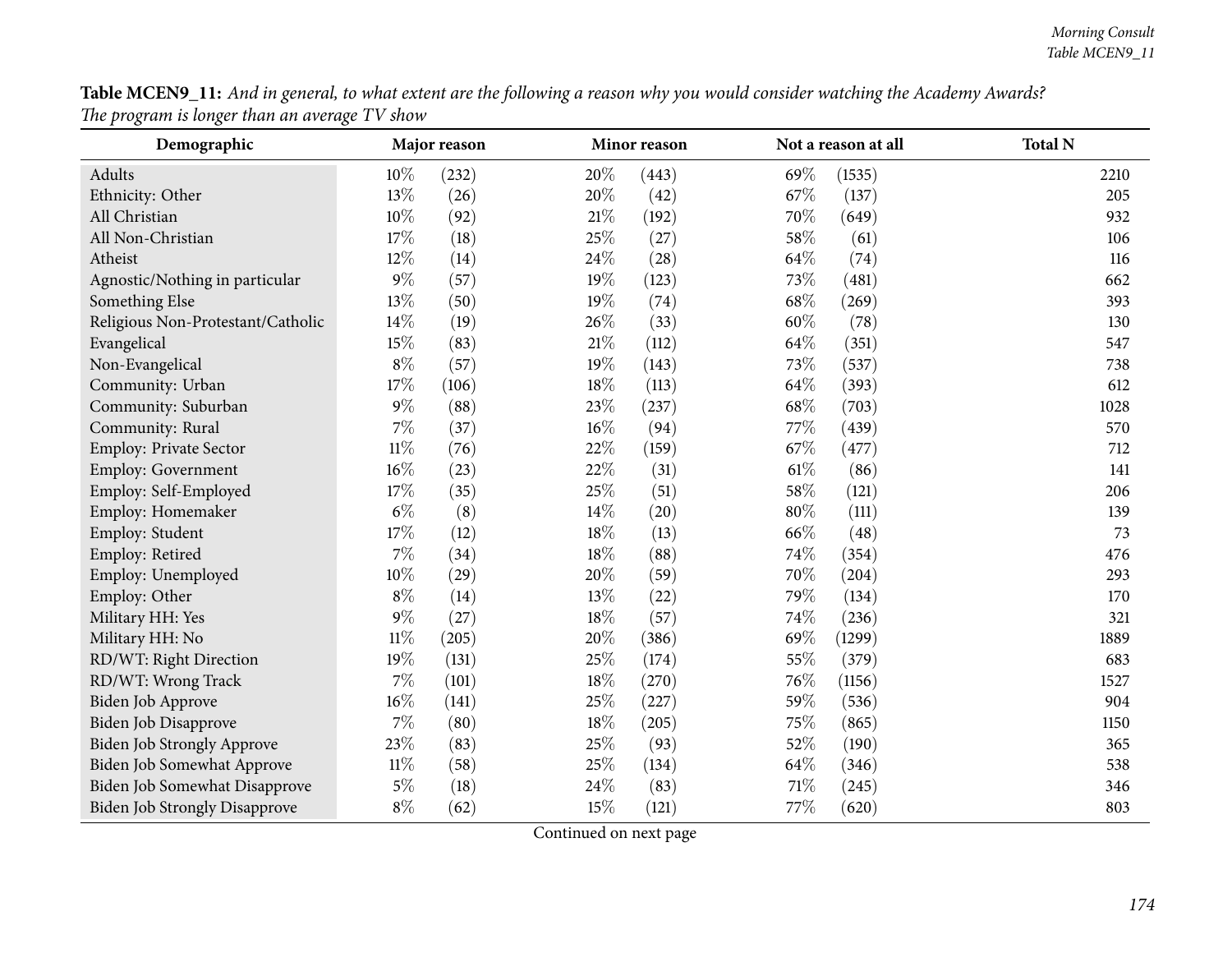| Demographic                          |        | Major reason |        | Minor reason |        | Not a reason at all | <b>Total N</b> |
|--------------------------------------|--------|--------------|--------|--------------|--------|---------------------|----------------|
| Adults                               | $10\%$ | (232)        | 20%    | (443)        | 69%    | (1535)              | 2210           |
| Favorable of Biden                   | 15%    | (142)        | 25%    | (228)        | 60%    | (554)               | 924            |
| Unfavorable of Biden                 | 7%     | (76)         | 18%    | (201)        | 76%    | (863)               | 1141           |
| Very Favorable of Biden              | 22%    | (86)         | 26\%   | (98)         | 52%    | (199)               | 383            |
| Somewhat Favorable of Biden          | $10\%$ | (56)         | 24\%   | (130)        | 66\%   | (355)               | 542            |
| Somewhat Unfavorable of Biden        | $6\%$  | (18)         | 22%    | (68)         | 72\%   | (220)               | 306            |
| Very Unfavorable of Biden            | $7\%$  | (58)         | 16%    | (133)        | 77\%   | (643)               | 835            |
| #1 Issue: Economy                    | $10\%$ | (88)         | 19%    | (171)        | $71\%$ | (639)               | 898            |
| #1 Issue: Security                   | 12%    | (33)         | 13%    | (35)         | 75%    | (205)               | 273            |
| #1 Issue: Health Care                | $16\%$ | (44)         | 23%    | (64)         | $61\%$ | (173)               | 282            |
| #1 Issue: Medicare / Social Security | $7\%$  | (17)         | 25%    | (58)         | 67%    | (155)               | 229            |
| #1 Issue: Women's Issues             | 12%    | (15)         | 27%    | (36)         | $61\%$ | (81)                | 132            |
| #1 Issue: Education                  | 12%    | (13)         | 28%    | (32)         | $61\%$ | (70)                | 115            |
| #1 Issue: Energy                     | $16\%$ | (18)         | 21%    | (23)         | 63%    | (70)                | 111            |
| #1 Issue: Other                      | $2\%$  | (3)          | 15%    | (25)         | 84\%   | (142)               | 170            |
| 2020 Vote: Joe Biden                 | $15\%$ | (137)        | 24%    | (218)        | $61\%$ | (566)               | 920            |
| 2020 Vote: Donald Trump              | $7\%$  | (49)         | 17%    | (118)        | 76\%   | (540)               | 707            |
| 2020 Vote: Other                     | $4\%$  | (4)          | 18%    | (18)         | 78%    | (80)                | 102            |
| 2020 Vote: Didn't Vote               | $9\%$  | (42)         | 19%    | (90)         | 73%    | (349)               | 481            |
| 2018 House Vote: Democrat            | 13%    | (90)         | 24%    | (171)        | 63%    | (442)               | 702            |
| 2018 House Vote: Republican          | $9\%$  | (55)         | 15%    | (93)         | 76\%   | (479)               | 626            |
| 2018 House Vote: Someone else        | $6\%$  | (3)          | 21\%   | (13)         | 73%    | (43)                | 59             |
| 2016 Vote: Hillary Clinton           | 13%    | (84)         | 26\%   | (170)        | $61\%$ | (404)               | 658            |
| 2016 Vote: Donald Trump              | $9\%$  | (60)         | 15%    | (98)         | 76\%   | (503)               | 660            |
| 2016 Vote: Other                     | $5\%$  | (6)          | 14%    | (17)         | $81\%$ | (95)                | 118            |
| 2016 Vote: Didn't Vote               | $11\%$ | (82)         | 20%    | (158)        | 69%    | (532)               | 773            |
| Voted in 2014: Yes                   | $11\%$ | (131)        | 20%    | (241)        | 69%    | (837)               | 1208           |
| Voted in 2014: No                    | $10\%$ | (101)        | $20\%$ | (202)        | 70%    | (698)               | 1002           |
| 4-Region: Northeast                  | 14\%   | (55)         | 19%    | (76)         | 67\%   | (264)               | 395            |
| 4-Region: Midwest                    | $8\%$  | (39)         | 21\%   | (98)         | 70%    | (327)               | 464            |
| 4-Region: South                      | $11\%$ | (90)         | 19%    | (160)        | 70%    | (578)               | 828            |
| 4-Region: West                       | $9\%$  | (48)         | 21%    | (110)        | 70%    | (365)               | 522            |

Table MCEN9\_11: And in general, to what extent are the following a reason why you would consider watching the Academy Awards? *The program is longer than an average TV show*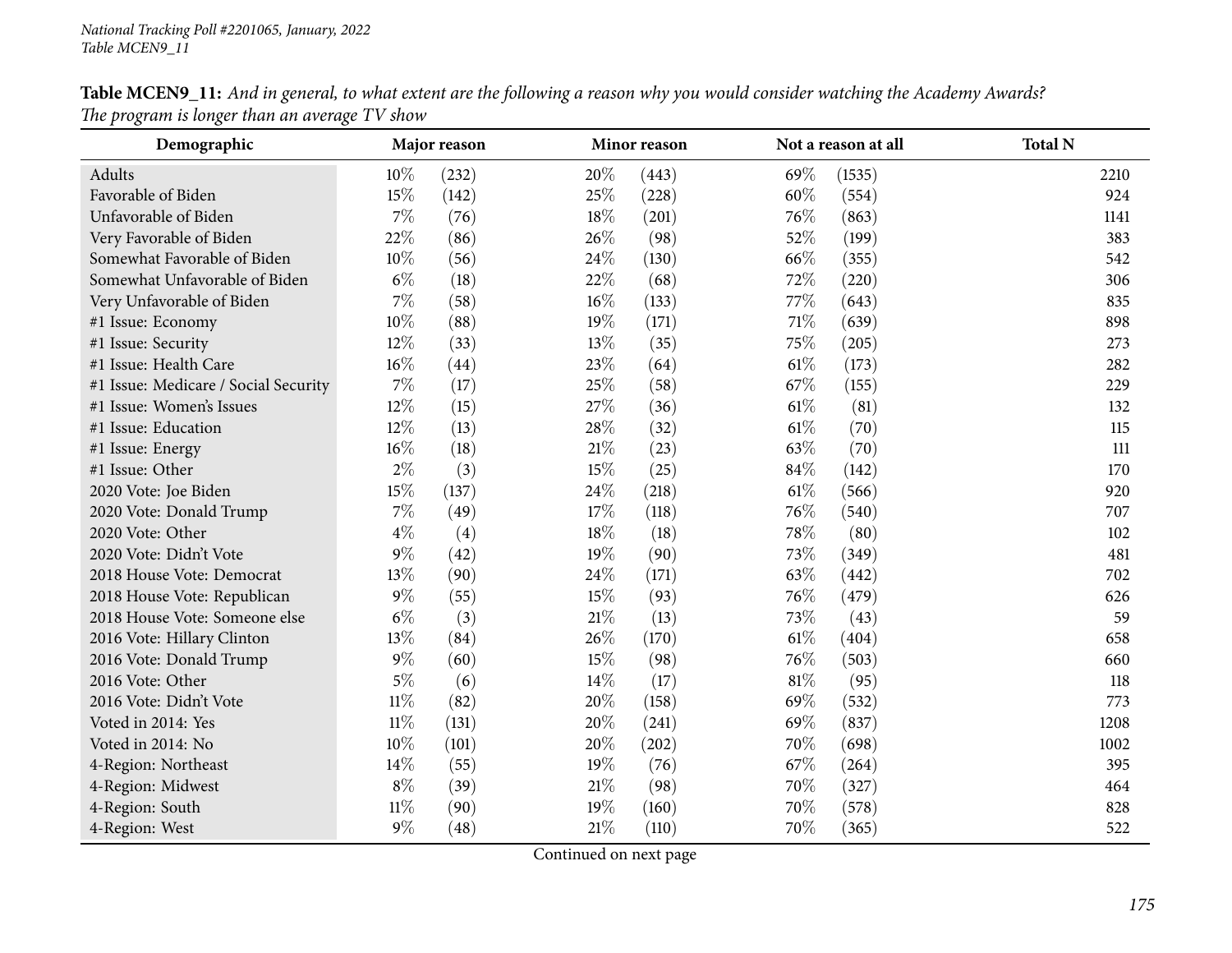| Demographic        | Major reason         | <b>Minor reason</b> | Not a reason at all | <b>Total N</b> |
|--------------------|----------------------|---------------------|---------------------|----------------|
| Adults             | $10\%$<br>(232)      | 20%<br>(443)        | 69%<br>(1535)       | 2210           |
| Film Fans          | $11\%$<br>$^{(219)}$ | 21%<br>(407)        | 67\%<br>(1293)      | 1920           |
| Avid Film Fans     | $18\%$<br>(120)      | 23\%<br>(155)       | $59\%$<br>(390)     | 665            |
| Casual Film Fans   | $8\%$<br>(99)        | 20%<br>$^{'}252)$   | $72\%$<br>(903)     | 1254           |
| TV Fans            | $11\%$<br>(223)      | 20%<br>(409)        | 68\%<br>(1370)      | 2002           |
| Casual TV Fans     | $7\%$<br>(74)        | $19\%$<br>(201)     | 74\%<br>(799)       | 1074           |
| Avid TV Fans       | $16\%$<br>(149)      | 22\%<br>(208)       | $61\%$<br>(570)     | 927            |
| Pop Culture Fans   | $14\%$<br>(189)      | 25%<br>(331)        | $61\%$<br>(823)     | 1343           |
| Has Watched Oscars | 23\%<br>(105)        | 34\%<br>(158)       | 43\%<br>(200)       | 462            |

Table MCEN9\_11: And in general, to what extent are the following a reason why you would consider watching the Academy Awards? *The program is longer than an average TV show*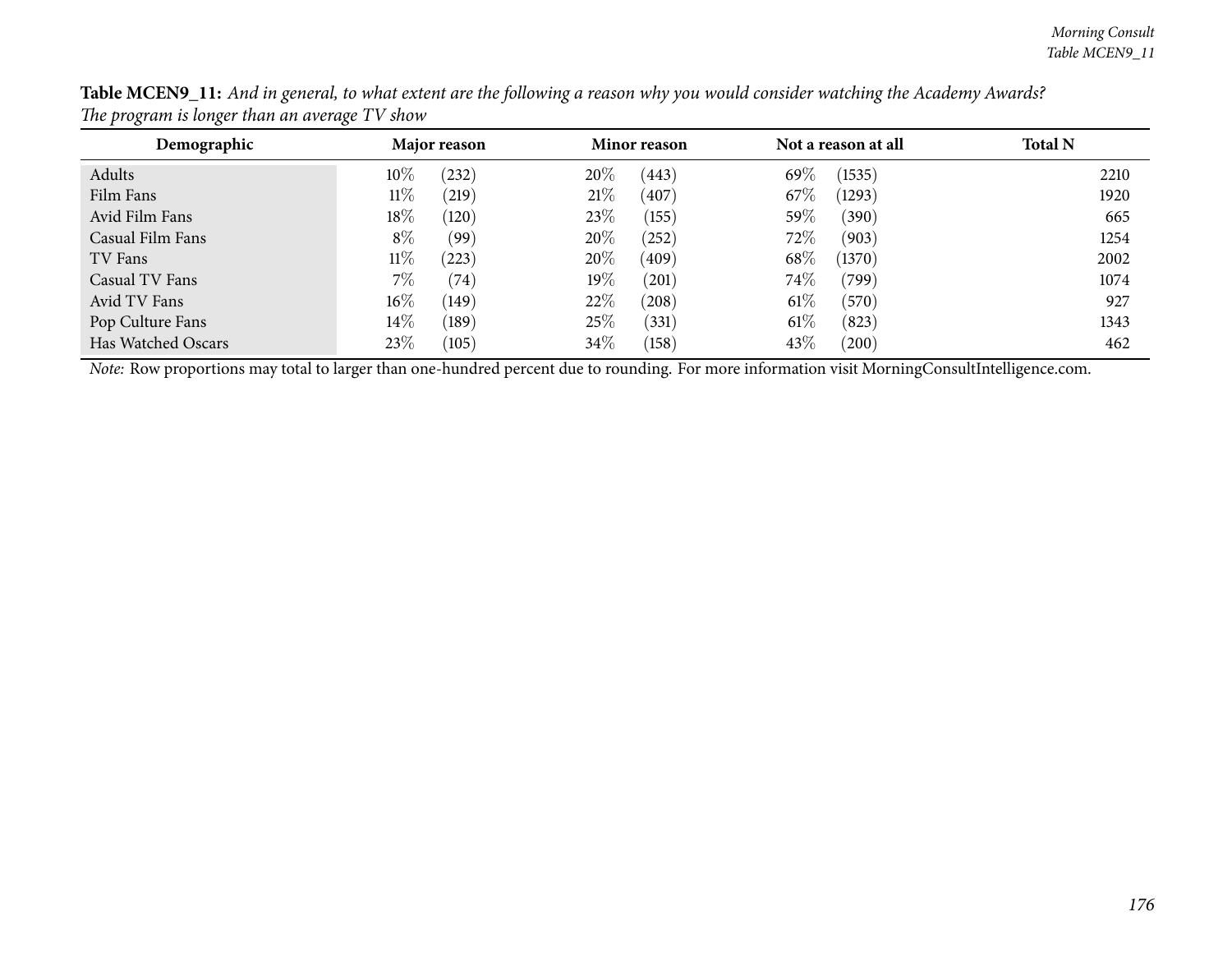| Demographic              |        | Major reason |        | Minor reason |        | Not a reason at all | <b>Total N</b> |
|--------------------------|--------|--------------|--------|--------------|--------|---------------------|----------------|
| Adults                   | 11%    | (237)        | 24\%   | (536)        | 65%    | (1437)              | 2210           |
| Gender: Male             | $11\%$ | (117)        | 27\%   | (292)        | 62%    | (658)               | 1067           |
| Gender: Female           | $11\%$ | (120)        | $21\%$ | (244)        | 68\%   | (779)               | 1143           |
| Age: 18-34               | 13%    | (86)         | 30%    | (194)        | 57\%   | (377)               | 658            |
| Age: 35-44               | 13%    | (48)         | 25%    | (91)         | $61\%$ | (221)               | 359            |
| Age: 45-64               | 10%    | (72)         | 22%    | (166)        | 68%    | (516)               | 754            |
| Age: 65+                 | $7\%$  | (31)         | 19%    | (85)         | 74%    | (322)               | 438            |
| GenZers: 1997-2012       | $10\%$ | (27)         | $31\%$ | (84)         | 58%    | (156)               | 267            |
| Millennials: 1981-1996   | $14\%$ | (92)         | $28\%$ | (179)        | 58\%   | (370)               | 642            |
| GenXers: 1965-1980       | $11\%$ | (64)         | 22\%   | (132)        | 67\%   | (402)               | 597            |
| Baby Boomers: 1946-1964  | $8\%$  | (51)         | $21\%$ | (138)        | 71%    | (462)               | 650            |
| PID: Dem (no lean)       | 15%    | (115)        | 30%    | (238)        | 55%    | (439)               | 792            |
| PID: Ind (no lean)       | $9\%$  | (67)         | 21\%   | (161)        | 70%    | (526)               | 754            |
| PID: Rep (no lean)       | $8\%$  | (55)         | 21%    | (137)        | 71\%   | (472)               | 665            |
| PID/Gender: Dem Men      | $16\%$ | (59)         | 36\%   | (129)        | 48\%   | (172)               | 361            |
| PID/Gender: Dem Women    | 13%    | (56)         | 25%    | (109)        | 62%    | (266)               | 431            |
| PID/Gender: Ind Men      | $9\%$  | (33)         | 23%    | (83)         | 68\%   | (243)               | 358            |
| PID/Gender: Ind Women    | $9\%$  | (34)         | 20%    | (78)         | 72%    | (283)               | 395            |
| PID/Gender: Rep Men      | $7\%$  | (25)         | 23%    | (80)         | 70%    | (243)               | 348            |
| PID/Gender: Rep Women    | 10%    | (30)         | 18%    | (58)         | 72%    | (229)               | 317            |
| Ideo: Liberal (1-3)      | $16\%$ | (98)         | 28\%   | (170)        | 56%    | (341)               | 609            |
| Ideo: Moderate (4)       | 12%    | (70)         | 28\%   | (156)        | 60%    | (340)               | 565            |
| Ideo: Conservative (5-7) | $7\%$  | (55)         | 20%    | (145)        | 73%    | (539)               | 738            |
| Educ: < College          | $11\%$ | (166)        | 23%    | (351)        | 66\%   | (1003)              | 1519           |
| Educ: Bachelors degree   | $11\%$ | (49)         | 29%    | (129)        | 60%    | (269)               | 446            |
| Educ: Post-grad          | $9\%$  | (23)         | 23%    | (57)         | 67\%   | (165)               | 245            |
| Income: Under 50k        | $11\%$ | (132)        | 24\%   | (281)        | 64\%   | (749)               | 1162           |
| Income: 50k-100k         | 10%    | (69)         | 23%    | (163)        | 67%    | (481)               | 714            |
| Income: 100k+            | $11\%$ | (36)         | 27\%   | (92)         | 62%    | (206)               | 334            |
| Ethnicity: White         | $9\%$  | (159)        | 23%    | (400)        | 68%    | (1171)              | 1730           |
| Ethnicity: Hispanic      | 14%    | (49)         | 28%    | (100)        | 58%    | (202)               | 351            |
| Ethnicity: Black         | 22%    | (60)         | 30%    | (83)         | 48\%   | (133)               | 276            |

Table MCEN9\_12: And in general, to what extent are the following a reason why you would consider watching the Academy Awards? *The program is about the length of an average film*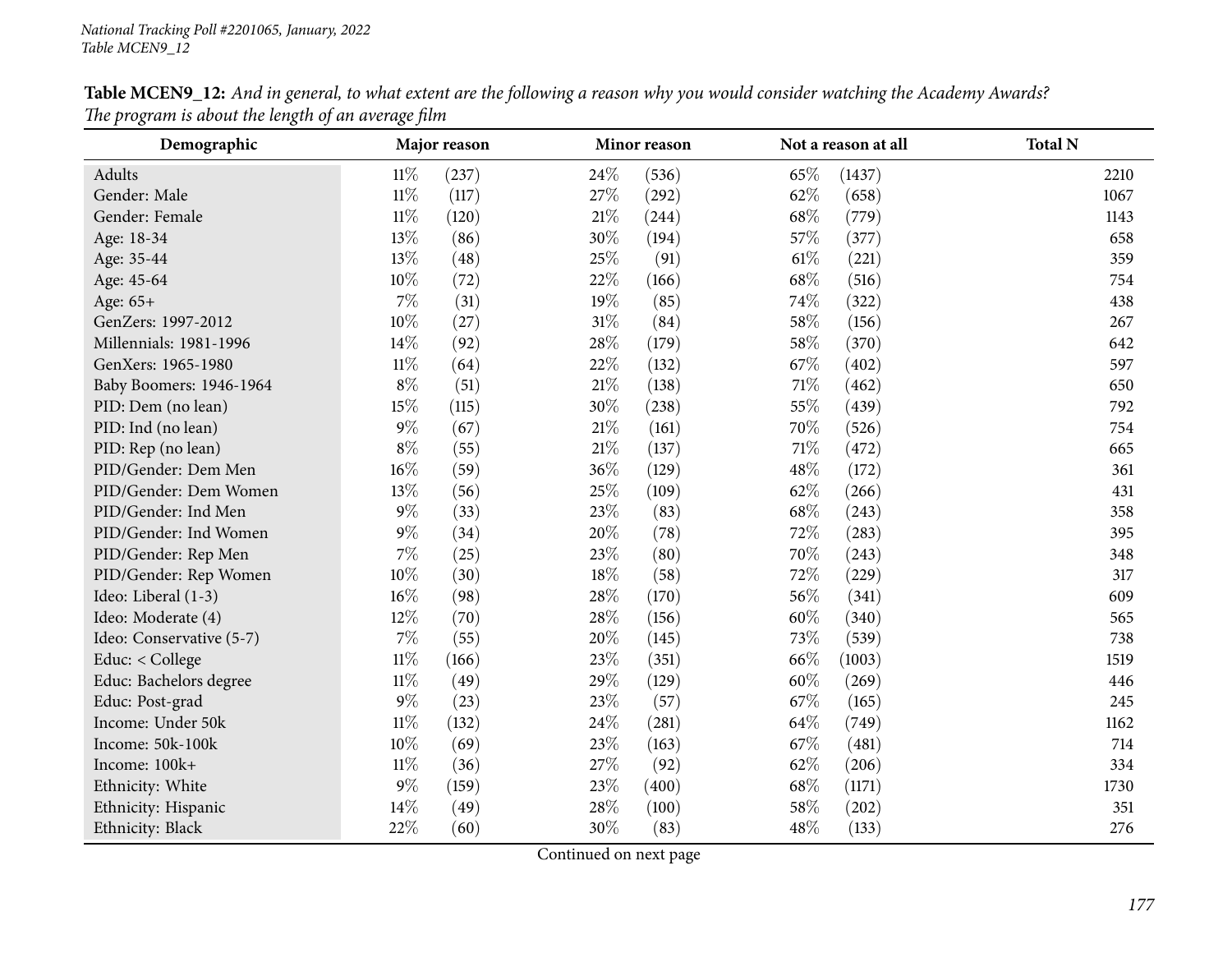| Table MCEN9_12: And in general, to what extent are the following a reason why you would consider watching the Academy Awards? |  |
|-------------------------------------------------------------------------------------------------------------------------------|--|
| The program is about the length of an average film                                                                            |  |

| $\circ$<br>$\circ$<br>Demographic    | o J    | Major reason |        | Minor reason |        | Not a reason at all | <b>Total N</b> |
|--------------------------------------|--------|--------------|--------|--------------|--------|---------------------|----------------|
| Adults                               | 11%    | (237)        | 24%    | (536)        | 65%    | (1437)              | 2210           |
| Ethnicity: Other                     | 9%     | (19)         | 26%    | (53)         | 65%    | (133)               | 205            |
| All Christian                        | 10%    | (92)         | 25%    | (230)        | 65%    | (610)               | 932            |
| All Non-Christian                    | 20%    | (22)         | 26%    | (28)         | 54%    | (57)                | 106            |
| Atheist                              | $6\%$  | (7)          | 29%    | (33)         | 65%    | (76)                | 116            |
| Agnostic/Nothing in particular       | $8\%$  | (51)         | 23%    | (153)        | 69%    | (458)               | 662            |
| Something Else                       | 17%    | (65)         | 23%    | (92)         | 60%    | (236)               | 393            |
| Religious Non-Protestant/Catholic    | 17%    | (22)         | 26%    | (34)         | 57%    | (74)                | 130            |
| Evangelical                          | 16%    | (87)         | 25%    | (138)        | 59%    | (321)               | 547            |
| Non-Evangelical                      | $9\%$  | (68)         | 24%    | (174)        | 67%    | (496)               | 738            |
| Community: Urban                     | 15%    | (94)         | 28%    | (172)        | 56%    | (345)               | 612            |
| Community: Suburban                  | $9\%$  | (93)         | 25%    | (262)        | 65%    | (673)               | 1028           |
| Community: Rural                     | $9\%$  | (50)         | 18%    | (102)        | $73\%$ | (418)               | 570            |
| Employ: Private Sector               | $11\%$ | (79)         | 26%    | (185)        | 63%    | (449)               | 712            |
| Employ: Government                   | 15%    | (21)         | 28%    | (39)         | 57%    | (81)                | 141            |
| Employ: Self-Employed                | 15%    | (31)         | 38%    | (79)         | 47%    | (96)                | 206            |
| Employ: Homemaker                    | $5\%$  | (7)          | 19%    | (26)         | 76%    | (106)               | 139            |
| Employ: Student                      | 16%    | (11)         | 22%    | (16)         | 62%    | (45)                | 73             |
| Employ: Retired                      | $9\%$  | (42)         | 20%    | (96)         | $71\%$ | (339)               | 476            |
| Employ: Unemployed                   | 10%    | (31)         | 22%    | (63)         | 68%    | (199)               | 293            |
| Employ: Other                        | 10%    | (16)         | 19%    | (32)         | 72%    | (122)               | 170            |
| Military HH: Yes                     | $11\%$ | (35)         | 21%    | (69)         | 68%    | (217)               | 321            |
| Military HH: No                      | $11\%$ | (202)        | 25%    | (467)        | 65%    | (1220)              | 1889           |
| RD/WT: Right Direction               | 19%    | (129)        | 29%    | (199)        | 52%    | (355)               | 683            |
| RD/WT: Wrong Track                   | 7%     | (108)        | 22%    | (337)        | 71%    | (1082)              | 1527           |
| Biden Job Approve                    | 16%    | (142)        | 29%    | (264)        | 55%    | (498)               | 904            |
| Biden Job Disapprove                 | $7\%$  | (86)         | $21\%$ | (246)        | $71\%$ | (818)               | 1150           |
| Biden Job Strongly Approve           | 23%    | (85)         | 30%    | (108)        | 47%    | (173)               | 365            |
| Biden Job Somewhat Approve           | $11\%$ | (57)         | 29%    | (156)        | 60%    | (325)               | 538            |
| Biden Job Somewhat Disapprove        | 7%     | (25)         | 29%    | (101)        | 64%    | (220)               | 346            |
| <b>Biden Job Strongly Disapprove</b> | $8\%$  | (60)         | 18%    | (145)        | 74%    | (598)               | 803            |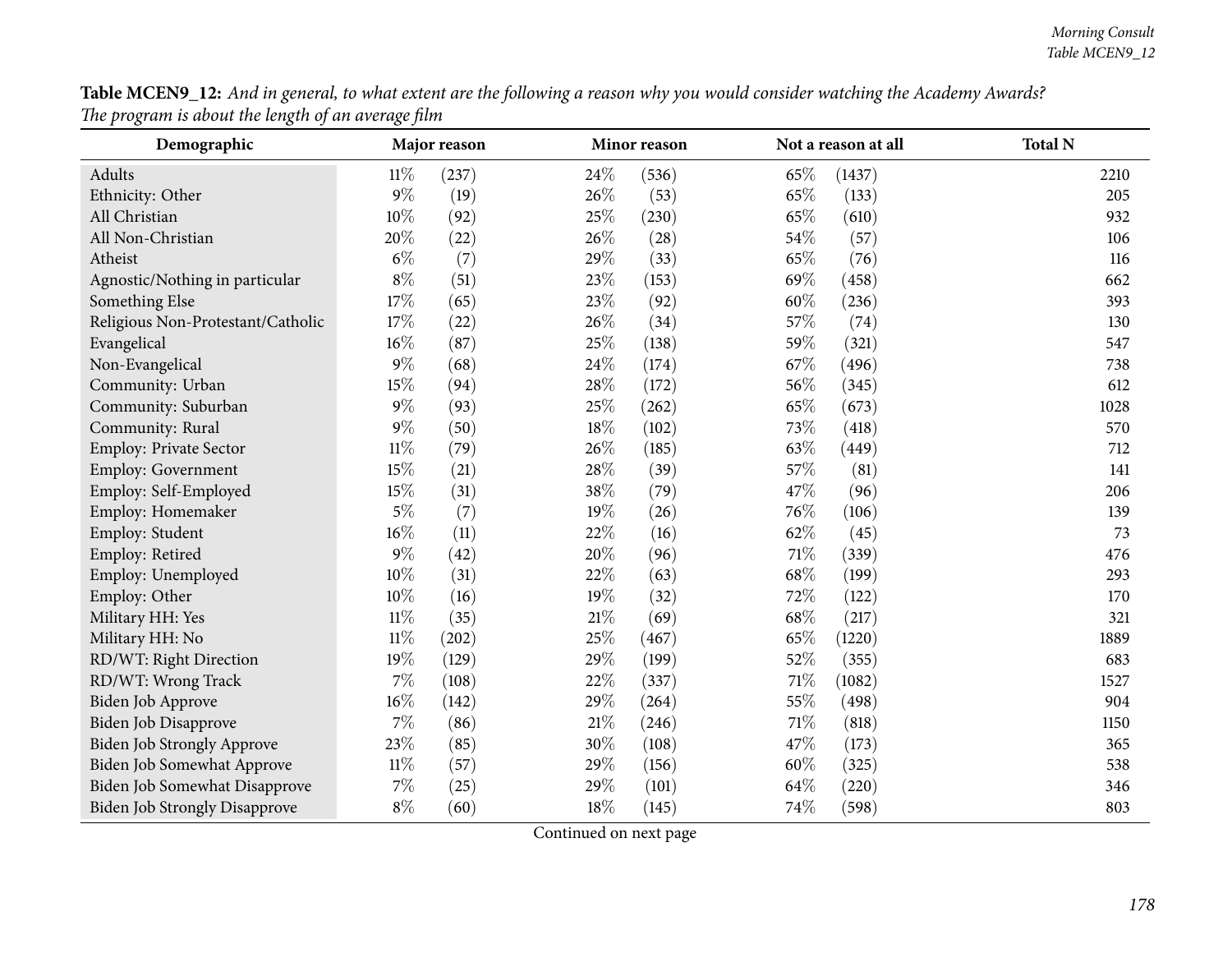| Demographic                          |        | Major reason |        | Minor reason |      | Not a reason at all | <b>Total N</b> |
|--------------------------------------|--------|--------------|--------|--------------|------|---------------------|----------------|
| Adults                               | $11\%$ | (237)        | 24\%   | (536)        | 65%  | (1437)              | 2210           |
| Favorable of Biden                   | 14%    | (132)        | 29%    | (267)        | 57%  | (525)               | 924            |
| Unfavorable of Biden                 | $8\%$  | (92)         | 21%    | (235)        | 71\% | (814)               | 1141           |
| Very Favorable of Biden              | 20%    | (78)         | $31\%$ | (120)        | 48\% | (185)               | 383            |
| Somewhat Favorable of Biden          | $10\%$ | (54)         | 27%    | (147)        | 63%  | (340)               | 542            |
| Somewhat Unfavorable of Biden        | 10%    | (29)         | 21\%   | (66)         | 69%  | (211)               | 306            |
| Very Unfavorable of Biden            | $8\%$  | (63)         | 20%    | (169)        | 72%  | (603)               | 835            |
| #1 Issue: Economy                    | $11\%$ | (101)        | 24\%   | (211)        | 65\% | (586)               | 898            |
| #1 Issue: Security                   | $8\%$  | (23)         | 18%    | (50)         | 73%  | (200)               | 273            |
| #1 Issue: Health Care                | $11\%$ | (32)         | 31%    | (87)         | 58%  | (164)               | 282            |
| #1 Issue: Medicare / Social Security | $12\%$ | (28)         | 23%    | (53)         | 65%  | (148)               | 229            |
| #1 Issue: Women's Issues             | 12%    | (15)         | 29%    | (38)         | 59%  | (79)                | 132            |
| #1 Issue: Education                  | 15%    | (17)         | 27%    | (31)         | 58%  | (66)                | 115            |
| #1 Issue: Energy                     | 14%    | (15)         | 28%    | (31)         | 58%  | (64)                | 111            |
| #1 Issue: Other                      | $4\%$  | (7)          | 20%    | (34)         | 76\% | (130)               | 170            |
| 2020 Vote: Joe Biden                 | $15\%$ | (139)        | 28%    | (257)        | 57%  | (525)               | 920            |
| 2020 Vote: Donald Trump              | $8\%$  | (55)         | 19%    | (135)        | 73%  | (517)               | 707            |
| 2020 Vote: Other                     | $2\%$  | (2)          | 30%    | (31)         | 68\% | (69)                | 102            |
| 2020 Vote: Didn't Vote               | $9\%$  | (42)         | 24\%   | (113)        | 68\% | (326)               | 481            |
| 2018 House Vote: Democrat            | 13%    | (92)         | 28\%   | (199)        | 59%  | (411)               | 702            |
| 2018 House Vote: Republican          | $9\%$  | (54)         | 20%    | (122)        | 72%  | (450)               | 626            |
| 2018 House Vote: Someone else        | $2\%$  | (1)          | 28%    | (17)         | 69%  | (41)                | 59             |
| 2016 Vote: Hillary Clinton           | 14%    | (93)         | 29%    | (193)        | 57%  | (372)               | 658            |
| 2016 Vote: Donald Trump              | $9\%$  | (57)         | 18%    | (119)        | 73%  | (484)               | 660            |
| 2016 Vote: Other                     | $3\%$  | (3)          | 19%    | (22)         | 79%  | (93)                | 118            |
| 2016 Vote: Didn't Vote               | $11\%$ | (84)         | 26%    | (202)        | 63%  | (487)               | 773            |
| Voted in 2014: Yes                   | $11\%$ | (135)        | 24\%   | (289)        | 65%  | (784)               | 1208           |
| Voted in 2014: No                    | $10\%$ | (103)        | 25%    | (247)        | 65%  | (652)               | 1002           |
| 4-Region: Northeast                  | 14\%   | (55)         | 26%    | (103)        | 60%  | (237)               | 395            |
| 4-Region: Midwest                    | $9\%$  | (40)         | 24%    | (111)        | 67%  | (313)               | 464            |
| 4-Region: South                      | 12%    | (101)        | 23%    | (187)        | 65%  | (541)               | 828            |
| 4-Region: West                       | $8\%$  | (41)         | 26%    | (135)        | 66%  | (346)               | 522            |

Table MCEN9\_12: And in general, to what extent are the following a reason why you would consider watching the Academy Awards? *The program is about the length of an average film*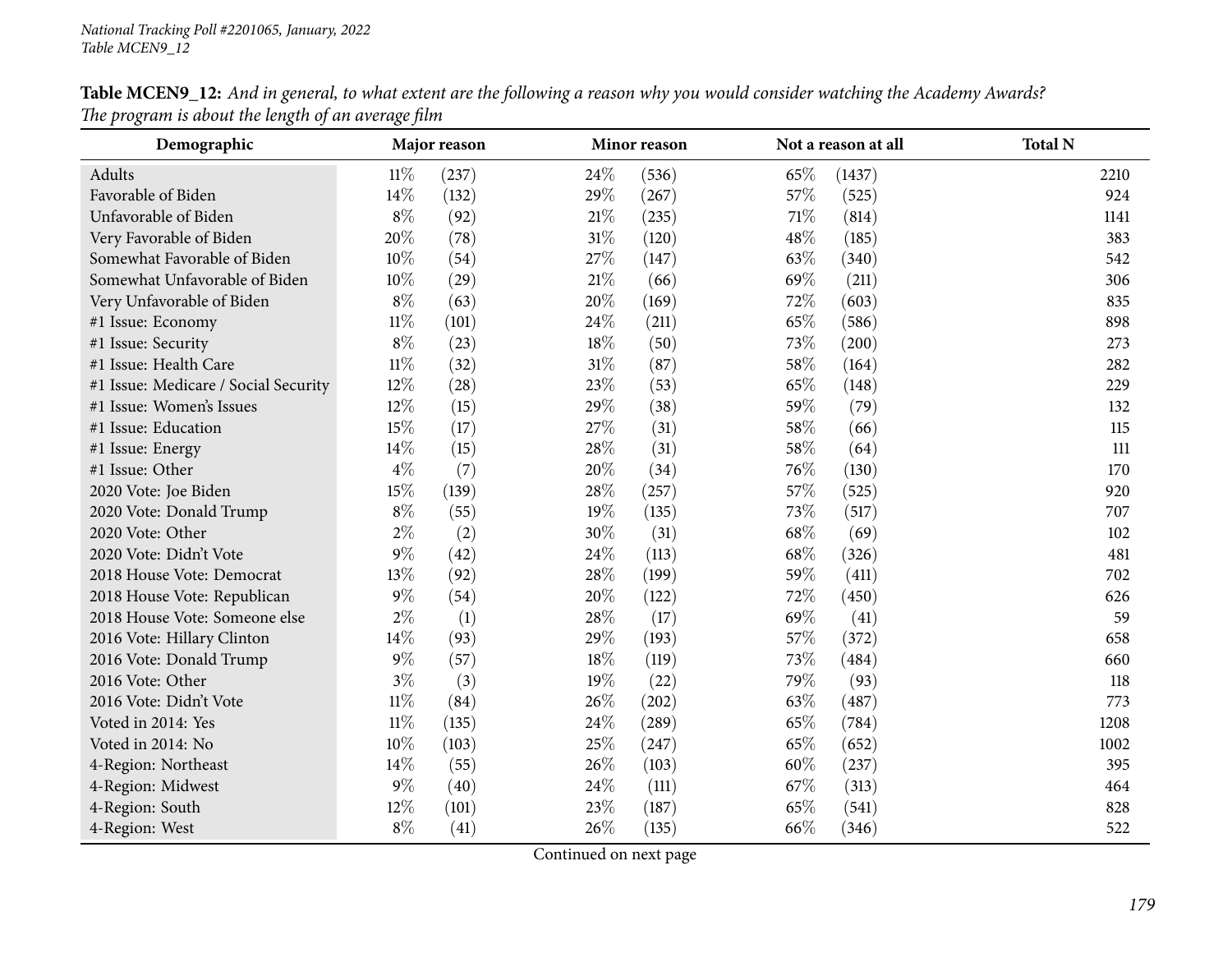| Demographic        | Major reason    | Minor reason       | Not a reason at all | <b>Total N</b> |
|--------------------|-----------------|--------------------|---------------------|----------------|
| Adults             | $11\%$<br>237)  | 24\%<br>(536)      | 65%<br>(1437)       | 2210           |
| Film Fans          | $12\%$<br>(230) | 25%<br>(488)       | 63\%<br>(1201)      | 1920           |
| Avid Film Fans     | $19\%$<br>(128) | $29\%$<br>(193)    | 52\%<br>(344)       | 665            |
| Casual Film Fans   | $8\%$<br>(102)  | $24\%$<br>(295)    | 68\%<br>(857)       | 1254           |
| TV Fans            | $12\%$<br>(231) | 25\%<br>(501)      | 63%<br>(1270)       | 2002           |
| Casual TV Fans     | $7\%$<br>(78)   | 23\%<br>$^{(245)}$ | 70%<br>(751)        | 1074           |
| Avid TV Fans       | $16\%$<br>(152) | 28\%<br>(256)      | 56\%<br>(519)       | 927            |
| Pop Culture Fans   | $15\%$<br>(196) | 30\%<br>(403)      | 55\%<br>(743)       | 1343           |
| Has Watched Oscars | 23\%<br>(108)   | 42\%<br>(196)      | 34\%<br>(158)       | 462            |

Table MCEN9\_12: And in general, to what extent are the following a reason why you would consider watching the Academy Awards? *The program is about the length of an average film*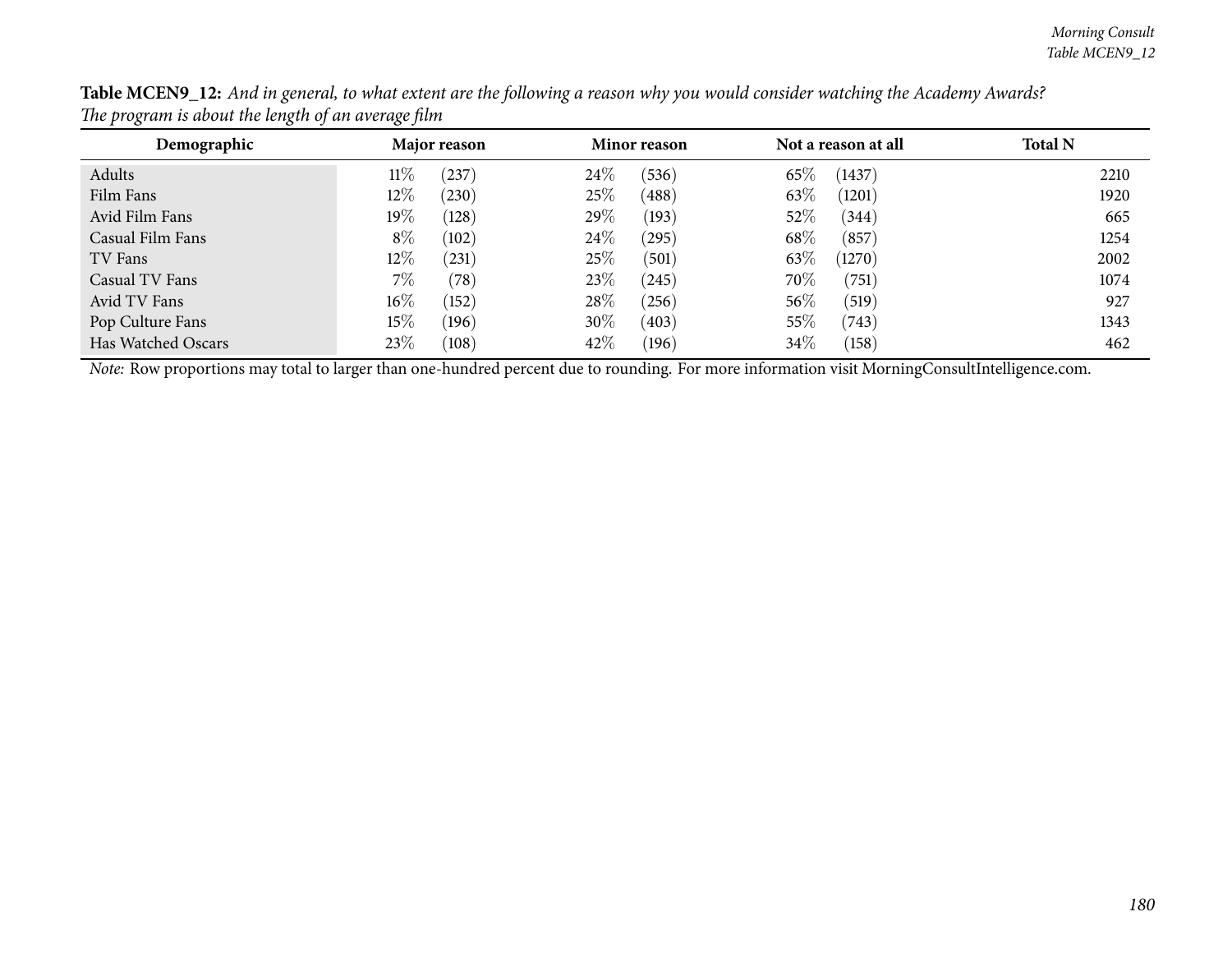| Demographic              |        | Major reason |        | Minor reason |        | Not a reason at all | <b>Total N</b> |
|--------------------------|--------|--------------|--------|--------------|--------|---------------------|----------------|
| Adults                   | 10%    | (216)        | 20%    | (439)        | 70%    | (1555)              | 2210           |
| Gender: Male             | 12%    | (127)        | 20%    | (217)        | 68%    | (722)               | 1067           |
| Gender: Female           | $8\%$  | (88)         | 19%    | (222)        | 73%    | (833)               | 1143           |
| Age: 18-34               | 15%    | (97)         | 25%    | (165)        | 60%    | (396)               | 658            |
| Age: 35-44               | 12%    | (42)         | 26\%   | (93)         | 62%    | (224)               | 359            |
| Age: 45-64               | $7\%$  | (56)         | 15%    | (114)        | 77%    | (585)               | 754            |
| Age: 65+                 | $5\%$  | (20)         | $16\%$ | (68)         | 80%    | (350)               | 438            |
| GenZers: 1997-2012       | 15%    | (39)         | 28\%   | (74)         | 58%    | (154)               | 267            |
| Millennials: 1981-1996   | 14%    | (89)         | $25\%$ | (159)        | $61\%$ | (394)               | 642            |
| GenXers: 1965-1980       | $10\%$ | (57)         | $16\%$ | (94)         | 75%    | (446)               | 597            |
| Baby Boomers: 1946-1964  | $4\%$  | (26)         | 17%    | (110)        | 79%    | (514)               | 650            |
| PID: Dem (no lean)       | 13%    | (106)        | 25%    | (194)        | 62%    | (491)               | 792            |
| PID: Ind (no lean)       | $8\%$  | (58)         | 18%    | (133)        | 75%    | (562)               | 754            |
| PID: Rep (no lean)       | $8\%$  | (51)         | 17%    | (112)        | 76%    | (502)               | 665            |
| PID/Gender: Dem Men      | 17%    | (60)         | 27\%   | (97)         | 57\%   | (204)               | 361            |
| PID/Gender: Dem Women    | $11\%$ | (47)         | 23%    | (98)         | 67%    | (287)               | 431            |
| PID/Gender: Ind Men      | $10\%$ | (35)         | 19%    | (67)         | 71\%   | (256)               | 358            |
| PID/Gender: Ind Women    | $6\%$  | (23)         | 17%    | (66)         | 77\%   | (306)               | 395            |
| PID/Gender: Rep Men      | $9\%$  | (33)         | 15%    | (53)         | 75%    | (262)               | 348            |
| PID/Gender: Rep Women    | $6\%$  | (19)         | 18%    | (58)         | 76%    | (240)               | 317            |
| Ideo: Liberal (1-3)      | 13%    | (80)         | 24\%   | (145)        | 63%    | (384)               | 609            |
| Ideo: Moderate (4)       | $11\%$ | (61)         | 23%    | (128)        | 67\%   | (376)               | 565            |
| Ideo: Conservative (5-7) | $8\%$  | (57)         | 15%    | (110)        | 77%    | (571)               | 738            |
| Educ: < College          | $10\%$ | (146)        | 19%    | (289)        | 71\%   | (1084)              | 1519           |
| Educ: Bachelors degree   | 10%    | (47)         | 22%    | (97)         | 68\%   | (302)               | 446            |
| Educ: Post-grad          | $9\%$  | (23)         | $21\%$ | (52)         | 69%    | (169)               | 245            |
| Income: Under 50k        | $11\%$ | (125)        | $21\%$ | (239)        | 69%    | (798)               | 1162           |
| Income: 50k-100k         | $8\%$  | (56)         | 19%    | (133)        | 74%    | (525)               | 714            |
| Income: 100k+            | $11\%$ | (35)         | 20%    | (67)         | 70%    | (232)               | 334            |
| Ethnicity: White         | $8\%$  | (137)        | 18%    | (310)        | 74\%   | (1282)              | 1730           |
| Ethnicity: Hispanic      | 14%    | (50)         | 23%    | (82)         | 62%    | (219)               | 351            |
| Ethnicity: Black         | 19%    | (52)         | 28%    | (78)         | 53%    | (146)               | 276            |

Table MCEN9\_13: And in general, to what extent are the following a reason why you would consider watching the Academy Awards? *The program is longer than an average film*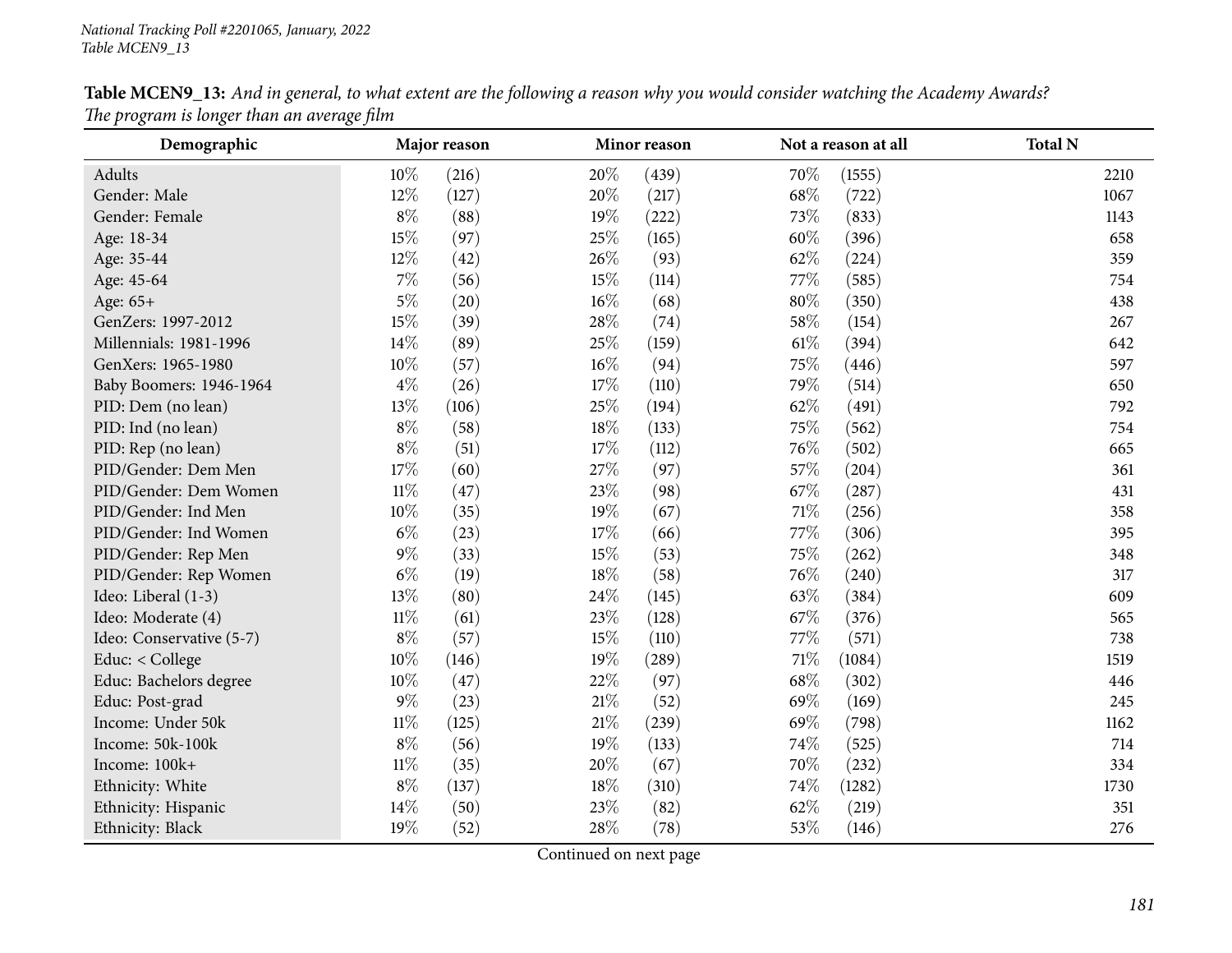| Table MCEN9_13: And in general, to what extent are the following a reason why you would consider watching the Academy Awards? |  |
|-------------------------------------------------------------------------------------------------------------------------------|--|
| The program is longer than an average film                                                                                    |  |

| $r \cdot \infty$<br>Demographic      |        | Major reason |        | Minor reason |        | Not a reason at all | <b>Total N</b> |
|--------------------------------------|--------|--------------|--------|--------------|--------|---------------------|----------------|
| Adults                               | 10%    | (216)        | 20%    | (439)        | 70%    | (1555)              | 2210           |
| Ethnicity: Other                     | 13%    | (27)         | 25%    | (51)         | 62%    | (127)               | 205            |
| All Christian                        | $9\%$  | (82)         | $19\%$ | (181)        | 72%    | (669)               | 932            |
| All Non-Christian                    | 20%    | (22)         | 21%    | (22)         | 59%    | (62)                | 106            |
| Atheist                              | 7%     | (8)          | 28%    | (33)         | 65%    | (75)                | 116            |
| Agnostic/Nothing in particular       | $8\%$  | (53)         | 17%    | (115)        | 75%    | (494)               | 662            |
| Something Else                       | 13%    | (51)         | 22%    | (88)         | 65%    | (255)               | 393            |
| Religious Non-Protestant/Catholic    | 18%    | (24)         | 21%    | (28)         | 60%    | (79)                | 130            |
| Evangelical                          | 12%    | (66)         | 20%    | (110)        | 68%    | (370)               | 547            |
| Non-Evangelical                      | $9\%$  | (64)         | 21%    | (153)        | $71\%$ | (521)               | 738            |
| Community: Urban                     | 17%    | (101)        | 20%    | (121)        | 64%    | (390)               | 612            |
| Community: Suburban                  | $8\%$  | (78)         | 23%    | (232)        | 70%    | (718)               | 1028           |
| Community: Rural                     | $6\%$  | (37)         | 15%    | (87)         | 78%    | (446)               | 570            |
| Employ: Private Sector               | $11\%$ | (78)         | 20%    | (139)        | 69%    | (495)               | 712            |
| Employ: Government                   | 15%    | (21)         | 23%    | (32)         | 62%    | (88)                | 141            |
| Employ: Self-Employed                | 17%    | (34)         | 29%    | (60)         | 54%    | (112)               | 206            |
| Employ: Homemaker                    | $6\%$  | (8)          | 16%    | (22)         | 78%    | (109)               | 139            |
| Employ: Student                      | $11\%$ | (8)          | 22%    | (16)         | 67%    | (49)                | 73             |
| Employ: Retired                      | $6\%$  | (29)         | 16%    | (75)         | 78%    | (372)               | 476            |
| Employ: Unemployed                   | $9\%$  | (27)         | 21%    | (63)         | 70%    | (204)               | 293            |
| Employ: Other                        | 7%     | (11)         | 18%    | (31)         | $75\%$ | (128)               | 170            |
| Military HH: Yes                     | $9\%$  | (29)         | 19%    | (62)         | 72%    | (230)               | 321            |
| Military HH: No                      | 10%    | (186)        | 20%    | (377)        | 70%    | (1325)              | 1889           |
| RD/WT: Right Direction               | 17%    | (117)        | 26%    | (180)        | 56%    | (385)               | 683            |
| RD/WT: Wrong Track                   | $6\%$  | (98)         | 17%    | (259)        | 77\%   | (1170)              | 1527           |
| Biden Job Approve                    | 14%    | (127)        | 24%    | (220)        | 62%    | (556)               | 904            |
| Biden Job Disapprove                 | 7%     | (76)         | 17%    | (199)        | 76%    | (875)               | 1150           |
| <b>Biden Job Strongly Approve</b>    | $21\%$ | (76)         | 26%    | (94)         | $53\%$ | (195)               | 365            |
| Biden Job Somewhat Approve           | 10%    | (52)         | 23%    | (126)        | 67%    | (361)               | 538            |
| Biden Job Somewhat Disapprove        | $8\%$  | (29)         | 24%    | (84)         | 67%    | (233)               | 346            |
| <b>Biden Job Strongly Disapprove</b> | $6\%$  | (47)         | 14%    | (114)        | 80%    | (642)               | 803            |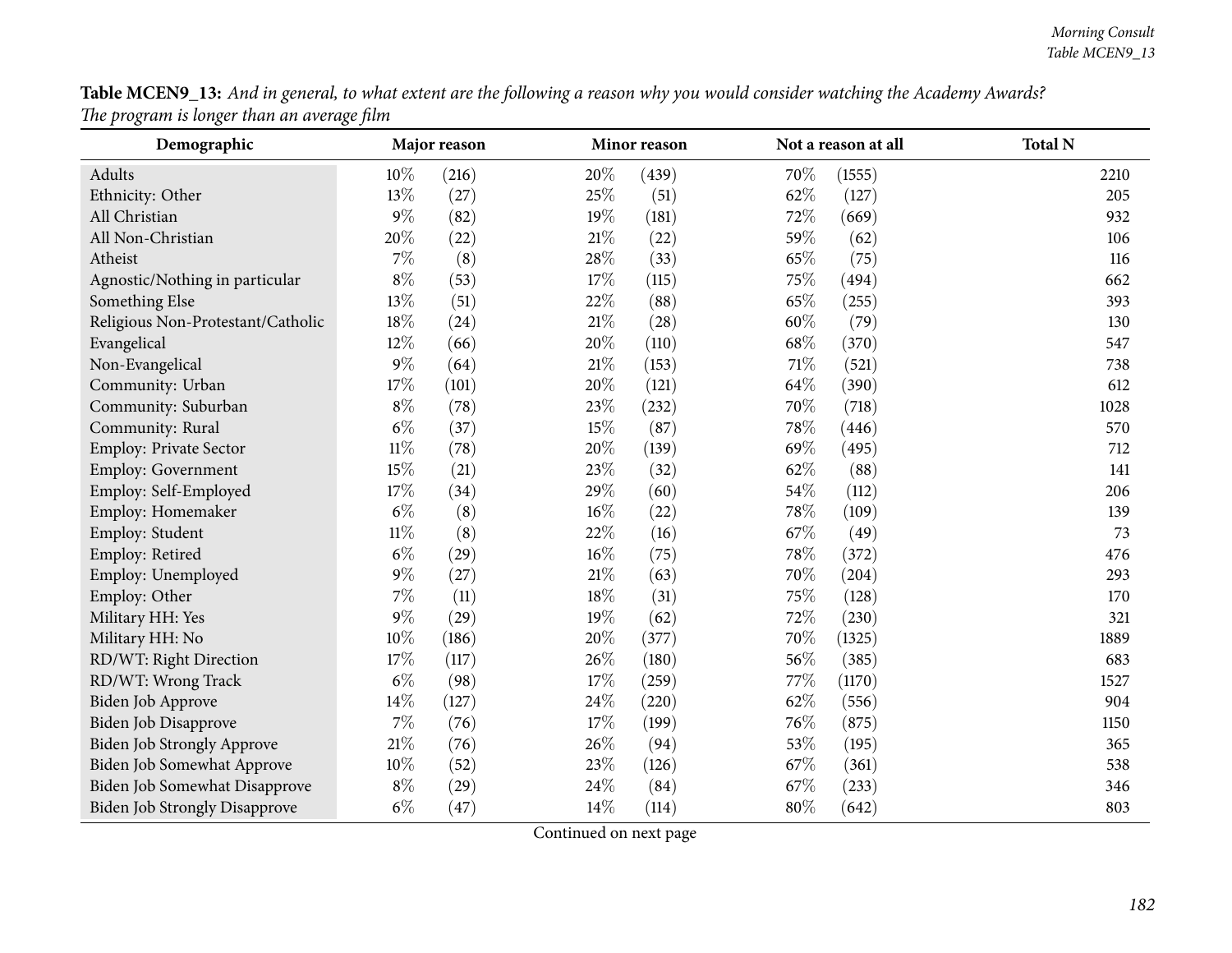| Demographic                          |        | Major reason |        | Minor reason |      | Not a reason at all | <b>Total N</b> |
|--------------------------------------|--------|--------------|--------|--------------|------|---------------------|----------------|
| Adults                               | $10\%$ | (216)        | 20%    | (439)        | 70%  | (1555)              | 2210           |
| Favorable of Biden                   | 13%    | (120)        | 25%    | (228)        | 62%  | (576)               | 924            |
| Unfavorable of Biden                 | 7%     | (83)         | $16\%$ | (182)        | 77\% | (875)               | 1141           |
| Very Favorable of Biden              | 20%    | (77)         | 27\%   | (102)        | 53%  | (204)               | 383            |
| Somewhat Favorable of Biden          | $8\%$  | (43)         | 23\%   | (126)        | 69%  | (372)               | 542            |
| Somewhat Unfavorable of Biden        | $9\%$  | (28)         | 17%    | (53)         | 73%  | (225)               | 306            |
| Very Unfavorable of Biden            | $7\%$  | (56)         | 15%    | (129)        | 78%  | (650)               | 835            |
| #1 Issue: Economy                    | $10\%$ | (86)         | 17%    | (157)        | 73%  | (655)               | 898            |
| #1 Issue: Security                   | $11\%$ | (30)         | 15%    | (42)         | 74%  | (201)               | 273            |
| #1 Issue: Health Care                | $10\%$ | (29)         | 24\%   | (67)         | 66\% | (186)               | 282            |
| #1 Issue: Medicare / Social Security | $6\%$  | (15)         | 23%    | (53)         | 70%  | (161)               | 229            |
| #1 Issue: Women's Issues             | 19%    | (25)         | 23%    | (30)         | 59%  | (78)                | 132            |
| #1 Issue: Education                  | $11\%$ | (13)         | 34%    | (38)         | 55%  | (63)                | 115            |
| #1 Issue: Energy                     | $11\%$ | (12)         | 25\%   | (28)         | 64\% | (71)                | 111            |
| #1 Issue: Other                      | $3\%$  | (6)          | 14%    | (24)         | 82%  | (140)               | 170            |
| 2020 Vote: Joe Biden                 | 13%    | (119)        | 24%    | (224)        | 63%  | (577)               | 920            |
| 2020 Vote: Donald Trump              | $7\%$  | (51)         | 13%    | (92)         | 80%  | (564)               | 707            |
| 2020 Vote: Other                     | $3\%$  | (3)          | 25%    | (25)         | 73%  | (74)                | 102            |
| 2020 Vote: Didn't Vote               | $9\%$  | (43)         | 20%    | (98)         | 71\% | (340)               | 481            |
| 2018 House Vote: Democrat            | $11\%$ | (80)         | 24\%   | (166)        | 65%  | (456)               | 702            |
| 2018 House Vote: Republican          | $9\%$  | (56)         | 13%    | (79)         | 78%  | (491)               | 626            |
| 2018 House Vote: Someone else        | $5\%$  | (3)          | $21\%$ | (12)         | 74%  | (44)                | 59             |
| 2016 Vote: Hillary Clinton           | 12\%   | (77)         | 24\%   | (160)        | 64\% | (421)               | 658            |
| 2016 Vote: Donald Trump              | $7\%$  | (49)         | 14%    | (90)         | 79%  | (522)               | 660            |
| 2016 Vote: Other                     | $4\%$  | (4)          | 14%    | (17)         | 82%  | (97)                | 118            |
| 2016 Vote: Didn't Vote               | $11\%$ | (86)         | 22%    | (172)        | 67\% | (515)               | 773            |
| Voted in 2014: Yes                   | $10\%$ | (123)        | 18%    | (223)        | 71%  | (863)               | 1208           |
| Voted in 2014: No                    | $9\%$  | (93)         | 22%    | (216)        | 69%  | (693)               | 1002           |
| 4-Region: Northeast                  | 15%    | (61)         | 19%    | (73)         | 66%  | (261)               | 395            |
| 4-Region: Midwest                    | $8\%$  | (37)         | 22%    | (103)        | 70%  | (324)               | 464            |
| 4-Region: South                      | $9\%$  | (76)         | 19%    | (157)        | 72%  | (596)               | 828            |
| 4-Region: West                       | $8\%$  | (42)         | 20%    | (106)        | 72%  | (374)               | 522            |

Table MCEN9\_13: And in general, to what extent are the following a reason why you would consider watching the Academy Awards? *The program is longer than an average film*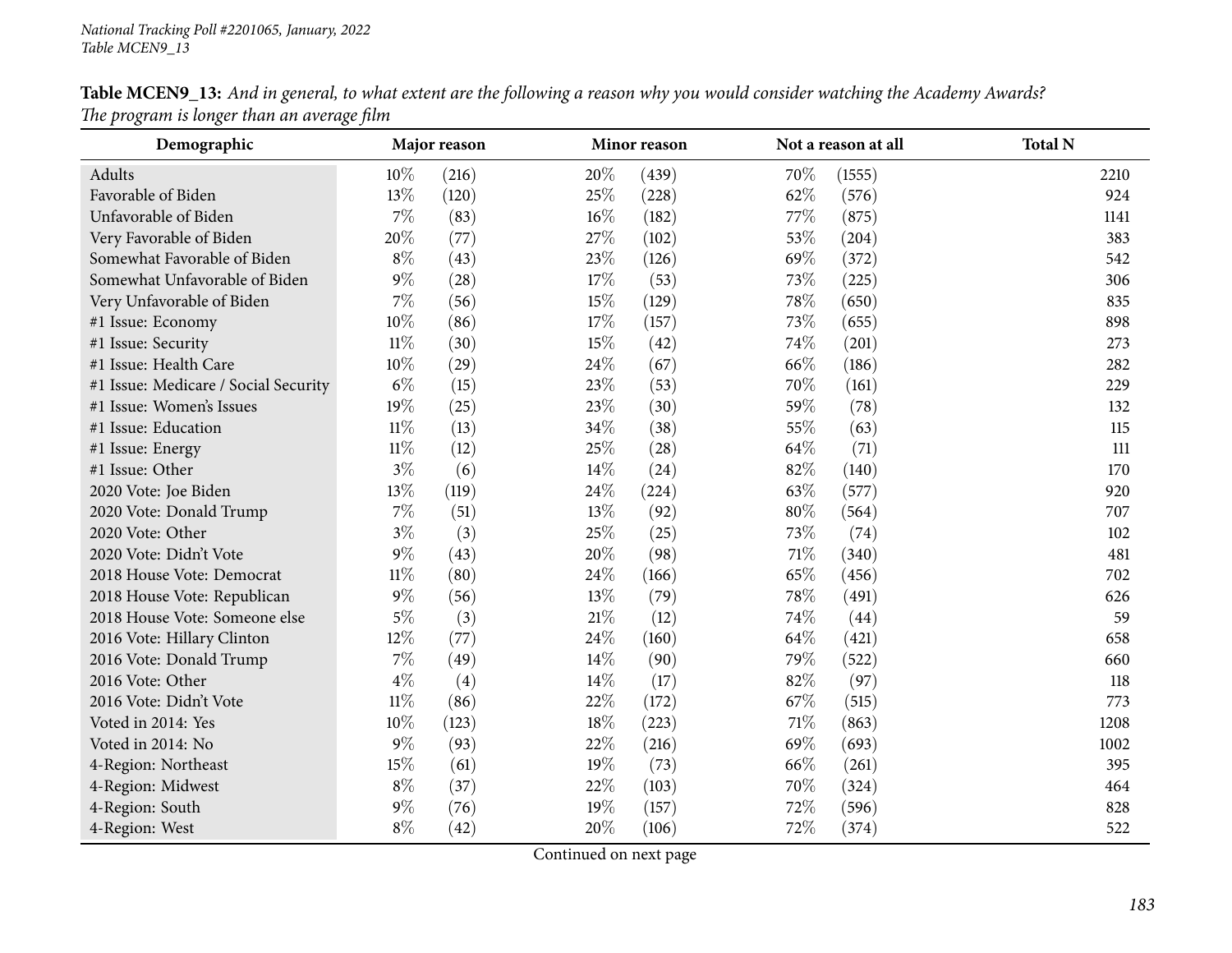| Demographic        | Major reason      | <b>Minor reason</b> | Not a reason at all | <b>Total N</b> |
|--------------------|-------------------|---------------------|---------------------|----------------|
| Adults             | $10\%$<br>(216)   | 20%<br>(439)        | $70\%$<br>(1555)    | 2210           |
| Film Fans          | 11%<br>$^{'}204)$ | 21%<br>(402)        | 68\%<br>(1314)      | 1920           |
| Avid Film Fans     | $17\%$<br>(112)   | 25\%<br>(167)       | 58\%<br>(387)       | 665            |
| Casual Film Fans   | $7\%$<br>(93)     | $19\%$<br>(235)     | 74\%<br>(927)       | 1254           |
| TV Fans            | $10\%$<br>201     | 21%<br>(414)        | 69%<br>(1387)       | 2002           |
| Casual TV Fans     | $7\%$<br>(73)     | $19\%$<br>(203)     | 74\%<br>(798)       | 1074           |
| Avid TV Fans       | $14\%$<br>(128)   | 23\%<br>(211)       | 63%<br>(589)        | 927            |
| Pop Culture Fans   | $13\%$<br>(173)   | 25\%<br>(341)       | 62%<br>(829)        | 1343           |
| Has Watched Oscars | 22%<br>(100)      | 37\%<br>(169)       | 42\%<br>(194)       | 462            |

Table MCEN9\_13: And in general, to what extent are the following a reason why you would consider watching the Academy Awards? *The program is longer than an average film*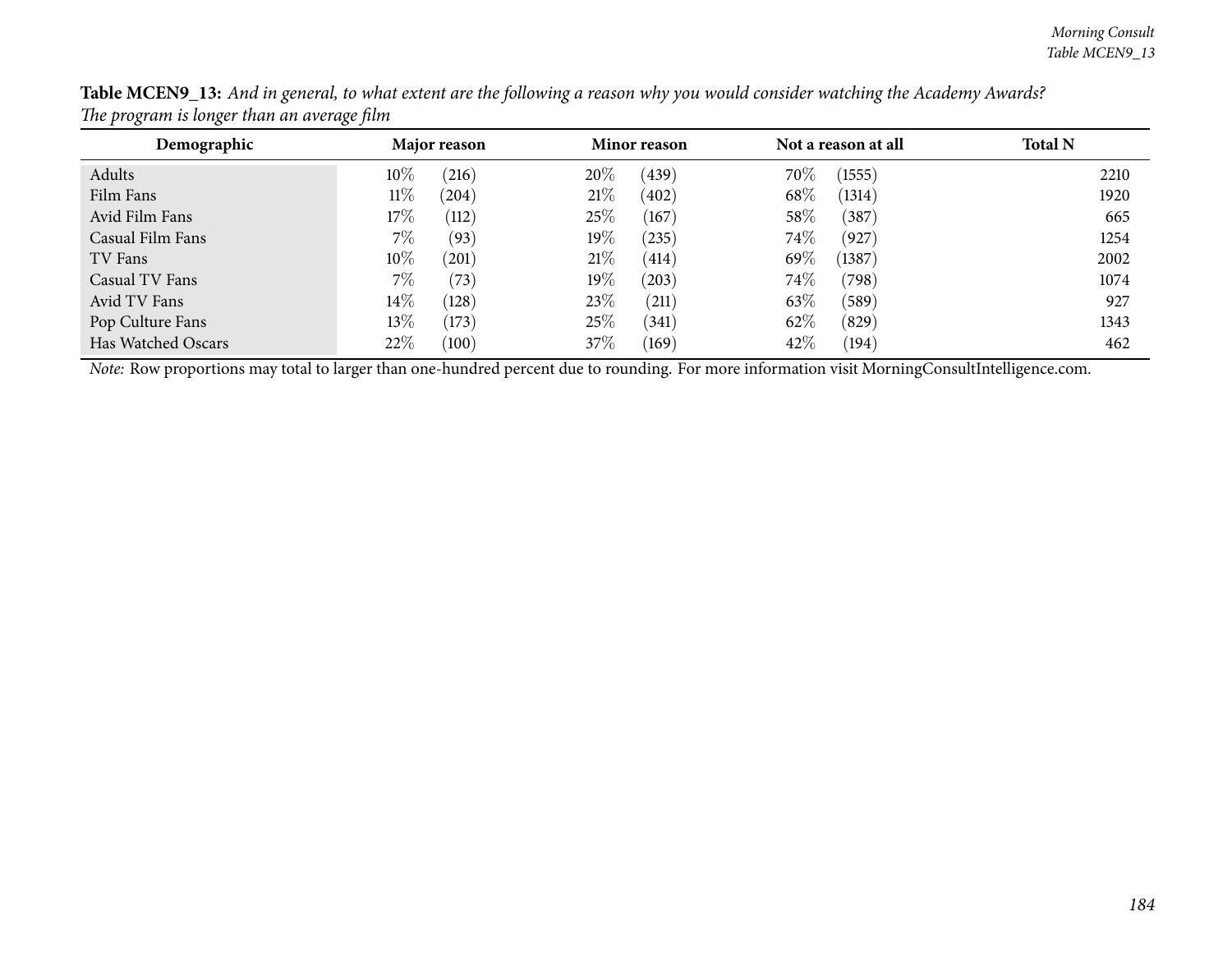| Demographic              |        | Major reason |        | Minor reason |        | Not a reason at all | <b>Total N</b> |
|--------------------------|--------|--------------|--------|--------------|--------|---------------------|----------------|
| Adults                   | $12\%$ | (268)        | 22\%   | (487)        | 66\%   | (1455)              | 2210           |
| Gender: Male             | 12%    | (133)        | 24\%   | (251)        | 64\%   | (683)               | 1067           |
| Gender: Female           | 12%    | (135)        | 21%    | (236)        | 68\%   | (772)               | 1143           |
| Age: 18-34               | 18%    | (117)        | 29%    | (192)        | 53%    | (348)               | 658            |
| Age: 35-44               | 20%    | (72)         | 25%    | (89)         | 55%    | (198)               | 359            |
| Age: 45-64               | $9\%$  | (66)         | 18%    | (139)        | 73%    | (549)               | 754            |
| Age: 65+                 | $3\%$  | (13)         | 15%    | (66)         | 82%    | (359)               | 438            |
| GenZers: 1997-2012       | $17\%$ | (45)         | 29%    | (76)         | 55%    | (146)               | 267            |
| Millennials: 1981-1996   | 19%    | (125)        | 29%    | (183)        | 52%    | (334)               | 642            |
| GenXers: 1965-1980       | 12%    | (70)         | 19%    | (113)        | 69%    | (414)               | 597            |
| Baby Boomers: 1946-1964  | $4\%$  | (28)         | 17%    | (109)        | 79%    | (514)               | 650            |
| PID: Dem (no lean)       | 17%    | (135)        | 25%    | (199)        | 58%    | (458)               | 792            |
| PID: Ind (no lean)       | 10%    | (74)         | 23%    | (175)        | 67%    | (505)               | 754            |
| PID: Rep (no lean)       | $9\%$  | (59)         | 17%    | (113)        | 74%    | (492)               | 665            |
| PID/Gender: Dem Men      | 17%    | (62)         | 30%    | (108)        | 53%    | (190)               | 361            |
| PID/Gender: Dem Women    | $17\%$ | (72)         | $21\%$ | (91)         | 62%    | (268)               | 431            |
| PID/Gender: Ind Men      | $11\%$ | (39)         | 24\%   | (87)         | 65%    | (233)               | 358            |
| PID/Gender: Ind Women    | $9\%$  | (36)         | 22\%   | (88)         | 69%    | (272)               | 395            |
| PID/Gender: Rep Men      | $9\%$  | (32)         | $16\%$ | (56)         | 75%    | (260)               | 348            |
| PID/Gender: Rep Women    | $9\%$  | (27)         | 18%    | (57)         | 73%    | (232)               | 317            |
| Ideo: Liberal (1-3)      | 18%    | (107)        | 24\%   | (145)        | 59%    | (357)               | 609            |
| Ideo: Moderate (4)       | 12%    | (70)         | 27\%   | (151)        | $61\%$ | (343)               | 565            |
| Ideo: Conservative (5-7) | $9\%$  | (63)         | 19%    | (138)        | 73%    | (537)               | 738            |
| Educ: < College          | $10\%$ | (156)        | 22\%   | (327)        | 68\%   | (1037)              | 1519           |
| Educ: Bachelors degree   | 17%    | (74)         | 24\%   | (109)        | 59%    | (263)               | 446            |
| Educ: Post-grad          | $16\%$ | (39)         | $21\%$ | (51)         | 63%    | (155)               | 245            |
| Income: Under 50k        | $11\%$ | (127)        | 22\%   | (261)        | 67\%   | (775)               | 1162           |
| Income: 50k-100k         | $12\%$ | (84)         | 20%    | (142)        | 68%    | (488)               | 714            |
| Income: 100k+            | 17%    | (58)         | 25%    | (84)         | 57%    | (192)               | 334            |
| Ethnicity: White         | $10\%$ | (168)        | 22%    | (373)        | 69%    | (1189)              | 1730           |
| Ethnicity: Hispanic      | 14%    | (49)         | 28%    | (99)         | 58%    | (203)               | 351            |
| Ethnicity: Black         | 26%    | (71)         | 23%    | (65)         | $51\%$ | (140)               | 276            |

Table MCEN9\_14: And in general, to what extent are the following a reason why you would consider watching the Academy Awards? *My friends or family are hosting <sup>a</sup> viewing party*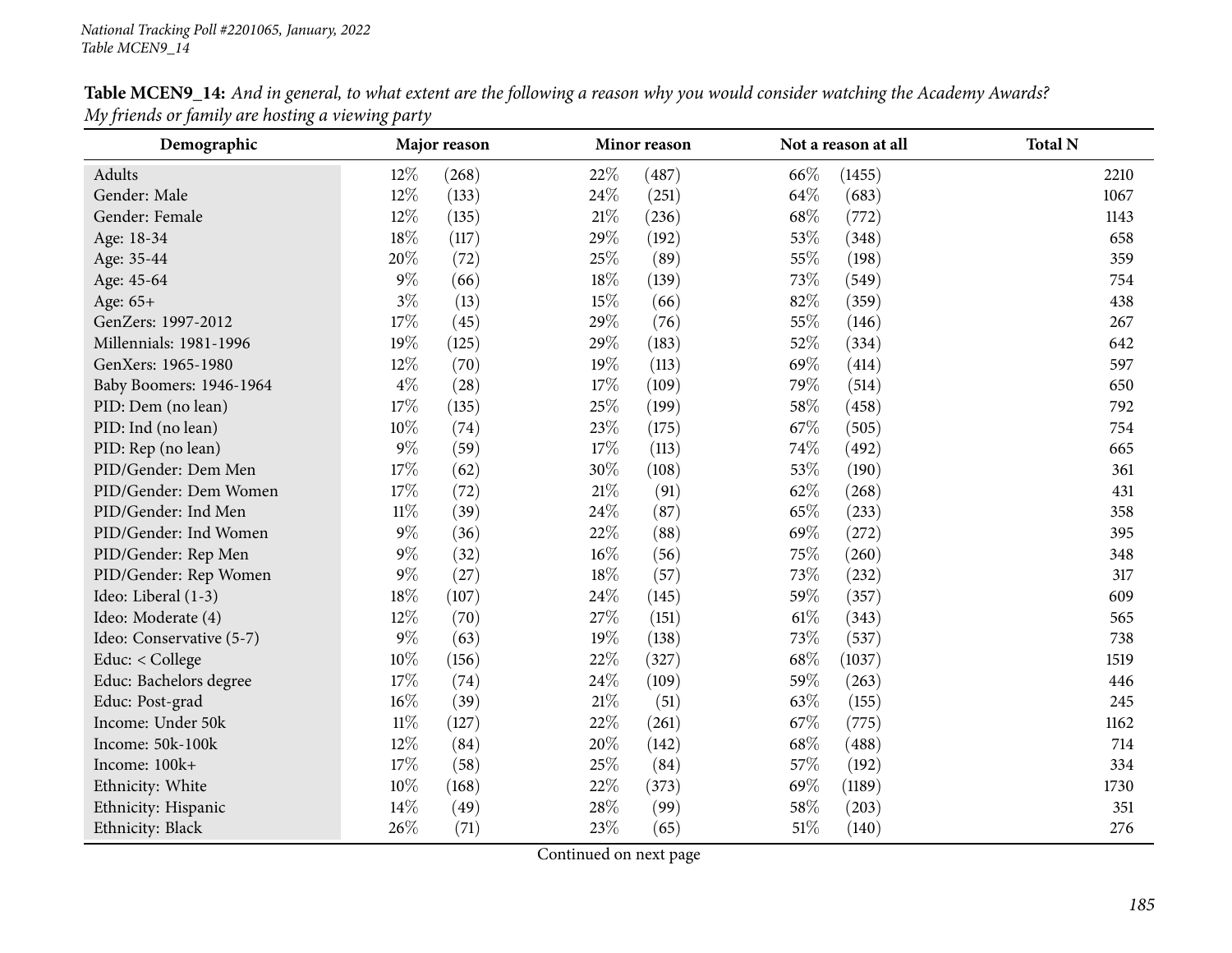| Table MCEN9_14: And in general, to what extent are the following a reason why you would consider watching the Academy Awards? |  |
|-------------------------------------------------------------------------------------------------------------------------------|--|
| My friends or family are hosting a viewing party                                                                              |  |

| Demographic                          |        | Major reason |        | Minor reason |        | Not a reason at all | <b>Total N</b> |
|--------------------------------------|--------|--------------|--------|--------------|--------|---------------------|----------------|
| Adults                               | 12%    | (268)        | 22%    | (487)        | 66\%   | (1455)              | 2210           |
| Ethnicity: Other                     | 14%    | (29)         | 24%    | (50)         | 62%    | (126)               | 205            |
| All Christian                        | $11\%$ | (103)        | 21%    | (199)        | 68\%   | (631)               | 932            |
| All Non-Christian                    | 21%    | (22)         | 27%    | (28)         | 53%    | (56)                | 106            |
| Atheist                              | $8\%$  | (10)         | 32%    | (37)         | 60%    | (70)                | 116            |
| Agnostic/Nothing in particular       | 12%    | (78)         | $21\%$ | (142)        | 67%    | (441)               | 662            |
| Something Else                       | 14%    | (56)         | 20%    | (81)         | 65%    | (257)               | 393            |
| Religious Non-Protestant/Catholic    | 20%    | (26)         | 24%    | (31)         | 56%    | (73)                | 130            |
| Evangelical                          | 15%    | (81)         | 19%    | (105)        | 66%    | (360)               | 547            |
| Non-Evangelical                      | 10%    | (72)         | 23%    | (171)        | 67%    | (495)               | 738            |
| Community: Urban                     | 18%    | (109)        | 24%    | (146)        | 58%    | (357)               | 612            |
| Community: Suburban                  | 12%    | (118)        | 23%    | (240)        | 65%    | (670)               | 1028           |
| Community: Rural                     | 7%     | (41)         | 18%    | (101)        | 75%    | (428)               | 570            |
| Employ: Private Sector               | 15%    | (106)        | 25%    | (175)        | $61\%$ | (432)               | 712            |
| <b>Employ: Government</b>            | 17%    | (24)         | 29%    | (41)         | 54%    | (76)                | 141            |
| Employ: Self-Employed                | 24%    | (49)         | 29%    | (60)         | 47%    | (97)                | 206            |
| Employ: Homemaker                    | $8\%$  | (12)         | 22%    | (31)         | 69%    | (96)                | 139            |
| Employ: Student                      | 20%    | (15)         | 27%    | (20)         | 52%    | (38)                | 73             |
| Employ: Retired                      | $4\%$  | (18)         | 15%    | (72)         | 81%    | (386)               | 476            |
| Employ: Unemployed                   | $11\%$ | (33)         | $21\%$ | (60)         | 68%    | (199)               | 293            |
| Employ: Other                        | 7%     | (12)         | $16\%$ | (27)         | $77\%$ | (130)               | 170            |
| Military HH: Yes                     | $9\%$  | (28)         | 19%    | (61)         | 72%    | (232)               | 321            |
| Military HH: No                      | 13%    | (240)        | 23%    | (426)        | 65%    | (1223)              | 1889           |
| RD/WT: Right Direction               | 19%    | (127)        | 28%    | (192)        | 53%    | (364)               | 683            |
| RD/WT: Wrong Track                   | $9\%$  | (142)        | 19%    | (295)        | $71\%$ | (1090)              | 1527           |
| Biden Job Approve                    | 17%    | (154)        | 28%    | (253)        | 55%    | (496)               | 904            |
| <b>Biden Job Disapprove</b>          | $9\%$  | (98)         | 19%    | (215)        | 73%    | (837)               | 1150           |
| <b>Biden Job Strongly Approve</b>    | $20\%$ | (73)         | $26\%$ | (96)         | $54\%$ | (197)               | 365            |
| Biden Job Somewhat Approve           | 15%    | (81)         | 29%    | (158)        | 56%    | (300)               | 538            |
| Biden Job Somewhat Disapprove        | 13%    | (45)         | 22%    | (76)         | 65%    | (225)               | 346            |
| <b>Biden Job Strongly Disapprove</b> | 7%     | (52)         | 17%    | (139)        | 76%    | (611)               | 803            |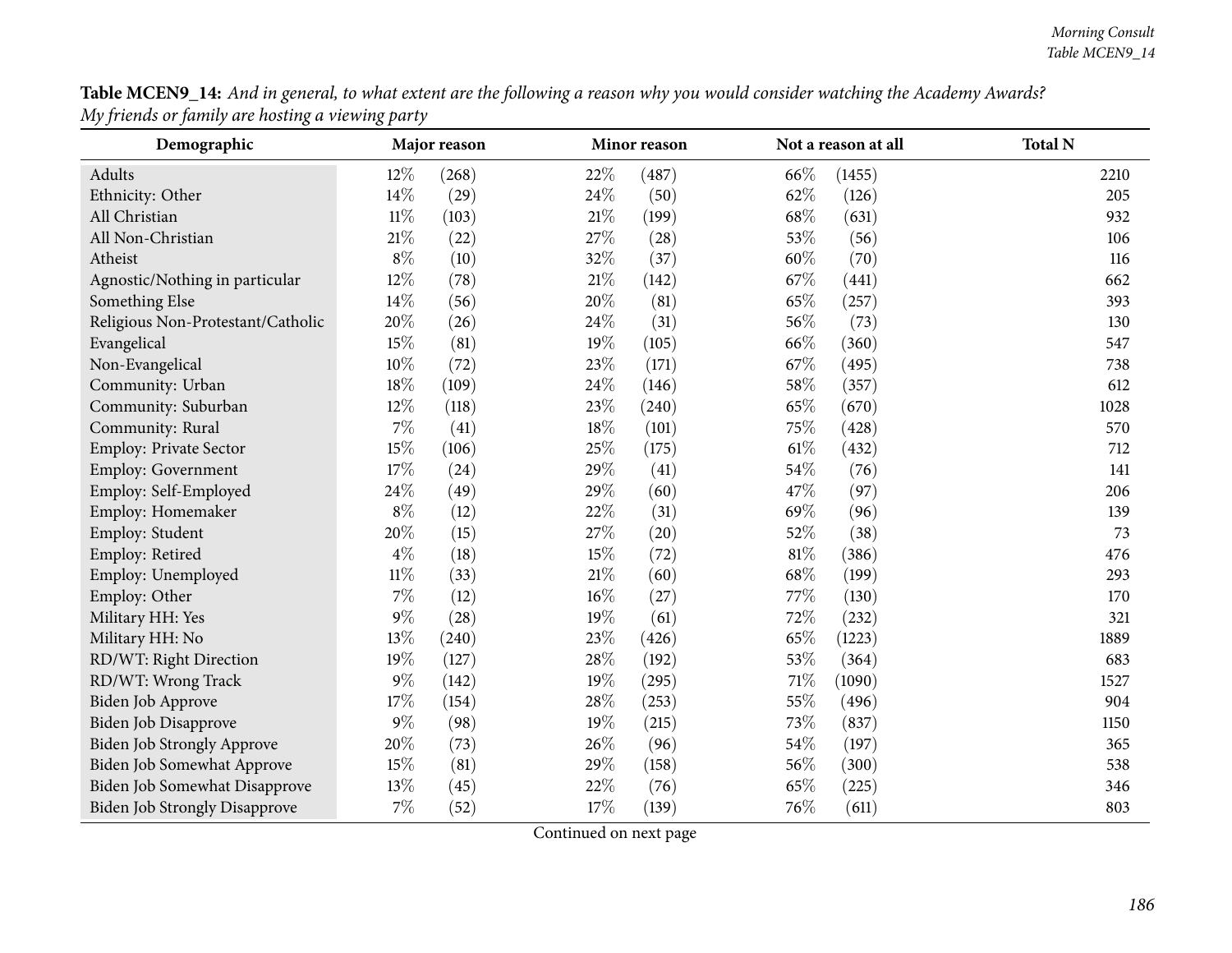| Demographic                          |        | Major reason |        | <b>Minor</b> reason |        | Not a reason at all | <b>Total N</b> |
|--------------------------------------|--------|--------------|--------|---------------------|--------|---------------------|----------------|
| Adults                               | $12\%$ | (268)        | 22%    | (487)               | 66\%   | (1455)              | 2210           |
| Favorable of Biden                   | 17%    | (154)        | 27%    | (247)               | 57%    | (523)               | 924            |
| Unfavorable of Biden                 | $9\%$  | (97)         | 19%    | (214)               | 73%    | (830)               | 1141           |
| Very Favorable of Biden              | 19%    | (71)         | 29%    | (109)               | 53%    | (202)               | 383            |
| Somewhat Favorable of Biden          | 15%    | (83)         | 25\%   | (138)               | 59%    | (321)               | 542            |
| Somewhat Unfavorable of Biden        | 12%    | (38)         | 23%    | (70)                | 65%    | (198)               | 306            |
| Very Unfavorable of Biden            | $7\%$  | (59)         | 17%    | (144)               | 76\%   | (632)               | 835            |
| #1 Issue: Economy                    | 12%    | (110)        | $20\%$ | (178)               | 68\%   | (609)               | 898            |
| #1 Issue: Security                   | $9\%$  | (25)         | $20\%$ | (55)                | 71%    | (193)               | 273            |
| #1 Issue: Health Care                | 17%    | (48)         | 26%    | (74)                | 57%    | (160)               | 282            |
| #1 Issue: Medicare / Social Security | $6\%$  | (13)         | 18%    | (41)                | 77%    | (176)               | 229            |
| #1 Issue: Women's Issues             | 22%    | (29)         | 26%    | (34)                | 52%    | (69)                | 132            |
| #1 Issue: Education                  | 14\%   | (17)         | 37%    | (43)                | 48%    | (55)                | 115            |
| #1 Issue: Energy                     | $15\%$ | (17)         | 25%    | (28)                | 59%    | (66)                | 111            |
| #1 Issue: Other                      | $5\%$  | (9)          | 20%    | (34)                | 75\%   | (127)               | 170            |
| 2020 Vote: Joe Biden                 | 16%    | (151)        | 25%    | (232)               | 58%    | (538)               | 920            |
| 2020 Vote: Donald Trump              | $8\%$  | (57)         | 17%    | (123)               | 75%    | (527)               | 707            |
| 2020 Vote: Other                     | $9\%$  | (9)          | 26\%   | (27)                | 65%    | (66)                | 102            |
| 2020 Vote: Didn't Vote               | $11\%$ | (52)         | $22\%$ | (106)               | 67\%   | (323)               | 481            |
| 2018 House Vote: Democrat            | 14\%   | (102)        | 25%    | (172)               | $61\%$ | (428)               | 702            |
| 2018 House Vote: Republican          | 10%    | (65)         | 17%    | (106)               | 73%    | (455)               | 626            |
| 2018 House Vote: Someone else        | $12\%$ | (7)          | 29%    | (17)                | 59%    | (35)                | 59             |
| 2016 Vote: Hillary Clinton           | 13%    | (89)         | 26\%   | (171)               | $61\%$ | (398)               | 658            |
| 2016 Vote: Donald Trump              | $9\%$  | (61)         | 17%    | (110)               | 74%    | (489)               | 660            |
| 2016 Vote: Other                     | 15%    | (17)         | 22%    | (26)                | 64\%   | (75)                | 118            |
| 2016 Vote: Didn't Vote               | 13%    | (100)        | 23%    | (179)               | 64%    | (493)               | 773            |
| Voted in 2014: Yes                   | $12\%$ | (141)        | 20%    | (244)               | 68%    | (823)               | 1208           |
| Voted in 2014: No                    | 13%    | (127)        | 24\%   | (243)               | 63%    | (632)               | 1002           |
| 4-Region: Northeast                  | 13%    | (51)         | 24\%   | (96)                | 63%    | (248)               | 395            |
| 4-Region: Midwest                    | $11\%$ | (51)         | 23\%   | (105)               | 66\%   | (309)               | 464            |
| 4-Region: South                      | 13%    | (106)        | 20%    | (163)               | 68\%   | (559)               | 828            |
| 4-Region: West                       | 12%    | (61)         | 24\%   | (123)               | 65%    | (338)               | 522            |

Table MCEN9\_14: And in general, to what extent are the following a reason why you would consider watching the Academy Awards? *My friends or family are hosting <sup>a</sup> viewing party*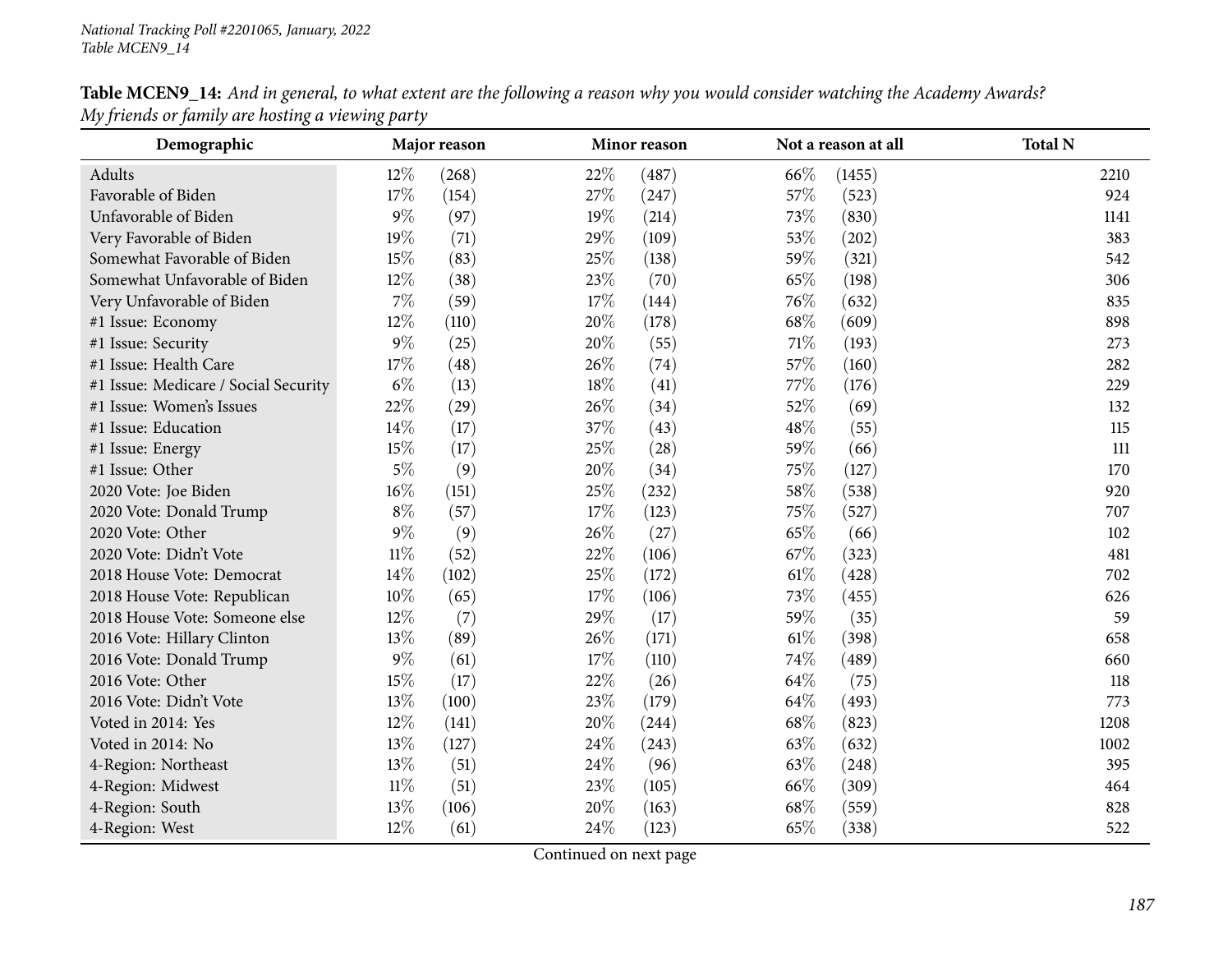| Demographic        | Major reason       | Minor reason  | Not a reason at all | <b>Total N</b> |
|--------------------|--------------------|---------------|---------------------|----------------|
| Adults             | $12\%$<br>(268)    | 22\%<br>(487) | 66%<br>(1455)       | 2210           |
| Film Fans          | 13\%<br>$^{'}251)$ | 23\%<br>(444) | 64\%<br>(1224)      | 1920           |
| Avid Film Fans     | 20%<br>(134)       | 26\%<br>(174) | $54\%$<br>(358)     | 665            |
| Casual Film Fans   | $9\%$<br>(118)     | 22\%<br>(270) | 69%<br>(867)        | 1254           |
| TV Fans            | 13\%<br>(253)      | 23\%<br>(452) | 65\%<br>(1297)      | 2002           |
| Casual TV Fans     | $10\%$<br>(111)    | 22\%<br>(232) | 68\%<br>(731)       | 1074           |
| Avid TV Fans       | 15%<br>(142)       | 24\%<br>(220) | $61\%$<br>(565)     | 927            |
| Pop Culture Fans   | $17\%$<br>(225)    | 26\%<br>(347) | 57\%<br>(770)       | 1343           |
| Has Watched Oscars | 23\%<br>(107)      | 35\%<br>(162) | 42\%<br>(194)       | 462            |

Table MCEN9\_14: And in general, to what extent are the following a reason why you would consider watching the Academy Awards? *My friends or family are hosting <sup>a</sup> viewing party*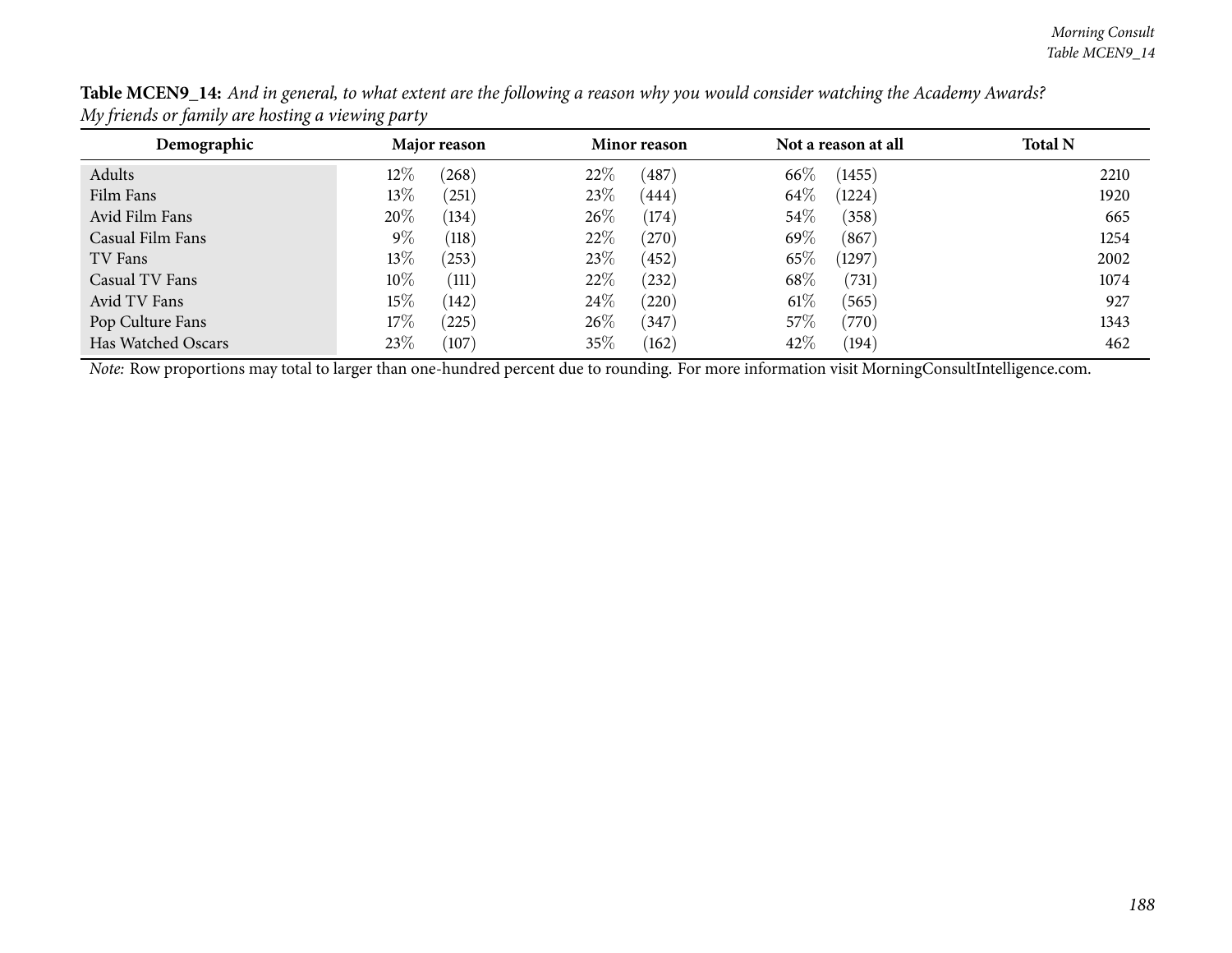| Demographic              |        | Major reason |        | Minor reason |        | Not a reason at all | <b>Total N</b> |
|--------------------------|--------|--------------|--------|--------------|--------|---------------------|----------------|
| Adults                   | $9\%$  | (208)        | 19%    | (409)        | 72%    | (1593)              | 2210           |
| Gender: Male             | $11\%$ | (118)        | $21\%$ | (227)        | 68%    | (721)               | 1067           |
| Gender: Female           | $8\%$  | (91)         | $16\%$ | (182)        | 76%    | (871)               | 1143           |
| Age: 18-34               | 13%    | (85)         | 27\%   | (175)        | 60%    | (398)               | 658            |
| Age: 35-44               | 15%    | (55)         | 17%    | (61)         | 68\%   | (243)               | 359            |
| Age: 45-64               | $5\%$  | (40)         | 15%    | (110)        | 80%    | (604)               | 754            |
| Age: 65+                 | $6\%$  | (28)         | 14\%   | (62)         | 79%    | (348)               | 438            |
| GenZers: 1997-2012       | 12%    | (33)         | 26%    | (70)         | $61\%$ | (164)               | 267            |
| Millennials: 1981-1996   | $14\%$ | (92)         | $23\%$ | (148)        | 63%    | (402)               | 642            |
| GenXers: 1965-1980       | $6\%$  | (36)         | 17%    | (100)        | 77\%   | (460)               | 597            |
| Baby Boomers: 1946-1964  | $7\%$  | (45)         | 13%    | (83)         | 80%    | (522)               | 650            |
| PID: Dem (no lean)       | 12%    | (92)         | 26%    | (205)        | 62%    | (494)               | 792            |
| PID: Ind (no lean)       | $8\%$  | (62)         | $16\%$ | (124)        | 75%    | (568)               | 754            |
| PID: Rep (no lean)       | $8\%$  | (54)         | 12%    | (80)         | 80%    | (531)               | 665            |
| PID/Gender: Dem Men      | 14%    | (50)         | 29%    | (105)        | 57\%   | (205)               | 361            |
| PID/Gender: Dem Women    | $10\%$ | (42)         | 23%    | (100)        | 67%    | (289)               | 431            |
| PID/Gender: Ind Men      | $9\%$  | (31)         | 22%    | (77)         | 70%    | (250)               | 358            |
| PID/Gender: Ind Women    | $8\%$  | (31)         | 12%    | (47)         | 80%    | (317)               | 395            |
| PID/Gender: Rep Men      | $11\%$ | (37)         | 13%    | (45)         | 76\%   | (266)               | 348            |
| PID/Gender: Rep Women    | $5\%$  | (17)         | $11\%$ | (34)         | 84%    | (265)               | 317            |
| Ideo: Liberal (1-3)      | 13%    | (81)         | 29%    | (176)        | 58%    | (353)               | 609            |
| Ideo: Moderate (4)       | $9\%$  | (52)         | 18%    | (102)        | 73%    | (411)               | 565            |
| Ideo: Conservative (5-7) | $8\%$  | (60)         | $12\%$ | (89)         | 80%    | (589)               | 738            |
| Educ: < College          | $9\%$  | (132)        | 18%    | (269)        | 74\%   | (1118)              | 1519           |
| Educ: Bachelors degree   | $11\%$ | (48)         | 19%    | (85)         | 70%    | (313)               | 446            |
| Educ: Post-grad          | 12%    | (29)         | 22%    | (55)         | 66%    | (162)               | 245            |
| Income: Under 50k        | $9\%$  | (102)        | 20%    | (238)        | 71\%   | (822)               | 1162           |
| Income: 50k-100k         | $8\%$  | (58)         | 15%    | (110)        | 76\%   | (546)               | 714            |
| Income: 100k+            | 14%    | (48)         | 18%    | (61)         | 67%    | (225)               | 334            |
| Ethnicity: White         | $7\%$  | (124)        | 17%    | (300)        | 75\%   | (1305)              | 1730           |
| Ethnicity: Hispanic      | 12%    | (43)         | 24%    | (84)         | 64\%   | (224)               | 351            |
| Ethnicity: Black         | 24\%   | (66)         | 25%    | (70)         | 51%    | (140)               | 276            |

Table MCEN9\_15: And in general, to what extent are the following a reason why you would consider watching the Academy Awards? *Celebrities at the show express their political opinions*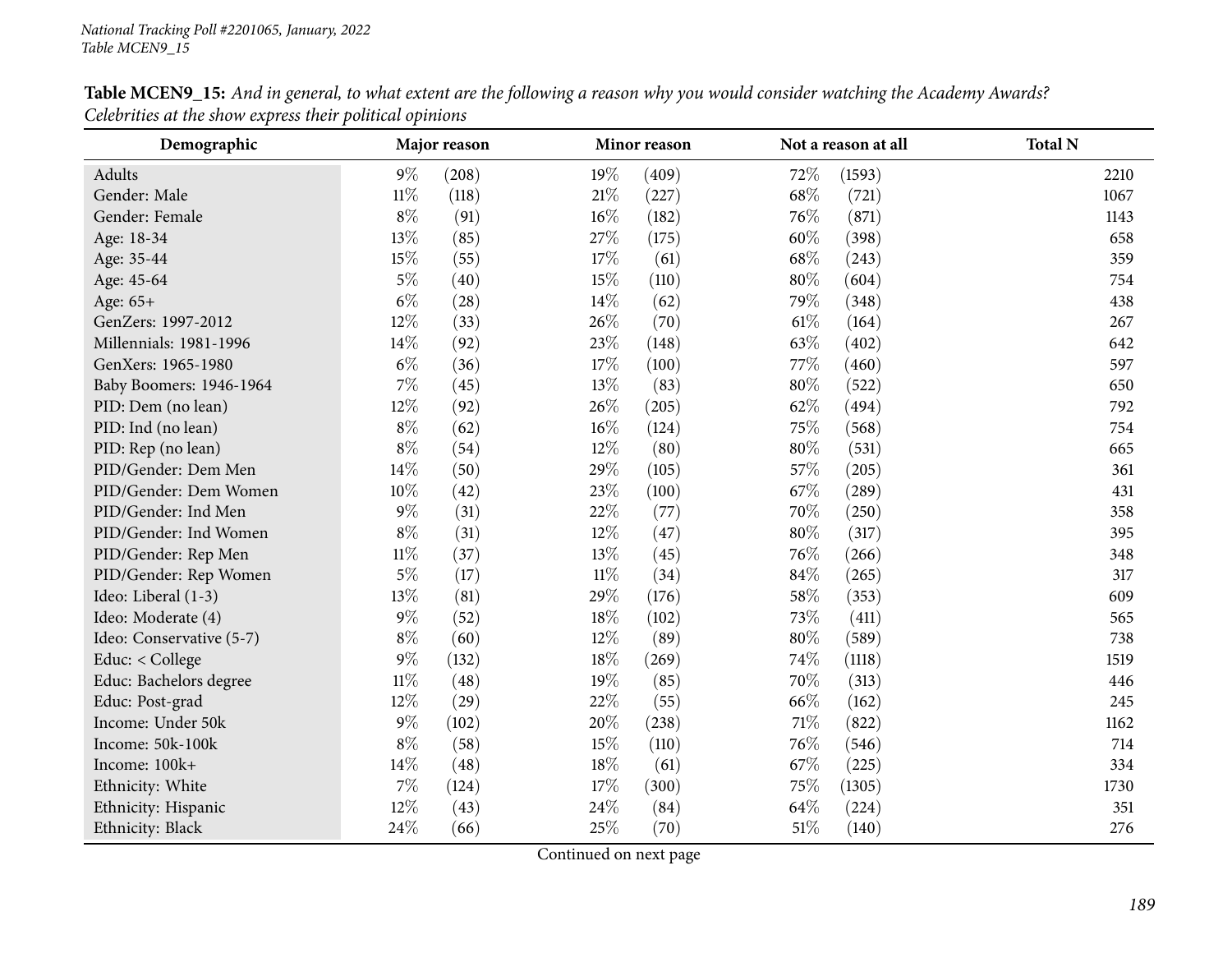| Table MCEN9_15: And in general, to what extent are the following a reason why you would consider watching the Academy Awards? |  |
|-------------------------------------------------------------------------------------------------------------------------------|--|
| Celebrities at the show express their political opinions                                                                      |  |

| Demographic                          |        | Major reason |        | Minor reason |        | Not a reason at all | <b>Total N</b> |
|--------------------------------------|--------|--------------|--------|--------------|--------|---------------------|----------------|
| Adults                               | $9\%$  | (208)        | 19%    | (409)        | 72%    | (1593)              | 2210           |
| Ethnicity: Other                     | $9\%$  | (19)         | $19\%$ | (39)         | 72%    | (147)               | 205            |
| All Christian                        | $8\%$  | (75)         | 18%    | (166)        | 74%    | (692)               | 932            |
| All Non-Christian                    | 21%    | (22)         | 25%    | (26)         | 54%    | (58)                | 106            |
| Atheist                              | 7%     | (8)          | 32%    | (37)         | $61\%$ | (71)                | 116            |
| Agnostic/Nothing in particular       | $9\%$  | (61)         | 19%    | (125)        | 72%    | (476)               | 662            |
| Something Else                       | $11\%$ | (42)         | 14%    | (55)         | 75%    | (297)               | 393            |
| Religious Non-Protestant/Catholic    | 18%    | (23)         | 23%    | (30)         | 59%    | (77)                | 130            |
| Evangelical                          | $11\%$ | (61)         | 18%    | (96)         | $71\%$ | (389)               | 547            |
| Non-Evangelical                      | 7%     | (52)         | 16%    | (118)        | $77\%$ | (568)               | 738            |
| Community: Urban                     | 14%    | (84)         | 23%    | (144)        | 63%    | (384)               | 612            |
| Community: Suburban                  | $8\%$  | (80)         | 18%    | (189)        | 74%    | (760)               | 1028           |
| Community: Rural                     | $8\%$  | (45)         | 13%    | (76)         | 79%    | (449)               | 570            |
| Employ: Private Sector               | 10%    | (71)         | 20%    | (143)        | 70%    | (499)               | 712            |
| Employ: Government                   | 14%    | (19)         | 22%    | (31)         | 64%    | (91)                | 141            |
| Employ: Self-Employed                | 17%    | (35)         | 24%    | (50)         | 59%    | (121)               | 206            |
| Employ: Homemaker                    | $5\%$  | (7)          | 13%    | (18)         | 82%    | (114)               | 139            |
| Employ: Student                      | 10%    | (7)          | 31%    | (23)         | 59%    | (43)                | 73             |
| Employ: Retired                      | 7%     | (35)         | 13%    | (64)         | 79%    | (377)               | 476            |
| Employ: Unemployed                   | $9\%$  | (26)         | 18%    | (52)         | 73%    | (215)               | 293            |
| Employ: Other                        | $5\%$  | (8)          | 17%    | (30)         | 78%    | (133)               | 170            |
| Military HH: Yes                     | $8\%$  | (27)         | 17%    | (55)         | 75%    | (239)               | 321            |
| Military HH: No                      | 10%    | (181)        | 19%    | (354)        | 72%    | (1353)              | 1889           |
| RD/WT: Right Direction               | 16%    | (108)        | 26%    | (180)        | 58%    | (395)               | 683            |
| RD/WT: Wrong Track                   | 7%     | (100)        | 15%    | (230)        | 78%    | (1197)              | 1527           |
| Biden Job Approve                    | 14%    | (124)        | 27%    | (242)        | 59%    | (537)               | 904            |
| Biden Job Disapprove                 | 7%     | (78)         | 14%    | (155)        | 80%    | (917)               | 1150           |
| <b>Biden Job Strongly Approve</b>    | $19\%$ | (68)         | $31\%$ | (113)        | $51\%$ | (185)               | 365            |
| Biden Job Somewhat Approve           | 10%    | (56)         | 24%    | (130)        | 65%    | (352)               | 538            |
| Biden Job Somewhat Disapprove        | $4\%$  | (15)         | 22%    | (77)         | 74%    | (255)               | 346            |
| <b>Biden Job Strongly Disapprove</b> | $8\%$  | (63)         | 10%    | (79)         | 82%    | (662)               | 803            |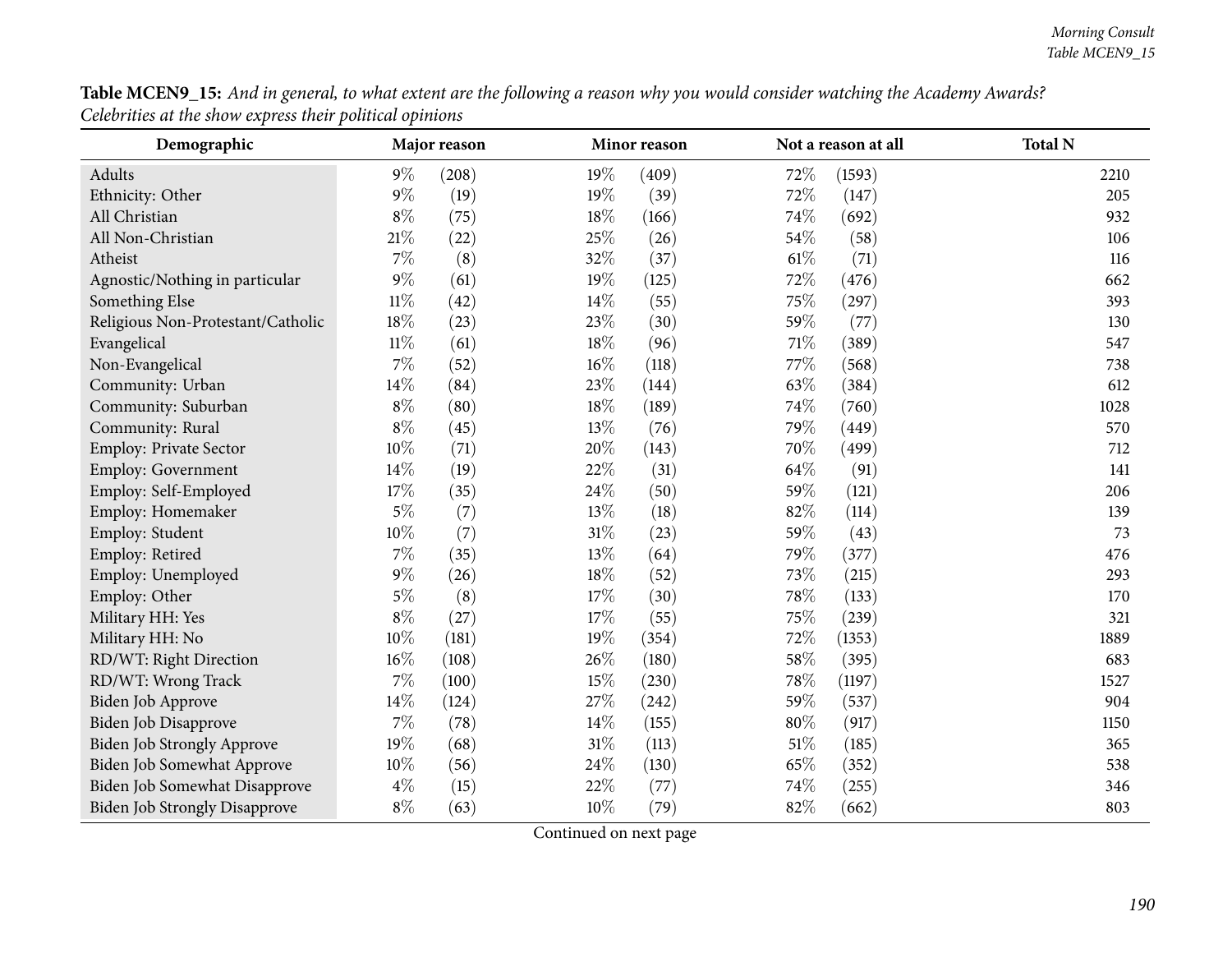| Demographic                          |        | Major reason |        | Minor reason |        | Not a reason at all | <b>Total N</b> |
|--------------------------------------|--------|--------------|--------|--------------|--------|---------------------|----------------|
| Adults                               | $9\%$  | (208)        | 19%    | (409)        | 72%    | (1593)              | 2210           |
| Favorable of Biden                   | 13%    | (120)        | 26%    | (240)        | $61\%$ | (564)               | 924            |
| Unfavorable of Biden                 | 7%     | (74)         | 14\%   | (158)        | 80%    | (908)               | 1141           |
| Very Favorable of Biden              | 19%    | (72)         | $31\%$ | (118)        | 50%    | (192)               | 383            |
| Somewhat Favorable of Biden          | $9\%$  | (48)         | 23%    | (122)        | 69%    | (372)               | 542            |
| Somewhat Unfavorable of Biden        | $6\%$  | (20)         | 21%    | (64)         | 73\%   | (222)               | 306            |
| Very Unfavorable of Biden            | $7\%$  | (54)         | $11\%$ | (94)         | 82%    | (686)               | 835            |
| #1 Issue: Economy                    | $9\%$  | (85)         | 14%    | (129)        | 76%    | (684)               | 898            |
| #1 Issue: Security                   | $9\%$  | (26)         | 15%    | (40)         | 76\%   | (207)               | 273            |
| #1 Issue: Health Care                | $10\%$ | (28)         | 26%    | (74)         | 64\%   | (180)               | 282            |
| #1 Issue: Medicare / Social Security | $6\%$  | (14)         | 15%    | (35)         | 79%    | (180)               | 229            |
| #1 Issue: Women's Issues             | 12%    | (16)         | 34%    | (44)         | 54\%   | (72)                | 132            |
| #1 Issue: Education                  | 12%    | (14)         | 26%    | (29)         | 62%    | (71)                | 115            |
| #1 Issue: Energy                     | 12%    | (14)         | 18%    | (20)         | 69%    | (77)                | 111            |
| #1 Issue: Other                      | $7\%$  | (12)         | 22%    | (37)         | 71\%   | (121)               | 170            |
| 2020 Vote: Joe Biden                 | 12%    | (112)        | 25%    | (227)        | 63%    | (581)               | 920            |
| 2020 Vote: Donald Trump              | $7\%$  | (51)         | 10%    | (70)         | 83%    | (586)               | 707            |
| 2020 Vote: Other                     | $5\%$  | (5)          | 15%    | (15)         | 80%    | (81)                | 102            |
| 2020 Vote: Didn't Vote               | $8\%$  | (40)         | $20\%$ | (97)         | 72%    | (344)               | 481            |
| 2018 House Vote: Democrat            | 12%    | (81)         | 25%    | (178)        | 63%    | (443)               | 702            |
| 2018 House Vote: Republican          | $9\%$  | (54)         | $11\%$ | (68)         | $81\%$ | (504)               | 626            |
| 2018 House Vote: Someone else        | $1\%$  | (1)          | 12%    | (7)          | 87%    | (51)                | 59             |
| 2016 Vote: Hillary Clinton           | 13%    | (85)         | 25%    | (164)        | 62\%   | (409)               | 658            |
| 2016 Vote: Donald Trump              | $8\%$  | (53)         | $10\%$ | (67)         | 82%    | (541)               | 660            |
| 2016 Vote: Other                     | $3\%$  | (3)          | 14%    | (17)         | $83\%$ | (98)                | 118            |
| 2016 Vote: Didn't Vote               | $9\%$  | (67)         | 21%    | (161)        | 70%    | (545)               | 773            |
| Voted in 2014: Yes                   | $10\%$ | (118)        | 18%    | (215)        | 72%    | (875)               | 1208           |
| Voted in 2014: No                    | $9\%$  | (90)         | 19%    | (194)        | 72%    | (717)               | 1002           |
| 4-Region: Northeast                  | 14%    | (55)         | 19%    | (77)         | 67\%   | (263)               | 395            |
| 4-Region: Midwest                    | $7\%$  | (35)         | 18%    | (86)         | 74%    | (344)               | 464            |
| 4-Region: South                      | $8\%$  | (69)         | 17%    | (145)        | 74\%   | (614)               | 828            |
| 4-Region: West                       | $9\%$  | (50)         | 20%    | (102)        | 71\%   | (371)               | 522            |

Table MCEN9\_15: And in general, to what extent are the following a reason why you would consider watching the Academy Awards? *Celebrities at the show express their political opinions*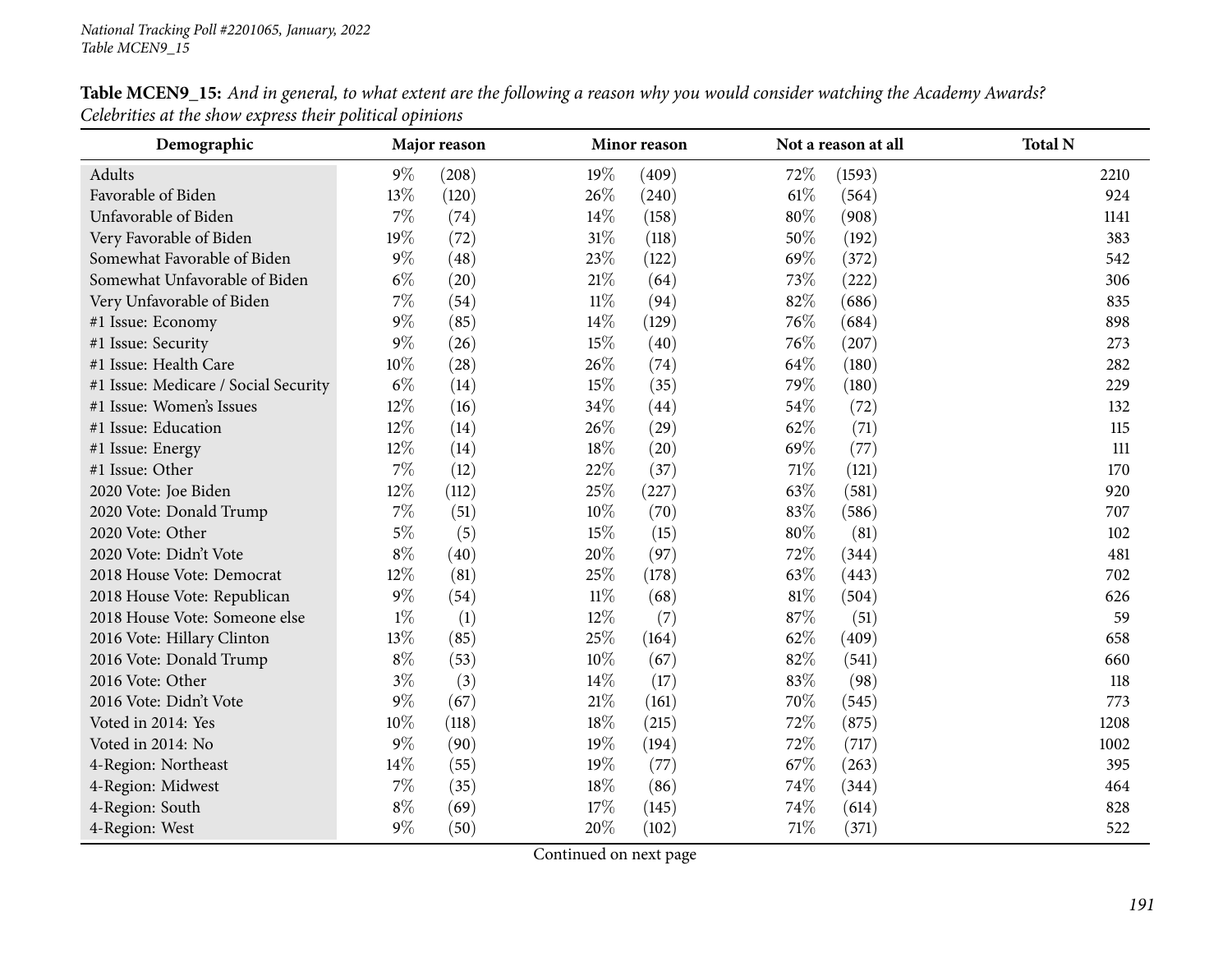| Demographic        | Major reason |       |        | <b>Minor reason</b> |        | Not a reason at all | <b>Total N</b> |
|--------------------|--------------|-------|--------|---------------------|--------|---------------------|----------------|
| Adults             | $9\%$        | (208) | $19\%$ | (409)               | $72\%$ | (1593)              | 2210           |
| Film Fans          | $10\%$       | (188) | 20%    | (378)               | 71%    | (1354)              | 1920           |
| Avid Film Fans     | $15\%$       | (100) | 23\%   | (153)               | 62\%   | (412)               | 665            |
| Casual Film Fans   | $7\%$        | (88)  | 18\%   | 225                 | 75\%   | (942)               | 1254           |
| TV Fans            | $9\%$        | (185) | $19\%$ | (379)               | $72\%$ | (1438)              | 2002           |
| Casual TV Fans     | $6\%$        | (68)  | 18\%   | (188)               | $76\%$ | (818)               | 1074           |
| Avid TV Fans       | $13\%$       | (117) | 21%    | (191)               | 67\%   | (620)               | 927            |
| Pop Culture Fans   | $12\%$       | (159) | 24\%   | (323)               | 64\%   | (861)               | 1343           |
| Has Watched Oscars | 22%          | (101) | 33\%   | (152)               | 45\%   | (210)               | 462            |

Table MCEN9\_15: And in general, to what extent are the following a reason why you would consider watching the Academy Awards? *Celebrities at the show express their political opinions*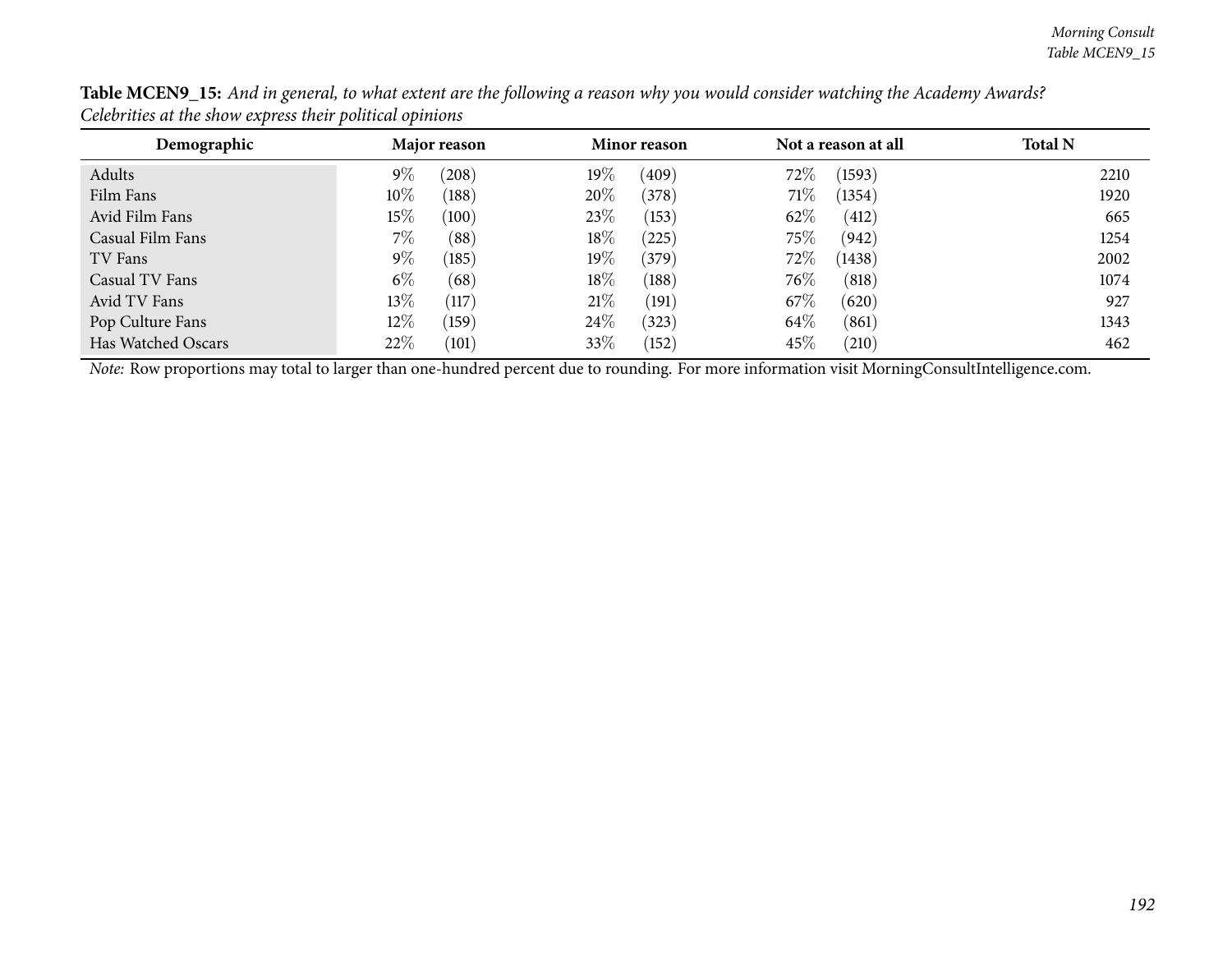| Demographic              |        | Major reason |        | Minor reason |        | Not a reason at all | <b>Total N</b> |
|--------------------------|--------|--------------|--------|--------------|--------|---------------------|----------------|
| Adults                   | 19%    | (428)        | 22%    | (481)        | 59%    | (1301)              | 2210           |
| Gender: Male             | 20%    | (218)        | 22%    | (236)        | 57%    | (612)               | 1067           |
| Gender: Female           | $18\%$ | (210)        | 21%    | (245)        | 60%    | (689)               | 1143           |
| Age: 18-34               | $18\%$ | (121)        | 28\%   | (187)        | 53%    | (350)               | 658            |
| Age: 35-44               | 23%    | (82)         | 18%    | (64)         | 59%    | (212)               | 359            |
| Age: 45-64               | 19%    | (141)        | 21%    | (162)        | 60%    | (451)               | 754            |
| Age: 65+                 | 19%    | (83)         | 15%    | (67)         | 66%    | (288)               | 438            |
| GenZers: 1997-2012       | 19%    | (52)         | 29%    | (77)         | 52%    | (138)               | 267            |
| Millennials: 1981-1996   | $20\%$ | (128)        | 24\%   | (155)        | 56%    | (358)               | 642            |
| GenXers: 1965-1980       | 19%    | (114)        | 22\%   | (134)        | 59%    | (349)               | 597            |
| Baby Boomers: 1946-1964  | 20%    | (127)        | $17\%$ | (109)        | 64\%   | (415)               | 650            |
| PID: Dem (no lean)       | 15%    | (120)        | 24%    | (192)        | $61\%$ | (479)               | 792            |
| PID: Ind (no lean)       | $20\%$ | (154)        | $21\%$ | (158)        | 59%    | (441)               | 754            |
| PID: Rep (no lean)       | 23%    | (153)        | 20%    | (131)        | 57%    | (381)               | 665            |
| PID/Gender: Dem Men      | 18%    | (65)         | 23\%   | (84)         | 59%    | (212)               | 361            |
| PID/Gender: Dem Women    | 13%    | (55)         | 25%    | (108)        | 62%    | (268)               | 431            |
| PID/Gender: Ind Men      | 19%    | (68)         | 23%    | (84)         | 58%    | (207)               | 358            |
| PID/Gender: Ind Women    | 22%    | (87)         | 19%    | (74)         | 59%    | (234)               | 395            |
| PID/Gender: Rep Men      | 25%    | (85)         | 20%    | (69)         | 56%    | (193)               | 348            |
| PID/Gender: Rep Women    | $21\%$ | (68)         | 20%    | (62)         | 59%    | (187)               | 317            |
| Ideo: Liberal (1-3)      | $16\%$ | (100)        | 24\%   | (148)        | 59%    | (361)               | 609            |
| Ideo: Moderate (4)       | 20%    | (110)        | 25%    | (140)        | 56%    | (315)               | 565            |
| Ideo: Conservative (5-7) | 25%    | (184)        | 19%    | (137)        | 56%    | (416)               | 738            |
| Educ: < College          | $18\%$ | (275)        | 22%    | (335)        | 60%    | (909)               | 1519           |
| Educ: Bachelors degree   | 24%    | (109)        | 22%    | (97)         | 54%    | (240)               | 446            |
| Educ: Post-grad          | $18\%$ | (44)         | 20%    | (49)         | 62%    | (152)               | 245            |
| Income: Under 50k        | 17%    | (193)        | 23%    | (268)        | 60%    | (701)               | 1162           |
| Income: 50k-100k         | $21\%$ | (149)        | 20%    | (143)        | 59%    | (422)               | 714            |
| Income: 100k+            | 26%    | (86)         | $21\%$ | (70)         | 53%    | (178)               | 334            |
| Ethnicity: White         | 20%    | (345)        | $21\%$ | (360)        | 59%    | (1025)              | 1730           |
| Ethnicity: Hispanic      | 20%    | (71)         | 24%    | (85)         | 56%    | (195)               | 351            |
| Ethnicity: Black         | 17%    | (47)         | 31%    | (85)         | 52%    | (143)               | 276            |

Table MCEN9\_16: And in general, to what extent are the following a reason why you would consider watching the Academy Awards? *Celebrities at the show do not express their political opinions*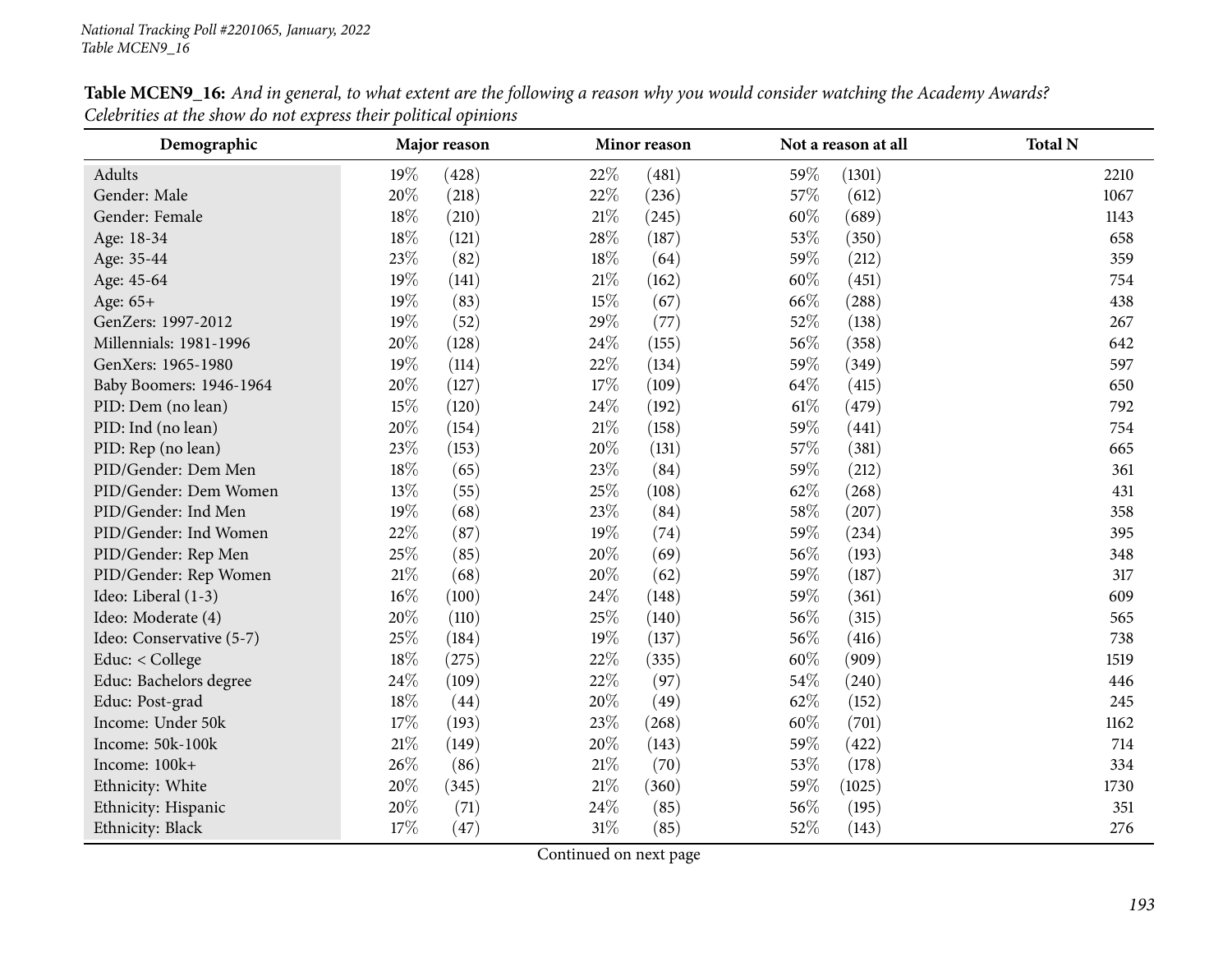| Table MCEN9_16: And in general, to what extent are the following a reason why you would consider watching the Academy Awards? |  |
|-------------------------------------------------------------------------------------------------------------------------------|--|
| Celebrities at the show do not express their political opinions                                                               |  |

| Demographic                          |       | Major reason |        | Minor reason |        | Not a reason at all | <b>Total N</b> |
|--------------------------------------|-------|--------------|--------|--------------|--------|---------------------|----------------|
| Adults                               | 19%   | (428)        | 22%    | (481)        | 59%    | (1301)              | 2210           |
| Ethnicity: Other                     | 18%   | (36)         | 18%    | (36)         | 65%    | (133)               | 205            |
| All Christian                        | 23%   | (217)        | 20%    | (186)        | 57%    | (530)               | 932            |
| All Non-Christian                    | 24%   | (25)         | 24%    | (25)         | 52%    | (55)                | 106            |
| Atheist                              | 12%   | (14)         | 22%    | (26)         | 66%    | (76)                | 116            |
| Agnostic/Nothing in particular       | 14%   | (96)         | 23%    | (149)        | 63%    | (417)               | 662            |
| Something Else                       | 19%   | (75)         | 24%    | (95)         | 57%    | (223)               | 393            |
| Religious Non-Protestant/Catholic    | 24%   | (31)         | 21%    | (28)         | 55%    | (71)                | 130            |
| Evangelical                          | 27%   | (145)        | 23%    | (126)        | 50%    | (276)               | 547            |
| Non-Evangelical                      | 19%   | (139)        | 20%    | (150)        | $61\%$ | (449)               | 738            |
| Community: Urban                     | 21%   | (131)        | 24%    | (150)        | 54%    | (332)               | 612            |
| Community: Suburban                  | 19%   | (198)        | 22%    | (225)        | 59%    | (606)               | 1028           |
| Community: Rural                     | 17%   | (99)         | 19%    | (107)        | 64%    | (364)               | 570            |
| Employ: Private Sector               | 21%   | (146)        | 22%    | (157)        | 57%    | (409)               | 712            |
| <b>Employ: Government</b>            | 27%   | (39)         | 26%    | (36)         | 47%    | (66)                | 141            |
| Employ: Self-Employed                | 17%   | (35)         | 35%    | (71)         | 49%    | (100)               | 206            |
| Employ: Homemaker                    | 23%   | (31)         | 23%    | (32)         | 55%    | (76)                | 139            |
| Employ: Student                      | 26%   | (19)         | $16\%$ | (12)         | 58%    | (42)                | 73             |
| Employ: Retired                      | 19%   | (91)         | 17%    | (79)         | 64%    | (307)               | 476            |
| Employ: Unemployed                   | 18%   | (53)         | 17%    | (51)         | 64%    | (189)               | 293            |
| Employ: Other                        | $8\%$ | (14)         | 26%    | (44)         | 66%    | (112)               | 170            |
| Military HH: Yes                     | 22%   | (70)         | 23%    | (74)         | 55%    | (176)               | 321            |
| Military HH: No                      | 19%   | (357)        | 22%    | (407)        | 60%    | (1125)              | 1889           |
| RD/WT: Right Direction               | 21%   | (142)        | 27%    | (184)        | 52%    | (357)               | 683            |
| RD/WT: Wrong Track                   | 19%   | (285)        | 19%    | (297)        | 62%    | (944)               | 1527           |
| Biden Job Approve                    | 18%   | (164)        | 26%    | (230)        | 56%    | (509)               | 904            |
| Biden Job Disapprove                 | 21%   | (241)        | 20%    | (226)        | 59%    | (683)               | 1150           |
| Biden Job Strongly Approve           | 24%   | (88)         | 24%    | (87)         | 52%    | (191)               | 365            |
| <b>Biden Job Somewhat Approve</b>    | 14%   | (76)         | 27%    | (143)        | 59%    | (319)               | 538            |
| Biden Job Somewhat Disapprove        | 14%   | (48)         | 29%    | (102)        | 57%    | (197)               | 346            |
| <b>Biden Job Strongly Disapprove</b> | 24%   | (193)        | 15%    | (124)        | 61\%   | (486)               | 803            |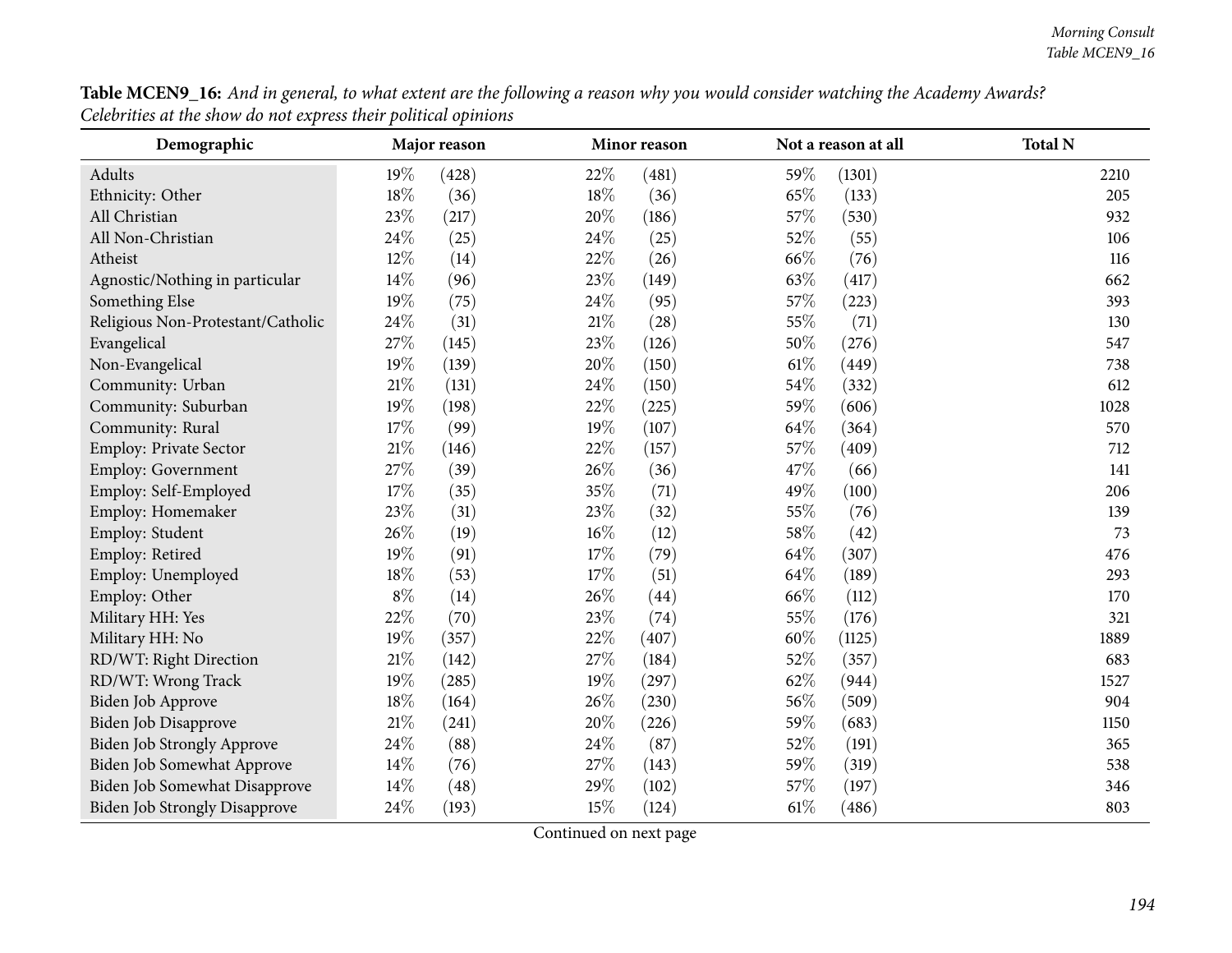| Demographic                          |        | Major reason |        | Minor reason |        | Not a reason at all | <b>Total N</b> |
|--------------------------------------|--------|--------------|--------|--------------|--------|---------------------|----------------|
| Adults                               | 19%    | (428)        | 22%    | (481)        | 59%    | (1301)              | 2210           |
| Favorable of Biden                   | $18\%$ | (165)        | 24%    | (225)        | 58%    | (535)               | 924            |
| Unfavorable of Biden                 | 22%    | (247)        | 20%    | (224)        | 59%    | (670)               | 1141           |
| Very Favorable of Biden              | 23%    | (89)         | 24\%   | (92)         | 53%    | (202)               | 383            |
| Somewhat Favorable of Biden          | 14%    | (76)         | 25%    | (133)        | $61\%$ | (333)               | 542            |
| Somewhat Unfavorable of Biden        | $16\%$ | (49)         | 26%    | (79)         | 58\%   | (178)               | 306            |
| Very Unfavorable of Biden            | 24\%   | (198)        | 17%    | (145)        | 59%    | (492)               | 835            |
| #1 Issue: Economy                    | $21\%$ | (192)        | 19%    | (173)        | 59%    | (533)               | 898            |
| #1 Issue: Security                   | 25%    | (68)         | 18%    | (49)         | 57%    | (156)               | 273            |
| #1 Issue: Health Care                | $16\%$ | (45)         | 25%    | (71)         | 59%    | (167)               | 282            |
| #1 Issue: Medicare / Social Security | 20%    | (45)         | 22%    | (50)         | 59%    | (135)               | 229            |
| #1 Issue: Women's Issues             | 12%    | (16)         | 38%    | (50)         | 50%    | (67)                | 132            |
| #1 Issue: Education                  | 23%    | (26)         | 24%    | (28)         | 53%    | (60)                | 115            |
| #1 Issue: Energy                     | $17\%$ | (19)         | 21%    | (23)         | 62%    | (68)                | 111            |
| #1 Issue: Other                      | $10\%$ | (17)         | 22%    | (38)         | 67\%   | (115)               | 170            |
| 2020 Vote: Joe Biden                 | $16\%$ | (150)        | 26%    | (238)        | 58%    | (532)               | 920            |
| 2020 Vote: Donald Trump              | 26%    | (183)        | 15%    | (109)        | 59%    | (415)               | 707            |
| 2020 Vote: Other                     | 25%    | (26)         | $21\%$ | (21)         | 54\%   | (55)                | 102            |
| 2020 Vote: Didn't Vote               | 14\%   | (69)         | 23%    | (112)        | 62%    | (300)               | 481            |
| 2018 House Vote: Democrat            | 15%    | (106)        | 23%    | (165)        | $61\%$ | (432)               | 702            |
| 2018 House Vote: Republican          | 24\%   | (152)        | 17%    | (109)        | 58%    | (364)               | 626            |
| 2018 House Vote: Someone else        | 34%    | (20)         | 28%    | (16)         | 38%    | (23)                | 59             |
| 2016 Vote: Hillary Clinton           | $16\%$ | (102)        | 24\%   | (157)        | $61\%$ | (398)               | 658            |
| 2016 Vote: Donald Trump              | 27%    | (177)        | 15%    | (101)        | 58%    | (382)               | 660            |
| 2016 Vote: Other                     | 25%    | (30)         | 17%    | (20)         | 58%    | (68)                | 118            |
| 2016 Vote: Didn't Vote               | 15%    | (118)        | 26\%   | (202)        | 59%    | (453)               | 773            |
| Voted in 2014: Yes                   | 22%    | (263)        | 20%    | (247)        | 58%    | (698)               | 1208           |
| Voted in 2014: No                    | $16\%$ | (164)        | 23%    | (234)        | 60%    | (603)               | 1002           |
| 4-Region: Northeast                  | 20%    | (78)         | 23%    | (92)         | 57\%   | (225)               | 395            |
| 4-Region: Midwest                    | 18%    | (82)         | $21\%$ | (96)         | 62%    | (287)               | 464            |
| 4-Region: South                      | 20%    | (168)        | 23%    | (188)        | 57%    | (472)               | 828            |
| 4-Region: West                       | 19%    | (101)        | 20%    | (104)        | 61\%   | (317)               | 522            |

Table MCEN9\_16: And in general, to what extent are the following a reason why you would consider watching the Academy Awards? *Celebrities at the show do not express their political opinions*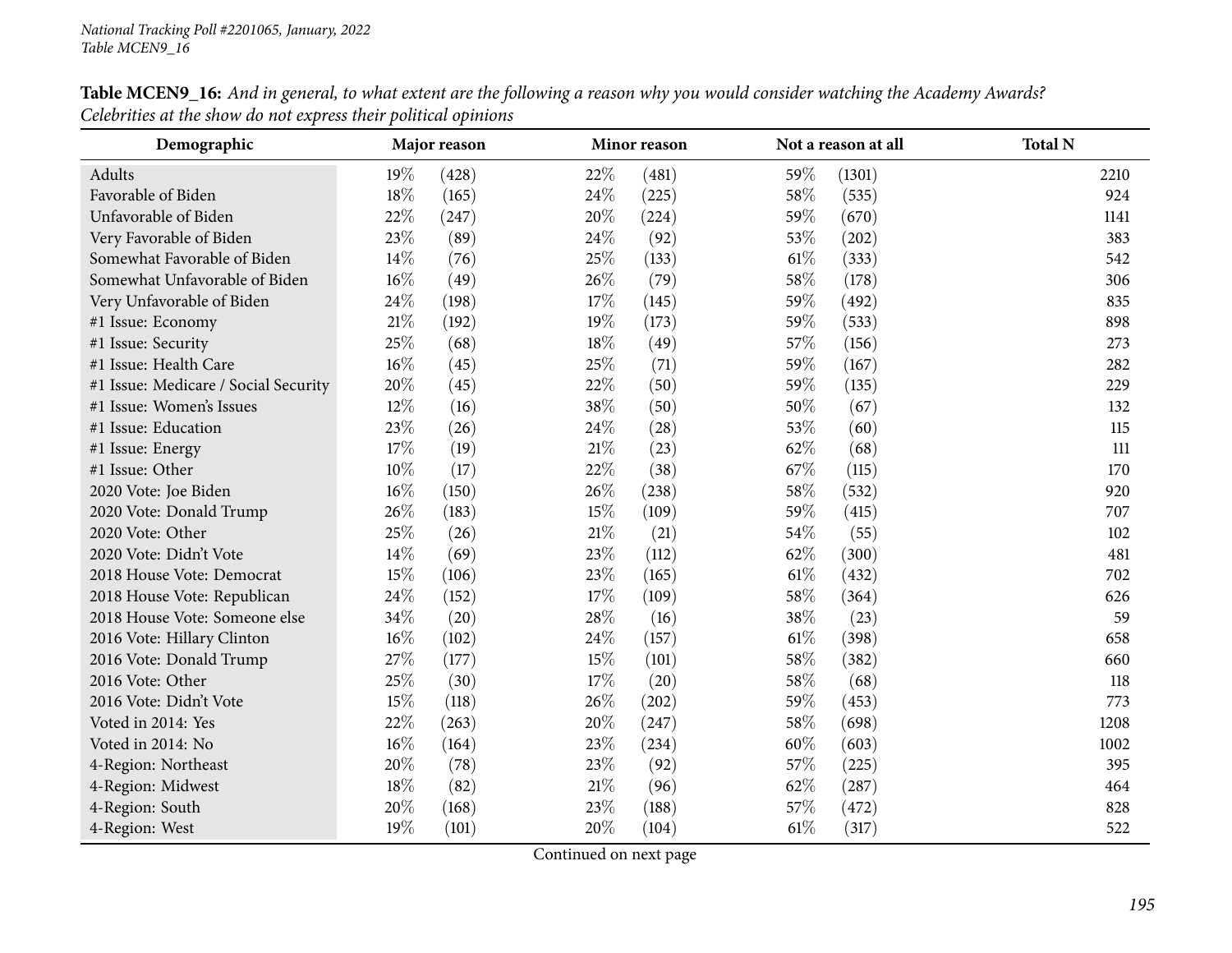| Demographic        | Major reason    | Minor reason      | Not a reason at all | <b>Total N</b> |
|--------------------|-----------------|-------------------|---------------------|----------------|
| Adults             | $19\%$<br>(428) | 22\%<br>(481)     | 59\%<br>(1301)      | 2210           |
| Film Fans          | 21%<br>(402)    | 23\%<br>(444)     | $56\%$<br>(1074)    | 1920           |
| Avid Film Fans     | 29\%<br>(196)   | 25%<br>(164)      | $46\%$<br>(305)     | 665            |
| Casual Film Fans   | $16\%$<br>(206) | 22\%<br>(279)     | $61\%$<br>(769)     | 1254           |
| TV Fans            | 20%<br>(405)    | 22\%<br>(446)     | 57\%<br>(1151)      | 2002           |
| Casual TV Fans     | $16\%$<br>(172) | 21%<br>$^{'}222)$ | 63\%<br>(680)       | 1074           |
| Avid TV Fans       | 25\%<br>(233)   | 24\%<br>(224)     | 51%<br>(471)        | 927            |
| Pop Culture Fans   | 24%<br>(321)    | 25\%<br>(340)     | 51%<br>(681)        | 1343           |
| Has Watched Oscars | 27%<br>(123)    | 37\%<br>(173)     | 36\%<br>(166)       | 462            |

Table MCEN9\_16: And in general, to what extent are the following a reason why you would consider watching the Academy Awards? *Celebrities at the show do not express their political opinions*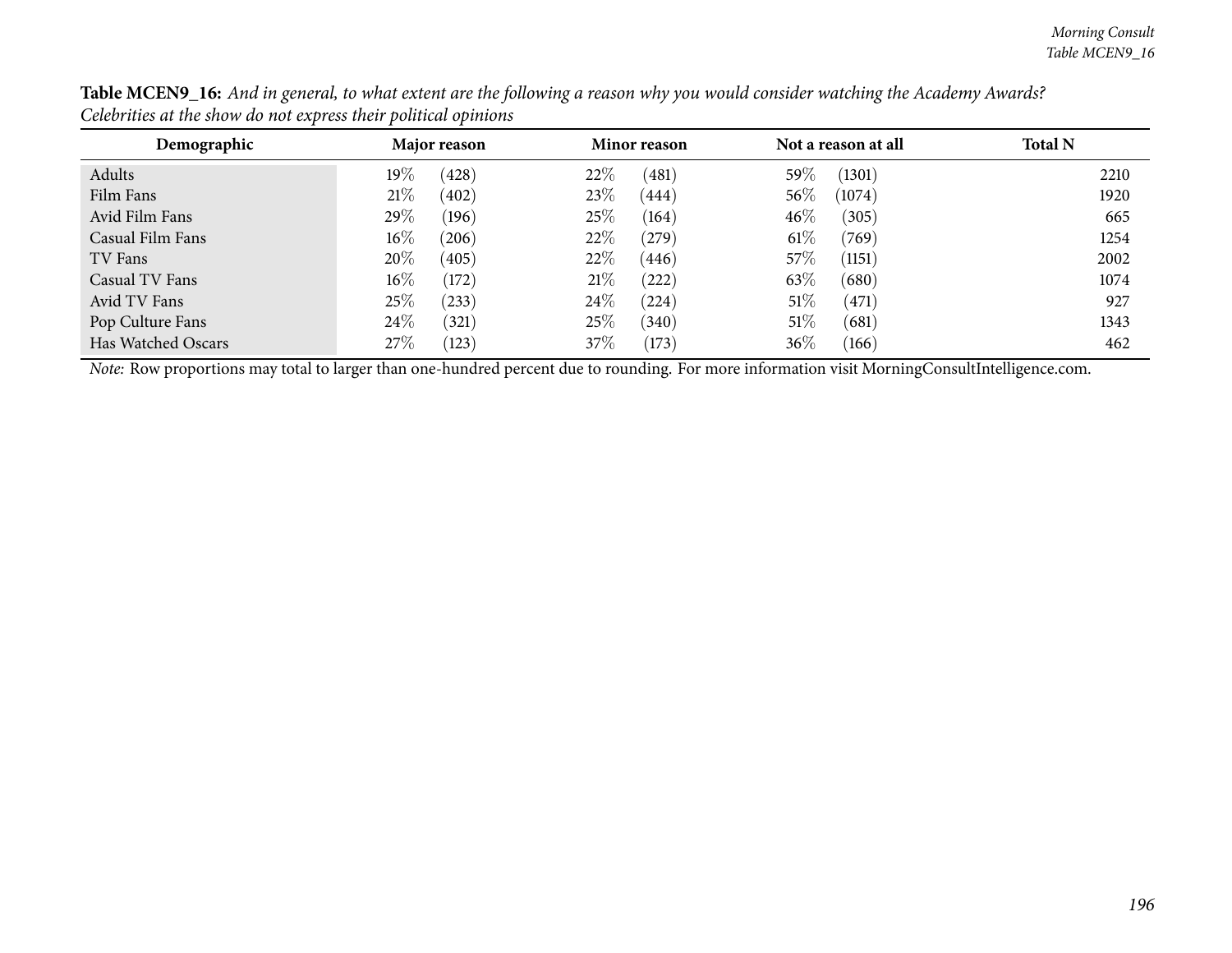| Table MCENdem1_1: In general, what kind of fan do you consider yourself of the following? |  |  |  |
|-------------------------------------------------------------------------------------------|--|--|--|
| Film                                                                                      |  |  |  |

| Demographic              |        | An avid fan |        | A casual fan |        | Not a fan | <b>Total N</b> |
|--------------------------|--------|-------------|--------|--------------|--------|-----------|----------------|
| Adults                   | 30%    | (665)       | 57%    | (1254)       | 13%    | (290)     | 2210           |
| Gender: Male             | 35%    | (369)       | 54%    | (579)        | $11\%$ | (119)     | 1067           |
| Gender: Female           | 26%    | (296)       | 59%    | (676)        | 15%    | (171)     | 1143           |
| Age: 18-34               | 33%    | (215)       | 55%    | (361)        | 13%    | (83)      | 658            |
| Age: 35-44               | 40%    | (143)       | 50%    | (179)        | $10\%$ | (37)      | 359            |
| Age: 45-64               | 28%    | (209)       | $61\%$ | (457)        | $12\%$ | (88)      | 754            |
| Age: 65+                 | 22%    | (98)        | 59%    | (257)        | 19%    | (83)      | 438            |
| GenZers: 1997-2012       | 29%    | (77)        | 56%    | (150)        | 15%    | (39)      | 267            |
| Millennials: 1981-1996   | 38%    | (245)       | 52%    | (334)        | $10\%$ | (63)      | 642            |
| GenXers: 1965-1980       | $31\%$ | (184)       | 58%    | (345)        | $11\%$ | (68)      | 597            |
| Baby Boomers: 1946-1964  | 23%    | (149)       | 61\%   | (395)        | $16\%$ | (106)     | 650            |
| PID: Dem (no lean)       | 38%    | (303)       | 52%    | (414)        | $9\%$  | (74)      | 792            |
| PID: Ind (no lean)       | 26\%   | (196)       | 58%    | (440)        | $16\%$ | (117)     | 754            |
| PID: Rep (no lean)       | 25%    | (165)       | 60%    | (400)        | 15%    | (99)      | 665            |
| PID/Gender: Dem Men      | 42%    | (152)       | 50%    | (181)        | $8\%$  | (28)      | 361            |
| PID/Gender: Dem Women    | 35%    | (152)       | 54%    | (233)        | $11\%$ | (46)      | 431            |
| PID/Gender: Ind Men      | 30%    | (108)       | 56%    | (202)        | 13%    | (48)      | 358            |
| PID/Gender: Ind Women    | 22%    | (88)        | 60%    | (238)        | $17\%$ | (69)      | 395            |
| PID/Gender: Rep Men      | $31\%$ | (109)       | 56%    | (196)        | $12\%$ | (43)      | 348            |
| PID/Gender: Rep Women    | 18%    | (56)        | 65%    | (204)        | 18%    | (56)      | 317            |
| Ideo: Liberal (1-3)      | 39%    | (236)       | 52%    | (317)        | $9\%$  | (56)      | 609            |
| Ideo: Moderate (4)       | 29%    | (165)       | 57%    | (323)        | 14\%   | (77)      | 565            |
| Ideo: Conservative (5-7) | 26%    | (195)       | 60%    | (445)        | 13%    | (98)      | 738            |
| Educ: < College          | 29%    | (437)       | 57%    | (860)        | 15%    | (222)     | 1519           |
| Educ: Bachelors degree   | 33%    | (148)       | 58%    | (257)        | $9\%$  | (41)      | 446            |
| Educ: Post-grad          | 33%    | (80)        | 56%    | (138)        | $11\%$ | (27)      | 245            |
| Income: Under 50k        | 26%    | (306)       | 59%    | (682)        | 15%    | (174)     | 1162           |
| Income: 50k-100k         | 35%    | (251)       | 54%    | (386)        | $11\%$ | (77)      | 714            |
| Income: 100k+            | 32%    | (107)       | 56%    | (187)        | $12\%$ | (39)      | 334            |
| Ethnicity: White         | 29%    | (504)       | 57%    | (992)        | 13\%   | (233)     | 1730           |
| Ethnicity: Hispanic      | 34%    | (120)       | 56%    | (197)        | $10\%$ | (34)      | 351            |
| Ethnicity: Black         | 37%    | (102)       | $51\%$ | (141)        | 12%    | (32)      | 276            |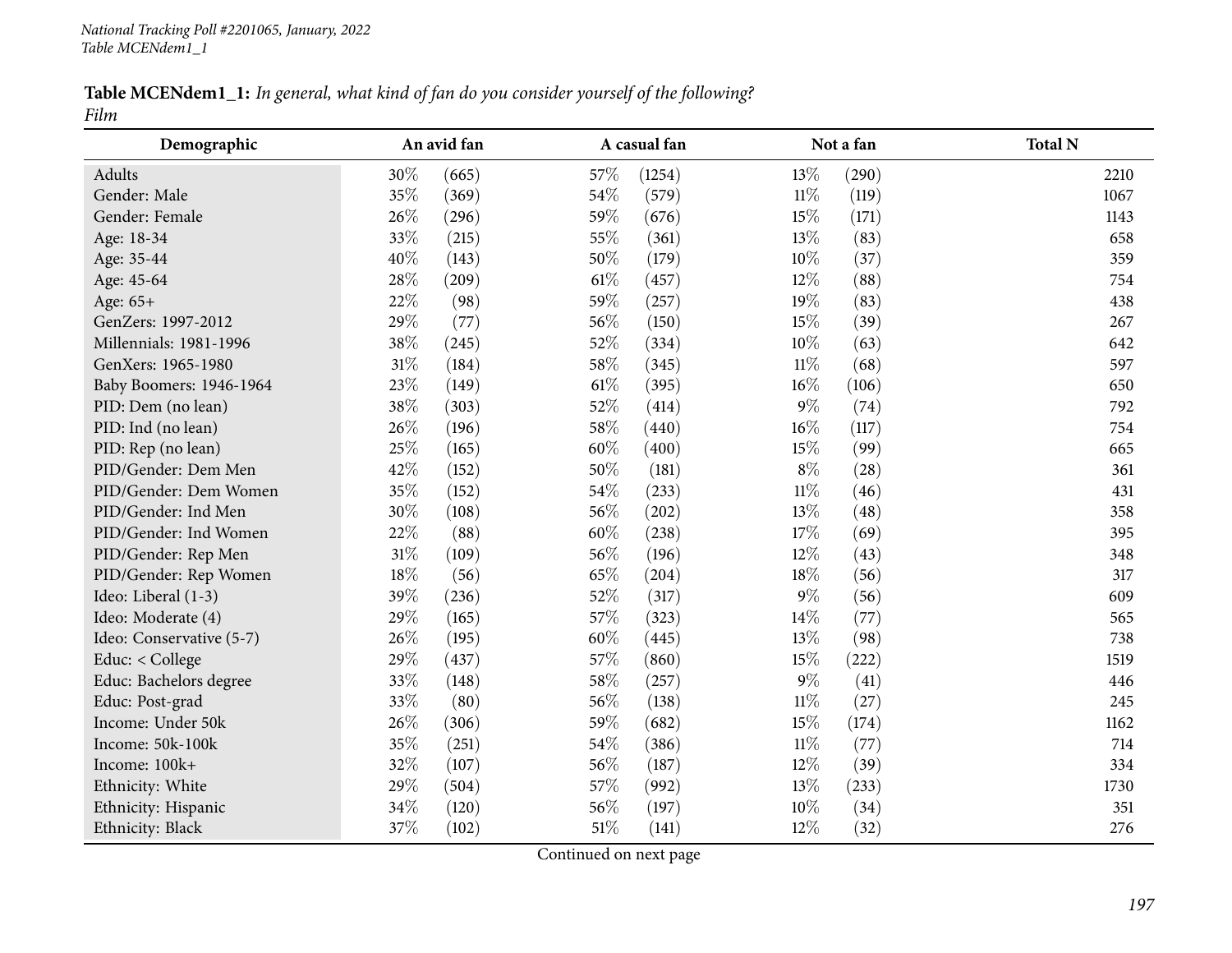Table MCENdem1\_1: In general, what kind of fan do you consider yourself of the following? *Film*

| Demographic                          |        | An avid fan |      | A casual fan |        | Not a fan | <b>Total N</b> |
|--------------------------------------|--------|-------------|------|--------------|--------|-----------|----------------|
| Adults                               | 30%    | (665)       | 57\% | (1254)       | 13\%   | (290)     | 2210           |
| Ethnicity: Other                     | 29%    | (59)        | 59%  | (121)        | 12%    | (25)      | 205            |
| All Christian                        | 29%    | (270)       | 59%  | (552)        | 12%    | (111)     | 932            |
| All Non-Christian                    | 39%    | (42)        | 46%  | (49)         | $15\%$ | (16)      | 106            |
| Atheist                              | 38%    | (44)        | 57%  | (66)         | $6\%$  | (7)       | 116            |
| Agnostic/Nothing in particular       | 28%    | (187)       | 55%  | (362)        | $17\%$ | (112)     | 662            |
| Something Else                       | $31\%$ | (123)       | 57%  | (225)        | $12\%$ | (46)      | 393            |
| Religious Non-Protestant/Catholic    | 37%    | (48)        | 45%  | (59)         | 18%    | (23)      | 130            |
| Evangelical                          | $31\%$ | (167)       | 58%  | (317)        | 12%    | (63)      | 547            |
| Non-Evangelical                      | 29%    | (217)       | 60%  | (440)        | $11\%$ | (82)      | 738            |
| Community: Urban                     | 36%    | (219)       | 52%  | (318)        | 12%    | (74)      | 612            |
| Community: Suburban                  | 29%    | (301)       | 58%  | (600)        | $12\%$ | (127)     | 1028           |
| Community: Rural                     | $25\%$ | (145)       | 59%  | (336)        | $16\%$ | (89)      | 570            |
| Employ: Private Sector               | 36%    | (253)       | 55%  | (391)        | 10%    | (69)      | 712            |
| <b>Employ: Government</b>            | 34%    | (49)        | 57%  | (80)         | $9\%$  | (13)      | 141            |
| Employ: Self-Employed                | 32%    | (66)        | 57%  | (118)        | $11\%$ | (23)      | 206            |
| Employ: Homemaker                    | 22%    | (30)        | 64\% | (90)         | 14\%   | (19)      | 139            |
| Employ: Student                      | 37%    | (27)        | 42%  | (30)         | $21\%$ | (15)      | 73             |
| Employ: Retired                      | 19%    | (89)        | 62%  | (296)        | 19%    | (90)      | 476            |
| Employ: Unemployed                   | 33%    | (96)        | 52%  | (151)        | $15\%$ | (45)      | 293            |
| Employ: Other                        | 33%    | (56)        | 58%  | (98)         | $10\%$ | (16)      | 170            |
| Military HH: Yes                     | 25%    | (81)        | 63%  | (202)        | 12%    | (38)      | 321            |
| Military HH: No                      | 31%    | (584)       | 56%  | (1053)       | 13%    | (252)     | 1889           |
| RD/WT: Right Direction               | 41\%   | (282)       | 49%  | (333)        | 10%    | (68)      | 683            |
| RD/WT: Wrong Track                   | 25%    | (383)       | 60%  | (922)        | $15\%$ | (222)     | 1527           |
| Biden Job Approve                    | 38%    | (344)       | 52%  | (470)        | $10\%$ | (89)      | 904            |
| Biden Job Disapprove                 | 25%    | (283)       | 60%  | (692)        | 15%    | (176)     | 1150           |
| Biden Job Strongly Approve           | 47%    | (173)       | 44%  | (161)        | $9\%$  | (31)      | 365            |
| Biden Job Somewhat Approve           | 32%    | (171)       | 57%  | (309)        | $11\%$ | (58)      | 538            |
| Biden Job Somewhat Disapprove        | 28%    | (97)        | 60%  | (206)        | 12%    | (43)      | 346            |
| <b>Biden Job Strongly Disapprove</b> | 23%    | (186)       | 60%  | (485)        | 16%    | (132)     | 803            |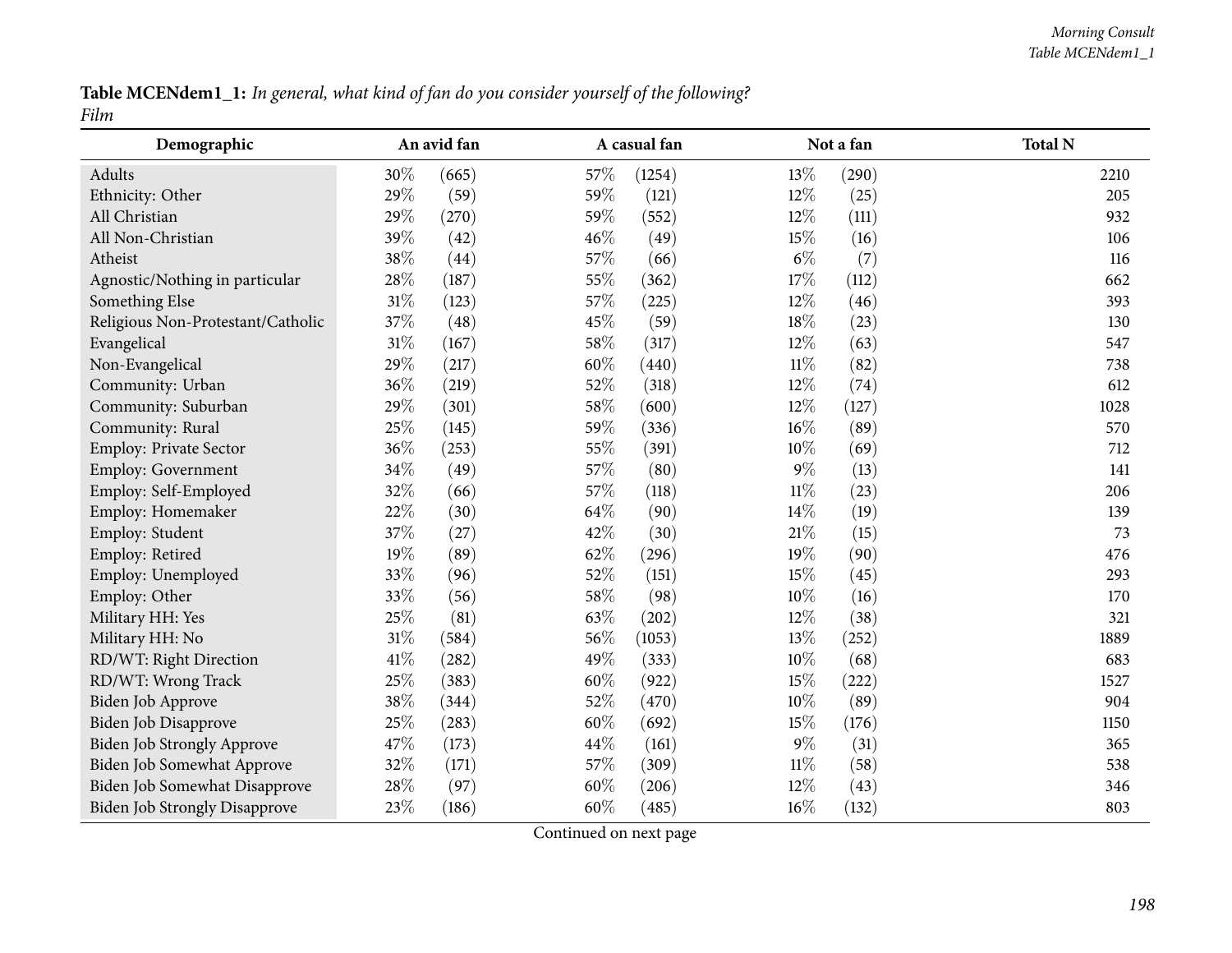## Table MCENdem1\_1: In general, what kind of fan do you consider yourself of the following? *Film*

| Demographic                          |        | An avid fan |        | A casual fan |        | Not a fan | <b>Total N</b> |
|--------------------------------------|--------|-------------|--------|--------------|--------|-----------|----------------|
| Adults                               | 30%    | (665)       | 57\%   | (1254)       | 13%    | (290)     | 2210           |
| Favorable of Biden                   | 38%    | (347)       | 53%    | (487)        | 10%    | (91)      | 924            |
| Unfavorable of Biden                 | 24%    | (279)       | $61\%$ | (693)        | 15%    | (169)     | 1141           |
| Very Favorable of Biden              | 47%    | (178)       | 46%    | (177)        | $7\%$  | (27)      | 383            |
| Somewhat Favorable of Biden          | 31%    | (169)       | 57%    | (310)        | 12%    | (63)      | 542            |
| Somewhat Unfavorable of Biden        | 26%    | (80)        | 60%    | (183)        | 14\%   | (43)      | 306            |
| Very Unfavorable of Biden            | 24%    | (199)       | $61\%$ | (510)        | 15%    | (126)     | 835            |
| #1 Issue: Economy                    | 29%    | (258)       | 58%    | (525)        | 13%    | (115)     | 898            |
| #1 Issue: Security                   | 25%    | (68)        | 60%    | (162)        | 15%    | (42)      | 273            |
| #1 Issue: Health Care                | 39%    | (109)       | 50%    | (142)        | $11\%$ | (32)      | 282            |
| #1 Issue: Medicare / Social Security | 26%    | (59)        | 59%    | (135)        | 15%    | (35)      | 229            |
| #1 Issue: Women's Issues             | $31\%$ | (40)        | 58%    | (76)         | 12%    | (16)      | 132            |
| #1 Issue: Education                  | 42%    | (48)        | 43%    | (49)         | 15%    | (17)      | 115            |
| #1 Issue: Energy                     | 33%    | (36)        | $61\%$ | (67)         | $6\%$  | (7)       | 111            |
| #1 Issue: Other                      | 28%    | (47)        | 57%    | (98)         | 15%    | (26)      | 170            |
| 2020 Vote: Joe Biden                 | 38%    | (351)       | 53%    | (489)        | $9\%$  | (81)      | 920            |
| 2020 Vote: Donald Trump              | 24\%   | (173)       | 60%    | (424)        | $15\%$ | (109)     | 707            |
| 2020 Vote: Other                     | 26%    | (27)        | $61\%$ | (62)         | 13%    | (13)      | 102            |
| 2020 Vote: Didn't Vote               | 24%    | (114)       | 58%    | (279)        | 18%    | (87)      | 481            |
| 2018 House Vote: Democrat            | 39%    | (274)       | 53%    | (375)        | $8\%$  | (54)      | 702            |
| 2018 House Vote: Republican          | 25%    | (157)       | 60%    | (375)        | 15%    | (94)      | 626            |
| 2018 House Vote: Someone else        | 27%    | (16)        | 65%    | (39)         | $8\%$  | (5)       | 59             |
| 2016 Vote: Hillary Clinton           | 38%    | (249)       | 53%    | (349)        | $9\%$  | (60)      | 658            |
| 2016 Vote: Donald Trump              | 25%    | (163)       | 60%    | (394)        | 16%    | (103)     | 660            |
| 2016 Vote: Other                     | 32%    | (38)        | 60%    | (71)         | $8\%$  | (9)       | 118            |
| 2016 Vote: Didn't Vote               | 28%    | (215)       | 57%    | (440)        | 15%    | (118)     | 773            |
| Voted in 2014: Yes                   | 31%    | (377)       | 58%    | (697)        | $11\%$ | (135)     | 1208           |
| Voted in 2014: No                    | 29%    | (288)       | 56%    | (557)        | $16\%$ | (156)     | 1002           |
| 4-Region: Northeast                  | 32%    | (126)       | 55%    | (218)        | 13%    | (51)      | 395            |
| 4-Region: Midwest                    | $31\%$ | (143)       | 58%    | (270)        | $11\%$ | (52)      | 464            |
| 4-Region: South                      | 28%    | (232)       | 58%    | (477)        | 14\%   | (118)     | 828            |
| 4-Region: West                       | 31%    | (164)       | 55%    | (289)        | 13%    | (70)      | 522            |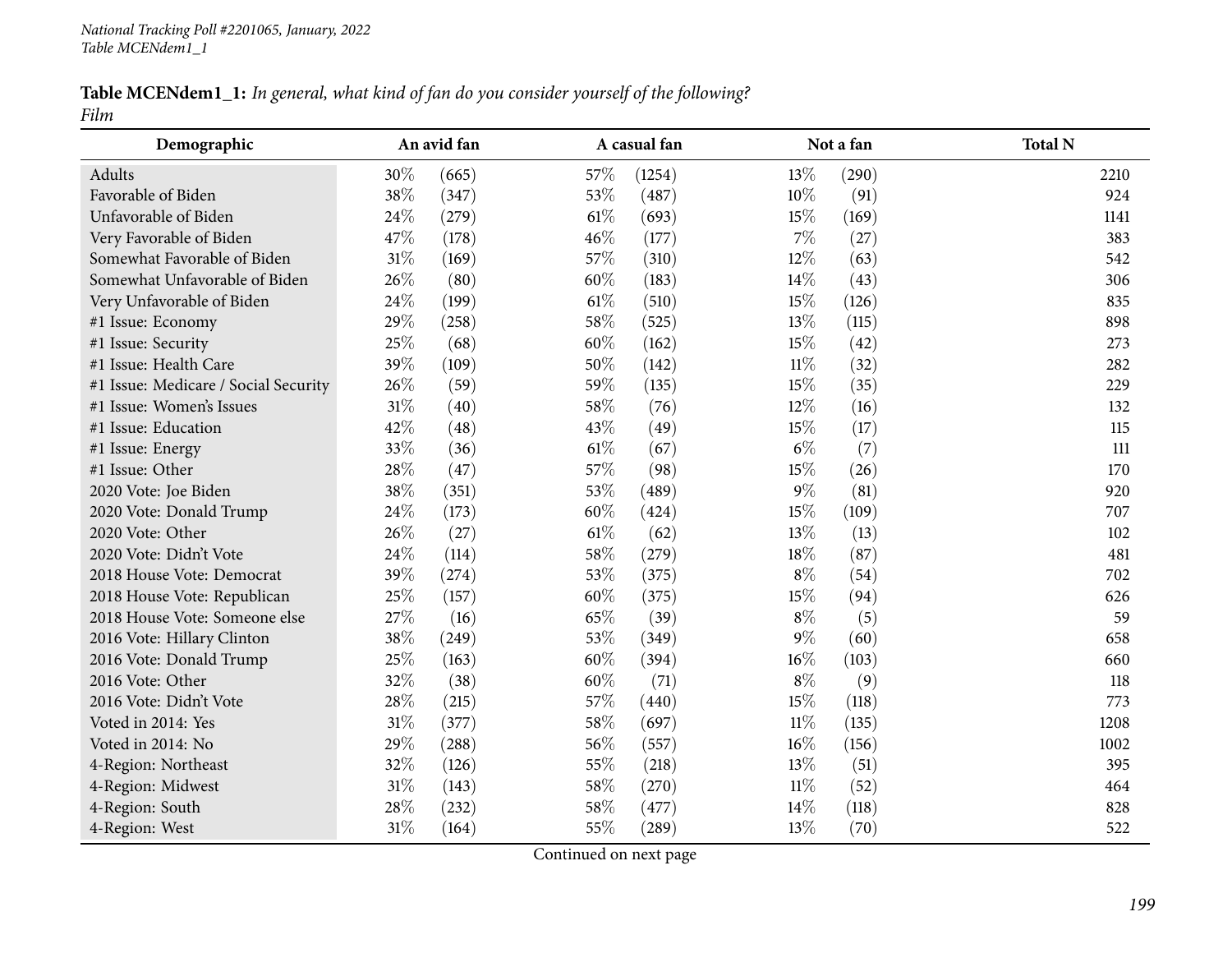| Demographic        |        | An avid fan |        | A casual fan |       | Not a fan  | <b>Total N</b> |
|--------------------|--------|-------------|--------|--------------|-------|------------|----------------|
| Adults             | 30%    | (665)       | $57\%$ | (1254)       | 13%   | $^{'}290)$ | 2210           |
| Film Fans          | 35\%   | (665)       | 65\%   | (1254)       |       | (0)        | 1920           |
| Avid Film Fans     | 100%   | (665)       |        | (0)          |       | (0)        | 665            |
| Casual Film Fans   |        | (0)         | 100\%  | (1254)       |       | (0)        | 1254           |
| TV Fans            | 32%    | (650)       | 58\%   | (1156)       | 10%   | (196)      | 2002           |
| Casual TV Fans     | 15%    | (160)       | 72\%   | (772)        | 13\%  | (143)      | 1074           |
| Avid TV Fans       | 53%    | (490)       | $41\%$ | (384)        | $6\%$ | (53)       | 927            |
| Pop Culture Fans   | $41\%$ | (554)       | 54\%   | (721)        | 5%    | (67)       | 1343           |
| Has Watched Oscars | 49\%   | (227)       | 45\%   | (208)        | $6\%$ | (27        | 462            |

| <b>Table MCENdem1_1:</b> In general, what kind of fan do you consider yourself of the following? |  |  |  |
|--------------------------------------------------------------------------------------------------|--|--|--|
| Film                                                                                             |  |  |  |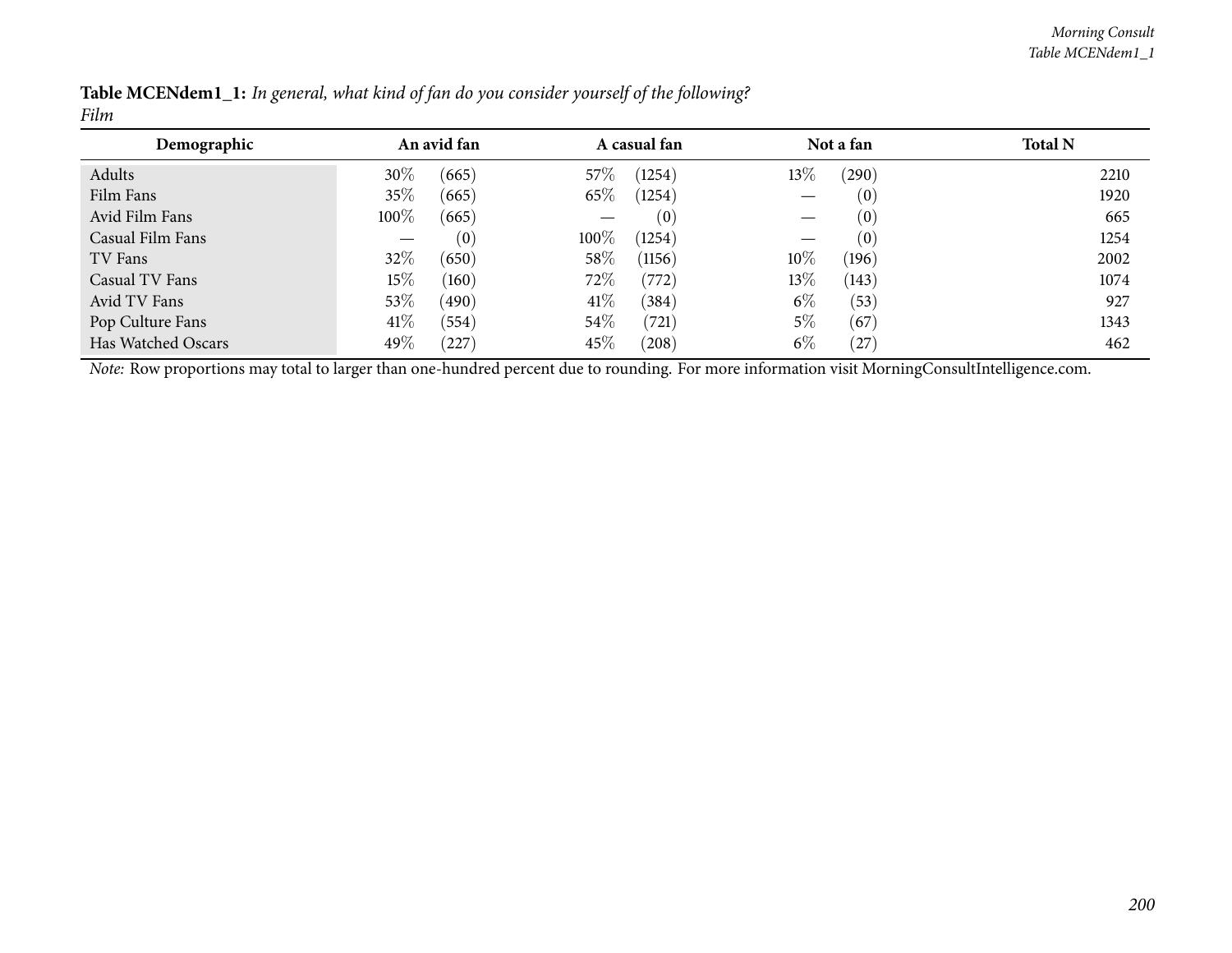Table MCENdem1\_2: In general, what kind of fan do you consider yourself of the following? *Television*

| Demographic              |        | An avid fan |        | A casual fan |        | Not a fan | <b>Total N</b> |
|--------------------------|--------|-------------|--------|--------------|--------|-----------|----------------|
| Adults                   | 42%    | (927)       | 49%    | (1074)       | $9\%$  | (208)     | 2210           |
| Gender: Male             | 42%    | (453)       | 48%    | (507)        | 10%    | (107)     | 1067           |
| Gender: Female           | 42%    | (475)       | 50%    | (567)        | $9\%$  | (101)     | 1143           |
| Age: 18-34               | 36%    | (234)       | 48\%   | (319)        | $16\%$ | (105)     | 658            |
| Age: 35-44               | 41%    | (148)       | 53%    | (190)        | $6\%$  | (21)      | 359            |
| Age: 45-64               | 46%    | (348)       | 47%    | (354)        | $7\%$  | (52)      | 754            |
| Age: 65+                 | 45%    | (197)       | 48\%   | (211)        | $7\%$  | (30)      | 438            |
| GenZers: 1997-2012       | 30%    | (80)        | 52%    | (138)        | 18%    | (49)      | 267            |
| Millennials: 1981-1996   | 41\%   | (263)       | 48\%   | (309)        | $11\%$ | (70)      | 642            |
| GenXers: 1965-1980       | 43%    | (256)       | $50\%$ | (299)        | 7%     | (42)      | 597            |
| Baby Boomers: 1946-1964  | 47%    | (306)       | 46%    | (297)        | 7%     | (47)      | 650            |
| PID: Dem (no lean)       | 51%    | (406)       | 42%    | (333)        | 7%     | (53)      | 792            |
| PID: Ind (no lean)       | 32%    | (245)       | 53%    | (400)        | $14\%$ | (109)     | 754            |
| PID: Rep (no lean)       | 42%    | (277)       | $51\%$ | (341)        | 7%     | (47)      | 665            |
| PID/Gender: Dem Men      | $51\%$ | (185)       | 42%    | (152)        | $7\%$  | (24)      | 361            |
| PID/Gender: Dem Women    | 51%    | (221)       | 42%    | (181)        | $7\%$  | (29)      | 431            |
| PID/Gender: Ind Men      | 34%    | (122)       | 49%    | (177)        | 17%    | (59)      | 358            |
| PID/Gender: Ind Women    | $31\%$ | (123)       | $56\%$ | (223)        | $13\%$ | (49)      | 395            |
| PID/Gender: Rep Men      | 42%    | (146)       | $51\%$ | (178)        | 7%     | (24)      | 348            |
| PID/Gender: Rep Women    | $41\%$ | (131)       | $51\%$ | (163)        | 7%     | (23)      | 317            |
| Ideo: Liberal (1-3)      | 49%    | (300)       | 43%    | (264)        | 7%     | (45)      | 609            |
| Ideo: Moderate (4)       | 43%    | (241)       | 49%    | (279)        | $8\%$  | (45)      | 565            |
| Ideo: Conservative (5-7) | 42%    | (312)       | 50%    | (366)        | $8\%$  | (60)      | 738            |
| Educ: < College          | 41\%   | (626)       | 48%    | (732)        | $11\%$ | (161)     | 1519           |
| Educ: Bachelors degree   | 46%    | (203)       | 48%    | (216)        | $6\%$  | (26)      | 446            |
| Educ: Post-grad          | 40%    | (98)        | 52%    | (126)        | $9\%$  | (21)      | 245            |
| Income: Under 50k        | 39%    | (453)       | 48\%   | (553)        | 13%    | (156)     | 1162           |
| Income: 50k-100k         | 47%    | (336)       | 48\%   | (342)        | $5\%$  | (36)      | 714            |
| Income: 100k+            | 42%    | (138)       | 54%    | (179)        | $5\%$  | (16)      | 334            |
| Ethnicity: White         | 42%    | (735)       | 50%    | (859)        | $8\%$  | (136)     | 1730           |
| Ethnicity: Hispanic      | 42%    | (146)       | 45%    | (156)        | 14\%   | (48)      | 351            |
| Ethnicity: Black         | 42%    | (116)       | 42%    | (116)        | $16\%$ | (44)      | 276            |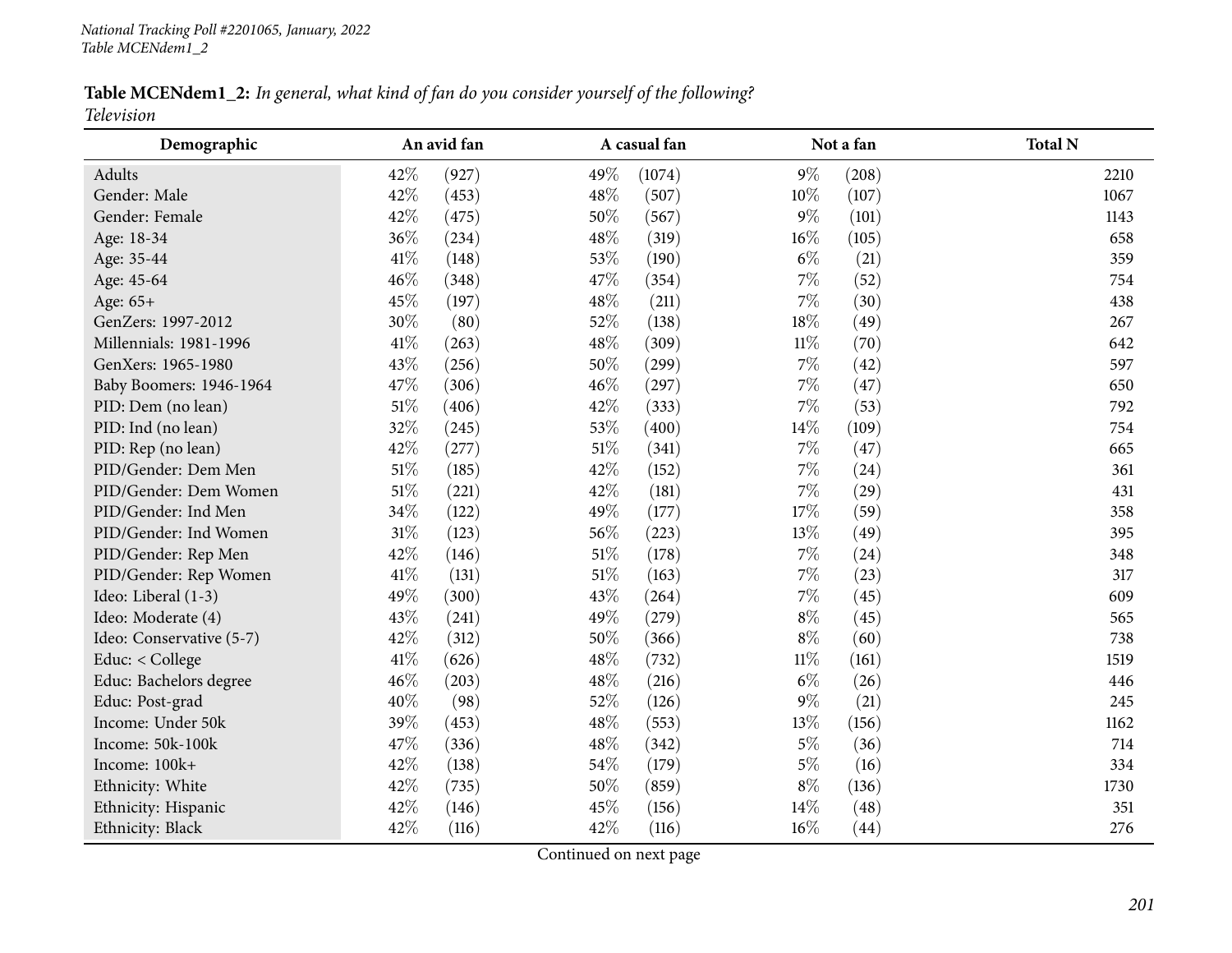Table MCENdem1\_2: In general, what kind of fan do you consider yourself of the following? *Television*

| Demographic                          |        | An avid fan |        | A casual fan |        | Not a fan | <b>Total N</b> |
|--------------------------------------|--------|-------------|--------|--------------|--------|-----------|----------------|
| Adults                               | 42%    | (927)       | 49%    | (1074)       | $9\%$  | (208)     | 2210           |
| Ethnicity: Other                     | 38%    | (77)        | 49%    | (100)        | 14%    | (28)      | 205            |
| All Christian                        | 47%    | (434)       | 47%    | (441)        | $6\%$  | (57)      | 932            |
| All Non-Christian                    | 45%    | (48)        | 45%    | (48)         | $10\%$ | (10)      | 106            |
| Atheist                              | 40%    | (46)        | 48%    | (55)         | 13%    | (15)      | 116            |
| Agnostic/Nothing in particular       | 33%    | (218)       | 53%    | (349)        | $14\%$ | (95)      | 662            |
| Something Else                       | 46%    | (181)       | 46%    | (181)        | $8\%$  | (31)      | 393            |
| Religious Non-Protestant/Catholic    | 42%    | (55)        | 49%    | (64)         | $9\%$  | (11)      | 130            |
| Evangelical                          | 47%    | (260)       | 46%    | (253)        | $6\%$  | (34)      | 547            |
| Non-Evangelical                      | 46%    | (343)       | 47%    | (344)        | 7%     | (52)      | 738            |
| Community: Urban                     | 45%    | (278)       | 45%    | (274)        | $10\%$ | (60)      | 612            |
| Community: Suburban                  | 43%    | (446)       | 48%    | (497)        | $8\%$  | (86)      | 1028           |
| Community: Rural                     | 36%    | (204)       | 53%    | (303)        | $11\%$ | (63)      | 570            |
| Employ: Private Sector               | 45%    | (319)       | 45%    | (323)        | 10%    | (70)      | 712            |
| Employ: Government                   | 34%    | (48)        | 59%    | (83)         | $6\%$  | (9)       | 141            |
| Employ: Self-Employed                | 34%    | (70)        | 54%    | (112)        | 12%    | (24)      | 206            |
| Employ: Homemaker                    | 44%    | (61)        | 46%    | (64)         | $10\%$ | (14)      | 139            |
| Employ: Student                      | 35%    | (25)        | 49%    | (36)         | 16%    | (12)      | 73             |
| Employ: Retired                      | 48%    | (228)       | 47%    | (223)        | $5\%$  | (25)      | 476            |
| Employ: Unemployed                   | 35%    | (101)       | 53%    | (156)        | 12%    | (35)      | 293            |
| Employ: Other                        | 43%    | (74)        | 45%    | (77)         | $11\%$ | (19)      | 170            |
| Military HH: Yes                     | 45%    | (145)       | 50%    | (160)        | $5\%$  | (16)      | 321            |
| Military HH: No                      | 41\%   | (783)       | 48%    | (914)        | $10\%$ | (193)     | 1889           |
| RD/WT: Right Direction               | $51\%$ | (351)       | 43%    | (295)        | $5\%$  | (37)      | 683            |
| RD/WT: Wrong Track                   | 38%    | (577)       | $51\%$ | (779)        | $11\%$ | (171)     | 1527           |
| Biden Job Approve                    | 48%    | (432)       | 46%    | (419)        | $6\%$  | (53)      | 904            |
| Biden Job Disapprove                 | 39%    | (451)       | 50%    | (578)        | $11\%$ | (121)     | 1150           |
| <b>Biden Job Strongly Approve</b>    | 59%    | (215)       | 37%    | (135)        | $4\%$  | (16)      | 365            |
| Biden Job Somewhat Approve           | 40%    | (217)       | 53%    | (284)        | $7\%$  | (37)      | 538            |
| Biden Job Somewhat Disapprove        | 41\%   | (143)       | 49%    | (171)        | $9\%$  | (33)      | 346            |
| <b>Biden Job Strongly Disapprove</b> | 38%    | (307)       | 51%    | (407)        | $11\%$ | (89)      | 803            |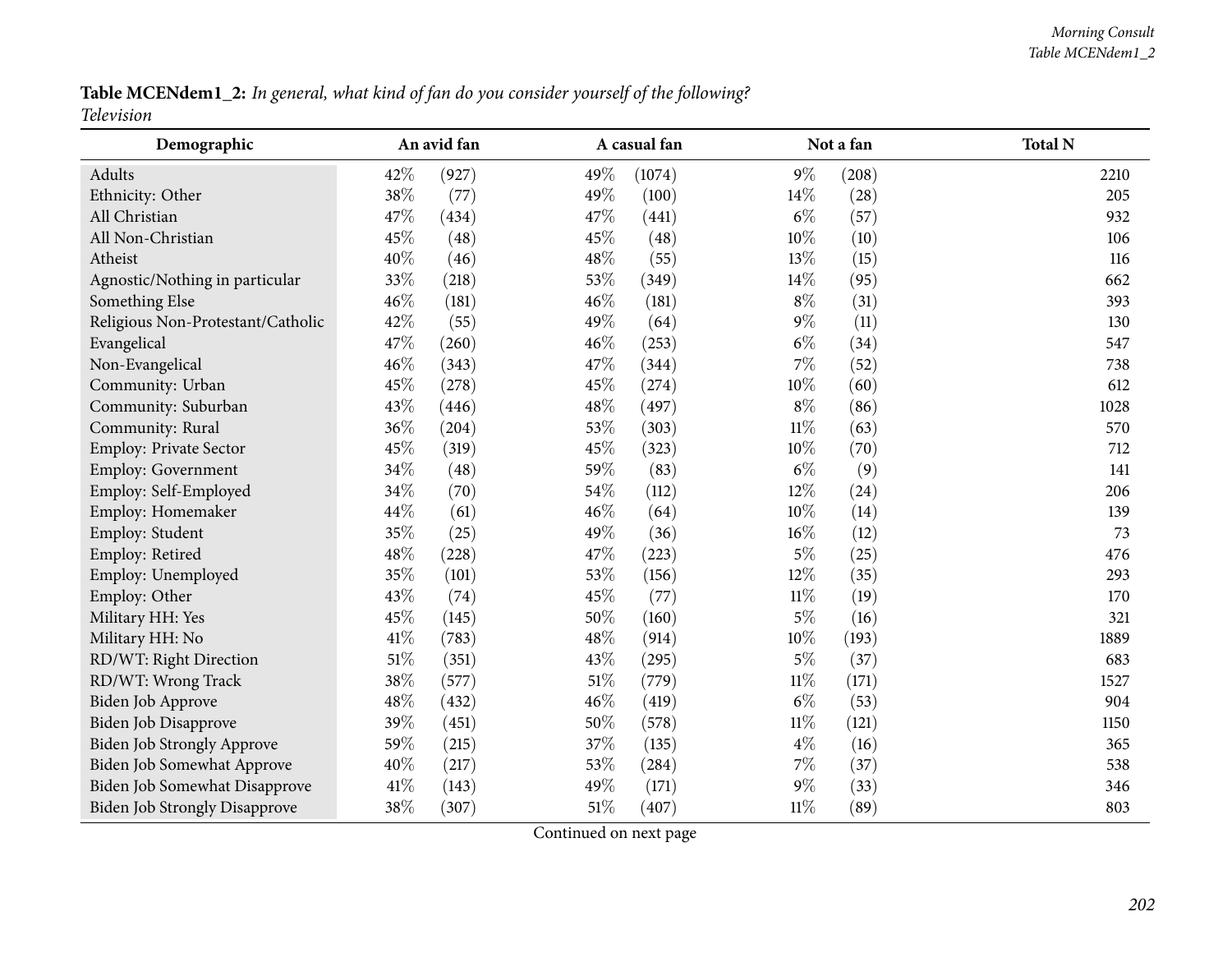Table MCENdem1\_2: In general, what kind of fan do you consider yourself of the following? *Television*

| Demographic                          |      | An avid fan |        | A casual fan |        | Not a fan | <b>Total N</b> |
|--------------------------------------|------|-------------|--------|--------------|--------|-----------|----------------|
| Adults                               | 42%  | (927)       | 49%    | (1074)       | $9\%$  | (208)     | 2210           |
| Favorable of Biden                   | 48%  | (445)       | 47%    | (431)        | $5\%$  | (48)      | 924            |
| Unfavorable of Biden                 | 38%  | (435)       | 51\%   | (581)        | $11\%$ | (125)     | 1141           |
| Very Favorable of Biden              | 58%  | (223)       | 38%    | (146)        | $3\%$  | (13)      | 383            |
| Somewhat Favorable of Biden          | 41\% | (222)       | 53%    | (284)        | $7\%$  | (35)      | 542            |
| Somewhat Unfavorable of Biden        | 36%  | (110)       | $51\%$ | (156)        | 13%    | (40)      | 306            |
| Very Unfavorable of Biden            | 39%  | (324)       | $51\%$ | (425)        | $10\%$ | (86)      | 835            |
| #1 Issue: Economy                    | 40%  | (361)       | $51\%$ | (457)        | $9\%$  | (80)      | 898            |
| #1 Issue: Security                   | 42%  | (114)       | 48\%   | (131)        | $10\%$ | (28)      | 273            |
| #1 Issue: Health Care                | 48%  | (135)       | 45%    | (127)        | $7\%$  | (20)      | 282            |
| #1 Issue: Medicare / Social Security | 53%  | (122)       | 42%    | (96)         | $5\%$  | (12)      | 229            |
| #1 Issue: Women's Issues             | 38%  | (50)        | 47%    | (62)         | 16%    | (21)      | 132            |
| #1 Issue: Education                  | 37%  | (43)        | 55%    | (63)         | $8\%$  | (9)       | 115            |
| #1 Issue: Energy                     | 41\% | (45)        | 49%    | (54)         | $11\%$ | (12)      | 111            |
| #1 Issue: Other                      | 34%  | (58)        | 50%    | (85)         | $16\%$ | (27)      | 170            |
| 2020 Vote: Joe Biden                 | 49%  | (453)       | 45%    | (416)        | $6\%$  | (51)      | 920            |
| 2020 Vote: Donald Trump              | 40%  | (283)       | 52%    | (365)        | $8\%$  | (58)      | 707            |
| 2020 Vote: Other                     | 29%  | (30)        | 49%    | (50)         | 22%    | (23)      | 102            |
| 2020 Vote: Didn't Vote               | 34%  | (161)       | 50%    | (243)        | $16\%$ | (77)      | 481            |
| 2018 House Vote: Democrat            | 49%  | (345)       | 45%    | (319)        | $5\%$  | (38)      | 702            |
| 2018 House Vote: Republican          | 43%  | (269)       | 50%    | (310)        | $8\%$  | (47)      | 626            |
| 2018 House Vote: Someone else        | 45%  | (27)        | 42%    | (25)         | 13%    | (8)       | 59             |
| 2016 Vote: Hillary Clinton           | 49%  | (323)       | 45%    | (297)        | $6\%$  | (38)      | 658            |
| 2016 Vote: Donald Trump              | 41%  | (269)       | $51\%$ | (340)        | $8\%$  | (51)      | 660            |
| 2016 Vote: Other                     | 46%  | (54)        | 42%    | (49)         | 13%    | (15)      | 118            |
| 2016 Vote: Didn't Vote               | 36%  | (280)       | 50%    | (388)        | $14\%$ | (104)     | 773            |
| Voted in 2014: Yes                   | 46%  | (559)       | 47%    | (572)        | $6\%$  | (77)      | 1208           |
| Voted in 2014: No                    | 37%  | (368)       | $50\%$ | (502)        | 13%    | (131)     | 1002           |
| 4-Region: Northeast                  | 45%  | (178)       | 47%    | (187)        | $8\%$  | (31)      | 395            |
| 4-Region: Midwest                    | 43%  | (200)       | 48%    | (223)        | $9\%$  | (41)      | 464            |
| 4-Region: South                      | 43%  | (353)       | 48%    | (397)        | $9\%$  | (77)      | 828            |
| 4-Region: West                       | 38%  | (196)       | $51\%$ | (267)        | $11\%$ | (60)      | 522            |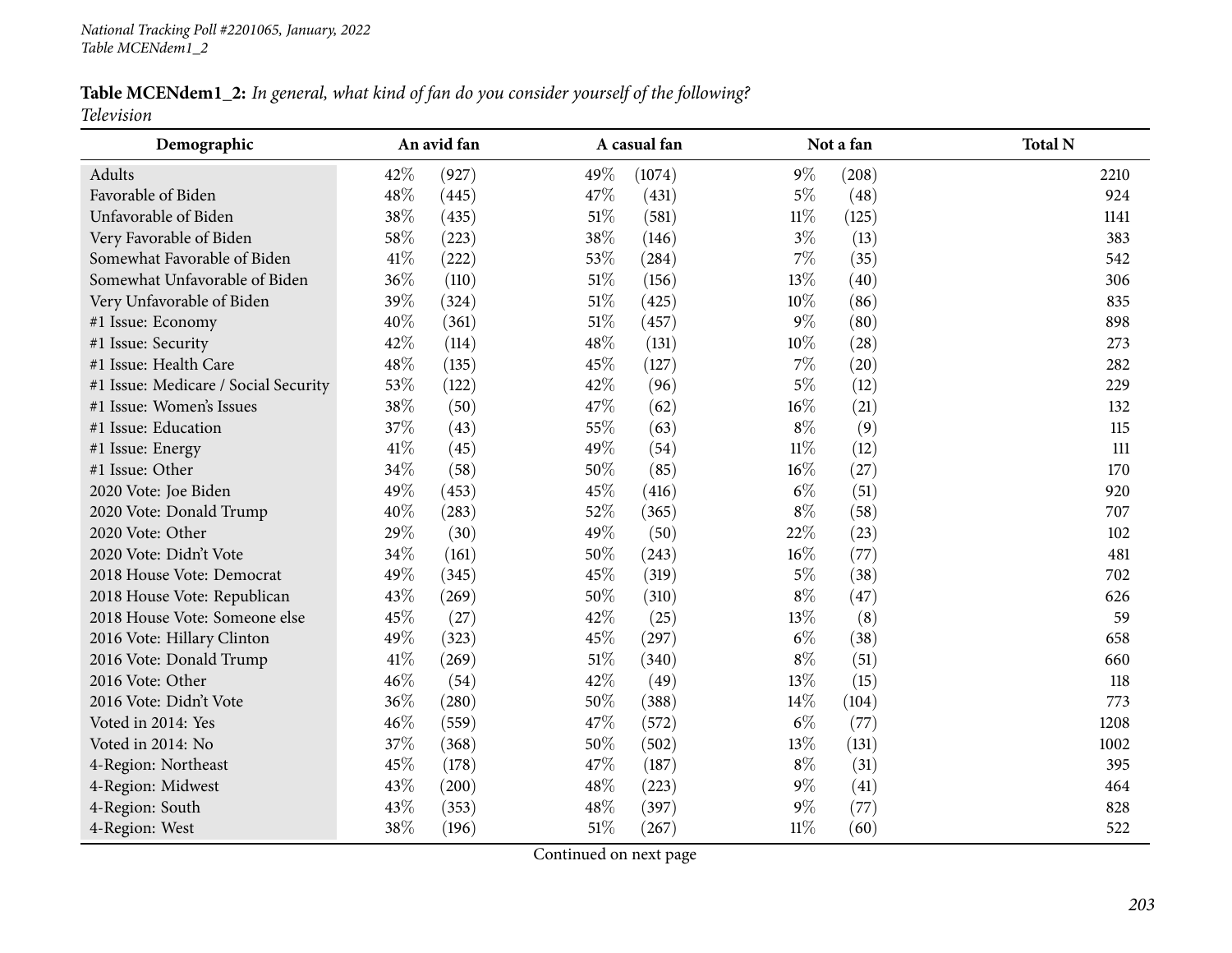| Demographic        |        | An avid fan |        | A casual fan |       | Not a fan          | <b>Total N</b> |
|--------------------|--------|-------------|--------|--------------|-------|--------------------|----------------|
| Adults             | 42%    | (927)       | 49\%   | (1074)       | $9\%$ | (208)              | 2210           |
| Film Fans          | $46\%$ | (874)       | 49\%   | (931)        | $6\%$ | (114)              | 1920           |
| Avid Film Fans     | 74\%   | (490)       | 24%    | (160)        | $2\%$ | (15)               | 665            |
| Casual Film Fans   | $31\%$ | (384)       | 62\%   | (772)        | $8\%$ | (98)               | 1254           |
| TV Fans            | $46\%$ | (927)       | $54\%$ | (1074)       |       | $\left( 0\right)$  | 2002           |
| Casual TV Fans     |        | (0)         | 100%   | (1074)       |       | $\left( 0 \right)$ | 1074           |
| Avid TV Fans       | 100\%  | (927)       |        | (0)          |       | (0)                | 927            |
| Pop Culture Fans   | 50%    | (673)       | $44\%$ | (596)        | 5%    | (73)               | 1343           |
| Has Watched Oscars | 58%    | (268)       | 37\%   | (171)        | 5%    | (23)               | 462            |

Table MCENdem1\_2: In general, what kind of fan do you consider yourself of the following? *Television*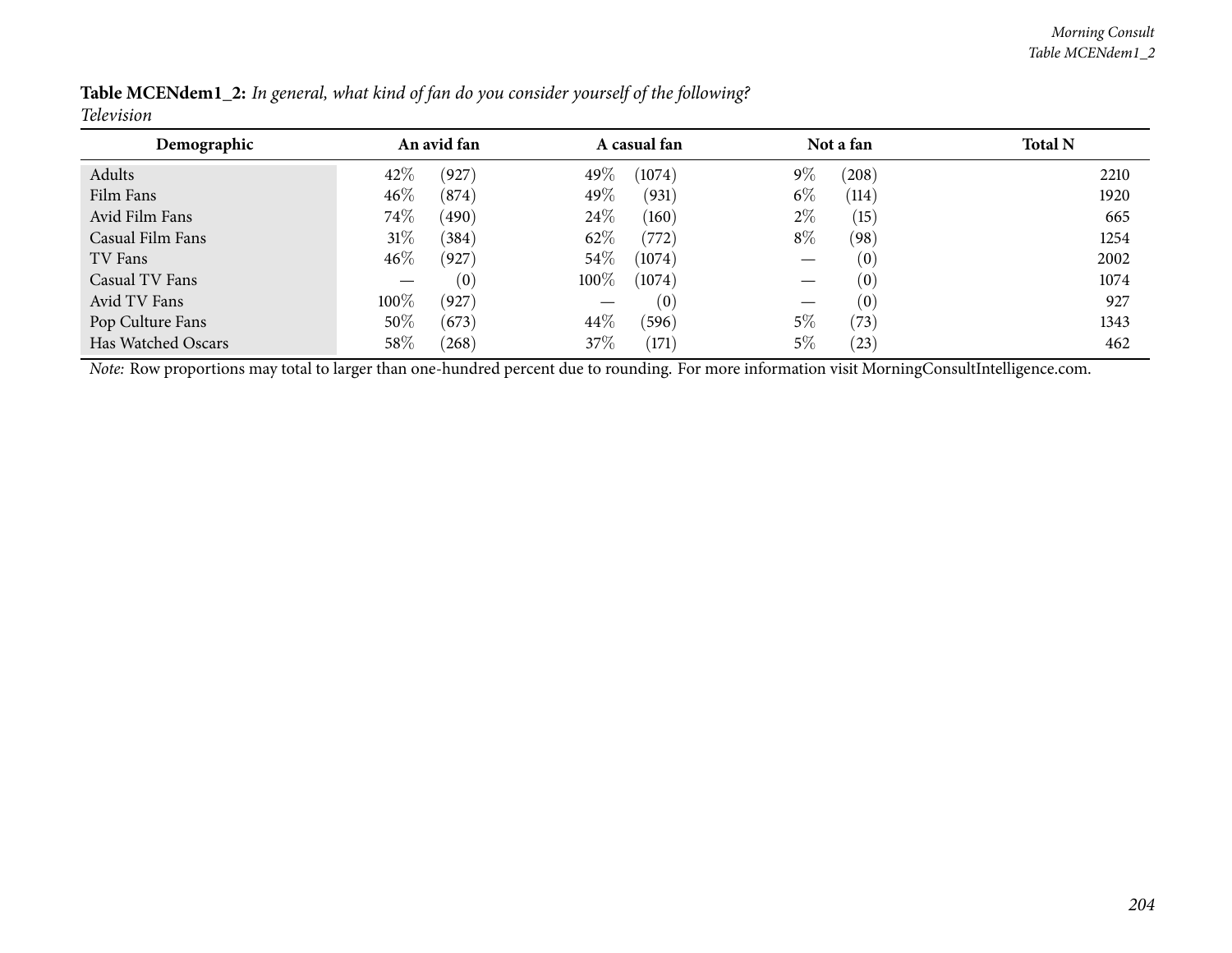|       |  | <b>Table MCENdem1_3:</b> In general, what kind of fan do you consider yourself of the following? |
|-------|--|--------------------------------------------------------------------------------------------------|
| Music |  |                                                                                                  |

| Demographic              |        | An avid fan |        | A casual fan |       | Not a fan | <b>Total N</b> |
|--------------------------|--------|-------------|--------|--------------|-------|-----------|----------------|
| Adults                   | 48%    | (1066)      | 47%    | (1039)       | $5\%$ | (105)     | 2210           |
| Gender: Male             | 49%    | (525)       | 46%    | (486)        | $5\%$ | (55)      | 1067           |
| Gender: Female           | 47%    | (541)       | 48%    | (553)        | $4\%$ | (50)      | 1143           |
| Age: 18-34               | 59%    | (391)       | 37%    | (242)        | $4\%$ | (25)      | 658            |
| Age: 35-44               | 57%    | (206)       | 40%    | (142)        | $3\%$ | (11)      | 359            |
| Age: 45-64               | 44%    | (334)       | 52%    | (389)        | $4\%$ | (31)      | 754            |
| Age: 65+                 | $31\%$ | (136)       | 61%    | (265)        | $8\%$ | (37)      | 438            |
| GenZers: 1997-2012       | 63%    | (168)       | 34%    | (90)         | $3\%$ | (9)       | 267            |
| Millennials: 1981-1996   | 58%    | (370)       | 39%    | (249)        | $4\%$ | (22)      | 642            |
| GenXers: 1965-1980       | 49%    | (290)       | 48%    | (284)        | $4\%$ | (23)      | 597            |
| Baby Boomers: 1946-1964  | 34%    | (221)       | 60%    | (387)        | $6\%$ | (42)      | 650            |
| PID: Dem (no lean)       | 52%    | (414)       | 44%    | (349)        | $4\%$ | (28)      | 792            |
| PID: Ind (no lean)       | 49%    | (368)       | 46%    | (345)        | $5\%$ | (41)      | 754            |
| PID: Rep (no lean)       | 43%    | (284)       | 52%    | (344)        | $5\%$ | (36)      | 665            |
| PID/Gender: Dem Men      | 55%    | (198)       | $41\%$ | (148)        | $4\%$ | (15)      | 361            |
| PID/Gender: Dem Women    | 50%    | (216)       | 47%    | (201)        | $3\%$ | (14)      | 431            |
| PID/Gender: Ind Men      | 48%    | (172)       | 46%    | (167)        | $5\%$ | (20)      | 358            |
| PID/Gender: Ind Women    | 49%    | (196)       | 45%    | (179)        | $5\%$ | (21)      | 395            |
| PID/Gender: Rep Men      | 45%    | (155)       | 49%    | (172)        | $6\%$ | (21)      | 348            |
| PID/Gender: Rep Women    | $41\%$ | (129)       | 54%    | (173)        | $5\%$ | (15)      | 317            |
| Ideo: Liberal (1-3)      | 55%    | (334)       | 42%    | (254)        | $4\%$ | (22)      | 609            |
| Ideo: Moderate (4)       | 45%    | (254)       | 50%    | (284)        | $5\%$ | (28)      | 565            |
| Ideo: Conservative (5-7) | 43%    | (315)       | 52%    | (384)        | $5\%$ | (39)      | 738            |
| Educ: < College          | 50%    | (761)       | 45%    | (689)        | $5\%$ | (68)      | 1519           |
| Educ: Bachelors degree   | 44%    | (197)       | 50%    | (222)        | $6\%$ | (27)      | 446            |
| Educ: Post-grad          | 44%    | (108)       | 52%    | (127)        | $4\%$ | (10)      | 245            |
| Income: Under 50k        | 50%    | (577)       | 45%    | (523)        | $5\%$ | (62)      | 1162           |
| Income: 50k-100k         | 49%    | (347)       | 48%    | (341)        | $4\%$ | (25)      | 714            |
| Income: 100k+            | 42%    | (141)       | 52%    | (174)        | $5\%$ | (18)      | 334            |
| Ethnicity: White         | 46%    | (801)       | 49%    | (851)        | $4\%$ | (78)      | 1730           |
| Ethnicity: Hispanic      | 52%    | (182)       | 47%    | (164)        | $2\%$ | (5)       | 351            |
| Ethnicity: Black         | 61\%   | (168)       | 33%    | (90)         | $6\%$ | (17)      | 276            |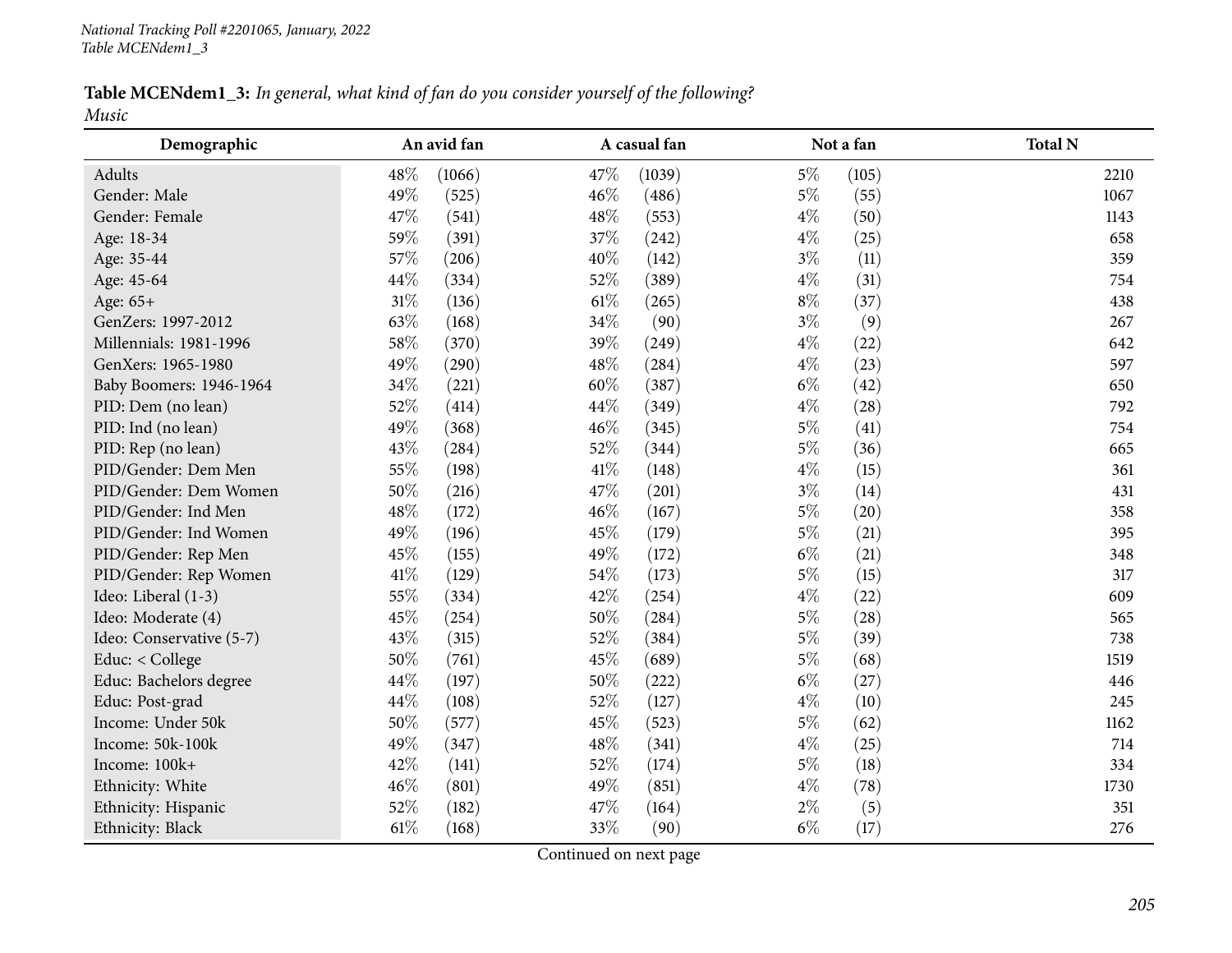Table MCENdem1\_3: In general, what kind of fan do you consider yourself of the following? *Music*

| Demographic                          |        | An avid fan |        | A casual fan |        | Not a fan | <b>Total N</b> |
|--------------------------------------|--------|-------------|--------|--------------|--------|-----------|----------------|
| Adults                               | 48\%   | (1066)      | 47\%   | (1039)       | $5\%$  | (105)     | 2210           |
| Ethnicity: Other                     | 47%    | (97)        | 48%    | (98)         | $5\%$  | (10)      | 205            |
| All Christian                        | 44%    | (409)       | 51%    | (471)        | $6\%$  | (52)      | 932            |
| All Non-Christian                    | 44%    | (46)        | $51\%$ | (54)         | $6\%$  | (6)       | 106            |
| Atheist                              | 53%    | (62)        | 45%    | (52)         | $1\%$  | (2)       | 116            |
| Agnostic/Nothing in particular       | 50%    | (328)       | 45%    | (299)        | $5\%$  | (34)      | 662            |
| Something Else                       | 56%    | (220)       | 41\%   | (163)        | $3\%$  | (11)      | 393            |
| Religious Non-Protestant/Catholic    | $41\%$ | (53)        | 54%    | (70)         | $5\%$  | (7)       | 130            |
| Evangelical                          | 49%    | (270)       | 47\%   | (255)        | $4\%$  | (22)      | 547            |
| Non-Evangelical                      | 47%    | (343)       | 49%    | (359)        | $5\%$  | (36)      | 738            |
| Community: Urban                     | 56%    | (341)       | 42%    | (255)        | $3\%$  | (17)      | 612            |
| Community: Suburban                  | 44%    | (457)       | $51\%$ | (522)        | $5\%$  | (49)      | 1028           |
| Community: Rural                     | 47%    | (268)       | 46%    | (262)        | $7\%$  | (40)      | 570            |
| Employ: Private Sector               | 52%    | (367)       | 46%    | (325)        | $3\%$  | (21)      | 712            |
| Employ: Government                   | 49%    | (68)        | 48%    | (67)         | $3\%$  | (5)       | 141            |
| Employ: Self-Employed                | 56%    | (116)       | 42%    | (87)         | $2\%$  | (3)       | 206            |
| Employ: Homemaker                    | 46%    | (65)        | 49%    | (69)         | $4\%$  | (6)       | 139            |
| Employ: Student                      | 59%    | (43)        | 38%    | (27)         | $3\%$  | (2)       | 73             |
| Employ: Retired                      | 30%    | (143)       | 60%    | (287)        | $10\%$ | (46)      | 476            |
| Employ: Unemployed                   | 56%    | (165)       | 39%    | (114)        | $5\%$  | (14)      | 293            |
| Employ: Other                        | 58\%   | (99)        | 37%    | (63)         | $5\%$  | (8)       | 170            |
| Military HH: Yes                     | 40%    | (129)       | 55%    | (177)        | $5\%$  | (15)      | 321            |
| Military HH: No                      | 50%    | (937)       | 46%    | (862)        | $5\%$  | (90)      | 1889           |
| RD/WT: Right Direction               | 53%    | (363)       | 43%    | (294)        | $4\%$  | (26)      | 683            |
| RD/WT: Wrong Track                   | 46%    | (703)       | 49%    | (745)        | $5\%$  | (79)      | 1527           |
| Biden Job Approve                    | 53%    | (482)       | 42%    | (384)        | $4\%$  | (38)      | 904            |
| Biden Job Disapprove                 | 44\%   | (501)       | $51\%$ | (591)        | $5\%$  | (58)      | 1150           |
| Biden Job Strongly Approve           | 54%    | (199)       | $41\%$ | (151)        | $4\%$  | (15)      | 365            |
| Biden Job Somewhat Approve           | 53%    | (283)       | 43%    | (232)        | $4\%$  | (23)      | 538            |
| Biden Job Somewhat Disapprove        | 50%    | (173)       | 47%    | (162)        | $3\%$  | (12)      | 346            |
| <b>Biden Job Strongly Disapprove</b> | 41%    | (328)       | 53%    | (429)        | $6\%$  | (47)      | 803            |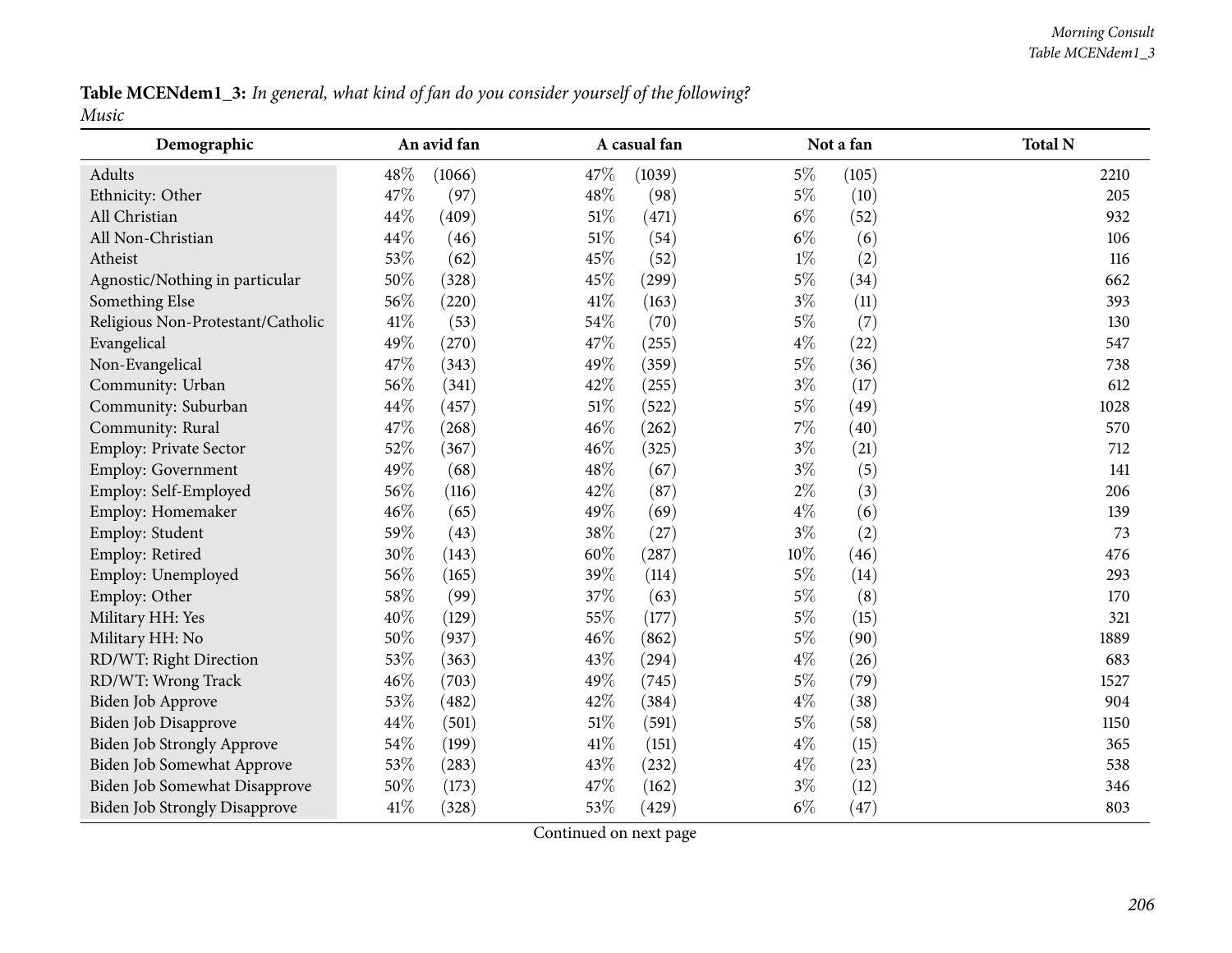## Table MCENdem1\_3: In general, what kind of fan do you consider yourself of the following? *Music*

| Demographic                          |        | An avid fan |        | A casual fan |       | Not a fan | <b>Total N</b> |
|--------------------------------------|--------|-------------|--------|--------------|-------|-----------|----------------|
| Adults                               | 48%    | (1066)      | 47%    | (1039)       | $5\%$ | (105)     | 2210           |
| Favorable of Biden                   | 53%    | (490)       | 43%    | (397)        | $4\%$ | (37)      | 924            |
| Unfavorable of Biden                 | 44%    | (504)       | 51\%   | (579)        | $5\%$ | (57)      | 1141           |
| Very Favorable of Biden              | 57%    | (218)       | 38%    | (147)        | $5\%$ | (17)      | 383            |
| Somewhat Favorable of Biden          | 50%    | (272)       | 46%    | (251)        | $4\%$ | (19)      | 542            |
| Somewhat Unfavorable of Biden        | 50%    | (152)       | 47%    | (145)        | $3\%$ | (10)      | 306            |
| Very Unfavorable of Biden            | 42%    | (353)       | 52%    | (434)        | $6\%$ | (48)      | 835            |
| #1 Issue: Economy                    | 50%    | (452)       | 45%    | (406)        | $4\%$ | (40)      | 898            |
| #1 Issue: Security                   | 32%    | (86)        | 63\%   | (173)        | $5\%$ | (14)      | 273            |
| #1 Issue: Health Care                | 57%    | (160)       | 40%    | (112)        | $4\%$ | (10)      | 282            |
| #1 Issue: Medicare / Social Security | 41%    | (93)        | 51\%   | (116)        | $8\%$ | (19)      | 229            |
| #1 Issue: Women's Issues             | 50%    | (67)        | 46%    | (61)         | $4\%$ | (5)       | 132            |
| #1 Issue: Education                  | 55%    | (64)        | 43\%   | (50)         | $1\%$ | (1)       | 115            |
| #1 Issue: Energy                     | 52%    | (57)        | 44%    | (49)         | $4\%$ | (4)       | 111            |
| #1 Issue: Other                      | 51%    | (87)        | 42%    | (72)         | $7\%$ | (11)      | 170            |
| 2020 Vote: Joe Biden                 | 53%    | (484)       | 43%    | (394)        | $5\%$ | (42)      | 920            |
| 2020 Vote: Donald Trump              | 39%    | (276)       | 56%    | (396)        | $5\%$ | (35)      | 707            |
| 2020 Vote: Other                     | 42%    | (43)        | 53%    | (54)         | $5\%$ | (5)       | 102            |
| 2020 Vote: Didn't Vote               | 55%    | (263)       | 41\%   | (195)        | $5\%$ | (22)      | 481            |
| 2018 House Vote: Democrat            | 52%    | (363)       | 45%    | (313)        | $4\%$ | (27)      | 702            |
| 2018 House Vote: Republican          | 40%    | (248)       | 55%    | (346)        | $5\%$ | (33)      | 626            |
| 2018 House Vote: Someone else        | $31\%$ | (18)        | 63%    | (37)         | $6\%$ | (4)       | 59             |
| 2016 Vote: Hillary Clinton           | $51\%$ | (335)       | 45%    | (297)        | $4\%$ | (26)      | 658            |
| 2016 Vote: Donald Trump              | 37%    | (247)       | 56%    | (372)        | $6\%$ | (41)      | 660            |
| 2016 Vote: Other                     | 46%    | (54)        | 49%    | (57)         | $5\%$ | (6)       | 118            |
| 2016 Vote: Didn't Vote               | 56%    | (429)       | 40%    | (312)        | $4\%$ | (31)      | 773            |
| Voted in 2014: Yes                   | 44%    | (533)       | $51\%$ | (620)        | $5\%$ | (56)      | 1208           |
| Voted in 2014: No                    | 53%    | (533)       | 42%    | (419)        | $5\%$ | (49)      | 1002           |
| 4-Region: Northeast                  | 47%    | (187)       | 50%    | (196)        | $3\%$ | (12)      | 395            |
| 4-Region: Midwest                    | 51%    | (236)       | 45%    | (208)        | $4\%$ | (20)      | 464            |
| 4-Region: South                      | 48%    | (394)       | 47%    | (385)        | $6\%$ | (49)      | 828            |
| 4-Region: West                       | 48%    | (249)       | 48%    | (249)        | $4\%$ | (24)      | 522            |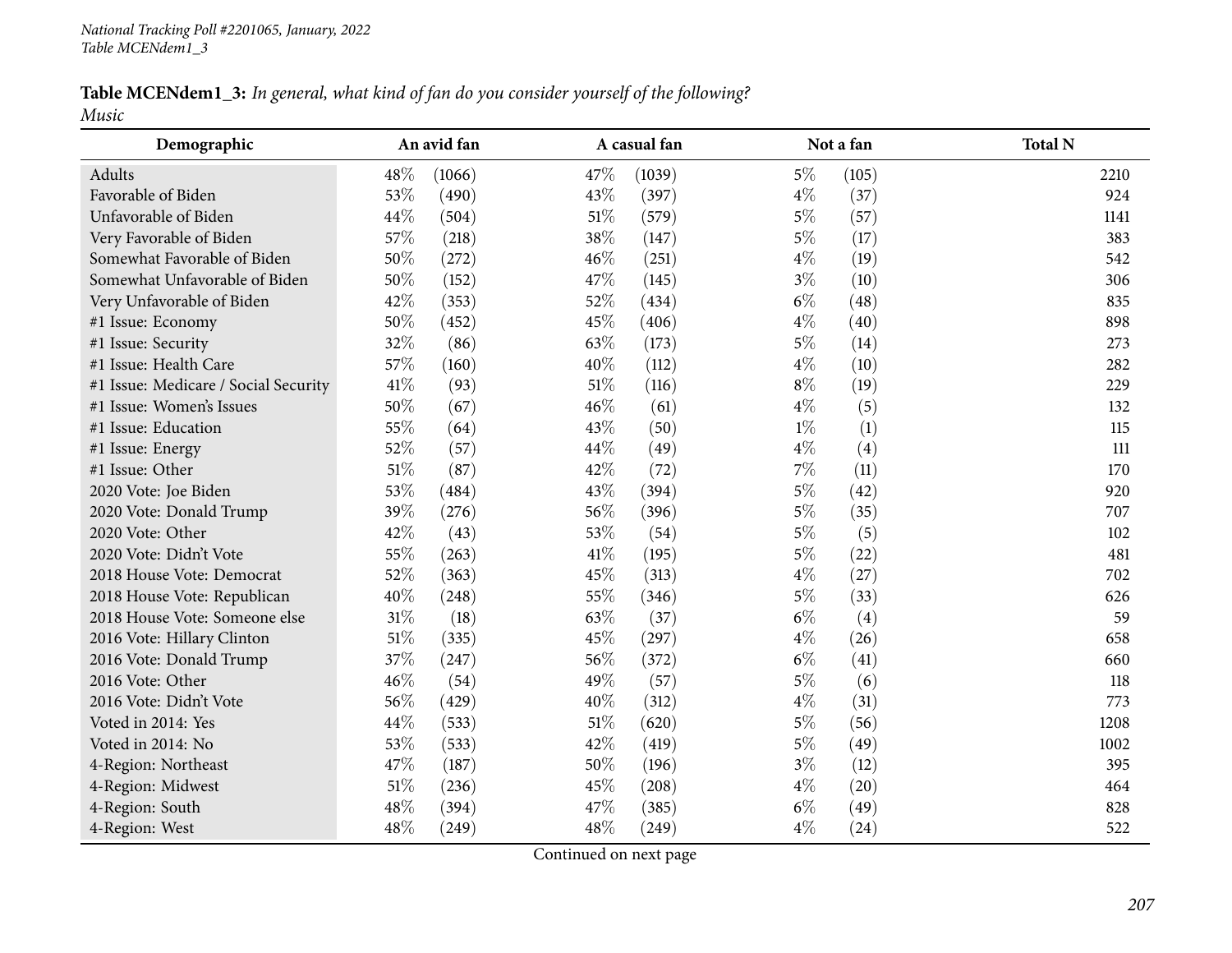| Demographic        | An avid fan     | A casual fan    | Not a fan     | <b>Total N</b> |
|--------------------|-----------------|-----------------|---------------|----------------|
| Adults             | 48%<br>(1066)   | 47\%<br>(1039)  | 5%<br>(105)   | 2210           |
| Film Fans          | 52%<br>(1000)   | 45\%<br>(872)   | $2\%$<br>(48) | 1920           |
| Avid Film Fans     | $76\%$<br>(504) | 23\%<br>(155)   | $1\%$<br>(6)  | 665            |
| Casual Film Fans   | 40%<br>(496)    | 57\%<br>(717)   | $3\%$<br>(42) | 1254           |
| TV Fans            | 49\%<br>(973)   | 48\%<br>(960)   | $3\%$<br>(69) | 2002           |
| Casual TV Fans     | 38\%<br>(404)   | 59%<br>(630)    | $4\%$<br>(40) | 1074           |
| Avid TV Fans       | $61\%$<br>(570) | $36\%$<br>(329) | $3\%$<br>(28) | 927            |
| Pop Culture Fans   | 60%<br>(801)    | 40\%<br>(532)   | $1\%$<br>(10) | 1343           |
| Has Watched Oscars | 62%<br>(286)    | 38\%<br>(174)   | $1\%$<br>(3)  | 462            |

Table MCENdem1\_3: In general, what kind of fan do you consider yourself of the following? *Music*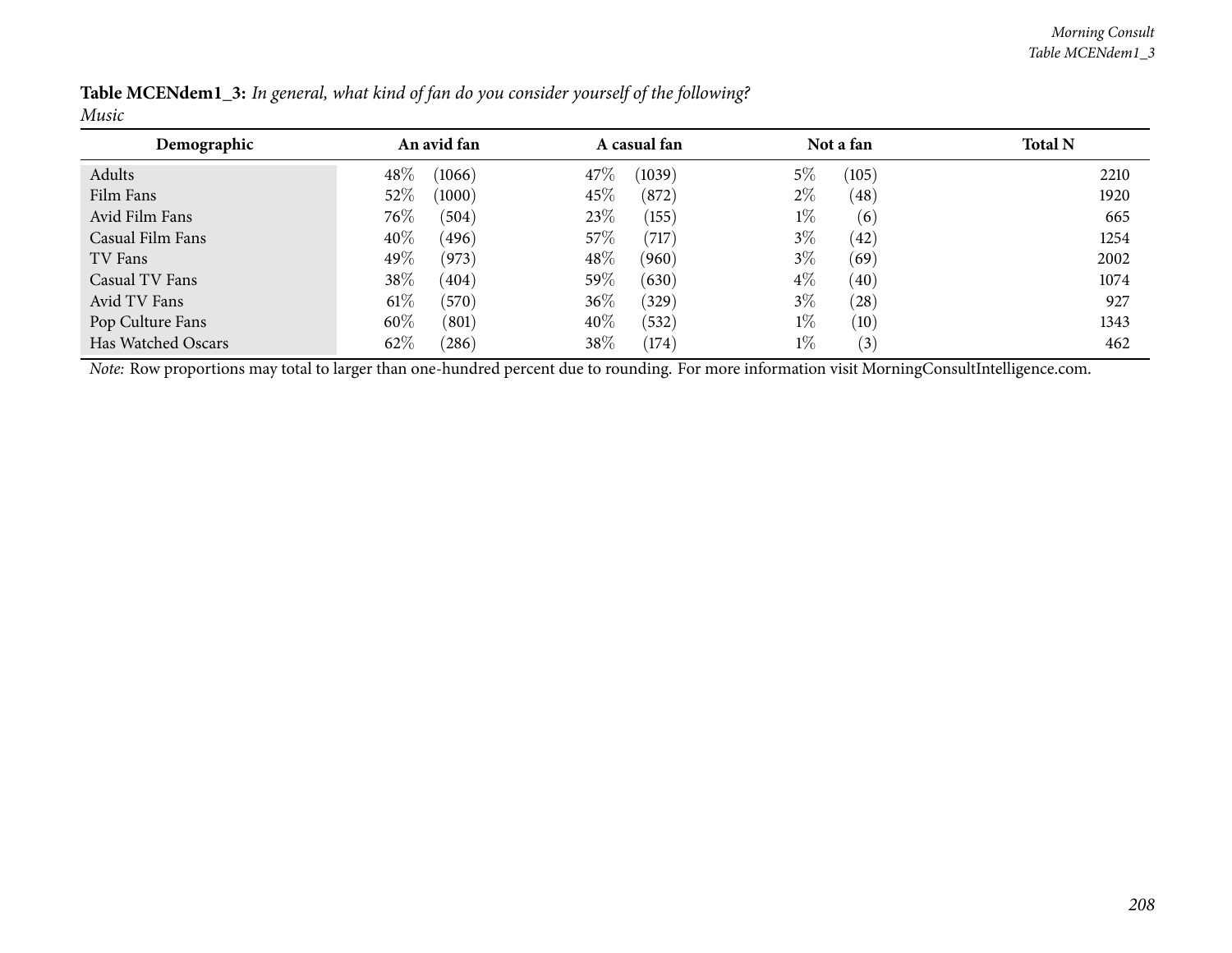| Table MCENdem1_4: In general, what kind of fan do you consider yourself of the following? |  |  |  |
|-------------------------------------------------------------------------------------------|--|--|--|
| Fashion                                                                                   |  |  |  |

| Demographic              |        | An avid fan |        | A casual fan |        | Not a fan | <b>Total N</b> |
|--------------------------|--------|-------------|--------|--------------|--------|-----------|----------------|
| Adults                   | 14\%   | (312)       | 43%    | (959)        | 42%    | (938)     | 2210           |
| Gender: Male             | 12%    | (127)       | 36%    | (380)        | 52%    | (559)     | 1067           |
| Gender: Female           | $16\%$ | (185)       | 51%    | (579)        | 33%    | (379)     | 1143           |
| Age: 18-34               | 23%    | (148)       | 44%    | (287)        | 34\%   | (223)     | 658            |
| Age: 35-44               | 15%    | (52)        | 52%    | (188)        | 33%    | (119)     | 359            |
| Age: 45-64               | 12%    | (87)        | 45%    | (336)        | 44\%   | (331)     | 754            |
| Age: 65+                 | $6\%$  | (24)        | 34%    | (148)        | $61\%$ | (266)     | 438            |
| GenZers: 1997-2012       | 24%    | (64)        | 45%    | (120)        | $31\%$ | (83)      | 267            |
| Millennials: 1981-1996   | 20%    | (126)       | 46%    | (294)        | 35%    | (222)     | 642            |
| GenXers: 1965-1980       | 13%    | (78)        | 47%    | (283)        | 40%    | (237)     | 597            |
| Baby Boomers: 1946-1964  | $6\%$  | (41)        | 38%    | (244)        | 56%    | (364)     | 650            |
| PID: Dem (no lean)       | 20%    | (160)       | 44%    | (348)        | 36%    | (284)     | 792            |
| PID: Ind (no lean)       | $11\%$ | (85)        | 44%    | (329)        | 45%    | (339)     | 754            |
| PID: Rep (no lean)       | 10%    | (67)        | 42%    | (282)        | 47%    | (315)     | 665            |
| PID/Gender: Dem Men      | 17%    | (60)        | 37%    | (135)        | 46%    | (165)     | 361            |
| PID/Gender: Dem Women    | 23%    | (100)       | 49%    | (212)        | 28\%   | (119)     | 431            |
| PID/Gender: Ind Men      | 10%    | (36)        | 35%    | (127)        | 55%    | (196)     | 358            |
| PID/Gender: Ind Women    | $13\%$ | (49)        | $51\%$ | (202)        | 36%    | (144)     | 395            |
| PID/Gender: Rep Men      | $9\%$  | (31)        | 34%    | (118)        | 57%    | (198)     | 348            |
| PID/Gender: Rep Women    | $11\%$ | (36)        | 52%    | (164)        | 37%    | (117)     | 317            |
| Ideo: Liberal (1-3)      | 17%    | (104)       | 44%    | (270)        | 39%    | (236)     | 609            |
| Ideo: Moderate (4)       | 13%    | (75)        | 44%    | (246)        | 43%    | (244)     | 565            |
| Ideo: Conservative (5-7) | 12%    | (86)        | $41\%$ | (301)        | 48\%   | (351)     | 738            |
| Educ: < College          | 13%    | (204)       | 44%    | (665)        | 43%    | (649)     | 1519           |
| Educ: Bachelors degree   | $16\%$ | (70)        | 43%    | (192)        | 41\%   | (184)     | 446            |
| Educ: Post-grad          | 15%    | (38)        | 42%    | (102)        | 43%    | (105)     | 245            |
| Income: Under 50k        | 14%    | (160)       | 43%    | (500)        | 43%    | (502)     | 1162           |
| Income: 50k-100k         | 15%    | (104)       | 46%    | (326)        | 40%    | (284)     | 714            |
| Income: 100k+            | 15%    | (48)        | 40%    | (133)        | 46%    | (152)     | 334            |
| Ethnicity: White         | $11\%$ | (190)       | 43%    | (745)        | 46%    | (794)     | 1730           |
| Ethnicity: Hispanic      | 19%    | (65)        | 46%    | (161)        | 36%    | (125)     | 351            |
| Ethnicity: Black         | 35%    | (95)        | 47%    | (128)        | 19%    | (52)      | 276            |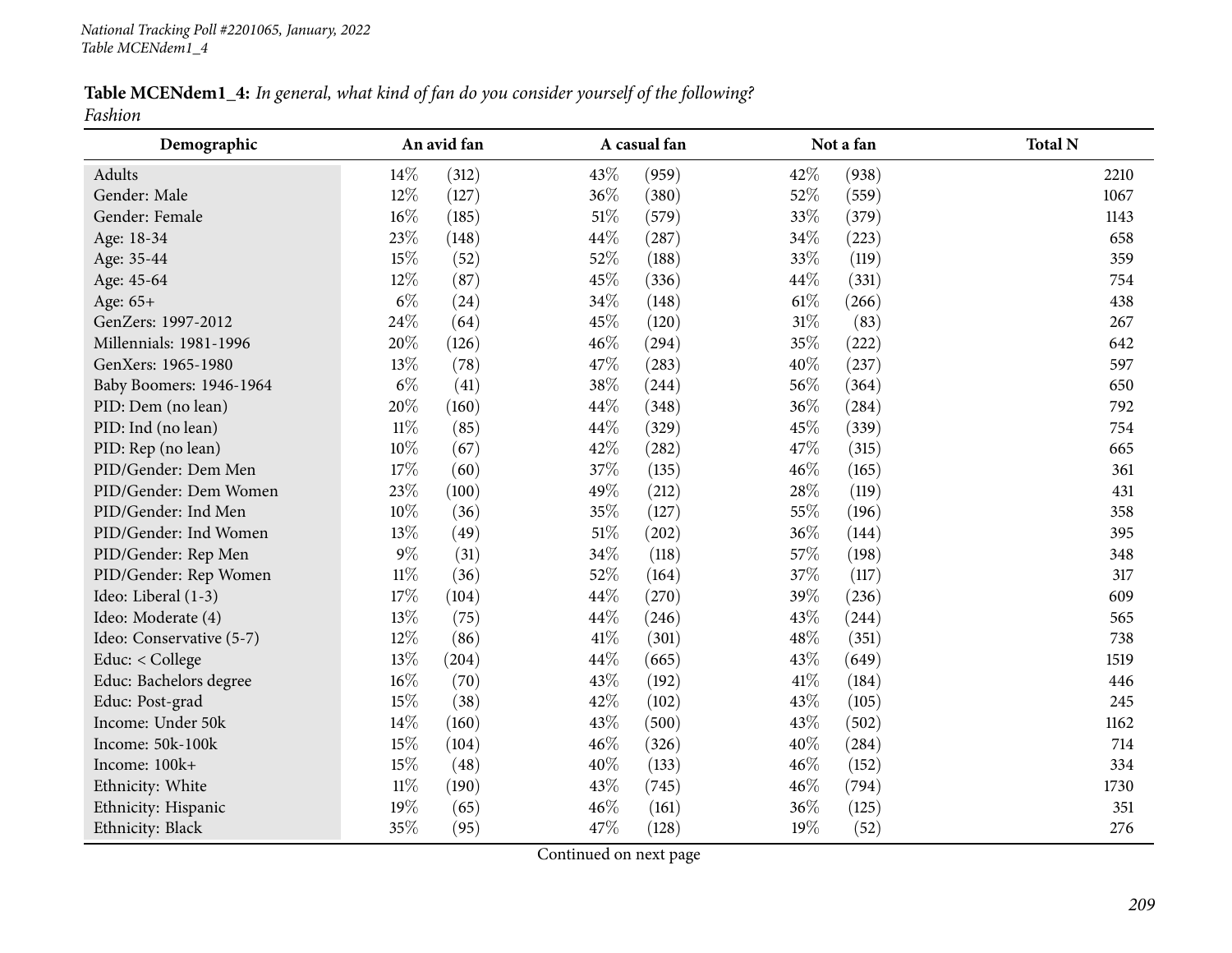Table MCENdem1\_4: In general, what kind of fan do you consider yourself of the following? *Fashion*

| Demographic                          |        | An avid fan |      | A casual fan |        | Not a fan | <b>Total N</b> |
|--------------------------------------|--------|-------------|------|--------------|--------|-----------|----------------|
| Adults                               | 14\%   | (312)       | 43%  | (959)        | 42%    | (938)     | 2210           |
| Ethnicity: Other                     | 13%    | (27)        | 42%  | (86)         | 45%    | (92)      | 205            |
| All Christian                        | 12%    | (114)       | 42%  | (394)        | 46%    | (425)     | 932            |
| All Non-Christian                    | 22%    | (23)        | 36%  | (38)         | 43%    | (45)      | 106            |
| Atheist                              | 10%    | (12)        | 39%  | (46)         | 50%    | (59)      | 116            |
| Agnostic/Nothing in particular       | 14%    | (92)        | 41\% | (268)        | 46%    | (302)     | 662            |
| Something Else                       | 18%    | (72)        | 54%  | (214)        | 27%    | (108)     | 393            |
| Religious Non-Protestant/Catholic    | 19%    | (25)        | 36%  | (47)         | 45%    | (59)      | 130            |
| Evangelical                          | 17%    | (91)        | 46%  | (250)        | 38%    | (206)     | 547            |
| Non-Evangelical                      | 13%    | (93)        | 46%  | (339)        | 41\%   | (306)     | 738            |
| Community: Urban                     | 20%    | (122)       | 42%  | (257)        | 38%    | (232)     | 612            |
| Community: Suburban                  | 13%    | (130)       | 45%  | (464)        | 42%    | (434)     | 1028           |
| Community: Rural                     | $10\%$ | (60)        | 42%  | (238)        | 48\%   | (272)     | 570            |
| Employ: Private Sector               | 18%    | (128)       | 42%  | (296)        | $41\%$ | (289)     | 712            |
| Employ: Government                   | 19%    | (27)        | 43%  | (60)         | 38\%   | (54)      | 141            |
| Employ: Self-Employed                | 21%    | (44)        | 47%  | (97)         | 32%    | (66)      | 206            |
| Employ: Homemaker                    | 10%    | (14)        | 53%  | (73)         | 37%    | (52)      | 139            |
| Employ: Student                      | 17%    | (12)        | 54%  | (39)         | 29%    | (21)      | 73             |
| Employ: Retired                      | $5\%$  | (25)        | 36%  | (174)        | 58%    | (277)     | 476            |
| Employ: Unemployed                   | $11\%$ | (33)        | 47%  | (138)        | 42%    | (123)     | 293            |
| Employ: Other                        | 18%    | (30)        | 48%  | (82)         | 34\%   | (58)      | 170            |
| Military HH: Yes                     | 13%    | (42)        | 36%  | (114)        | 51%    | (165)     | 321            |
| Military HH: No                      | 14%    | (270)       | 45%  | (845)        | $41\%$ | (774)     | 1889           |
| RD/WT: Right Direction               | 17%    | (119)       | 46%  | (312)        | 37%    | (252)     | 683            |
| RD/WT: Wrong Track                   | 13%    | (193)       | 42%  | (647)        | 45%    | (687)     | 1527           |
| Biden Job Approve                    | 19%    | (170)       | 44%  | (394)        | 37%    | (339)     | 904            |
| Biden Job Disapprove                 | 10%    | (118)       | 43%  | (489)        | 47%    | (542)     | 1150           |
| <b>Biden Job Strongly Approve</b>    | 22%    | (79)        | 41\% | (151)        | 37%    | (135)     | 365            |
| Biden Job Somewhat Approve           | 17%    | (92)        | 45%  | (243)        | 38%    | (204)     | 538            |
| Biden Job Somewhat Disapprove        | 14\%   | (49)        | 48%  | (165)        | 38%    | (133)     | 346            |
| <b>Biden Job Strongly Disapprove</b> | $9\%$  | (69)        | 40%  | (325)        | 51%    | (409)     | 803            |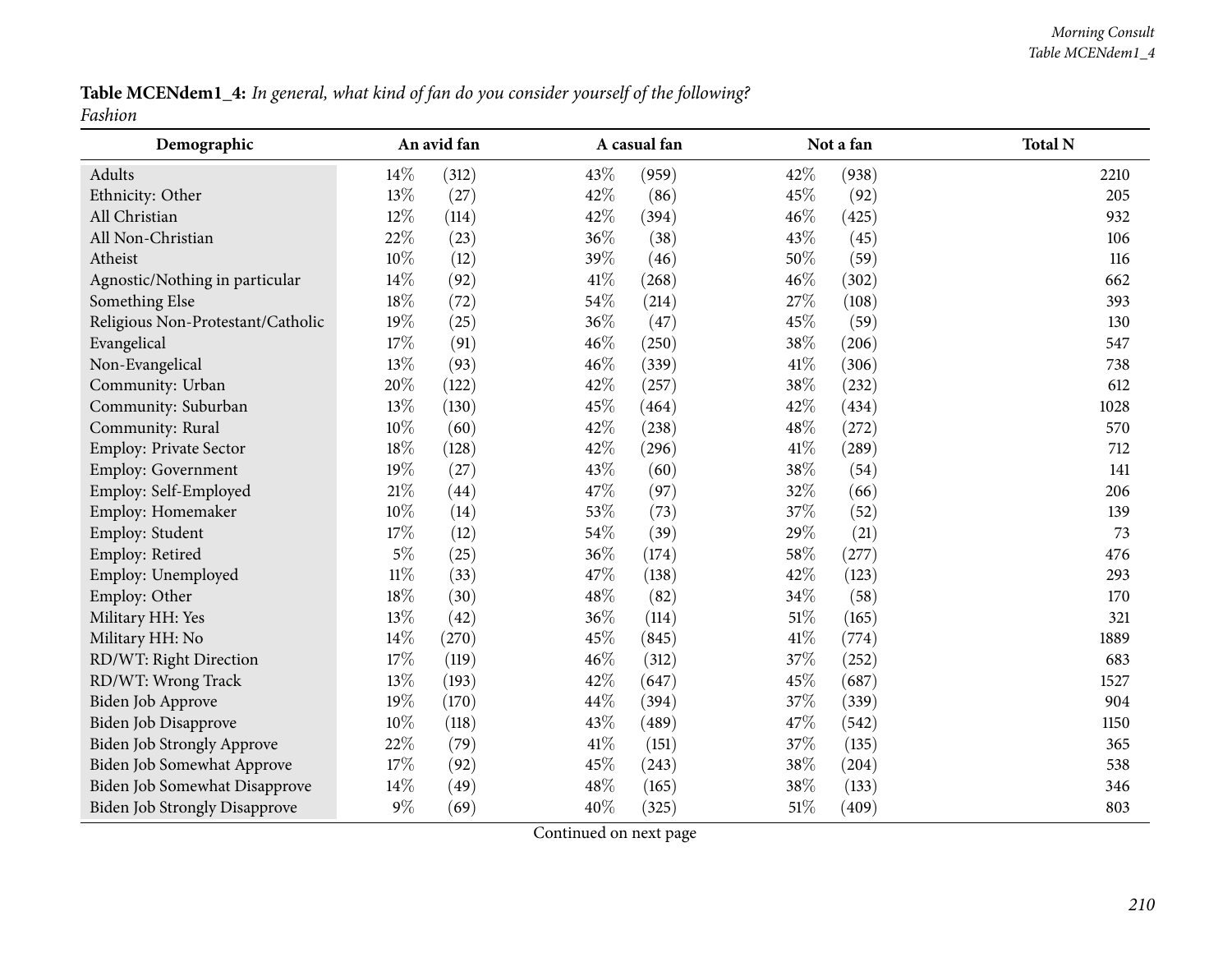## Table MCENdem1\_4: In general, what kind of fan do you consider yourself of the following? *Fashion*

| Demographic                          |        | An avid fan |        | A casual fan |        | Not a fan | <b>Total N</b> |
|--------------------------------------|--------|-------------|--------|--------------|--------|-----------|----------------|
| Adults                               | 14%    | (312)       | 43%    | (959)        | 42%    | (938)     | 2210           |
| Favorable of Biden                   | 19%    | (176)       | 44%    | (406)        | 37%    | (342)     | 924            |
| Unfavorable of Biden                 | 9%     | (107)       | 42%    | (485)        | 48\%   | (549)     | 1141           |
| Very Favorable of Biden              | 23%    | (86)        | 39%    | (151)        | 38%    | (145)     | 383            |
| Somewhat Favorable of Biden          | 17%    | (90)        | 47%    | (255)        | 36%    | (196)     | 542            |
| Somewhat Unfavorable of Biden        | $11\%$ | (33)        | 46%    | (141)        | 43%    | (132)     | 306            |
| Very Unfavorable of Biden            | 9%     | (74)        | 41\%   | (344)        | $50\%$ | (417)     | 835            |
| #1 Issue: Economy                    | $14\%$ | (127)       | 44\%   | (395)        | 42%    | (375)     | 898            |
| #1 Issue: Security                   | $11\%$ | (29)        | 43%    | (116)        | 47%    | (128)     | 273            |
| #1 Issue: Health Care                | 18%    | (52)        | 42%    | (120)        | 39%    | (111)     | 282            |
| #1 Issue: Medicare / Social Security | $8\%$  | (18)        | 45%    | (102)        | 48%    | (109)     | 229            |
| #1 Issue: Women's Issues             | 22%    | (30)        | 40%    | (53)         | 37%    | (49)      | 132            |
| #1 Issue: Education                  | 21\%   | (24)        | 48%    | (55)         | $31\%$ | (35)      | 115            |
| #1 Issue: Energy                     | 12%    | (13)        | 43%    | (47)         | 45%    | (50)      | $111$          |
| #1 Issue: Other                      | 12%    | (20)        | 41\%   | (69)         | 47%    | (81)      | 170            |
| 2020 Vote: Joe Biden                 | 17%    | (159)       | 44%    | (402)        | 39%    | (360)     | 920            |
| 2020 Vote: Donald Trump              | $8\%$  | (55)        | 42%    | (297)        | $50\%$ | (355)     | 707            |
| 2020 Vote: Other                     | 19%    | (20)        | 35%    | (36)         | 45%    | (46)      | 102            |
| 2020 Vote: Didn't Vote               | 16%    | (79)        | 47%    | (225)        | 37%    | (177)     | 481            |
| 2018 House Vote: Democrat            | 17%    | (122)       | 43%    | (303)        | 39%    | (277)     | 702            |
| 2018 House Vote: Republican          | 9%     | (58)        | $41\%$ | (258)        | $50\%$ | (311)     | 626            |
| 2018 House Vote: Someone else        | $9\%$  | (5)         | 52%    | (31)         | 39%    | (23)      | 59             |
| 2016 Vote: Hillary Clinton           | 18%    | (118)       | 42%    | (278)        | 40%    | (262)     | 658            |
| 2016 Vote: Donald Trump              | $8\%$  | (51)        | 42%    | (277)        | 50%    | (332)     | 660            |
| 2016 Vote: Other                     | 12%    | (15)        | 35%    | (41)         | 53%    | (62)      | 118            |
| 2016 Vote: Didn't Vote               | 17%    | (128)       | 47%    | (362)        | 37%    | (282)     | 773            |
| Voted in 2014: Yes                   | 13%    | (153)       | 41\%   | (497)        | 46%    | (559)     | 1208           |
| Voted in 2014: No                    | 16%    | (160)       | 46%    | (463)        | 38%    | (379)     | 1002           |
| 4-Region: Northeast                  | 15%    | (58)        | 43\%   | (172)        | 42\%   | (165)     | 395            |
| 4-Region: Midwest                    | 13%    | (62)        | 46%    | (212)        | $41\%$ | (190)     | 464            |
| 4-Region: South                      | 15%    | (124)       | 44%    | (368)        | $41\%$ | (336)     | 828            |
| 4-Region: West                       | 13%    | (68)        | 40%    | (208)        | 47%    | (247)     | 522            |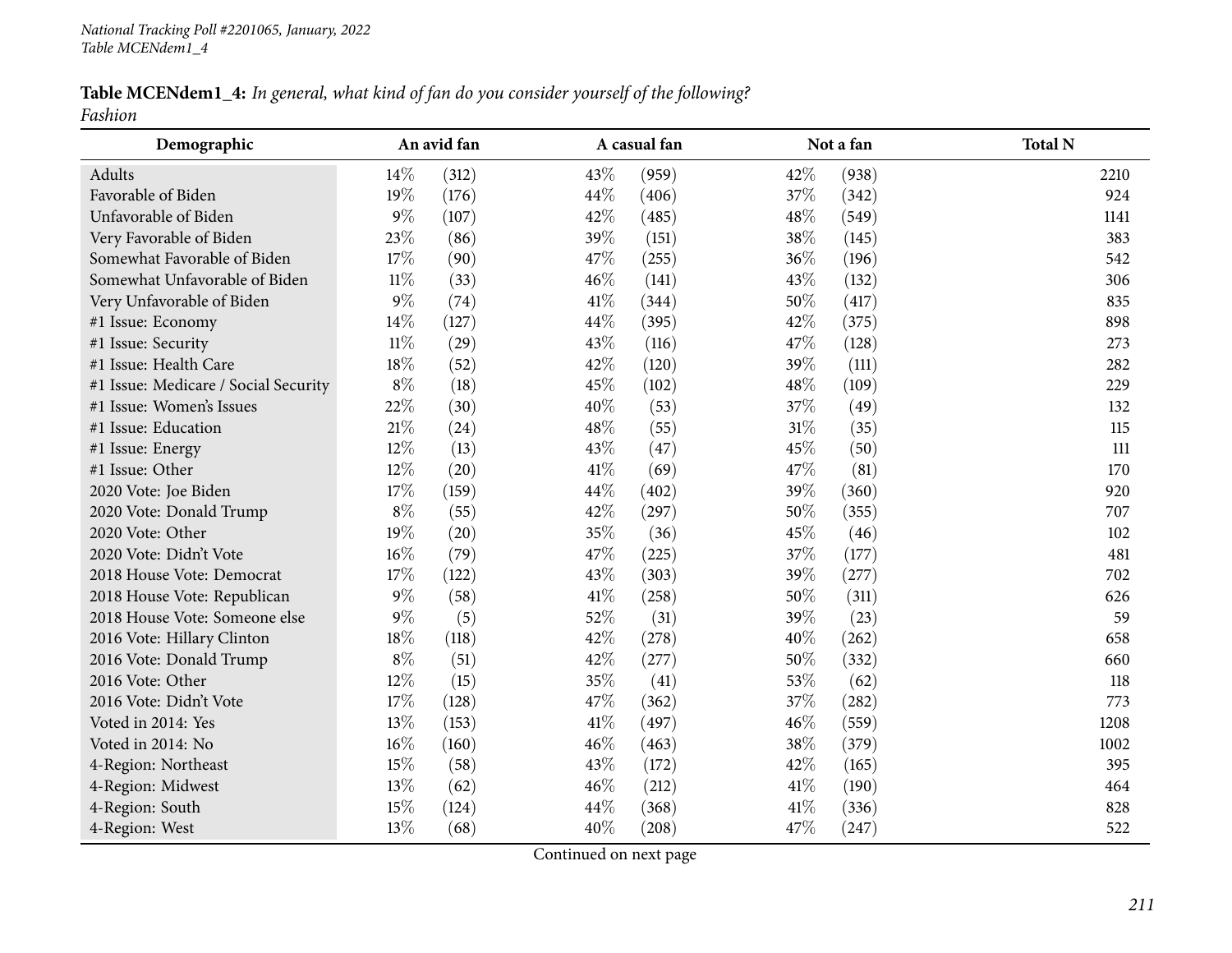| Demographic        | An avid fan |       |        | A casual fan |        | Not a fan | <b>Total N</b> |
|--------------------|-------------|-------|--------|--------------|--------|-----------|----------------|
| Adults             | $14\%$      | (312) | 43\%   | (959)        | 42\%   | (938)     | 2210           |
| Film Fans          | $15\%$      | (291) | $46\%$ | (887)        | 39\%   | (741)     | 1920           |
| Avid Film Fans     | 26%         | (176) | 45\%   | (301)        | 28%    | (188)     | 665            |
| Casual Film Fans   | $9\%$       | (115) | 47\%   | (587)        | $44\%$ | (553)     | 1254           |
| TV Fans            | $14\%$      | (288) | $46\%$ | (916)        | 40%    | (797)     | 2002           |
| Casual TV Fans     | $9\%$       | (93)  | $46\%$ | (495)        | $45\%$ | (486)     | 1074           |
| Avid TV Fans       | 21%         | (195) | 45\%   | (421)        | 34\%   | (311)     | 927            |
| Pop Culture Fans   | 20%         | (274) | 53%    | (714)        | $26\%$ | (354)     | 1343           |
| Has Watched Oscars | 25%         | (116) | 52\%   | (242)        | 23\%   | (105)     | 462            |

Table MCENdem1\_4: In general, what kind of fan do you consider yourself of the following? *Fashion*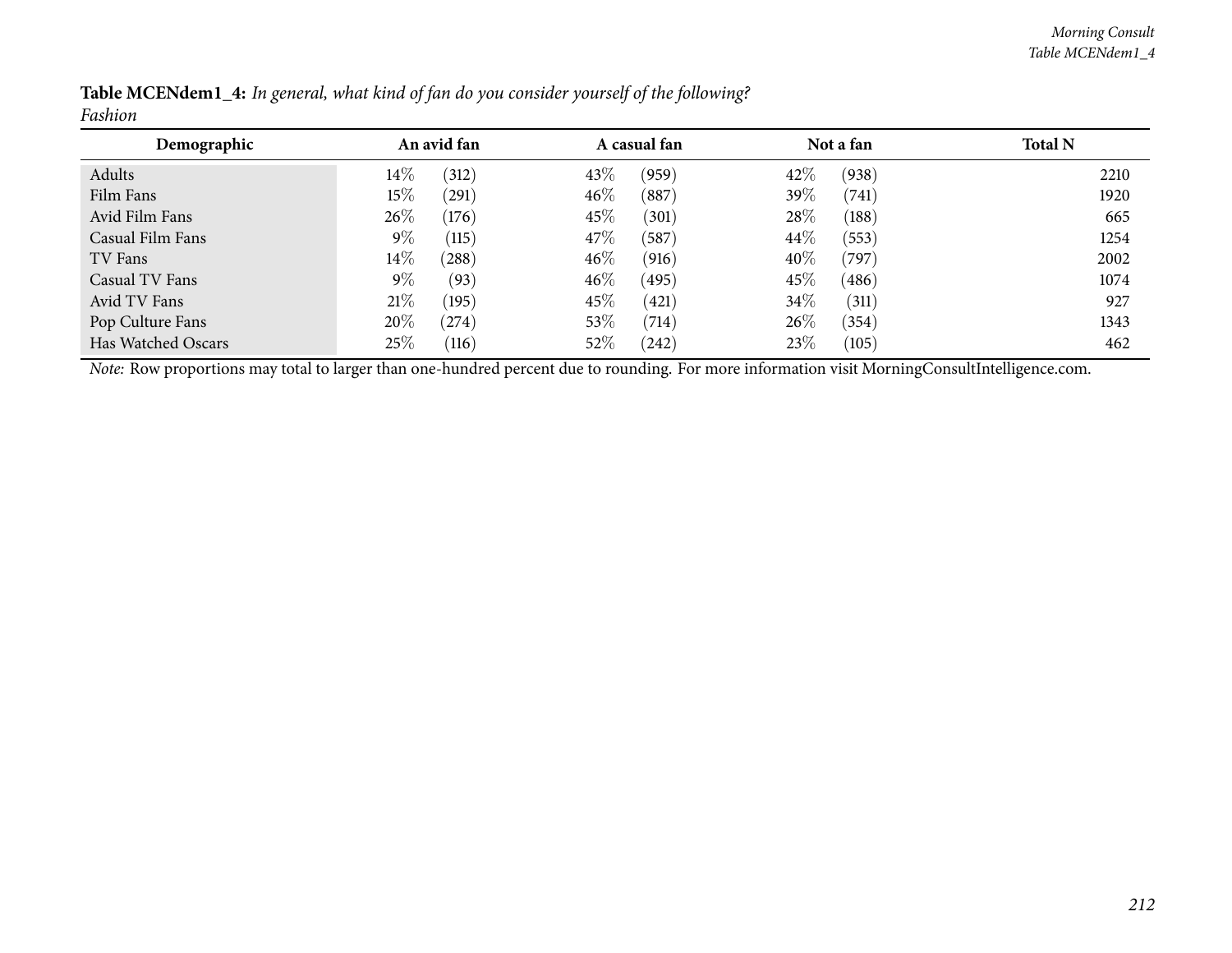Table MCENdem1\_5: In general, what kind of fan do you consider yourself of the following? *Pop culture*

| Demographic              |        | An avid fan |        | A casual fan |        | Not a fan | <b>Total N</b> |
|--------------------------|--------|-------------|--------|--------------|--------|-----------|----------------|
| Adults                   | 15\%   | (328)       | 46%    | (1014)       | 39%    | (867)     | 2210           |
| Gender: Male             | 15%    | (164)       | 44%    | (468)        | 41\%   | (435)     | 1067           |
| Gender: Female           | 14\%   | (164)       | 48%    | (546)        | 38\%   | (433)     | 1143           |
| Age: 18-34               | 26%    | (171)       | 47%    | (307)        | 27%    | (180)     | 658            |
| Age: 35-44               | 22%    | (78)        | 49%    | (177)        | 29%    | (104)     | 359            |
| Age: 45-64               | $9\%$  | (72)        | 52%    | (391)        | 39%    | (291)     | 754            |
| Age: 65+                 | $2\%$  | (8)         | 32%    | (138)        | 67\%   | (292)     | 438            |
| GenZers: 1997-2012       | 28\%   | (75)        | 46%    | (124)        | 25%    | (68)      | 267            |
| Millennials: 1981-1996   | 24%    | (155)       | 48%    | (309)        | 28\%   | (177)     | 642            |
| GenXers: 1965-1980       | $12\%$ | (72)        | 55%    | (327)        | 33%    | (198)     | 597            |
| Baby Boomers: 1946-1964  | $4\%$  | (24)        | 37%    | (242)        | 59%    | (385)     | 650            |
| PID: Dem (no lean)       | 22%    | (178)       | 49%    | (384)        | 29%    | (230)     | 792            |
| PID: Ind (no lean)       | 12%    | (87)        | 47%    | (356)        | $41\%$ | (311)     | 754            |
| PID: Rep (no lean)       | $10\%$ | (63)        | $41\%$ | (274)        | 49%    | (327)     | 665            |
| PID/Gender: Dem Men      | 22%    | (80)        | 46%    | (165)        | 32%    | (116)     | 361            |
| PID/Gender: Dem Women    | 23%    | (97)        | $51\%$ | (220)        | 26%    | (114)     | 431            |
| PID/Gender: Ind Men      | 13%    | (47)        | 44%    | (157)        | 43%    | (154)     | 358            |
| PID/Gender: Ind Women    | $10\%$ | (40)        | 50%    | (199)        | 40%    | (156)     | 395            |
| PID/Gender: Rep Men      | 10%    | (36)        | 42%    | (147)        | 47%    | (165)     | 348            |
| PID/Gender: Rep Women    | $9\%$  | (27)        | 40%    | (127)        | $51\%$ | (162)     | 317            |
| Ideo: Liberal (1-3)      | $21\%$ | (127)       | $51\%$ | (312)        | 28%    | (170)     | 609            |
| Ideo: Moderate (4)       | 15%    | (85)        | 46%    | (262)        | 39%    | (218)     | 565            |
| Ideo: Conservative (5-7) | $9\%$  | (67)        | 40%    | (294)        | 51\%   | (378)     | 738            |
| Educ: < College          | $15\%$ | (222)       | 44\%   | (670)        | 41\%   | (628)     | 1519           |
| Educ: Bachelors degree   | $16\%$ | (72)        | $51\%$ | (229)        | 32%    | (144)     | 446            |
| Educ: Post-grad          | $14\%$ | (34)        | 47%    | (116)        | 39%    | (95)      | 245            |
| Income: Under 50k        | 14\%   | (166)       | 45%    | (524)        | 41\%   | (472)     | 1162           |
| Income: 50k-100k         | $17\%$ | (121)       | 46%    | (326)        | 38%    | (268)     | 714            |
| Income: 100k+            | 12%    | (42)        | 49%    | (165)        | 38%    | (127)     | 334            |
| Ethnicity: White         | 12%    | (210)       | 46%    | (800)        | 42%    | (720)     | 1730           |
| Ethnicity: Hispanic      | 26%    | (90)        | 45%    | (158)        | 29%    | (103)     | 351            |
| Ethnicity: Black         | 26%    | (71)        | 43%    | (118)        | $31\%$ | (86)      | 276            |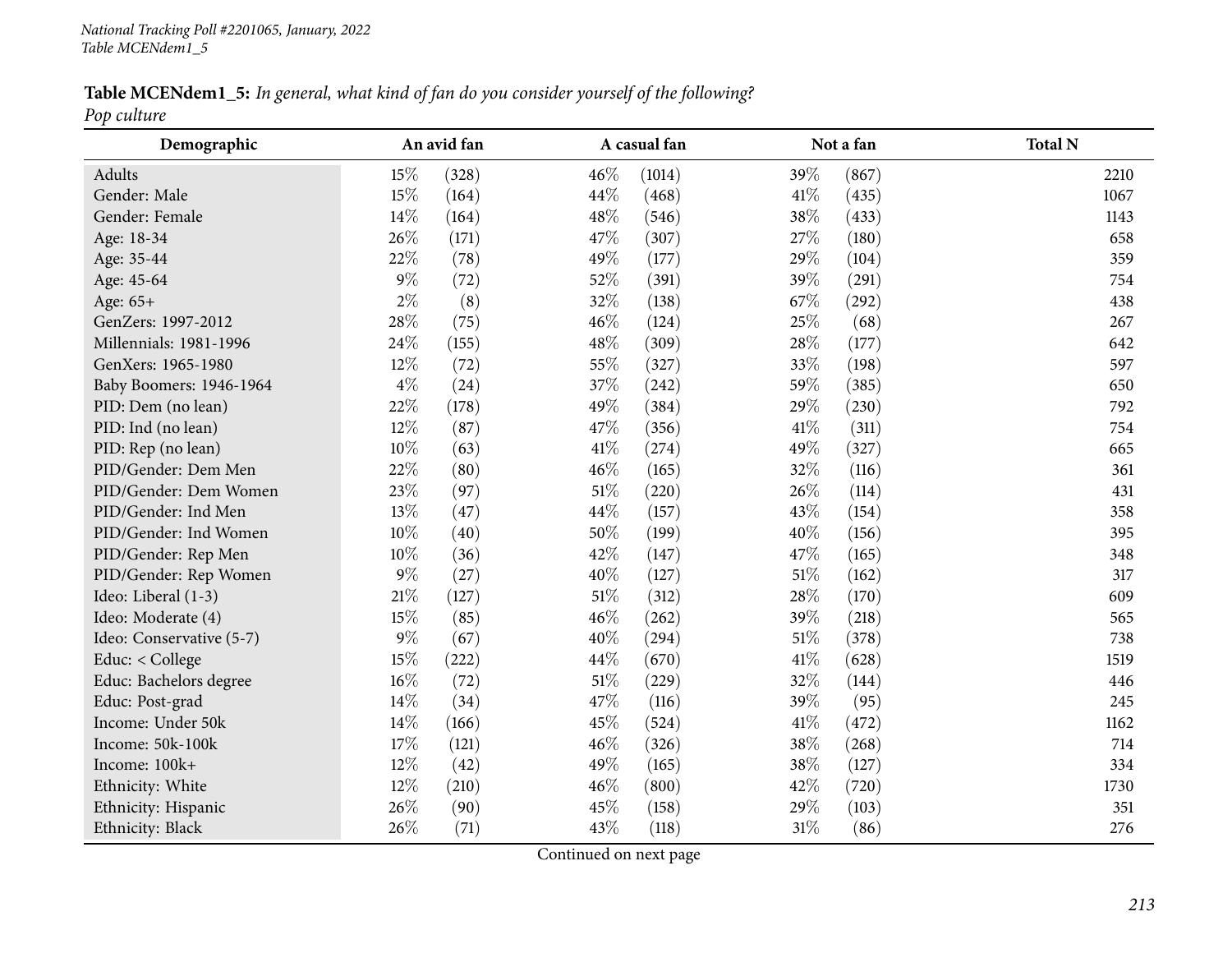Table MCENdem1\_5: In general, what kind of fan do you consider yourself of the following? *Pop culture*

| Demographic                          |        | An avid fan |        | A casual fan |        | Not a fan | <b>Total N</b> |
|--------------------------------------|--------|-------------|--------|--------------|--------|-----------|----------------|
| Adults                               | 15%    | (328)       | 46\%   | (1014)       | 39%    | (867)     | 2210           |
| Ethnicity: Other                     | 23%    | (47)        | 47%    | (97)         | 30%    | (61)      | 205            |
| All Christian                        | 12%    | (114)       | 43%    | (403)        | 45%    | (416)     | 932            |
| All Non-Christian                    | 27%    | (29)        | 33%    | (35)         | 40%    | (42)      | 106            |
| Atheist                              | 15%    | (18)        | 57%    | (66)         | 28%    | (33)      | 116            |
| Agnostic/Nothing in particular       | 14%    | (95)        | 49%    | (327)        | 36%    | (239)     | 662            |
| Something Else                       | 18%    | (73)        | 47%    | (184)        | 35%    | (137)     | 393            |
| Religious Non-Protestant/Catholic    | 24%    | (31)        | 34%    | (44)         | 42%    | (55)      | 130            |
| Evangelical                          | 13%    | (69)        | 43%    | (236)        | 44%    | (241)     | 547            |
| Non-Evangelical                      | 15%    | (113)       | 45%    | (333)        | 40%    | (292)     | 738            |
| Community: Urban                     | 23%    | (138)       | 43%    | (265)        | 34%    | (209)     | 612            |
| Community: Suburban                  | $12\%$ | (123)       | 50%    | (515)        | $38\%$ | (389)     | 1028           |
| Community: Rural                     | 12%    | (66)        | 41\%   | (234)        | 47%    | (269)     | 570            |
| Employ: Private Sector               | 16%    | (117)       | 53%    | (380)        | 30%    | (215)     | 712            |
| Employ: Government                   | $21\%$ | (30)        | 46%    | (65)         | $32\%$ | (46)      | 141            |
| Employ: Self-Employed                | 20%    | (42)        | 47%    | (98)         | 33%    | (67)      | 206            |
| Employ: Homemaker                    | $10\%$ | (14)        | 54%    | (75)         | 36%    | (51)      | 139            |
| Employ: Student                      | 38%    | (28)        | 46%    | (33)         | 16%    | (12)      | 73             |
| Employ: Retired                      | $4\%$  | (18)        | 32%    | (154)        | 64%    | (304)     | 476            |
| Employ: Unemployed                   | 18%    | (53)        | 46%    | (134)        | 36%    | (105)     | 293            |
| Employ: Other                        | $16\%$ | (27)        | 44%    | (75)         | 40%    | (67)      | 170            |
| Military HH: Yes                     | $11\%$ | (36)        | 42%    | (136)        | 47%    | (149)     | 321            |
| Military HH: No                      | 15%    | (292)       | 47%    | (879)        | 38\%   | (718)     | 1889           |
| RD/WT: Right Direction               | 20%    | (138)       | $51\%$ | (348)        | 29%    | (197)     | 683            |
| RD/WT: Wrong Track                   | 12%    | (190)       | 44%    | (666)        | 44%    | (671)     | 1527           |
| Biden Job Approve                    | 19%    | (174)       | 52%    | (474)        | 28%    | (256)     | 904            |
| Biden Job Disapprove                 | $11\%$ | (127)       | 41%    | (466)        | 48\%   | (557)     | 1150           |
| <b>Biden Job Strongly Approve</b>    | 24%    | (86)        | 48%    | (174)        | 29%    | (105)     | 365            |
| Biden Job Somewhat Approve           | $16\%$ | (88)        | 56%    | (300)        | 28\%   | (151)     | 538            |
| Biden Job Somewhat Disapprove        | $16\%$ | (55)        | 46%    | (160)        | 38%    | (131)     | 346            |
| <b>Biden Job Strongly Disapprove</b> | $9\%$  | (72)        | 38%    | (306)        | 53%    | (425)     | 803            |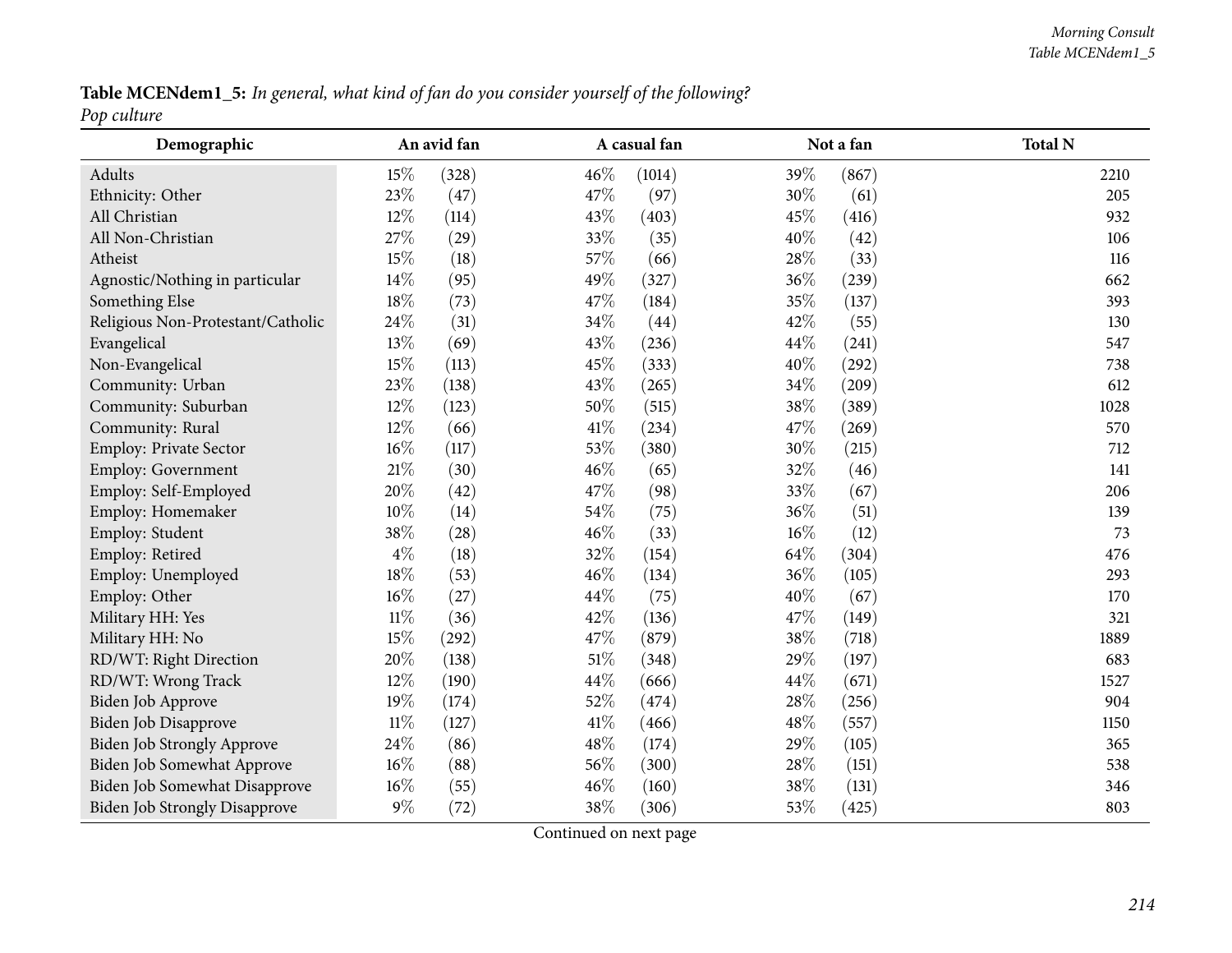Table MCENdem1\_5: In general, what kind of fan do you consider yourself of the following? *Pop culture*

| Demographic                          |        | An avid fan |        | A casual fan |        | Not a fan | <b>Total N</b> |
|--------------------------------------|--------|-------------|--------|--------------|--------|-----------|----------------|
| Adults                               | 15%    | (328)       | 46%    | (1014)       | 39%    | (867)     | 2210           |
| Favorable of Biden                   | 19%    | (177)       | $51\%$ | (471)        | 30%    | (276)     | 924            |
| Unfavorable of Biden                 | $11\%$ | (121)       | 43%    | (485)        | 47%    | (534)     | 1141           |
| Very Favorable of Biden              | 22%    | (84)        | 49%    | (188)        | 29%    | (110)     | 383            |
| Somewhat Favorable of Biden          | 17%    | (92)        | 52%    | (283)        | 31%    | (166)     | 542            |
| Somewhat Unfavorable of Biden        | 12%    | (37)        | 54%    | (165)        | $34\%$ | (103)     | 306            |
| Very Unfavorable of Biden            | $10\%$ | (84)        | $38\%$ | (320)        | 52%    | (431)     | 835            |
| #1 Issue: Economy                    | 15%    | (130)       | 50%    | (446)        | 36%    | (321)     | 898            |
| #1 Issue: Security                   | $10\%$ | (27)        | 36%    | (98)         | 54%    | (148)     | 273            |
| #1 Issue: Health Care                | 23%    | (64)        | 48%    | (135)        | 30%    | (83)      | 282            |
| #1 Issue: Medicare / Social Security | $6\%$  | (15)        | 35%    | (81)         | 58%    | (133)     | 229            |
| #1 Issue: Women's Issues             | 22%    | (29)        | $51\%$ | (67)         | 28\%   | (37)      | 132            |
| #1 Issue: Education                  | 27%    | (30)        | 53%    | (60)         | $21\%$ | (24)      | 115            |
| #1 Issue: Energy                     | 14%    | (16)        | 49%    | (54)         | 37%    | (40)      | 111            |
| #1 Issue: Other                      | 10%    | (16)        | 43%    | (73)         | 48%    | (81)      | 170            |
| 2020 Vote: Joe Biden                 | 20%    | (185)       | 50%    | (457)        | 30%    | (278)     | 920            |
| 2020 Vote: Donald Trump              | $7\%$  | (48)        | 40%    | (283)        | 53%    | (375)     | 707            |
| 2020 Vote: Other                     | 15%    | (16)        | 48%    | (49)         | 37%    | (37)      | 102            |
| 2020 Vote: Didn't Vote               | 16%    | (79)        | 47%    | (225)        | 37%    | (177)     | 481            |
| 2018 House Vote: Democrat            | 19%    | (135)       | 49%    | (343)        | 32%    | (224)     | 702            |
| 2018 House Vote: Republican          | $9\%$  | (57)        | 40%    | (250)        | 51%    | (320)     | 626            |
| 2018 House Vote: Someone else        | 14%    | (8)         | 57%    | (34)         | 29%    | (17)      | 59             |
| 2016 Vote: Hillary Clinton           | 18%    | (118)       | 52%    | (341)        | 30%    | (199)     | 658            |
| 2016 Vote: Donald Trump              | $8\%$  | (51)        | 39%    | (258)        | $53\%$ | (352)     | 660            |
| 2016 Vote: Other                     | 15%    | (18)        | 49%    | (57)         | 36%    | (42)      | 118            |
| 2016 Vote: Didn't Vote               | 18%    | (141)       | 46%    | (358)        | 35%    | (274)     | 773            |
| Voted in 2014: Yes                   | 14%    | (165)       | 45%    | (542)        | 42%    | (502)     | 1208           |
| Voted in 2014: No                    | $16\%$ | (163)       | 47%    | (473)        | $36\%$ | (365)     | 1002           |
| 4-Region: Northeast                  | 13%    | (51)        | 45%    | (180)        | 42%    | (165)     | 395            |
| 4-Region: Midwest                    | 13%    | (58)        | 46%    | (213)        | 42%    | (193)     | 464            |
| 4-Region: South                      | 15%    | (122)       | 46%    | (383)        | 39%    | (323)     | 828            |
| 4-Region: West                       | 19%    | (97)        | 46%    | (239)        | 36%    | (186)     | 522            |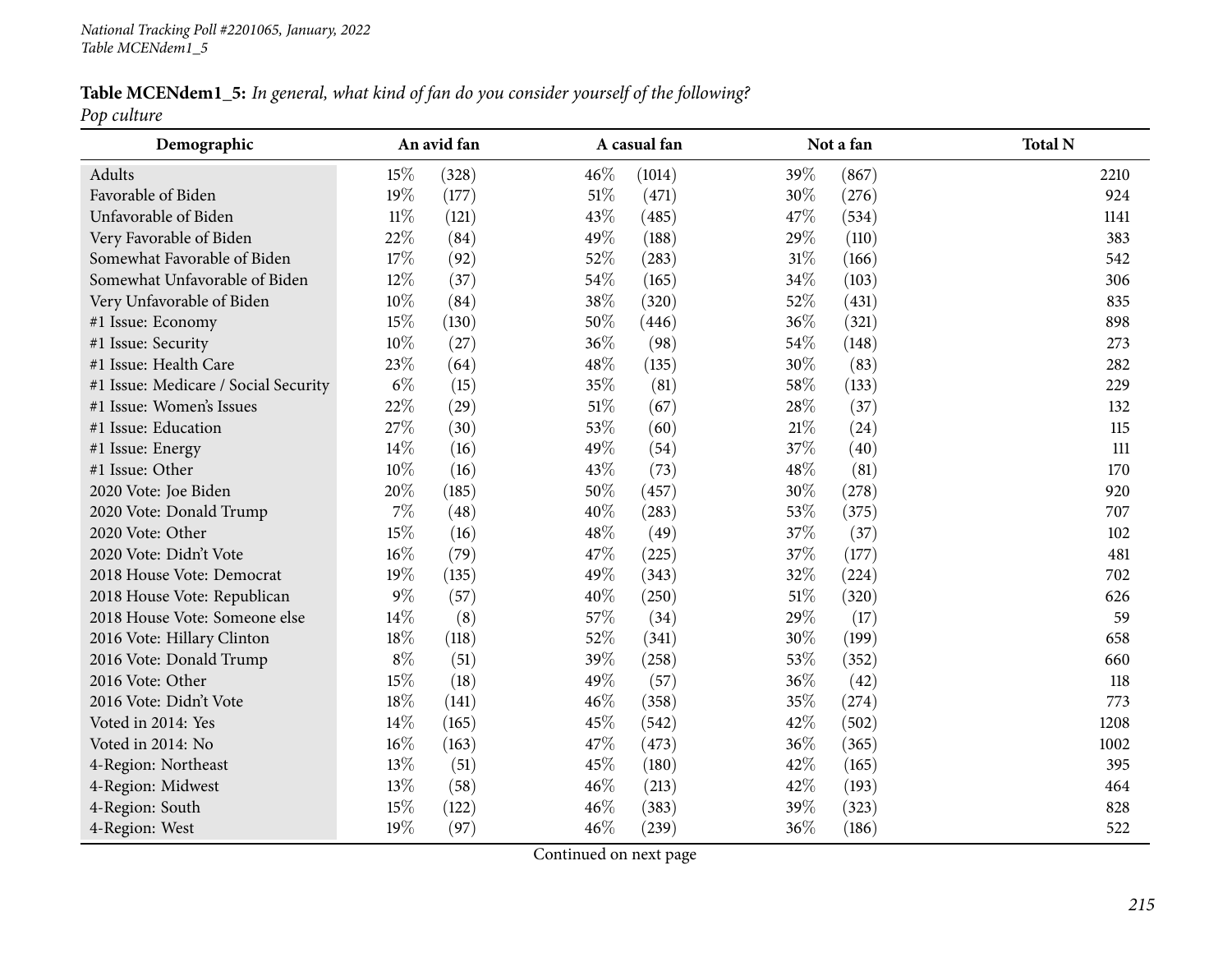| .                  |             |                 |        |              |        |            |                |
|--------------------|-------------|-----------------|--------|--------------|--------|------------|----------------|
| Demographic        | An avid fan |                 |        | A casual fan |        | Not a fan  | <b>Total N</b> |
| Adults             | 15%         | (328)           | $46\%$ | (1014)       | $39\%$ | (867)      | 2210           |
| Film Fans          | $16\%$      | (313)           | $50\%$ | (962)        | $34\%$ | (644)      | 1920           |
| Avid Film Fans     | 32%         | (211)           | $52\%$ | (343)        | 17%    | (111)      | 665            |
| Casual Film Fans   | $8\%$       | (102)           | 49\%   | (619)        | 43%    | (533)      | 1254           |
| TV Fans            | $16\%$      | (315)           | $48\%$ | (954)        | 37%    | (733)      | 2002           |
| Casual TV Fans     | $9\%$       | (94)            | 47\%   | (502)        | 44\%   | (478)      | 1074           |
| Avid TV Fans       | 24\%        | $^{'}220)$      | 49\%   | (452)        | 27\%   | $^{'}255)$ | 927            |
| Pop Culture Fans   | 24\%        | (328)           | $76\%$ | (1014)       |        | (0)        | 1343           |
| Has Watched Oscars | 32%         | $^{\prime}150)$ | 50\%   | (232)        | 18\%   | (81)       | 462            |

Table MCENdem1\_5: In general, what kind of fan do you consider yourself of the following? *Pop culture*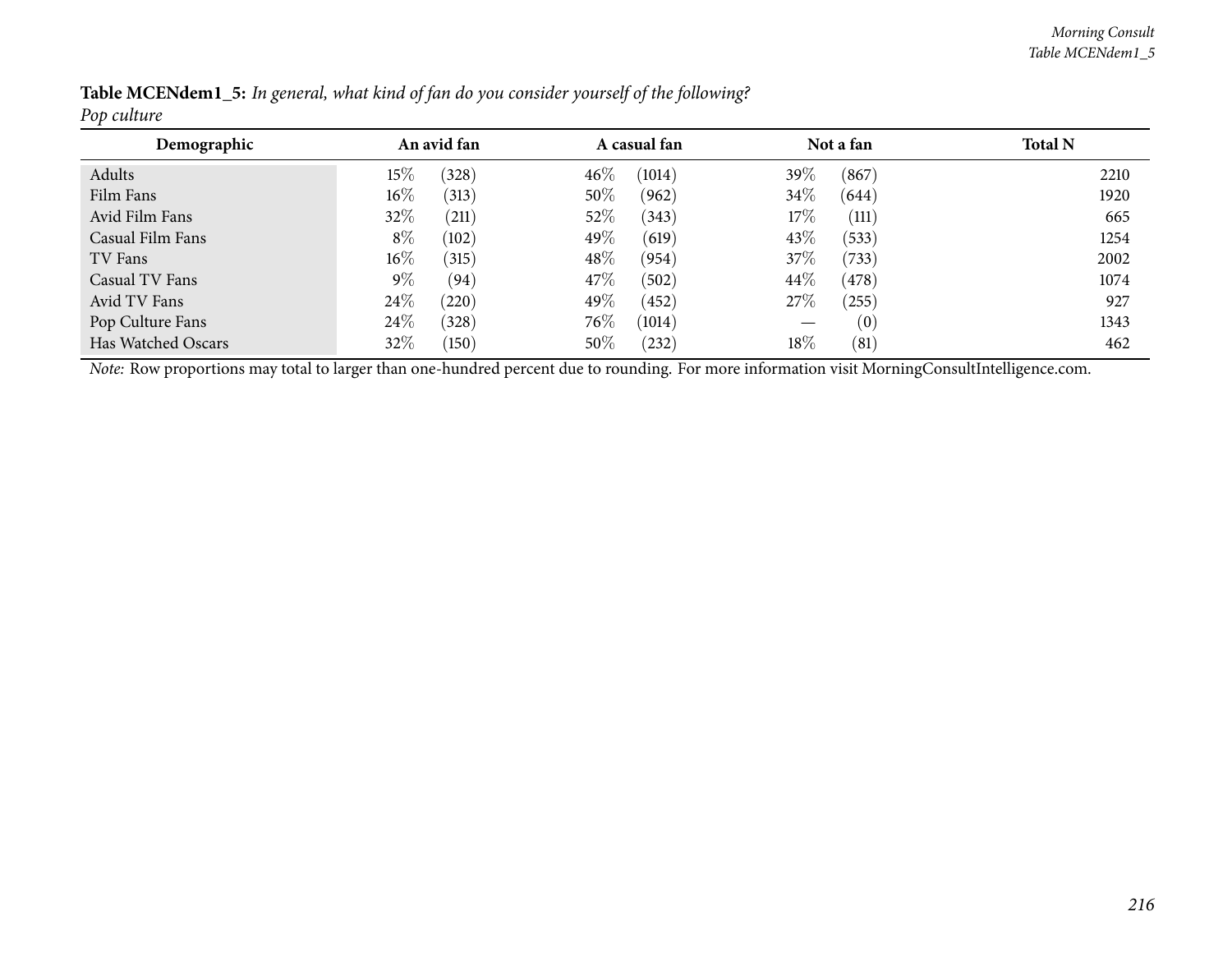## **Respondent Demographics Summary**

| Demographic       | Group                                                                                                                                                            | Frequency                                      | Percentage                                      |
|-------------------|------------------------------------------------------------------------------------------------------------------------------------------------------------------|------------------------------------------------|-------------------------------------------------|
| xdemAll           | Adults                                                                                                                                                           | 2210                                           | 100%                                            |
| xdemGender        | Gender: Male<br>Gender: Female<br>$\overline{N}$                                                                                                                 | 1067<br>1143<br>2210                           | 48\%<br>52%                                     |
| age               | Age: 18-34<br>Age: 35-44<br>Age: 45-64<br>Age: 65+<br>$\boldsymbol{N}$                                                                                           | 658<br>359<br>754<br>438<br>2210               | $30\%$<br>$16\%$<br>34%<br>20%                  |
| demAgeGeneration  | GenZers: 1997-2012<br>Millennials: 1981-1996<br>GenXers: 1965-1980<br>Baby Boomers: 1946-1964<br>$\overline{N}$                                                  | 267<br>642<br>597<br>650<br>2156               | $12\%$<br>29%<br>27\%<br>29%                    |
| xpid <sub>3</sub> | PID: Dem (no lean)<br>PID: Ind (no lean)<br>PID: Rep (no lean)<br>$\overline{N}$                                                                                 | 792<br>754<br>665<br>2210                      | 36%<br>34%<br>30%                               |
| xpidGender        | PID/Gender: Dem Men<br>PID/Gender: Dem Women<br>PID/Gender: Ind Men<br>PID/Gender: Ind Women<br>PID/Gender: Rep Men<br>PID/Gender: Rep Women<br>$\boldsymbol{N}$ | 361<br>431<br>358<br>395<br>348<br>317<br>2210 | $16\%$<br>19%<br>$16\%$<br>18%<br>$16\%$<br>14% |
| xdemIdeo3         | Ideo: Liberal (1-3)<br>Ideo: Moderate (4)<br>Ideo: Conservative (5-7)<br>$\boldsymbol{N}$                                                                        | 609<br>565<br>738<br>1912                      | 28\%<br>26%<br>33\%                             |
| xeduc3            | Educ: < College<br>Educ: Bachelors degree<br>Educ: Post-grad<br>$\boldsymbol{N}$                                                                                 | 1519<br>446<br>245<br>2210                     | 69%<br>20%<br>11%                               |

### **Summary Statistics of Survey Respondent Demographics**

Continued on next page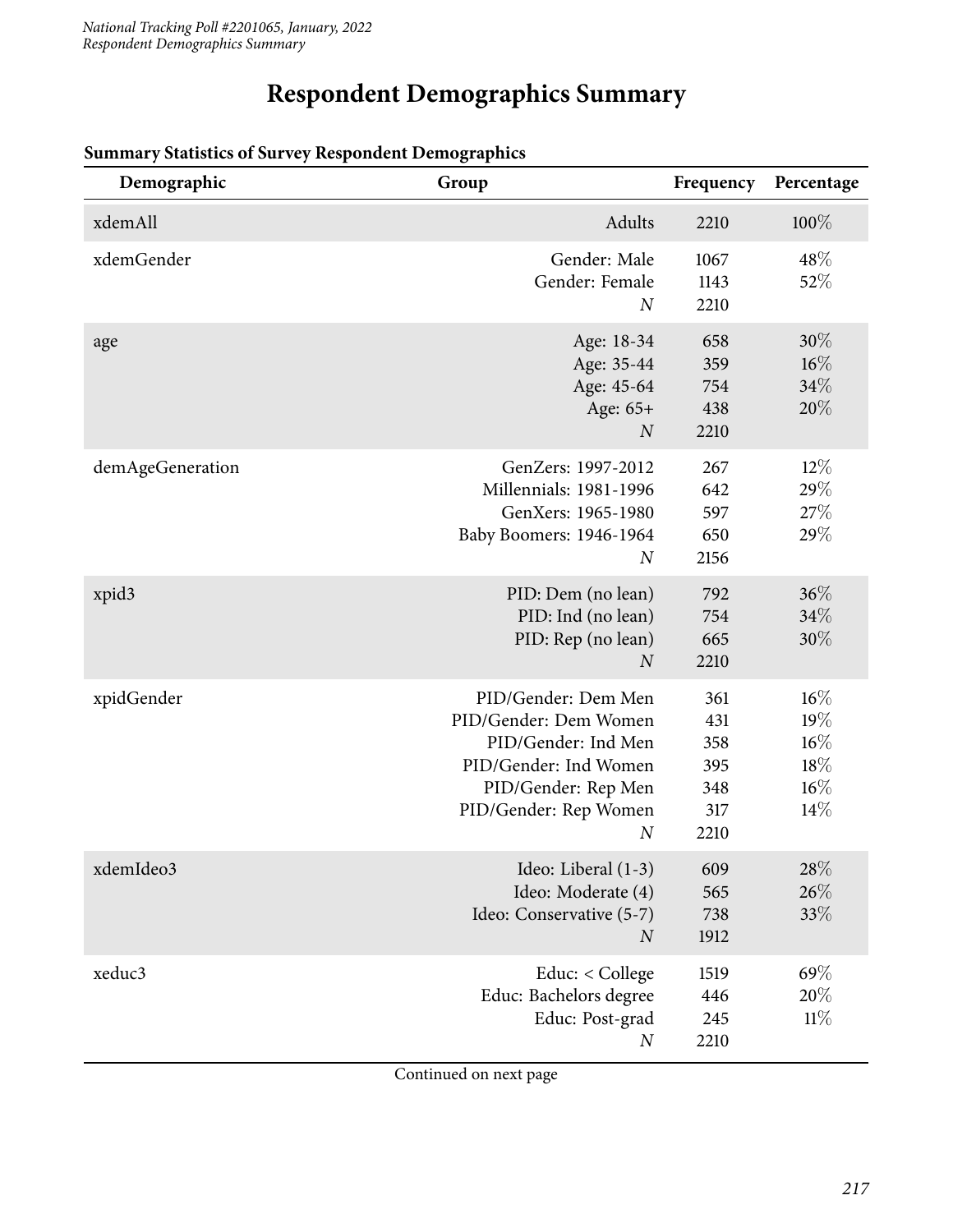| Demographic    | Group                                                                                                                                                                                                     | Frequency                                                   | Percentage                                                        |
|----------------|-----------------------------------------------------------------------------------------------------------------------------------------------------------------------------------------------------------|-------------------------------------------------------------|-------------------------------------------------------------------|
| xdemInc3       | Income: Under 50k<br>Income: 50k-100k<br>Income: 100k+<br>$\boldsymbol{N}$                                                                                                                                | 1162<br>714<br>334<br>2210                                  | 53%<br>32%<br>15%                                                 |
| xdemWhite      | Ethnicity: White                                                                                                                                                                                          | 1730                                                        | 78%                                                               |
| xdemHispBin    | Ethnicity: Hispanic                                                                                                                                                                                       | 351                                                         | $16\%$                                                            |
| demBlackBin    | Ethnicity: Black                                                                                                                                                                                          | 276                                                         | $12\%$                                                            |
| demRaceOther   | Ethnicity: Other                                                                                                                                                                                          | 205                                                         | $9\%$                                                             |
| xdemReligion   | All Christian<br>All Non-Christian<br>Atheist<br>Agnostic/Nothing in particular<br>Something Else<br>$\boldsymbol{N}$                                                                                     | 932<br>106<br>116<br>662<br>393<br>2210                     | 42%<br>$5\%$<br>$5\%$<br>30%<br>18%                               |
| xdemReligOther | Religious Non-Protestant/Catholic                                                                                                                                                                         | 130                                                         | $6\%$                                                             |
| xdemEvang      | Evangelical<br>Non-Evangelical<br>$\boldsymbol{N}$                                                                                                                                                        | 547<br>738<br>1285                                          | 25%<br>33%                                                        |
| xdemUsr        | Community: Urban<br>Community: Suburban<br>Community: Rural<br>$\boldsymbol{N}$                                                                                                                           | 612<br>1028<br>570<br>2210                                  | 28%<br>47%<br>26%                                                 |
| xdemEmploy     | <b>Employ: Private Sector</b><br><b>Employ: Government</b><br>Employ: Self-Employed<br>Employ: Homemaker<br>Employ: Student<br>Employ: Retired<br>Employ: Unemployed<br>Employ: Other<br>$\boldsymbol{N}$ | 712<br>141<br>206<br>139<br>73<br>476<br>293<br>170<br>2210 | 32%<br>$6\%$<br>$9\%$<br>$6\%$<br>$3\%$<br>$22\%$<br>13%<br>$8\%$ |
| xdemMilHH1     | Military HH: Yes<br>Military HH: No<br>$\boldsymbol{N}$                                                                                                                                                   | 321<br>1889<br>2210                                         | 15%<br>85%                                                        |

### **Summary Statistics of Survey Respondent Demographics**

Continued on next page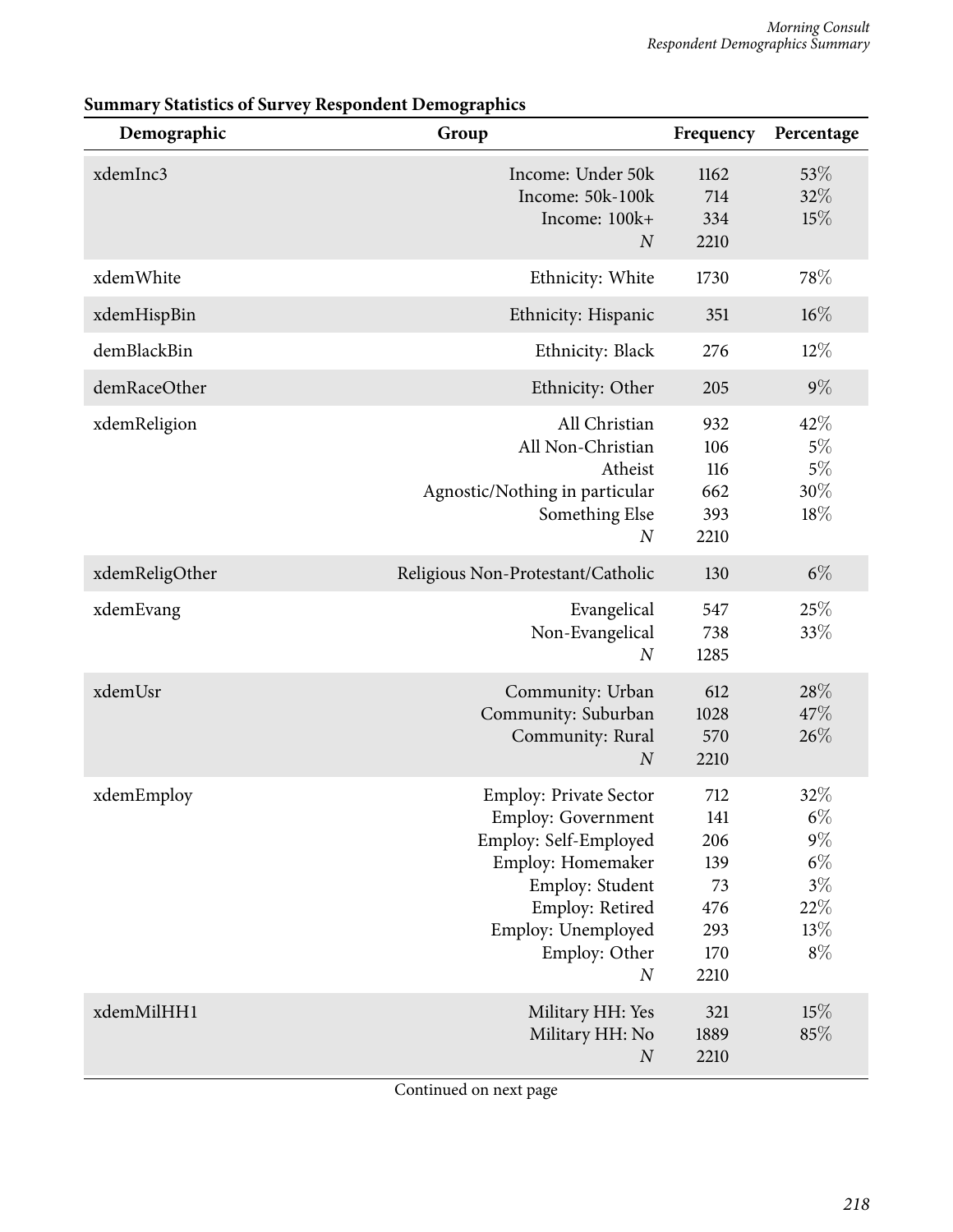| Demographic       | Group                                                                                                                                                                                                                  | Frequency                                                    | Percentage                                                   |
|-------------------|------------------------------------------------------------------------------------------------------------------------------------------------------------------------------------------------------------------------|--------------------------------------------------------------|--------------------------------------------------------------|
| xnrl              | RD/WT: Right Direction<br>RD/WT: Wrong Track<br>$\boldsymbol{N}$                                                                                                                                                       | 683<br>1527<br>2210                                          | 31%<br>69%                                                   |
| xdemBidenApprove  | Biden Job Approve<br>Biden Job Disapprove<br>$\boldsymbol{N}$                                                                                                                                                          | 904<br>1150<br>2053                                          | 41%<br>52%                                                   |
| xdemBidenApprove2 | <b>Biden Job Strongly Approve</b><br>Biden Job Somewhat Approve<br>Biden Job Somewhat Disapprove<br><b>Biden Job Strongly Disapprove</b><br>$\boldsymbol{N}$                                                           | 365<br>538<br>346<br>803<br>2053                             | 17%<br>24\%<br>$16\%$<br>36%                                 |
| xdemBidenFav      | Favorable of Biden<br>Unfavorable of Biden<br>$\overline{N}$                                                                                                                                                           | 924<br>1141<br>2065                                          | 42%<br>52%                                                   |
| xdemBidenFavFull  | Very Favorable of Biden<br>Somewhat Favorable of Biden<br>Somewhat Unfavorable of Biden<br>Very Unfavorable of Biden<br>$\boldsymbol{N}$                                                                               | 383<br>542<br>306<br>835<br>2065                             | 17%<br>25%<br>14%<br>38%                                     |
| xnr3              | #1 Issue: Economy<br>#1 Issue: Security<br>#1 Issue: Health Care<br>#1 Issue: Medicare / Social Security<br>#1 Issue: Women's Issues<br>#1 Issue: Education<br>#1 Issue: Energy<br>#1 Issue: Other<br>$\boldsymbol{N}$ | 898<br>273<br>282<br>229<br>132<br>115<br>111<br>170<br>2210 | 41%<br>$12\%$<br>13%<br>10%<br>$6\%$<br>$5\%$<br>5%<br>$8\%$ |
| xsubVote20O       | 2020 Vote: Joe Biden<br>2020 Vote: Donald Trump<br>2020 Vote: Other<br>2020 Vote: Didn't Vote<br>$\boldsymbol{N}$                                                                                                      | 920<br>707<br>102<br>481<br>2210                             | 42%<br>32%<br>5%<br>22%                                      |
| xsubVote18O       | 2018 House Vote: Democrat<br>2018 House Vote: Republican<br>2018 House Vote: Someone else<br>$\boldsymbol{N}$                                                                                                          | 702<br>626<br>59<br>1388                                     | 32\%<br>28\%<br>$3\%$                                        |

#### **Summary Statistics of Survey Respondent Demographics**

Continued on next page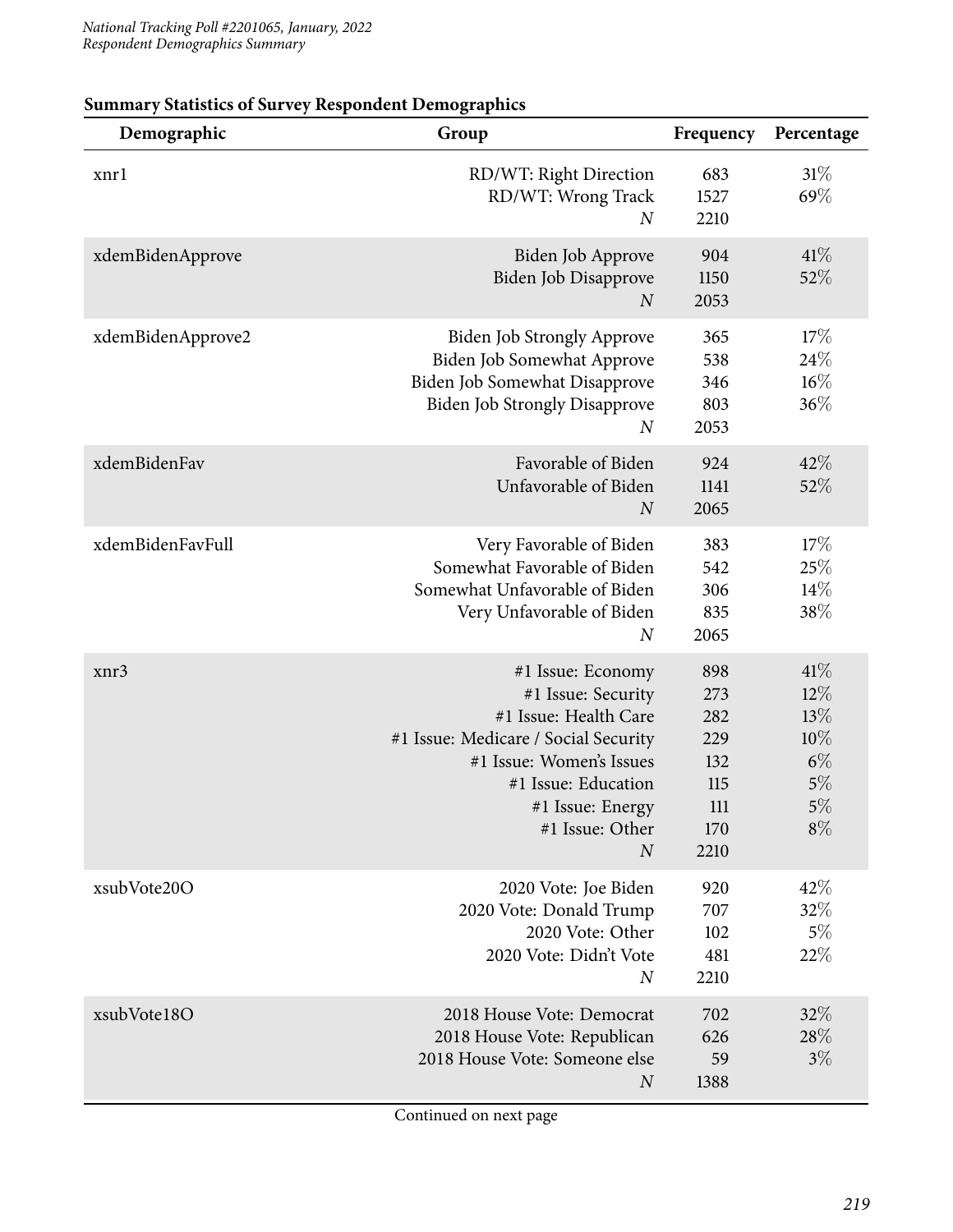| Demographic | Group                                                                                                                   | Frequency                        | Percentage                    |
|-------------|-------------------------------------------------------------------------------------------------------------------------|----------------------------------|-------------------------------|
| xsubVote16O | 2016 Vote: Hillary Clinton<br>2016 Vote: Donald Trump<br>2016 Vote: Other<br>2016 Vote: Didn't Vote<br>$\boldsymbol{N}$ | 658<br>660<br>118<br>773<br>2209 | $30\%$<br>30%<br>$5\%$<br>35% |
| xsubVote14O | Voted in 2014: Yes<br>Voted in 2014: No<br>$\overline{N}$                                                               | 1208<br>1002<br>2210             | 55%<br>45%                    |
| xreg4       | 4-Region: Northeast<br>4-Region: Midwest<br>4-Region: South<br>4-Region: West<br>$\overline{N}$                         | 395<br>464<br>828<br>522<br>2210 | 18%<br>21%<br>37%<br>24%      |
| MCENxdem1   | Film Fans                                                                                                               | 1920                             | 87%                           |
| MCENxdem2   | Avid Film Fans<br>Casual Film Fans<br>$\overline{N}$                                                                    | 665<br>1254<br>1920              | $30\%$<br>57%                 |
| MCENxdem3   | TV Fans                                                                                                                 | 2002                             | 91%                           |
| MCENxdem4   | Casual TV Fans<br>Avid TV Fans<br>$\overline{N}$                                                                        | 1074<br>927<br>2002              | 49%<br>42%                    |
| MCENxdem5   | Pop Culture Fans                                                                                                        | 1343                             | 61%                           |
| MCENxdem6   | <b>Has Watched Oscars</b>                                                                                               | 462                              | 21%                           |

**Summary Statistics of Survey Respondent Demographics**

*Note:* Group proportions may total to larger than one-hundred percent due to rounding. All statistics are calculated with demographic post-stratification weights applied.